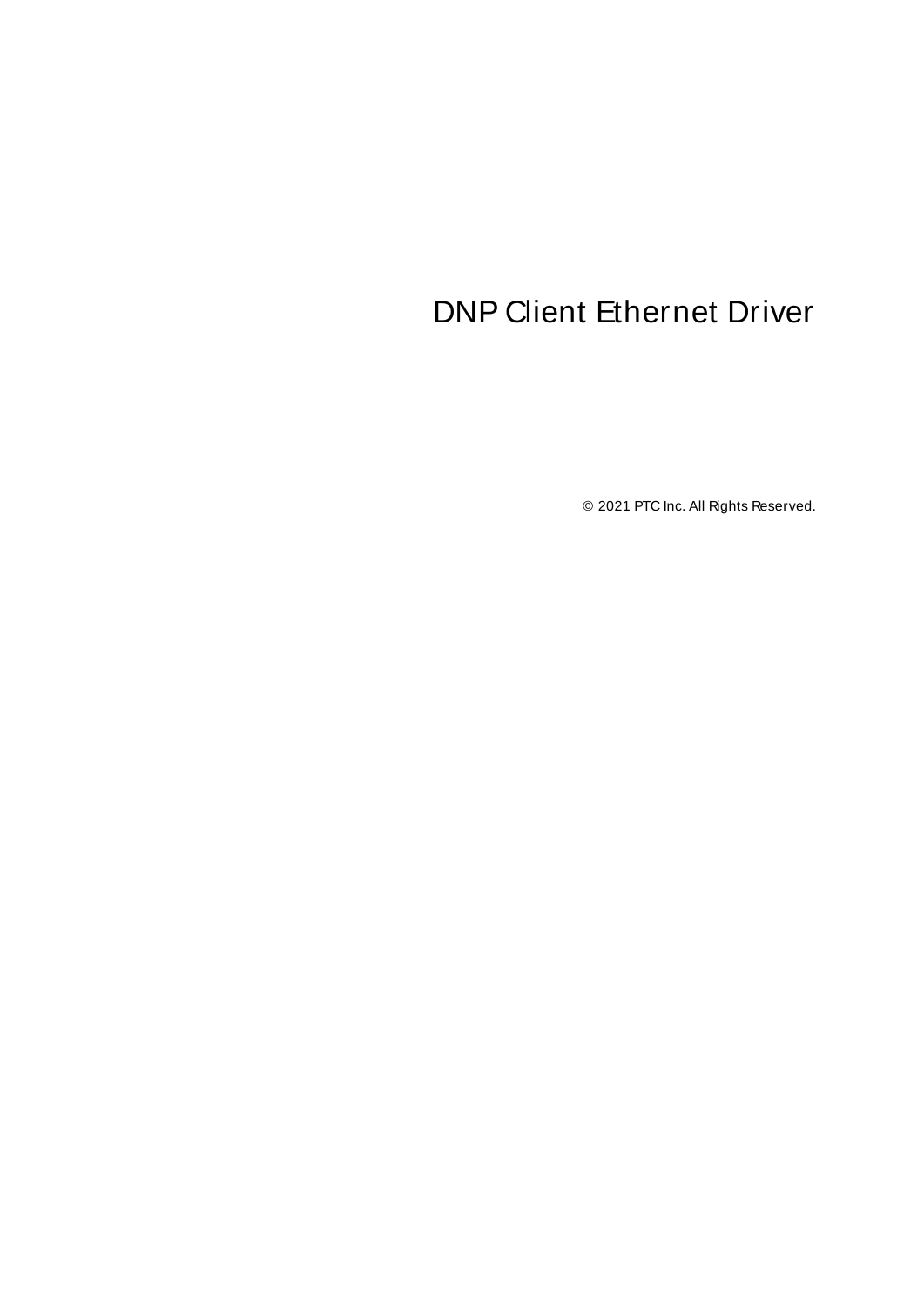## <span id="page-1-0"></span>Table of Contents

| $\ldots$ 30 |
|-------------|
|             |
|             |
|             |
|             |
|             |
|             |
|             |
|             |
|             |
|             |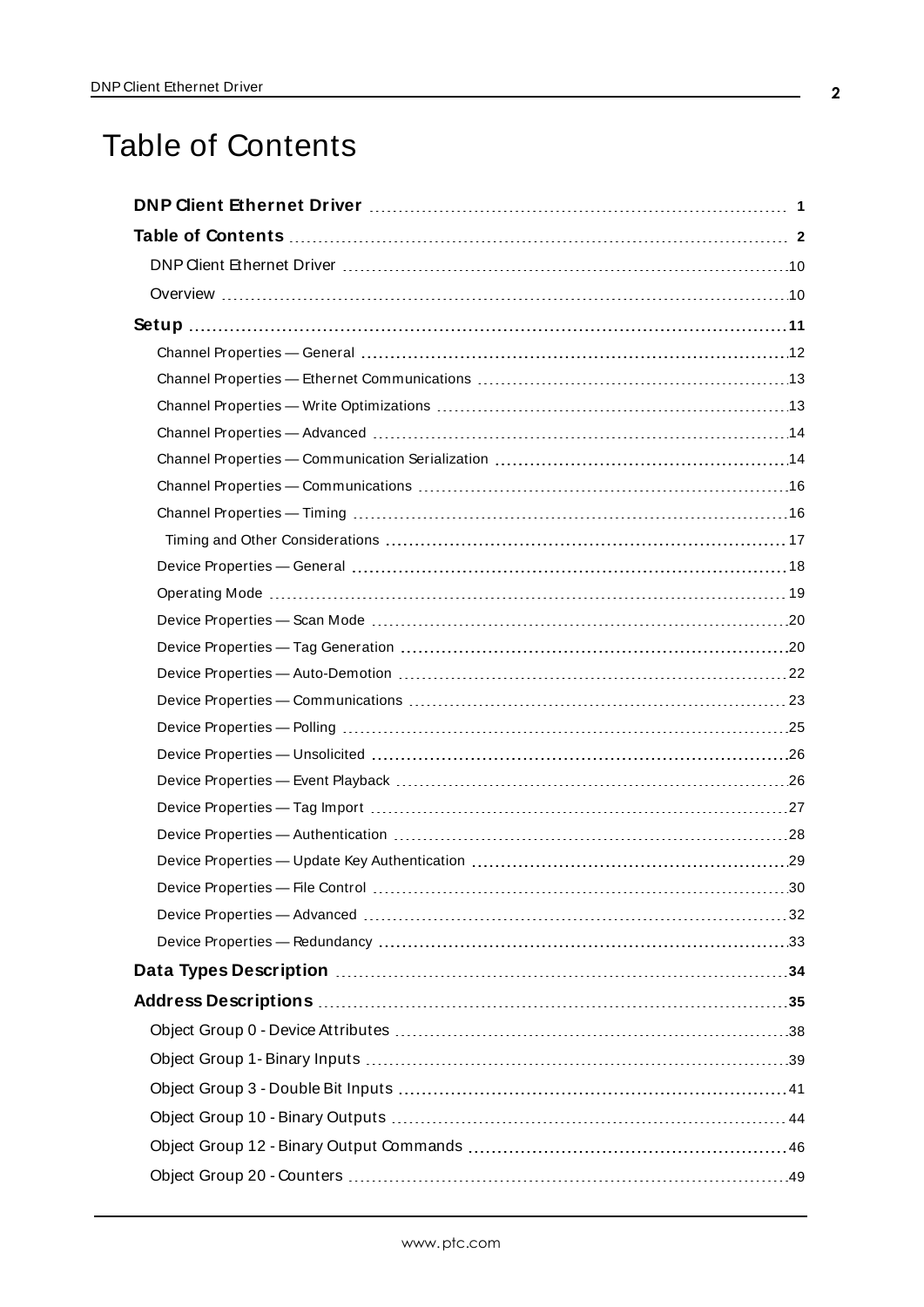| Secure authentication failure on device <channel.device>. Device does not support the function</channel.device>   |  |
|-------------------------------------------------------------------------------------------------------------------|--|
| Secure authentication failure on device <channel.device>. Key Status Request communications</channel.device>      |  |
| Secure authentication failure on device <channel.device>. Key Status Request non-authentic. Ses-</channel.device> |  |
| Secure authentication failure on device <channel.device>. Aggressive Mode Response indicates</channel.device>     |  |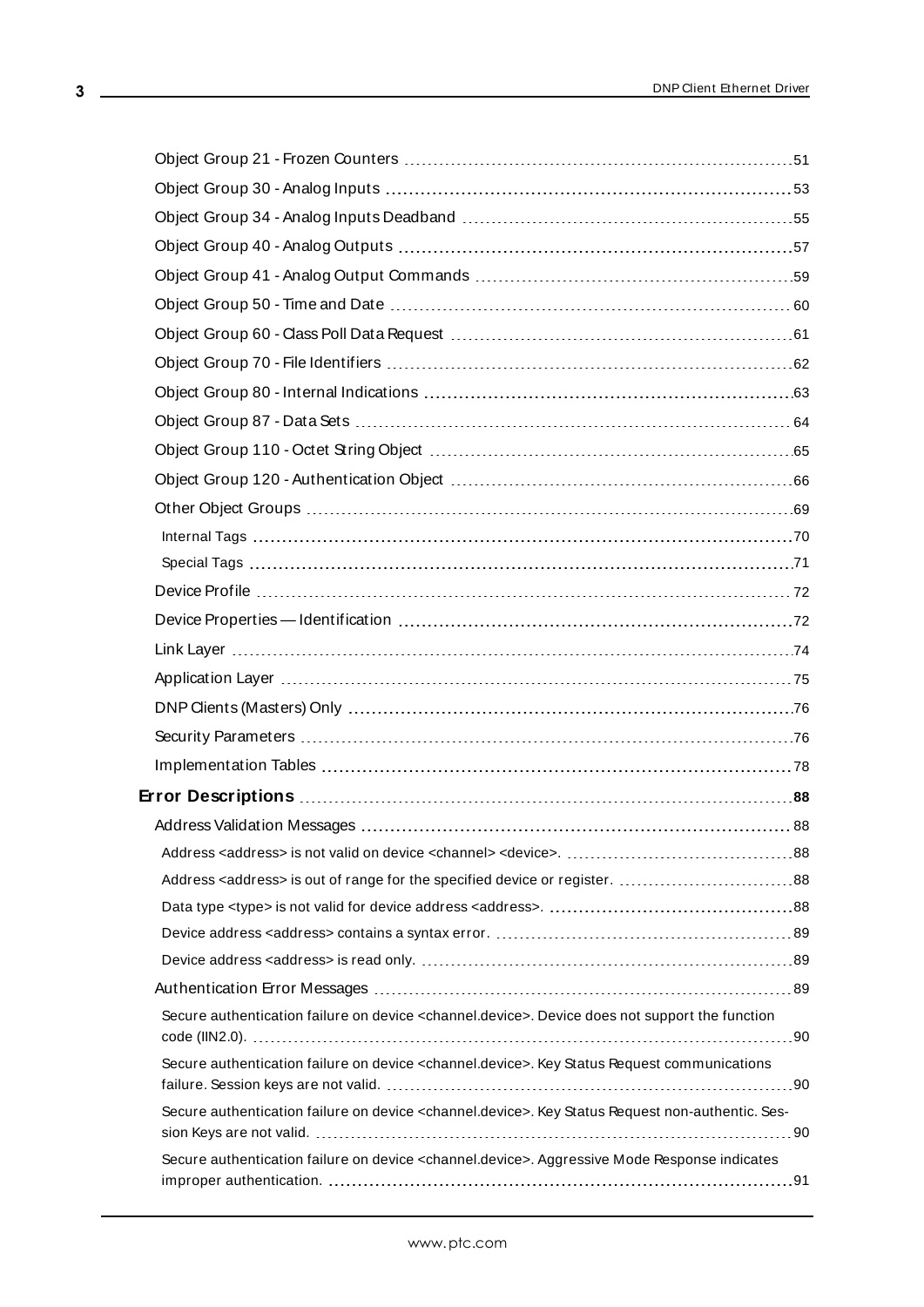| Secure authentication failure on device <channel.device>. Challenge Reply indicates improper</channel.device>                                                                                                                                                                           |  |
|-----------------------------------------------------------------------------------------------------------------------------------------------------------------------------------------------------------------------------------------------------------------------------------------|--|
| Secure authentication failure on device <channel.device>. User= <user number="">, AssocID=<br/><association id="">, Sequence= <sequence number="">. RX Error Code= <error code="">-<error descrip-<="" td=""><td></td></error></error></sequence></association></user></channel.device> |  |
| Secure authentication failure on device <channel.device>. User= <user number="">, AssocID=<br/><association id="">, Sequence= <sequence number="">. TX Error Code= <error code="">-<error descrip-<="" td=""><td></td></error></error></sequence></association></user></channel.device> |  |
| Secure authentication failure on device <device>. Key Status Request response status code:</device>                                                                                                                                                                                     |  |
|                                                                                                                                                                                                                                                                                         |  |
| Unable to add data set <data index="" set=""> on device <device name="">. Data set has <number ele-<br="" of="">ments&gt; elements. The maximum number of elements allowed is <max. elements="">. 94</max.></number></device></data>                                                    |  |
| Unable to generate a tag database for device <device>. Channel is not open. 94</device>                                                                                                                                                                                                 |  |
| Unable to generate a tag database for device <device>. Session is not open.  94</device>                                                                                                                                                                                                |  |
| Unable to generate a tag database for device <driver>. The device is not responding. 94</driver>                                                                                                                                                                                        |  |
| Unable to read device attribute set <set number="">. No tags added on device <device>. 95</device></set>                                                                                                                                                                                |  |
|                                                                                                                                                                                                                                                                                         |  |
|                                                                                                                                                                                                                                                                                         |  |
| <ltem description=""> on device <device> has been auto-promoted to determine if it can be com-</device></ltem>                                                                                                                                                                          |  |
|                                                                                                                                                                                                                                                                                         |  |
|                                                                                                                                                                                                                                                                                         |  |
| Data Set write of value <value be="" to="" written=""> pending on tag address <address> on device</address></value>                                                                                                                                                                     |  |
| Device <device> does not support the LAN Time Sync Style Record Current Time Function Code</device>                                                                                                                                                                                     |  |
|                                                                                                                                                                                                                                                                                         |  |
| Device <device> does not support the LAN Time Sync Style write to object group 50, variation 3. 98</device>                                                                                                                                                                             |  |
|                                                                                                                                                                                                                                                                                         |  |
|                                                                                                                                                                                                                                                                                         |  |
|                                                                                                                                                                                                                                                                                         |  |
|                                                                                                                                                                                                                                                                                         |  |
|                                                                                                                                                                                                                                                                                         |  |
|                                                                                                                                                                                                                                                                                         |  |
| Failed to resolve destination host <host name=""> on channel <channel name="">. 100</channel></host>                                                                                                                                                                                    |  |
| The Keep-Alive Interval with UDP Protocol on device <device> was overridden. 101</device>                                                                                                                                                                                               |  |
| Reached max. events per point for object group <object group=""> point <data index=""> on device</data></object>                                                                                                                                                                        |  |
| Request failed on device <device>. Device does not support the function code (IIN2.0).  102</device>                                                                                                                                                                                    |  |
|                                                                                                                                                                                                                                                                                         |  |
|                                                                                                                                                                                                                                                                                         |  |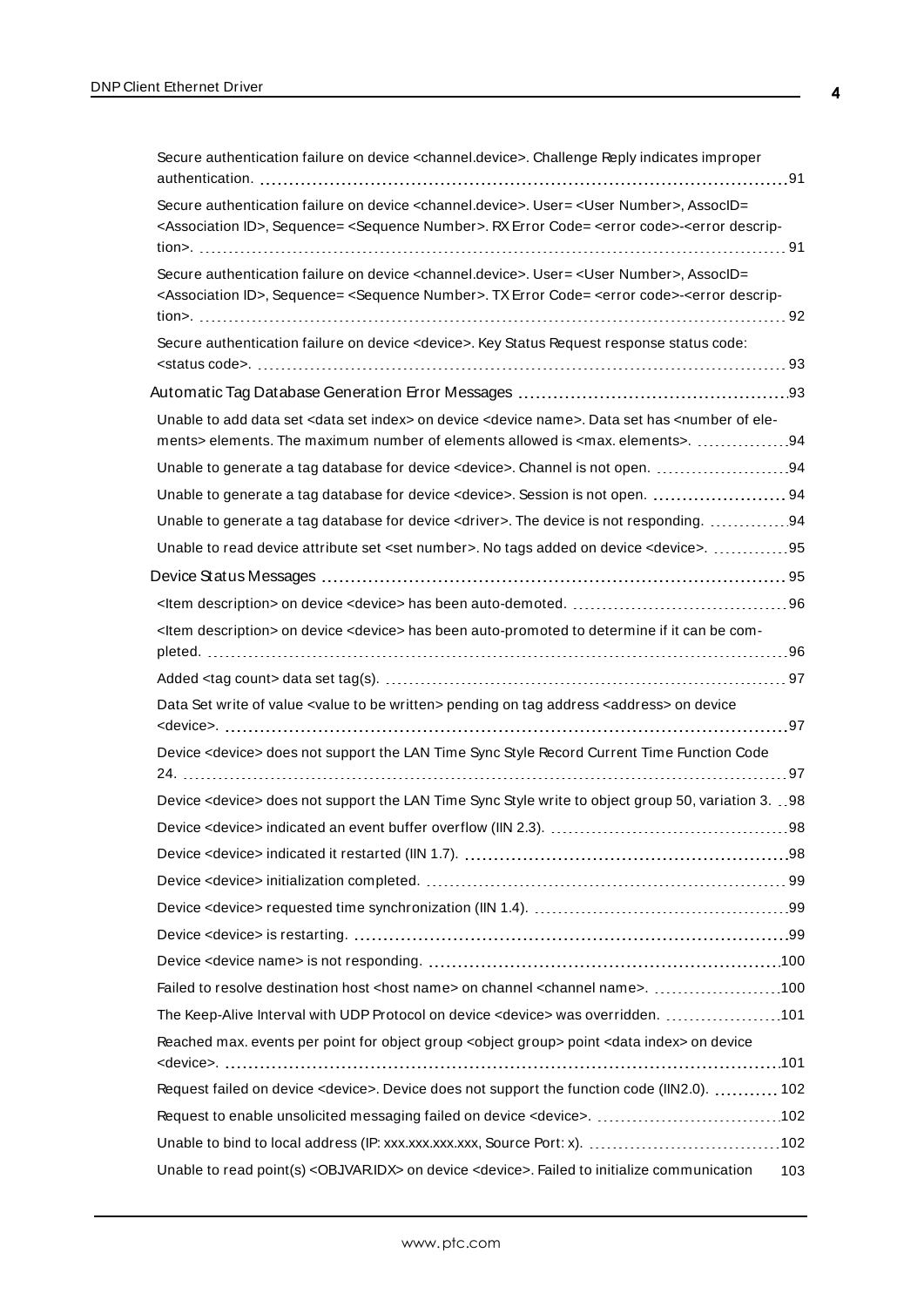| Unable to read point(s) <objvaridx> on device <device>. Internal Error occurred. 103</device></objvaridx>                                                                                                                                   |
|---------------------------------------------------------------------------------------------------------------------------------------------------------------------------------------------------------------------------------------------|
| Unable to read point(s) <objvaridx -="" objvaridx=""> on device <device>. Failed to initialize com-</device></objvaridx>                                                                                                                    |
| Unable to read point(s) < OBJVARIDX - OBJVARIDX> on device < device>. Internal error                                                                                                                                                        |
| Unable to read tag <tag address=""> on device <device>. Device indicates one or more exception<br/>conditions (DNP flags byte=<hexadecimal byte=""> - <dnp 104<="" exception="" flag="" list).="" td=""></dnp></hexadecimal></device></tag> |
| Unable to receive response from device <device> within timeout. Either the request or response</device>                                                                                                                                     |
| Unable to write to address <address> on device <device>. Failed to initialize communication</device></address>                                                                                                                              |
| Unable to write to address <address> on device <device>. Internal error occurred.  105</device></address>                                                                                                                                   |
|                                                                                                                                                                                                                                             |
|                                                                                                                                                                                                                                             |
|                                                                                                                                                                                                                                             |
|                                                                                                                                                                                                                                             |
|                                                                                                                                                                                                                                             |
|                                                                                                                                                                                                                                             |
|                                                                                                                                                                                                                                             |
| The returned value for tag address <tag address=""> in device <device name=""> has a length of zero.</device></tag>                                                                                                                         |
| The returned value of <date returned="" value=""> for tag address <address> in device <device> is</device></address></date>                                                                                                                 |
| The returned value of <returned numeric="" value=""> for tag address <address> in device <device> is</device></address></returned>                                                                                                          |
| The returned value of <returned numeric="" value=""> for tag address <address> in device <device> is</device></address></returned>                                                                                                          |
| The returned value of <returned string="" value=""> for tag address <address> in device <device> is</device></address></returned>                                                                                                           |
| Unable to read point(s) < OBJVARIDX> on device < device>. An abnormal condition exists in the                                                                                                                                               |
| Unable to read point(s) < OBJVARIDX> on device < device>. Device detected corrupt con-                                                                                                                                                      |
| Unable to read point(s) <objvaridx> on device <device>. Device does not support a point in</device></objvaridx>                                                                                                                             |
| Unable to read point(s) <objvaridx> on device <device>. Device does not support requested</device></objvaridx>                                                                                                                              |
| Unable to read point(s) < OBJVARIDX> on device < device>. Device does not support the function                                                                                                                                              |
| Unable to read point(s) <objvaridx> on device <device>. Device reports that some output</device></objvaridx>                                                                                                                                |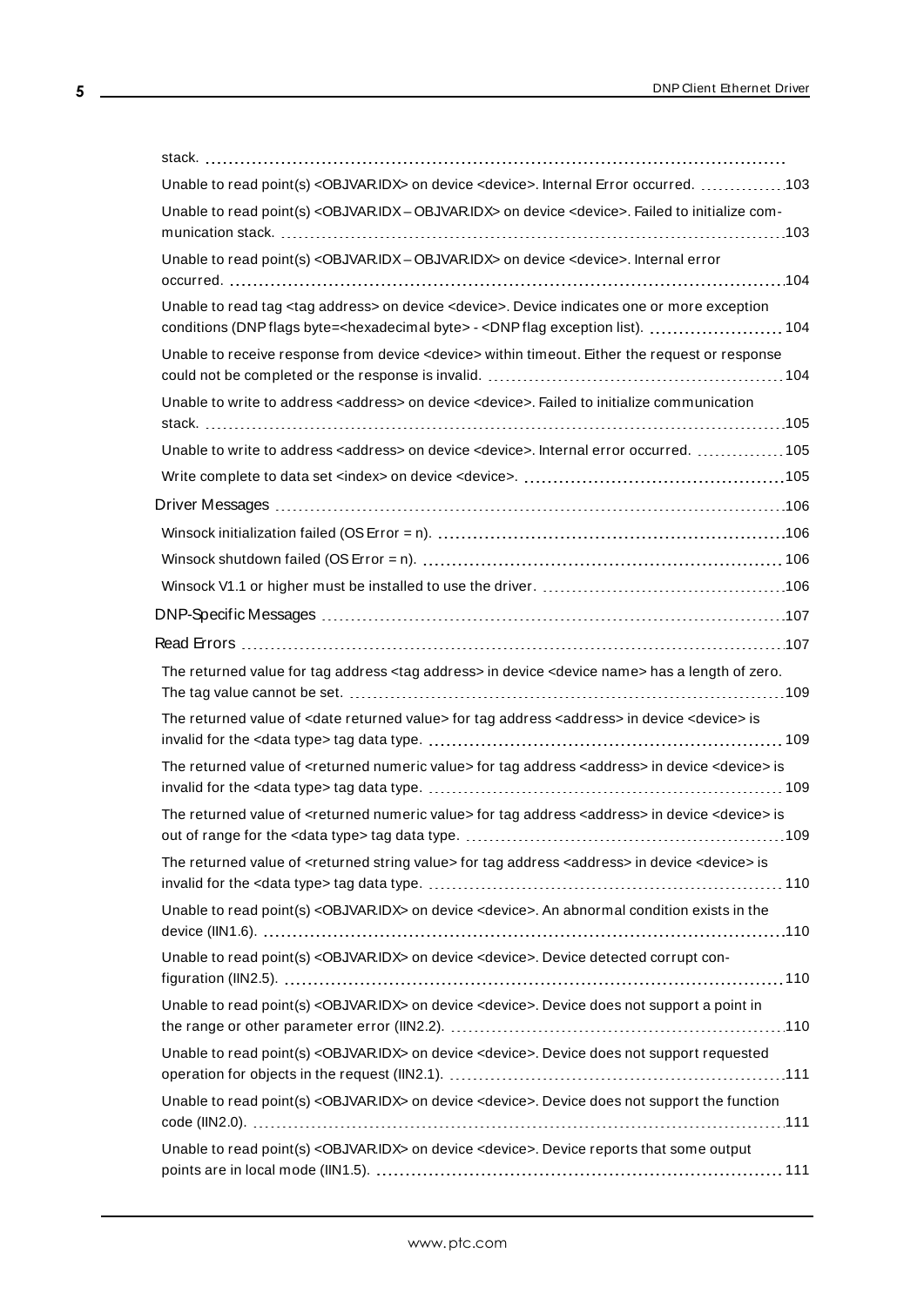| Unable to read point(s) <objvaridx> on device <device>. Device reports that the operation is</device></objvaridx>                                                                                                            |
|------------------------------------------------------------------------------------------------------------------------------------------------------------------------------------------------------------------------------|
| Unable to read point(s) <objvaridx> on device <device>. Session shutting down or duplicate</device></objvaridx>                                                                                                              |
| Unable to read point(s) <objvaridx> on device <device>. Unable to receive response from<br/>device <device> within timeout. Either the request or response could not be completed or the</device></device></objvaridx>       |
| Unable to read point(s) <objvaridx> on device <device>. Unrecognized object returned in</device></objvaridx>                                                                                                                 |
| Unable to read point(s) <objvaridx -="" objvaridx=""> on device <device>. An abnormal condition</device></objvaridx>                                                                                                         |
| Unable to read point(s) < OBJVARIDX - OBJVARIDX> on device < device>. Device detected cor-                                                                                                                                   |
| Unable to read point(s) <objvaridx-objvaridx> on device <device>. Device does not sup-</device></objvaridx-objvaridx>                                                                                                        |
| Unable to read point(s) < OBJVARIDX - OBJVARIDX> on device < device>. Device does not sup-                                                                                                                                   |
| Unable to read point(s) <objvaridx-objvaridx> on device <device>. Device does not sup-</device></objvaridx-objvaridx>                                                                                                        |
| Unable to read point(s) < OBJVARIDX - OBJVARIDX> on device < device>. Device reports that                                                                                                                                    |
| Unable to read point(s) <objvaridx-objvaridx> on device <device>. Device reports that the</device></objvaridx-objvaridx>                                                                                                     |
| Unable to read point(s) < OBJVARIDX - OBJVARIDX> on device < device>. Session shutting down                                                                                                                                  |
| Unable to read point(s) <objvaridx -="" objvaridx=""> on device <device>. Unable to receive<br/>response from device <device> within timeout. Either the request or response could not be com-</device></device></objvaridx> |
| Unable to read point(s) <objvaridx-objvaridx> on device <device>. Unrecognized object<br/>116</device></objvaridx-objvaridx>                                                                                                 |
| Unable to read set <set index=""> of object group <object group=""> on device <device>. An abnormal</device></object></set>                                                                                                  |
| Unable to read set <set index=""> of object group <object group=""> on device <device>. Device detec-</device></object></set>                                                                                                |
| Unable to read set <set index=""> of object group <object group=""> on device <device>. Device does</device></object></set>                                                                                                  |
| Unable to read set <set index=""> of object group <object group=""> on device <device>. Device does<br/>not support requested operation for objects in the request (IIN2.1).  117</device></object></set>                    |
| Unable to read set <set index=""> of object group <object group=""> on device <device>. Device does</device></object></set>                                                                                                  |
| Unable to read set <set index=""> of object group <object group=""> on device <device>. Device</device></object></set>                                                                                                       |
| Unable to read set <set index=""> of object group <object group=""> on device <device>. Device</device></object></set>                                                                                                       |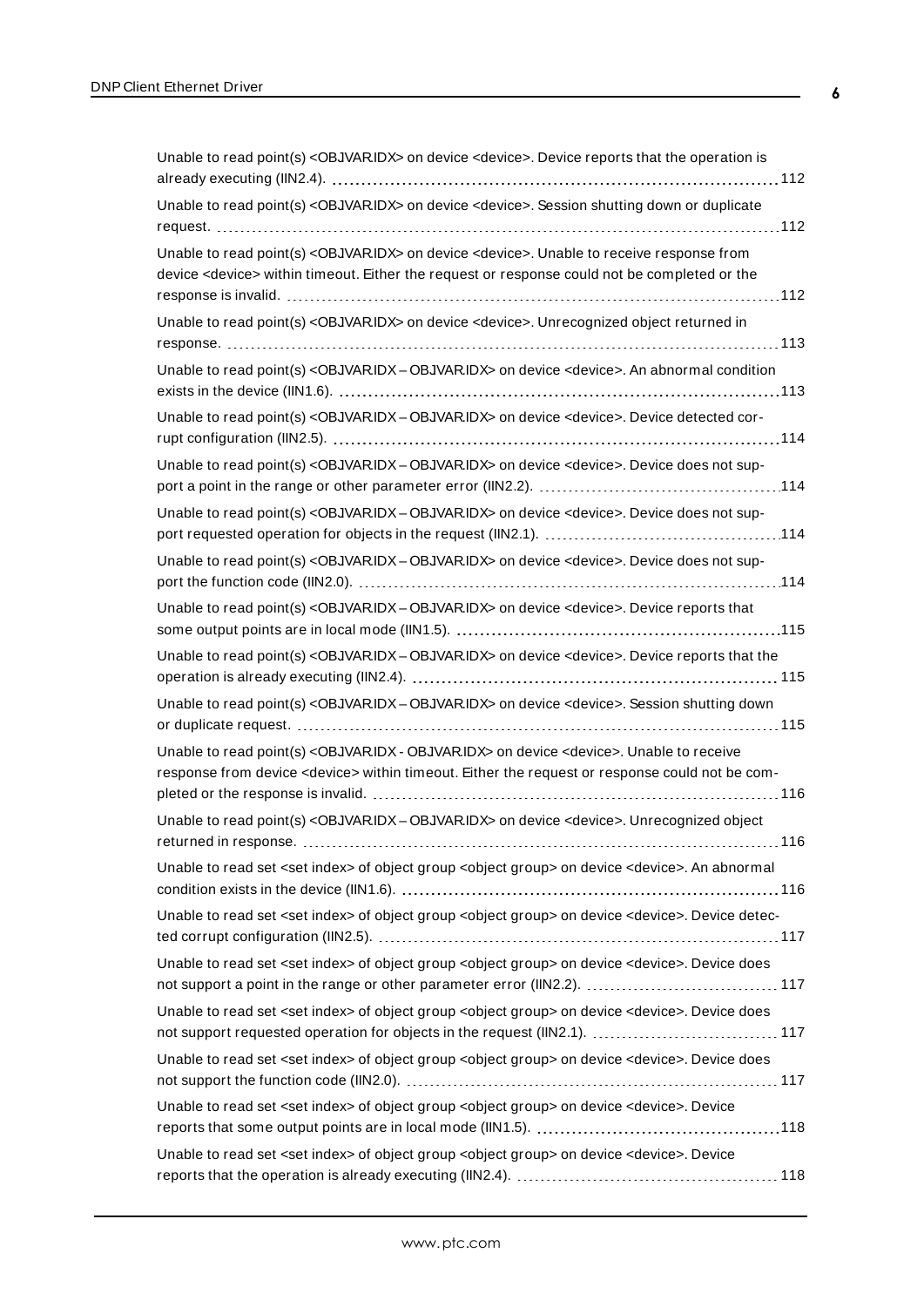| Unable to read set <set index=""> of object group <object group=""> on device <device>. Session shut-</device></object></set>                                                                                                   |
|---------------------------------------------------------------------------------------------------------------------------------------------------------------------------------------------------------------------------------|
| Unable to read set <set index=""> of object group <object group=""> on device <device>. Unre-</device></object></set>                                                                                                           |
| Unable to read tag address < address> on device < device>. No definition for data set <index>. 119</index>                                                                                                                      |
| Unable to read tag address < address> on device < device>. Response missing data.  120                                                                                                                                          |
|                                                                                                                                                                                                                                 |
| Unable to write to address <address> on device <device>. Activate configuration-related status</device></address>                                                                                                               |
| Unable to write to address <address> on device <device>. An abnormal condition exists in the</device></address>                                                                                                                 |
| Unable to write to address <address> on device <device>. Channel response timeout must be<br/>between <min channel="" response="" timeout=""> and <max. channel="" response="" timeout="">. 123</max.></min></device></address> |
| Unable to write to address <address> on device <device>. Control-related status code <status< td=""></status<></device></address>                                                                                               |
| Unable to write to address <address> on device <device>. Destination <destination host="">:<des-< td=""></des-<></destination></device></address>                                                                               |
| Unable to write to address <address> on device <device>. Destination port must be between</device></address>                                                                                                                    |
| Unable to write to address <address> on device <device>. Device detected corrupt configuration</device></address>                                                                                                               |
| Unable to write to address <address> on device <device>. Device does not support a point in the</device></address>                                                                                                              |
| Unable to write to address <address> on device <device>. Device does not support requested</device></address>                                                                                                                   |
| Unable to write to address <address> on device <device>. Device does not support the function</device></address>                                                                                                                |
| Unable to write to address <address> on device <device>. Device reports that some output</device></address>                                                                                                                     |
| Unable to write to address <address> on device <device>. Device reports that the operation is</device></address>                                                                                                                |
| Unable to write to address <address> on device <device>. Device Request Timeout must be</device></address>                                                                                                                      |
| Unable to write to address <address> on device <device>. Element index <variation> is not</variation></device></address>                                                                                                        |
| Unable to write to address <address> on device <device>. Event poll interval must be between</device></address>                                                                                                                 |
| Unable to write to address <address> on device <device>. File name writes have been disabled. 127</device></address>                                                                                                            |
| Unable to write to address <address> on device <device>. Integrity poll interval must be</device></address>                                                                                                                     |
| Unable to write to address <address> on device <device>. DNP client address <dnp client<br="">address&gt; already in use as DNP server address on device <device>. 128</device></dnp></device></address>                        |
| Unable to write to address <address> on device <device>. DNP client address must be between 128</device></address>                                                                                                              |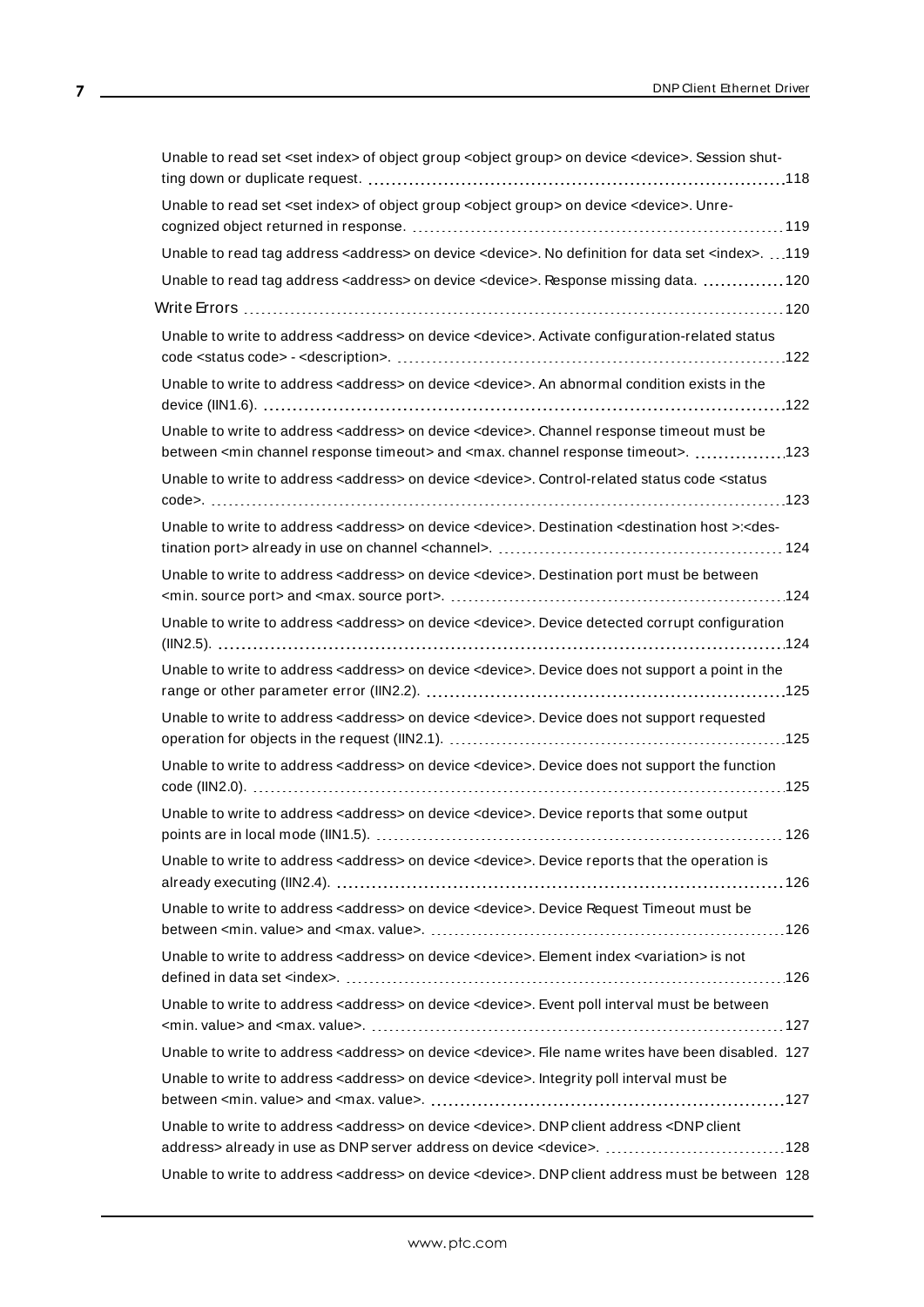| Unable to write to address <address> on device <device>. DNP client and DNP server address</device></address>                                                                                                         |
|-----------------------------------------------------------------------------------------------------------------------------------------------------------------------------------------------------------------------|
| Unable to write to address <address> on device <device>. No definition for data set <index>. 128</index></device></address>                                                                                           |
| Unable to write to address <address> on device <device>. Protocol must be between <min. pro-<="" td=""></min.></device></address>                                                                                     |
| Unable to write to address <address> on device <device>. Select Operate response invalid.  129</device></address>                                                                                                     |
| Unable to write to address <address> on device <device>. Session shutting down or duplicate</device></address>                                                                                                        |
| Unable to write to address <address> on device <device>. DNP server address <dnp address=""></dnp></device></address>                                                                                                 |
| Unable to write to address <address> on device <device>. DNP server address must be between</device></address>                                                                                                        |
| Unable to write to address <address> on device <device>. Source port must be between <min< td=""></min<></device></address>                                                                                           |
| Unable to write to address <address> on device <device>. Tag <data type=""> data type is incom-</data></device></address>                                                                                             |
| Unable to write to address <address> on device <device>. Unable to receive response from<br/>device <device> within timeout. Either the request or response could not be completed or the</device></device></address> |
| Unable to write to address <address> on device <device>. Unrecognized object returned in</device></address>                                                                                                           |
| Unable to write to address <address> on device <device>. Unsupported Operation Type.  132</device></address>                                                                                                          |
| Unable to write to address <address> on device <device>. Unsupported Trip-Close Code. 132</device></address>                                                                                                          |
| Unable to write to address <address> on device <device>. Write value specified is invalid or</device></address>                                                                                                       |
|                                                                                                                                                                                                                       |
| File Transfer failure on device <device> for file index <index>. Device returned File-Related<br/>133</index></device>                                                                                                |
| File Transfer failure on device <device> for file index <index>. File size of <size> kilobytes is</size></index></device>                                                                                             |
| File Transfer failure on device <device> for file index <index>. File transfer stopped by user.  135</index></device>                                                                                                 |
| File Transfer failure on device <device> for file index <index>. File transfer stopped due to com-</index></device>                                                                                                   |
| File Transfer failure on device <device> for file index <index>. Local file <file name=""> is empty.  135</file></index></device>                                                                                     |
| File Transfer failure on device <device> for file index <index>. Local file open failure. &lt; local file</index></device>                                                                                            |
| File Transfer failure on device <device> for file index <index>. Session shutting down or duplicate</index></device>                                                                                                  |
|                                                                                                                                                                                                                       |
| Invalid Local File for File Index 70. <file index="">, verify the specified path is write-enabled. 137</file>                                                                                                         |
|                                                                                                                                                                                                                       |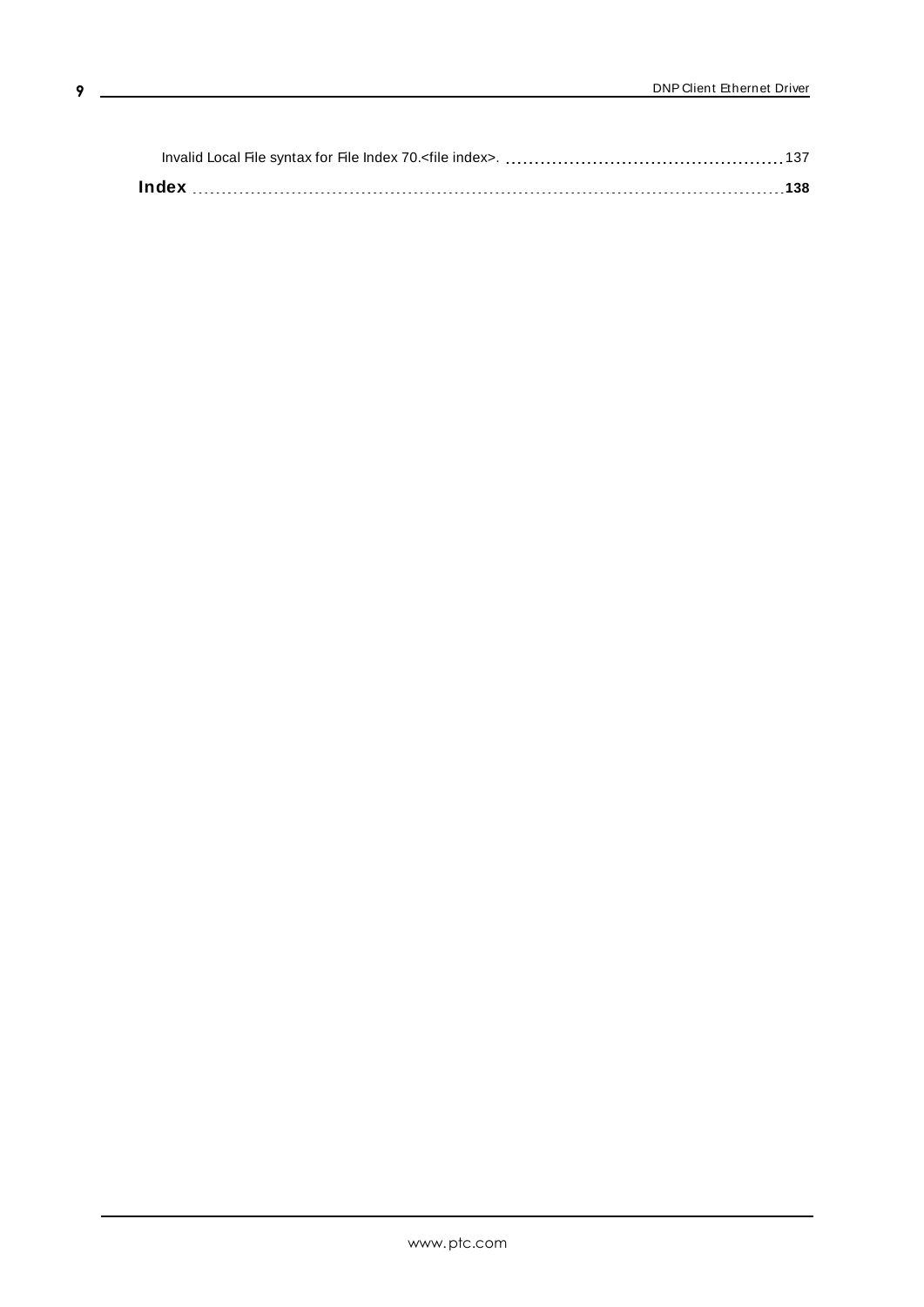## <span id="page-9-0"></span>**DNP Client Ethernet Driver**

Help version 1.206

#### **CONTENTS**

**[Overview](#page-9-1)**

What is the DNP Client Ethernet Driver?

**[Setup](#page-10-0)** How do I configure channels and devices for use with this driver?

**Data Types [Description](#page-33-0)** What data types does this driver support?

**Address [Descriptions](#page-34-0)** How do I address a data location?

**[Device](#page-71-0) Profile** Where can I find more information about the device profile?

#### **Error [Descriptions](#page-87-0)**

What error messages are produced by the DNP Client Ethernet Driver?

#### <span id="page-9-1"></span>**Overview**

The DNP Client Ethernet Driver provides a reliable way to connect DNPserver Ethernet devices to OPC Client applications; including HMI, SCADA, Historian, MES, ERP, and countless custom applications.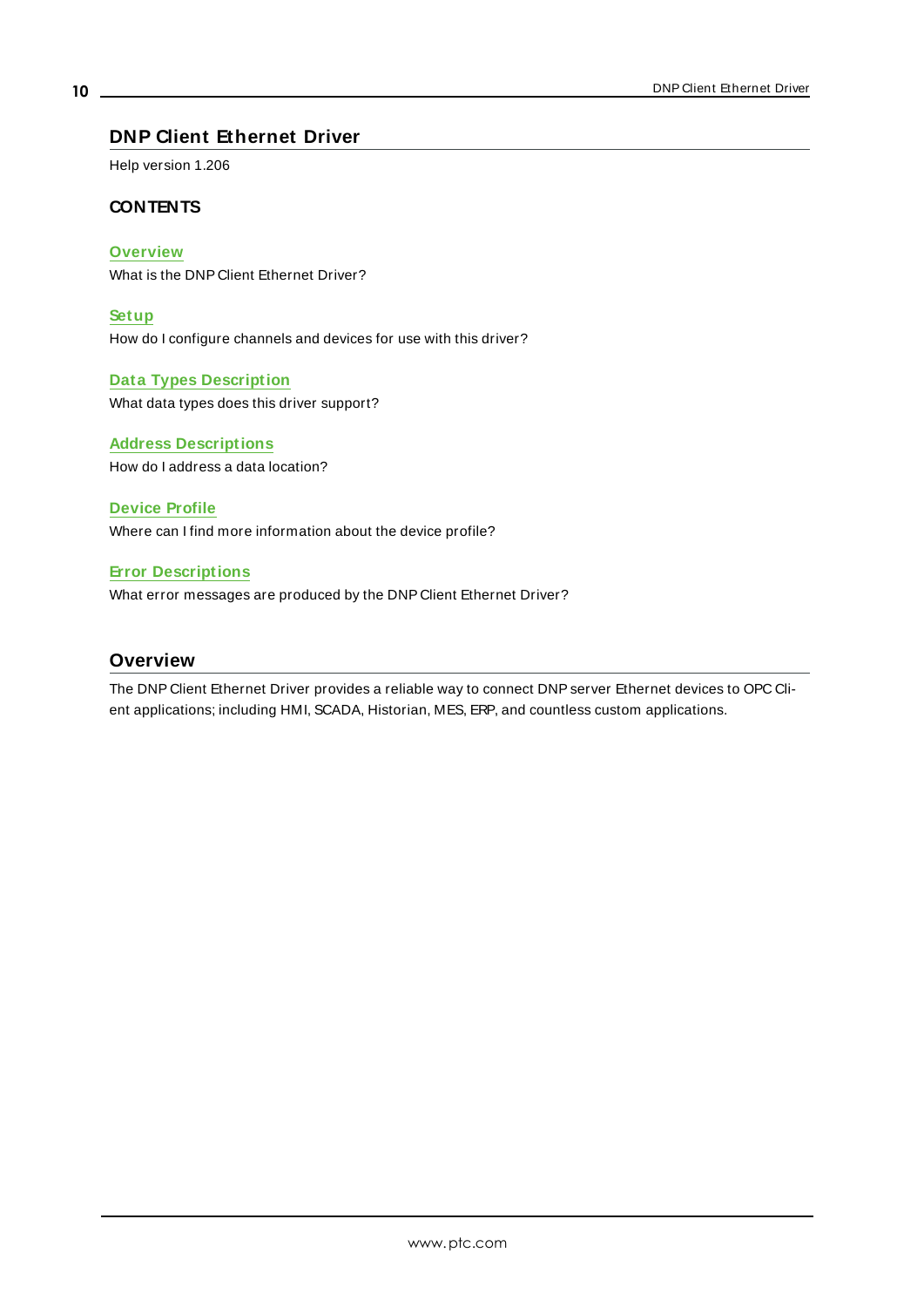## <span id="page-10-0"></span>**Setup**

In the DNP3 protocol, a channel describes a physical communications path between two endpoints. A DNP3 session describes a specific communication between a DNP client node and a DNP server node. In the DNP Client Ethernet Driver, the OPC server channel represents the DNP3 channel and OPC server devices represent individual DNP3 sessions.

## **Communication Protocol**

Distributed Network Protocol 3.0 (DNP3) via TCPor UDP

## **Supported Devices**

Any DNP3 server device

## **Channel and Device Limits**

The maximum number of channels supported by this driver is 1024. The maximum number of devices supported by this driver is 1024 per channel.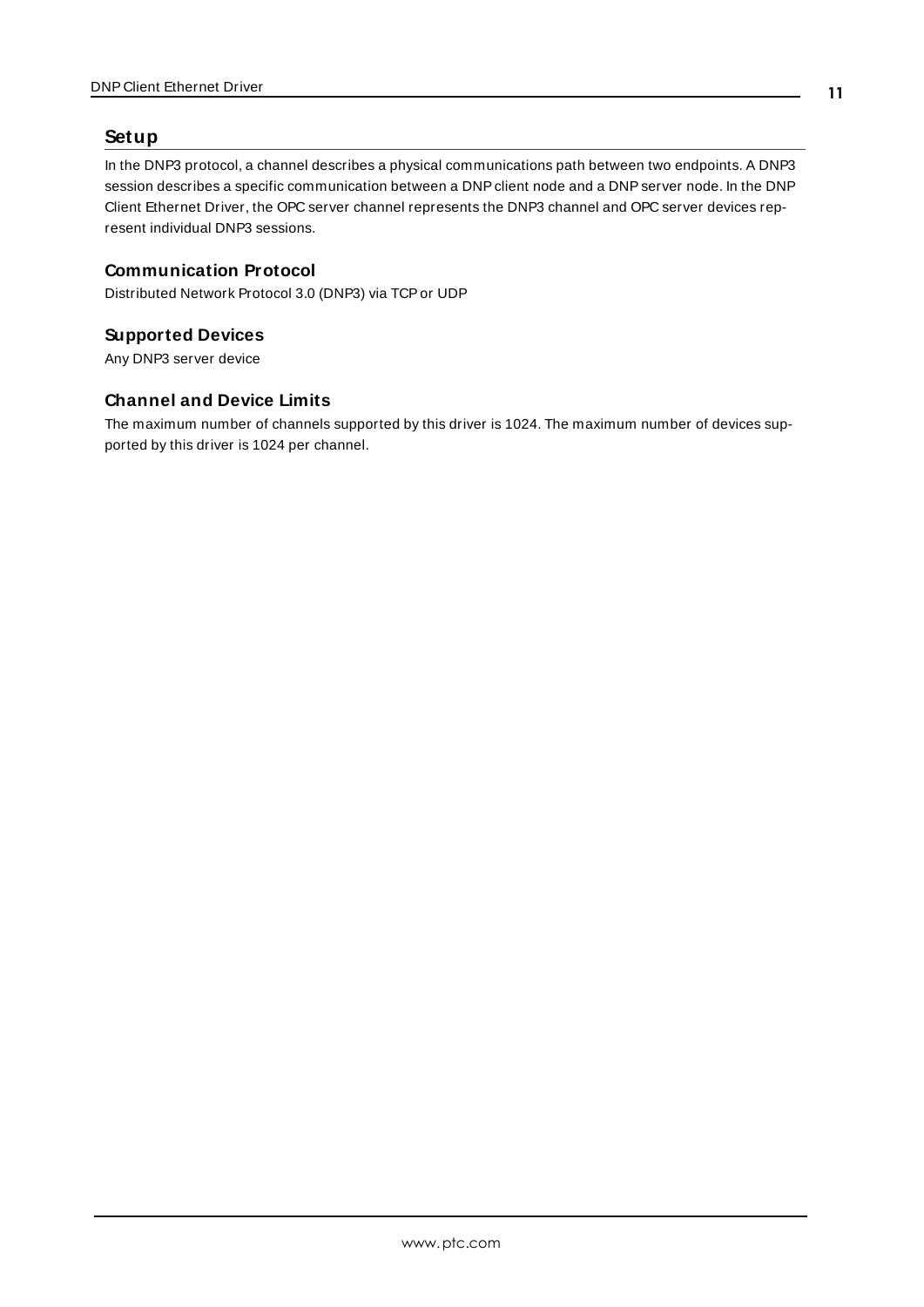## <span id="page-11-0"></span>**Channel Properties — General**

This server supports the use of multiple simultaneous communications drivers. Each protocol or driver used in a server project is called a channel. A server project may consist of many channels with the same communications driver or with unique communications drivers. A channel acts as the basic building block of an OPC link. This group is used to specify general channel properties, such as the identification attributes and operating mode.

| <b>Property Groups</b>                     | <b>Identification</b><br>-1             |                |
|--------------------------------------------|-----------------------------------------|----------------|
| General<br>Write Optimizations<br>Advanced | Name                                    |                |
|                                            | Description                             |                |
|                                            | Driver                                  |                |
|                                            | Diagnostics<br>$\overline{\phantom{a}}$ |                |
|                                            | <b>Diagnostics Capture</b>              | <b>Disable</b> |

#### **Identification**

**Name**: Specify the user-defined identity of this channel. In each server project, each channel name must be unique. Although names can be up to 256 characters, some client applications have a limited display window when browsing the OPC server's tag space. The channel name is part of the OPC browser information. The property is required for creating a channel.

For information on reserved characters, refer to "How To... Properly Name a Channel, Device, Tag, and Tag Group" in the server help.

**Description**: Specify user-defined information about this channel.

Many of these properties, including Description, have an associated system tag.

**Driver**: Specify the protocol / driver for this channel. This property specifies the device driver that was selected during channel creation. It is a disabled setting in the channel properties. The property is required for creating a channel.

**Note**: With the server's online full-time operation, these properties can be changed at any time. This includes changing the channel name to prevent clients from registering data with the server. If a client has already acquired an item from the server before the channel name is changed, the items are unaffected. If, after the channel name has been changed, the client application releases the item and attempts to reacquire using the old channel name, the item is not accepted. Changes to the properties should not be made once a large client application has been developed. Utilize proper user role and privilege management to prevent operators from changing properties or accessing server features.

#### **Diagnostics**

**Diagnostics Capture**: When enabled, this option makes the channel's diagnostic information available to OPC applications. Because the server's diagnostic features require a minimal amount of overhead processing, it is recommended that they be utilized when needed and disabled when not. The default is disabled.

**Note:** This property is not available if the driver does not support diagnostics.

For more information, refer to "Communication Diagnostics" and "Statistics Tags" in the server help.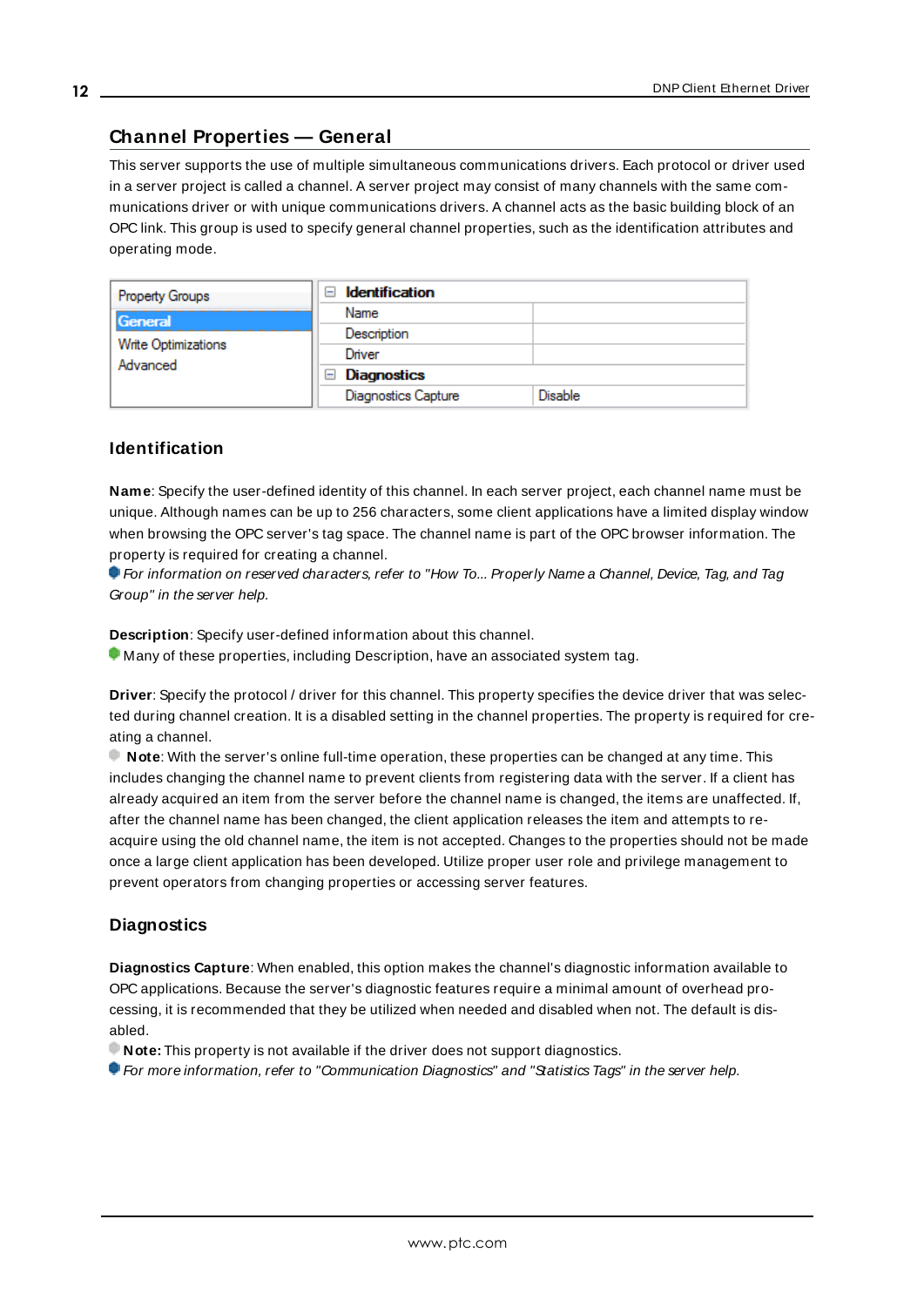## <span id="page-12-0"></span>**Channel Properties — Ethernet Communications**

Ethernet Communication can be used to communicate with devices.

| <b>Property Groups</b>         | <b>□ Ethernet Settings</b> |         |  |
|--------------------------------|----------------------------|---------|--|
| General                        | Network Adapter            | Default |  |
| <b>Ethernet Communications</b> |                            |         |  |
| Write Optimizations            |                            |         |  |
| Advanced                       |                            |         |  |

#### **Ethernet Settings**

**Network Adapter**: Specify the network adapter to bind. When left blank or Default is selected, the operating system selects the default adapter.

## <span id="page-12-1"></span>**Channel Properties — Write Optimizations**

The server must ensure that the data written from the client application gets to the device on time. Given this goal, the server provides optimization properties to meet specific needs or improve application responsiveness.

| <b>Property Groups</b>     | $\Box$ Write Optimizations |                                      |  |
|----------------------------|----------------------------|--------------------------------------|--|
| General                    | <b>Optimization Method</b> | Write Only Latest Value for All Tags |  |
|                            | Duty Cycle                 |                                      |  |
| <b>Write Optimizations</b> |                            |                                      |  |

## **Write Optimizations**

**Optimization Method**: Controls how write data is passed to the underlying communications driver. The options are:

- <sup>l</sup> **Write All Values for All Tags**: This option forces the server to attempt to write every value to the controller. In this mode, the server continues to gather write requests and add them to the server's internal write queue. The server processes the write queue and attempts to empty it by writing data to the device as quickly as possible. This mode ensures that everything written from the client applications is sent to the target device. This mode should be selected if the write operation order or the write item's content must uniquely be seen at the target device.
- <sup>l</sup> **Write Only Latest Value for Non-Boolean Tags**: Many consecutive writes to the same value can accumulate in the write queue due to the time required to actually send the data to the device. If the server updates a write value that has already been placed in the write queue, far fewer writes are needed to reach the same final output value. In this way, no extra writes accumulate in the server's queue. When the user stops moving the slide switch, the value in the device is at the correct value at virtually the same time. As the mode states, any value that is not a Boolean value is updated in the server's internal write queue and sent to the device at the next possible opportunity. This can greatly improve the application performance.

**Note**: This option does not attempt to optimize writes to Boolean values. It allows users to optimize the operation of HMI data without causing problems with Boolean operations, such as a momentary push button.

**• Write Only Latest Value for All Tags**: This option takes the theory behind the second optimization mode and applies it to all tags. It is especially useful if the application only needs to send the latest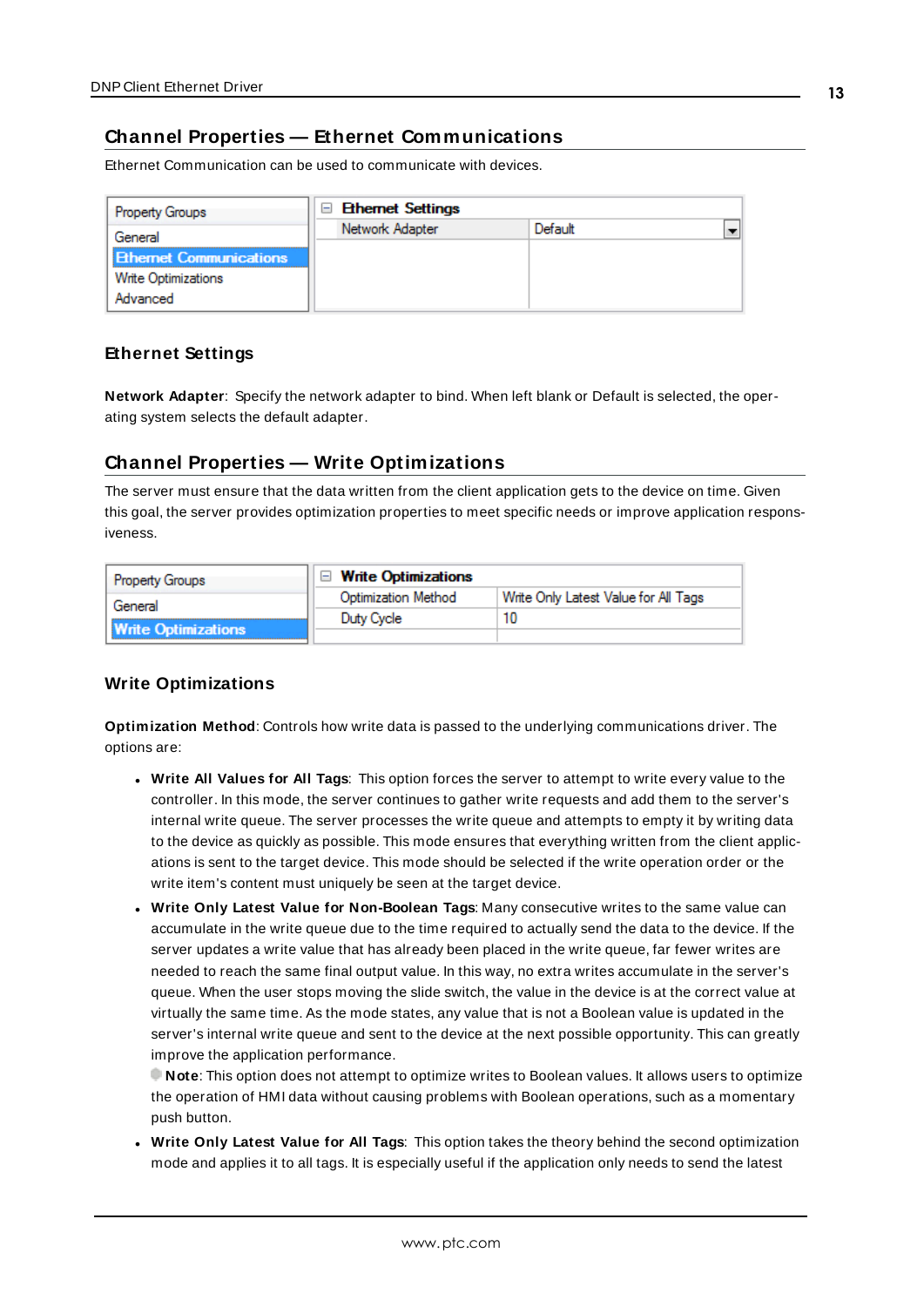value to the device. This mode optimizes all writes by updating the tags currently in the write queue before they are sent. This is the default mode.

**Duty Cycle**: is used to control the ratio of write to read operations. The ratio is always based on one read for every one to ten writes. The duty cycle is set to ten by default, meaning that ten writes occur for each read operation. Although the application is performing a large number of continuous writes, it must be ensured that read data is still given time to process. A setting of one results in one read operation for every write operation. If there are no write operations to perform, reads are processed continuously. This allows optimization for applications with continuous writes versus a more balanced back and forth data flow. **Note**: It is recommended that the application be characterized for compatibility with the write optimization enhancements before being used in a production environment.

## <span id="page-13-0"></span>**Channel Properties — Advanced**

This group is used to specify advanced channel properties. Not all drivers support all properties; so the Advanced group does not appear for those devices.

| <b>Property Groups</b> | $\Box$ Non-Normalized Float Handling |                   |
|------------------------|--------------------------------------|-------------------|
| General                | <b>Floating-Point Values</b>         | Replace with Zero |
| Write Optimizations    | <b>Inter-Device Delay</b>            |                   |
| Advanced               | Inter-Device Delay (ms)              |                   |
|                        |                                      |                   |

**Non-Normalized Float Handling**: A non-normalized value is defined as Infinity, Not-a-Number (NaN), or as a Denormalized Number. The default is Replace with Zero. Drivers that have native float handling may default to Unmodified. Non-normalized float handling allows users to specify how a driver handles non-normalized IEEE-754 floating point data. Descriptions of the options are as follows:

- <sup>l</sup> **Replace with Zero**: This option allows a driver to replace non-normalized IEEE-754 floating point values with zero before being transferred to clients.
- <sup>l</sup> **Unmodified**: This option allows a driver to transfer IEEE-754 denormalized, normalized, non-number, and infinity values to clients without any conversion or changes.

**Note:** This property is not available if the driver does not support floating-point values or if it only supports the option that is displayed. According to the channel's float normalization setting, only real-time driver tags (such as values and arrays) are subject to float normalization. For example, EFM data is not affected by this setting.

For more information on the floating-point values, refer to "How To ... Work with Non-Normalized Floating-Point Values" in the server help.

**Inter-Device Delay**: Specify the amount of time the communications channel waits to send new requests to the next device after data is received from the current device on the same channel. Zero (0) disables the delay.

<span id="page-13-1"></span>**Note:** This property is not available for all drivers, models, and dependent settings.

## **Channel Properties — Communication Serialization**

The server's multi-threading architecture allows channels to communicate with devices in parallel. Although this is efficient, communication can be serialized in cases with physical network restrictions (such as Ethernet radios). Communication serialization limits communication to one channel at a time within a virtual network.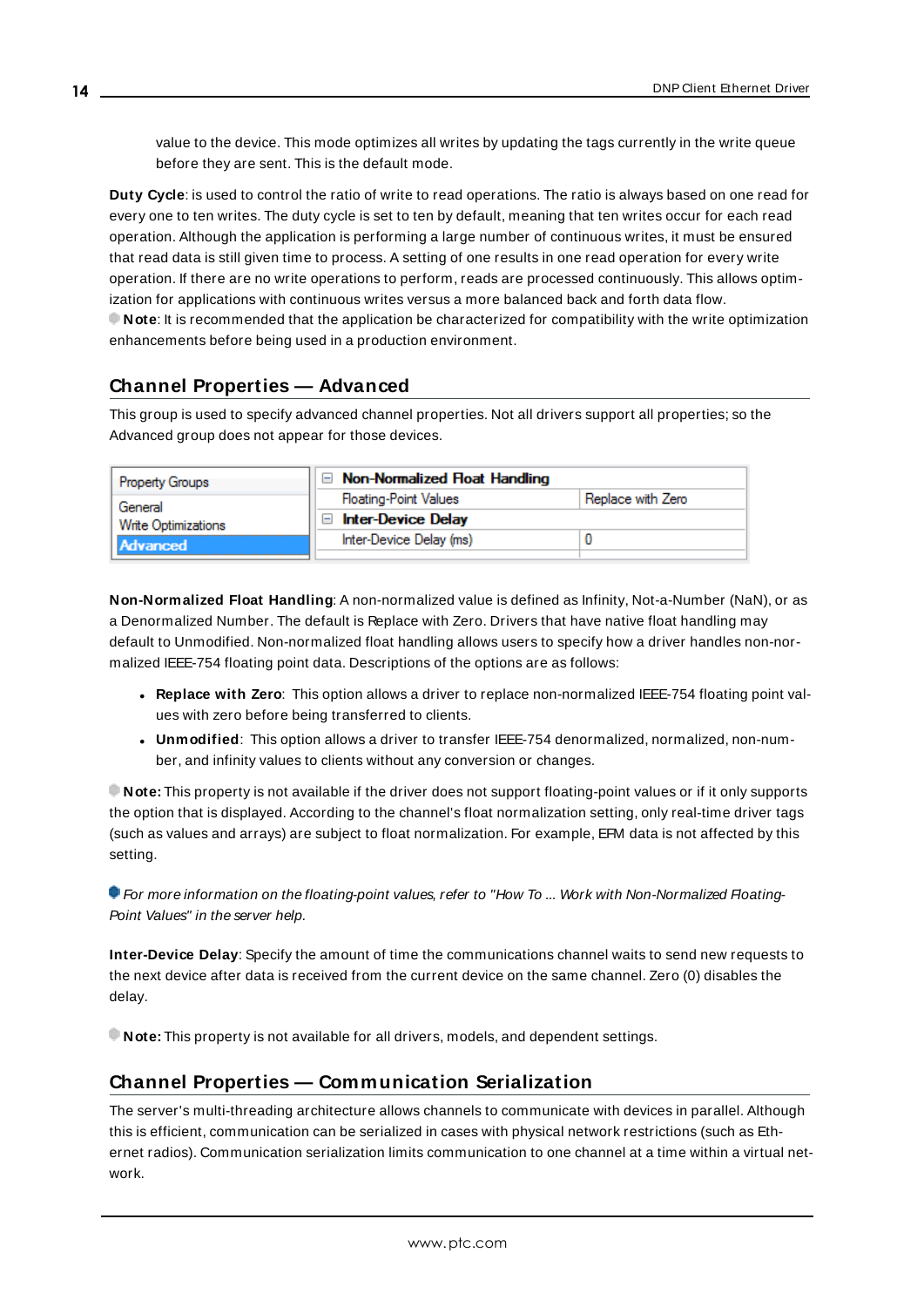The term "virtual network" describes a collection of channels and associated devices that use the same pipeline for communications. For example, the pipeline of an Ethernet radio is the client radio. All channels using the same client radio associate with the same virtual network. Channels are allowed to communicate each in turn, in a "round-robin" manner. By default, a channel can process one transaction before handing communications off to another channel. A transaction can include one or more tags. If the controlling channel contains a device that is not responding to a request, the channel cannot release control until the transaction times out. This results in data update delays for the other channels in the virtual network.

| <b>Property Groups</b>             | □ Channel-Level Settings                 |               |
|------------------------------------|------------------------------------------|---------------|
|                                    | Virtual Network                          | None          |
| General                            | Transactions per Cycle                   |               |
| Serial Communications              | <b>Global Settings</b><br>$\overline{ }$ |               |
| <b>Communication Serialization</b> | Network Mode                             | Load Balanced |

## **Channel-Level Settings**

**Virtual Network**: Specify the channel's mode of communication serialization. Options include None and Network 1 - Network 500. The default is None. Descriptions of the options are as follows:

- **None**: This option disables communication serialization for the channel.
- <sup>l</sup> **Network 1 - Network 500**: This option specifies the virtual network to which the channel is assigned.

**Transactions per Cycle**: Specify the number of single blocked/non-blocked read/write transactions that can occur on the channel. When a channel is given the opportunity to communicate, this is the number of transactions attempted. The valid range is 1 to 99. The default is 1.

## **Global Settings**

**Network Mode**: This property is used to control how channel communication is delegated. In **Load Balanced** mode, each channel is given the opportunity to communicate in turn, one at a time. In **Priority** mode, channels are given the opportunity to communicate according to the following rules (highest to lowest priority):

- 1. Channels with pending writes have the highest priority.
- 2. Channels with pending explicit reads (through internal plug-ins or external client interfaces) are prioritized based on the read's priority.
- 3. Scanned reads and other periodic events (driver specific).

The default is Load Balanced and affects all virtual networks and channels.

 Devices that rely on unsolicited responses should not be placed in a virtual network. In situations where communications must be serialized, it is recommended that Auto-Demotion be enabled.

Due to differences in the way that drivers read and write data (such as in single, blocked, or non-blocked transactions); the application's Transactions per cycle property may need to be adjusted. When doing so, consider the following factors:

- How many tags must be read from each channel?
- How often is data written to each channel?
- Is the channel using a serial or Ethernet driver?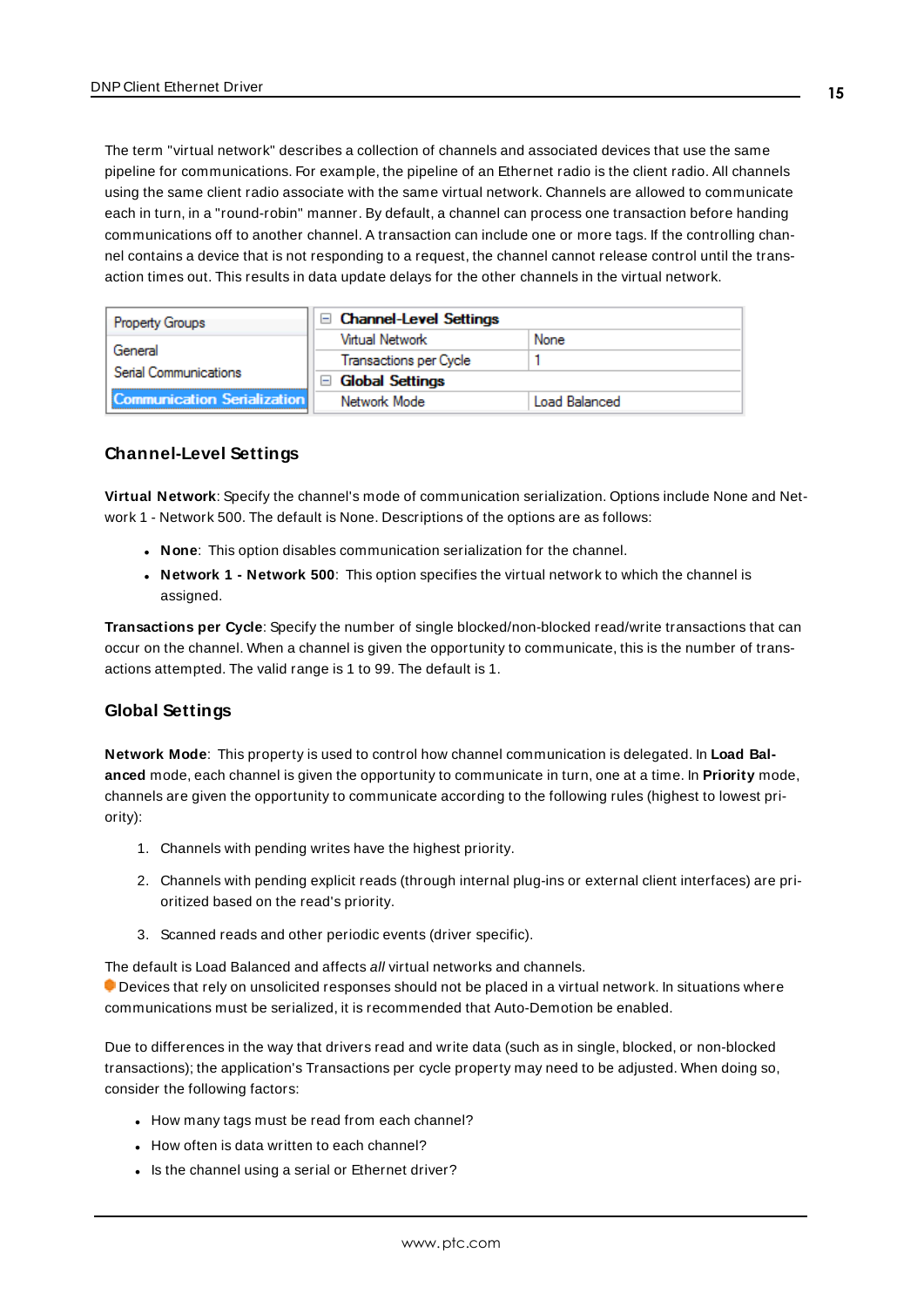- Does the driver read tags in separate requests, or are multiple tags read in a block?
- Have the device's Timing properties (such as Request timeout and Fail after x successive timeouts) been optimized for the virtual network's communication medium?

## <span id="page-15-0"></span>**Channel Properties — Communications**

The Communications group is used to specify the protocol settings for communication with the DNPoutstation.

| <b>Property Groups</b>                                                          | <b>Communications</b>   |                 |
|---------------------------------------------------------------------------------|-------------------------|-----------------|
| <b>Ethemet Communications</b><br>Advanced<br><b>Communication Serialization</b> | Protocol                | тсв             |
|                                                                                 | Source Port             |                 |
|                                                                                 | <b>Destination Host</b> | 255 255 255 255 |
|                                                                                 | Destination Port        | 20000           |
| <b>Communications</b><br>Timina                                                 |                         |                 |

Protocol: Specify the communication protocol. Options include TCP and UDP. The default setting is TCP.

**Source Port**: Specify the Source Port. The default setting is 0.

**Note**: When the selected protocol is TCP, this parameter is disabled. When the selected protocol is UDP, setting the Source Port to 0 causes an implicit bind using a unique source port assigned by the system.

**Destination Host**: Specify the Destination Host. The default setting is 255.255.255.255.

<span id="page-15-1"></span>**Destination Port**: Specify the Destination Port. The valid range is 1 to 65535. The default setting is 20000.

## **Channel Properties — Timing**

The Timing group is independent of any OPC timeout values and only affects the DNPcommunications with DNPserver units. It is used to specify the length of time the driver waits until a connect or response timeout occurs.

| Property Groups                                      | Timing<br>н            |       |
|------------------------------------------------------|------------------------|-------|
| General                                              | Connect Timeout (s)    | 3     |
| <b>Ethemet Communications</b><br>Write Optimizations | Response Timeout (ms)  | 10000 |
|                                                      | Max Link Layer Retries | 3     |
| Advanced                                             |                        |       |
| <b>Communication Serialization</b>                   |                        |       |
| Communications                                       |                        |       |
| Timing                                               |                        |       |

**Connect Timeout (s)** This property specifies how long the device waits for a connection request to complete before timing out. The valid range is 1 to 30 seconds. The default setting is 3 seconds.

**Response Timeout (ms)**: This property specifies how long the device waits for a response to a request before timing out. The valid range is 100 to 3600000 milliseconds. The default setting is 10000 milliseconds.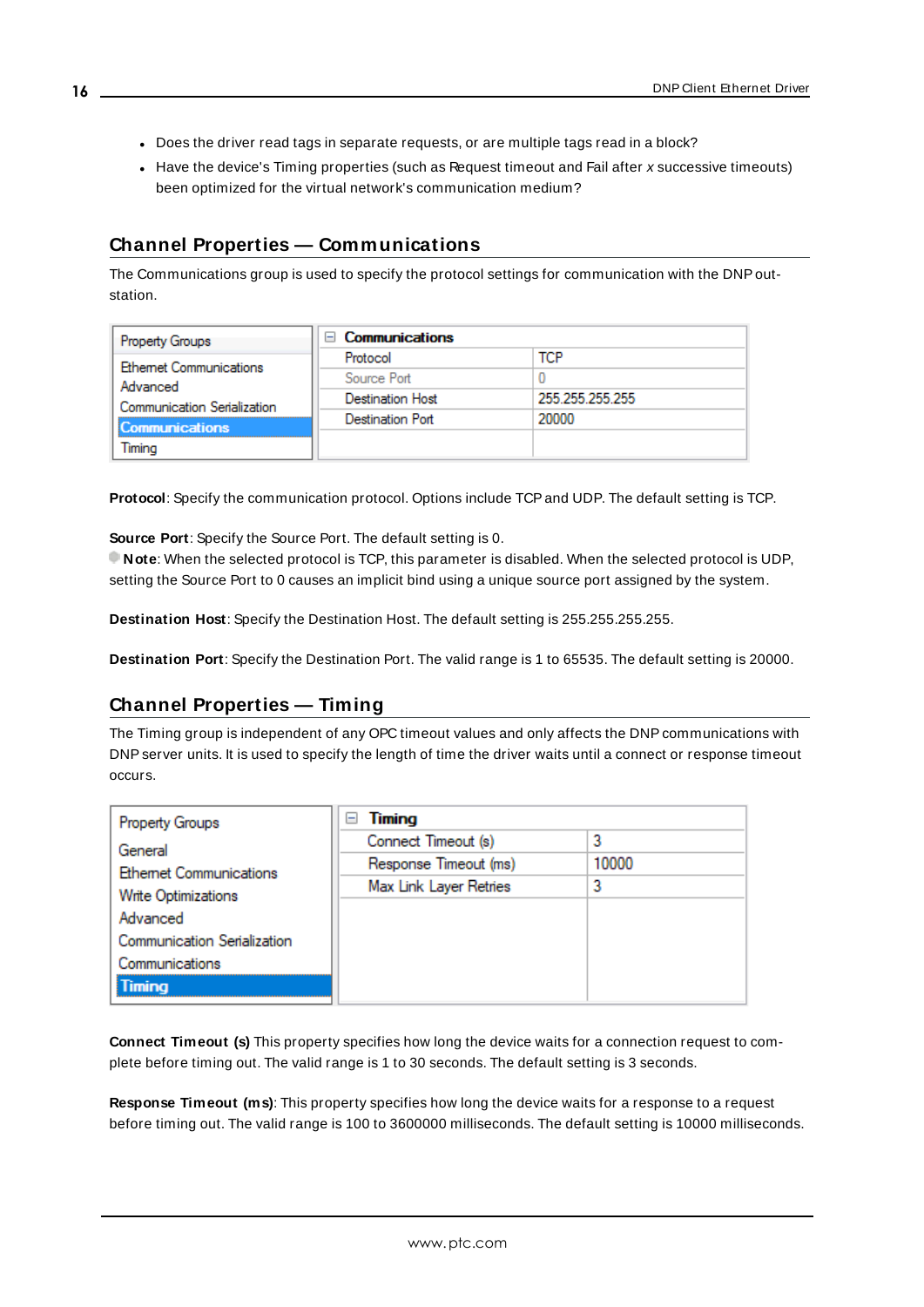**Max Link Layer Retries**: This property specifies how many times the server sends a link layer status request when the device is not responding. When the limit is reached, the connection closes and a DNRerror is posted. The valid range is from 0 to 255. The default setting is 3 retries.

For more information on performance, refer to **Timing and Other [Considerations](#page-16-0)**.

## <span id="page-16-0"></span>**Timing and Other Considerations**

#### **Suggested Time Settings**

Since the DNP3 protocol keeps communications at a minimum, the following suggested settings help the server and driver operate efficiently.

- 1. Only one transaction can be handled on the communications channel at a time. In situations where multiple devices share a single communications channel, the driver must move from one device to the next as quickly as possible to gather information at an effective rate. As more devices are added (or more information is requested from a device), the overall update rate begins to suffer. An unresponsive device blocks the other devices on that channel from receiving service while the Channel Response Timeout elapses. The explicit requests to the devices slow down and the event poll intervals are affected once one or more devices fail to respond.
- 2. The entire send and receive transaction for a device must complete within the device Request Timeout. If the send is successful, the response must be received within the Channel Response Timeout. The device Request Timeout should be greater than or equal to the Channel Response Timeout.
- 3. Timeouts should be set to accommodate the responsiveness of a particular DNP server device: they should not be set too low. For example, if the device Request Timeout and/or Channel Response Timeout were set to zero, the driver would be perpetually timed out and all effective communication would cease. Under these circumstances, users would likely receive Event Log error messages such as "Device <device name> is not responding". To determine the best settings for the Channel Response Timeout and the device Request Timeout, consider the following example:

There is one communications channel for 10 devices, and 9 of them are offline. Each device waits the duration of the Channel Response Timeout (default setting 10 seconds), which blocks the other devices. To keep the tenth device from failing due to the device Request Timeout (default setting 30 seconds), the device Request Timeout must be longer than it takes all of the offline devices to timeout one at a time. In this situation, a device Request Timeout of 100 seconds should allow the tenth device to successfully complete its send and receive transaction after the nine devices timed out.

- 4. If the channel response timeout is longer than a device's poll interval, a delay may occur in event polling. For example, a device that shares a channel with other devices is not responding. If any device on that channel has a poll interval set at a shorter rate than the channel response timeout, the poll interval rate for that device is not met. Event polling occurs as soon as the timeout has elapsed and the device is serviced. Once the device begins communicating again, the event poll interval returns to its defined rate.
- 5. Object group 50 is the DNPserver's clock. Since it cannot be received in event polls or through unsolicited messages, the DNP Client Ethernet Driver must explicitly request a read. Furthermore, because it is a time datum, the driver requests a read every time the tag is pulled for an update. On a default instantiation, that is every 200 ms. To avoid congesting the communications link, create a separate OPC group for the object group 50 time tag and set that group's update rate to 1000 ms or slower. For more information on all objects, refer to **Object [Definitions](#page-68-0)**.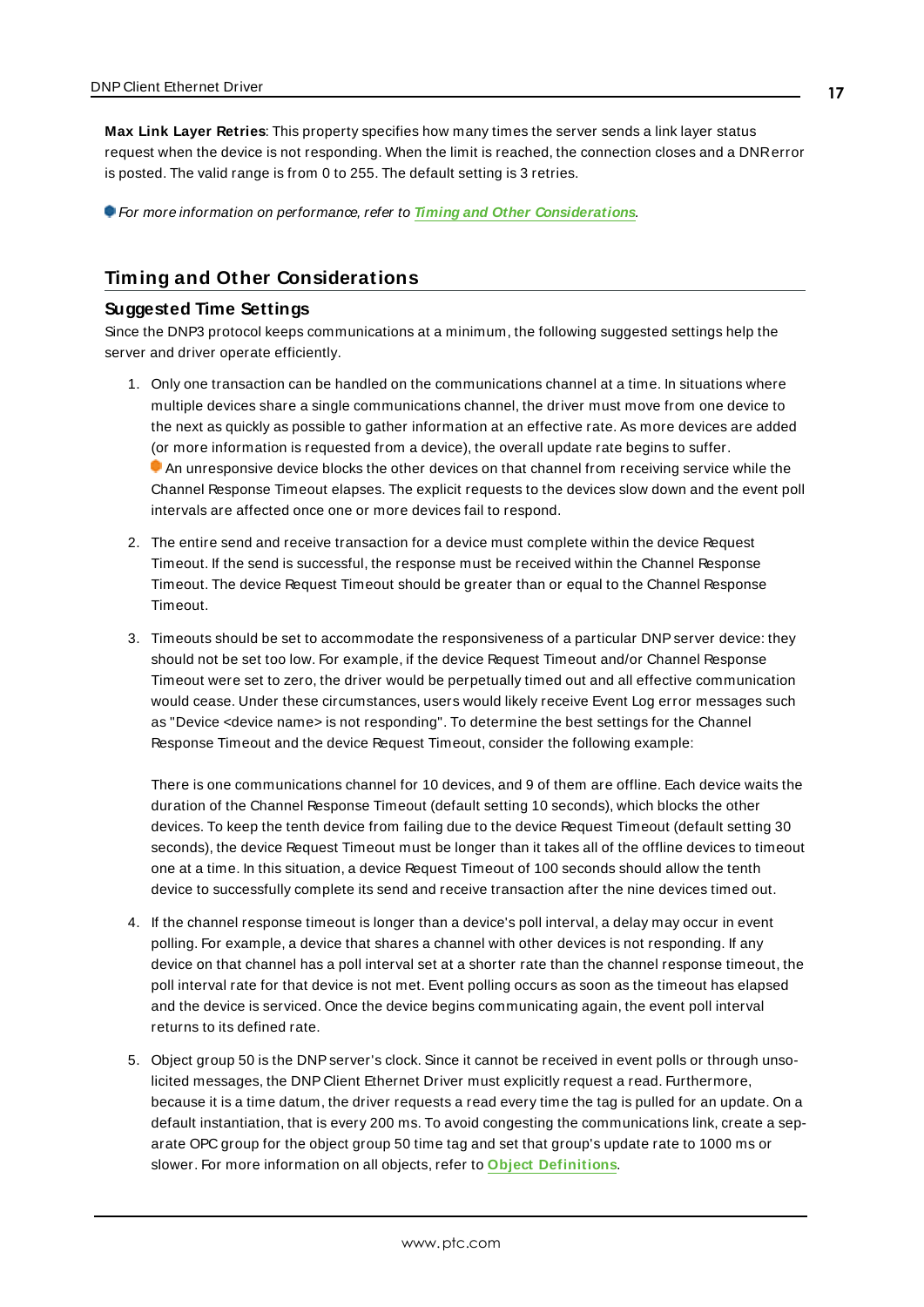**Tip**: There are a variety of communication serialization tags that can be used to debug timing issues involving a serialization network.

For more information, refer to "Communication Serialization Tags" in the server help documentation.

#### **Effects of DNP Devices Going Offline**

When a device goes offline, it may disrupt the DNP communications for all devices using the same channel. This is because DNPis a synchronous protocol; meaning, it requires an acknowledgment, timeout, or confirmed failure for the current command before the next command in the queue may be transmitted. The driver often queues multiple commands within a typical DNP timeout period. The DNP stack must dispose of these commands in the order they are received. Outstanding commands for still-responsive DNP server devices can be blocked until the command queue empties. For more examples of offline scenarios, refer to "Suggested Time Settings" above.

 Devices that have gone offline cause a delay in the shutdown of the OPC server while the server waits for timeouts to expire.

#### <span id="page-17-0"></span>**Device Properties — General**

A device represents a single target on a communications channel. If the driver supports multiple controllers, users must enter a device ID for each controller.

| <b>Property Groups</b> | <b>Identification</b><br>8 |         |
|------------------------|----------------------------|---------|
| General                | Name                       |         |
| Scan Mode              | Description                |         |
|                        | Channel Assignment         |         |
|                        | Driver                     |         |
|                        | Model                      |         |
|                        | <b>ID</b> Format           | Decimal |
|                        | ID                         |         |

#### **Identification**

**Name**: Specify the name of the device. It is a logical user-defined name that can be up to 256 characters long and may be used on multiple channels.

**Note**: Although descriptive names are generally a good idea, some OPC client applications may have a limited display window when browsing the OPC server's tag space. The device name and channel name become part of the browse tree information as well. Within an OPC client, the combination of channel name and device name would appear as "ChannelName.DeviceName".

For more information, refer to "How To... Properly Name a Channel, Device, Tag, and Tag Group" in server help.

**Description**: Specify the user-defined information about this device.

 $\bullet$  Many of these properties, including Description, have an associated system tag.

**Channel Assignment**: Specify the user-defined name of the channel to which this device currently belongs.

**Driver**: Selected protocol driver for this device.

**Model**: Specify the type of device that is associated with this ID. The contents of the drop-down menu depend on the type of communications driver being used. Models that are not supported by a driver are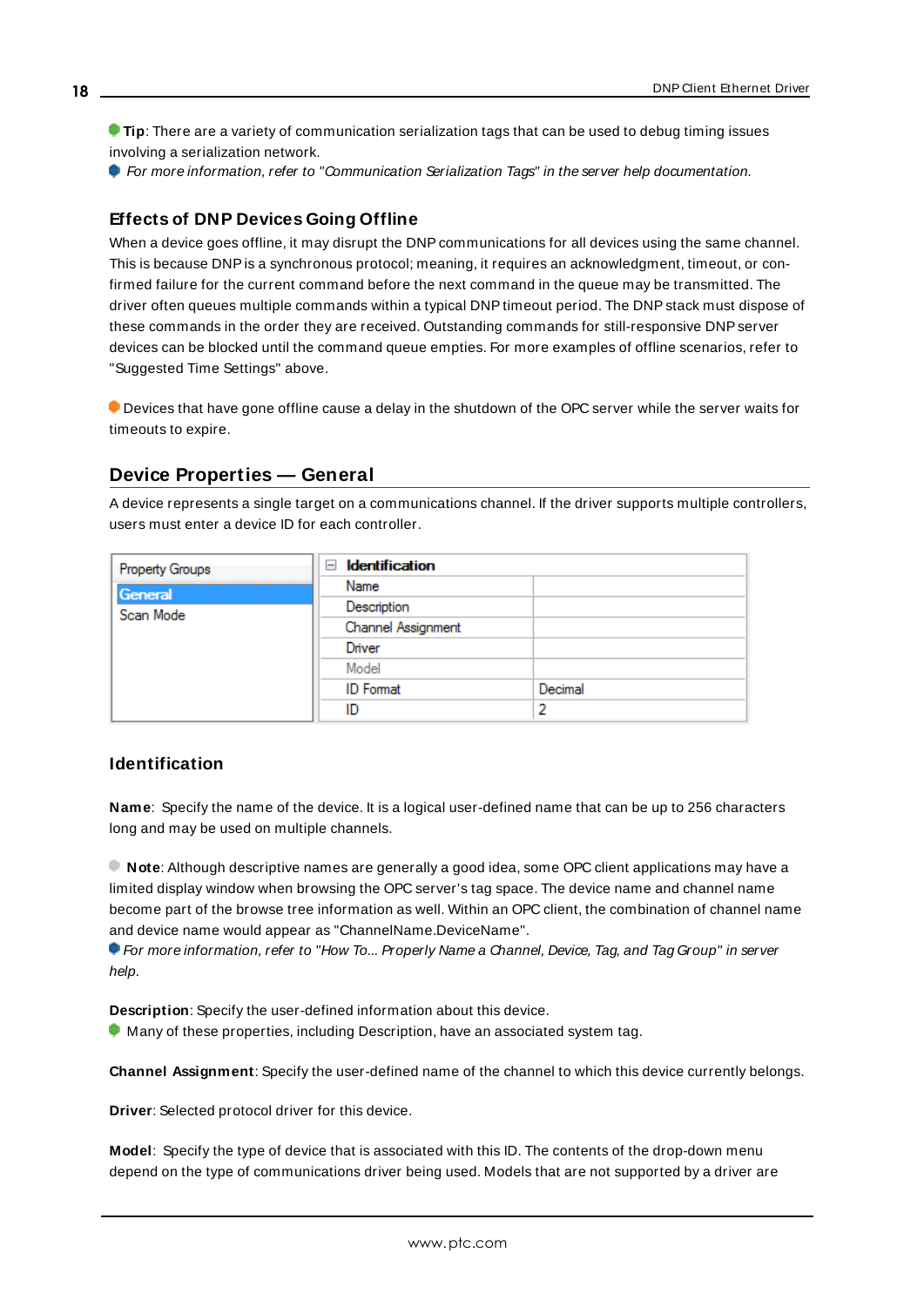disabled. If the communications driver supports multiple device models, the model selection can only be changed when there are no client applications connected to the device.

**Note:** If the communication driver supports multiple models, users should try to match the model selection to the physical device. If the device is not represented in the drop-down menu, select a model that conforms closest to the target device. Some drivers support a model selection called "Open," which allows users to communicate without knowing the specific details of the target device. For more information, refer to the driver help documentation.

**ID**: Specify the device's driver-specific station or node. The type of ID entered depends on the communications driver being used. For many communication drivers, the ID is a numeric value. Drivers that support a Numeric ID provide users with the option to enter a numeric value whose format can be changed to suit the needs of the application or the characteristics of the selected communications driver. The format is set by the driver by default. Options include Decimal, Octal, and Hexadecimal.

**Note**: If the driver is Ethernet-based or supports an unconventional station or node name, the device's TCP/IPaddress may be used as the device ID. TCP/IPaddresses consist of four values that are separated by periods, with each value in the range of 0 to 255. Some device IDs are string based. There may be additional properties to configure within the ID field, depending on the driver. For more information, refer to the driver's help documentation.

#### <span id="page-18-0"></span>**Operating Mode**

| <b>Property Groups</b><br>General<br>Scan Mode | <b>Identification</b>      |        |
|------------------------------------------------|----------------------------|--------|
|                                                | <b>Operating Mode</b><br>н |        |
|                                                | Data Collection            | Enable |
|                                                | Simulated                  | No     |

**Data Collection**: This property controls the device's active state. Although device communications are enabled by default, this property can be used to disable a physical device. Communications are not attempted when a device is disabled. From a client standpoint, the data is marked as invalid and write operations are not accepted. This property can be changed at any time through this property or the device system tags.

**Simulated**: Place the device into or out of Simulation Mode. In this mode, the driver does not attempt to communicate with the physical device, but the server continues to return valid OPC data. Simulated stops physical communications with the device, but allows OPC data to be returned to the OPC client as valid data. While in Simulation Mode, the server treats all device data as reflective: whatever is written to the simulated device is read back and each OPC item is treated individually. The item's memory map is based on the group Update Rate. The data is not saved if the server removes the item (such as when the server is reinitialized). The default is No.

**Notes:**

- 1. This System tag (Simulated) is read only and cannot be written to for runtime protection. The System tag allows this property to be monitored from the client.
- 2. In Simulation mode, the item's memory map is based on client update rate(s) (Group Update Rate for OPC clients or Scan Rate for native and DDEinterfaces). This means that two clients that reference the same item with different update rates return different data.

 Simulation Mode is for test and simulation purposes only. It should never be used in a production environment.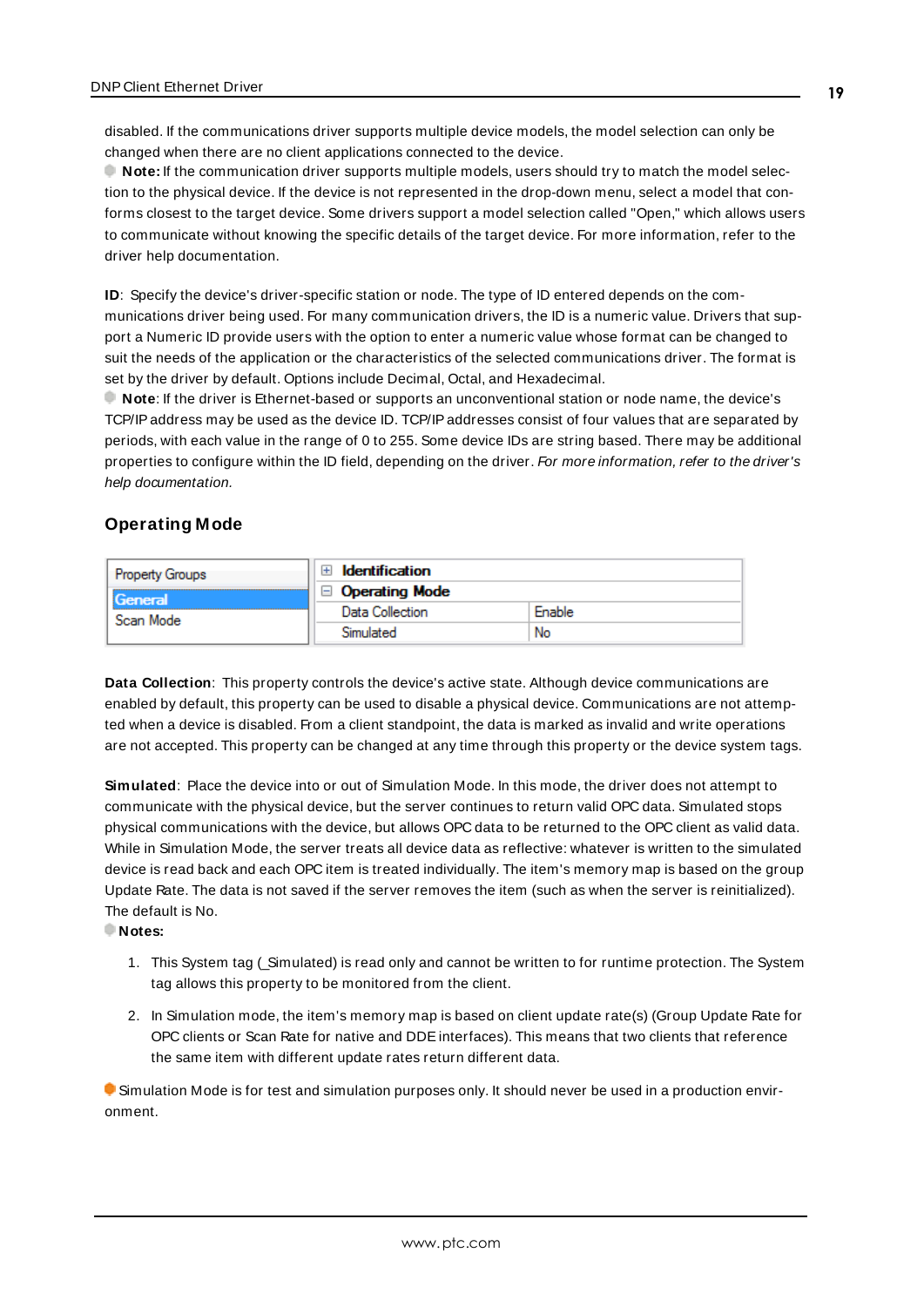## <span id="page-19-0"></span>**Device Properties — Scan Mode**

The Scan Mode specifies the subscribed-client requested scan rate for tags that require device communications. Synchronous and asynchronous device reads and writes are processed as soon as possible; unaffected by the Scan Mode properties.

| <b>Property Groups</b> | Scan Mode                  |                                    |
|------------------------|----------------------------|------------------------------------|
| General<br>Scan Mode   | Scan Mode                  | Respect Client-Specified Scan Rate |
|                        | Initial Updates from Cache | Disable                            |
|                        |                            |                                    |

**Scan Mode**: Specify how tags in the device are scanned for updates sent to subscribing clients. Descriptions of the options are:

- <sup>l</sup> **Respect Client-Specified Scan Rate**: This mode uses the scan rate requested by the client.
- <sup>l</sup> **Request Data No Faster than Scan Rate**: This mode specifies the value set as the maximum scan rate. The valid range is 10 to 99999990 milliseconds. The default is 1000 milliseconds. **Note**: When the server has an active client and items for the device and the scan rate value is increased, the changes take effect immediately. When the scan rate value is decreased, the changes do not take effect until all client applications have been disconnected.
- <sup>l</sup> **Request All Data at Scan Rate**: This mode forces tags to be scanned at the specified rate for subscribed clients. The valid range is 10 to 99999990 milliseconds. The default is 1000 milliseconds.
- <sup>l</sup> **Do Not Scan, Demand Poll Only**: This mode does not periodically poll tags that belong to the device nor perform a read to get an item's initial value once it becomes active. It is the OPC client's responsibility to poll for updates, either by writing to the \_DemandPoll tag or by issuing explicit device reads for individual items. For more information, refer to "Device Demand Poll" in server help.
- <sup>l</sup> **Respect Tag-Specified Scan Rate**: This mode forces static tags to be scanned at the rate specified in their static configuration tag properties. Dynamic tags are scanned at the client-specified scan rate.

**Initial Updates from Cache**: When enabled, this option allows the server to provide the first updates for newly activated tag references from stored (cached) data. Cache updates can only be provided when the new item reference shares the same address, scan rate, data type, client access, and scaling properties. A device read is used for the initial update for the first client reference only. The default is disabled; any time a client activates a tag reference the server attempts to read the initial value from the device.

## <span id="page-19-1"></span>**Device Properties — Tag Generation**

The automatic tag database generation features make setting up an application a plug-and-play operation. Select communications drivers can be configured to automatically build a list of tags that correspond to device-specific data. These automatically generated tags (which depend on the nature of the supporting driver) can be browsed from the clients.

#### Not all devices and drivers support full automatic tag database generation and not all support the same data types. Consult the data types descriptions or the supported data type lists for each driver for specifics.

If the target device supports its own local tag database, the driver reads the device's tag information and uses the data to generate tags within the server. If the device does not natively support named tags, the driver creates a list of tags based on driver-specific information. An example of these two conditions is as follows: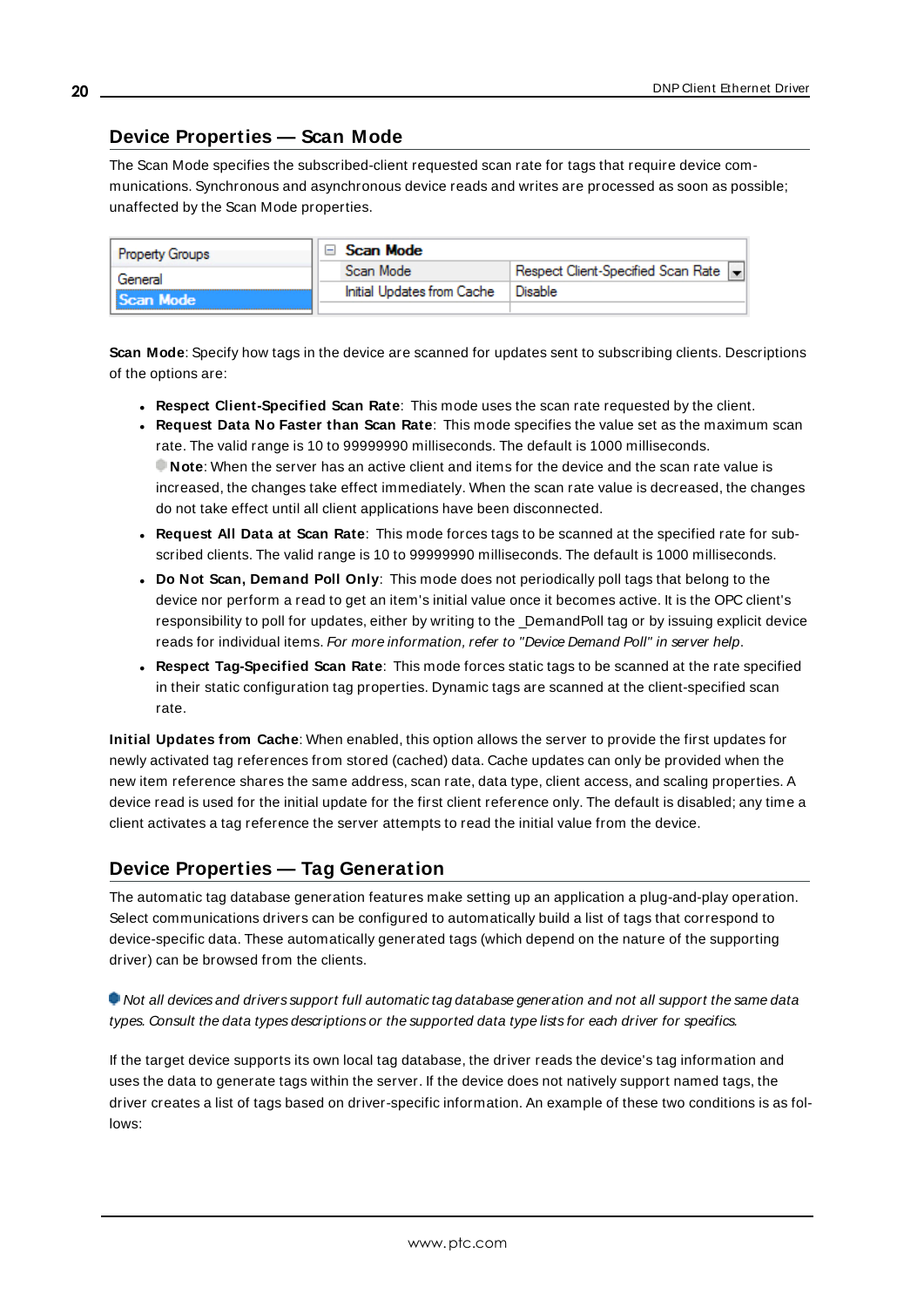- 1. If a data acquisition system supports its own local tag database, the communications driver uses the tag names found in the device to build the server's tags.
- 2. If an Ethernet I/O system supports detection of its own available I/O module types, the communications driver automatically generates tags in the server that are based on the types of I/O modules plugged into the Ethernet I/O rack.

**Note**: Automatic tag database generation's mode of operation is completely configurable. For more information, refer to the property descriptions below.

| Property Groups       | □ Tag Generation                        |                            |
|-----------------------|-----------------------------------------|----------------------------|
| General               | On Property Change                      | Yes                        |
| Scan Mode             | On Device Startup                       | Do Not Generate on Startup |
| Timina                | On Duplicate Tag                        | Delete on Create           |
| Auto-Demotion         | Parent Group                            |                            |
| <b>Tag Generation</b> | Allow Automatically Generated Subgroups | Enable                     |
|                       | Create                                  | Create tags                |
| Redundancy            |                                         |                            |

**On Property Change**: If the device supports automatic tag generation when certain properties change, the **On Property Change** option is shown. It is set to **Yes** by default, but it can be set to **No** to control over when tag generation is performed. In this case, the **Create tags** action must be manually invoked to perform tag generation.

**On Device Startup**: Specify when OPC tags are automatically generated. Descriptions of the options are as follows:

- <sup>l</sup> **Do Not Generate on Startup**: This option prevents the driver from adding any OPC tags to the tag space of the server. This is the default setting.
- <sup>l</sup> **Always Generate on Startup**: This option causes the driver to evaluate the device for tag information. It also adds tags to the tag space of the server every time the server is launched.
- <sup>l</sup> **Generate on First Startup**: This option causes the driver to evaluate the target device for tag information the first time the project is run. It also adds any OPC tags to the server tag space as needed.

**Note**: When the option to automatically generate OPC tags is selected, any tags that are added to the server's tag space must be saved with the project. Users can configure the project to automatically save from the **Tools** | **Options** menu.

**On Duplicate Tag**: When automatic tag database generation is enabled, the server needs to know what to do with the tags that it may have previously added or with tags that have been added or modified after the communications driver since their original creation. This setting controls how the server handles OPC tags that were automatically generated and currently exist in the project. It also prevents automatically generated tags from accumulating in the server.

For example, if a user changes the I/O modules in the rack with the server configured to **Always Generate on Startup**, new tags would be added to the server every time the communications driver detected a new I/O module. If the old tags were not removed, many unused tags could accumulate in the server's tag space. The options are:

**.** Delete on Create: This option deletes any tags that were previously added to the tag space before any new tags are added. This is the default setting.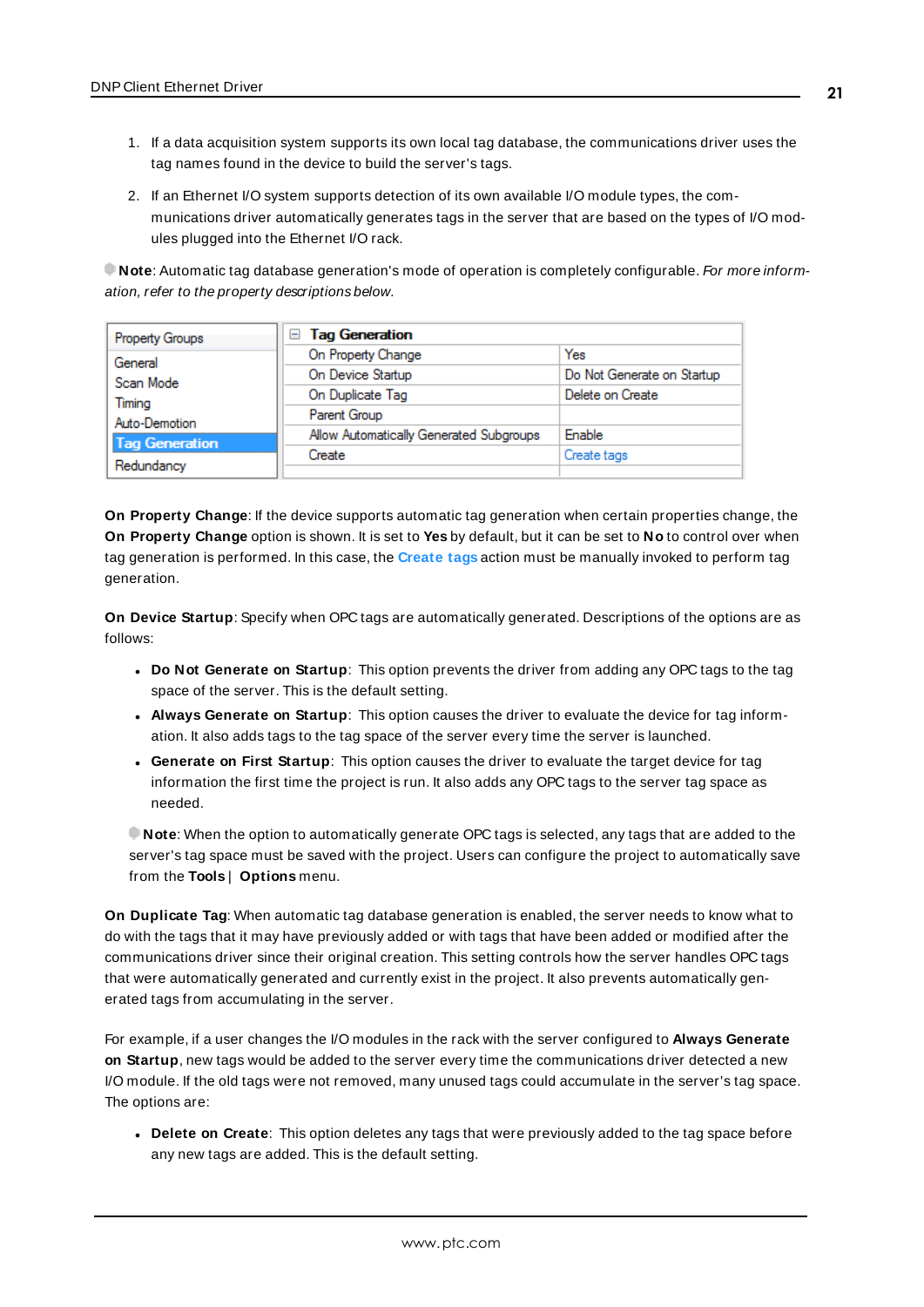- <sup>l</sup> **Overwrite as Necessary**: This option instructs the server to only remove the tags that the communications driver is replacing with new tags. Any tags that are not being overwritten remain in the server's tag space.
- <sup>l</sup> **Do not Overwrite**: This option prevents the server from removing any tags that were previously generated or already existed in the server. The communications driver can only add tags that are completely new.
- <sup>l</sup> **Do not Overwrite, Log Error**: This option has the same effect as the prior option, and also posts an error message to the server's Event Log when a tag overwrite would have occurred.

**Note:** Removing OPC tags affects tags that have been automatically generated by the communications driver as well as any tags that have been added using names that match generated tags. Users should avoid adding tags to the server using names that may match tags that are automatically generated by the driver.

**Parent Group**: This property keeps automatically generated tags from mixing with tags that have been entered manually by specifying a group to be used for automatically generated tags. The name of the group can be up to 256 characters. This parent group provides a root branch to which all automatically generated tags are added.

**Allow Automatically Generated Subgroups**: This property controls whether the server automatically creates subgroups for the automatically generated tags. This is the default setting. If disabled, the server generates the device's tags in a flat list without any grouping. In the server project, the resulting tags are named with the address value. For example, the tag names are not retained during the generation process. **Note**: If, as the server is generating tags, a tag is assigned the same name as an existing tag, the system automatically increments to the next highest number so that the tag name is not duplicated. For example, if the generation process creates a tag named "AI22" that already exists, it creates the tag as "AI23" instead.

**Create**: Initiates the creation of automatically generated OPC tags. If the device's configuration has been modified, **Create tags** forces the driver to reevaluate the device for possible tag changes. Its ability to be accessed from the System tags allows a client application to initiate tag database creation. **Note**: **Create tags** is disabled if the Configuration edits a project offline.

## <span id="page-21-0"></span>**Device Properties — Auto-Demotion**

The Auto-Demotion properties can temporarily place a device off-scan in the event that a device is not responding. By placing a non-responsive device offline for a specific time period, the driver can continue to optimize its communications with other devices on the same channel. After the time period has been reached, the driver re-attempts to communicate with the non-responsive device. If the device is responsive, the device is placed on-scan; otherwise, it restarts its off-scan time period.

| <b>Property Groups</b>               | <b>Auto-Demotion</b>                    |               |
|--------------------------------------|-----------------------------------------|---------------|
| General                              | Demote on Failure                       | <b>Enable</b> |
| Scan Mode<br>Timina<br>Auto-Demotion | Timeouts to Demote                      |               |
|                                      | Demotion Period (ms)                    | 10000         |
|                                      | Discard Requests when Demoted   Disable |               |
|                                      |                                         |               |

**Demote on Failure**: When enabled, the device is automatically taken off-scan until it is responding again. **Tip:** Determine when a device is off-scan by monitoring its demoted state using the \_AutoDemoted system tag.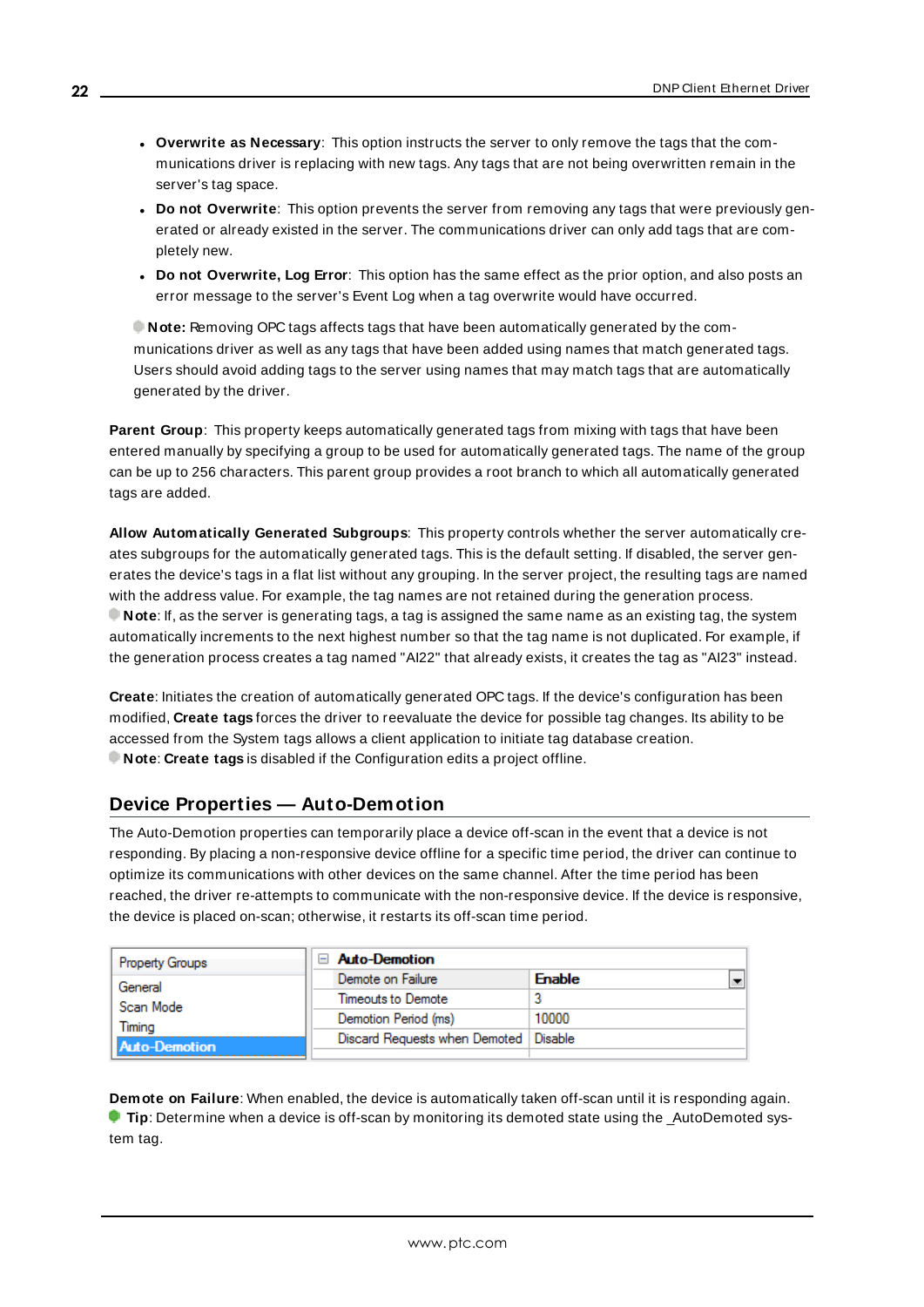**Timeouts to Demote**: Specify how many successive cycles of request timeouts and retries occur before the device is placed off-scan. The valid range is 1 to 30 successive failures. The default is 3.

**Demotion Period**: Indicate how long the device should be placed off-scan when the timeouts value is reached. During this period, no read requests are sent to the device and all data associated with the read requests are set to bad quality. When this period expires, the driver places the device on-scan and allows for another attempt at communications. The valid range is 100 to 3600000 milliseconds. The default is 10000 milliseconds.

**Discard Requests when Demoted**: Select whether or not write requests should be attempted during the off-scan period. Disable to always send write requests regardless of the demotion period. Enable to discard writes; the server automatically fails any write request received from a client and does not post a message to the Event Log.

## <span id="page-22-0"></span>**Device Properties — Communications**

The Communication Settings section is used to specify the DNPclient and server 16-bit addresses, the request timeout, and the keep-alive interval.

| <b>Property Groups</b>                          | <b>Communication Settings</b><br>ш |                                  |
|-------------------------------------------------|------------------------------------|----------------------------------|
| General                                         | <b>DNP Client Address</b>          | 3                                |
| Scan Mode                                       | <b>DNP Server Address</b>          | 4                                |
| Auto-Demotion                                   | Request Timeout (msec)             | 30000                            |
| Tag Generation                                  | <b>Max Timeouts</b>                |                                  |
| <b>Communications</b>                           | Keep Alive Interval (s)            | 0                                |
|                                                 | <b>Time Base Options</b><br>$-$    |                                  |
| Polling<br><b>Unsolicited</b><br>Event Playback | <b>DNP Server Uses UTC</b>         | Yes                              |
|                                                 | <b>DNP Server Time Zone</b>        | (UTC) Coordinated Universal Time |
|                                                 | DNP Server Respects DST            | No                               |
| Tag Import                                      | <b>Time Synchronization</b><br>$=$ |                                  |
| Authentication                                  | Honor Time Sync Requests           | Yes                              |
| Update Key Authentication                       | Time Sync Style                    | LAN                              |
| <b>File Control</b>                             | Delay Measure in Time Sync         | No                               |
| Advanced                                        |                                    |                                  |
| Redundancy                                      |                                    |                                  |

#### **Communication Settings**

- <sup>l</sup> **DNP Client Address:** This property specifies the address of the DNPclient (this device) to which the DNPserver devices communicate. The address must be unique and can range from 0 to 65519. Some addresses are reserved. The default setting is 3.
- <sup>l</sup> **DNP Server Address:** This property specifies the address to the DNP server (remote device). The valid range is 0 to 65519. The default setting is 4.
- <sup>l</sup> **Request Timeout (ms):** This property specifies the amount of time in which a command must be completed once it is transmitted. The valid range is 100 to 3600000 milliseconds. The default setting is 30000 milliseconds.
	- For more information on performance, refer to **Timing and Other [Considerations](#page-16-0)**.
- <sup>l</sup> **Max. Timeouts:** This property specifies the maximum number of successive timeouts that can occur with the same request before the device is considered to be in error. A timeout occurs when the entire request and response do not complete within the device Request Timeout, or when the request successfully transmits but the response is not received within the Channel Response Timeout. Due to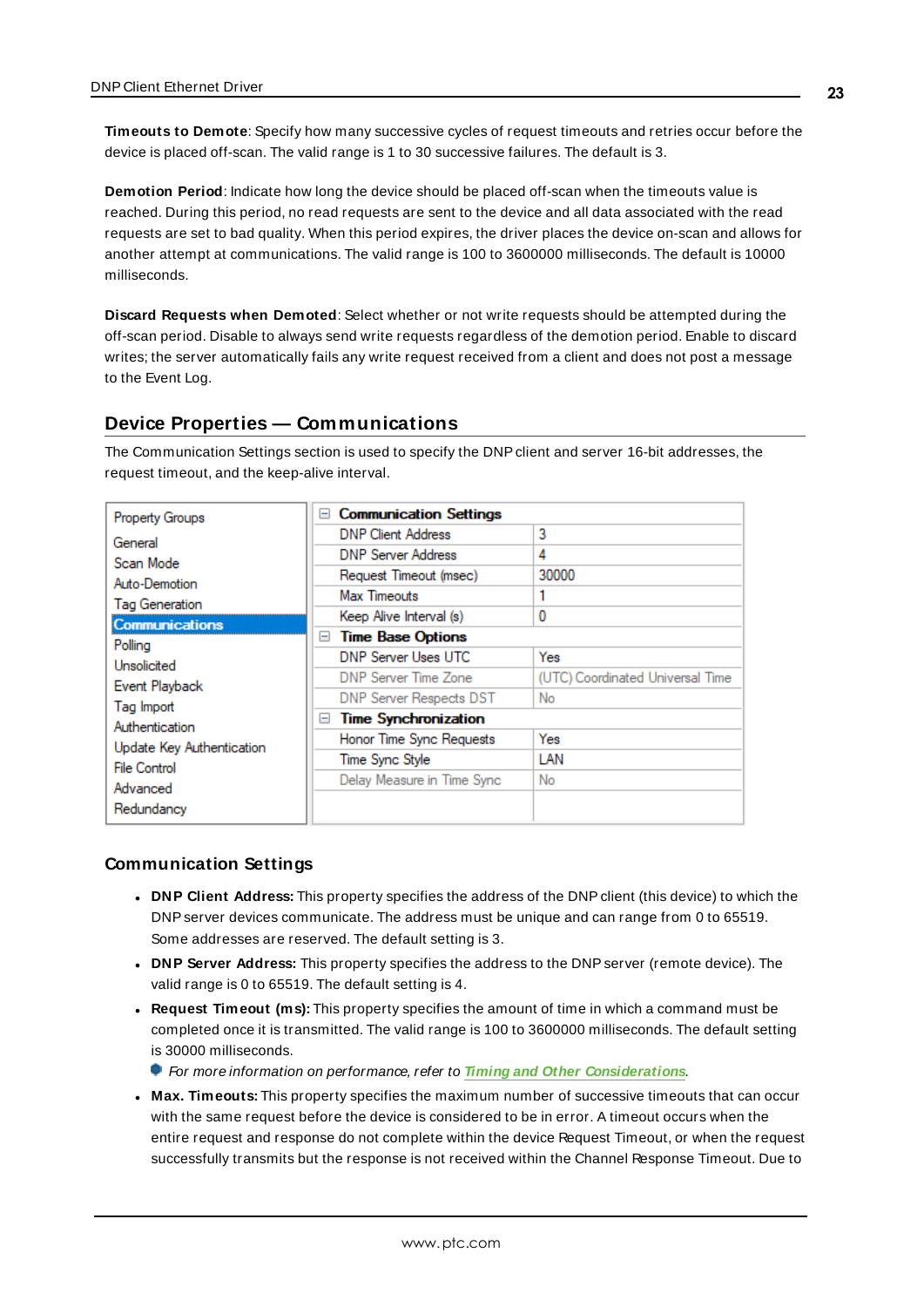incremented sequence numbers, the regenerated request is not identical to the original request. Requests to and responses from other devices on the same channel may occur between retries. The valid range is 1 to 10 timeouts. The default setting is 1 timeout.

**Note**: If a large response is being received when the timeout expires, it is NOT considered a timeout because there is no problem with communications. Only if the device truly stops responding does a timeout occur. For more information on such a message, refer to **Unable to [receive](#page-103-2) [response](#page-103-2) from device**.

**Keep-Alive Interval (sec):** This property specifies when to transmit a keep-alive status request to the DNP server. The valid range is 0 to 86400 seconds. The default setting is 0 seconds (which indicates that a keep-alive status request message are not sent).

**Important:** The status request is only transmitted if the entire Keep-Alive Interval elapses without any communication from the DNP server. The keep-alive timer restarts whenever a message is received from a DNP Server. If a response is not received from the keep-alive status request, the connection is called broken and the appropriate action is taken. If a keep-alive design is desired and polling for events occurs, users should set the Keep-Alive Interval longer than the Event Poll Intervals. In this situation, the received event poll response restarts the keep-alive timer: as a result, no keepalive status request is sent. A keep-alive status request is only transmitted if polling ceases. **Note**: This parameter is disabled when the channel protocol is set to UDP.

#### **Time Base Options**

The Time Base Options section is used to specify the DNPserver time base for time synchronization and event time of occurrence. Although the DNP3 specification indicates that DNP3 time corresponds to Universal Coordinated Time (UTC), these parameters allow users to specify that the DNP server use a different time base. The driver uses these parameters both when synching the device time and when converting the device's event time of occurrence to UTC time.

**.** DNP Server Uses UTC: This property specifies the time base of the DNP server to be used during time synchronization and event time of occurrences. When Yes is selected, Universal Coordinated Time is used. The default setting is Yes.

**Caution:** Because the majority of DNPservers follow the DNP3 specification and use UTC as their time base, it is not recommended that users change this setting unless it is known that the device does not follow the DNP3 specification.

- **.** DNP Server Time Zone: This property specifies the time zone to be used to set the time in the DNP server. This option is only available when the UTC parameter is set to No. The default setting is (UTC) Coordinated Universal Time, which is set according to the DNP3 specification.
- **DNP Server Respects DST:** This property specifies whether the time that is set in the DNP server respects Daylight Saving Time. When No is selected, Daylight Saving Time is ignored. This option is only available when the UTC parameter is set to No. The default setting is No because UTC does not use Daylight Saving Time.

## **Time Synchronization**

The Time Synchronization section is used to specify the device's time synchronization style and delays. Until time synchronization has occurred, it is possible for the reported DNP server's time information to be inaccurate.

- <sup>l</sup> **Honor Time Sync Requests**: When set to No, the driver does not respect time synchronization requests from the device. The request is acknowledged, but no time synchronization occurs. The default setting is Yes.
- <sup>l</sup> **Time Sync Style:** This property specifies the DNPclient's style of time synchronization when a synchronization request is received from the DNPserver. Options include Serial and LAN. In Serial, the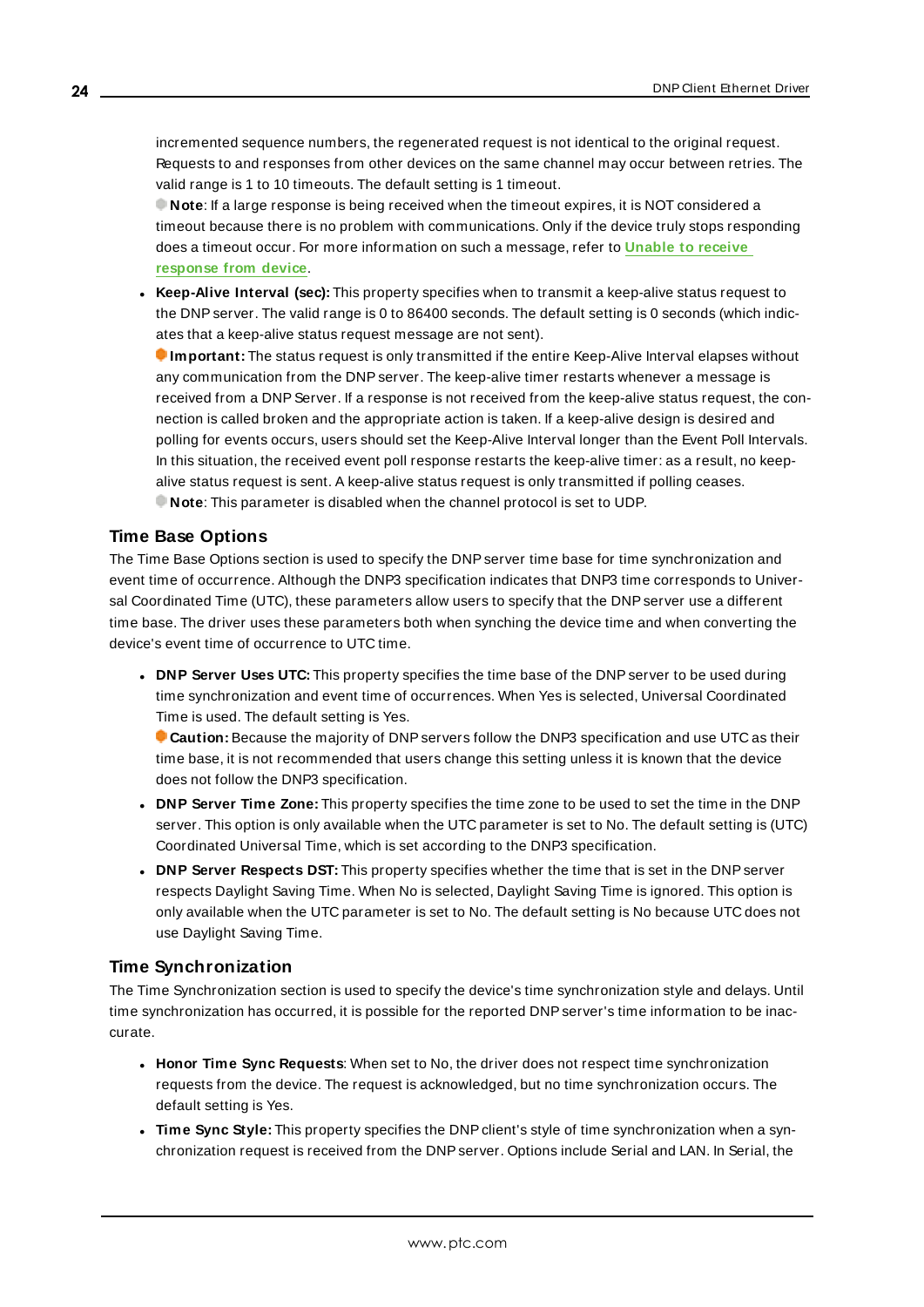DNPclient makes a delay measurement using function code 23 over the link and then writes a lagcorrected value using object group 50 - Variation 1. In LAN, the DNP client first sends a request with function code 24 to tell the DNP server to record the current time. Then, the DNP client writes the current time using object group 50 - Variation 3. The default setting is LAN. This option is only available when Honor Time Sync Requests is set to Yes.

<sup>l</sup> **Delay Measure in Time Sync:** When enabled, this property specifies that the delay measure function code 23 is used in time synchronization. This option is only available when Honor Time Sync Requests is set to Yes and Time Sync Style is Serial. The default setting is No.

|                           | Class 1<br>$=$                            |                |
|---------------------------|-------------------------------------------|----------------|
| <b>Property Groups</b>    |                                           |                |
| General                   | Class 1 Poll Interval                     | 5              |
| Scan Mode                 | Class 1 Poll Interval Resolution          | Seconds        |
| Auto-Demotion             | Class 2<br>$=$                            |                |
|                           | Class 2 Poll Interval                     | 5              |
| Tag Generation            | Class 2 Poll Interval Resolution          | Seconds        |
| Communications            | Class <sub>3</sub><br>н.                  |                |
| Polling                   |                                           |                |
| <b>Unsolicited</b>        | Class 3 Poll Interval                     | 5              |
| Event Playback            | Class 3 Poll Interval Resolution          | Seconds        |
| Tag Import                | <b>Integrity</b><br>$=$                   |                |
| Authentication            | Integrity Poll Interval (s)               | 3600           |
|                           | Issue Integrity Poll On Restart           | Enable         |
| Update Key Authentication | Issue Integrity Poll On DNP Server Online | <b>Disable</b> |
| <b>File Control</b>       | Issue Integrity Poll On Buffer Overflow   | Disable        |
| Advanced                  |                                           |                |
| Redundancy                |                                           |                |
|                           |                                           |                |

## <span id="page-24-0"></span>**Device Properties — Polling**

#### **Class n**

**Class n Poll Interval**: Specify the frequency with which each event class is polled for data changes. To turn off the event poll for a given class, enter zero (0). The default setting is 5 seconds. The valid ranges are:

- $\bullet$  Milliseconds: 0, 10 99999
- $\cdot$  Seconds: 0 86400
- $\bullet$  Minutes: 0 1440
- $\bullet$  Hours: 0 24

**Class n Poll Interval Resolution**: Select the units for the poll interval from the drop-down list to the right. Choices are milliseconds, seconds, minutes, and hours.

#### **Integrity**

The Integrity properties control when a complete data retrieval is requested from the DNPserver device using classes 0, 1, 2, and 3 data requests.

**Integrity Poll Interval**: This property specifies the frequency with which a complete data retrieval is requested from the DNPserver device. To turn off integrity polling, enter zero (0). The valid range is 0 to 2592000 seconds (30 days). The default setting is 3600 seconds.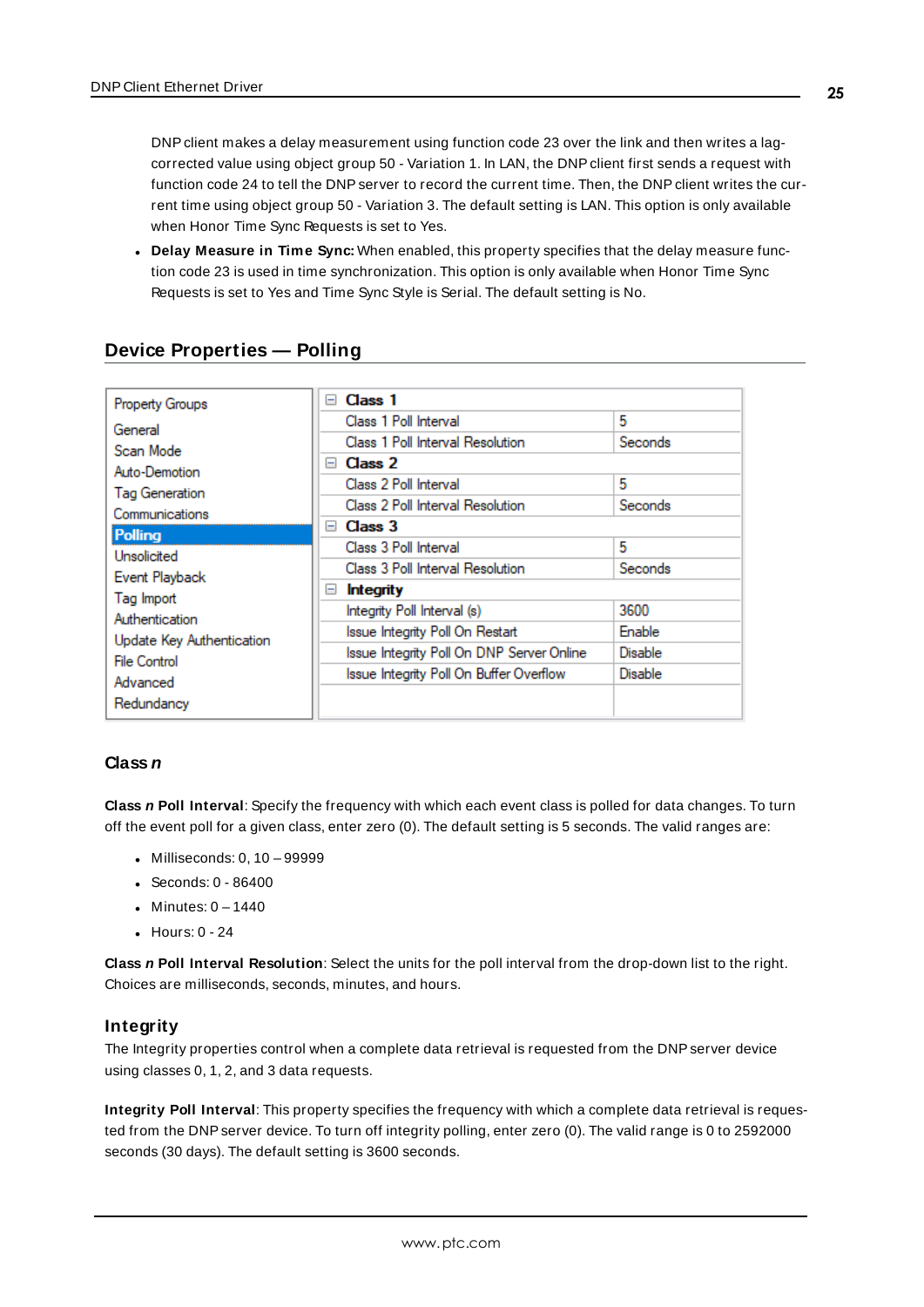**Issue Integrity Poll on Restart**: This property specifies whether integrity polls occur on Restart. The default setting is enable.

**Issue Integrity Poll on DNP Server Online**: This property specifies whether integrity polls occur whenever the DNP server comes online. The default setting is disable.

**Issue Integrity Poll on Buffer Overflow**: This property specifies whether integrity polls occur whenever the DNPserver indicates it has an event buffer overflow. The default setting is disable.

## <span id="page-25-0"></span>**Device Properties — Unsolicited**

The Unsolicited group is used to specify whether the DNPserver sends class 1, 2, and 3 unsolicited data updates.

| <b>Property Groups</b> | <b>Unsolicited</b><br>$\overline{}$      |               |
|------------------------|------------------------------------------|---------------|
| General                | Unsolicited Mode Class 1                 | Automatic     |
| Scan Mode              | Unsolicited Mode Class 2                 | Automatic     |
| Auto-Demotion          | Unsolicited Mode Class 3                 | Automatic     |
| Communications         | Use Unsolicited Messaging During Startup | <b>Enable</b> |
| Polling                |                                          |               |
| <b>Unsolicited</b>     |                                          |               |

**Unsolicited Mode Class n**: Specify whether unsolicited messaging is allowed. Options include **Automatic**, **Enable**, and **Disable**. **Automatic** takes no action and is at the DNPserver's discretion. **Enable** permits the reporting of data updates for the selected classes. **Disable** turns off unsolicited messaging. The default setting is **Automatic**.

**Use Unsolicited Messaging During Startup**: Enable to allow unsolicited messaging during startup. This can only be disabled when one or more classes have **Enable** selected and no class has been set to **Automatic**. This setting applies to all event classes. The default setting is **Enable**.

## <span id="page-25-1"></span>**Device Properties — Event Playback**

The Event Playback group specifies when to retain a set number of updates and deliver them to clients. DNP server devices may be configured to retain event reports until contacted by a DNP client. The DNP server typically delivers event reports in bulk when responding to an integrity poll, event poll, or via unsolicited messages. The driver retains only the most recent update for a given I/O point and discards most or all of the historical stream by default.

 Event Playback continues if the device goes into an error state. If the device is still in an error state when playback for the tag completes, the tag quality is bad.

**Playback may be disrupted periodically by TCP connection attempts. It stops if auto-demotion is enabled** and the device is demoted.

| <b>Property Groups</b>             | <b>Event Playback</b> |         |
|------------------------------------|-----------------------|---------|
| General                            | Event Buffer          | Disable |
| Scan Mode<br><b>Event Playback</b> | Max Events Per Point  | 100     |
|                                    | Playback Rate (ms)    | 2000    |
|                                    |                       |         |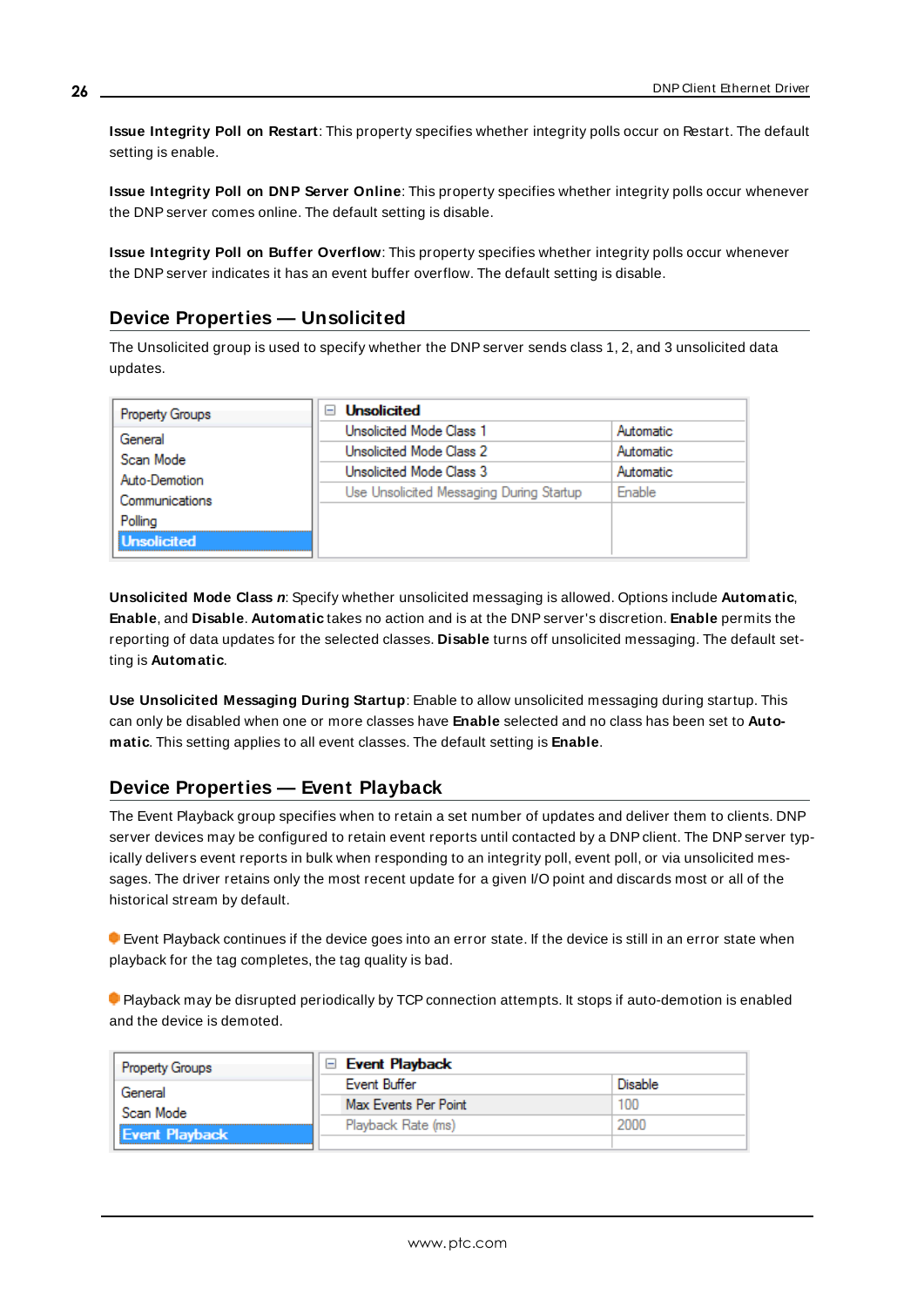**Event Buffer**: When enabled, this option allows event reports from the remote DNPdevice to be buffered and played back for OPC client collection. The default setting is disabled.

**Note**: The OPC client may display intermittent buffered values if the DNPserver sends buffered data while Event Playback is turned off.

**Max Events Per Point**: This property specifies the maximum events to be collected per point. The valid range is 1 to 10000. The default setting is 100.

**Note**: More than the specified Max Events Per Point can be played back if the DNP Client Ethernet Driver is in the middle of processing buffered data from the DNP server and more events arrive (or if Max Events Per Point is exceeded during the playback).

**Playback Rate (ms)**: This property specifies the rate at which event reports are played back. The valid range is 50 to 10000. The default setting is 2000 milliseconds.

#### **Effects of Playback on Clients**

- 1. To assure retrieval of all buffered events, the client must have an update rate that is at least twice as fast as the Playback Rate. If the client's update rate is slower, it effectively overrides the Playback Rate.
- 2. Event Playback introduces latency to the tags for those affected objects. After the initial burst of events is played out of the buffer, incoming updates are only reported at the Playback Rate. New updates may have a time period of 2000 milliseconds between arriving and reporting to clients (at the default settings).

#### **Notes**:

- 1. Buffering should only be used when preservation of the event stream is more important than timely delivery of point updates. If a tag's event buffer fills up, new reports displace the oldest reports in the queue.
- 2. Enabling the OPC DA setting "Return initial updates for items in a single callback" may result in loss of buffered data when using drivers that support Event Playback for unsolicited device protocols. The compliance setting should be disabled if loss of buffered data is a concern. Consult the OPC Compliance Options in the server help.

## <span id="page-26-0"></span>**Device Properties — Tag Import**

The Tag Import group is used to specify options for importing tags from the DNPdevice.

| <b>Property Groups</b> | <b>Tag Import Filter</b><br>ь         |                |
|------------------------|---------------------------------------|----------------|
| General                | <b>Standard Device Attributes</b>     | <b>Disable</b> |
| Scan Mode              | <b>User Defined Device Attributes</b> | <b>Disable</b> |
| Auto-Demotion          | Data Sets                             | <b>Disable</b> |
| Tag Generation         | Data Set Tag Subtypes<br>$=$          |                |
| Communications         | Value Tags                            | Enable         |
| Polling                | Import Explicit Tags                  | <b>Disable</b> |
| Unsolicited            |                                       |                |
| Event Playback         |                                       |                |
| Tag Import             |                                       |                |

#### **Tag Import Filter**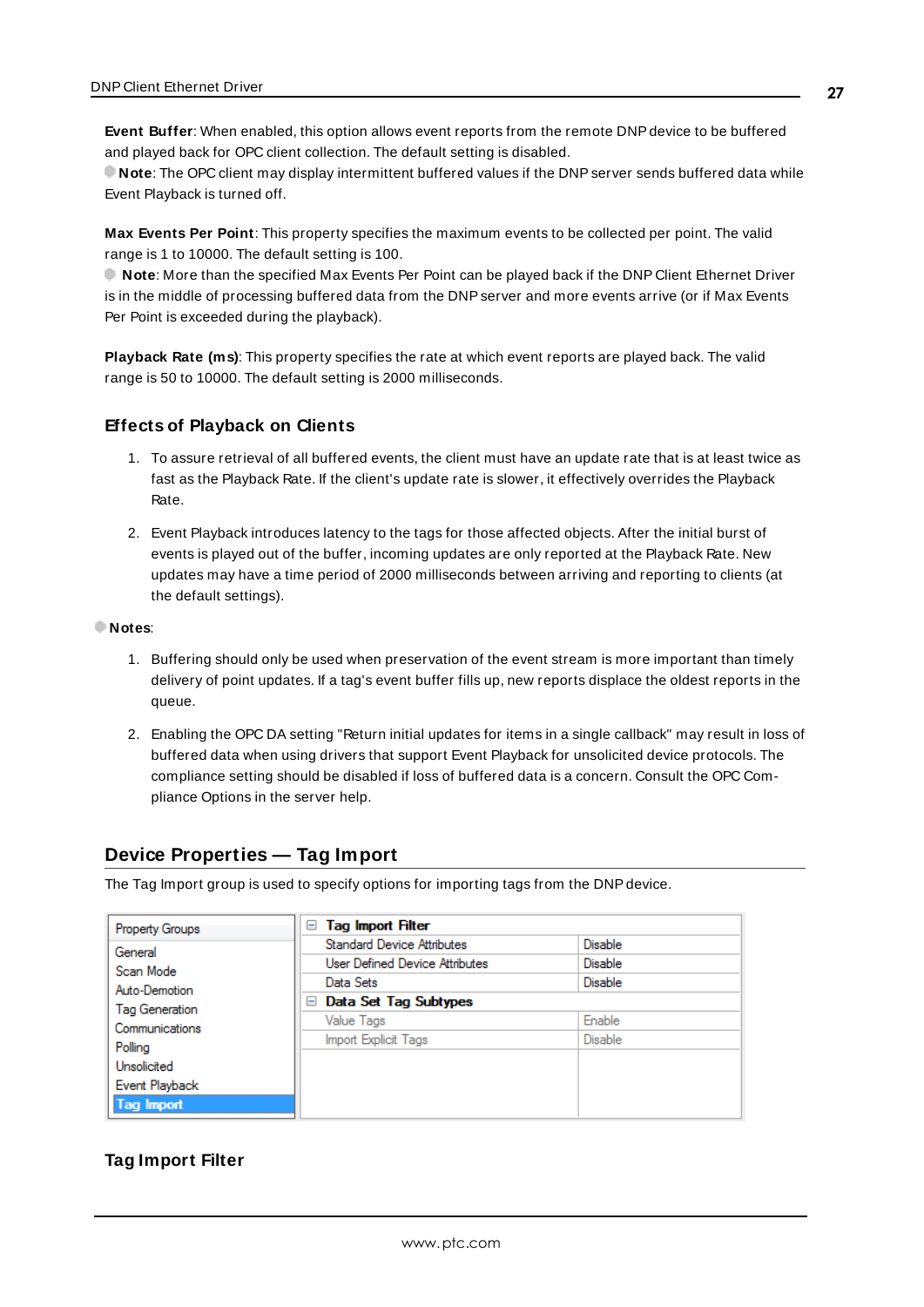- **.** Standard Device Attributes: When enabled, the driver creates tags for standardized object group 0 device Attributes defined by DNP3 at set index 0. The default setting is disabled.
- <sup>l</sup> **User Defined Device Attributes:** When enabled, the driver creates tags for object group 0 device Attributes indexes 1 and above. The default setting is disabled.
- **Data Sets:** When enabled, the driver creates tags for object group 87 Data Sets. The default setting is disabled.

**Note**: The DNP Client Ethernet Driver does not create tags for data sets with more than 32 elements.

**Important:** The driver creates all tag groups through communication with the device after it determine that tags are available in the target device. For accurate tag import, the communication settings must be correct.

#### **Data Set Tag Subtypes**

- **Value Tags** These properties specify the sub-type of the Data Set tags. They are only available when data sets are selected for import. The default is enabled.
- $\bullet$  Import Explicit Tags: These properties specify the sub-type of the Data Set tags. They are only available when data sets are selected for import. The default is disabled.
- <span id="page-27-0"></span>For more information on sub-types, refer to **Address [Descriptions](#page-34-0)**.

## **Device Properties — Authentication**

The Authentication group is used to configure the device's authentication settings.

| Property Groups           | <b>Authentication</b><br>$\blacksquare$ |         |
|---------------------------|-----------------------------------------|---------|
| General                   | Authentication                          | Disable |
| Scan Mode                 | Aggressive Mode Support                 | Enable  |
|                           | Reply Timeout (msec)                    | 2000    |
| <b>Authentication</b>     | Max Error Count                         |         |
| Update Key Authentication | <b>□ Session Key</b>                    |         |
| <b>File Control</b>       | Change Interval (s)                     | 900     |
| Advanced                  | Change Count                            | 1000    |
| Redundancy                |                                         |         |

#### **Authentication**

**Authentication**: When enabled, this property enables authentication. If the device requires authentication, the DNPclient needs to configure it as well. The default setting is disabled.

**Note**: A tag import is performed when this property changes. This ensures that the authentication object internal statistics tags are automatically generated when authentication is enabled. These tags are predefined and may be imported without communication with the device. When authentication is disabled, a tag import is performed to remove the authentication object internal Statistics tags. When a tag import is in progress, the properties on this page is disabled. For more information, refer to **Tag [Import](#page-26-0)**.

**Aggressive Mode Support**: Enable, to reduce traffic by not requiring a critical request "challenge and reply" after at least one "challenge and reply" was successful during the session key change interval. The default setting is enabled.

**Reply Timeout (ms)**: This property specifies how long the device waits for an authentication reply. The valid range is 0 to 300000 milliseconds. The default setting is 2000 milliseconds.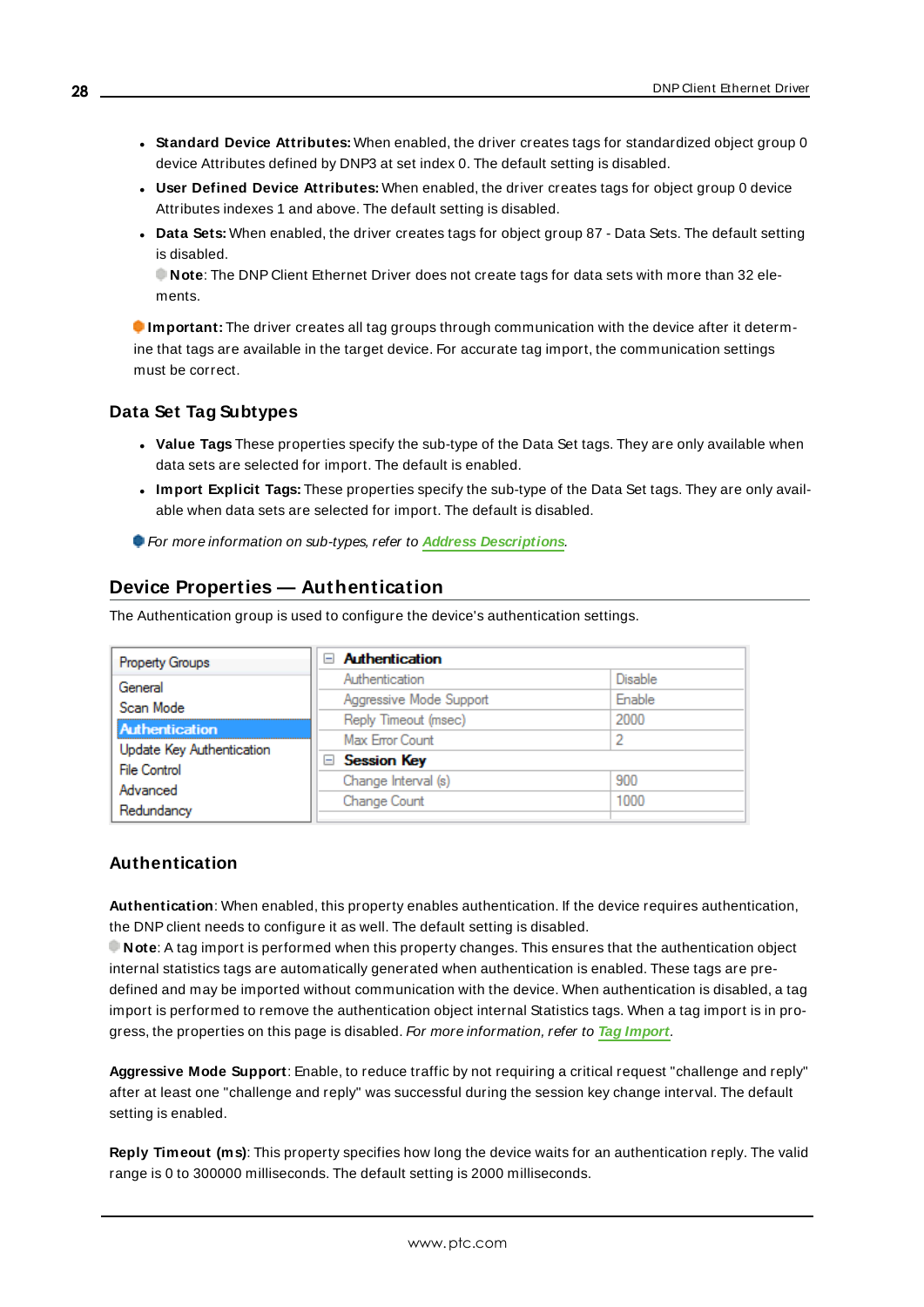**Max. Error Count**: This property specifies the number of error messages sent before error message transmission is disabled. It is also used to limit the number of authentication attempts when there is no reply from the DNPserver. With proper timeout settings, the maximum number of authentication retries per response timeout are Max. Error Count + 2. The valid range is 0 to 10. The default setting is 2.

#### **Session Key**

**Change Interval (s)**: This property specifies the session key change timeout to be used by the DNPclient to determine when to change session keys. When a value of 0 is entered, Session Key Change Count is used instead. The valid range is 0 to 7200 seconds. The default setting is 900 seconds.

**Change Count**: This property specifies the number of transmitted authentication messages at which the DNP client changes session keys. The messages may have been transmitted in either direction. The valid range is 0 to 65535. The default setting is 1000.

**Note**: The DNP Client Ethernet Driver automatically matches the HMAC algorithm as configured in the DNPserver.

## <span id="page-28-0"></span>**Device Properties — Update Key Authentication**

The Update Key Authentication group is used to configure the device's authentication settings.

| <b>Property Groups</b>           | <b>Current User</b><br>$\overline{}$  |          | ዹ |
|----------------------------------|---------------------------------------|----------|---|
| General                          | Current User Number                   | 1        |   |
| Scan Mode                        | Update Key 1<br>$=$                   |          |   |
| Auto-Demotion                    | <b>User Number</b>                    |          | Ξ |
| Communications                   | Update Key (Hex)                      | -------- |   |
| Polling                          | <b>Update Key 2</b><br>$\overline{}$  |          |   |
| <b>Unsolicited</b>               | <b>User Number</b>                    | o        |   |
|                                  | Update Key (Hex)                      | -------- |   |
| Event Playback                   | <b>Update Key 3</b><br>$\overline{}$  |          |   |
| Tag Import                       | User Number                           | n        |   |
| Authentication                   | Update Key (Hex)                      | -------- |   |
| <b>Update Key Authentication</b> | <b>Update Key 4</b><br>$\equiv$       |          |   |
| <b>File Control</b>              | <b>User Number</b>                    | o        |   |
| Advanced                         | Update Key (Hex)                      | -------- |   |
| Redundancy                       | <b>Update Key 5</b><br>$\blacksquare$ |          |   |

#### **Current User**

**Current User Number:** Specify how many users can retrieve the Update Key during authentication. The default setting is 1.

#### **Update Key n**

This section displays an array of 10 users, each with a unique 16 hexadecimal byte Update Key. The same User Number-Update Key combination must be configured in the device.

**User Number:** This property modifies the current User Number. The valid range for User Number is 0 to 65535. The default setting for the first row of User Numbers is 1. All others are 0.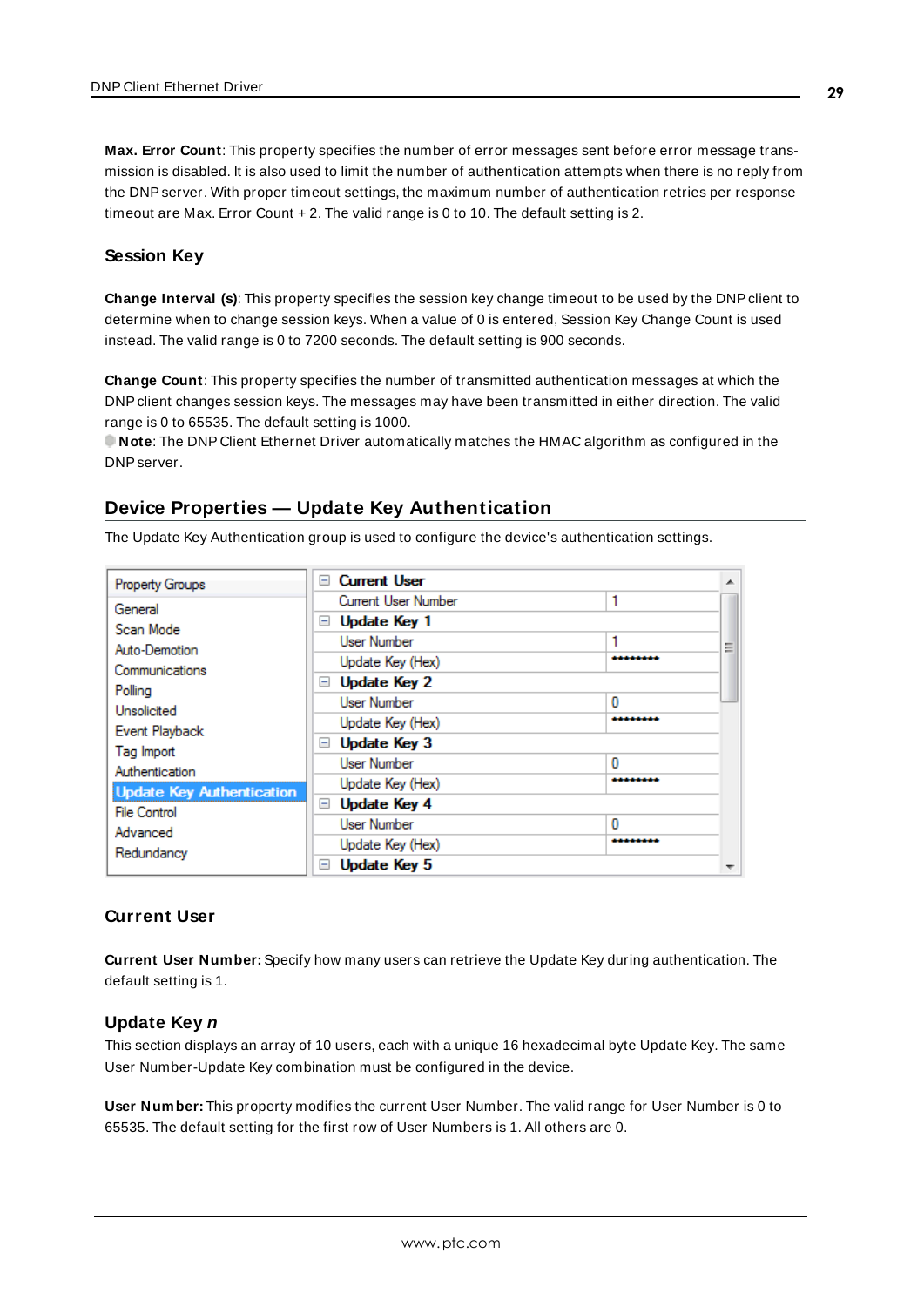**Update Key:** Modify the existing Update Key in this field. Update Keys can be entered either as 32 characters (such as "493B56AF89120C0429767DB301C63CA8") or as 16 sets of 2 characters that are separated by spaces (such as "49 3B 56 AF89 12 0C 04 29 76 7D B3 01 C6 3C A8").

<span id="page-29-0"></span>**Tip**: Copy and paste functionality works properly for these fields using the Windows clipboard .

## **Device Properties — File Control**

The File Control feature set is intended to be used as a mechanism for transferring log and configuration files between DNPclients and servers. The DNP Client Ethernet Driver supports the transfer of files to and from a DNPclient. In the File Control group of device properties, change settings by clicking in the right column to access a drop-down menu of the available options.

| <b>Property Groups</b>    | <b>File Control</b><br>E       |                | ∧            |
|---------------------------|--------------------------------|----------------|--------------|
| General                   | Informational Logging          | <b>Disable</b> |              |
| Scan Mode                 | <b>File Name Writes</b>        | <b>Disable</b> |              |
| Auto-Demotion             | Activate Config Objects        |                |              |
| Tag Generation            | $\Box$ File Index 70.0         |                |              |
| Communications            | Local File Name                |                |              |
| Polling                   | Local File Path                |                |              |
| Unsolicited               | Local File Open Mode           | Overwrite      |              |
| Event Playback            | Remote File Name               |                |              |
| Tag Import                | Remote File Path               |                |              |
| Authentication            | Authentication Usemame         |                |              |
| Update Key Authentication | Authentication Password        | ********       |              |
| <b>File Control</b>       | Verify Authentication Password | ********       |              |
| Advanced                  | Max File Size (kB)             | 1000           |              |
| Redundancy                | File Index 70.1<br>$=$         |                | $\mathbf{v}$ |

## **File Control**

**Informational Logging:** When enabled, this parameter logs informational messages to the Event Log during file transfers. When disabled, informational logging is turned off. In both cases, error messages are always logged to the Event Log. The default setting is disabled.

**File Name Writes:** When enabled, the file name tags are created with read / write access. When disabled, the file name tags are created with read-only access. The default setting is disabled.

**Note**: When the applied setting changes from disabled to enabled, a message is invoked warning the user that writes to the file name tags changes the device properties.

**Activate Config Objects:** Specify a comma-delimited string that contains a list of the objects to be used in the Activate Configuration Request. All 70.index objects listed in the string must have the remote file name and path defined in the File Index section for that index. All 110.index objects listed must have a tag defined for that data point. For example, the format of this list would be 70.0, 70.1, 110.5. The maximum number of characters allowed for this string is 256.

#### **File Index 70.n**

The following local and remote path and file settings, file authentication, and maximum size are for the DNP client local file index n.

**Local File Name:** Specify the name of the file located on the DNP client. It can include the entire path, part of the path, or only the file name. If a local path is defined, the local file identifier is defined by either <local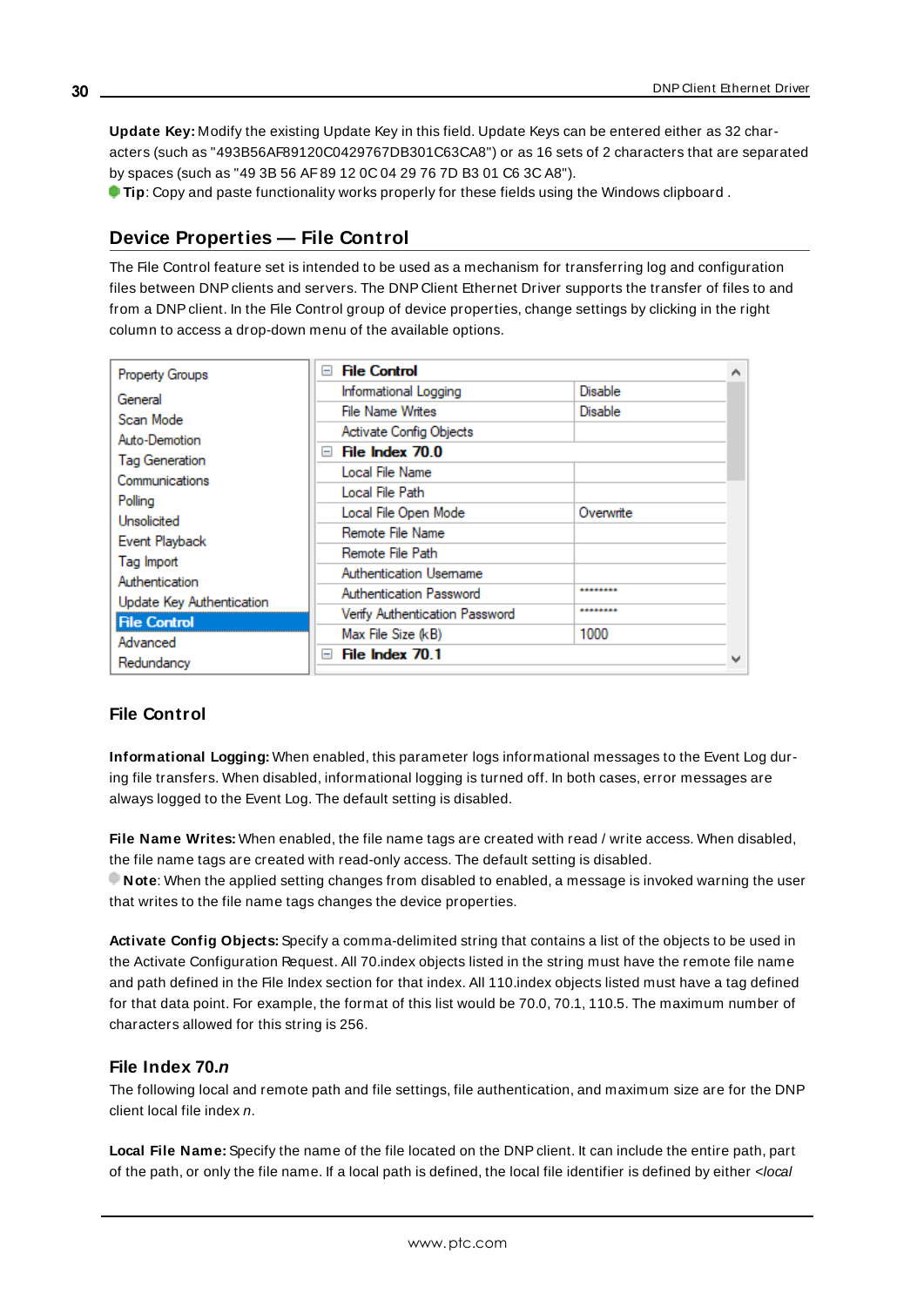path>\<local file name> or <local path>/<local file name>. The file name property is exposed to the client in a tag. If the **File Name Writes** property is enabled, the client can change the file name as needed by writing to the tag. The maximum number of characters for the file identifier is 256.

**Local File Path:** Specify the local path of the file. When users double-click in the right column of this property, a file path browser is invoked. If the **Local File Name** property contains the entire file identifier, the path property should remain empty. For security, the path property is not exposed to the client in a tag. A non-empty path precedes a backslash (or forward slash) and the local file name to identify the local file. The maximum number of characters for the file identifier is 256.

**Note**: The Local File Path and Name must form a valid UNC path (which cannot contain the characters | ?"\* :<>). For security purposes, the parent directory (denoted by '..') is not permitted. Furthermore, the current user must have Read/Write privileges to the Local File Identifier.

**Local File Open Mode:** When **Overwrite** is selected, the local file is overwritten during file transfers. When **Append** is selected, the incoming file data is appended to an existing file. The default setting is Overwrite.

**Remote File Name:** This is the definition of the DNPserver remote file. The Remote File Identifier is restricted in length to 256 characters. Because the server cannot verify that the file name and path are valid, users must make sure to specify the path correctly to avoid unintended file transfers. For example, users that set the Remote File Identifier to a folder / directory on the DNPserver may find that the transfer completes successfully, but that the file cannot be used by the DNPclient. **Remote File Name:** Specify the name of the file located on the DNPserver. This entry can include the entire path, part of the path, or only the file name. If a remote path is defined, then the remote file identifier is defined by either <remote path>\<remote file name> or <remote path>/<remote file name>. The file name property is exposed to the client in a tag. If the **File Name Writes** property is enabled, then the client can change the file name as needed by writing to the tag. The maximum number of characters for the file identifier is 256.

**Remote File Path:** Specify the path of the file located on the DNPserver. If the **Remote File Name** property contains the entire file identifier, the path property should remain empty. For security, the path property is not exposed to the client in a tag. A non-empty path precedes a backslash (or forward slash) and the remote file name to identify the remote file. The maximum number of characters for the file identifier is 256.

**Authentication Username:** Specify the username required by the device to authenticate the file. The maximum number of characters is 32.

**Authentication Password:** Specify the password required by the device to authenticate the file. The encrypted password is case-sensitive and is not displayed. The maximum number of characters is 32.

**Verify Authentication Password:** This property verifies the password entered in the parameter above. The encrypted verification password is case-sensitive and is not displayed. The maximum number of characters is 32.

**Max File Size (kB):** Specify the maximum file size in kilobytes that are allowed in file transfers. The valid range is 100 to 65535 kilobytes. The default setting is 1000 kilobytes.

**Tip**: When property changes are made and applied, a tag import is performed. At that time, a tag group titled "File Control" is created automatically. Four tags for each of the 0-9 file indexes that have non-empty file names or path names are also created. The format of the tags is 70.<index>.Upload, 70.<index>.Download, 70.<index>.LocalFileName, and 70.<index>.RemoteFileName. These tags are pre-defined, and may be imported without communication with the device. When a tag import is in progress, the properties on this page are disabled. For more information, refer to **Tag [Import](#page-26-0)**.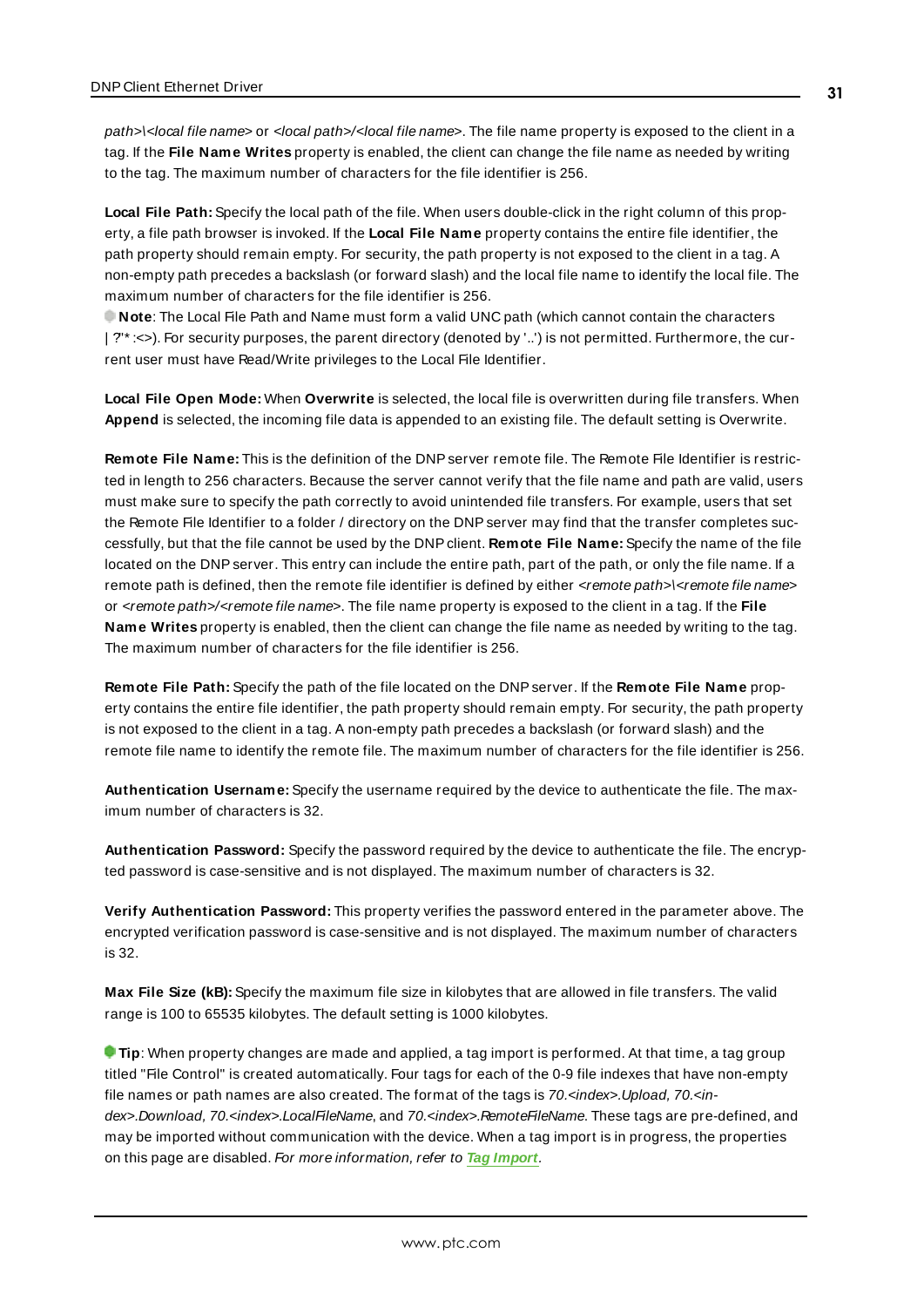## <span id="page-31-0"></span>**Device Properties — Advanced**

The Advanced group is used to specify the operate mode, whether to perform a feedback poll after a write, how to display the DNP.Timestamp, whether to exchange data sets on restart, and whether to log informational messages to the Event Log when device Restart or Need Time IIN bits are set.

| Property Groups           | <b>Advanced</b><br>н        |                |
|---------------------------|-----------------------------|----------------|
| Communications            | Operate Mode                | Direct Operate |
| Polling                   | Feedback Poll After Operate | Enable         |
| Unsolicited               | Timestamp To Local Time     | <b>Disable</b> |
| Event Playback            | Ignore Remote Force Flag    | <b>Disable</b> |
| Tag Import                | Ignore Local Force Flag     | <b>Disable</b> |
| Authentication            | Exchange Data Sets          | <b>Disable</b> |
| Update Key Authentication | Device Restart IIN Logging  | <b>Disable</b> |
| File Control              | Need Time IIN Logging       | <b>Disable</b> |
| Advanced                  |                             |                |
| Redundancy                |                             |                |

**Operate Mode:** This property determines whether the writable I/O points (object group 10 - Binary Outputs and object group 40 - Analog Outputs) use the Direct Operate or Select then Operate sequence. The default selection is Direct Operate.

**Note**: Individual tags' write behavior can override this setting by writing a Boolean True to the output's corresponding .DO or .SO sub-type tags. For more information, refer to **DNP DO and SO [sub-types](#page-35-0)**.

**Feedback Poll After Operate:** When enabled, this property enables a feedback poll to occur after an operate. The default setting is enabled.

**Timestamp to Local Time:** When enabled, this property converts the UTC timestamp to local time. It is displayed in .Timestamp tags. The default setting is disabled.

**Ignore Remote Force Flag:** If the DNP Remote Force flag is set and this property is disabled, the quality of the corresponding .Value and .Explicit tags is bad. If the DNP Remote Force flag is set at the DNPserver end and this property is enabled, the quality of the corresponding .Value and .Explicit tags remain good. The default setting is disabled.

**Ignore Local Force Flag:** If the DNPLocal Force flag is set and this property is disabled, the quality of the corresponding .Value and .Explicit tags are bad. If the DNP Local Force flag is set at the DNPserver end and this parameter is enabled, the quality of the corresponding .Value and .Explicit tags remain good. The default setting is disabled.

**Exchange Data Sets:** When enabled, this property ensures that the data set prototypes and descriptors are exchanged with the DNP server whenever the DNP client or server restarts. When disabled, the initial exchange of data sets does not take place. If a Data Set tag needs to be updated, the data set prototype and descriptors must be exchanged before requesting the update. If the DNPclient restarts and does not exchange data sets, any data set events that occurred before the DNPclient restarted are lost: the DNP client has no information about the data sets. The default setting is disabled.

**Device Restart IIN Logging:** When enabled, this property logs informational messages to the Event Log when a response from the DNP server has the device restart IIN 1.7 bit set. When disabled, informational logging is turned off. The default setting is disabled.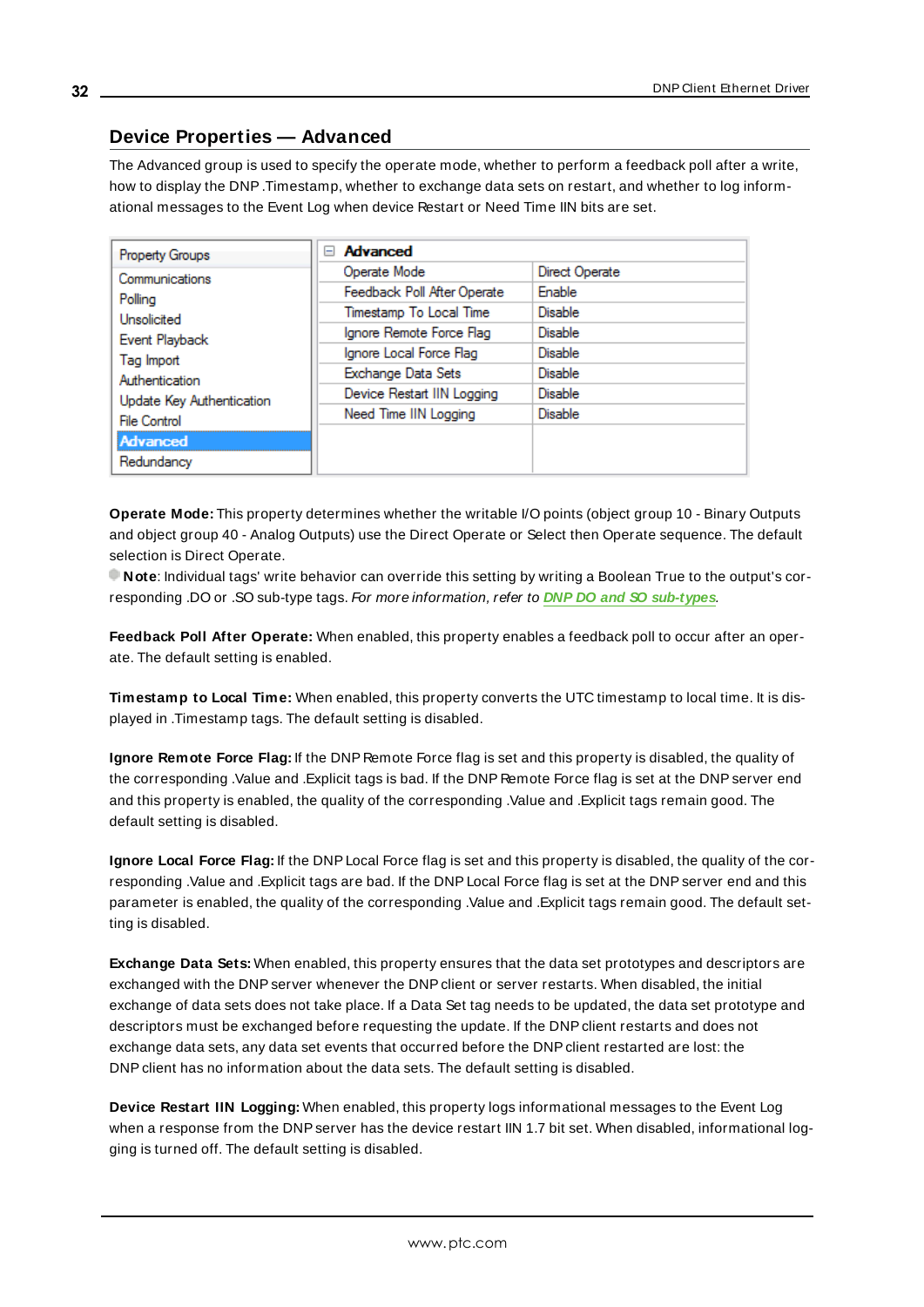**Need Time IIN Logging:** When enabled, this property logs informational messages to the Event Log when a response from the DNPserver has the Need Time IIN 1.4 bit set. When disabled, informational logging is turned off. The default setting is disabled.

For more information on DNP flag bytes, refer to "DNP Object Flag Definitions" located in object group 1, 3, 10, 20, 21, 30, and 40.

## <span id="page-32-0"></span>**Device Properties — Redundancy**

| <b>Property Groups</b>     | Redundancy<br>$=$      |                                    |
|----------------------------|------------------------|------------------------------------|
| General                    | Secondary Path         | <b>Channel Device1</b><br>$\cdots$ |
| Scan Mode                  | Operating Mode         | Switch On Failure                  |
| Timing                     | Monitor Item           |                                    |
| Auto-Demotion              | Monitor Interval (s)   | 300                                |
| Tag Generation             | Return to Primary ASAP | Yes                                |
|                            |                        |                                    |
| <b>Tag Import Settings</b> |                        |                                    |
| Redundancy                 |                        |                                    |

Redundancy is available with the Media-Level Redundancy Plug-In.

Consult the website, a sales representative, or the **user [manual](https://www.kepware.com/getattachment/35461efd-b53a-4219-a109-a89fad20b230/media-level-redundancy-manual.pdf)** for more information.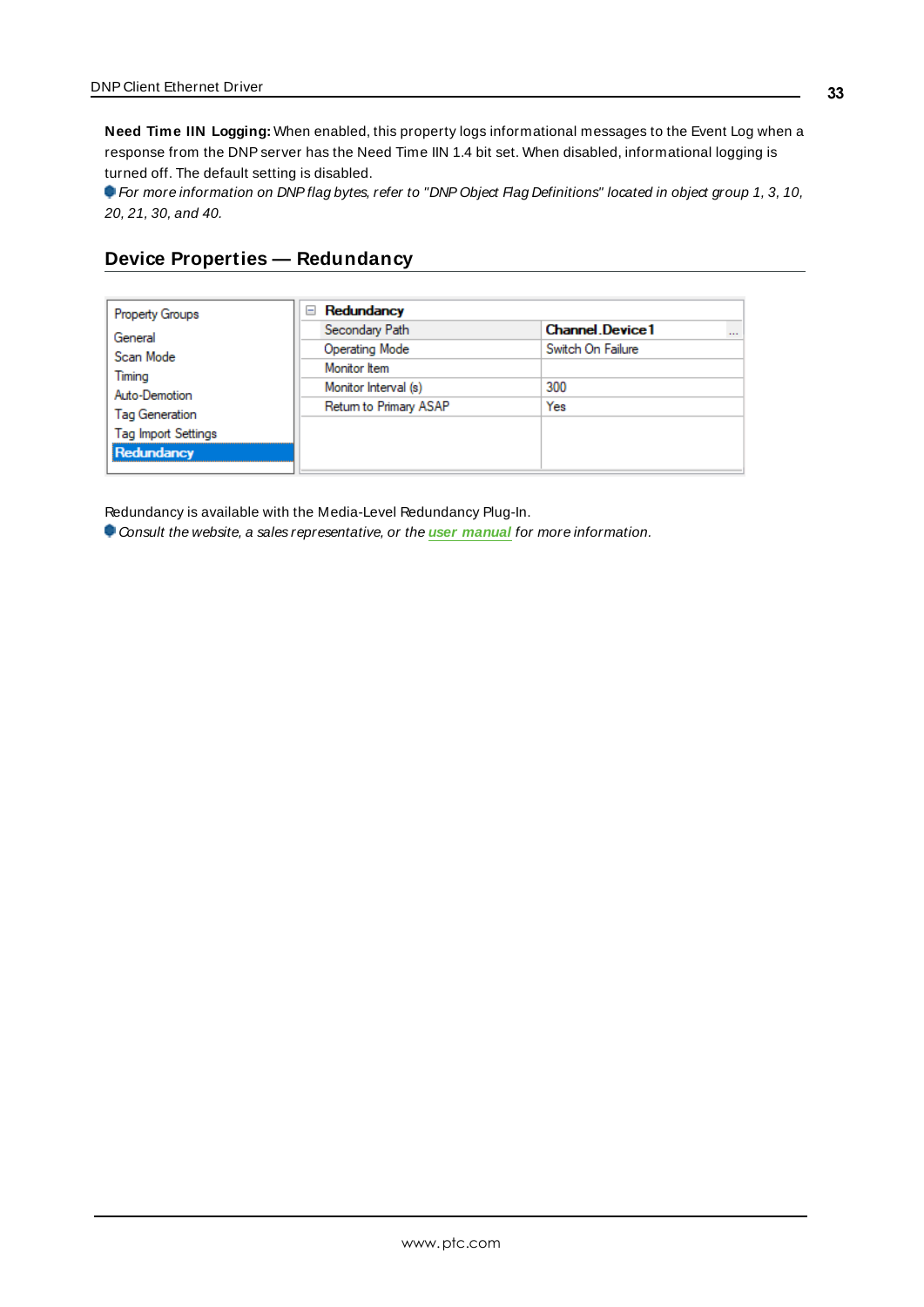## <span id="page-33-0"></span>**Data Types Description**

<u> 1980 - Johann Barn, mars ar breithinn ar chuid ann an t-Alban ann an t-Alban ann an t-Alban ann an t-Alban a</u>

| Data Type    | <b>Description</b>           |
|--------------|------------------------------|
| Boolean      | Single bit                   |
|              | Unsigned 16-bit value        |
| Word         |                              |
|              | bit 0 is the low bit         |
|              | bit 15 is the high bit       |
|              | Signed 16-bit value          |
|              |                              |
| Short        | bit 0 is the low bit         |
|              | bit 14 is the high bit       |
|              | bit 15 is the sign bit       |
|              | Unsigned 32-bit value        |
| <b>DWord</b> |                              |
|              | bit 0 is the low bit         |
|              | bit 31 is the high bit       |
|              | Signed 32-bit value          |
|              |                              |
| Long         | bit 0 is the low bit         |
|              | bit 30 is the high bit       |
|              | bit 31 is the sign bit       |
| <b>Float</b> | 32-bit floating-point value  |
| Double       | 64-bit floating-point value  |
| String       | Null-terminated ASCII string |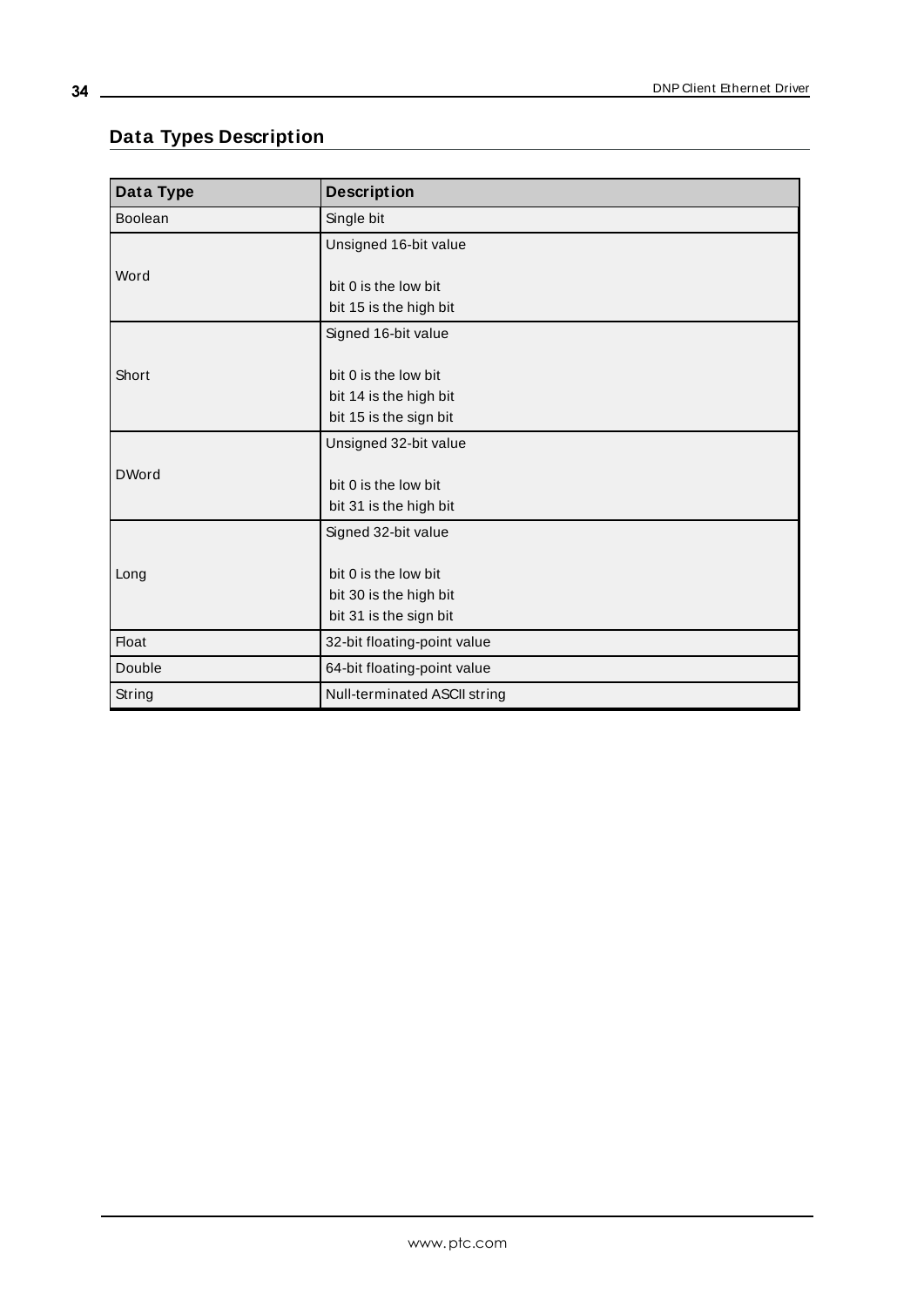## <span id="page-34-0"></span>**Address Descriptions**

#### **Tag Addressing**

Tag addressing is of the form OBJVARIDXSUB (ObjectGroup.Variation.Index.Sub-Type), where:

- **.** OBJ The data object group.
- **· VAR:** The variation requested for the tag equates to data type. Strings do not have a variation component.

**Note**: The variation is only applicable to .Value and .Explicit sub-types. For .Value tags, no request is sent to the DNP server. All variations defined for .Value tags in the DNP client display the value in the DNPserver's default event variation. For .Explicit tags, the variation is used in the request to the DNPserver. If the request is for variation 0, the DNPserver returns the value in its default static variation. All other variations for .Explicit tags are specifically requested from the DNPserver.

- IDX: The specific data object in a given group. For example, IDX4 is the 5th binary input. Indexes start with 0 for each object group with multiple points. Some objects, such as Objects 50 and 60, do not have an index component.
- **SUB:** The specific attribute of the point.

#### **See Also**: **Other Object [Groups](#page-68-0)**

#### **Sub-Types**

Certain object group variations in the DNP3 protocol return multiple data items. For example, object group 20.1 asks for an analog input point's 32-bit value as well as a Flag byte. Many event object group variations also return the time of occurrence: because the OPC interface does not handle complex data types, the value, flags, and timestamp data are not available in a single tag. The OPC server must retrieve the various parts of the combined report in separate tags.

- For the .SUB value attribute, the data type is designated by the variation (.VAR). If the variation is .0, the .SUB value attribute has the same data type as the default variation.
- For the .SUB flags attributes contained within the flags attribute, the data type is always Boolean. They are unaffected by the variation.
- For the .SUB flags attribute, the data type is always byte. It is unaffected by the variation.
- The .SUB timestamp attribute is always Date. It is unaffected by the variation.

| Sub-Type | <b>Description</b>                                                                                                                                                                                                                                                                                                                                                                                                                                                                                                                                                                                                                                                                                                                                                                                                                                                           |
|----------|------------------------------------------------------------------------------------------------------------------------------------------------------------------------------------------------------------------------------------------------------------------------------------------------------------------------------------------------------------------------------------------------------------------------------------------------------------------------------------------------------------------------------------------------------------------------------------------------------------------------------------------------------------------------------------------------------------------------------------------------------------------------------------------------------------------------------------------------------------------------------|
| Value    | The current value of the point. The data type returned from the DNP server<br>depends on the default event variation and the default static variation con-<br>figured in the DNP server for the point. The data type exposed to the client<br>depends on the variation part of the tag address.                                                                                                                                                                                                                                                                                                                                                                                                                                                                                                                                                                              |
| Explicit | The current value of the point. The data type varies as determined by the selec-<br>ted variation. Reading a tag with the Explicit sub-type causes the driver to ini-<br>tiate a DNP Read transaction.<br>DNP is usually used in a report-by-exception model, where the DNP server<br>device responds to an Event Poll with the point data that has changed since the<br>last report. Some DNP server devices may have I/O points that are not con-<br>figured to answer to Event or Integrity polls. These points require special hand-<br>ling via the .Explicit sub-type. The .Explicit sub-type triggers a DNP read<br>transaction for every tag update, which may cause traffic on the DNP bus. Tags<br>using the . Explicit sub-type must use a suitable update rate. Rates of 1000 ms<br>or longer are recommended, as is limiting the use of . Explicit tags to only |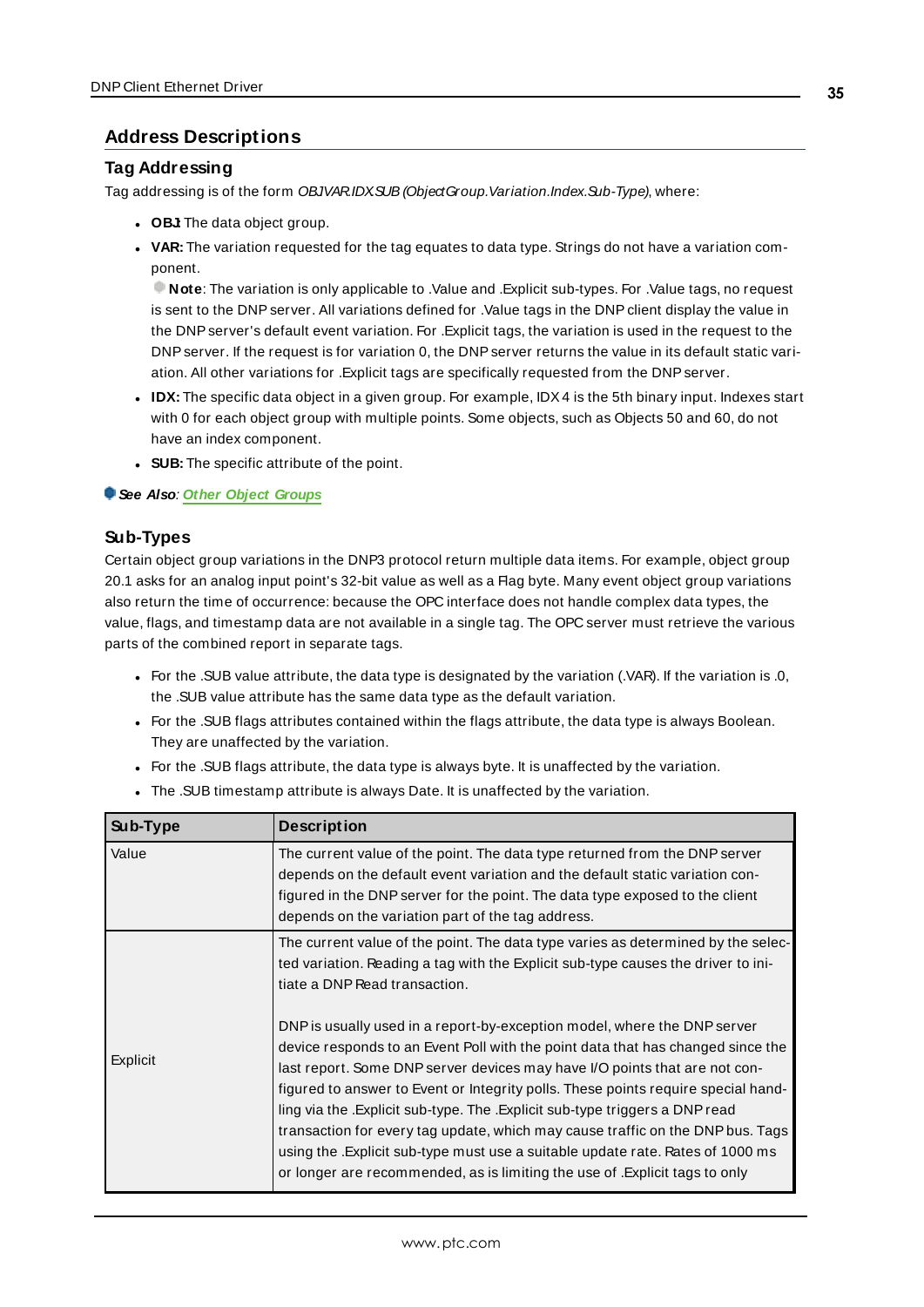<span id="page-35-0"></span>

| Sub-Type               | <b>Description</b>                                                                                                                                                                                                                                                                                                                                        |
|------------------------|-----------------------------------------------------------------------------------------------------------------------------------------------------------------------------------------------------------------------------------------------------------------------------------------------------------------------------------------------------------|
|                        | where required. It is the user's responsibility to configure . Explicit tags appro-<br>priately.                                                                                                                                                                                                                                                          |
|                        | Note: To reduce traffic, Explicit reads of the same object group and variation<br>are blocked together to be read 64 at a time. If any tag in the block fails, the<br>whole block fails.                                                                                                                                                                  |
|                        | The date and time of the last update received from the DNP server (if an event<br>has occurred and the time of occurrence was returned).                                                                                                                                                                                                                  |
| Timestamp              | A successful write to a .Value or .Explicit tag causes its corresponding<br>.Timestamp tag quality to be bad. The timestamp of the .Timestamp tag is then<br>the timestamp of the update from the write. The next time a DNP timestamp is<br>received, the quality of the .Timestamp tag changes to good and its timestamp<br>displays the DNP timestamp. |
|                        | Note: The timestamp of the .Value item is only updated if its value has<br>changed since the last update. To find the current DNP timestamp value for<br>the point, use the DNP. Timestamp tag.                                                                                                                                                           |
| Online                 | Boolean: True if the DNP server is online.                                                                                                                                                                                                                                                                                                                |
| Restart                | Boolean: True if the DNP server has been restarted.                                                                                                                                                                                                                                                                                                       |
| Lost                   | Boolean: True if communications with this point were lost.                                                                                                                                                                                                                                                                                                |
| <b>RemoteForce</b>     | Boolean: True if the point value is forced to its current state at a device other<br>than the end device.                                                                                                                                                                                                                                                 |
| LocalForce             | Boolean: True if the point value is forced to its current state at the end device.<br>Note: Local force is not yet implemented.                                                                                                                                                                                                                           |
| Chatter                | Boolean: True if the DNP server's chatter filter is activated and applying cor-<br>rection.                                                                                                                                                                                                                                                               |
| <b>Reference Check</b> | Boolean: True if the reference signal used to digitize the analog input is not<br>stable and the resulting digitized value may not be correct.                                                                                                                                                                                                            |
| Over-range             | Boolean: True if the digitized signal or calculation has exceeded its range. The<br>actual value field can be ignored as its value is not defined.                                                                                                                                                                                                        |
| DO <sup>*</sup>        | Boolean: True if a writable point is set to Direct Operate mode. Writing to a tag<br>of this sub-type overrides the global Operate Mode setting. For more inform-<br>ation, refer to Operate Mode.                                                                                                                                                        |
| SO <sup>*</sup>        | Boolean: True if a writable point is set to Select then Operate mode. Writing to<br>a tag of this sub-type overrides the global Operate Mode setting. For more<br>information, refer to Operate Mode.                                                                                                                                                     |
| <b>Flags</b>           | The full set of transaction flags (0 through 7) for the specified DNP point.                                                                                                                                                                                                                                                                              |
|                        | This limited functionality is only retained to support older projects. New pro-<br>jects should use the enhanced Operate commands shown below.**                                                                                                                                                                                                          |
| Operate                | The user specifies a crafted value to write. The . Operate sub-type is imple-<br>mented as a DWord, but currently only the lowest 8 bits are significant. Bits 0-3<br>form a command number. Allowable values are currently 0-4. Values outside                                                                                                           |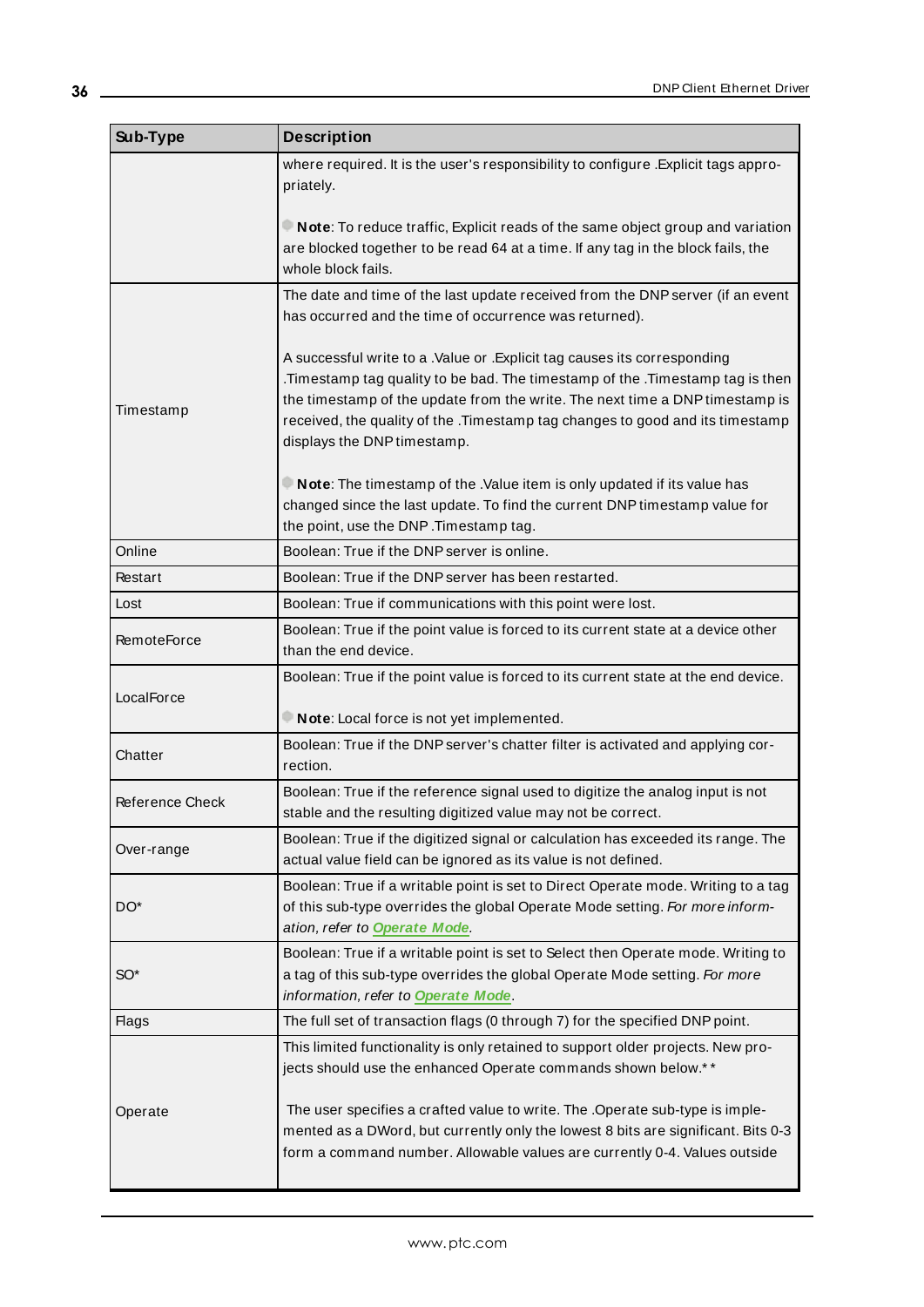| Sub-Type                       | <b>Description</b>                                                                                                                                                                                                                                                                                                                                                                                                                                                                                                                      |  |
|--------------------------------|-----------------------------------------------------------------------------------------------------------------------------------------------------------------------------------------------------------------------------------------------------------------------------------------------------------------------------------------------------------------------------------------------------------------------------------------------------------------------------------------------------------------------------------------|--|
|                                | this range result in a failed write. The commands are as follows:                                                                                                                                                                                                                                                                                                                                                                                                                                                                       |  |
|                                | 0 - No operation<br>1 - Pulse on                                                                                                                                                                                                                                                                                                                                                                                                                                                                                                        |  |
|                                | 2 - Pulse off                                                                                                                                                                                                                                                                                                                                                                                                                                                                                                                           |  |
|                                | 3 - Latch on (same as writing a 1 to 10.x.x.Value)                                                                                                                                                                                                                                                                                                                                                                                                                                                                                      |  |
|                                | 4 - Latch off (same as writing a 0 to 10.x.x. Value.                                                                                                                                                                                                                                                                                                                                                                                                                                                                                    |  |
|                                | Bit 4 is the Queue command modifier.                                                                                                                                                                                                                                                                                                                                                                                                                                                                                                    |  |
|                                | Bit 5 is the Clear command modifier.                                                                                                                                                                                                                                                                                                                                                                                                                                                                                                    |  |
|                                | Bits 6 & 7 form a Trip-Close command pair. Allowable values are currently 0-2.                                                                                                                                                                                                                                                                                                                                                                                                                                                          |  |
|                                | Values outside this range result in a failed write.                                                                                                                                                                                                                                                                                                                                                                                                                                                                                     |  |
|                                | Bit 6 is the Paired Close command modifier.                                                                                                                                                                                                                                                                                                                                                                                                                                                                                             |  |
|                                | Bit 7 is the Paired Trip command modifier.                                                                                                                                                                                                                                                                                                                                                                                                                                                                                              |  |
|                                | The allowable commands are as follows:                                                                                                                                                                                                                                                                                                                                                                                                                                                                                                  |  |
|                                | $0 - Nul$                                                                                                                                                                                                                                                                                                                                                                                                                                                                                                                               |  |
|                                | 1 - Close                                                                                                                                                                                                                                                                                                                                                                                                                                                                                                                               |  |
|                                | 2 - Trip                                                                                                                                                                                                                                                                                                                                                                                                                                                                                                                                |  |
| OperateWithParams              | This subtype can be used to send a command to a Control Relay Output Block<br>(CROB) and set each of the CROB values in a single write. The variation of the<br>tag does not matter. Writing to this tag causes an Object Group 12 control oper-<br>ation on a binary output. The CROB control code is built from the string value<br>written to the tag. It is a comma-separated list where the values are in the fol-<br>lowing order: OnTime, OffTime, OpType, TripCloseCode, Clear, FeedbackDelay.<br>Values left out default to 0. |  |
| Enhanced Operate Con-<br>trols | These expanded Operate sub-types allow a user to completely control com-<br>mands sent to a Control Relay Output Block.**                                                                                                                                                                                                                                                                                                                                                                                                               |  |
|                                | This Byte contains the specific operation type to perform. The commands are<br>as follows:                                                                                                                                                                                                                                                                                                                                                                                                                                              |  |
| Operate.OpType                 | 0 - No operation<br>1 - Pulse on<br>2 - Pulse off<br>3 - Latch on (same as writing a 1 to 10.x.x.Value)<br>4 - Latch off (same as writing a 0 to 10.x.x.Value)                                                                                                                                                                                                                                                                                                                                                                          |  |
|                                | This Byte contains the Trip-Close code to apply to the operation. The com-<br>mands are as follows:                                                                                                                                                                                                                                                                                                                                                                                                                                     |  |
| Operate.TripCloseCode          | 0 - No operation                                                                                                                                                                                                                                                                                                                                                                                                                                                                                                                        |  |
|                                | 1 - Close                                                                                                                                                                                                                                                                                                                                                                                                                                                                                                                               |  |
|                                | 2 - Trip                                                                                                                                                                                                                                                                                                                                                                                                                                                                                                                                |  |
| Operate.Clear                  | This Boolean adds the 'Clear' attribute to the command.                                                                                                                                                                                                                                                                                                                                                                                                                                                                                 |  |
| Operate.OnTime                 | This DWord specifies the on-time in milliseconds for the command.                                                                                                                                                                                                                                                                                                                                                                                                                                                                       |  |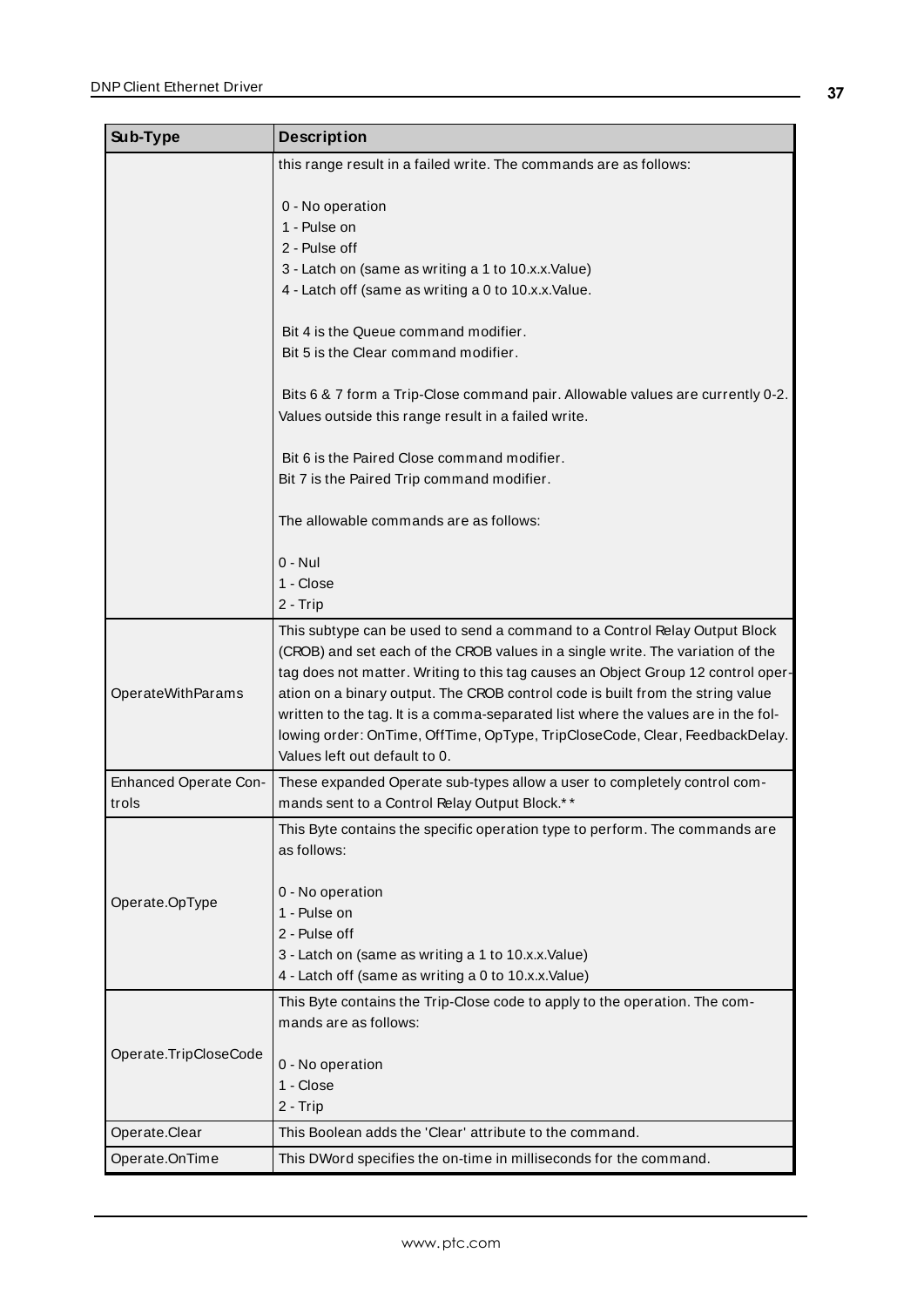| Sub-Type              | <b>Description</b>                                                                                                  |  |
|-----------------------|---------------------------------------------------------------------------------------------------------------------|--|
| Operate.OffTime       | This DWord specifies the off-time in milliseconds for the command.                                                  |  |
| Operate.FeedbackDelay | This DWord specifies the time in milliseconds before a feedback poll is per-<br>formed after the command completes. |  |
| Operate.Set           | After all of the parameters above have been written, writing True to this<br>Boolean initiates the command.         |  |

\* Direct Operate (DO) and Select-then-Operate (SO) sub-types apply only to object groups 10 and 40. DO and SO are not allowed for other object groups.

\* \* **See Also: Object 10 - Binary [Outputs](#page-43-0)**.

# **Object Group 0 - Device Attributes**

These tags are only read explicitly once after start. If the device does not support object group 0 (or the specific variation), the tag quality is bad; as such, explicit reads of this tag do not resume until the DNPclient or server restarts.

### **Attributes**

The default data type is shown in **bold**.

| OBJVAR.IDX Attrib-   .SUB Attrib- <br>l utes* | ute   | Data Type                                                        | <b>Access</b> |
|-----------------------------------------------|-------|------------------------------------------------------------------|---------------|
| $0.\{1-253\}.\{0-65535\}$                     | Value | Byte, Char, Double, DWord, Float, Long, Short,<br>String**, Word | Read/Write    |

\* The IDXattribute indicates the particular set of device attributes that are defined in the device. The set of standardized device attributes defined by DNP3 are accessible at set index 0; indexes 1 and above are available for vendor-specific attributes.

\* \* Device attribute strings have a maximum length of 210 characters.

**Note:** Flags do not apply.

### **Variations**

Variations for object group 0 do not equate to a specific data type. A variation is a specific element for a set of device attributes. If the tag is configured by the user, the variation's data type must match the data type that is configured in the DNPserver.

Although the DNPprotocol allows requests for object group 0, variations 254 and 255, the DNP Client Ethernet Driver does not allow tags to be created with those variations. The responses to each of those requests may be too large for a tag value.

|     | Number Description                                                                                                                                                                          |
|-----|---------------------------------------------------------------------------------------------------------------------------------------------------------------------------------------------|
| 254 | This attribute is used as shorthand to request that a device return all of its attributes in a<br>single response.                                                                          |
| 255 | This special attribute is used to retrieve a list of all the device attribute variation numbers (in<br>addition to their properties) that are supported by the device at a specified index. |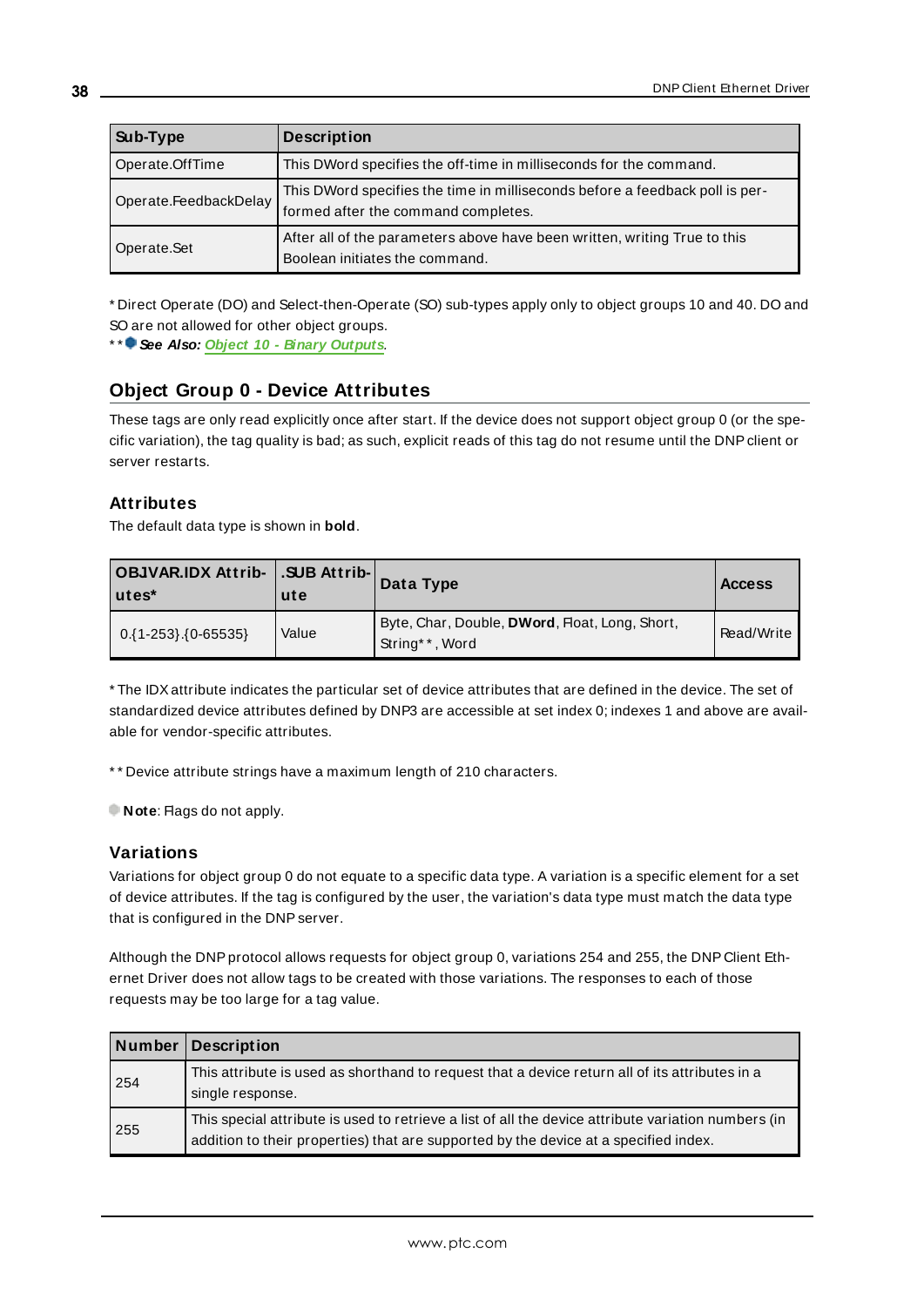**Note**: Tags with other device attribute variations can both be manually created and automatically generated through the Tag Import settings in device Properties. During tag import, the driver issues requests for group 0 Variation 254 and group 0 Variation 255 to gather information from the device and to create only those device attribute tags as defined in the responses. For more information, refer to **Tag [Import](#page-26-0)**.

| Examples |  |  |  |  |  |
|----------|--|--|--|--|--|
|----------|--|--|--|--|--|

| <b>Tag</b><br><b>Address</b>                                                            | <b>Definition</b>                                                                                 | <b>Description</b>                                                                                                                                                                                                                                                                                                                                                                                                                                                                                                                                               |
|-----------------------------------------------------------------------------------------|---------------------------------------------------------------------------------------------------|------------------------------------------------------------------------------------------------------------------------------------------------------------------------------------------------------------------------------------------------------------------------------------------------------------------------------------------------------------------------------------------------------------------------------------------------------------------------------------------------------------------------------------------------------------------|
| 0.211.0. Value                                                                          | Displays the stand-<br>ard DNP device<br>Attribute Number of<br>Analog Outputs.                   | If a value for this tag has not been received from the device, an<br>explicit request is sent. Once the point has been initialized, the tag<br>receives its updates from the data store. A second explicit request<br>is only issued if the DNP server or client restarts.<br>If the response to the initial request indicates that the device does<br>not support the variation 211 of set 0, then no other request is<br>issued and tag quality is bad. The user must configure the tag's<br>data type to match the data type as configured by the DNP server. |
| 0.250.0. Value                                                                          | Displays the stand-<br>ard DNP device<br>Attribute Man-<br>ufacturer's product<br>name and model. | If a value for this tag has not been received from the device, an<br>explicit request is sent. Once the point has been initialized, the tag<br>receives its updates from the data store. A second explicit request<br>is only issued if the DNP server or client restarts.<br>If the response to the initial request indicates that the device does<br>not support variation 250 of set 0, no other request is issued and<br>the tag quality is bad. The user must configure the tag's data type<br>to match the data type as configured by the DNP server.      |
| Displays the custom<br>device attribute set 1<br>0.211.1. Value<br>variation 211 value. |                                                                                                   | If a value for this tag has not been received from the device, an<br>explicit request is sent. Once the point has been initialized, the tag<br>receives its updates from the data store. A second explicit request<br>is only issued if the DNP server or client restarts.<br>If the response to the initial request indicates that the device does<br>not support variation 211 of set 1, then no other request is issued<br>and the tag quality is bad. The user must configure the tag's data<br>type to match the data type as configured by the DNP server. |

# **Object Group 1- Binary Inputs**

The status for each point in an object group is retained on each transaction; all flags are reported in their sub-type tags. The corresponding event object may also return Time of Occurrence.

**Note**: Object group 1 - Binary Input State is reflected in object group 2 - Binary Input Change Event. For more information, refer to **Other Object [Groups](#page-68-0)**.

# **Attributes**

The default data type is shown in **bold**.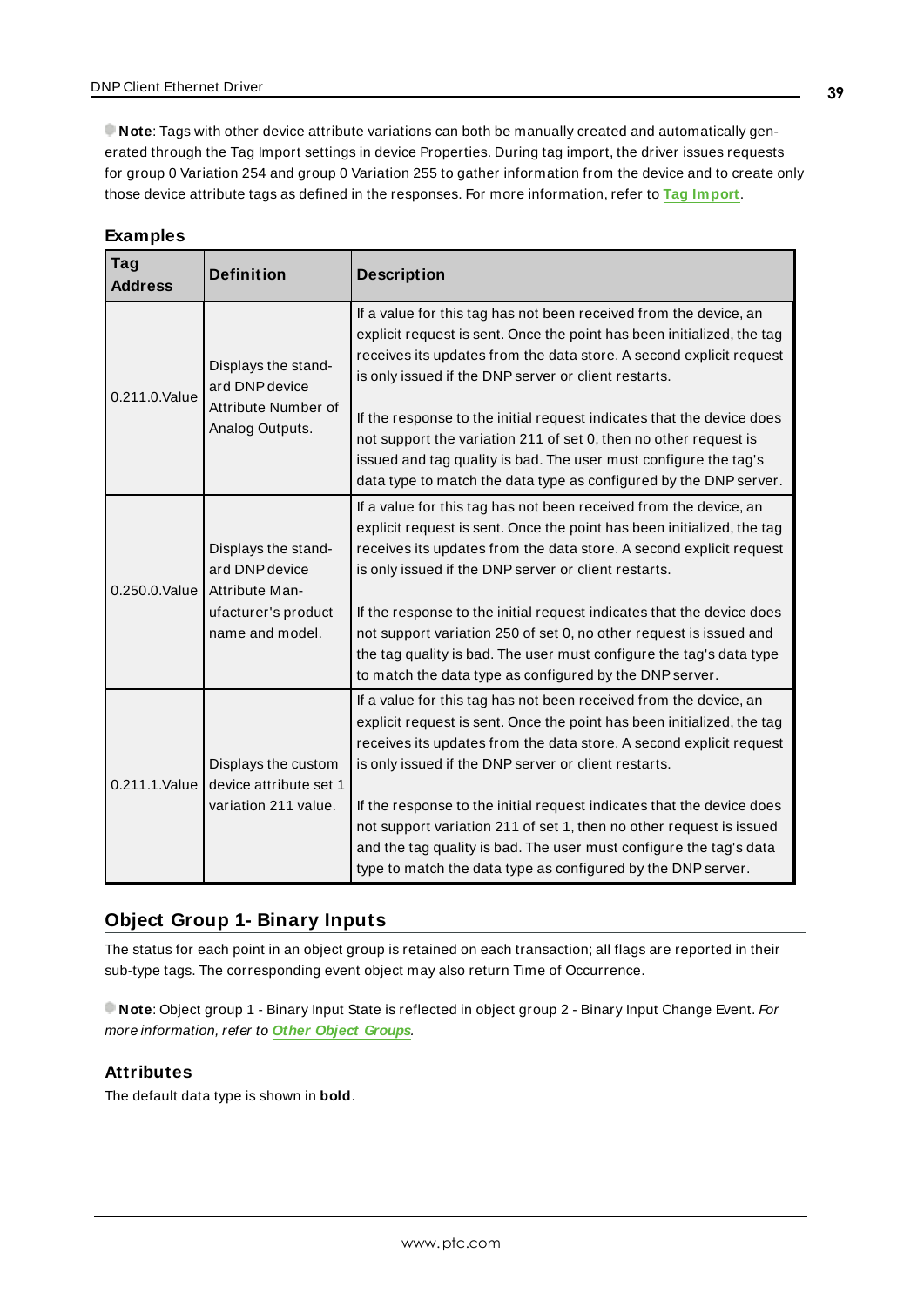| <b>OBJVAR.IDX Attrib-</b><br>utes | .SUB Attribute                                             | Data<br><b>Type</b> | <b>Access</b> |
|-----------------------------------|------------------------------------------------------------|---------------------|---------------|
| $1.\{0,1,2\}.\{0-65535\}$         | Chatter, LocalForce, Lost, Online, RemoteForce,<br>Restart | <b>Boolean</b>      | Read<br>Only  |
| $1.\{0,1,2\}.\{0-65535\}$         | <b>Flags</b>                                               | <b>Byte</b>         | Read<br>Only  |
| $1.\{0,1,2\}.\{0-65535\}$         | TimeStamp                                                  | Date                | Read<br>Only  |
| $1.0.\{0 - 65535\}$               | Value, Explicit                                            | <b>Boolean</b>      | Read<br>Only  |
| $1.1.\{0 - 65535\}$               | Value, Explicit                                            | <b>Boolean</b>      | Read<br>Only  |
| $1.2.\{0 - 65535\}$               | Value, Explicit                                            | <b>Byte</b>         | Read<br>Only  |

# **Variations**

| Number | <b>Description</b>                        |  |
|--------|-------------------------------------------|--|
| 0      | Variation determined by DNP server device |  |
|        | Packed format                             |  |
| 2      | With Flags                                |  |

### **DNP Object Flag Definitions**

If the device returns an exception bit set, the quality of the .Value or .Explicit tag is bad. The following available bits are exception bits, excluding Online and State. Descriptions are as follows:

- $\bullet$  0: Online
- $\bullet$  1: Restart
- 2: Communications Lost
- 3: Remote Force
- 4: Local Force
- $-5:$  Chatter
- 6: Reserved
- <sup>l</sup> 7: State Status of input

| <b>Tag Address</b>                                  | <b>Definition</b>                | <b>Description</b>                                                                                                                                                                                                                                                                                                                                              |
|-----------------------------------------------------|----------------------------------|-----------------------------------------------------------------------------------------------------------------------------------------------------------------------------------------------------------------------------------------------------------------------------------------------------------------------------------------------------------------|
| $1.0.0$ . Value $*$                                 | Value of point 0<br>as a Boolean | This tag is updated from the data store that is populated via<br>responses to integrity and event polls. An explicit request is not<br>sent to the device. Although the DNP server could return variation<br>1 or 2 (depending on its object group 2 default event variation),<br>this tag displays the state of the binary input point 0 without the<br>flags. |
| Value of point 5<br>1.0.5. Explicit<br>as a Boolean |                                  | An explicit request is sent to the device to get the value for this tag.<br>Other object 1 variation 0 Explicit tags are blocked with this tag in<br>one request. Although the DNP server could return variation 1 or 2<br>(depending on its default static variation), this tag displays the                                                                   |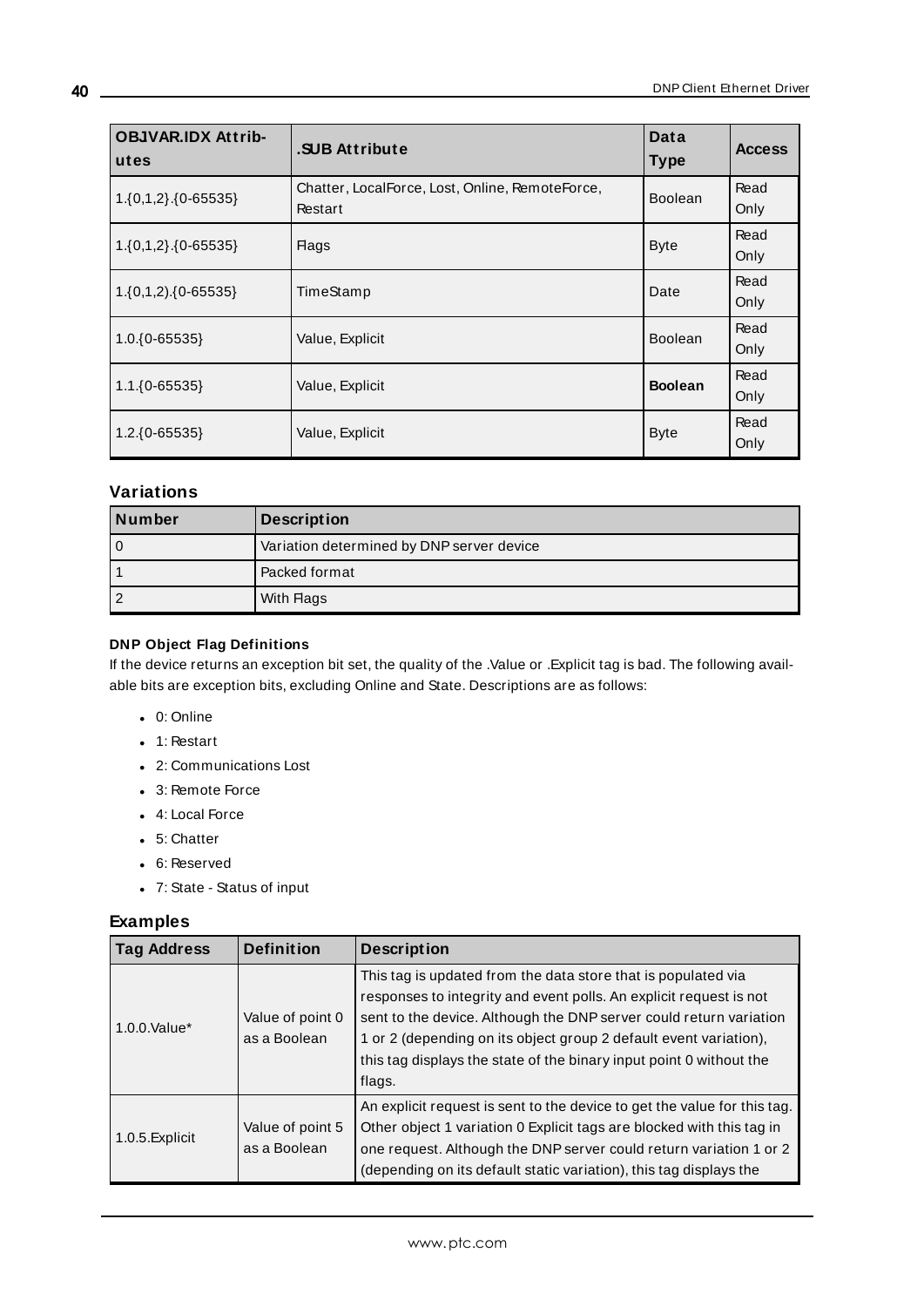| <b>Definition</b><br><b>Tag Address</b> |                                                                                                                             | <b>Description</b>                                                                                                                                                                                                                                                                                                                                                                                                                             |  |
|-----------------------------------------|-----------------------------------------------------------------------------------------------------------------------------|------------------------------------------------------------------------------------------------------------------------------------------------------------------------------------------------------------------------------------------------------------------------------------------------------------------------------------------------------------------------------------------------------------------------------------------------|--|
|                                         |                                                                                                                             | state of the binary input point 5 without the flags.                                                                                                                                                                                                                                                                                                                                                                                           |  |
| 1.1.10. Explicit                        | Value of point<br>10 as a Boolean                                                                                           | An explicit request is sent to the device to get the value for this tag.<br>Other object 1 variation 1 explicit tags are blocked with this tag in<br>one request. Although the DNP server may have returned the<br>response with other points in a packed format, this tag only dis-<br>plays the 0 or 1, depending on the state of point 10.                                                                                                  |  |
| 1.1.10. Value*                          | Value of point<br>10 as a Boolean                                                                                           | This tag is updated from the data store that is populated via<br>responses to integrity and event polls. An explicit request is not<br>sent to the device. The variation of 1 in the tag address sets the<br>data type of the tag, but does not define the data type returned by<br>the DNP server. The DNP server uses object 2 default event vari-<br>ation.                                                                                 |  |
| 1.2.10. Explicit                        | Value of point<br>10 as a byte                                                                                              | An explicit request is sent to the device to get the value for this tag.<br>Other object 1 variation 2 explicit tags are blocked with this tag in<br>one request. This tag displays the status of the point as a byte<br>where bits 0-6 are the flags and bit 7 is the state of the digital input<br>point 10.                                                                                                                                 |  |
| 1.0.8. Timestamp*                       | Event Time of<br>Occurrence of<br>point 8 (if an<br>event has<br>occurred and<br>the time of<br>occurrence was<br>returned) | This tag is updated from the data store that is populated via<br>responses to integrity and event polls. An explicit request is not<br>sent to the device. This tag shows a timestamp of 1999-11-<br>30T00:00:00 or 1899-12-30T00:00:00. It has bad quality until the<br>device sends an event with the time. The object group 2 default<br>event variation on the device needs to be 2 or 3 for it to return the<br>event time of occurrence. |  |
| 1.0.9. Flags*                           | Latest Flag byte<br>for point 9                                                                                             | This tag is updated from the data store that is populated via<br>responses to integrity and event polls or an explicit request for bin-<br>ary input point 9. An explicit request is not sent to the device. The<br>value of this tag displays the latest flags byte received for point 9<br>(regardless of the variation in the tag address).                                                                                                 |  |
| 1.0.3. Lost*                            | Latest state of<br>bit 2 of the Flag<br>byte for point 3                                                                    | This tag is updated from the data store that is populated via<br>responses to integrity and event polls or an explicit request for bin-<br>ary input point 3. An explicit request is not sent to the device. The<br>value of this tag displays the state of bit 2 from the flag byte<br>received for point 3 (regardless of the variation in the tag<br>address).                                                                              |  |

\* If an event time of occurrence is received with the event, then the tag's OPC timestamp should display the DNPclient local time in which the event occurred within the DNPserver. For more information, refer to **[Com](#page-22-0)[munications](#page-22-0)**.

# **Object Group 3 - Double Bit Inputs**

The status for each point in an object group is retained on each transaction; all flags are reported in their sub-type tags. The corresponding event object may also return Time of Occurrence.

**Note**: Object group 3 - double-bit input state is reflected in object group 4 - Double Bit Input Change Event. For more information, refer to **Other Object [Groups](#page-68-0)**.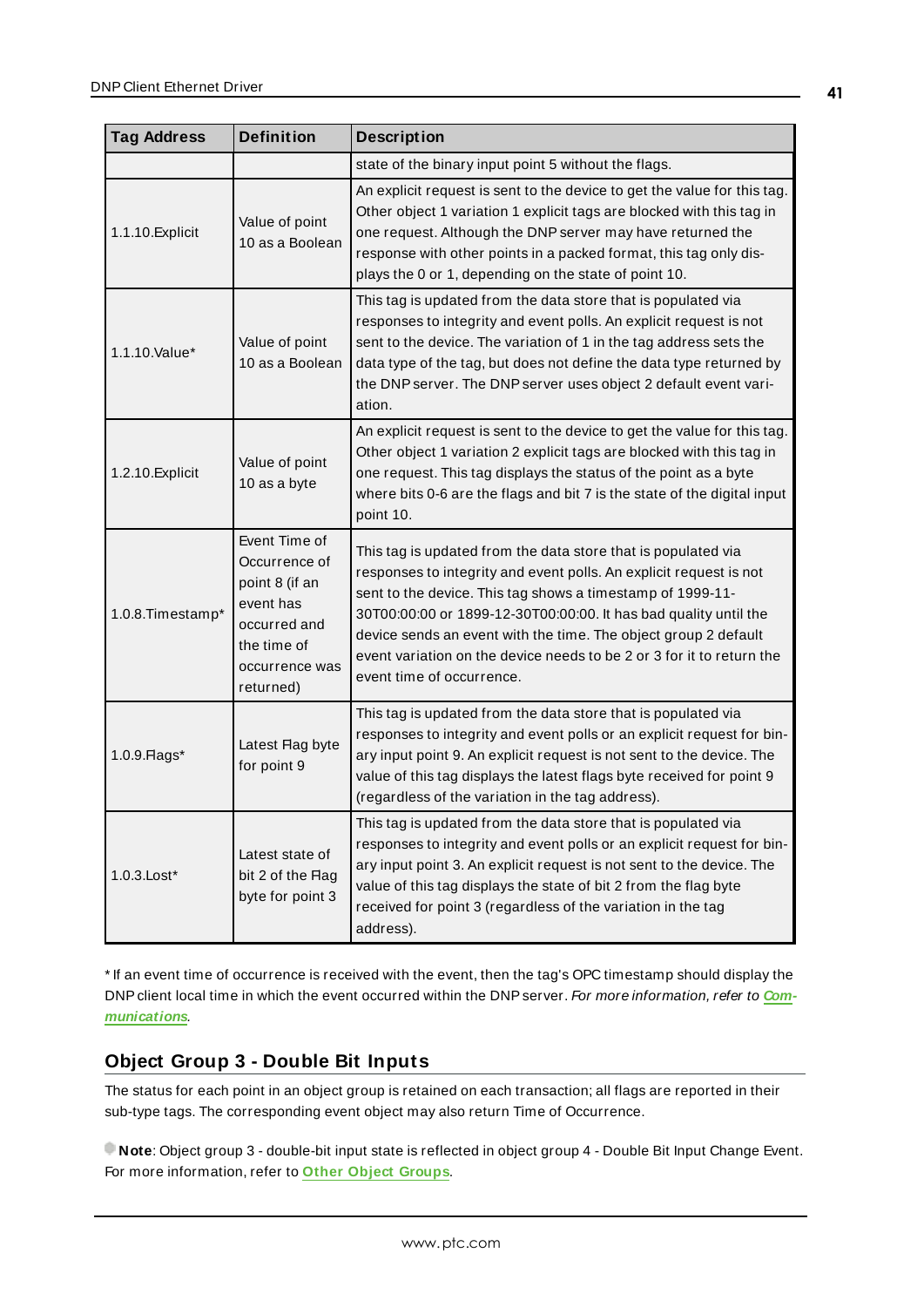### **Attributes**

The default data type is shown in **bold**.

| <b>OBJVAR.IDX Attrib-</b><br>utes | .SUB Attribute                                             | Data<br><b>Type</b> | <b>Access</b> |
|-----------------------------------|------------------------------------------------------------|---------------------|---------------|
| $3.\{0,1,2\}.\{0-65535\}$         | Chatter, LocalForce, Lost, Online, RemoteForce,<br>Restart | <b>Boolean</b>      | Read<br>Only  |
| $3.\{0,1,2\}.\{0-65535\}$         | <b>Flags</b>                                               | <b>Byte</b>         | Read<br>Only  |
| $3.\{0,1,2\}.\{0-65535\}$         | TimeStamp                                                  | Date                | Read<br>Only  |
| $3.0.\{0 - 65535\}$               | Value, Explicit                                            | <b>Byte</b>         | Read<br>Only  |
| $3.1.\{0 - 65535\}$               | Value, Explicit                                            | <b>Byte</b>         | Read<br>Only  |
| $3.2.\{0-65535\}$                 | Value, Explicit                                            | Byte*               | Read<br>Only  |

\* The extra bits are used to provide Flags.

### **Variations**

| Number      | Description                                  | <b>Bits</b>                                                                |
|-------------|----------------------------------------------|----------------------------------------------------------------------------|
| $\mathbf 0$ | Variation determined by DNP<br>server device | N/A                                                                        |
|             | Packed format                                | Bits 0 and 1: 0 is Intermediate, 1 is OFF, 2 is ON, 3 is<br>Indeterminate. |
|             | With flags                                   | Bits 6 and 7: 0 is Intermediate, 1 is OFF, 2 is ON, 3 is<br>Indeterminate. |

### **DNP Object Flag Definitions**

If the device returns an exception bit set, the quality of the .Value or .Explicit tag is bad. The following available bits are exception bits, excluding Online and State. Descriptions are as follows:

- $\bullet$  0: Online
- $\bullet$  1: Restart
- 2: Communications Lost
- 3: Remote Force
- 4: Local Force
- $-5:$  Chatter
- <sup>l</sup> 6: State Status of input
- <sup>l</sup> 7: State Status of input

| <b>Tag Address</b> | <b>Definition</b> | Description                                                   |
|--------------------|-------------------|---------------------------------------------------------------|
| 3.0.0. Value*      | Value of point 0  | This tag is updated from the data store that is populated via |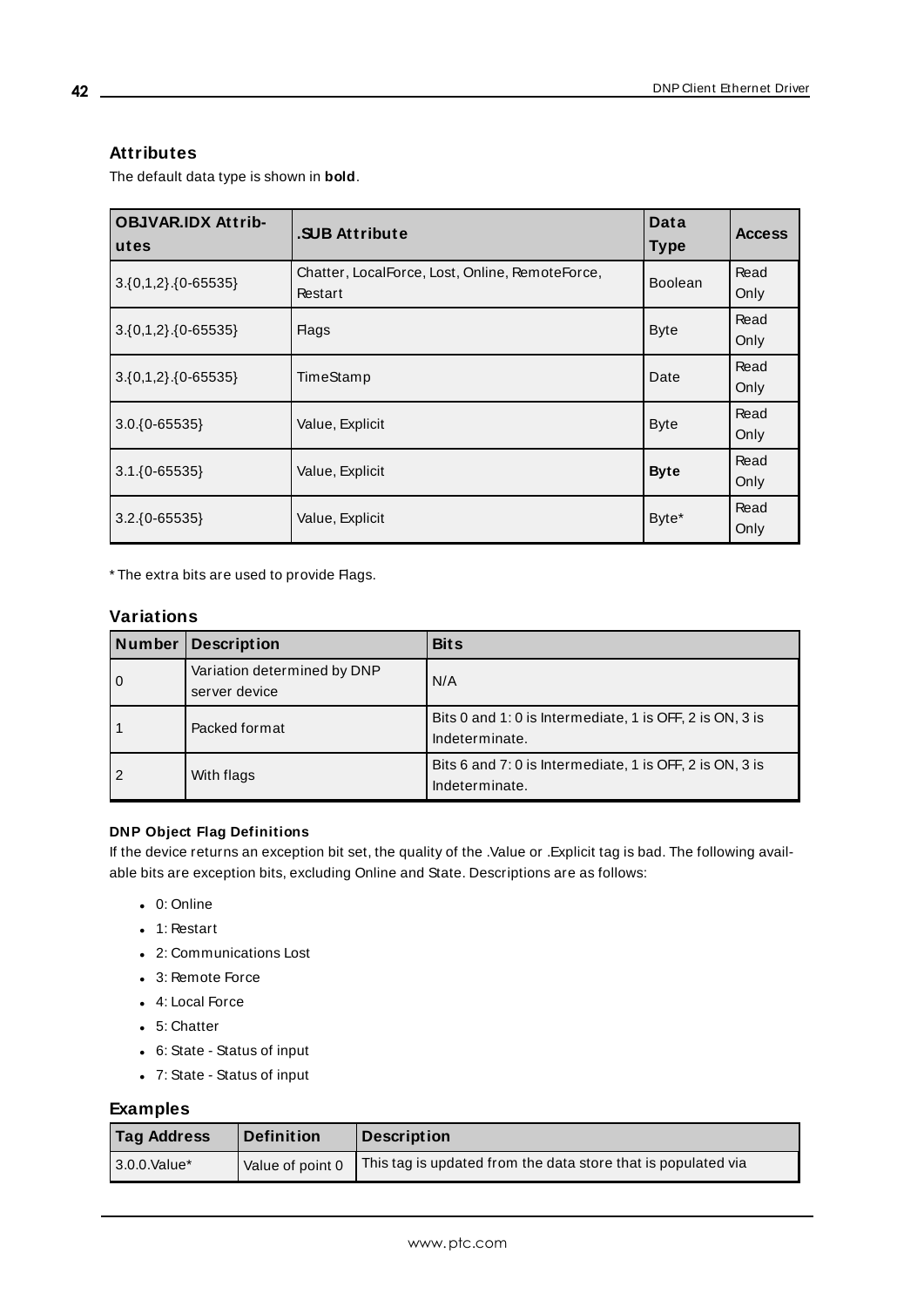| <b>Tag Address</b> | <b>Definition</b>                                                                                                                                                                                                                                                                                                                                                                                                                                                                                                                                                         | <b>Description</b>                                                                                                                                                                                                                                                                                                                                                                        |  |
|--------------------|---------------------------------------------------------------------------------------------------------------------------------------------------------------------------------------------------------------------------------------------------------------------------------------------------------------------------------------------------------------------------------------------------------------------------------------------------------------------------------------------------------------------------------------------------------------------------|-------------------------------------------------------------------------------------------------------------------------------------------------------------------------------------------------------------------------------------------------------------------------------------------------------------------------------------------------------------------------------------------|--|
|                    | as a byte                                                                                                                                                                                                                                                                                                                                                                                                                                                                                                                                                                 | responses to integrity and event polls. No explicit request is sent<br>to the device. Although the DNP server could return variation 1 or<br>2 (depending on its object group 4 default event variation), this tag<br>displays the state of the double-bit binary input point 0 without the<br>flags.                                                                                     |  |
| 3.0.5. Explicit    | Value of point 5<br>as a byte                                                                                                                                                                                                                                                                                                                                                                                                                                                                                                                                             | An explicit request is sent to the device to get the value for this<br>tag. Other object 3 variation 0 Explicit tags are blocked with this<br>tag in one request. Although the DNP server could return variation<br>1 or 2 (depending on its default static variation), this tag displays<br>the state of the double-bit binary input point 5 without the flags.                          |  |
| 3.1.10. Explicit   | Value of point<br>10 as a byte                                                                                                                                                                                                                                                                                                                                                                                                                                                                                                                                            | An explicit request is sent to the device to get the value for this<br>tag. Other object 3 variation 1 Explicit tags are blocked with this<br>tag in one request. Although the DNP server returned the<br>response in a packed format, possibly with other points, this tag<br>only shows 0 (intermediate), 1 (Off), 2 (On), or 3 (indeterminate);<br>depending on the state of point 10. |  |
| 3.1.10.Value*      | Value of point<br>10 as a byte                                                                                                                                                                                                                                                                                                                                                                                                                                                                                                                                            | This tag is updated from the data store that is populated via<br>responses to integrity and event polls. No explicit request is sent<br>to the device. The variation of 1 in the tag address sets the data<br>type of the tag, but does not define the data type returned by the<br>DNP server (which uses its object 4 default event variation).                                         |  |
| 3.2.10. Explicit   | Value of point<br>10 as a byte                                                                                                                                                                                                                                                                                                                                                                                                                                                                                                                                            | An explicit request is sent to the device to get the value for this<br>tag. Other object 3 variation 2 Explicit tags are blocked with this<br>tag in one request. This tag displays the status of the point as a<br>byte where bits 0-5 are the flags and bits 6 & 7 are the state of the<br>digital input point 10.                                                                      |  |
| 3.0.8. Timestamp*  | Event Time of<br>This tag is updated from the data store that is populated via<br>Occurrence of<br>responses to integrity and event polls. No explicit request is sent<br>point 8 (if an<br>to the device. This tag shows a timestamp of 1999-11-30T00:00:00<br>event has<br>or 1899-12-30T00:00:00. It has bad quality until the device sends<br>occurred and<br>an event with the time. The object group 4 default event variation<br>the time of<br>on the device needs to be 2 or 3 for it to return the event time of<br>occurrence was<br>occurrence.<br>returned). |                                                                                                                                                                                                                                                                                                                                                                                           |  |
| 3.0.9. Flags*      | Latest Flag byte<br>for point 9                                                                                                                                                                                                                                                                                                                                                                                                                                                                                                                                           | This tag is updated from the data store that is populated via<br>responses to integrity and event polls or an explicit request for bin-<br>ary input point 9. No explicit request is sent to the device. The<br>value of this tag displays the latest flag byte received for point 9<br>regardless of the variation in the tag address.                                                   |  |
| 3.0.3. Lost*       | Latest state of<br>the bit 2 of the<br>Flag Byte for<br>point 3                                                                                                                                                                                                                                                                                                                                                                                                                                                                                                           | This tag is updated from the data store that is populated via<br>responses to integrity and event polls or an explicit request for bin-<br>ary input point 3. No explicit request is sent to the device. The<br>value of this tag displays the state of bit 2 from the flag byte<br>received for point 3 regardless of the variation in the tag address.                                  |  |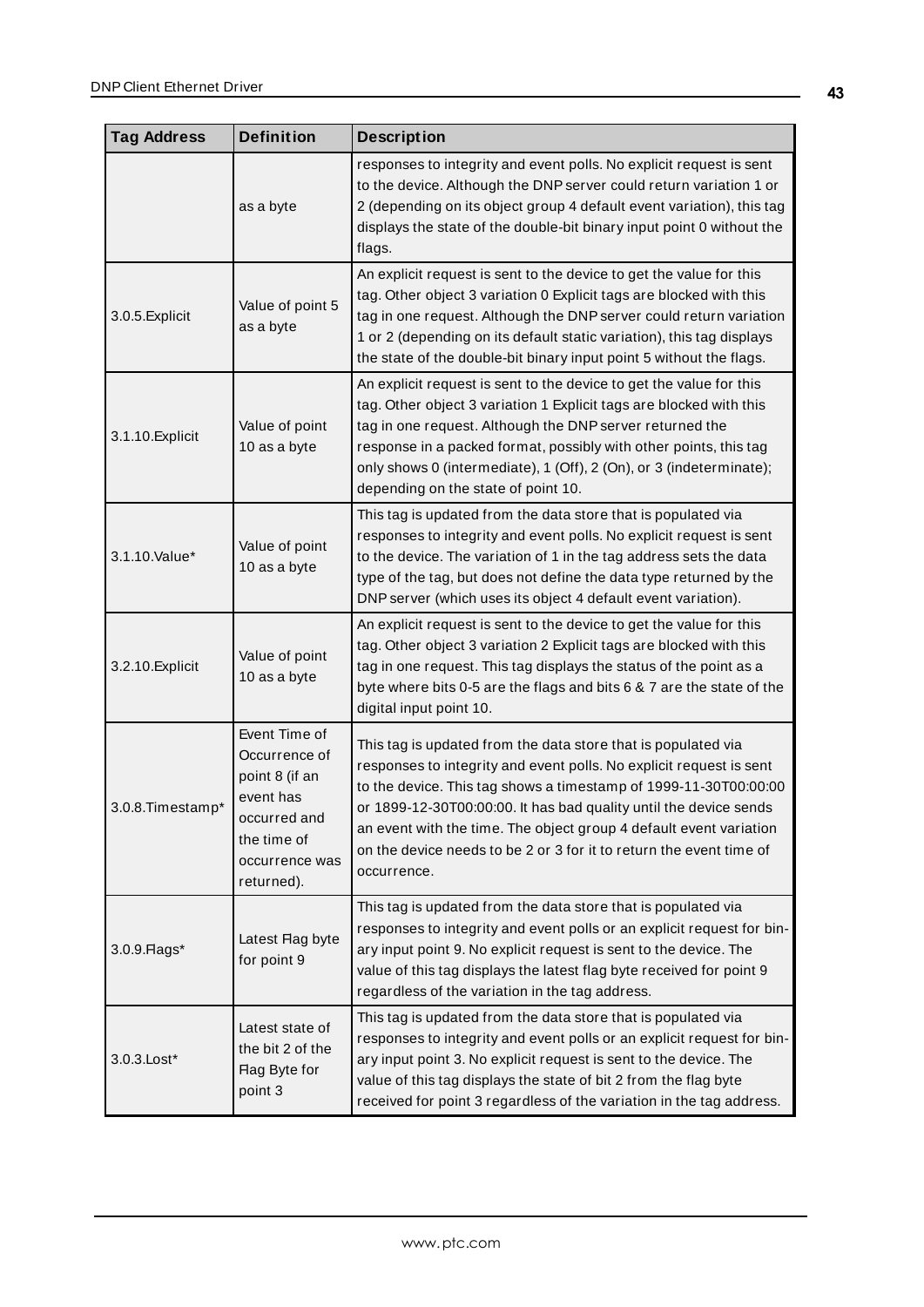\* If an event time of occurrence is received with the event, then the tag's OPC timestamp should display the DNPclient local time in which the event occurred within the DNP server. For more information, refer to **[Com](#page-22-0)[munications](#page-22-0)**.

# <span id="page-43-0"></span>**Object Group 10 - Binary Outputs**

The status for each point in an object group is retained on each transaction; all flags are reported in their sub-type tags. The corresponding event object may also return Time of Occurrence.

**Note**: Object group 10 - Binary Output State is reflected in object group 11 - Binary Output Change Event, object group 12 - Control Relay Output Block, and object group 13 - Binary Output Command Event. For more information, refer to **Other Object [Groups](#page-68-0)**.

**See Also**: **Object Group 12 - Binary Output [Commands](#page-45-0)**

### **Attributes**

The default data type is shown in **bold**.

| <b>OBJVAR.IDX Attrib-</b><br>utes | <b>SUB Attribute</b>                                        | Data<br><b>Type</b> | <b>Access</b> |
|-----------------------------------|-------------------------------------------------------------|---------------------|---------------|
| $10.\{0,1,2\}.\{0-65535\}$        | LocalForce, Lost, Online, RemoteForce, Restart              | <b>Boolean</b>      | Read Only     |
| 10.{0,1,2}.{0-65535}              | DO, SO                                                      | <b>Boolean</b>      | Read/Write    |
| 10.{0,1,2}.{0-65535}              | Operate.Set, Operate.Clear                                  | <b>Boolean</b>      | Read/Write    |
| $10.\{0,1,2\}.\{0-65535\}$        | OperateWithParams*                                          | String              | Write Only    |
| 10.{0,1,2}.{0-65535}              | Operate.OpType, Operate.TripCloseCode                       | <b>Byte</b>         | Read/Write    |
| 10.{0,1,2}.{0-65535}              | Operate.OnTime, Operate.OffTime, Oper-<br>ate.FeedbackDelay | <b>DWord</b>        | Read/Write    |
| 10.{0,1,2}.{0-65535}              | <b>Flags</b>                                                | <b>Byte</b>         | Read Only     |
| 10.{0,1,2}.{0-65535}              | TimeStamp                                                   | Date                | Read Only     |
| 10.0.{0-65535}                    | Value, Explicit                                             | <b>Boolean</b>      | Read/Write    |
| 10.1.{0-65535}                    | Value, Explicit                                             | <b>Boolean</b>      | Read/Write    |
| 10.2. { 0-65535}                  | Value, Explicit                                             | Byte*               | Read Only     |

\* The extra bits are used to provide Flags.

# **Variations**

| l Number | <b>Description</b>                        |  |
|----------|-------------------------------------------|--|
|          | Variation determined by DNP server device |  |
|          | l Packed format                           |  |
|          | Status with Flags                         |  |

#### **DNP Object Flag Definitions**

If the device returns an exception bit set, the quality of the .Value or .Explicit tag is bad. The following available bits are exception bits, excluding Online and State. Descriptions are as follows:

- $\bullet$  0: Online
- $\bullet$  1: Restart
- 2: Communications Lost

**44**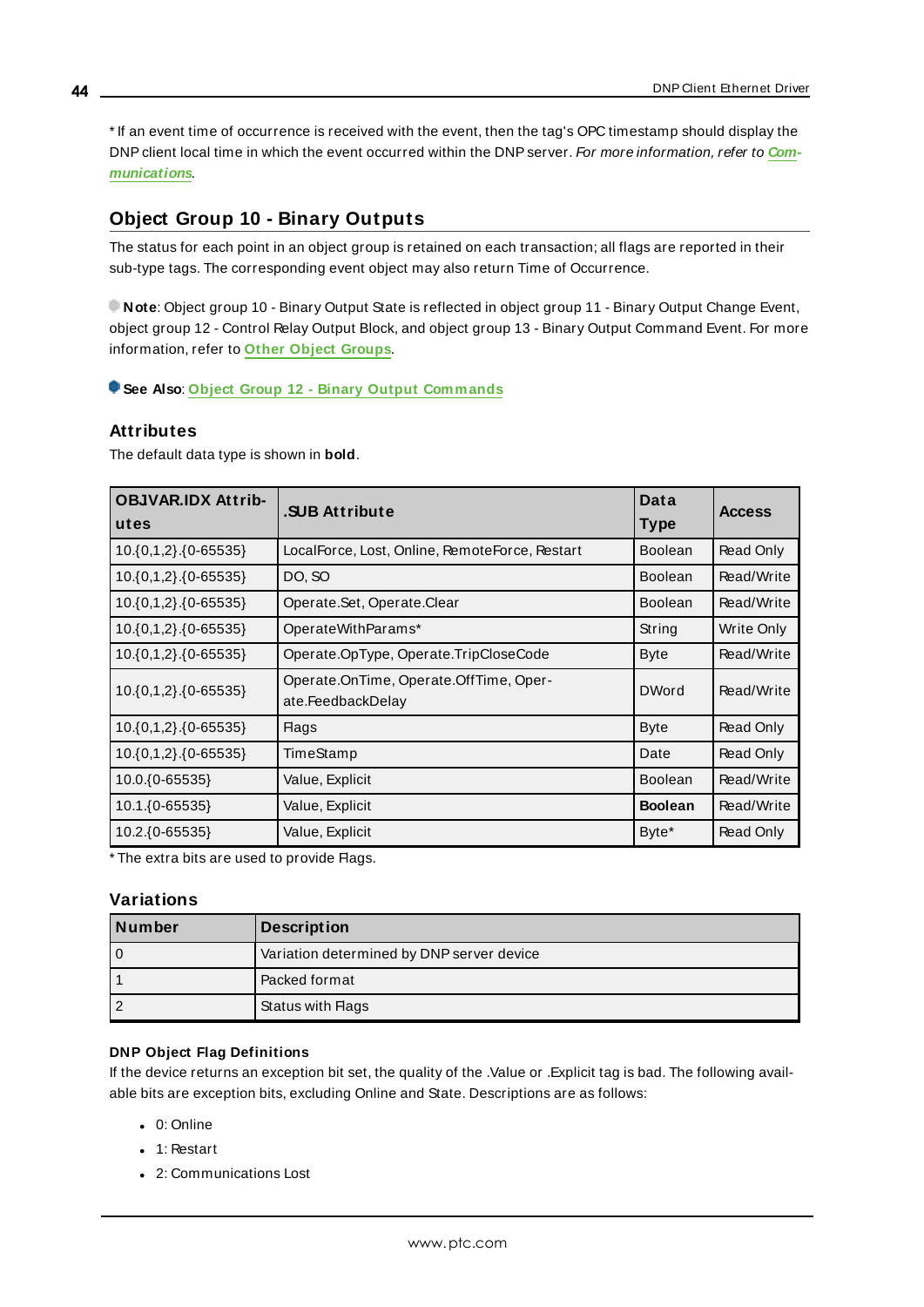- 3: Remote Force
- 4: Local Force
- 5: Reserved
- 6: Reserved
- <sup>l</sup> 7: State Status of input.

# **Binary Output Examples**

| <b>Tag Address</b> | <b>Definition</b>                                                                                                           | <b>Description</b>                                                                                                                                                                                                                                                                                                                                                                                                                     |  |
|--------------------|-----------------------------------------------------------------------------------------------------------------------------|----------------------------------------------------------------------------------------------------------------------------------------------------------------------------------------------------------------------------------------------------------------------------------------------------------------------------------------------------------------------------------------------------------------------------------------|--|
| 10.0.0. Value*     | Value of point 0<br>as a Boolean                                                                                            | This tag is updated from the data store that is populated via<br>responses to integrity and event polls. No explicit requests are<br>sent to the device. Although the DNP server could return vari-<br>ation 1 or 2 (depending on its object group 11 default event vari-<br>ation), this tag displays the state of the binary output point 0<br>without the flags.                                                                    |  |
| 10.0.5. Explicit   | Value of point 5<br>as a Boolean                                                                                            | An explicit request is sent to the device to get the value for this<br>tag. Other object 10 variation 0 Explicit tags are blocked with this<br>tag in one request. Although the DNP server could return vari-<br>ation 1 or 2 (depending on its default static variation), this tag dis-<br>plays the state of the binary output point 5 without the flags.                                                                            |  |
| 10.1.10. Explicit  | Value of point<br>10 as a Boolean                                                                                           | An explicit request is sent to the device to get the value for this<br>tag. Other object 10 variation 1 Explicit tags are blocked with this<br>tag in one request. Although the DNP server may return the<br>response with other points in a packed format, this tag only<br>shows the 0 or 1 (depending on the state of point 10).                                                                                                    |  |
| 10.1.10. Value*    | Value of point<br>10 as a Boolean                                                                                           | This tag is updated from the data store that is populated via<br>responses to integrity and event polls. No explicit request is sent<br>to the device. The variation of 1 in the tag address sets the data<br>type of the tag. It does not define the data type returned by the<br>DNP server, which uses its object group 11 default event vari-<br>ation.                                                                            |  |
| 10.2.10. Explicit  | Value of point<br>10 as a byte                                                                                              | An explicit request is sent to the device to get the value for this<br>tag. Other object 10 variation 2 Explicit tags are blocked with this<br>tag in one request. This tag displays the status of the point as a<br>byte, where bits 0-6 are the flags and bit 7 is the state of the<br>digital output point 10.                                                                                                                      |  |
| 10.0.8. Timestamp* | Event Time of<br>Occurrence of<br>point 8 (if an<br>event has<br>occurred and<br>the time of<br>occurrence was<br>returned) | This tag is updated from the data store that is populated via<br>responses to integrity and event polls. No explicit request is sent<br>to the device. This tag shows a timestamp of 1999-11-<br>30T00:00:00 or 1899-12-30T00:00:00. It has bad quality until the<br>device sends an event with the time. The object group 11 default<br>event variation on the device needs to be 2 for it to return the<br>event time of occurrence. |  |
| 10.0.9. Flags*     | Latest Flag byte<br>for point 9                                                                                             | This tag is updated from the data store that is populated via<br>responses to integrity and event polls or an explicit request for<br>binary output point 9. No explicit request is sent to the device.<br>The value of this tag displays the latest flags' byte received for<br>point 9 (regardless of the variation in the tag address).                                                                                             |  |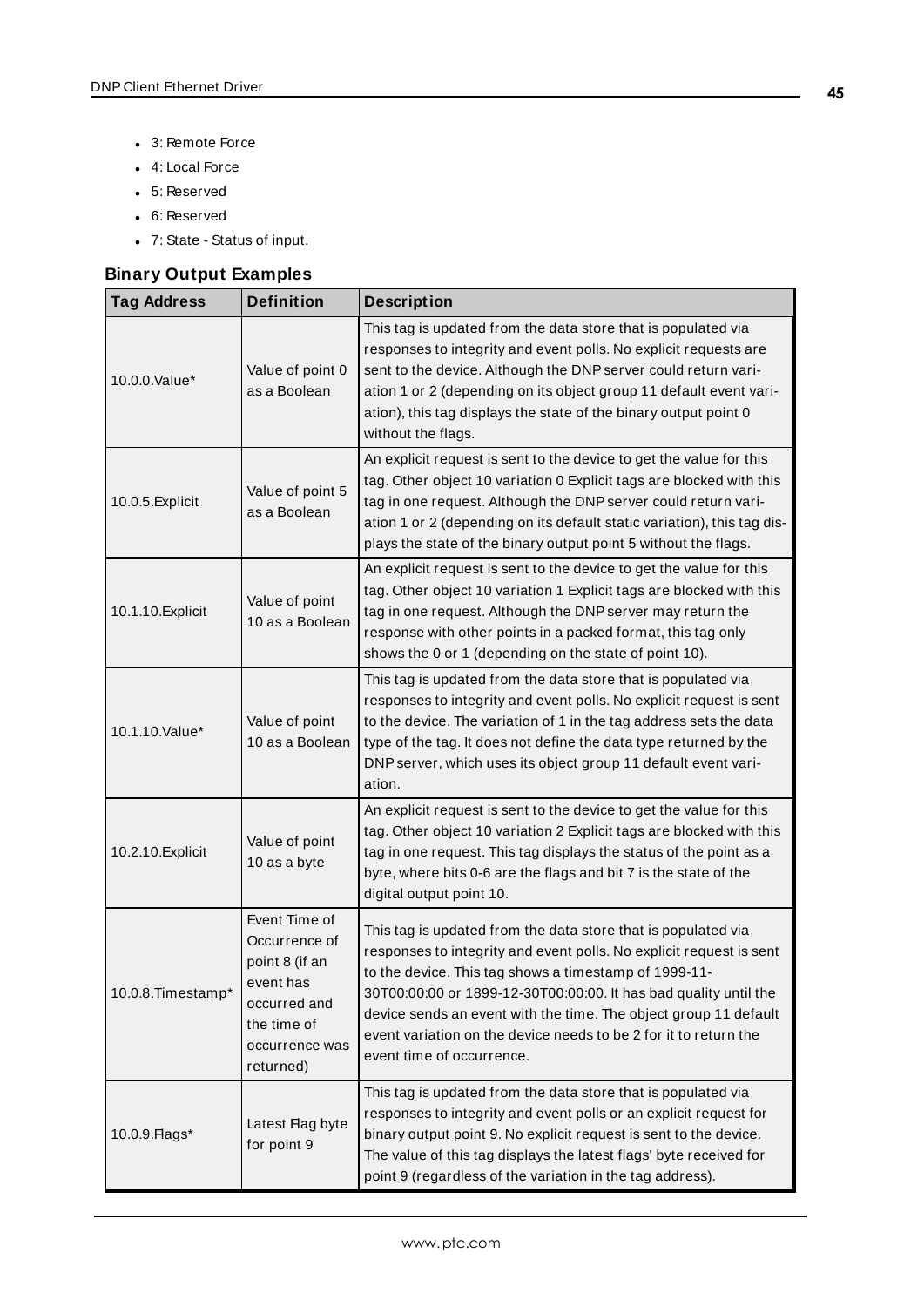| <b>Tag Address</b> | <b>Definition</b>                                                                                                                      | <b>Description</b>                                                                                                                                                                                                                                                                                                                                                                                                                                                     |
|--------------------|----------------------------------------------------------------------------------------------------------------------------------------|------------------------------------------------------------------------------------------------------------------------------------------------------------------------------------------------------------------------------------------------------------------------------------------------------------------------------------------------------------------------------------------------------------------------------------------------------------------------|
| 10.0.3. Lost*      | Latest state of<br>bit 2 of the Flag<br>byte for point 3                                                                               | This tag is updated from the data store that is populated via<br>responses to integrity and event polls or an explicit request for<br>binary output point 3. No explicit request is sent to the device.<br>The value of this tag displays the state of bit 2 from the flag byte<br>received for point 3 (regardless of the variation in the tag<br>address).                                                                                                           |
| $10.0.2$ .DO*      | Boolean value<br>indicating if<br>operations on<br>binary output<br>point 2 should<br>be Direct Oper-<br>ate or Select<br>then Operate | Writing to this tag does not cause an explicit write to the device. It<br>also does not change the overall device property for Operate<br>Mode: it only changes it for Binary Output point 2. The variation of<br>the tag does not matter. The value of this tag is used when an<br>operation is performed on binary output point 2 either using the<br>Operate sub-type commands or a synchronous / asynchronous<br>write to a 10.x.2. Value or 10.x.2. Explicit tag. |
| $10.0.2$ .SO*      | Boolean value<br>indicating if<br>operations on<br>binary output<br>point 2 should<br>be Direct Oper-<br>ate or Select<br>then Operate | Writing to this tag does not cause an explicit write to the device. It<br>also does not change the overall device property for Operate<br>Mode: it only changes it for Binary Output point 2. The variation of<br>the tag does not matter. The value of this tag is used when an<br>operation is performed on binary output point 2 either using the<br>Operate sub-type commands or a synchronous / asynchronous<br>write to a 10.x.2. Value or 10.x.2. Explicit tag. |

\* If an event time of occurrence is received with the event, then the tag's OPC timestamp should display the DNPclient local time in which the event occurred within the DNPserver. For more information, refer to **[Com](#page-22-0)[munications](#page-22-0)**.

# <span id="page-45-0"></span>**Object Group 12 - Binary Output Commands**

# **Control Relay Output Block Operate Command Examples**

To perform digital control operations (such as electro-mechanical relays) at binary output points using object group 12, variation 1, use tags addressed with object group 10. An operation on an object group 10 tag issues the CROB command using object group 12, variation 1. Depending on the Feedback Poll after Operate device property, another request may be sent after the actual operate request to obtain the latest value of all binary output points. If the operate is successful but the feedback poll fails, the device reports status code 4.

### **See Also**: **Unable to write to address <address> on device <device>. [Control-Related](#page-122-0) Status Code [<status](#page-122-0) code>.**

The following example discusses how to issue a Select then Operate request for Binary Output point 10 that closes the point one time for 250 milliseconds.

1. To start, click **Device Properties** | **Advanced**. Then, set the **Operate Mode** to **Select Then Operate**.

**Note**: If the device's Operate Mode is Direct Operate, create a tag with the address "10.0.10.SO". Then, write "1" to that tag.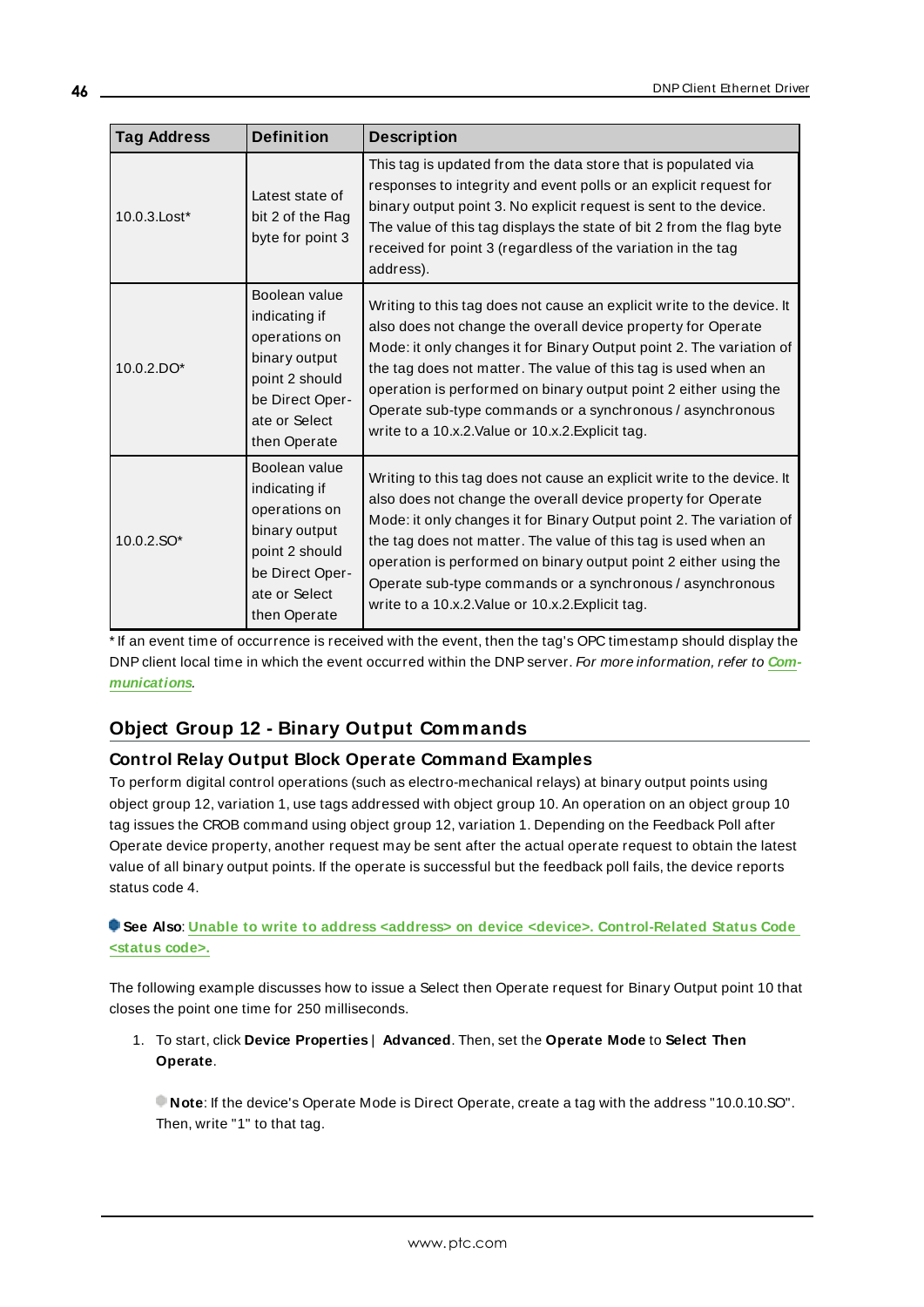- 2. Next, create a tag with the address "10.0.10.Operate.Optype". Then, write "1" to that tag. This sets the **Operation Type Field** of the **Control Code** to **Pulse On**.
- 3. Next, create a tag with the address "10.0.10.Operate.Tripclosecode". Then, write "1" to that tag. This sets the **Trip-Close Code Field** of the **Control Code** to **Close**.
- 4. Next, create a tag with the address "10.0.10.Operate.Ontime". Then, write "250" to that tag. This sets the duration (in milliseconds) in which the output drive remains active.
- 5. Next, create a tag with the address "10.0.10.Operate.Set". Then, write "1" to that tag. This triggers the DNP client to send the object group 12, variation 1 request that performs the digital control operation.

**Tip**: The above example can also be accomplished by creating and writing to a single tag. To do so, follow step 1 above, then:

Create a tag with the address "10.0.10.OperateWithParams" and write "250,0,1,1,0,0" to that tag. This triggers the DNP client to send the Object Group 12, variation 1 request with a CROB that has the values desired. The string that is written is a comma-separated list where the values are: OnTime, OffTime, OpType, TripCloseCode, Clear, FeedbackDelay.

#### **See Also**: **Object Group 10 - Binary [Outputs](#page-43-0)**

**Note**: The Channel Diagnostics should display the three transactions. The DNPclient sends a request using function code 0x03 to select the output point. The DNP server responds by echoing the request if everything is okay. The DNP client then sends the operate request using function code 0x04. The DNP server responds by echoing the request if everything is okay. The DNP client then sends the feedback poll and the DNPserver responds with the current static value for all binary outputs.

| <b>Tag Address</b>             | <b>Definition</b>                                      | <b>Description</b>                                                                                                                                                                                                                                                                                                                                                                                                                                               |
|--------------------------------|--------------------------------------------------------|------------------------------------------------------------------------------------------------------------------------------------------------------------------------------------------------------------------------------------------------------------------------------------------------------------------------------------------------------------------------------------------------------------------------------------------------------------------|
| 10.0.2. Operate. Clear         | Value of the<br>CROB con-<br>trol code bit<br>5        | This Boolean tag displays a 0 or 1, depending on the last<br>update from the client. The variation of the tag does not<br>matter. Writing to this tag does not cause an explicit write<br>to the device. It is used in building the CROB control code<br>to be written to the object group 12 point 2 with the Oper-<br>ate.Set tag.                                                                                                                             |
| 10.0.2.Operate.OpType          | Value of the<br>CROB con-<br>trol code<br>bits $0-3$ . | This byte tag displays the operation type, depending on<br>the last update from the client. Operation types are as fol-<br>lows:<br>Nul $(0)$<br>Pulse_On (1)<br>Pulse_Off (2)<br>Latch_On (3)<br>Latch_Off (4)<br>The variation of the tag does not matter. Writing to this<br>tag does not cause an explicit write to the device. It is<br>used in building the CROB control code that is written to<br>the object group 12 point 2 with the Operate. Set tag. |
| 10.0.2. Operate. TripCloseCode | Value of the<br>CROB con-<br>trol code                 | This byte tag displays the Trip-Close field, depending on<br>the last update from the client.<br>Trip-close fields are as follows:                                                                                                                                                                                                                                                                                                                               |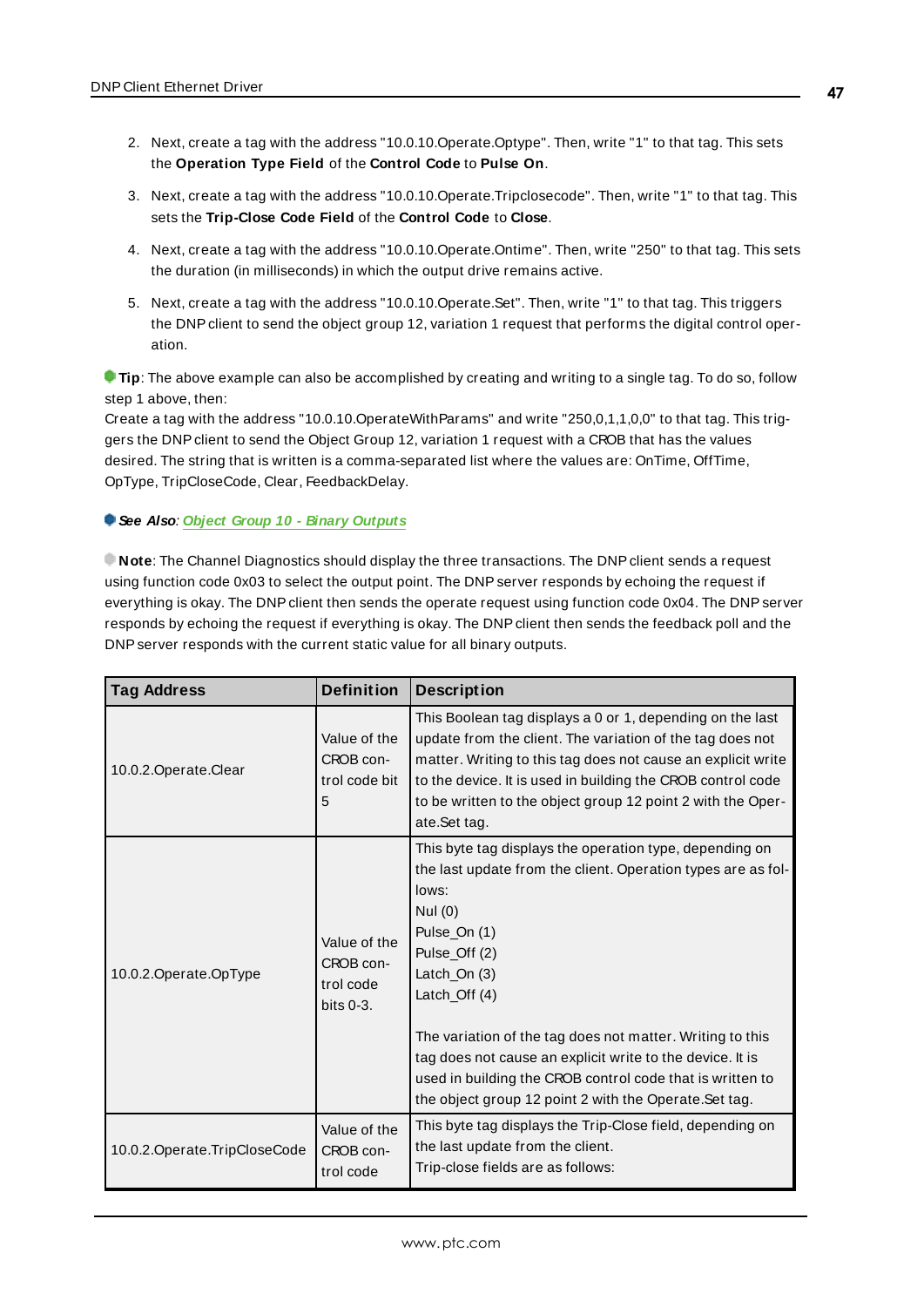| <b>Tag Address</b>              | <b>Definition</b>                                                                                                    | <b>Description</b>                                                                                                                                                                                                                                                                                                                                                                                         |
|---------------------------------|----------------------------------------------------------------------------------------------------------------------|------------------------------------------------------------------------------------------------------------------------------------------------------------------------------------------------------------------------------------------------------------------------------------------------------------------------------------------------------------------------------------------------------------|
|                                 | bits 6 & 7                                                                                                           | Nul (0)<br>Paired_Close (1)<br>Paired_Trip (2)<br>The variation of the tag does not matter. Writing to this<br>tag does not cause an explicit write to the device. It is<br>used in building the CROB control code to be written to<br>the object group 12 point 2 with the Operate.Set tag.                                                                                                               |
| 10.0.2.Operate.OnTime           | Value in mil-<br>liseconds<br>that the<br>operation on<br>the binary<br>output point<br>2 remains<br>active          | This DWord tag displays the on time last updated from<br>the client. The variation of the tag does not matter. Writ-<br>ing to this tag does not cause an explicit write to the<br>device. It is used in an object group 12 control operation<br>on binary output point 2 when the Operate.Set tag is<br>toggled to 1.                                                                                     |
| 10.0.2.Operate.OffTime          | Value in mil-<br>liseconds<br>that the<br>operation on<br>the binary<br>output point<br>2 remains<br>non-active      | This DWord tag displays the off time last updated from<br>the client. The variation of the tag does not matter. Writ-<br>ing to this tag does not cause an explicit write to the<br>device. It is used in an object group 12 control operation<br>on binary output point 2 when the Operate. Set tag is<br>toggled to 1.                                                                                   |
| 10.0.2. Operate. Feedback Delay | Value in mil-<br>liseconds to<br>delay after<br>receiving<br>the<br>response<br>before issu-<br>ing feedback<br>poll | This DWord tag displays the feedback delay last updated<br>from the client. The variation of the tag does not matter.<br>Writing to this tag does not cause an explicit write to the<br>device. It is used to delay before issuing a feedback poll<br>after receiving a response to an object group 12 control<br>operation on binary output point 2.                                                      |
| 10.0.2.Operate.Set              | Always dis-<br>plays a<br>Boolean<br>value of 0<br>with good<br>quality                                              | The variation of the tag does not matter. Writing a 1 to<br>this tag causes an object group 12 control operation on<br>binary output point 2. The CROB control code is built from<br>the values of the Operate.Clear, Operate.OpType, and<br>Operate.TripCloseCode tags. The values of the Oper-<br>ate.OnTime, Operate.OffTime, and Oper-<br>ate. Feedback Delay tags are used in the operation as well.  |
| 10.0.2. Operate With Params     | Always dis-<br>plays an<br>empty string<br>or the last<br>written<br>value with<br>good quality                      | The variation of the tag does not matter. Writing to this<br>tag causes an object group 12 control operation on bin-<br>ary output point 2. The CROB control code is built from<br>the string value written to the tag. It is a comma-sep-<br>arated list where the values are in the following order:<br>OnTime, OffTime, OpType, TripCloseCode, Clear, Feed-<br>backDelay. Values left out default to 0. |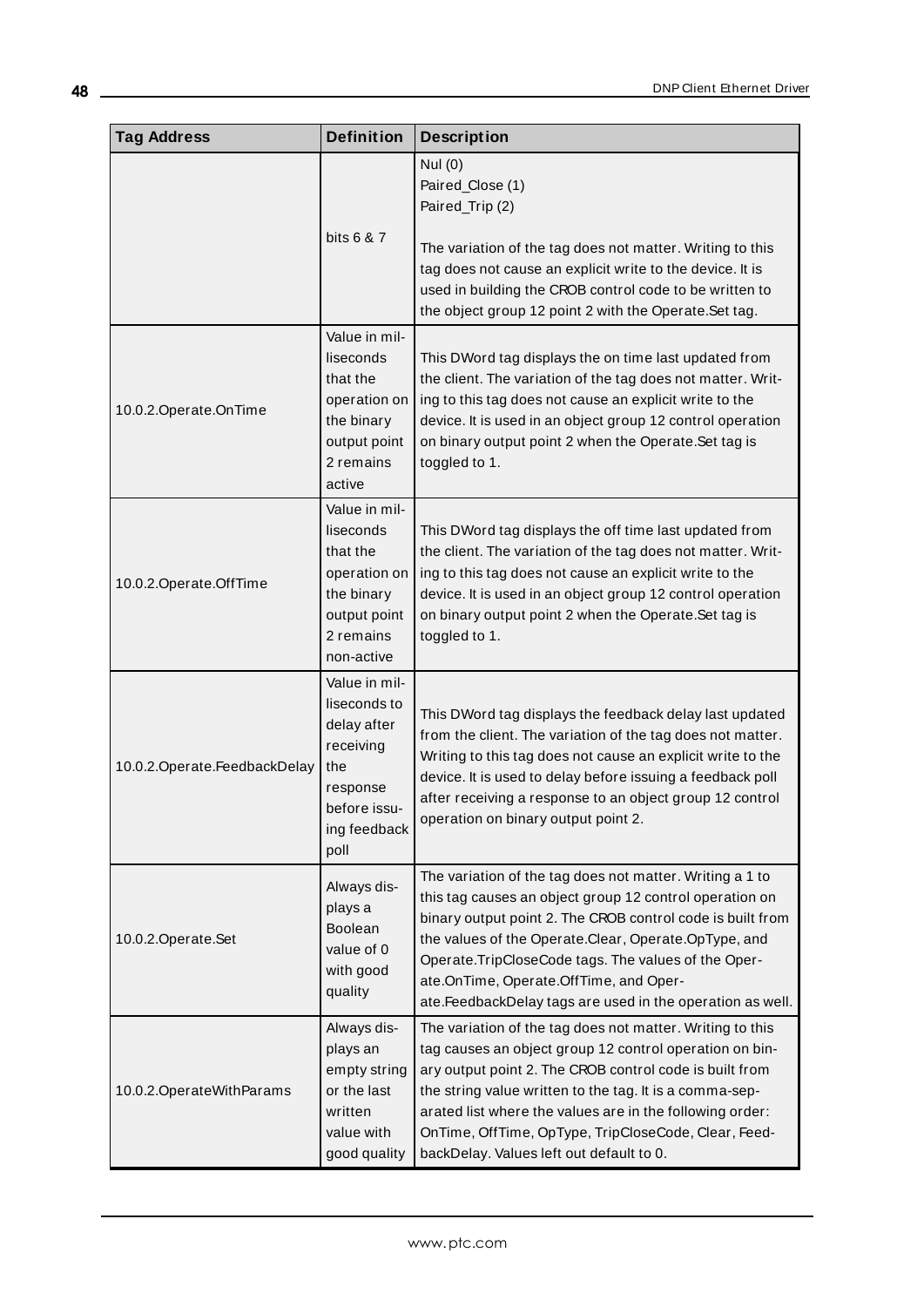# **Object Group 20 - Counters**

The status for each point in an object group is retained on each transaction; all flags are reported in their sub-type tags. The corresponding event object may also return Time of Occurrence.

**Note**: Object group 20 - Counter value is reflected in object group 22 - Counter Event Change. For more information, refer to **Other Object [Groups](#page-68-0)**.

#### **Attributes**

The default data type is shown in **bold**.

| <b>OBJVAR.IDX Attributes</b>    | .SUB Attribute                                 | Data<br><b>Type</b> | <b>Access</b> |
|---------------------------------|------------------------------------------------|---------------------|---------------|
| 20. {0, 1, 2, 5, 6} {0 - 65535} | LocalForce, Lost, Online, RemoteForce, Restart | <b>Boolean</b>      | Read<br>Only  |
| 20.{0,1,2,5,6}.{0-65535}        | <b>Flags</b>                                   | <b>Byte</b>         | Read<br>Only  |
| 20.{0,1,2,5,6}.{0-65535}        | TimeStamp                                      | Date                | Read<br>Only  |
| 20.0.{0-65535}                  | Value, Explicit                                | <b>DWord</b>        | Read<br>Only  |
| 20.1.{0-65535}                  | Value, Explicit                                | <b>DWord</b>        | Read<br>Only  |
| 20.2.{0-65535}                  | Value, Explicit                                | Word                | Read<br>Only  |
| 20.5.{0-65535}                  | Value, Explicit                                | <b>DWord</b>        | Read<br>Only  |
| 20.6. { 0-65535}                | Value, Explicit                                | Word                | Read<br>Only  |

### **Variations**

| Number | <b>Description</b>                        |  |
|--------|-------------------------------------------|--|
| 0      | Variation determined by DNP server device |  |
|        | 32-bit with Flag                          |  |
|        | 16-bit with Flag                          |  |
| .b     | 32-bit without Flag                       |  |
| 6      | 16-bit without Flag                       |  |

#### **DNP Object Flag Definitions**

If the device returns an exception bit set, the quality of the .Value or .Explicit tag is bad. The following available bits are exception bits, excluding Online. Descriptions are as follows:

- $\bullet$  0: Online
- $\bullet$  1: Restart
- 2: Communications Lost
- 3: Remote Force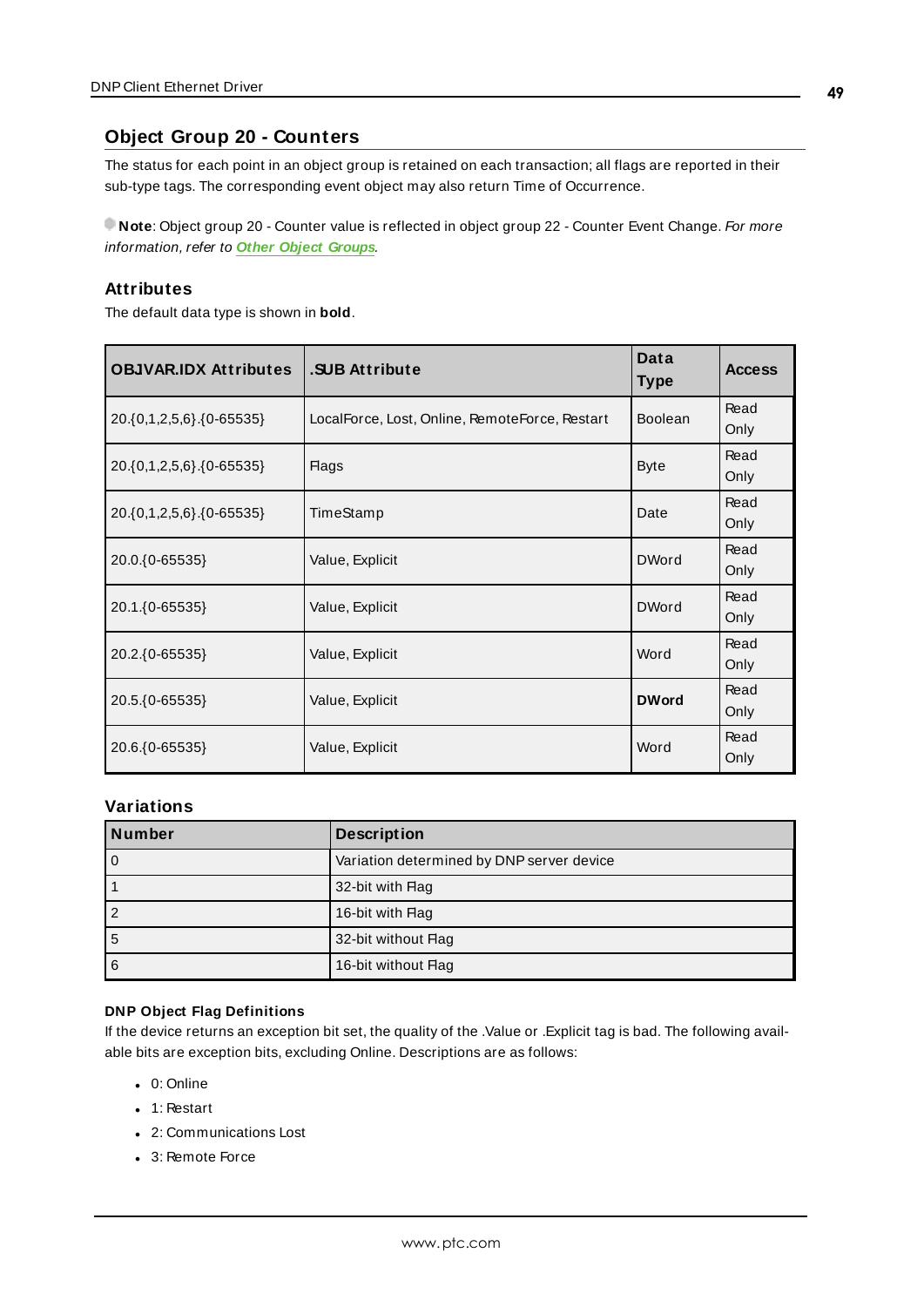- 4: Local Force
- 5: Rollover
- 6: Discontinuity
- 7: Reserved

| <b>Tag Address</b> | <b>Definition</b>                                                                                                    | <b>Description</b>                                                                                                                                                                                                                                                                                                                                                                                                                               |
|--------------------|----------------------------------------------------------------------------------------------------------------------|--------------------------------------------------------------------------------------------------------------------------------------------------------------------------------------------------------------------------------------------------------------------------------------------------------------------------------------------------------------------------------------------------------------------------------------------------|
| 20.0.0.Value*      | Value of point 0 as a<br><b>DWord</b>                                                                                | This tag is updated from the data store that is populated<br>via responses to integrity and event polls. No explicit<br>request is sent to the device. The DNP server could<br>return variation 1, 2, 5, or 6; depending on its object<br>group 22 default event variation. These all fit in a DWord.                                                                                                                                            |
| 20.0.5. Explicit   | Value of point 5 as a<br><b>DWord</b>                                                                                | An explicit request is sent to the device to get the value<br>for this tag. Other object 20 variation 0 explicit tags are<br>blocked with this tag in one request. The DNP server<br>could return variation 1, 2, 5, or 6; depending on its<br>default static variation. These all fit in a DWord.                                                                                                                                               |
| 20.1.10. Explicit  | Value of point 10 as a<br><b>DWord</b>                                                                               | An explicit request is sent to the device to get the value<br>for this tag. Other object 20 variation 1 Explicit tags are<br>blocked with this tag in one request.                                                                                                                                                                                                                                                                               |
| 20.1.10. Value*    | Value of point 10 as a<br><b>DWord</b>                                                                               | This tag is updated from the data store that is populated<br>via responses to integrity and event polls. No explicit<br>requests are sent to the device. The variation of 1 in the<br>tag address sets the data type of the tag, but does not<br>define the data type returned by the DNP server. The<br>DNP server uses its object group 22 default event vari-<br>ation.                                                                       |
| 20.2.10. Explicit  | Value of point 10 as a<br>Word                                                                                       | An explicit request is sent to the device to get the value<br>for this tag. Other object 20 variation 2 Explicit tags are<br>blocked with this tag in one request.                                                                                                                                                                                                                                                                               |
| 20.0.8. Timestamp* | Event Time of Occur-<br>rence of point 8 (if an<br>event has occurred and<br>the time of occurrence<br>was returned) | This tag is updated from the data store that is populated<br>via responses to integrity and event polls. No explicit<br>request is sent to the device. This tag shows a timestamp<br>of 1999-11-30T00:00:00 or 1899-12-30T00:00:00. They<br>have bad quality until the device sends an event with the<br>time. The object group 22 default event variation on the<br>device needs to be 5 or 6 for it to return the event time of<br>occurrence. |
| 20.0.9. Flags*     | Latest Flag byte for<br>point 9                                                                                      | This tag is updated from the data store that is populated<br>via responses to integrity and event polls or an explicit<br>request for counter point 9. No explicit request is sent to<br>the device. The value of this tag displays the latest flags'<br>byte received for point 9 (regardless of the variation in<br>the tag address).                                                                                                          |
| 20.0.3. Lost*      | Latest state of bit 2 of<br>the Flag byte for point 3                                                                | This tag is updated from the data store that is populated<br>via responses to integrity and event polls or an explicit<br>request for counter point 3. No explicit request is sent to<br>the device. The value of this tag displays the state of bit 2                                                                                                                                                                                           |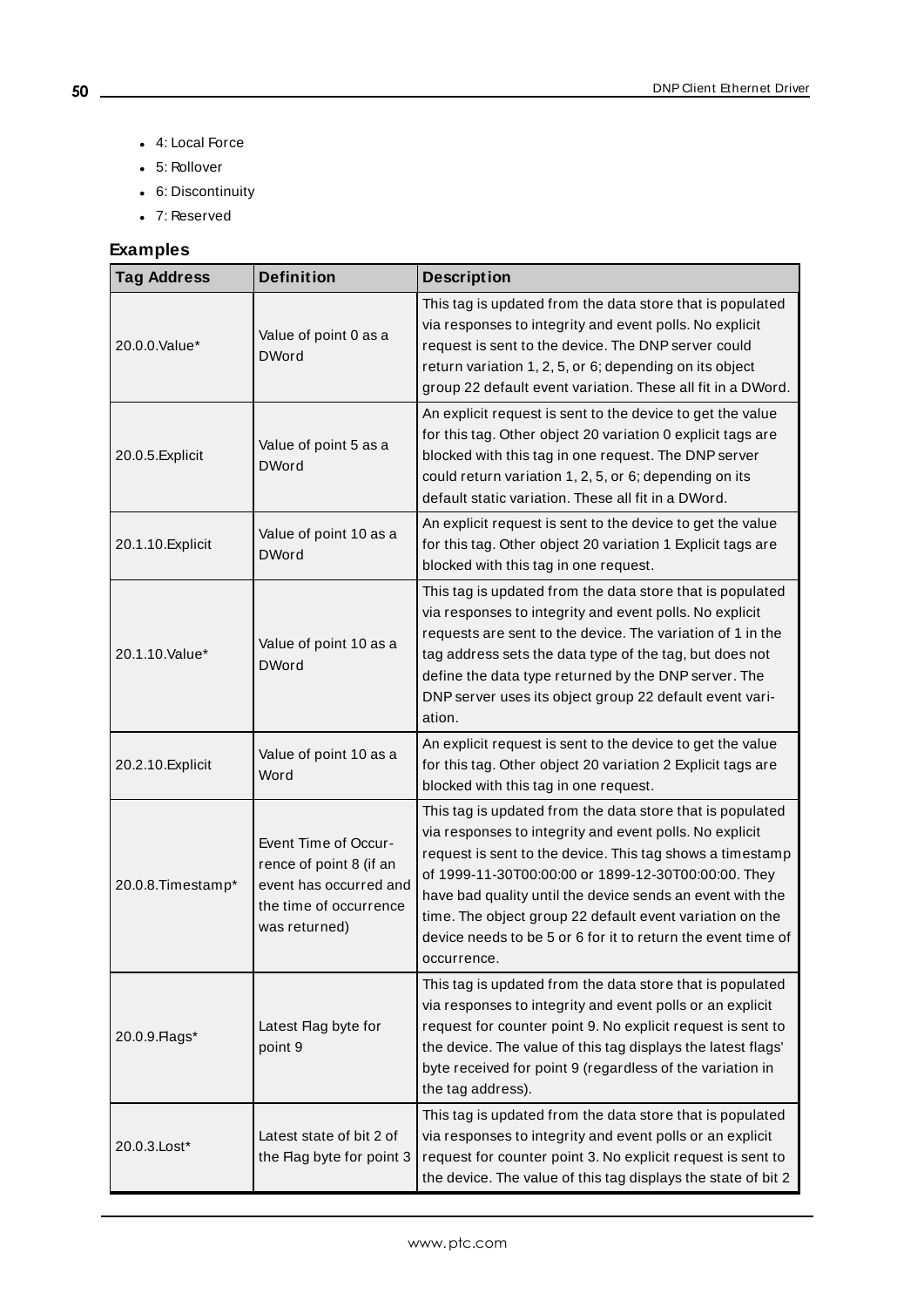|  | from the flags byte received for point 3 (regardless of the |
|--|-------------------------------------------------------------|
|  | variation in the tag address).                              |

\* If an event time of occurrence is received with the event, then the tag's OPC timestamp should display the DNPserver local time in which the event occurred within the DNPserver. For more information, refer to **[Com](#page-22-0)[munications](#page-22-0)**.

# **Object Group 21 - Frozen Counters**

The status for each point in an object group is retained on each transaction; all flags are reported in their sub-type tags. The corresponding event object may also return Time of Occurrence.

**Note**: Object group 21 - Frozen Counter value is reflected in object group 23 - Frozen Counter Event Change. For more information, refer to **Other Object [Groups](#page-68-0)**.

# **Attributes**

The default data type is shown in **bold**.

| <b>OBJVAR.IDX Attributes</b>  | .SUB Attribute                                 | <b>Data</b><br><b>Type</b> | <b>Access</b> |
|-------------------------------|------------------------------------------------|----------------------------|---------------|
| 21.{0,1,2,5,6,9,10}.{0-65535} | LocalForce, Lost, Online, RemoteForce, Restart | Boolean                    | Read<br>Only  |
| 21.{0,1,2,5,6,9,10}.{0-65535} | <b>Flags</b>                                   | <b>Byte</b>                | Read<br>Only  |
| 21.{0,1,2,5,6,9,10}.{0-65535} | TimeStamp                                      | Date                       | Read<br>Only  |
| 21.0.{0-65535}                | Value, Explicit                                | <b>DWord</b>               | Read<br>Only  |
| 21.1.{0-65535}                | Value, Explicit                                | <b>DWord</b>               | Read<br>Only  |
| 21.2. { 0-65535}              | Value, Explicit                                | Word                       | Read<br>Only  |
| 21.5. { 0-65535}              | Value, Explicit                                | <b>DWord</b>               | Read<br>Only  |
| 21.6. { 0-65535}              | Value, Explicit                                | Word                       | Read<br>Only  |
| 21.9. { 0-65535}              | Value, Explicit                                | <b>DWord</b>               | Read<br>Only  |
| 21.10.{0-65535}               | Value, Explicit                                | Word                       | Read<br>Only  |

### **Variations**

| Number | <b>Description</b>                        |
|--------|-------------------------------------------|
| 0      | Variation determined by DNP server device |
|        | 32-bit with Flag                          |
|        | 16-bit with Flag                          |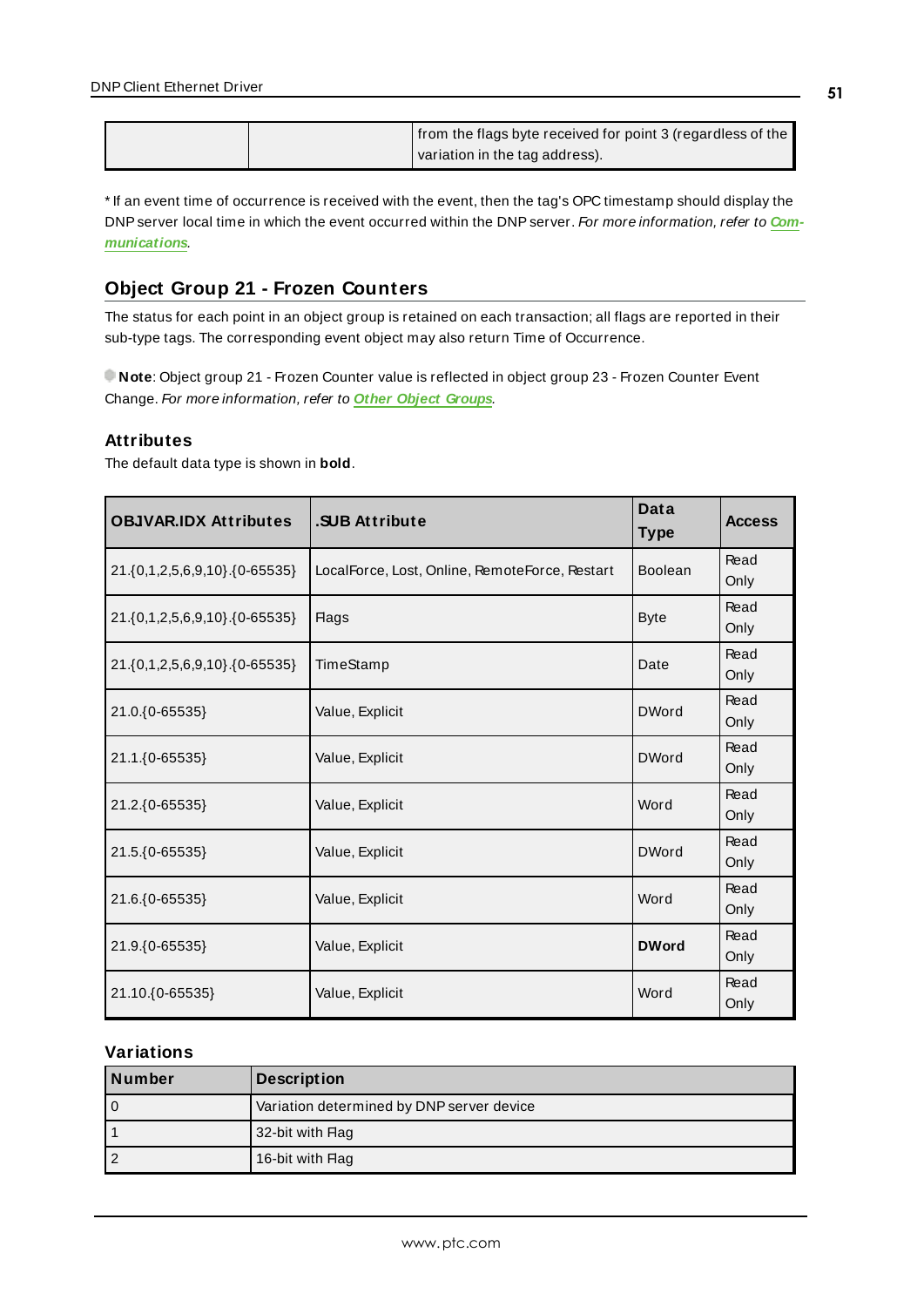| <b>Number</b> | <b>Description</b>        |
|---------------|---------------------------|
| 5             | 32-bit with Flag and Time |
| 6             | 16-bit with Flag and Time |
| 9             | 32-bit without Flag       |
| 10            | 16-bit without Flag       |

### **DNP Object Flag Definitions**

If the device returns an exception bit set, the quality of the .Value or .Explicit tag is bad. The following available bits are exception bits, excluding Online. Descriptions are as follows:

- $\bullet$  0: Online
- $\cdot$  1: Restart
- 2: Communications Lost
- 3: Remote Force
- 4: Local Force
- 5: Rollover
- 6: Discontinuity
- 7: Reserved

| <b>Tag Address</b> | <b>Definition</b>                                                                                                                                                                                                                                                                                                                                                                                      | <b>Description</b>                                                                                                                                                                                                                                                                                           |  |  |
|--------------------|--------------------------------------------------------------------------------------------------------------------------------------------------------------------------------------------------------------------------------------------------------------------------------------------------------------------------------------------------------------------------------------------------------|--------------------------------------------------------------------------------------------------------------------------------------------------------------------------------------------------------------------------------------------------------------------------------------------------------------|--|--|
| 21.0.0. Value*     | Value of point 0<br>as a DWord                                                                                                                                                                                                                                                                                                                                                                         | This tag is updated from the data store that is populated via<br>responses to integrity and event polls. No explicit request is sent<br>to the device. The DNP server could return variation 1, 2, 5, 6, 9,<br>or 10; depending on its object group 23 default event variation.<br>These all fit in a DWord. |  |  |
| 21.0.5. Explicit   | Value of point 5<br>as a DWord                                                                                                                                                                                                                                                                                                                                                                         | An explicit request is sent to the device to get the value for this<br>tag. Other object 21 variation 0 Explicit tags are blocked with this<br>tag in one request. The DNP server could return variation 1, 2, 5,<br>6, 9, or 10; depending on its default static variation. These all fit in<br>a DWord.    |  |  |
| 21.1.10. Explicit  | Value of point<br>10 as a DWord                                                                                                                                                                                                                                                                                                                                                                        | An explicit request is sent to the device to get the value for this<br>tag. Other object 21 variation 1 Explicit tags are blocked with this<br>tag in one request.                                                                                                                                           |  |  |
| 21.1.10. Value*    | This tag is updated from the data store that is populated via<br>responses to integrity and event polls. No explicit request is sent<br>Value of point<br>to the device. The variation of 1 in the tag address sets the data<br>10 as a DWord<br>type of the tag, but does not define the data type returned by the<br>DNP server. The DNP server uses its object group 23 default<br>event variation. |                                                                                                                                                                                                                                                                                                              |  |  |
| 21.2.10. Explicit  | Value of point<br>10 as a Word                                                                                                                                                                                                                                                                                                                                                                         | An explicit request is sent to the device to get the value for this<br>tag. Other object 21 variation 2 Explicit tags are blocked with this<br>tag in one request.                                                                                                                                           |  |  |
| 21.0.8. Timestamp* | Event Time of<br>Occurrence of<br>point 8 (if an<br>event has                                                                                                                                                                                                                                                                                                                                          | This tag is updated from the data store that is populated via<br>responses to integrity and event polls. No explicit request is sent<br>to the device. This tag shows a timestamp of 1999-11-<br>30T00:00:00 or 1899-12-30T00:00:00. It has bad quality until the                                            |  |  |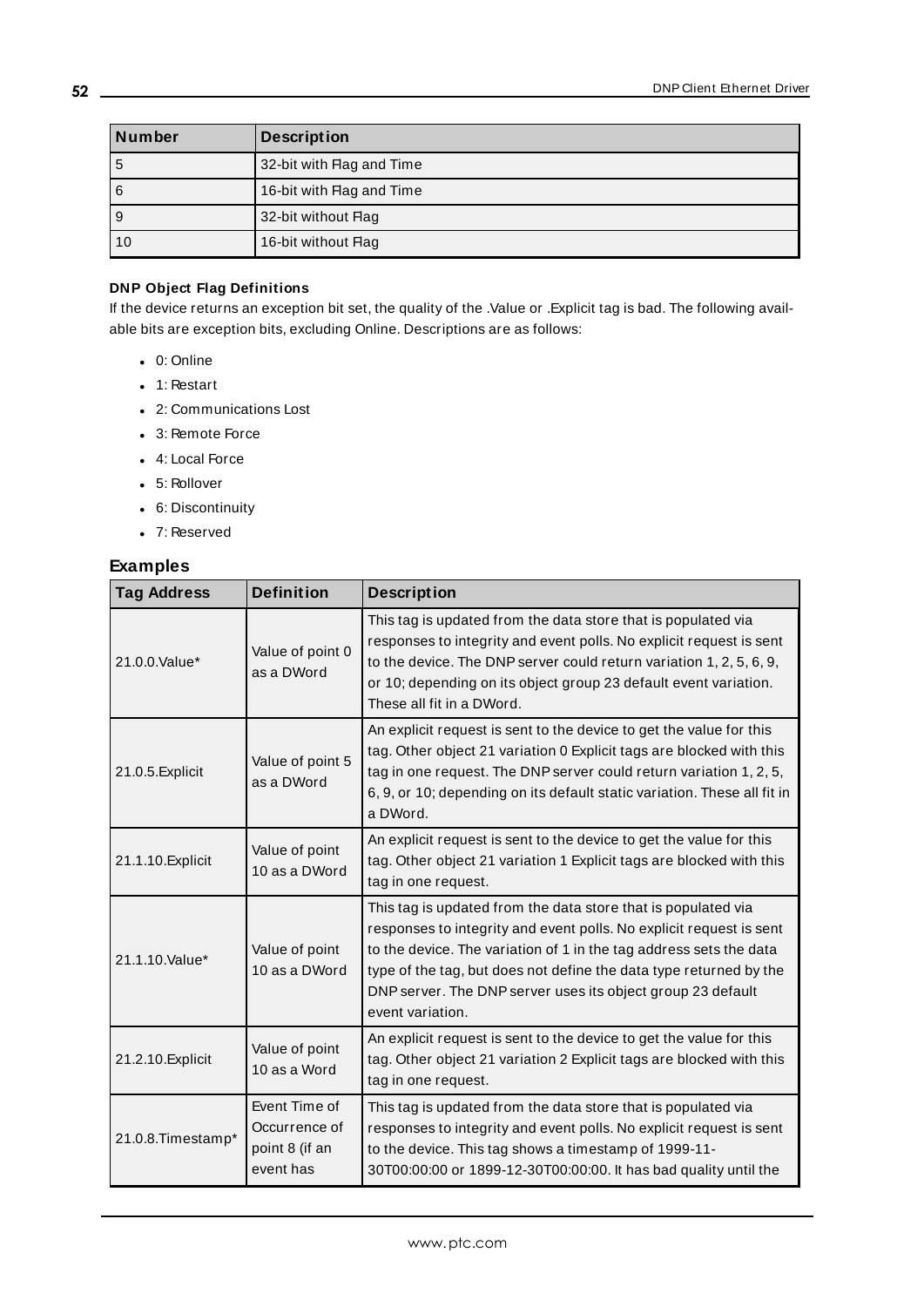| <b>Tag Address</b> | <b>Definition</b>                                          | <b>Description</b>                                                                                                                                                                                                                                                                                                                                             |
|--------------------|------------------------------------------------------------|----------------------------------------------------------------------------------------------------------------------------------------------------------------------------------------------------------------------------------------------------------------------------------------------------------------------------------------------------------------|
|                    | occurred and<br>the time of<br>occurrence was<br>returned) | device sends an event with the time. The object group 23 default<br>event variation on the device needs to be 5 or 6 for it to return the<br>event time of occurrence.                                                                                                                                                                                         |
| 21.0.9. Flags*     | Latest Flag byte<br>for point 9                            | This tag is updated from the data store that is populated via<br>responses to integrity and event polls or an explicit request for<br>frozen counter point 9. No explicit request is sent to the device.<br>The value of this tag displays the latest flags' byte received for<br>point 9 (regardless of the variation in the tag address).                    |
| 21.0.3. Lost*      | Latest state of<br>bit 2 of the Flag<br>byte for point 3   | This tag is updated from the data store that is populated via<br>responses to integrity and event polls or an explicit request for<br>frozen counter point 3. No explicit request is sent to the device.<br>The value of this tag displays the state of bit 2 from the flags byte<br>received for point 3 (regardless of the variation in the tag<br>address). |

\* If an event time of occurrence is received with the event, then the tag's OPC timestamp should display the DNPclient local time in which the event occurred within the DNPserver. For more information, refer to **[Com](#page-22-0)[munications](#page-22-0)**.

# **Object Group 30 - Analog Inputs**

The status for each point in an object group is retained on each transaction; all flags are reported in their sub-type tags. The corresponding event object may also return Time of Occurrence.

**Note**: object group 30 - Analog Input value is reflected in object group 32 - Analog Input Change Event. For more information, refer to **Other Object [Groups](#page-68-0)**.

# **Attributes**

The default data type is shown in **bold**.

| <b>OBJVAR.IDX</b><br><b>Attributes</b> | <b>SUB Attribute</b>                                                                | Data<br><b>Type</b> | <b>Access</b> |
|----------------------------------------|-------------------------------------------------------------------------------------|---------------------|---------------|
| $30.\{0,1,2,3,4,5,6\}.\{0-$<br>65535}  | LocalForce, Lost, Online, RemoteForce, Restart, OverRange,<br><b>ReferenceCheck</b> | Boolean             | Read<br>Only  |
| $30.\{0,1,2,3,4,5,6\}.\{0-$<br>65535}  | <b>Flags</b>                                                                        | <b>Byte</b>         | Read<br>Only  |
| $30.\{0,1,2,3,4,5,6\}.\{0-$<br>65535}  | TimeStamp                                                                           | Date                | Read<br>Only  |
| 30.0.{0-65535}                         | Value, Explicit                                                                     | Double              | Read<br>Only  |
| 30.1.{0-65535}                         | Value, Explicit                                                                     | Long                | Read<br>Only  |
| 30.2.{0-65535}                         | Value, Explicit                                                                     | Short               | Read<br>Only  |
| 30.3. { 0-65535}                       | Value, Explicit                                                                     | Long                | Read<br>Only  |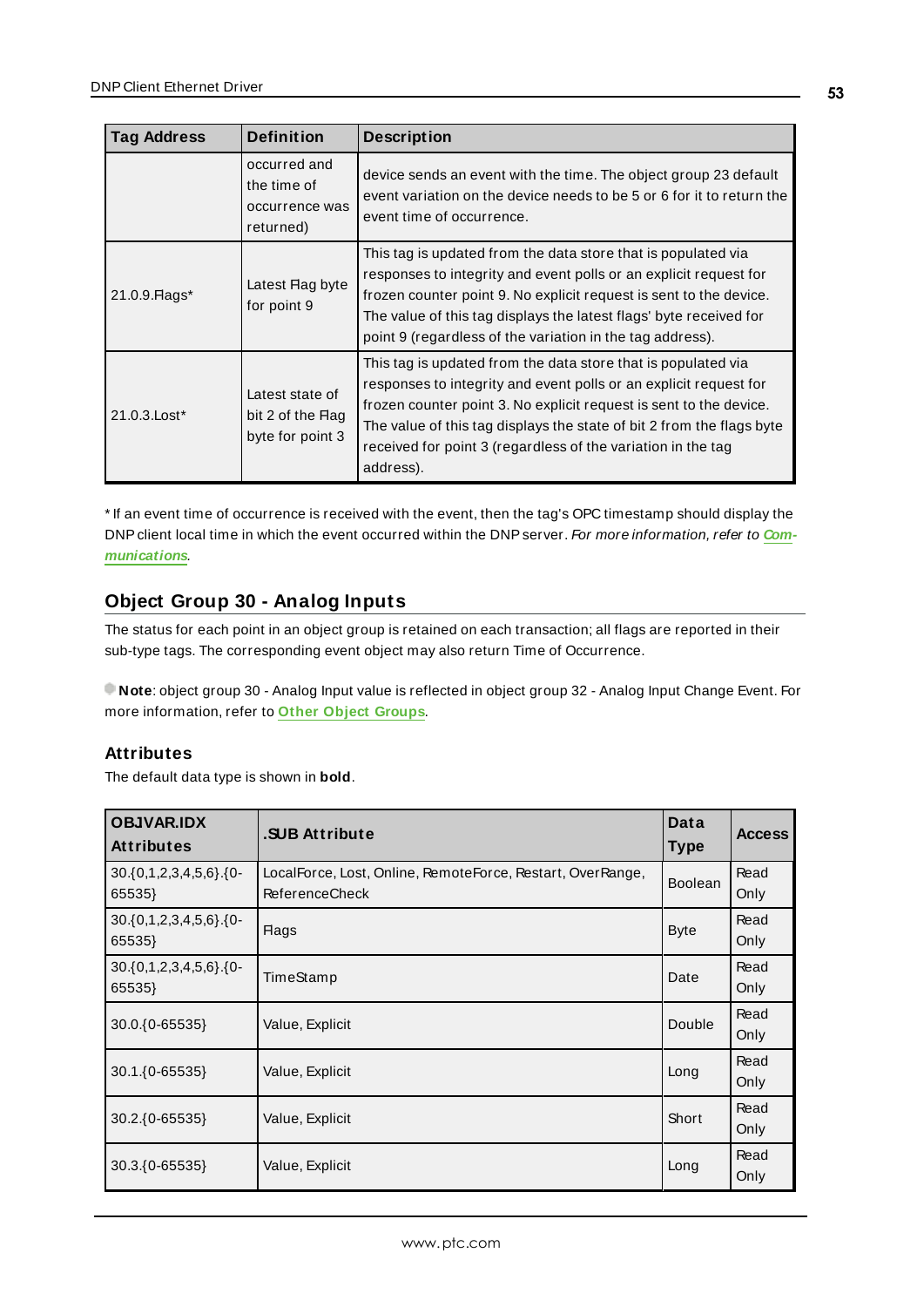| <b>OBJVAR.IDX</b><br>Attributes | .SUB Attribute  | Data<br><b>Type</b> | <b>Access</b> |
|---------------------------------|-----------------|---------------------|---------------|
| 30.4.{0-65535}                  | Value, Explicit | Short               | Read<br>Only  |
| 30.5.{0-65535}                  | Value, Explicit | <b>Float</b>        | Read<br>Only  |
| 30.6.{0-65535}                  | Value, Explicit | <b>Double</b>       | Read<br>Only  |

# **Variations**

| <b>Number</b> | <b>Description</b>                        |
|---------------|-------------------------------------------|
| 0             | Variation determined by DNP server device |
|               | 32-bit with Flag                          |
| 2             | 16-bit with Flag                          |
| 3             | 32-bit without Flag                       |
| 4             | 16-bit without Flag                       |
| 5             | 32-bit floating-point with Flag           |
| 6             | 64-bit floating-point with Flag           |

### **DNP Object Flag Definitions**

If the device returns an exception bit set, the quality of the .Value or .Explicit tag is bad. The following available bits are exception bits, excluding Online. Descriptions are as follows:

- $\bullet$  0: Online
- $\cdot$  1: Restart
- 2: Communications Lost
- 3: Remote Force
- 4: Local Force
- 5: Overrange
- 6: Reference Check
- 7: Reserved

| <b>Tag Address</b> | <b>Definition</b>               | <b>Description</b>                                                                                                                                                                                                                                                                                       |
|--------------------|---------------------------------|----------------------------------------------------------------------------------------------------------------------------------------------------------------------------------------------------------------------------------------------------------------------------------------------------------|
| 30.0.0. Value*     | Value of point<br>0 as a Double | This tag is updated from the data store that is populated via<br>responses to integrity and event polls. No explicit request is sent to<br>the device. The DNP server could return variation 1, 2, 3, 4, 5, or 6;<br>depending on its object group 32 default event variation. These fit in<br>a Double. |
| 30.0.5. Explicit   | Value of point<br>5 as a Double | An explicit request is sent to the device to get the value for this tag.<br>Other object 30 variation 0 Explicit tags are blocked with this tag in<br>one request. The DNP server could return variation 1, 2, 3, 4, 5, or 6;<br>depending on its default static variation. These fit in a Double.       |
| 30.1.10. Explicit  | Value of point<br>10 as a Long  | An explicit request is sent to the device to get the value for this tag.<br>Other object 30 variation 1 Explicit tags are blocked with this tag in<br>one request.                                                                                                                                       |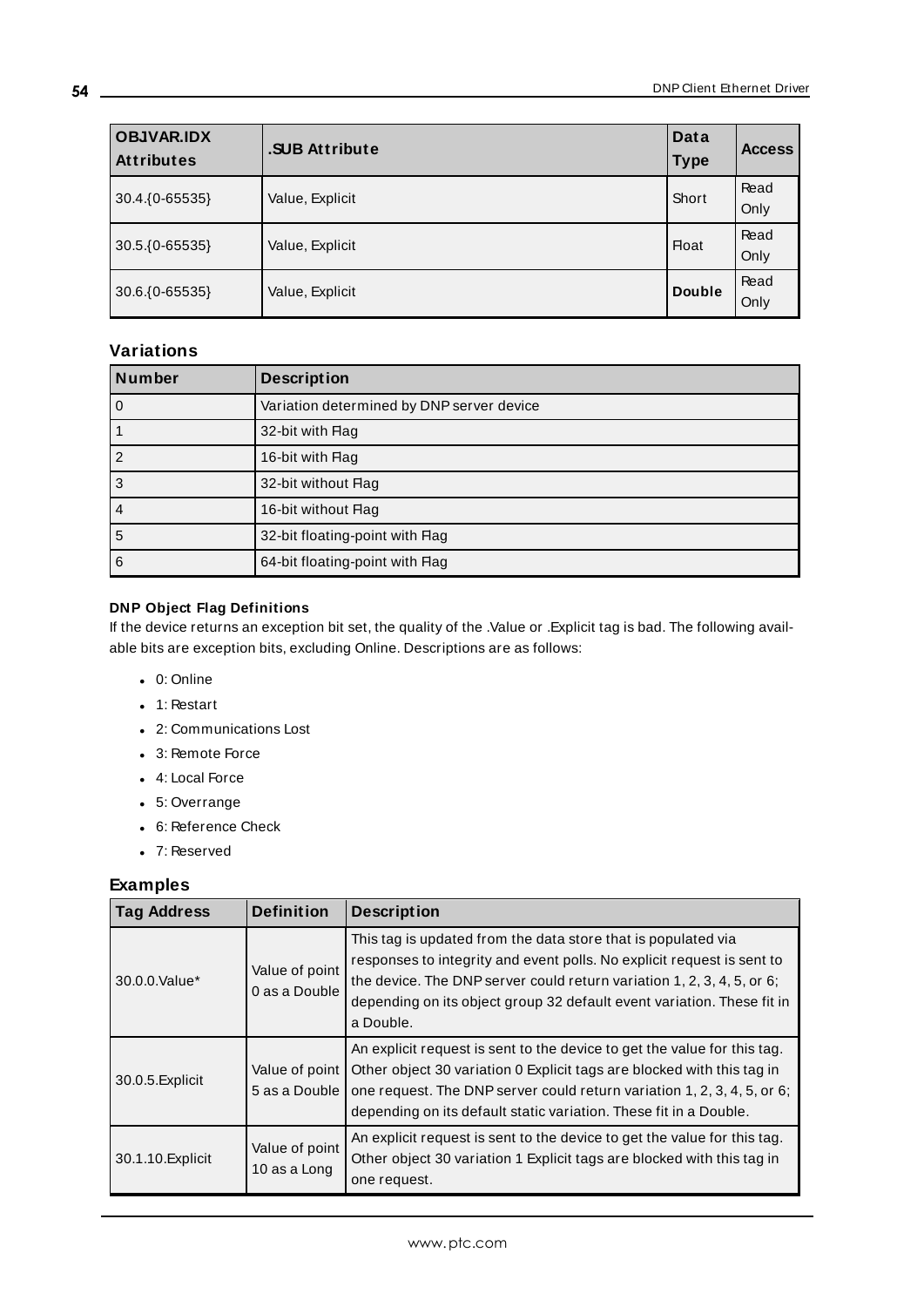| <b>Tag Address</b> | <b>Definition</b>                                                                                                              | <b>Description</b>                                                                                                                                                                                                                                                                                                                                                                                                                                                                                                                                   |
|--------------------|--------------------------------------------------------------------------------------------------------------------------------|------------------------------------------------------------------------------------------------------------------------------------------------------------------------------------------------------------------------------------------------------------------------------------------------------------------------------------------------------------------------------------------------------------------------------------------------------------------------------------------------------------------------------------------------------|
| 30.1.10.Value*     | Value of point<br>10 as a Long                                                                                                 | This tag is updated from the data store that is populated via<br>responses to integrity and event polls. No explicit request is sent to<br>the device. The variation of 1 in the tag address sets the data type of<br>the tag, but does not define the data type returned by the DNP<br>server. The DNP server uses its object group 32 default event vari-<br>ation. If the DNP server is returning a floating-point value using<br>object group 32 variations 5, 6, 7, or 8, this tag only displays the<br>integer part of the value of the point. |
| 30.2.10. Explicit  | Value of point<br>10 as a Short                                                                                                | An explicit request is sent to the device to get the value for this tag.<br>Other object 30 variation 2 Explicit tags are blocked with this tag in<br>one request.                                                                                                                                                                                                                                                                                                                                                                                   |
| 30.0.8. Timestamp* | Event Time of<br>Occurrence<br>of point 8 (if<br>an event has<br>occurred and<br>the time of<br>occurrence<br>was<br>returned) | This tag is updated from the data store that is populated via<br>responses to integrity and event polls. No explicit request is sent to<br>the device. This tag shows a timestamp of 1999-11-30T00:00:00 or<br>1899-12-30T00:00:00. It has bad quality until the device sends an<br>event with the time. The object group 32 default event variation on<br>the device needs to be 3, 4, 7, or 8 for it to return the event time of<br>occurrence.                                                                                                    |
| 30.0.9. Flags*     | Latest Flag<br>byte for point<br>9                                                                                             | This tag is updated from the data store that is populated via<br>responses to integrity and event polls or an explicit request for ana-<br>log input point 9. No explicit request is sent to the device. The value<br>of this tag displays the latest flags' byte received for point 9 (regard-<br>less of the variation in the tag address).                                                                                                                                                                                                        |
| 30.0.3. Lost*      | Latest state<br>of bit 2 of the<br>Flag byte for<br>point 3                                                                    | This tag is updated from the data store that is populated via<br>responses to integrity and event polls or an explicit request for ana-<br>log input point 3. No explicit request is sent to the device. The value<br>of this tag displays the state of bit 2 from the flags byte received for<br>point 3 (regardless of the variation in the tag address).                                                                                                                                                                                          |

\* If an event time of occurrence is received with the event, then the tag's OPC timestamp should display the DNPclient local time in which the event occurred within the DNPserver. For more information, refer to **[Com](#page-22-0)[munications](#page-22-0)**.

# **Object Group 34 - Analog Inputs Deadband**

These tags are only read explicitly once after start. Explicit reads of the same object group and Variation are blocked together: A block that contains a failed tag continues to be read until the tag's quality changes to good or is removed.

# **Attributes**

The default data type is shown in **bold**.

| <b>OBJVAR.IDX Attributes</b> | <b>SUB Attribute</b> | Data Type    | <b>Access</b> |
|------------------------------|----------------------|--------------|---------------|
| $ 34.0.\{0-65535\} $         | Value, Explicit      | <b>DWord</b> | Read/Write    |
| $ 34.1.\{0-65535\} $         | Value, Explicit      | Word         | Read/Write    |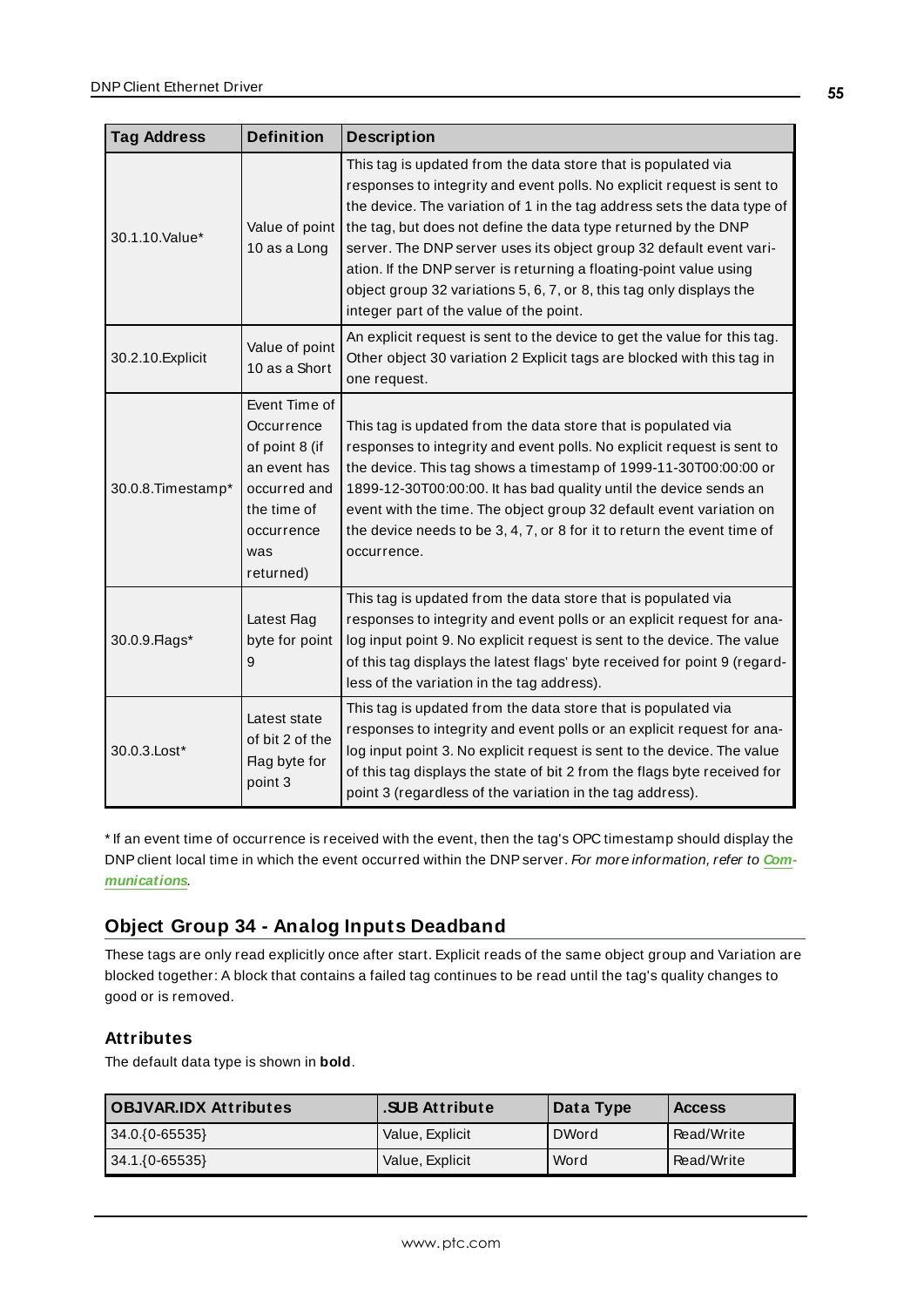| <b>OBJVAR.IDX Attributes</b> | <b>SUB Attribute</b> | Data Type    | <b>Access</b> |
|------------------------------|----------------------|--------------|---------------|
| $34.2.(0-65535)$             | Value, Explicit      | <b>DWord</b> | Read/Write    |
| $34.3.(0-65535)$             | Value, Explicit      | <b>Float</b> | Read/Write    |

# **Variations**

| Number         | <b>Description</b>                         |
|----------------|--------------------------------------------|
| $\mathbf 0$    | Variation determined by DNP server device* |
|                | Deadband 16-bit                            |
| $\overline{2}$ | Deadband 32-bit                            |
| 3              | Deadband 32-bit floating-point             |

\* Variation 0 is used to request the default variation.

| <b>Tag Address</b> | Definition $ $                                                            | <b>Description</b>                                                                                                                                                                                                                                                                                                                                                                                                                                                                                                 |
|--------------------|---------------------------------------------------------------------------|--------------------------------------------------------------------------------------------------------------------------------------------------------------------------------------------------------------------------------------------------------------------------------------------------------------------------------------------------------------------------------------------------------------------------------------------------------------------------------------------------------------------|
| 34.0.0.Value       | Deadband<br>Value of<br>analog<br>input point<br>0 as a<br><b>DWord</b>   | If a value for this tag has not been received from the device, then an expli-<br>cit request is sent. The DNP server could return variation 1, 2, or 3;<br>depending on its object 34 default variation. These all fit in a DWord. Once<br>the point has been initialized, the tag receives its updates from the data<br>store. A second explicit request is only issued if the DNP server or client<br>restarts. Other object 34 variation 0 Explicit and Value tags are blocked<br>with this tag in one request. |
| 34.0.5. Explicit   | Deadband<br>value of<br>analog<br>input point<br>$5$ as a<br><b>DWord</b> | If a value for this tag has not been received from the device, then an expli-<br>cit request is sent. The DNP server could return variation 1, 2, or 3;<br>depending on its object 34 default variation. These all fit in a DWord. Once<br>the point has been initialized, the tag receives its updates from the data<br>store. A second explicit request is only issued if the DNP server or client<br>restarts. Other object 34 variation 0 Explicit and Value tags are blocked<br>with this tag in one request. |
| 34.1.10. Explicit  | Deadband<br>value of<br>analog<br>input point<br>$10$ as a<br>Word        | If a value for this tag has not been received from the device, then an expli-<br>cit request is sent. Once the point has been initialized, the tag receives its<br>updates from the data store. A second explicit request is only issued if the<br>DNP server or client restarts. Other object 34 variation 1 Explicit and<br>Value tags are blocked with this tag in one request.                                                                                                                                 |
| 34.1.10.Value      | Deadband<br>value of<br>analog<br>input point<br>$10$ as a<br>Word        | If a value for this tag has not been received from the device, then an expli-<br>cit request is sent. Once the point has been initialized, the tag receives its<br>updates from the data store. A second explicit request is only issued if the<br>DNP server or client restarts. Other object 34 variation 2 Explicit and<br>Value tags are blocked with this tag in one request.                                                                                                                                 |
| 34.2.10. Explicit  | Deadband<br>value of<br>analog<br>input point<br>10asa                    | If a value for this tag has not been received from the device, then an expli-<br>cit request is sent. Once the point has been initialized, the tag receives its<br>updates from the data store. A second explicit request is only issued if the<br>DNP server or client restarts. Other object 34 variation 2 Explicit and<br>Value tags are blocked with this tag in one request.                                                                                                                                 |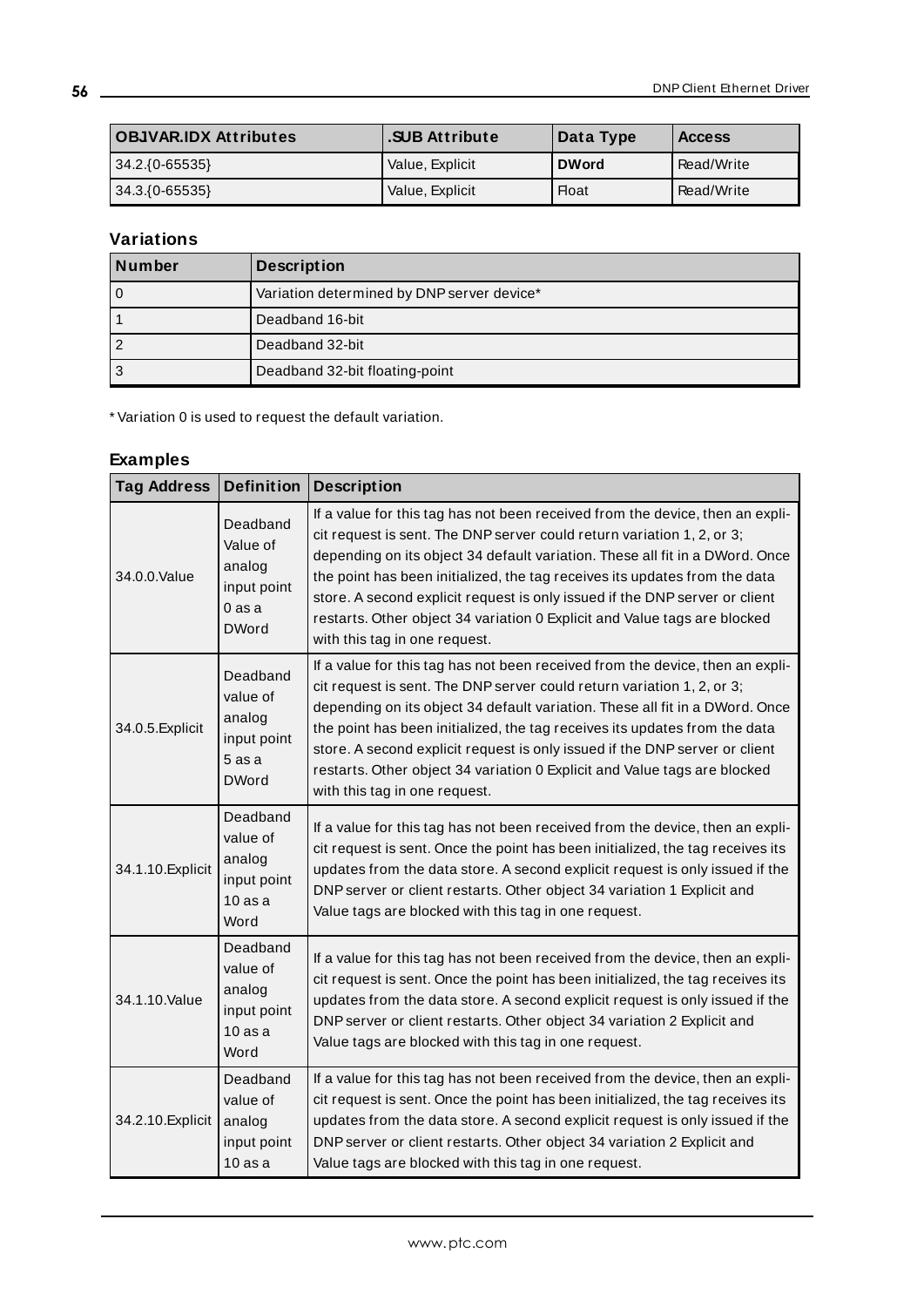| Tag Address Definition Description |              |  |
|------------------------------------|--------------|--|
|                                    | <b>DWord</b> |  |

# <span id="page-56-0"></span>**Object Group 40 - Analog Outputs**

The status for each point in an object group is retained on each transaction; all flags are reported in their sub-type tags. The corresponding event object may also return Time of Occurrence.

**Note**: Object group 40 - Analog Output value is reflected in object group 41 - Analog Output Write, object group 42 - Analog Output Change Event, and object group 43 - Analog Output Command Event. For more information, refer to **Other Object [Groups](#page-68-0)**.

**See Also**: **Object Group 41 - Analog Output [Commands](#page-58-0)**

### **Attributes**

The default data type is shown in **bold**.

| <b>OBJVAR.IDX</b><br><b>Attributes</b> | <b>SUB Attribute</b>                                                           | Data<br><b>Type</b> | <b>Access</b> |
|----------------------------------------|--------------------------------------------------------------------------------|---------------------|---------------|
| $40.\{0,1,2,3,4\}.\{0-$<br>65535}      | LocalForce, Lost, Online, RemoteForce, Restart, Over-<br>Range, ReferenceCheck | <b>Boolean</b>      | Read Only     |
| $40.\{0,1,2,3,4\}.\{0-$<br>65535}      | DO, SO                                                                         | <b>Boolean</b>      | Read/Write    |
| $40.\{0,1,2,3,4\}.\{0-$<br>65535}      | <b>Flags</b>                                                                   | <b>Byte</b>         | Read Only     |
| $40.\{0,1,2,3,4\}.\{0-$<br>65535}      | Timestamp                                                                      | Date                | Read Only     |
| 40.0.{0-65535}                         | Value, Explicit                                                                | Double              | Read/Write    |
| 40.1.{0-65535}                         | Value, Explicit                                                                | Long                | Read/Write    |
| 40.2. { 0-65535}                       | Value, Explicit                                                                | Short               | Read/Write    |
| 40.3. { 0-65535}                       | Value, Explicit                                                                | <b>Float</b>        | Read/Write    |
| 40.4. { 0-65535}                       | Value, Explicit                                                                | <b>Double</b>       | Read/Write    |

### **Variations**

| l Variation | <b>Description</b>                                  |
|-------------|-----------------------------------------------------|
|             | Status - Variation determined by DNP server device* |
|             | Status 32-bit with flag                             |
|             | Status 16-bit with flag                             |
| 3           | Status 32-bit floating-point with flag              |
|             | Status 64-bit floating-point with flag              |

\* Variation 0 is used to request the default variation.

#### **DNP Object Flag Definitions**

If the device returns an exception bit set, the quality of the .Value or .Explicit tag is bad. The following available bits are exception bits, excluding Online. Descriptions are as follows: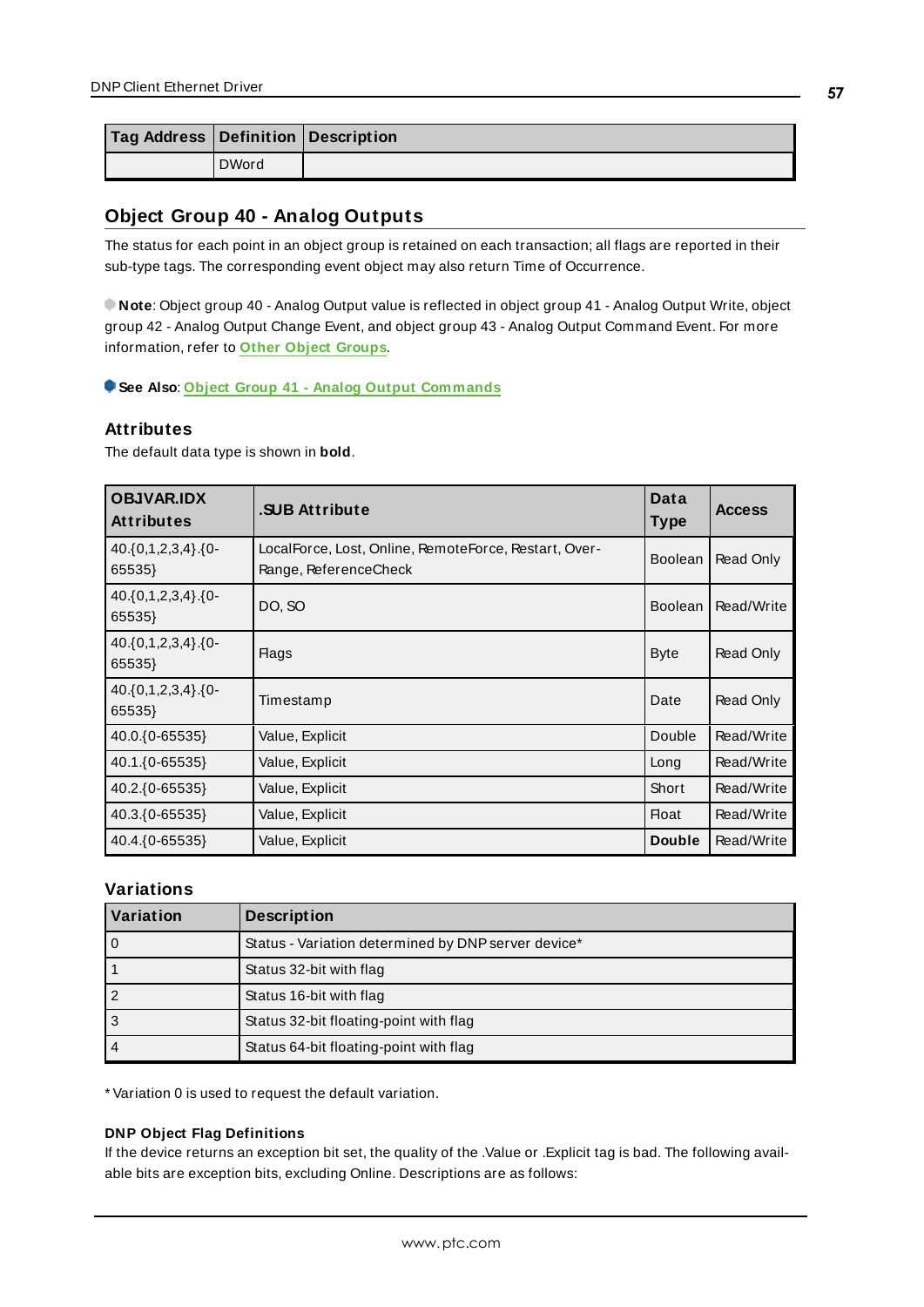- $\bullet$  0: Online
- $\bullet$  1: Restart
- 2: Communications Lost
- 3: Remote Force
- 4: Local Force
- 5: Overrange
- 6: Reference Check
- 7: Reserved

| <b>Tag Address</b> | <b>Definition</b>                                                                                                           | <b>Description</b>                                                                                                                                                                                                                                                                                                                                                                                                                                                                                                                                   |
|--------------------|-----------------------------------------------------------------------------------------------------------------------------|------------------------------------------------------------------------------------------------------------------------------------------------------------------------------------------------------------------------------------------------------------------------------------------------------------------------------------------------------------------------------------------------------------------------------------------------------------------------------------------------------------------------------------------------------|
| 40.0.0. Value*     | Value of point<br>0 as a Double                                                                                             | This tag is updated from the data store that is populated via<br>responses to integrity and event polls. No explicit request is sent to<br>the device. The DNP server could return variation 1, 2, 3, 4, 5, 6, 7,<br>or 8; depending on its object group 42 default event variation.<br>These all fit in a Double.                                                                                                                                                                                                                                   |
| 40.0.5. Explicit   | Value of point<br>5 as a Double                                                                                             | An explicit request is sent to the device to get the value for this tag.<br>Other object 40 variation 0 Explicit tags are blocked with this tag in<br>one request. The DNP server could return variation 1, 2, 3, or 4;<br>depending on its default static variation. These all fit in a Double.                                                                                                                                                                                                                                                     |
| 40.1.10. Explicit  | Value of point<br>10 as a Long                                                                                              | An explicit request is sent to the device to get the value for this tag.<br>Other object 40 variation 1 Explicit tags are blocked with this tag in<br>one request.                                                                                                                                                                                                                                                                                                                                                                                   |
| 40.1.10.Value*     | Value of point<br>10 as a Long                                                                                              | This tag is updated from the data store that is populated via<br>responses to integrity and event polls. No explicit request is sent to<br>the device. The variation of 1 in the tag address sets the data type<br>of the tag, but does not define the data type returned by the DNP<br>server. The DNP server uses its object group 42 default event vari-<br>ation. If the DNP server is returning a floating-point value using<br>object group 42 variations 5, 6, 7, or 8, this tag only displays the<br>integer part of the value of the point. |
| 40.2.10. Explicit  | Value of point<br>10 as a Short                                                                                             | An explicit request is sent to the device to get the value for this tag.<br>Other object 40 variation 2 Explicit tags are blocked with this tag in<br>one request.                                                                                                                                                                                                                                                                                                                                                                                   |
| 40.0.8. Timestamp* | Event Time of<br>Occurrence of<br>point 8 (if an<br>event has<br>occurred and<br>the time of<br>occurrence<br>was returned) | This tag is updated from the data store that is populated via<br>responses to integrity and event polls. No explicit request is sent to<br>the device. This tag shows a timestamp of 1999-11-30T00:00:00 or<br>1899-12-30T00:00:00. It has bad quality until the device sends an<br>event with the time. The object group 42 default event variation on<br>the device needs to be 3, 4, 7, or 8 for it to return the event time of<br>occurrence.                                                                                                    |
| 40.0.9. Flags*     | Latest Flag<br>byte for point<br>9                                                                                          | This tag is updated from the data store that is populated via<br>responses to integrity and event polls or an explicit request for ana-<br>log output point 9. No explicit request is sent to the device. The<br>value of this tag displays the latest flag byte received for point 9<br>(regardless of the variation in the tag address).                                                                                                                                                                                                           |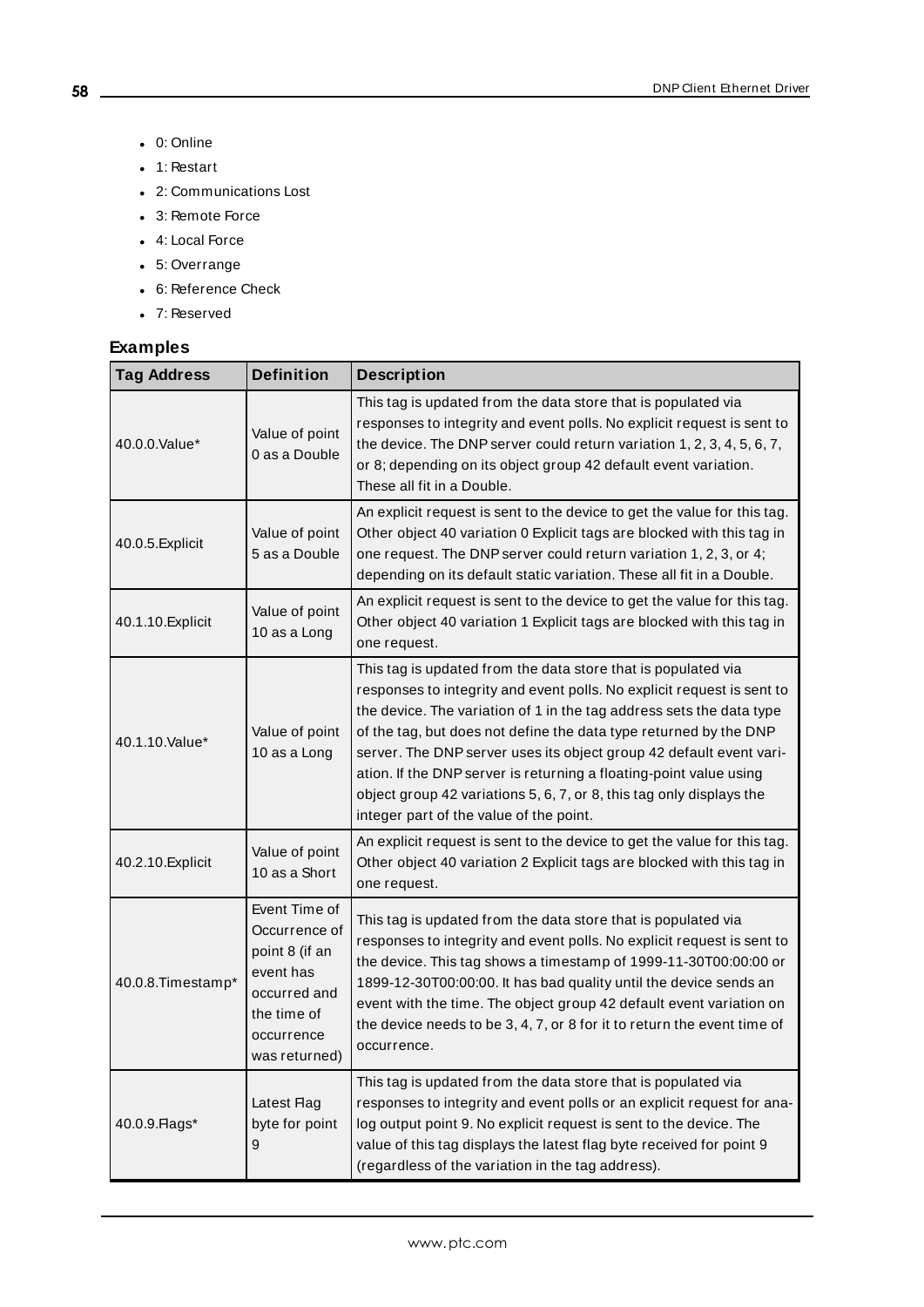| <b>Tag Address</b> | <b>Definition</b>                                                                                                                       | <b>Description</b>                                                                                                                                                                                                                                                                                                                                                                                                             |
|--------------------|-----------------------------------------------------------------------------------------------------------------------------------------|--------------------------------------------------------------------------------------------------------------------------------------------------------------------------------------------------------------------------------------------------------------------------------------------------------------------------------------------------------------------------------------------------------------------------------|
| 40.0.3. Lost*      | Latest state of<br>bit 2 of the<br>Flag byte for<br>point 3                                                                             | This tag is updated from the data store that is populated via<br>responses to integrity and event polls or an explicit request for ana-<br>log output point 3. No explicit request is sent to the device. The<br>value of this tag displays the state of bit 2 from the flag byte<br>received for point 3 (regardless of the variation in the tag address).                                                                    |
| 40.0.2.DO*         | Boolean value<br>indicating if<br>operations on<br>analog output<br>point 2 should<br>be Direct<br>Operate or<br>Select then<br>Operate | Writing to this tag does not cause an explicit write to the device. It<br>also does not change the overall device property for Operate<br>Mode. It only changes it for Analog Output point 2. The variation of<br>the tag does not matter. The value of this tag is used when an oper-<br>ation is performed on analog output point 2 using a synchronous or<br>asynchronous write to a 40.x.2. Value or 40.x.2. Explicit tag. |
| 40.0.2.SO*         | Boolean value<br>indicating if<br>operations on<br>analog output<br>point 2 should<br>be Direct<br>Operate or<br>Select then<br>Operate | Writing to this tag does not cause an explicit write to the device. It<br>also does not change the overall device property for Operate<br>Mode. It only changes it for Analog Output point 2. The variation of<br>the tag does not matter. The value of this tag is used when an oper-<br>ation is performed on analog output point 2 using a synchronous or<br>asynchronous write to a 40.x.2. Value or 40.x.2. Explicit tag. |

\* If an event time of occurrence is received with the event, then the tag's OPC timestamp should display the DNPclient local time in which the event occurred within the DNPserver. For more information, refer to **[Com](#page-22-0)[munications](#page-22-0)**.

# <span id="page-58-0"></span>**Object Group 41 - Analog Output Commands**

# **Issuing an Analog Output Command**

To issue an analog output command, execute a synchronous or an asynchronous write to a 40.x.x.Value or a 40.x.x.Explicit tag. Depending on the Feedback Poll after Operate device property, another request may be sent after the actual operate request to obtain the latest value of all analog output points. If the operate is successful but the feedback poll fails, the device reports status code 4. For more information, refer to **[Advanced](#page-31-0)**.

**Unable to write to address <address> on device <device>. [Control-Related](#page-122-0) Status Code <status code>**

# **Function Codes**

The function code used in the write request depends on the setting of the overall device property for Operate Mode and/or any 40.x.x.DO or 40x.x.SO tags. The Select then Operate option sends two requests - the first with the select function code (3) followed by a request with the operate function code (4). The Direct Operate option sends one request with the direct operate function code (5). For more information on the Operate Mode device property, refer to **[Advanced](#page-31-0)**.

For more information on the DO and SO sub-type, refer to **Object Group 40 - Analog [Outputs](#page-56-0)**.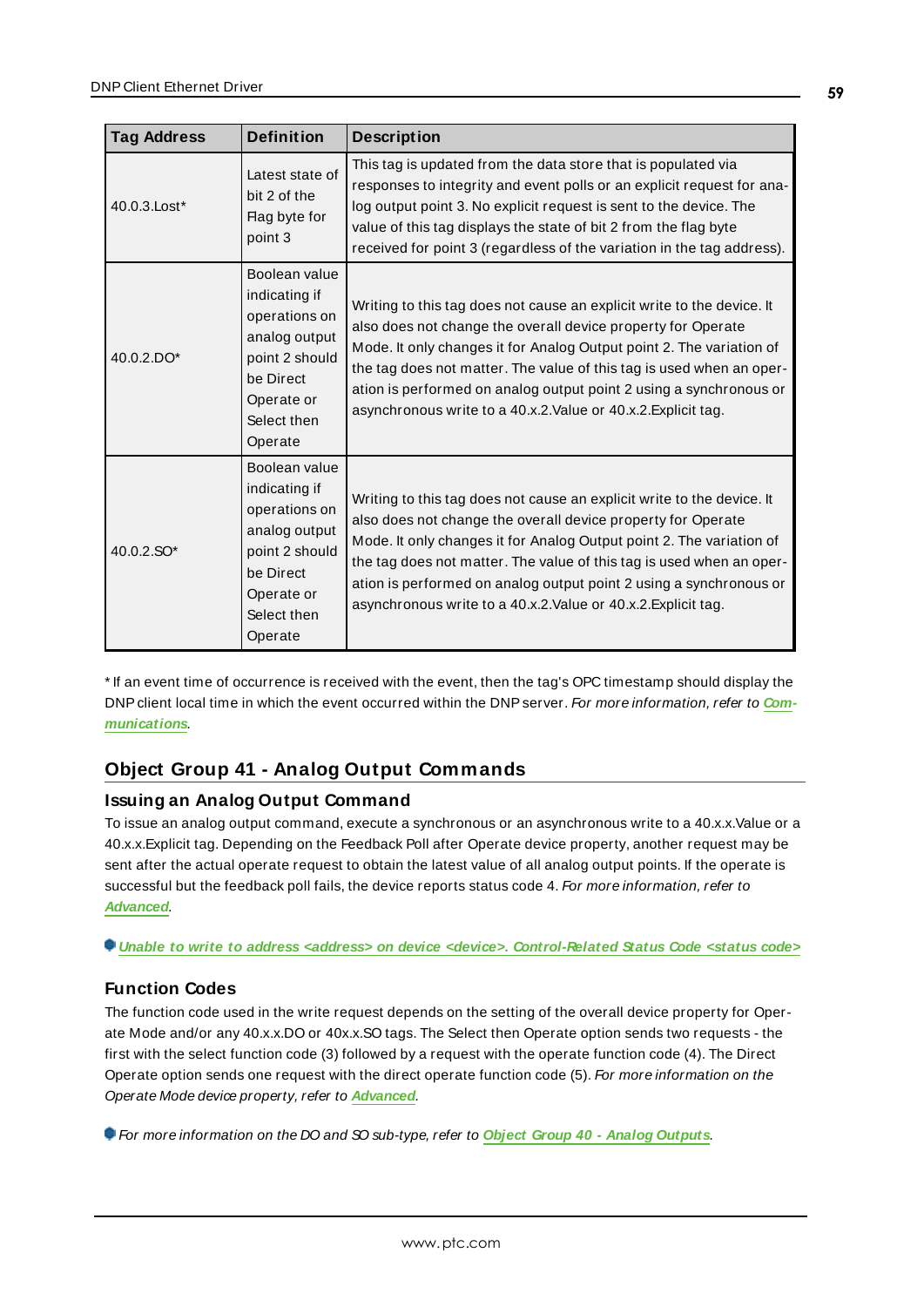# **Object Group 50 - Time and Date**

Object group 50 is the DNPserver clock. Since it cannot be read through unsolicited replies, the DNP Client Ethernet Driver must explicitly request a read. The driver requests a read every time the tag is pulled for an update because it's a time datum. On a default instantiation, this occurs every 200 ms. To avoid congesting the communications link, create a separate OPC group for the object group 50 time tag. Set the group update rate to 1000 ms or slower.

**Note**: Object group 50 - Time and Date is reflected in object group 51 - Time and Date Common Time of Occurrence (CTO). For more information, refer to **Other Object [Groups](#page-68-0)**.

### **Attributes**

The default data type is shown in **bold**.

| <b>OBJVAR Attributes</b> | <b>SUB Attribute</b> | Data Type | <b>Access</b> |
|--------------------------|----------------------|-----------|---------------|
| 50.0                     | Value, Explicit      | Date      | Read Only     |
| 50.1                     | Value, Explicit      | Date      | Read Only     |

**Note:** Flags do not apply.

### **Variations**

| Number | <b>Description</b>           |
|--------|------------------------------|
| 0      | Time and Data Absolute time* |
|        | Time and Date Absolute time  |

\* Allowed, but same as 50.1.

| Tag<br><b>Address</b> | <b>Definition</b>                              | <b>Description</b>                                                                                                                                                                                                   |
|-----------------------|------------------------------------------------|----------------------------------------------------------------------------------------------------------------------------------------------------------------------------------------------------------------------|
| 50.0. Value           | Date and<br>time saved in<br>the<br>DNP server | An explicit request for object 50 variation 1 is sent to the device to get the<br>value for this tag. The update rate should not be set too often since it<br>causes traffic every time the tag needs to be updated. |
| 50.1.Value            | Date and<br>time saved in<br>the DNP<br>server | An explicit request for object 50 variation 1 is sent to the device to get the<br>value for this tag. The update rate should not be set too often since it<br>causes traffic every time the tag needs to be updated. |
| 50.0. Explicit        | Date and<br>time saved in<br>the DNP<br>server | An explicit request for object 50 variation 1 is sent to the device to get the<br>value for this tag. The update rate should not be too set often since it<br>causes traffic every time the tag needs to be updated. |
| 50.1. Explicit        | Date and<br>time saved in<br>the DNP<br>server | An explicit request for object 50 variation 1 is sent to the device to get the<br>value for this tag. The update rate should not be set too often since it<br>causes traffic every time the tag needs to be updated. |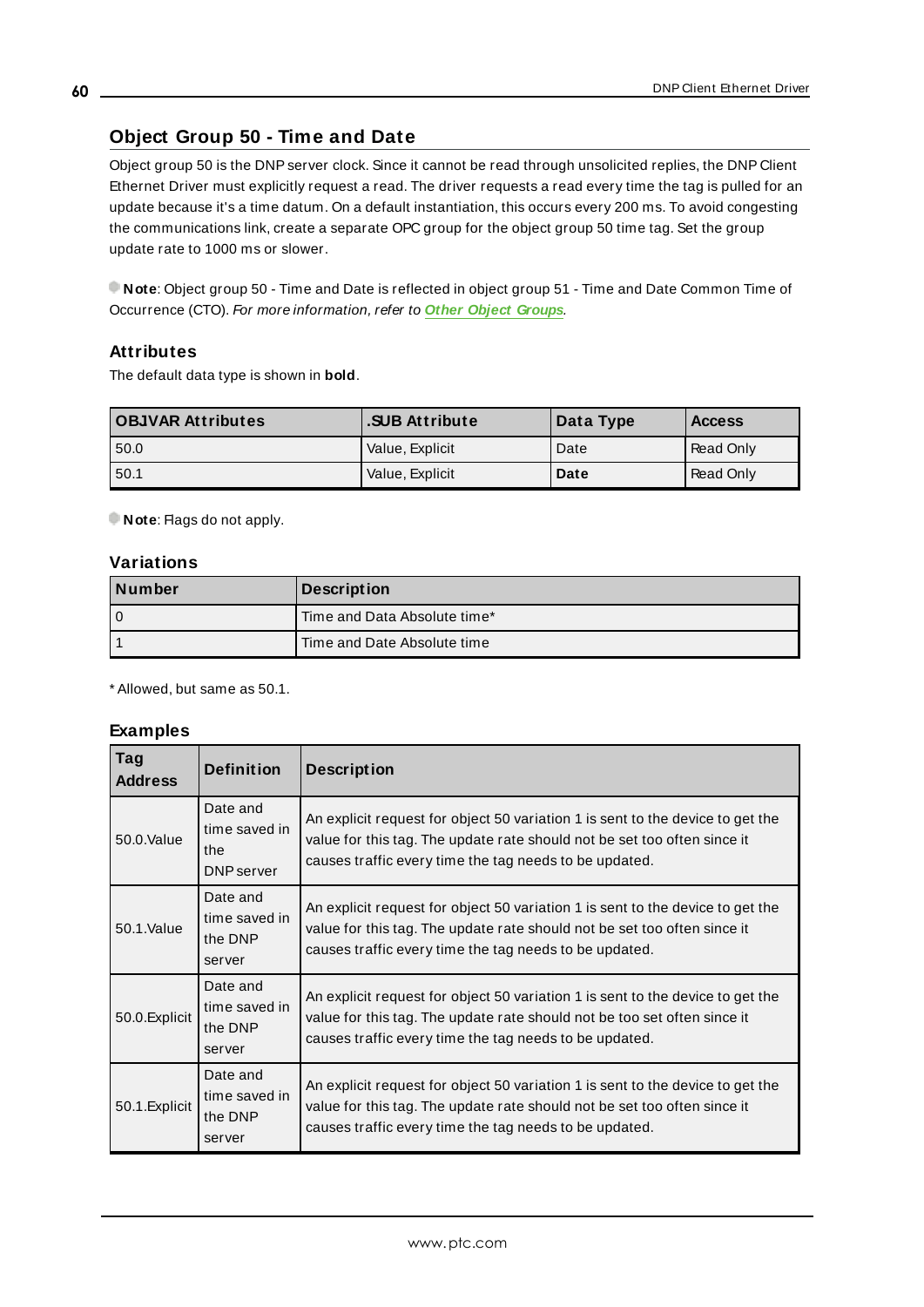# **Object Group 60 - Class Poll Data Request**

When a Boolean True is written to these tags, object group 60 variations 1-4 initiate class 0-3 reads (respectively). Object group 60 tags can be used to 'manually' poll when the recommended event and integrity class polling intervals cannot be used. This approach is not recommended, however, because care must be taken to keep the requests in proper order. An integrity poll polls class 1, 2, 3, and 0 in that order, in one request, and without time lapses in between.

When using the object group 60 tags to poll for events, users should poll the event classes (variations 2, 3, and 4) before polling for class 0 static data (variation 1). This ensures that event data is received in the correct order and that the latest value is received after preceding events. Although a class object group 60.1 request can be issued immediately after any of the event class object group 60.2, 3, or 4 requests, these are still separate requests. Users risk losing any events that occurred between the last class 1, 2, or 3 request and the class 0 request. A read of these tags always returns a Boolean False with good quality.

### **Attributes**

These tags trigger commands on the DNP server device when a True value is written. They read back as zero or False.

| <b>OBJVAR Attrib-</b><br>utes | .SUB Attribute  | Data Type      | <b>Access</b> |
|-------------------------------|-----------------|----------------|---------------|
| $60.\{1\}$                    | Value, Explicit | <b>Boolean</b> | Read/Write    |
| $60.\{2\}$                    | Value, Explicit | <b>Boolean</b> | Read/Write    |
| $60.\{3\}$                    | Value, Explicit | <b>Boolean</b> | Read/Write    |
| $60.\{4\}$                    | Value, Explicit | <b>Boolean</b> | Read/Write    |

**Note:** Flags do not apply.

### **Variations**

| Number         | <b>Description</b>                   |
|----------------|--------------------------------------|
|                | Initiates a poll of DNP Class 0 data |
|                | Initiates a poll of DNP Class 1 data |
| 3              | Initiates a poll of DNP Class 2 data |
| $\overline{4}$ | Initiates a poll of DNP Class 3 data |

| <b>Tag Address</b> | <b>Definition</b>                                         | <b>Description</b>                                                                                      |  |
|--------------------|-----------------------------------------------------------|---------------------------------------------------------------------------------------------------------|--|
| 60.1.Value         | Always displays a Boolean<br>value of 0 with good quality | Writing a 1 to this tag initiates a request for Class 0<br>data. The sub-type can be value or explicit. |  |
| 60.2.Value         | Always displays a Boolean<br>value of 0 with good quality | Writing a 1 to this tag initiates a request for Class 1<br>data. The sub-type can be value or explicit. |  |
| 60.3. Explicit     | Always displays a Boolean<br>value of 0 with good quality | Writing a 1 to this tag initiates a request for Class 2<br>data. The sub-type can be value or explicit. |  |
| 60.4. Explicit     | Always displays a Boolean<br>value of 0 with good quality | Writing a 1 to this tag initiates a request for Class 3<br>data. The sub-type can be value or explicit. |  |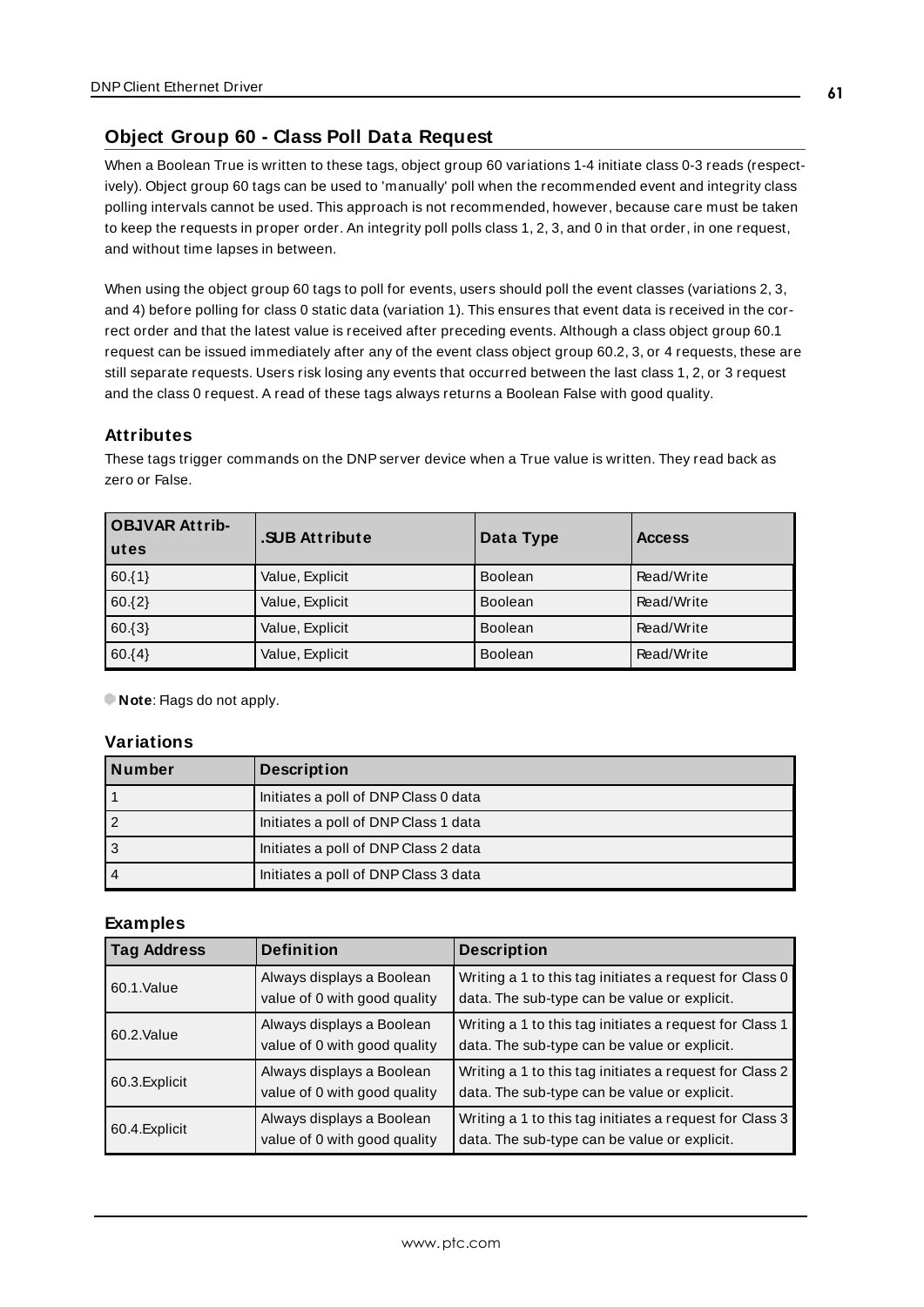# **Object Group 70 - File Identifiers**

# **Attributes**

| <b>OBJIDX Attributes</b> | <b>SUB Attributes</b>         | Data Type | <b>Access</b> |
|--------------------------|-------------------------------|-----------|---------------|
| 170.0-9                  | Download, Upload              | Boolean   | Read/Write    |
| 70.0-9                   | LocalFileName, RemoteFileName | String    | Read/Write    |

**Note**: Flags do not apply.

| <b>Tag Address</b> | <b>Definition</b>                                                                                                                                                                                                       | <b>Description</b>                                                                                                                                                                                                                                                                                                                                                                                                                                                                                                         |
|--------------------|-------------------------------------------------------------------------------------------------------------------------------------------------------------------------------------------------------------------------|----------------------------------------------------------------------------------------------------------------------------------------------------------------------------------------------------------------------------------------------------------------------------------------------------------------------------------------------------------------------------------------------------------------------------------------------------------------------------------------------------------------------------|
| 70.0.Upload        | Displays the<br>current status<br>of a file trans-<br>fer upload for<br>the file set-<br>tings con-<br>figured for<br>index 0.<br>0: No file<br>transfer<br>upload in pro-<br>gress<br>1: Upload in<br>progress         | Writing a 1 to this tag causes a file transfer of the remote file on<br>the DNP server to the local file on the DNP client. The file iden-<br>tifiers are built from the path and the file name properties. If the<br>path does not already end in a backslash or forward slash, one is<br>added before the file name. The tag displays a 1 until the trans-<br>fer completes (at which time the tag displays a 0). If an upload is<br>in progress, writing a 0 to this tag causes the file transfer to be<br>terminated.  |
| 70.5.Download      | Displays the<br>current status<br>of a file trans-<br>fer download<br>for the file set-<br>tings con-<br>figured for<br>index 5.<br>0: No file<br>transfer down-<br>load in pro-<br>gress<br>1: Download<br>in progress | Writing a 1 to this tag causes a file transfer of the local file on the<br>DNP client to the remote file on the DNP server. The file iden-<br>tifiers are built from the path and the file name properties. If the<br>path does not already end in a backslash or forward slash, one is<br>added before the file name. The tag displays a 1 until the trans-<br>fer completes (at which time the tag displays a 0). If a download<br>is in progress, writing a 0 to this tag causes the file transfer to be<br>terminated. |
| 70.6.LocalFileName | Displays the<br>currently con-<br>figured local<br>file name<br>from the<br>device prop-<br>erty File Con-<br>trol tab for                                                                                              | This tag is Read Only unless the device Property for File Name<br>Writes is set to Yes. If the tag has Read / Write access, writing to<br>this tag updates the corresponding File Control device property.<br>The contents of the local file name property is appended to the<br>local path to build the file identifier. A backslash or forward slash<br>separates the path from the file name.                                                                                                                           |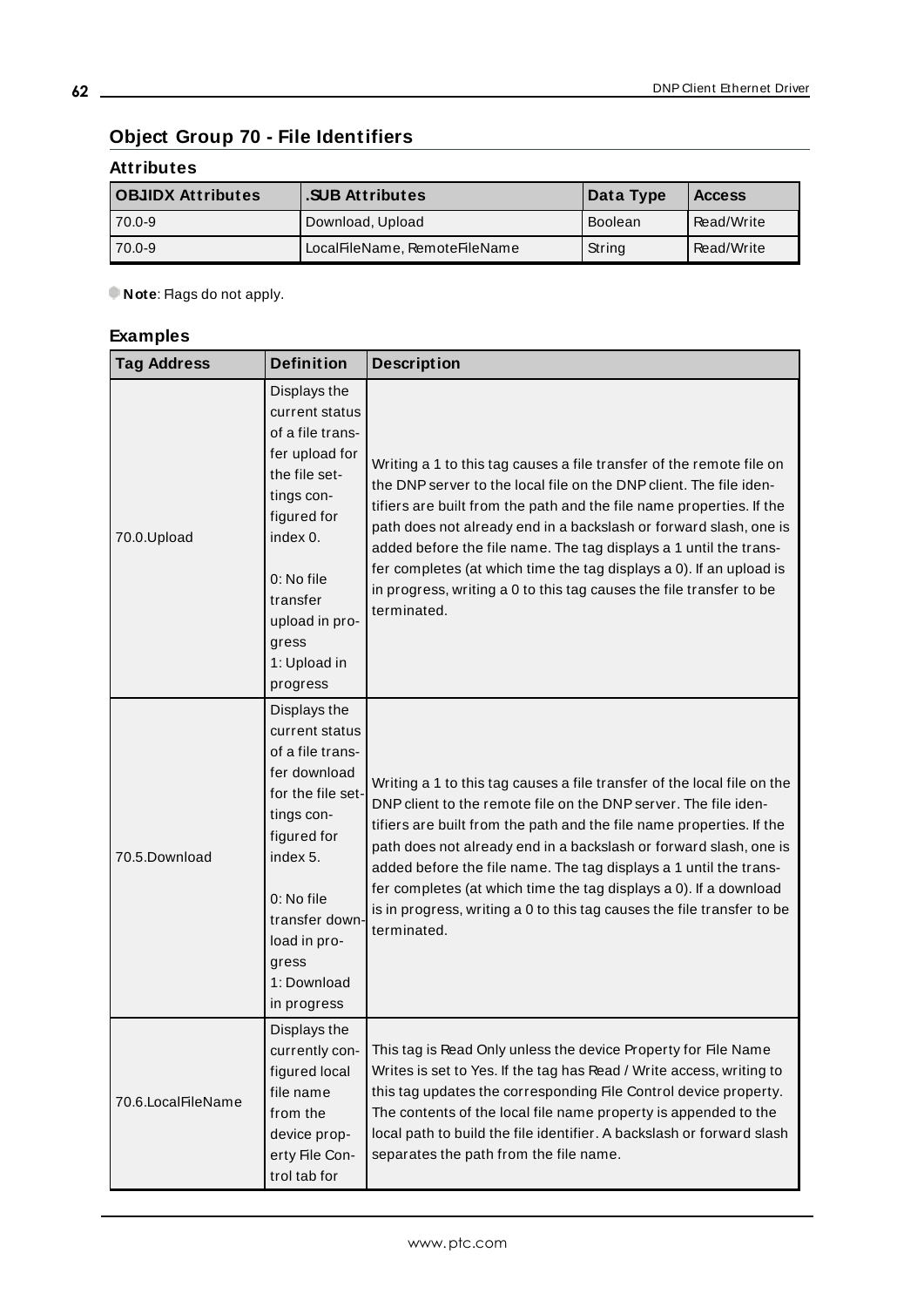| <b>Tag Address</b>     | <b>Definition</b>                                                                                                                   | <b>Description</b>                                                                                                                                                                                                                                                                                                                                                                                 |
|------------------------|-------------------------------------------------------------------------------------------------------------------------------------|----------------------------------------------------------------------------------------------------------------------------------------------------------------------------------------------------------------------------------------------------------------------------------------------------------------------------------------------------------------------------------------------------|
|                        | index 6.                                                                                                                            |                                                                                                                                                                                                                                                                                                                                                                                                    |
| 70.8. Remote File Name | Displays the<br>currently con-<br>figured<br>remote file<br>name from<br>the device<br>property File<br>Control tab<br>for index 8. | This tag is Read Only unless the device Property for File Name<br>Writes is set to Yes. If the tag has Read / Write access, writing to<br>this tag updates the corresponding File Control device property.<br>The contents of the remote file name property is appended to<br>the remote path to build the file identifier. A backslash or forward<br>slash separates the path from the file name. |

# **Object Group 80 - Internal Indications**

# **Attributes**

The default data type is shown in **bold**.

| <b>OBJVAR Attributes</b> | <b>.SUB Attribute</b> | Data Type | <b>Access</b>    |
|--------------------------|-----------------------|-----------|------------------|
| $  80.$ {0}              | Value, Explicit       | Word      | <b>Read Only</b> |
| 80.11                    | Value, Explicit       | Word      | <b>Read Only</b> |

**Note:** Flags do not apply.

### **Variations**

| Number | <b>Description</b>                  |
|--------|-------------------------------------|
|        | Internal Indications packed format* |
|        | Internal Indications packed format  |

\* Allowed, but same as 80.1.

### **IIN Definitions**

Object group 80 returns the DNPInternal Indication bits (IIN) as an unsigned short integer. The data is refreshed with each response from the DNP server, and therefore represents the latest IIN report.

| Internal Indication      | <b>Bit</b><br><b>Mask</b> | Reason                                                |
|--------------------------|---------------------------|-------------------------------------------------------|
| DNPDEFS IIN RESTART      | 0x8000                    | DNP server has been restarted                         |
| DNPDEFS IIN TROUBLE      | 0x4000                    | DNP server is reporting trouble                       |
| DNPDEFS IIN LOCAL        | 0x2000                    | DNP server is running in local mode                   |
| DNPDEFS IIN NEED TIME    | 0x1000                    | DNP server requires time synchronization              |
| DNPDEFS IIN CLASS 3      | 0x0800                    | DNP server has Class 3 data available                 |
| DNPDEFS IIN CLASS 2      | 0x0400                    | DNP server has Class 2 data available                 |
| DNPDEFS IIN CLASS 1      | 0X0200                    | DNP server has Class 1 data available                 |
| DNPDEFS IIN ALL STATIONS | 0x0100                    | The message was directed to the DNP broadcast address |
| DNPDEFS IIN BAD CONFIG   | 0x0020                    | DNP server is misconfigured                           |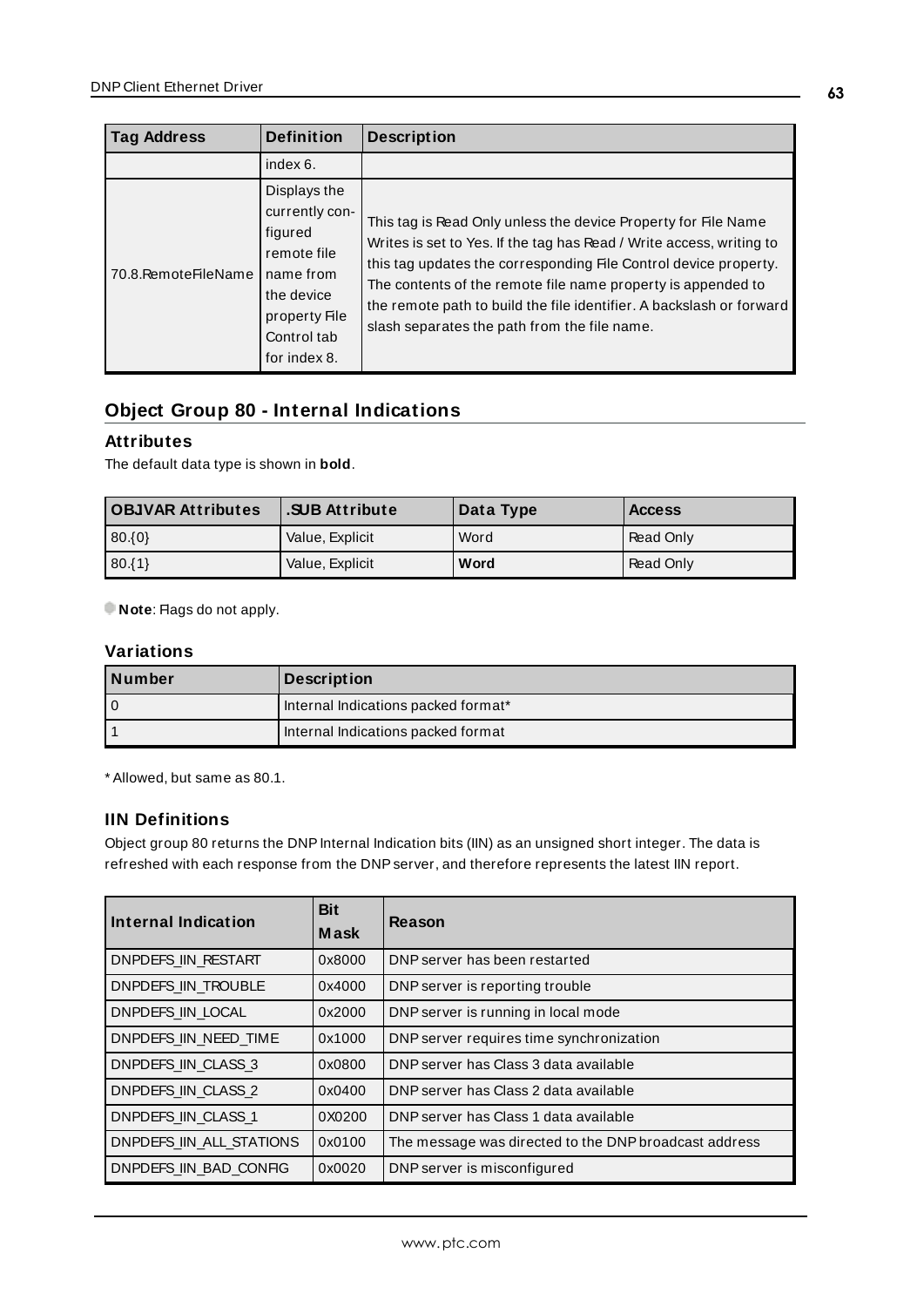| <b>Internal Indication</b>              | <b>Bit</b><br><b>Mask</b> | Reason                                               |
|-----------------------------------------|---------------------------|------------------------------------------------------|
| DNPDEFS IIN ALREADY<br><b>EXECUTING</b> | 0x0010                    | DNP server has received a duplicate request          |
| DNPDEFS IIN BUFFER OVFL                 | 0x0008                    | DNP server has lost one or more event reports        |
| DNPDEFS IIN OUT OF RANGE                | 0x0004                    | Command received references a non-existent I/O point |
| DNPDEFS IIN OBJECT<br><b>UNKNOWN</b>    | 0x0002                    | Command received references an unknown object        |
| DNPDEFS IIN BAD FUNCTION                | 0x0001                    | Command received is not supported                    |

# **Examples**

| <b>Tag Address</b> | <b>Definition</b>                           | <b>Description</b>                                                                                                                                                                                                                                                                                                                                                                                                                                 |
|--------------------|---------------------------------------------|----------------------------------------------------------------------------------------------------------------------------------------------------------------------------------------------------------------------------------------------------------------------------------------------------------------------------------------------------------------------------------------------------------------------------------------------------|
| 80.0.Value         | Latest Value of the two IIN bytes as a Word | The DNP server's response to every<br>request includes two internal indic-<br>ation bytes. The bits of these bytes<br>have special meanings as defined<br>by the DNP spec. This tag displays<br>the IIN bytes received in the last<br>response from the device. This is<br>read from the data store and does<br>not send an explicit request. The<br>sub-type can be value or explicit;<br>the variation can be 0 or 1. It makes<br>no difference. |
| 80.1. Explicit     | Latest Value of the two IIN bytes as a Word | The DNP server's response to every<br>request includes two internal indic-<br>ation bytes. The bits of these bytes<br>have special meanings as defined<br>by the DNP spec. This tag displays<br>the IIN bytes received in the last<br>response from the device. This is<br>read from the data store and does<br>not send an explicit request. The<br>sub-type can be value or explicit;<br>the variation can be 0 or 1. It makes<br>no difference. |

# **Object Group 87 - Data Sets**

.Value tags are populated by the data received from unsolicited events or integrity and event class polling. .Explicit tags cause a device read: because tags for one set are blocked together, there is only one device read for the entire data set.

### **Notes**:

1. At this time, data sets can only be defined in the DNPserver. Users who manually create tags must define the correct data types. The DNP client obtains the description of the data sets from the DNP server to automatically define tags.

**64**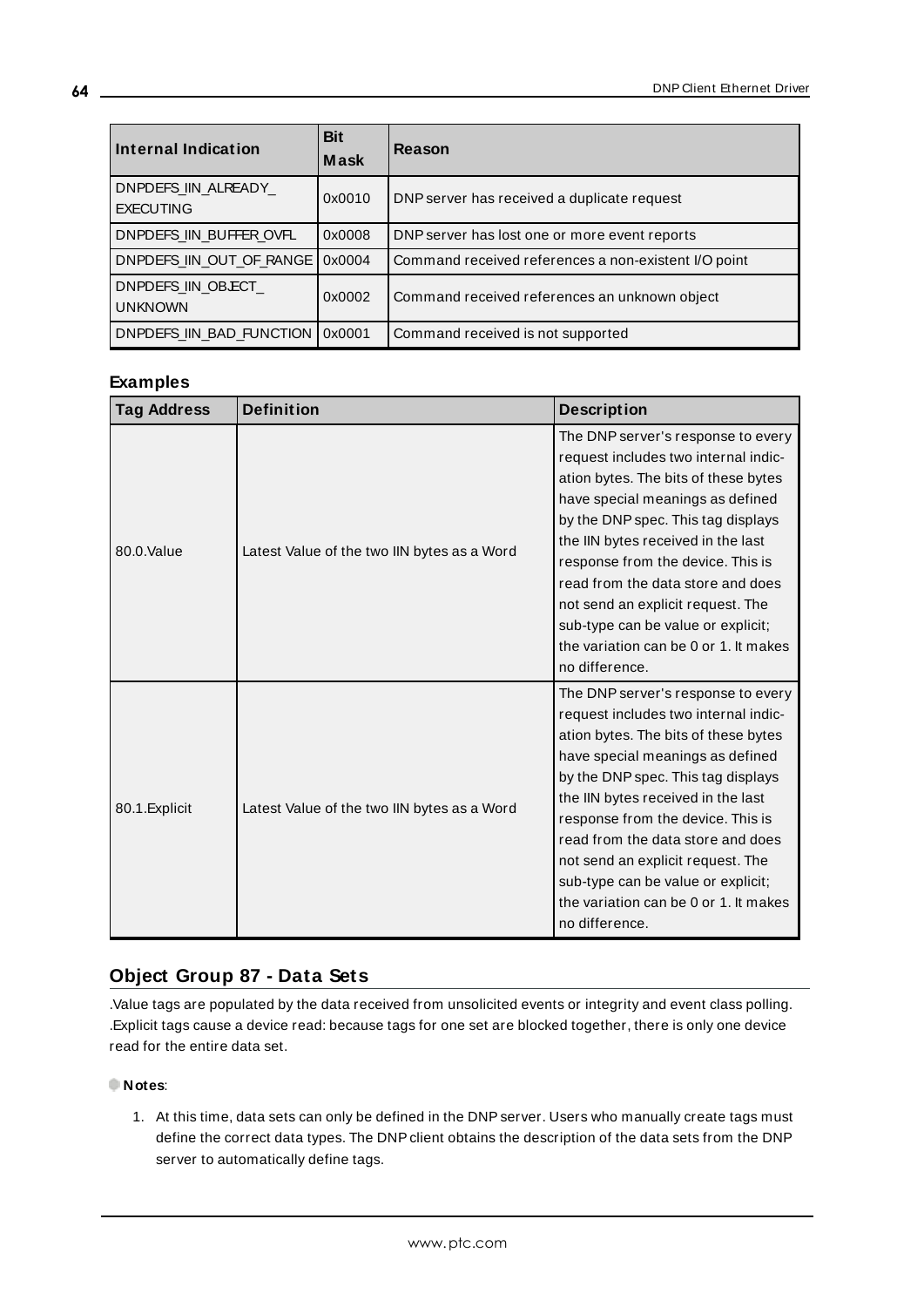2. Object group 88 - Data Set - Snapshot data is reflected in object group 87 - Data Sets - Present value tags. For more information, refer to **Other Object [Groups](#page-68-0)**.

### **Attributes**

Variations for object group 87 do not equate to specific data types. Users must configure the tag with the same data type that is configured in the DNP server for the specific data set element. Descriptions of the attributes are as follows:

- **· VAR:** This attribute indicates the particular element of the data set.
- **IDX:** This attribute indicates the particular data set that is defined in the device.

The default data type is shown in **bold**.

| <b>OBJVAR.IDX</b><br><b>Attributes</b> | .SUB Attrib-<br>ute  | Data Type                                                            | <b>Access</b> |
|----------------------------------------|----------------------|----------------------------------------------------------------------|---------------|
| 87. {0-1}. {0-65535}                   | Value, Expli-<br>cit | Byte, Char, Date, Double, DWord, Float, Long, Short,<br>String, Word | Read Only     |
| 87.{2-32}.{0-65535}                    | Value, Expli-<br>cit | Byte, Char, Date, Double, DWord, Float, Long, Short,<br>String, Word | Read/Write    |
| $87.\{0\}.\{0-65535\}$                 | Set                  | <b>Boolean</b>                                                       | Read/Write    |

# **Variations**

#### **DNP Object Flag Definitions**

To get a data point's flags, the DNPserver's definition of the data set must include an element specifically for DNPflags.

### **Examples**

| Tag<br><b>Address</b> | <b>Definition</b>                                               | <b>Description</b>                                                                                                                                                                                                                       |
|-----------------------|-----------------------------------------------------------------|------------------------------------------------------------------------------------------------------------------------------------------------------------------------------------------------------------------------------------------|
| 87.5.1. Explicit      | Displays the fifth<br>element of data<br>set 1                  | The . Explicit sub-type indicates that a request to the device for all ele-<br>ments of data set 1 occurs every time the tag needs to be updated.                                                                                        |
| 87.7.2. Value         | Displays the sev-<br>enth element of<br>data set 2              | The .Value sub-type indicates the tags for data set 2 is only updated<br>from the data store that is populated through unsolicited messages or<br>integrity and event polls.                                                             |
| 87.0.2.Set            | Always displays<br>a Boolean value<br>of 0 with good<br>quality | Writing a 1 to this tag causes an object group 87 write operation on<br>data set 2. The write only takes place if there is data pending to be<br>written due to a previous write to other. Value or . Explicit tags of this<br>data set. |

# **Object Group 110 - Octet String Object**

These tags are only read explicitly once after start. Explicit reads of the same object group and Variation are blocked together: A block that contains a failed tag continues to be read until the tag's quality changes to good or is removed.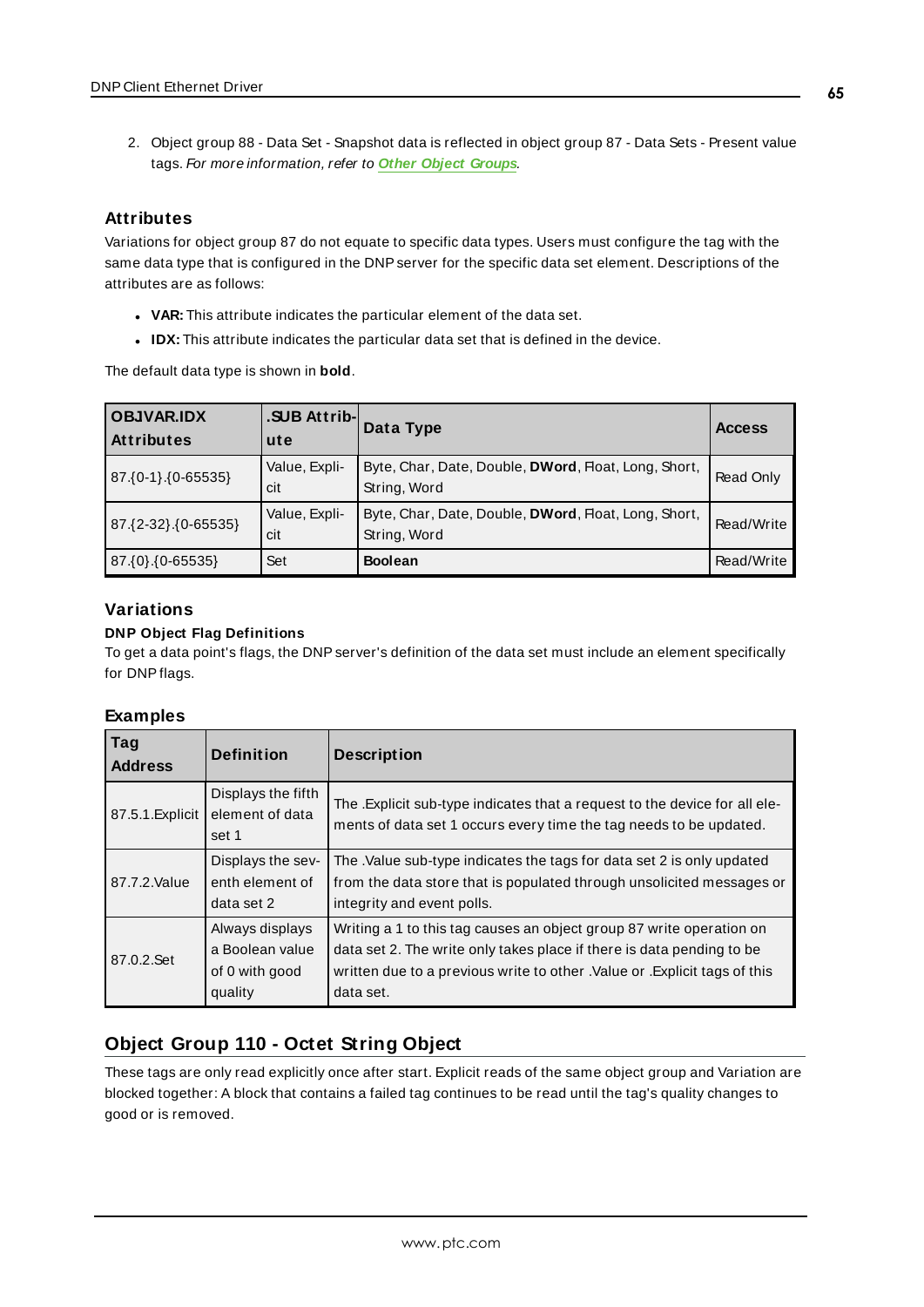### **Notes**:

- 1. Object group 110 Octet String value is reflected in object group 111 Octet String Event Change. For more information, refer to **Other Object [Groups](#page-68-0)**.
- 2. Zero-length string tags return bad quality.

### **Attributes**

The default data type is shown in **bold**.

| <b>OBJIDX Attributes</b> | .SUB Attribute                               | Data Type   Access |            |
|--------------------------|----------------------------------------------|--------------------|------------|
| $110.(0-65535)$          | Value, Explicit - takes up to 255 characters | String             | Read/Write |

**Note:** Flags do not apply.

### **Variations**

| Number        | Description  |
|---------------|--------------|
| String Length | Octet String |

#### **Examples**

| Tag<br><b>Address</b> | <b>Definition</b>                  | <b>Description</b>                                                                                                                                                                                                                                                                                                                                                                                                                      |
|-----------------------|------------------------------------|-----------------------------------------------------------------------------------------------------------------------------------------------------------------------------------------------------------------------------------------------------------------------------------------------------------------------------------------------------------------------------------------------------------------------------------------|
| 110.0. Value          | Value of<br>point 0 as a<br>String | If a value for this tag has not been received from the device, then an explicit<br>request is sent. Once the point has been initialized, the tag receives its<br>updates from the data store. A second explicit request is only issued if the<br>DNP server or client restarts. Other object 110 explicit and value tags are<br>blocked with this tag in one request. The sub-type can be Value or Explicit: it<br>makes no difference. |
| 110.5. Explicit       | Value of<br>point 5 as a<br>String | If a value for this tag has not been received from the device, then an explicit<br>request is sent. Once the point has been initialized, the tag receives its<br>updates from the data store. A second explicit request is only issued if the<br>DNP server or client restarts. Other object 110 explicit and value tags are<br>blocked with this tag in one request. The sub-type can be value or explicit: it<br>makes no difference. |

# **Object Group 120 - Authentication Object**

The authentication object tags are internal statistics for DNPauthentication.

# **Attributes**

The default data type is shown in **bold**.

| <b>OBJVAR Attributes</b> | .SUB<br>Attribute | <b>Description</b>                                  | Data<br>Type                | <b>Access</b>                  |
|--------------------------|-------------------|-----------------------------------------------------|-----------------------------|--------------------------------|
| 120.KeyStatRQTX          | Value<br>Reset    | Key status requests sent to outstation.             | <b>DWord</b><br><b>Bool</b> | Read Only<br>Read/Write        |
| 120.KeyStatRQRX          | Value<br>Reset    | Key status responses received from out-<br>station. | <b>DWord</b><br><b>Bool</b> | <b>Read Only</b><br>Read/Write |

**66**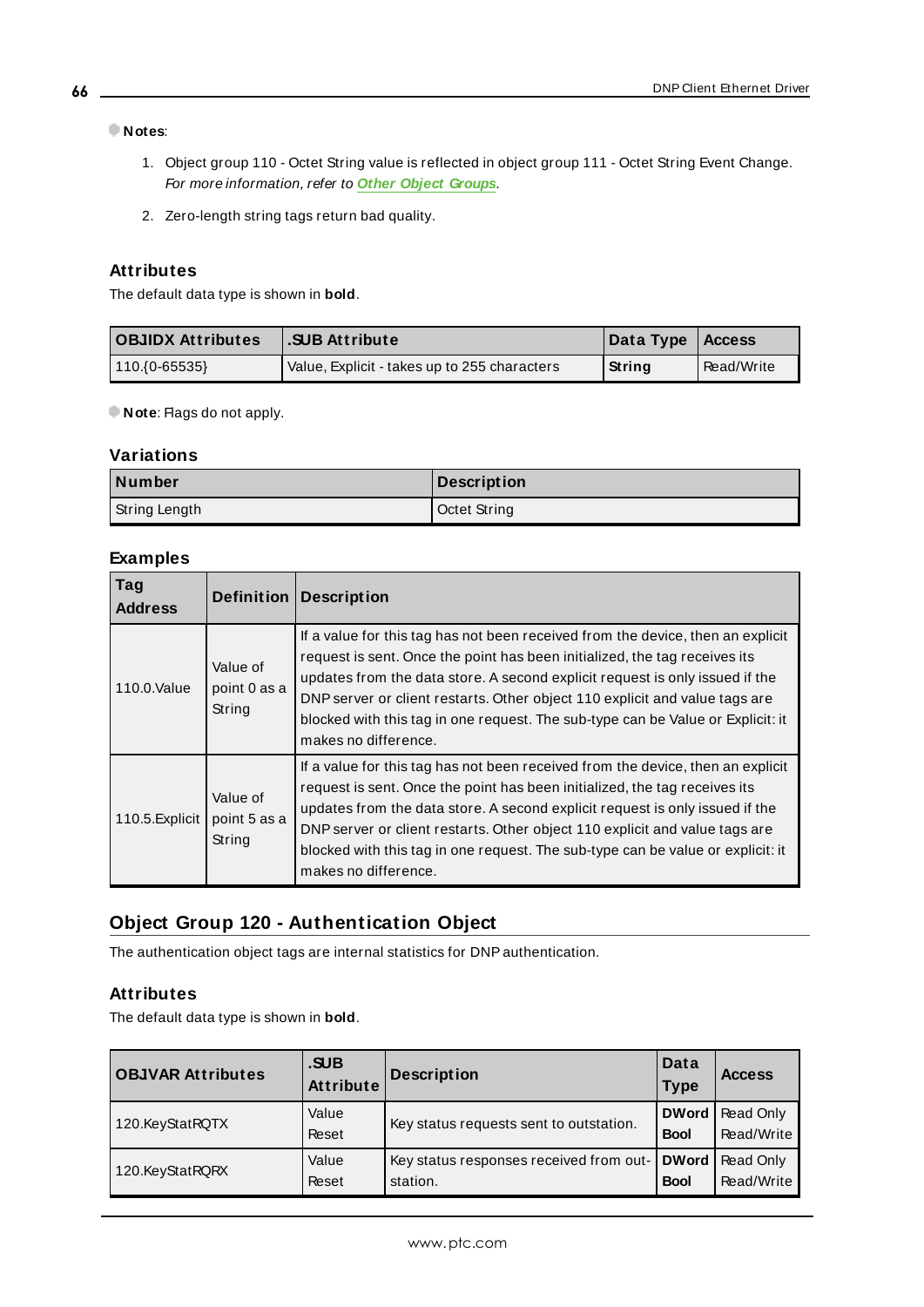|                                               | .SUB                                         |                                                              |                             |                         |  |
|-----------------------------------------------|----------------------------------------------|--------------------------------------------------------------|-----------------------------|-------------------------|--|
| <b>OBJVAR Attributes</b>                      | Attribute                                    | <b>Description</b>                                           | <b>Type</b>                 | <b>Access</b>           |  |
| Value<br>Key status request responded with an |                                              | <b>DWord</b>                                                 | Read Only                   |                         |  |
| 120.KeyStatRQRX_Nolnit                        | Reset                                        | uninitialized failure.                                       | Bool                        | Read/Write              |  |
| 120.KeyStatRQRX_Com-                          | Value                                        | Key status request responded with a                          | <b>DWord</b>                | Read Only               |  |
| m Fail                                        | Reset                                        | communications failure.                                      | Bool                        | Read/Write              |  |
| 120.KeyStatRQRX_AuthFail                      | Value                                        | Key status request responded with an                         | <b>DWord</b>                | Read Only               |  |
|                                               | Reset                                        | authentication failure.                                      | Bool                        | Read/Write              |  |
| 120.KeyChangeTX                               | Value                                        | Key change requests sent to the out-                         | <b>DWord</b>                | Read Only               |  |
|                                               | Reset                                        | station.                                                     | <b>Bool</b>                 | Read/Write              |  |
| 120.AggrModeRQTX                              | Value                                        | Aggressive mode requests sent to the                         | <b>DWord</b>                | Read Only               |  |
|                                               | Reset                                        | outstation.                                                  | Bool                        | Read/Write              |  |
| 120.AggrModeResponseRX                        | Value                                        | Aggressive mode responses from the                           | <b>DWord</b>                | Read Only               |  |
|                                               | Reset                                        | outstation                                                   | <b>Bool</b>                 | Read/Write              |  |
| 120.AggrModeResponseRX_                       | Value                                        | Aggressive mode request responded                            | <b>DWord</b>                | Read Only               |  |
| Failed                                        | Reset                                        | with a failure.                                              | Bool                        | Read/Write              |  |
| 120.ChallRQTX                                 | Value                                        | Challenge requests sent to the out-                          | <b>DWord</b>                | Read Only               |  |
|                                               | Reset                                        | station.                                                     | <b>Bool</b>                 | Read/Write              |  |
| 120.ChallRQRX                                 | Value                                        | Challenge requests received from the                         | <b>DWord</b>                | Read Only               |  |
|                                               | Reset                                        | outstation.                                                  | Bool                        | Read/Write              |  |
| 120.CriticalChallRQTX                         | Value                                        | Critical challenge requests sent to the<br>outstation.       | <b>DWord</b>                | Read Only<br>Read/Write |  |
|                                               | Reset                                        |                                                              | Bool                        |                         |  |
| 120. Critical Chall RQRX                      | Value<br>Reset                               | Critical challenge requests received<br>from the outstation. | <b>DWord</b><br>Bool        | Read Only<br>Read/Write |  |
|                                               |                                              |                                                              |                             |                         |  |
| 120.ChallReplyTX                              | Value<br>Reset                               | Challenge responses sent to the out-<br>station.             | <b>DWord</b><br><b>Bool</b> | Read Only<br>Read/Write |  |
|                                               |                                              |                                                              |                             |                         |  |
| 120.ChallReplyRX                              | Value<br>Reset                               | Challenge responses received from the<br>outstation.         | <b>DWord</b><br><b>Bool</b> | Read Only<br>Read/Write |  |
|                                               | Value                                        |                                                              | <b>DWord</b>                | Read Only               |  |
| 120.ChallReplyRX_Failed                       | Reset                                        | Challenge responses with a failure.                          | <b>Bool</b>                 | Read/Write              |  |
|                                               | Value                                        |                                                              | <b>DWord</b>                | Read Only               |  |
| 120. Error TX_Invalid                         | Reset                                        | Invalid errors sent to outstation.                           | <b>Bool</b>                 | Read/Write              |  |
| 120. Error TX_Unex-                           | Value                                        | Unexpected reply errors sent to out-                         | <b>DWord</b>                | Read Only               |  |
| pectedReply                                   | Reset                                        | station.                                                     | <b>Bool</b>                 | Read/Write              |  |
|                                               | Value                                        |                                                              | <b>DWord</b>                | Read Only               |  |
| 120.ErrorTX_NoReply                           | Reset                                        | No reply errors sent to outstation.                          | Bool                        | Read/Write              |  |
| 120.ErrorTX<br>Value                          |                                              | Aggressive mode not supported errors                         | <b>DWord</b>                | Read Only               |  |
| AggrModeNotSupported                          | Reset                                        | sent to outstation.                                          | <b>Bool</b>                 | Read/Write              |  |
| 120.ErrorTX_HMACAI-                           | Value<br>HMAC algorithm not supported errors |                                                              | <b>DWord</b>                | Read Only               |  |
| gNotSupported<br>sent to outstation.<br>Reset |                                              |                                                              | <b>Bool</b>                 | Read/Write              |  |
| 120.ErrorTX_KeyWrapAl-                        | Value                                        | Key wrap algorithm not supported                             | <b>DWord</b>                | Read Only               |  |
| gNotSupported<br>Reset                        |                                              | errors sent to outstation.                                   | <b>Bool</b>                 | Read/Write              |  |
| 120.ErrorTX_User-                             | Value                                        | User access denied errors sent to out-                       | <b>DWord</b>                | Read Only               |  |
| AccessDenied                                  | Reset                                        | station.                                                     | <b>Bool</b>                 | Read/Write              |  |
| 120.ErrorTX_                                  | Value                                        | Key change denied errors sent to out-                        | <b>DWord</b>                | Read Only               |  |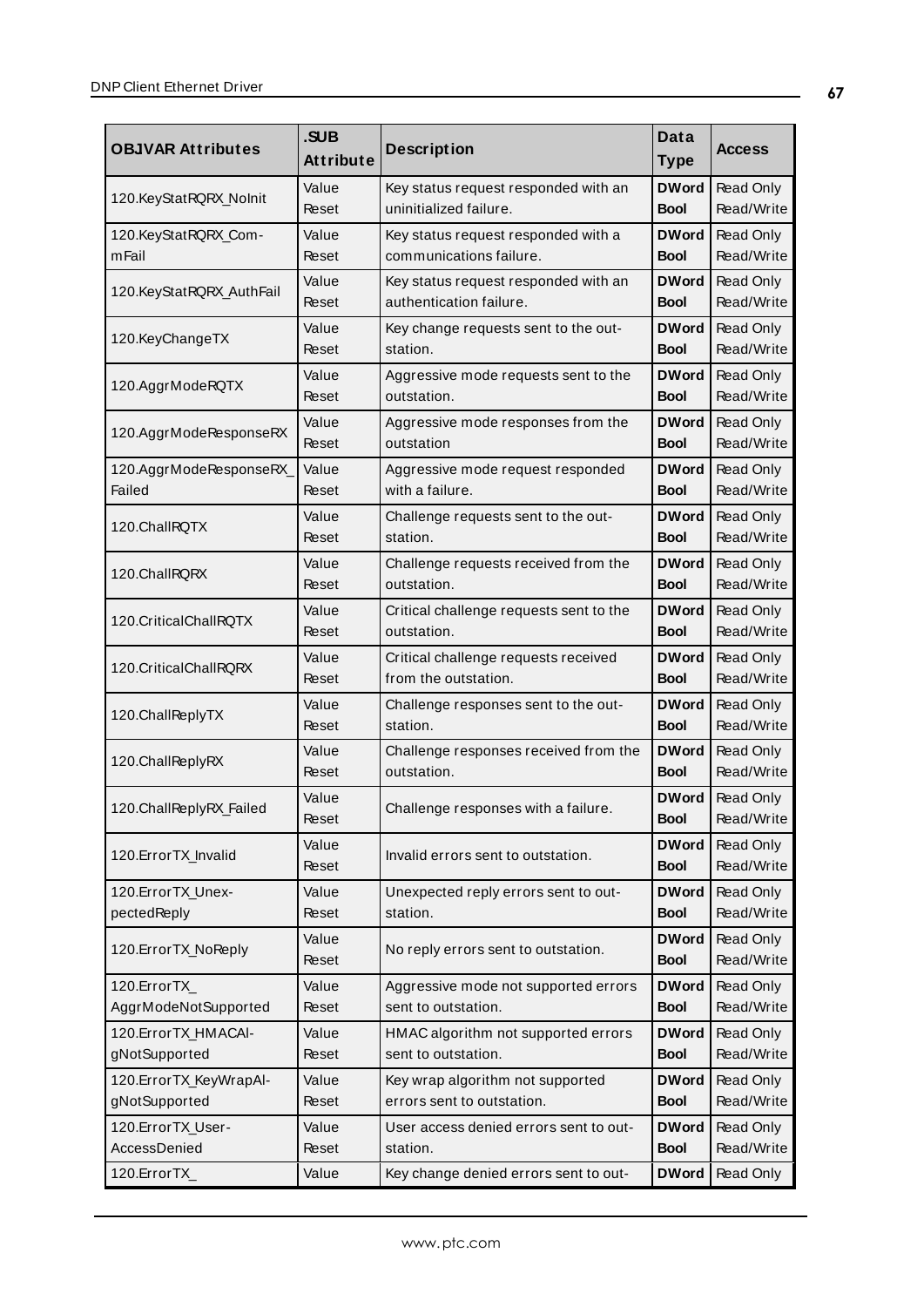| <b>OBJVAR Attributes</b>      | .SUB<br><b>Attribute</b> | <b>Description</b>                       | <b>Data</b><br><b>Type</b>  | <b>Access</b>           |
|-------------------------------|--------------------------|------------------------------------------|-----------------------------|-------------------------|
| KeyChangeDenied               | Reset                    | station.                                 | <b>Bool</b>                 | Read/Write              |
| 120. Error TX_InvalidSign     | Value                    | Invalid signature errors sent to out-    | <b>DWord</b>                | Read Only               |
|                               | Reset                    | station.                                 | <b>Bool</b>                 | Read/Write              |
| 120.ErrorTX_InvalidCert       | Value                    | Invalid certificate errors sent to out-  | <b>DWord</b>                | Read Only               |
|                               | Reset                    | station.                                 | <b>Bool</b>                 | Read/Write              |
| 120.ErrorTX_UnknownUser       | Value<br>Reset           | Unknown user errors sent to outstation.  | <b>DWord</b><br><b>Bool</b> | Read Only<br>Read/Write |
| 120.ErrorTX_VendorSpecific    | Value                    | Vendor-specific errors sent to           | <b>DWord</b>                | Read Only               |
|                               | Reset                    | outstation.                              | <b>Bool</b>                 | Read/Write              |
| 120. Error RX Invalid         | Value<br>Reset           | Invalid errors received from outstation. | <b>DWord</b><br><b>Bool</b> | Read Only<br>Read/Write |
| 120. Error RX Unex-           | Value                    | Unexpected reply errors received from    | <b>DWord</b>                | Read Only               |
| pectedReply                   | Reset                    | outstation.                              | <b>Bool</b>                 | Read/Write              |
| 120. Error RX_No Reply        | Value                    | No reply errors received from out-       | <b>DWord</b>                | Read Only               |
|                               | Reset                    | station.                                 | <b>Bool</b>                 | Read/Write              |
| 120. Error RX                 | Value                    | Aggressive mode not supported errors     | <b>DWord</b>                | Read Only               |
| AggrModeNotSupported          | Reset                    | received from outstation.                | <b>Bool</b>                 | Read/Write              |
| 120. Error RX HMACAI-         | Value                    | HMAC algorithm not supported errors      | <b>DWord</b>                | Read Only               |
| gNotSupported                 | Reset                    | received from outstation.                | <b>Bool</b>                 | Read/Write              |
| 120.ErrorRX_KeyWrapAl-        | Value                    | Key wrap algorithm not supported         | <b>DWord</b>                | Read Only               |
| gNotSupported                 | Reset                    | errors received from outstation.         | <b>Bool</b>                 | Read/Write              |
| 120. Error RX User-           | Value                    | User access denied errors received       | <b>DWord</b>                | Read Only               |
| AccessDenied                  | Reset                    | from outstation.                         | <b>Bool</b>                 | Read/Write              |
| 120.ErrorRX                   | Value                    | Key change denied errors received from   | <b>DWord</b>                | Read Only               |
| KeyChangeDenied               | Reset                    | outstation.                              | <b>Bool</b>                 | Read/Write              |
| 120. Error RX_Invalid Sign    | Value                    | Invalid signature errors received from   | <b>DWord</b>                | Read Only               |
|                               | Reset                    | outstation.                              | <b>Bool</b>                 | Read/Write              |
| 120.ErrorRX_InvalidCert       | Value                    | Invalid certificate errors received from | <b>DWord</b>                | Read Only               |
|                               | Reset                    | outstation.                              | <b>Bool</b>                 | Read/Write              |
| 120.ErrorRX_UnknownUser       | Value                    | Unknown user errors received from out-   | <b>DWord</b>                | Read Only               |
|                               | Reset                    | station.                                 | <b>Bool</b>                 | Read/Write              |
| 120. Error RX_Vendor Specific | Value                    | Vendor-specific errors received from     | <b>DWord</b>                | Read Only               |
|                               | Reset                    | outstation.                              | <b>Bool</b>                 | Read/Write              |

| <b>Tag Address</b>    | <b>Definition</b>                                    | <b>Description</b>                                                                       |
|-----------------------|------------------------------------------------------|------------------------------------------------------------------------------------------|
| 120.KeyStatRQTX.Value | Value of the KeyStatRQTX<br>authentication statistic | The number of key status requests sent to the<br>outstation since startup or last reset. |
| 120.KeyStatRQTX.Reset | Reset the KeyStatRQTX<br>authentication statistic    | The KeyStatRQTX statistic is cleared with a write<br>value of 1.                         |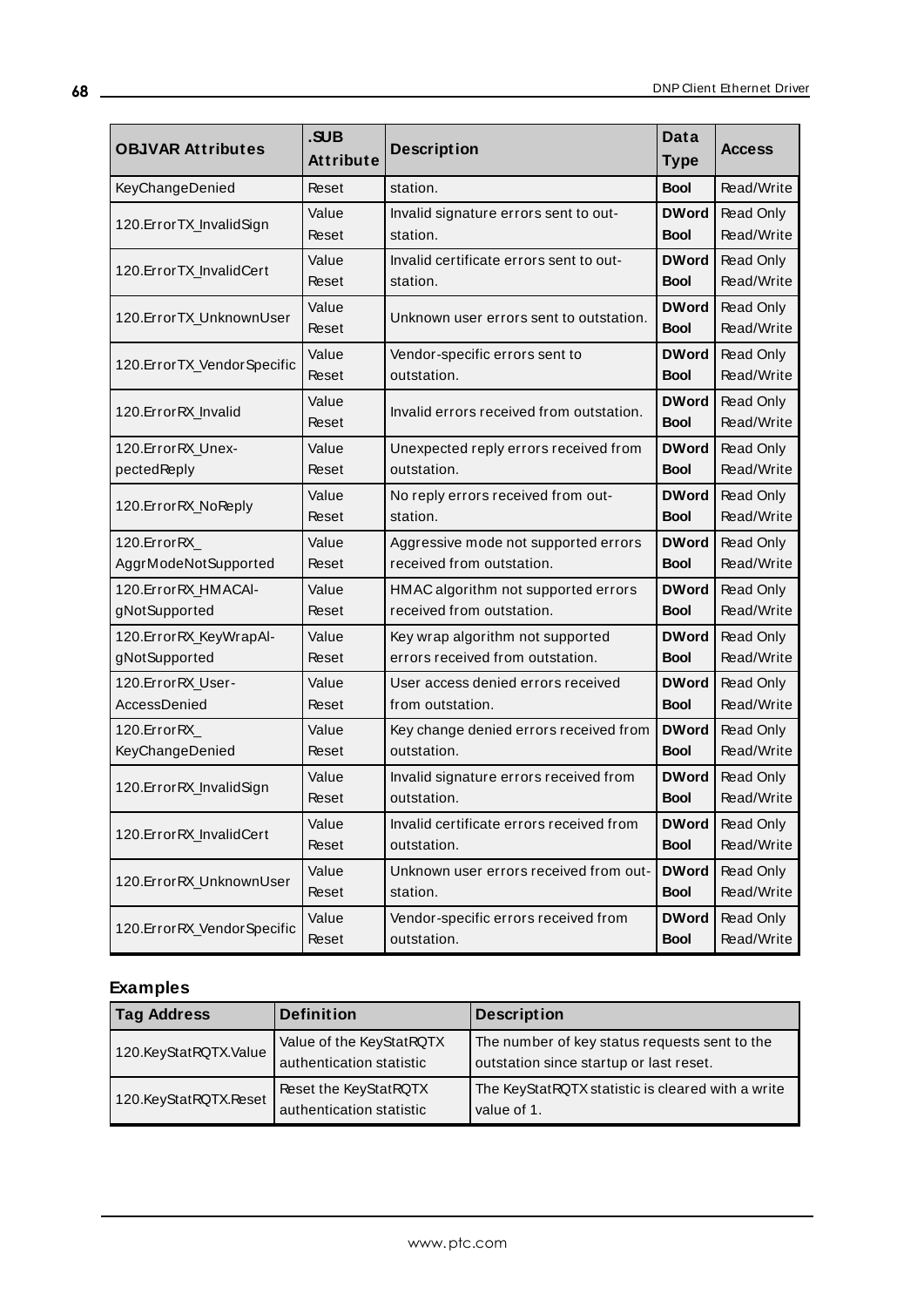# <span id="page-68-0"></span>**Other Object Groups**

Certain objects are not used in the driver due to the fact that their values are reflected in other objects.

| <b>Object</b>  | Name                                             | <b>Reflected in</b><br><b>Object</b> | Name                        |
|----------------|--------------------------------------------------|--------------------------------------|-----------------------------|
| $\overline{2}$ | Binary Input Change Event                        | 1                                    | <b>Binary Input State</b>   |
| $\overline{4}$ | Double Bit Input Change Event                    | 3                                    | Double Bit Input State      |
| 11             | <b>Binary Output Change Event</b>                | 10                                   | <b>Binary Output State</b>  |
| 12             | Control Relay Output Block                       | 10                                   | <b>Binary Output State</b>  |
| 13             | <b>Binary Output Command Event</b>               | 10                                   | <b>Binary Output State</b>  |
| 22             | Counter Event Change                             | 20                                   | <b>Counter Value</b>        |
| 23             | Frozen Counter Event Change                      | 21                                   | Frozen Counter Value        |
| 32             | Analog Input Change Event                        | 30                                   | Analog Input Value          |
| 41             | <b>Analog Output Write</b>                       | 40                                   | Analog Output Value         |
| 42             | Analog Output Change Event                       | 40                                   | Analog Output Value         |
| 43             | Analog Output Command Event                      | 40                                   | Analog Output Value         |
| 51             | Time and Date Common Time of Occurrence<br>(CTO) | 50                                   | Time and Date               |
| 88             | Data Set - Snapshot                              | 87                                   | Data Set - Present<br>Value |
| 111            | Octet String Event Change                        | 110                                  | Octet String Value          |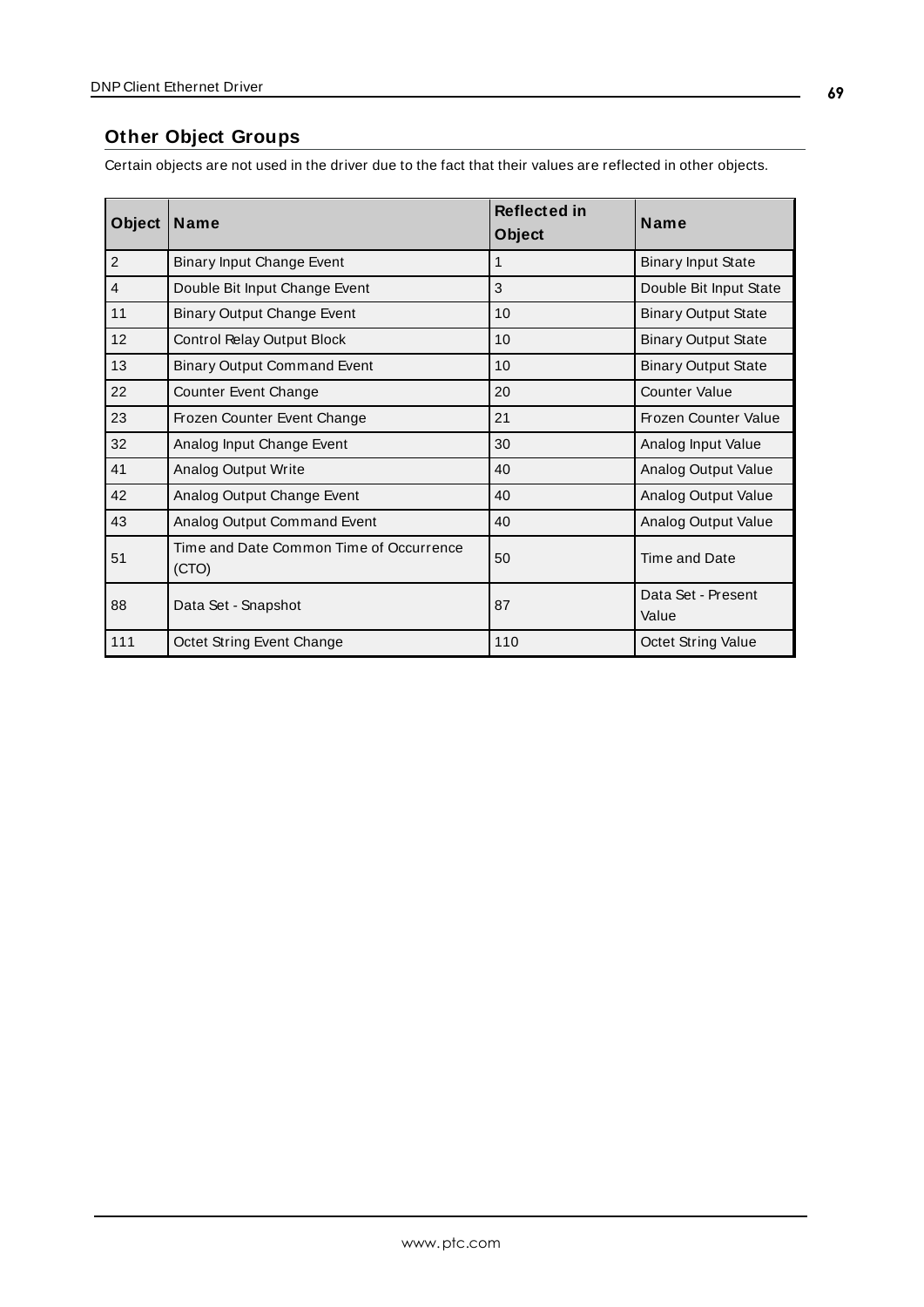# **Internal Tags**

| Tag                      | <b>Description</b>                                                                                                                                                                                                                                                                                                                                                                                                                                                                                                                              | <b>Data</b><br><b>Type</b> | <b>Access</b> |
|--------------------------|-------------------------------------------------------------------------------------------------------------------------------------------------------------------------------------------------------------------------------------------------------------------------------------------------------------------------------------------------------------------------------------------------------------------------------------------------------------------------------------------------------------------------------------------------|----------------------------|---------------|
| _AuthCurrentUserNumber   | This tag allows the authentication Current User Num-<br>ber device property to be changed from a client<br>application. Valid values range from 0 to 65535.                                                                                                                                                                                                                                                                                                                                                                                     | Word                       | Read/Write    |
| ChannelResponseTimeout   | This tag allows the Request Timeout channel property<br>to be changed from a client application. Valid values<br>range from 100 to 3600000.                                                                                                                                                                                                                                                                                                                                                                                                     | <b>DWord</b>               | Read/Write    |
| DestinationHost          | This tag allows the Destination Host channel property<br>to be changed from a client application. The Host<br>address must be formatted correctly.                                                                                                                                                                                                                                                                                                                                                                                              | String                     | Read/Write    |
| <b>DestinationPort</b>   | This tag allows the Destination Port channel property<br>to be changed from a client application. Valid values<br>range from 1 to 65535.                                                                                                                                                                                                                                                                                                                                                                                                        | Word                       | Read/Write    |
| DeviceRequestQueueDepth  | This tag indicates the current depth of the queue<br>used for storing device requests. It is useful for dia-<br>gnostic purposes for issues such as tag update<br>delays. Although a zero or steady value is expected, a<br>non-zero value is not a problem unless it continues to<br>grow and causes a delay in tag updates. For example,<br>if the project has a device defined with 100 blocks of<br>.Explicit tags and the _DeviceRequestQueueDepth tag<br>value is 100, then something is blocking the tags from<br>being updated on time. | <b>DWord</b>               | Read Only     |
| DeviceRequestTimeout     | This tag allows the Request Timeout device property<br>to be changed from a client application. Valid values<br>range from 0 to 3600000.                                                                                                                                                                                                                                                                                                                                                                                                        | <b>DWord</b>               | Read/Write    |
| EventClass1PollInterval* | This tag allows the Event Class Poll 1 Interval device<br>property to be changed from a client application.<br>Valid values range from 0 to 86400 seconds.                                                                                                                                                                                                                                                                                                                                                                                      | <b>DWord</b>               | Read/Write    |
| EventClass2PollInterval* | This tag allows the Event Class Poll 2 Interval device<br>property to be changed from a client application.<br>Valid values range from 0 to 86400 seconds.                                                                                                                                                                                                                                                                                                                                                                                      | <b>DWord</b>               | Read/Write    |
| EventClass3PollInterval* | This tag allows the Event Class 3 Poll Interval device<br>property to be changed from a client application.<br>Valid values range from 0 to 86400 seconds.                                                                                                                                                                                                                                                                                                                                                                                      | <b>DWord</b>               | Read/Write    |
| IntegrityPollInterval    | This tag allows the Integrity Poll device property to be<br>changed from a client application. Valid values range<br>from 0 to 2592000.                                                                                                                                                                                                                                                                                                                                                                                                         | <b>DWord</b>               | Read/Write    |
| DNPClient                | This tag allows the DNP client address device prop-<br>erty to be changed from a client application. Valid val-<br>ues range from 0 to 65519.                                                                                                                                                                                                                                                                                                                                                                                                   | <b>DWord</b>               | Read/Write    |
| Protocol                 | This tag allows the Ethernet Protocol channel prop-<br>erty to be changed from a client application. Valid val-<br>ues range from 0 to 1. A value of 0 indicates TCP/IP; a                                                                                                                                                                                                                                                                                                                                                                      | <b>Byte</b>                | Read/Write    |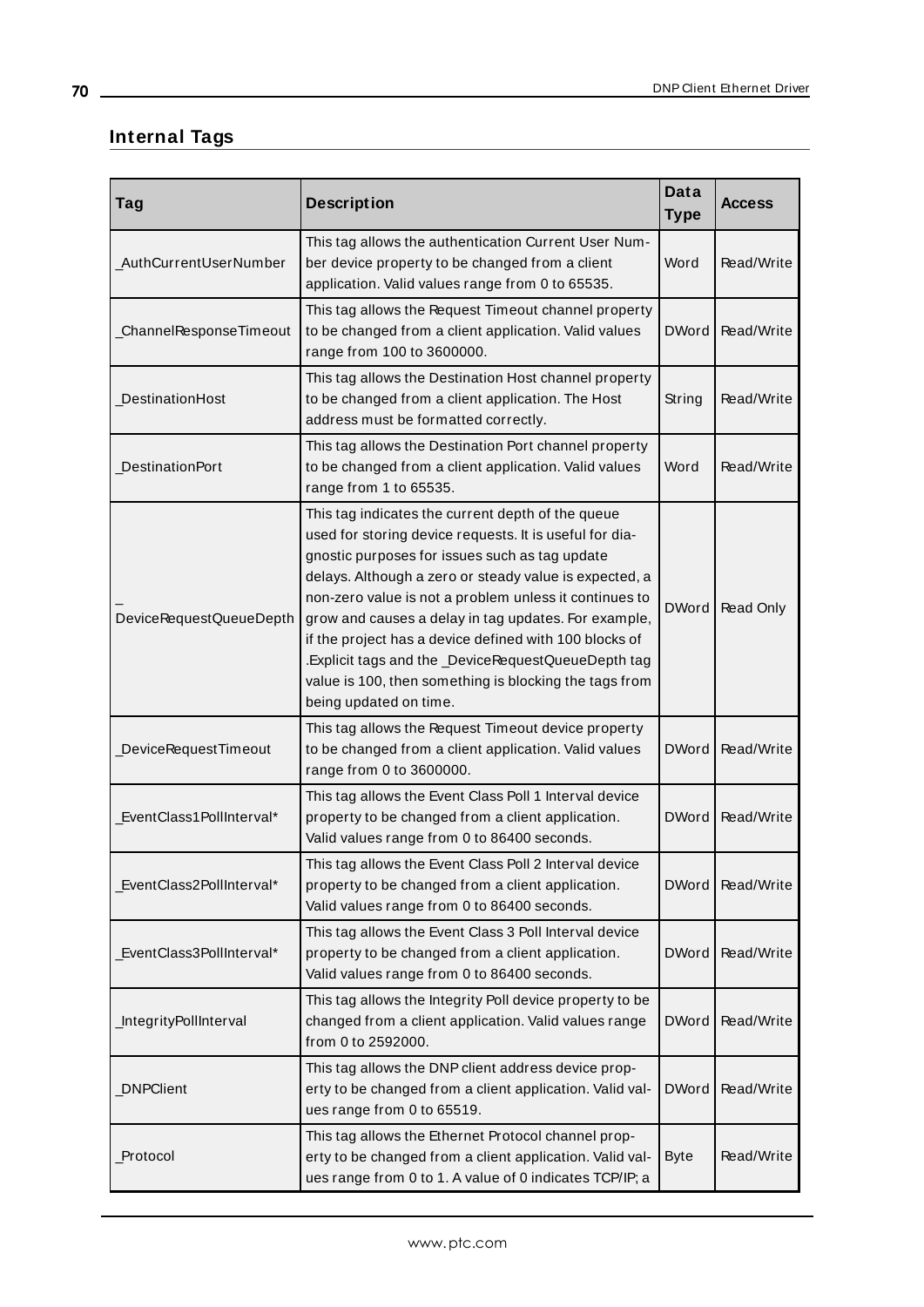| Tag                     | <b>Description</b>                                                                                                                                                                                                                                     |              | <b>Access</b> |
|-------------------------|--------------------------------------------------------------------------------------------------------------------------------------------------------------------------------------------------------------------------------------------------------|--------------|---------------|
|                         | value of 1 indicates UDP.                                                                                                                                                                                                                              |              |               |
| <b>DNPServerAddress</b> | This tag allows the DNP server address device prop-<br>erty to be changed from a client application. Valid val-<br>ues range from 0 to 65519.                                                                                                          | <b>DWord</b> | Read/Write    |
| <b>SourcePort</b>       | This tag allows the Source Port channel property to<br>be changed from a client application. Valid values<br>range from 0 to 65535.                                                                                                                    | Word         | Read/Write    |
| _TimeSyncStyle          | This tag allows the Time Synchronization Style device<br>property to be changed from a client application.<br>Valid values range from 0 to 1. A value of 0 indicates<br>the Serial Time Sync Style; a value of 1 indicates the<br>LAN Time Sync Style. | <b>Byte</b>  | Read/Write    |

\* Any write to this tag changes the units to seconds. There is currently no mechanism to change the units to milliseconds, minutes, or hours from an internal tag.

# **Special Tags**

| Taq            | <b>Description</b>                                                                                                                                                                                                                                          |
|----------------|-------------------------------------------------------------------------------------------------------------------------------------------------------------------------------------------------------------------------------------------------------------|
| ActivateConfig | When a Boolean True is written to this tag, an Activate Configuration Request is sent to<br>the DNP server device. The tag is read back as zero or false and always has good qual-<br>ity.*                                                                 |
| Coldrestart    | When a Boolean True is written to this tag, a cold restart is sent to the DNP server<br>device. The tag is read back as zero or false.                                                                                                                      |
| Unsolreceived  | When Unsolicited Messaging is enabled for the device in the OPC server, the tag incre-<br>ments by 1 every time an unsolicited message is received from the DNP server.<br>Note: This tag is read / write, so it can be reset to any value by the operator. |
| Warmrestart    | When a Boolean True is written to this tag, a warm restart is sent to the DNP server<br>device. The tag is read back as zero or false.                                                                                                                      |

\* The objects included in the request are defined in the Activate Config Objects parameter located in **Device Properties** | **File Control**. For more information, refer to **[File Control](#page-29-0)**.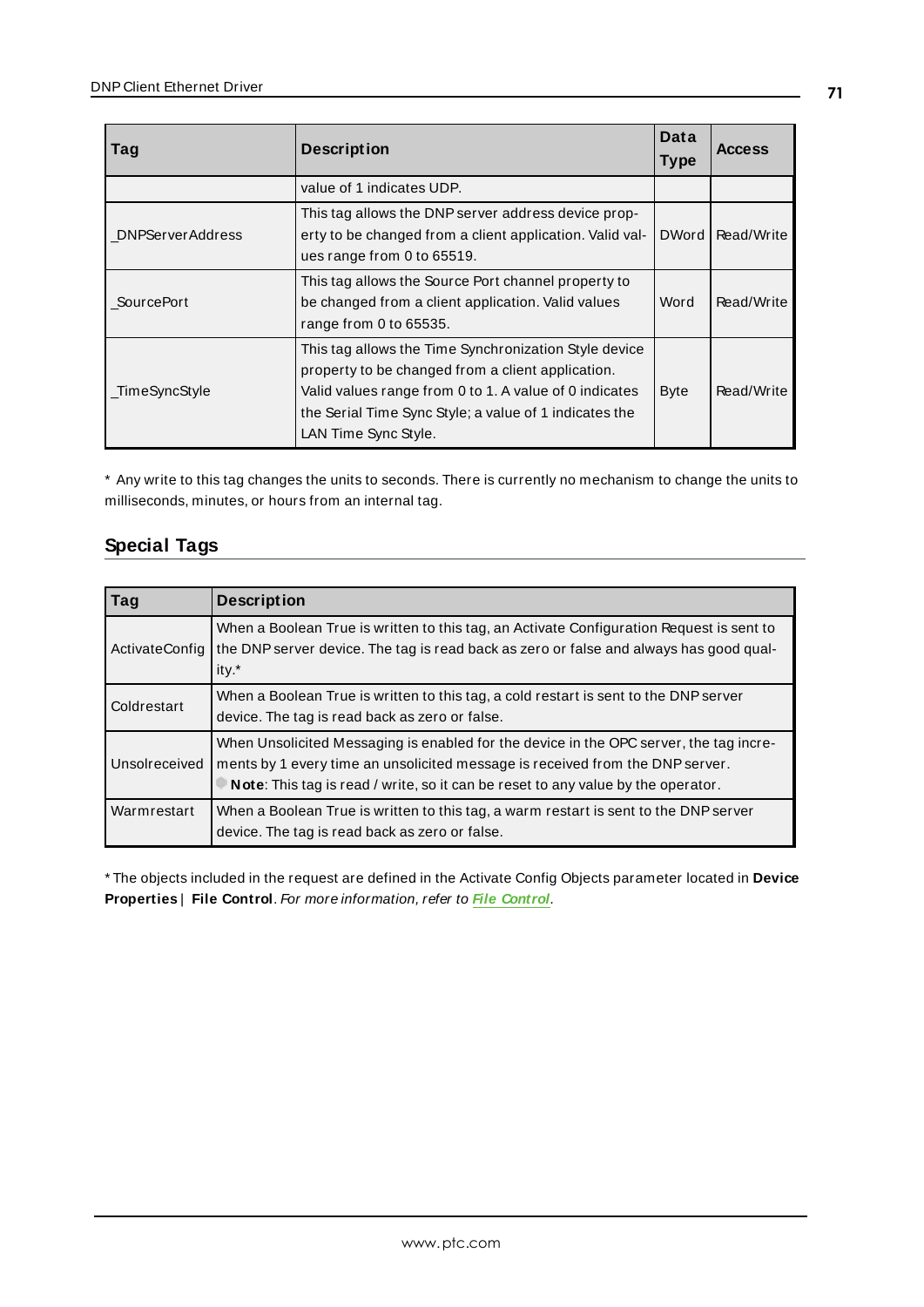# **Device Profile**

For more information on a specific section of the device profile, select a link from the list below.

**Device [Identification](#page-71-0) Link [Layer](#page-73-0) [Application](#page-74-0) Layer Clients [\(M asters\)](#page-75-0) Only Security [Parameters](#page-75-1) [Implementation](#page-77-0) Tables**

<span id="page-71-0"></span>For a copy of the device profile template, refer to DNP.org.

# **Device Properties — Identification**

| Component                                 | <b>Description</b>                                                                                                                                  | <b>Current Value</b>                                                                                                                                                                                                                                                                               | <b>Methods</b> |
|-------------------------------------------|-----------------------------------------------------------------------------------------------------------------------------------------------------|----------------------------------------------------------------------------------------------------------------------------------------------------------------------------------------------------------------------------------------------------------------------------------------------------|----------------|
| Device Func-<br>tion                      | Clients send DNP requests.                                                                                                                          | Client                                                                                                                                                                                                                                                                                             | N/A            |
| Device Name                               | This is the model and name of the device,<br>which should be sufficient to distinguish it<br>from any other device from the same organ-<br>ization. | <b>DNP Client Ethernet</b>                                                                                                                                                                                                                                                                         | N/A            |
| Hardware<br>Version                       | N/A                                                                                                                                                 | - Windows 7<br>- Windows Server 2008<br>- Windows Vista Business<br>/ Ultimate<br>- Windows Server 2003<br>SP <sub>2</sub><br>- Windows XP SP2<br>- Windows Server 2019<br>- Windows Server 2016<br>- Windows 8 and 10<br>- Windows 10 IoT Enter-<br>prise<br>- Windows Server 2012<br>and 2012 R2 | N/A            |
| Software Ver-<br>sion                     | N/A                                                                                                                                                 | v.5                                                                                                                                                                                                                                                                                                | N/A            |
| Device Profile<br>Document<br>Version     | The version of the device profile Document is<br>indicated by a whole number incremented<br>with each new release.                                  | 4                                                                                                                                                                                                                                                                                                  | N/A            |
| Supported<br><b>WITS Major</b><br>Version | The major version of the WITS Standard imple-<br>mented by the device.                                                                              | 1                                                                                                                                                                                                                                                                                                  | N/A            |
| Supported<br><b>WITS Minor</b><br>Version | The minor version of the WITS Standard imple-<br>mented by the device.                                                                              | $\mathbf 0$                                                                                                                                                                                                                                                                                        | N/A            |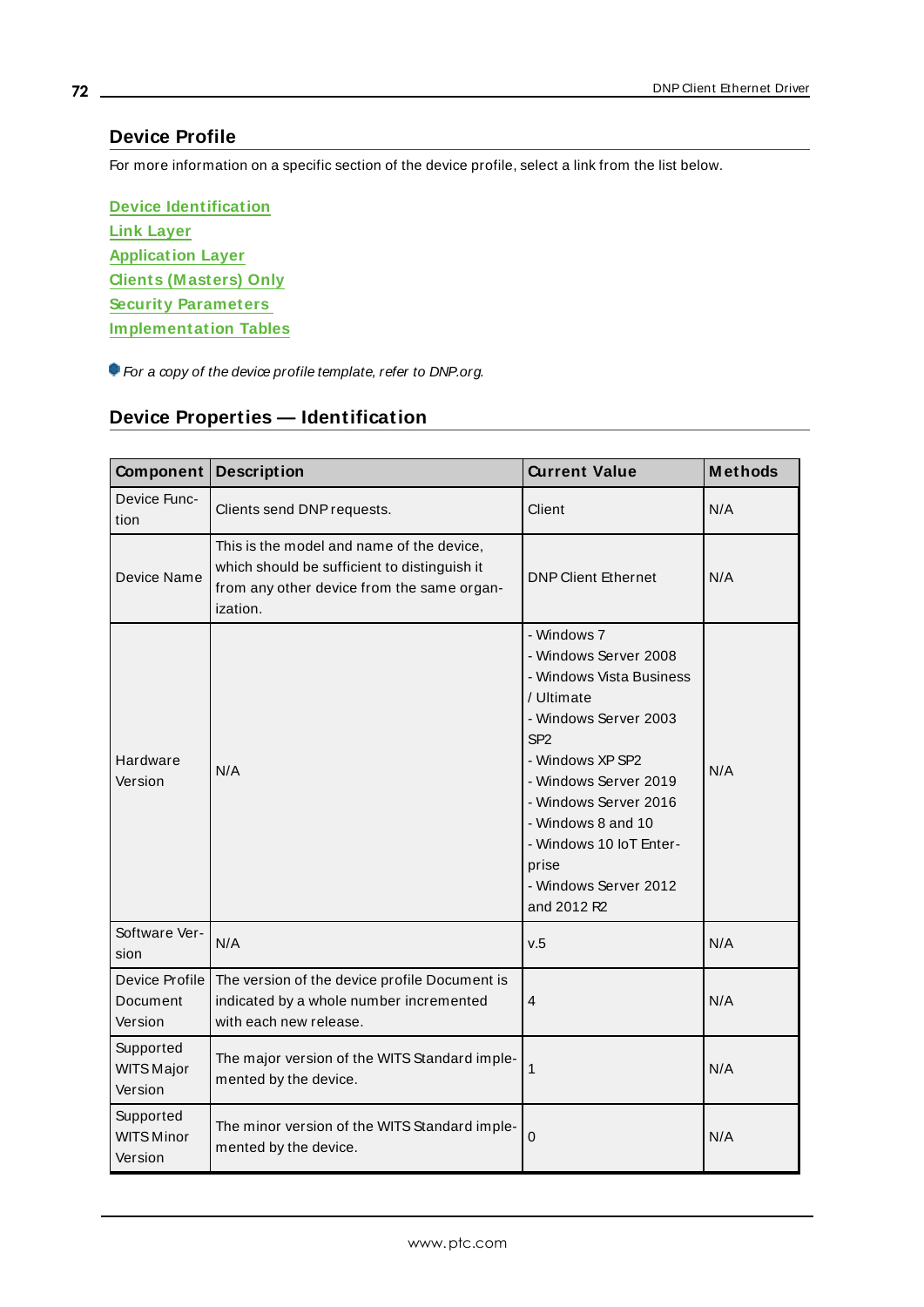| Component                                         | <b>Description</b>                                                                                                                                                                                                                      | <b>Current Value</b>                                                                                                                                                                                                                                                                                                                                                                                                                                                                                                                                                                                  | <b>Methods</b>                                                                |
|---------------------------------------------------|-----------------------------------------------------------------------------------------------------------------------------------------------------------------------------------------------------------------------------------------|-------------------------------------------------------------------------------------------------------------------------------------------------------------------------------------------------------------------------------------------------------------------------------------------------------------------------------------------------------------------------------------------------------------------------------------------------------------------------------------------------------------------------------------------------------------------------------------------------------|-------------------------------------------------------------------------------|
| <b>DNP Levels</b><br>Supported for<br>Requests    | The DNP3 level to which the device conforms<br>fully. Requests can be indicated independently.                                                                                                                                          | 3                                                                                                                                                                                                                                                                                                                                                                                                                                                                                                                                                                                                     | N/A                                                                           |
| <b>DNP</b> Levels<br>Supported for<br>Responses   | The DNP3 level to which the device conforms<br>fully. Responses can be indicated inde-<br>pendently.                                                                                                                                    | 3                                                                                                                                                                                                                                                                                                                                                                                                                                                                                                                                                                                                     | N/A                                                                           |
| Supported<br>Function<br><b>Blocks</b>            | N/A                                                                                                                                                                                                                                     | Object 0 - Attribute<br>objects, Data Sets, File<br>Transfer, Secure authen-<br>tication, and Function<br>Code 31 - Activate Con-<br>figuration.                                                                                                                                                                                                                                                                                                                                                                                                                                                      | N/A                                                                           |
| Notable Addi-<br>tions                            | This brief description intends to identify the<br>most obvious features that the device sup-<br>ports, in addition to the highest supported<br>level of DNP. The complete list of features is<br>described in the Implementation Table. | - Enabling and disabling<br>unsolicited responses on<br>an individual class basis.<br>- Double-bit Input objects.<br>- Variations with time for<br>Frozen Counters, Frozen<br>Counter Events, and Ana-<br>log Input Events.<br>- Floating-point variations<br>for both Analog Inputs<br>and Analog Outputs.<br>- Analog Input Reporting<br>Deadband.<br>- Event objects for Binary<br>and Analog Outputs.<br>- Device Attribute objects<br>including the Standard<br>DNP set 0 and User-<br>defined sets.<br>- Data Set objects.<br>- Authentication.<br>- File Control.<br>- Activate Configuration. | For more<br>information,<br>refer to<br><b>Address</b><br><b>Descriptions</b> |
| Methods to<br>Set Con-<br>figurable<br>Parameters | N/A                                                                                                                                                                                                                                     | N/A                                                                                                                                                                                                                                                                                                                                                                                                                                                                                                                                                                                                   | Methods<br>include .opf<br>and .xml pro-<br>ject files.*                      |

\* In addition to custom Channel Properties and Device Properties dialogs.

# **IP Networking**

| Component            | Description $ $ | <b>Current</b><br>Value            | <b>Methods</b> |
|----------------------|-----------------|------------------------------------|----------------|
| IP Type of End Point | N/A             | TCP Initiating<br><b>UDP</b> Data- | N/A            |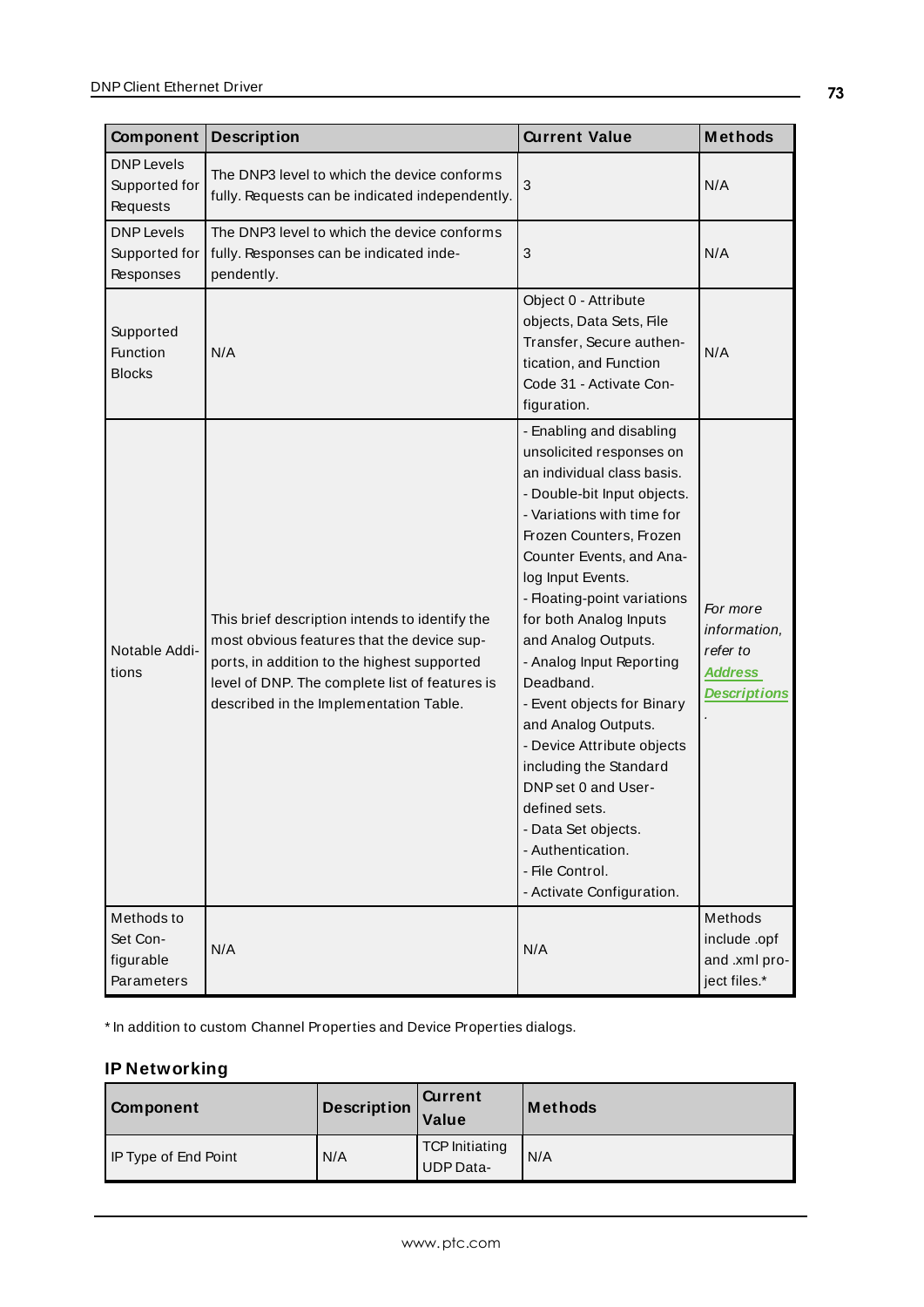| Component                                                                     | <b>Description</b> | <b>Current</b><br>Value                         | <b>Methods</b>                                                                                                     |
|-------------------------------------------------------------------------------|--------------------|-------------------------------------------------|--------------------------------------------------------------------------------------------------------------------|
|                                                                               |                    | gram                                            |                                                                                                                    |
| <b>IP Address</b>                                                             | N/A                | Configurable<br><b>IP Address</b>               | N/A                                                                                                                |
| IP Accepts TCP Connections or<br><b>UDP</b> Datagrams from:                   | N/A                | Allows all TCP<br>connections                   | N/A                                                                                                                |
| IP addresses from which TCP<br>Connections or UDP Data-<br>grams are Accepted | N/A                | * * * *                                         | N/A                                                                                                                |
| IP TCP Listen Port Number                                                     | N/A                | Not supported                                   | N/A                                                                                                                |
| <b>IP TCP Listen Port Number of</b><br><b>Remote Device</b>                   | N/A                | 20000                                           | Property is located on device Com-<br>munications Property page. The des-<br>tination port ranges from 1 to 65535. |
| IP TCP Keep-Alive Timer                                                       | N/A                | N/A                                             | N/A                                                                                                                |
| <b>IP Local UDP Port</b>                                                      | N/A                | Let the system<br>choose                        | Property is located on Channel Com-<br>munications Property page. The source<br>port ranges from 0 to 65535.       |
| <b>IP Destination UDP Port for</b><br><b>DNP3 Requests</b>                    | N/A                | 20000                                           | Property is located on device Com-<br>munications Property page. The des-<br>tination port ranges from 1 to 65535. |
| IP Multiple Outstation Con-<br>nections - Client (Master)                     | N/A                | Supports mul-<br>tiple                          | N/A                                                                                                                |
| IP Time Synchronization Sup-<br>port                                          | N/A                | DNP3 LAN pro-<br>cedure (func-<br>tion code 24) | Property is located on device Com-<br>munications Property page.                                                   |

## **Link Layer**

| Component                                          | <b>Description</b>                                                                                                                                                                               | <b>Current</b><br>Value       | <b>Methods</b>                                                                              |
|----------------------------------------------------|--------------------------------------------------------------------------------------------------------------------------------------------------------------------------------------------------|-------------------------------|---------------------------------------------------------------------------------------------|
| Data Link<br>Address                               | This indicates if the link address<br>is configurable over the entire<br>valid range of 0 to 65519.                                                                                              | Ranges<br>from 0 to<br>65519. | DNP server address prop-<br>erty is located on device<br>Communications Prop-<br>erty page. |
| Sends Con-<br>firmed<br>User Data<br><b>Frames</b> | This is a list of conditions under which the device<br>transmits the following confirmed link layer ser-<br>vices:<br><b>TEST LINK STATES</b><br><b>RESET LINK STATES</b><br>CONFIRMED USER DATA | Never                         | N/A                                                                                         |
| Data Link<br>Layer<br>Confirmation I<br>Timeout    | This timeout applies to any secondary data link<br>message that requires a confirmation or response<br>(such as link reset, link status, user data, and so<br>forth).                            | 2<br>seconds                  | N/A                                                                                         |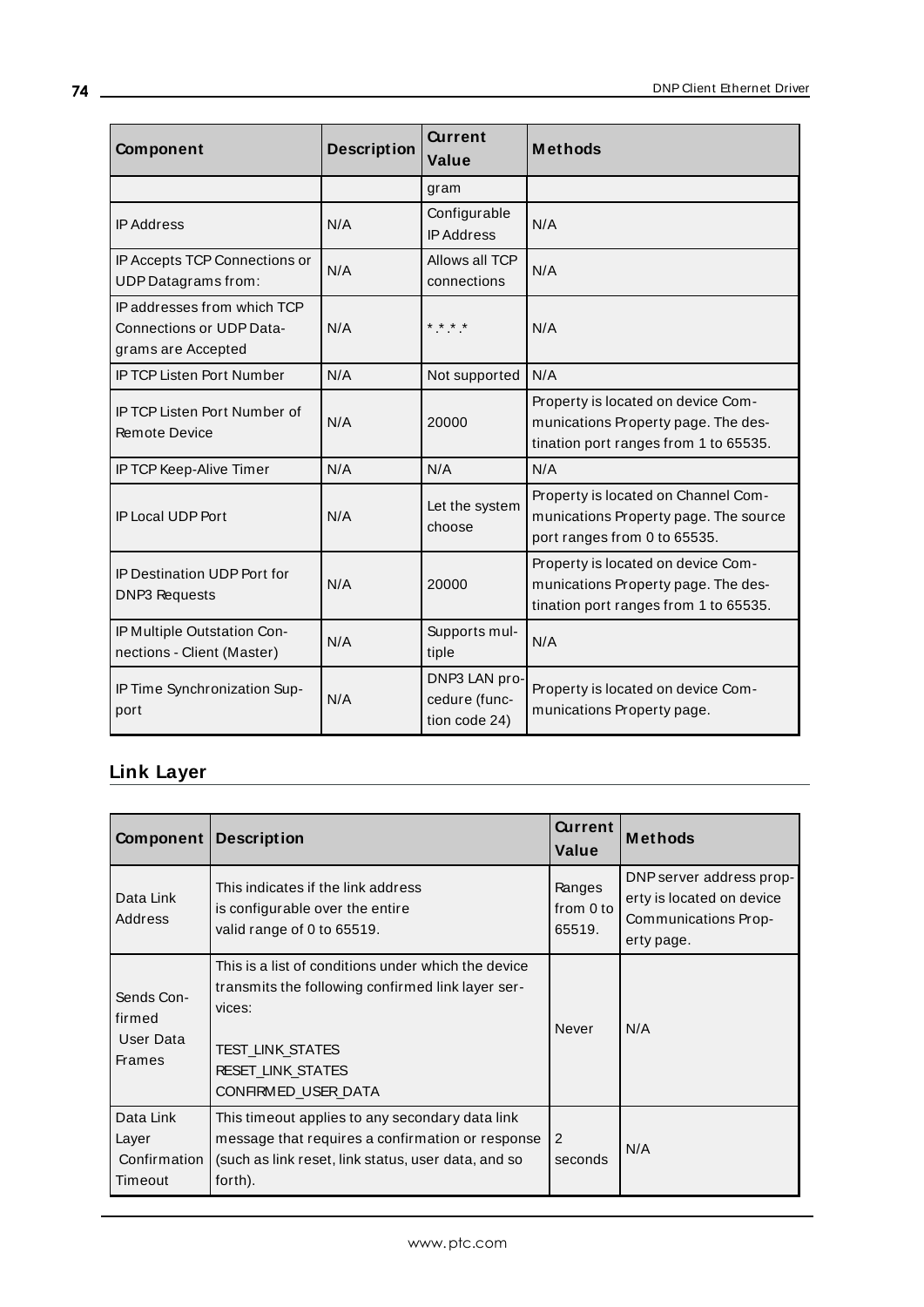| Component                                                                            | <b>Description</b>                                                                                                                                                    | <b>Current</b><br>Value | <b>Methods</b> |
|--------------------------------------------------------------------------------------|-----------------------------------------------------------------------------------------------------------------------------------------------------------------------|-------------------------|----------------|
| Maximum<br>Data<br>Link Retries                                                      | This is the number of times that<br>the device retransmits a frame<br>that requests Link Layer<br>confirmation.                                                       | 3 retries               | N/A            |
| Maximum<br>Number of<br><b>Octets Trans-</b><br>mitted in<br>a Data Link<br>Frame    | This number includes the checksum. With a length<br>field of 255, the maximum size would be 292.                                                                      | 292                     | N/A            |
| Maximum<br>Number of<br>Octets that<br>can be<br>Received in a<br>Data<br>Link Frame | This number includes the checksum. With a length<br>field of 255, the maximum size would be 292. The<br>device must be able to receive 292 octets to be<br>compliant. | 292                     | N/A            |

\* Data link addresses 0xFFF0 through 0xFFFFare reserved for broadcast or other special purposes.

# **Application Layer**

| Component                                                                                              | <b>Description</b>                                                                                                                                                                                              | Current<br>Value | <b>Methods</b> |
|--------------------------------------------------------------------------------------------------------|-----------------------------------------------------------------------------------------------------------------------------------------------------------------------------------------------------------------|------------------|----------------|
| Maximum Number of Octets Trans-<br>mitted in an Application Layer Fragment<br>other than File Transfer | This size does not include any transport<br>or frame octets. DNP clients must<br>provide a setting less than or equal to<br>249.                                                                                | 249              | N/A            |
| Maximum Number of Octets Trans-<br>mitted in an Application Layer Fragment<br>Containing File Transfer | N/A                                                                                                                                                                                                             | N/A              | N/A            |
| Maximum Number of Octets that can<br>be Received in an Application Layer<br>Fragment                   | This size does not include any transport<br>or frame octets. DNP clients must<br>provide a setting greater than or equal<br>to 2048.                                                                            | 2048             | N/A            |
| Timeout waiting for Complete Applic-<br>ation Layer Fragment                                           | Timeout if all frames of a message frag-<br>ment are not received in the specified<br>time. It is measured from the time that<br>the first frame of a fragment is received<br>until the last frame is received. | N/A              | N/A            |
| Maximum Number of objects Allowed in<br>a Single Control Request for CROB (g12)                        | N/A                                                                                                                                                                                                             | N/A              | N/A            |
| Maximum Number of objects Allowed in<br>a Single Control Request for Analog Out-<br>puts (g41)         | N/A                                                                                                                                                                                                             | N/A              | N/A            |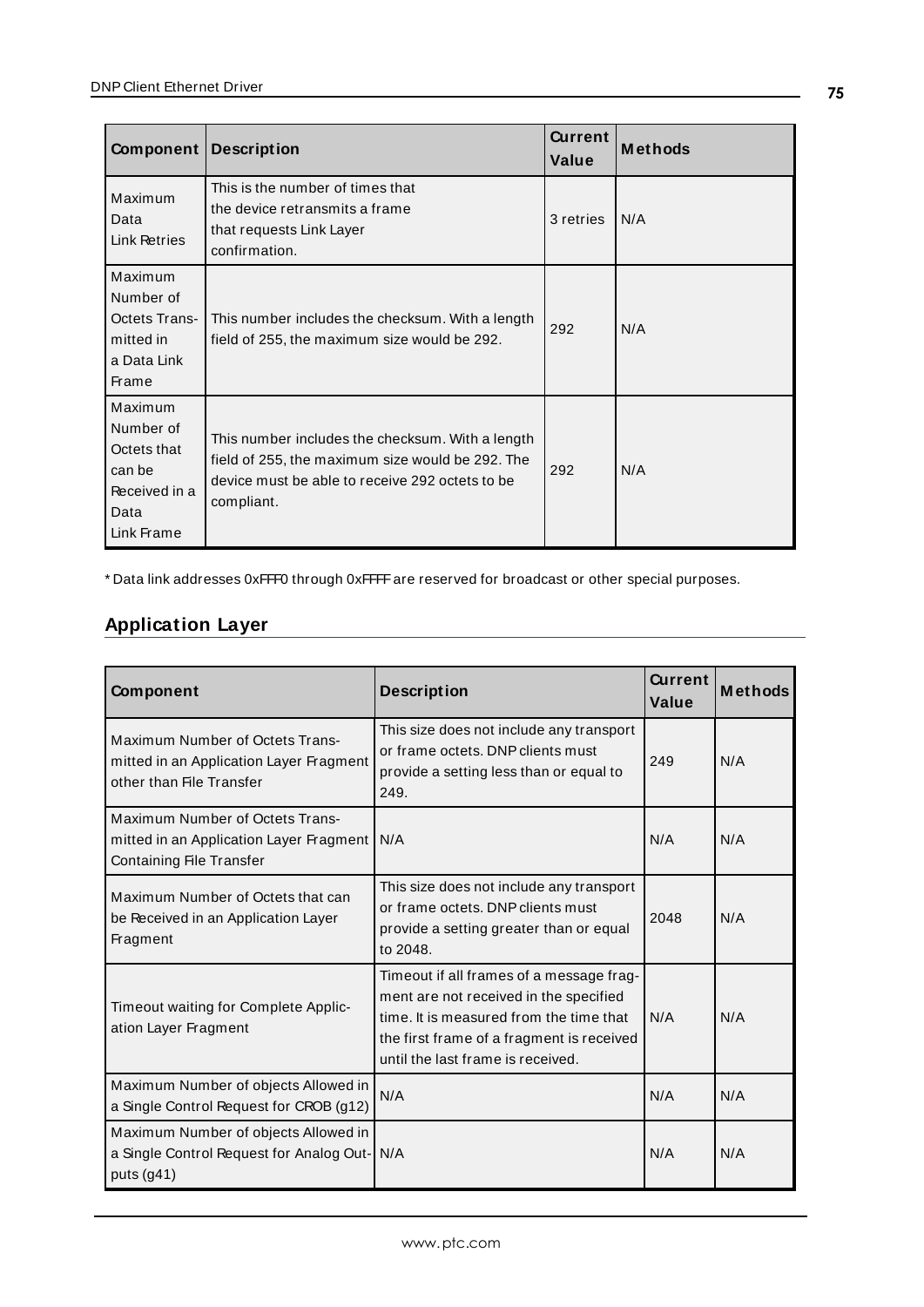| Component                                                                                       | <b>Description</b> | <b>Current</b><br>Value | <b>Methods</b> |
|-------------------------------------------------------------------------------------------------|--------------------|-------------------------|----------------|
| Maximum Number of objects Allowed in<br>a Single Control Request for Data Sets<br>(g85, 86, 87) | N/A                | N/A                     | N/A            |
| Supports Mixing object groups* in the<br>Same Control Request                                   | N/A                | N/A                     | N/A            |

\* AOBs, cROBs, and Data Sets.

# **DNP Clients (Masters) Only**

| Component                                                                                        | <b>Description</b>                                                                                                                                                                                                                        | <b>Current</b><br>Value | <b>Methods</b>                                                                                                                                 |
|--------------------------------------------------------------------------------------------------|-------------------------------------------------------------------------------------------------------------------------------------------------------------------------------------------------------------------------------------------|-------------------------|------------------------------------------------------------------------------------------------------------------------------------------------|
| Timeout Waiting for Com-<br>plete Application Layer<br>Response                                  | Timeout on DNP client if all<br>fragments of a response mes-<br>sage are not received in the<br>specified time.                                                                                                                           | 10000<br>ms             | Property is located on the<br><b>Channel Communications</b><br>Property page. Supported<br>response timeouts are 100 to<br>3600000.            |
| Maximum Application Layer<br>Retries for Request Mes-<br>sages                                   | This is the number of times a<br>DNP client retransmits an<br>application layer request mes-<br>sage if a response is not<br>received. This parameter<br>must never cause a DNP client<br>to retransmit control or time<br>sync messages. | O                       | Max. Timeouts property is loc-<br>ated on the Device Com-<br>munications Property page.<br>Supported timeouts are 1 to<br>10 (0 to 9 retries). |
| Incremental Timeout Waiting<br>for First or Next Fragment of<br>an Application Layer<br>Response | N/A                                                                                                                                                                                                                                       | None                    | N/A                                                                                                                                            |

## **Security Parameters**

| Component                                                    | <b>Description</b>                                                                               | <b>Current Value</b> | <b>Methods</b>                                                                                                                                                                                                                         |
|--------------------------------------------------------------|--------------------------------------------------------------------------------------------------|----------------------|----------------------------------------------------------------------------------------------------------------------------------------------------------------------------------------------------------------------------------------|
| <b>DNP3 Device Support</b><br>for Secure Authentic-<br>ation | Indicates whether the<br>device supports secure<br>authentication (and, if so,<br>what version). | Version 2            | Authentication can be<br>enabled on the Authentic-<br>ation tab in device prop-<br>erties. The User Number<br>and Update Key tag prop-<br>erties can be configured<br>in the User Num-<br>bers/Update Key tab in<br>device properties. |
| Maximum Number of<br>Users                                   | The device must support<br>details for each user.                                                | 10                   | The maximum number<br>of users cannot be con-                                                                                                                                                                                          |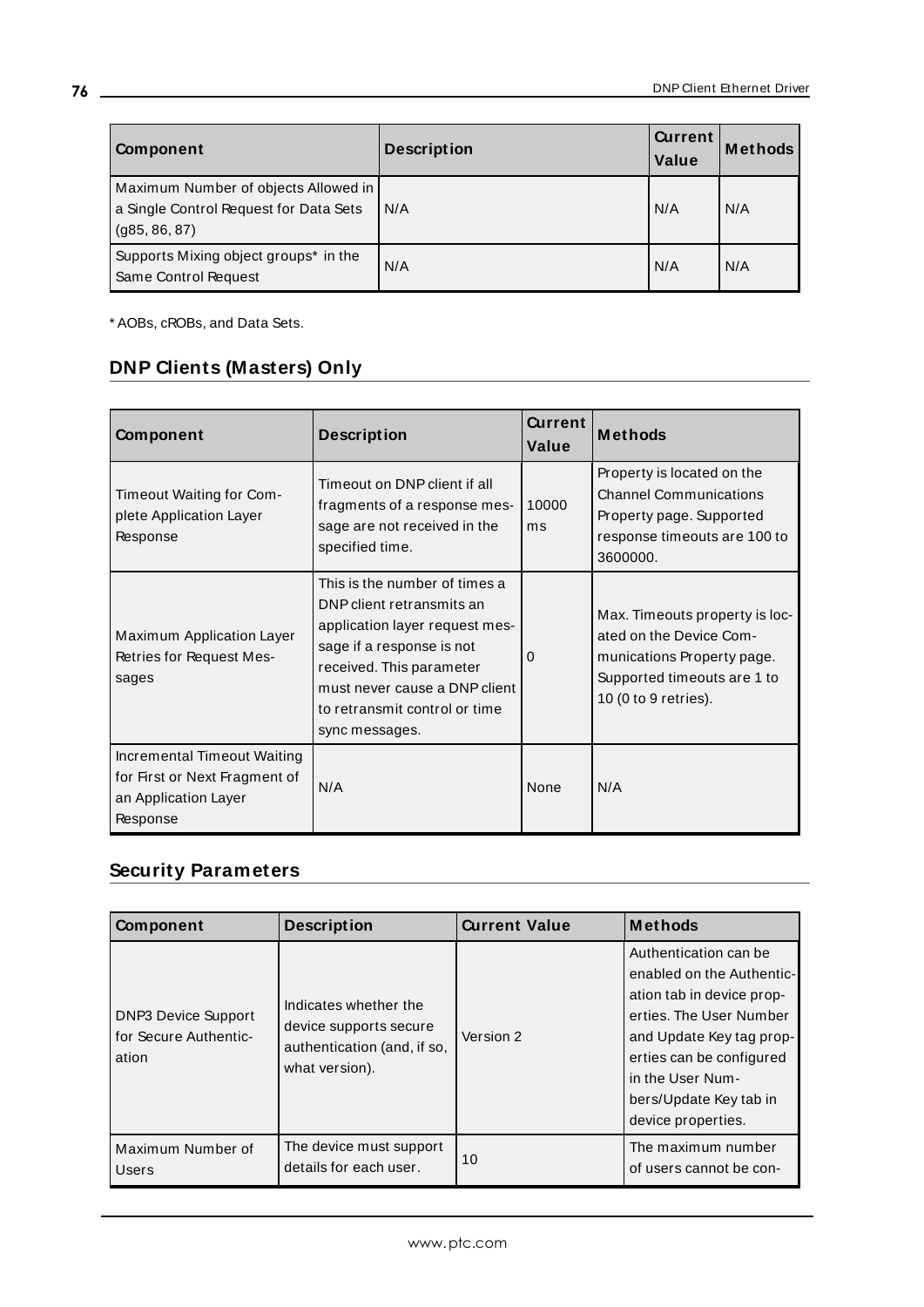| Component                                 | <b>Description</b>                                                                                                                                                                                                                                                                                                                                 | <b>Current Value</b>                      | <b>Methods</b>                                                                                                                                                                                                        |
|-------------------------------------------|----------------------------------------------------------------------------------------------------------------------------------------------------------------------------------------------------------------------------------------------------------------------------------------------------------------------------------------------------|-------------------------------------------|-----------------------------------------------------------------------------------------------------------------------------------------------------------------------------------------------------------------------|
|                                           | Users are identified by a<br>16-bit user number. Indic-<br>ates the actual limit to<br>the number of sim-<br>ultaneous users that can<br>be supported.                                                                                                                                                                                             |                                           | figured, but the User<br>Number and Update<br>Keys can be configured<br>in device properties.                                                                                                                         |
| Security Message<br>Response Timeout      | The authentication of crit-<br>ical messages may<br>involve additional mes-<br>sage exchanges (chal-<br>lenges and responses),<br>which can require an<br>extension to the normal<br>DNP3 message response<br>timeout. This timeout spe-<br>cifies an additional<br>amount of time to be<br>used when extra security<br>transactions are involved. | 2000 milliseconds                         | The Reply Timeout prop-<br>erty is located on the<br>Authentication tab in<br>device properties. The<br>valid range is 0 to<br>300000 milliseconds.                                                                   |
| Aggressive Mode of<br>Operation (Receive) | DNP3 devices have the<br>option to accept "aggress-<br>ive" mode requests,<br>where challenge data<br>used for authentication is<br>appended to a critical<br>message instead of being<br>solicited through a sep-<br>arate message<br>exchange.                                                                                                   | Yes. Accepts aggressive<br>mode requests. | The Enable Aggressive<br>Mode Support property<br>is located on the<br>Authentication tab in<br>device properties.                                                                                                    |
| Aggressive Mode of<br>Operation (Issue)   | DNP3 devices must sup-<br>port the issuing of<br>"aggressive" mode of<br>operation, where chal-<br>lenge data used for<br>authentication is appen-<br>ded to a critical message<br>instead of being solicited<br>through a separate mes-<br>sage exchange.                                                                                         | Yes. Issues aggressive<br>mode requests.  | When authentication is<br>enabled, Aggressive<br>Mode Support is enabled<br>by default.                                                                                                                               |
| Session Key Change<br>Interval            | To defend against a com-<br>promising attack, the ses-<br>sion key is changed at<br>regular intervals. To<br>accommodate systems<br>with infrequent com-<br>munications, this change<br>interval can be disabled<br>to use just the Session                                                                                                        | 900 seconds                               | This property is located<br>on the Authentication tab<br>in device properties. The<br>valid range is 0 to 7200<br>seconds. 0 disables the<br>interval and use the Ses-<br>sion Key Change Mes-<br>sage Count instead. |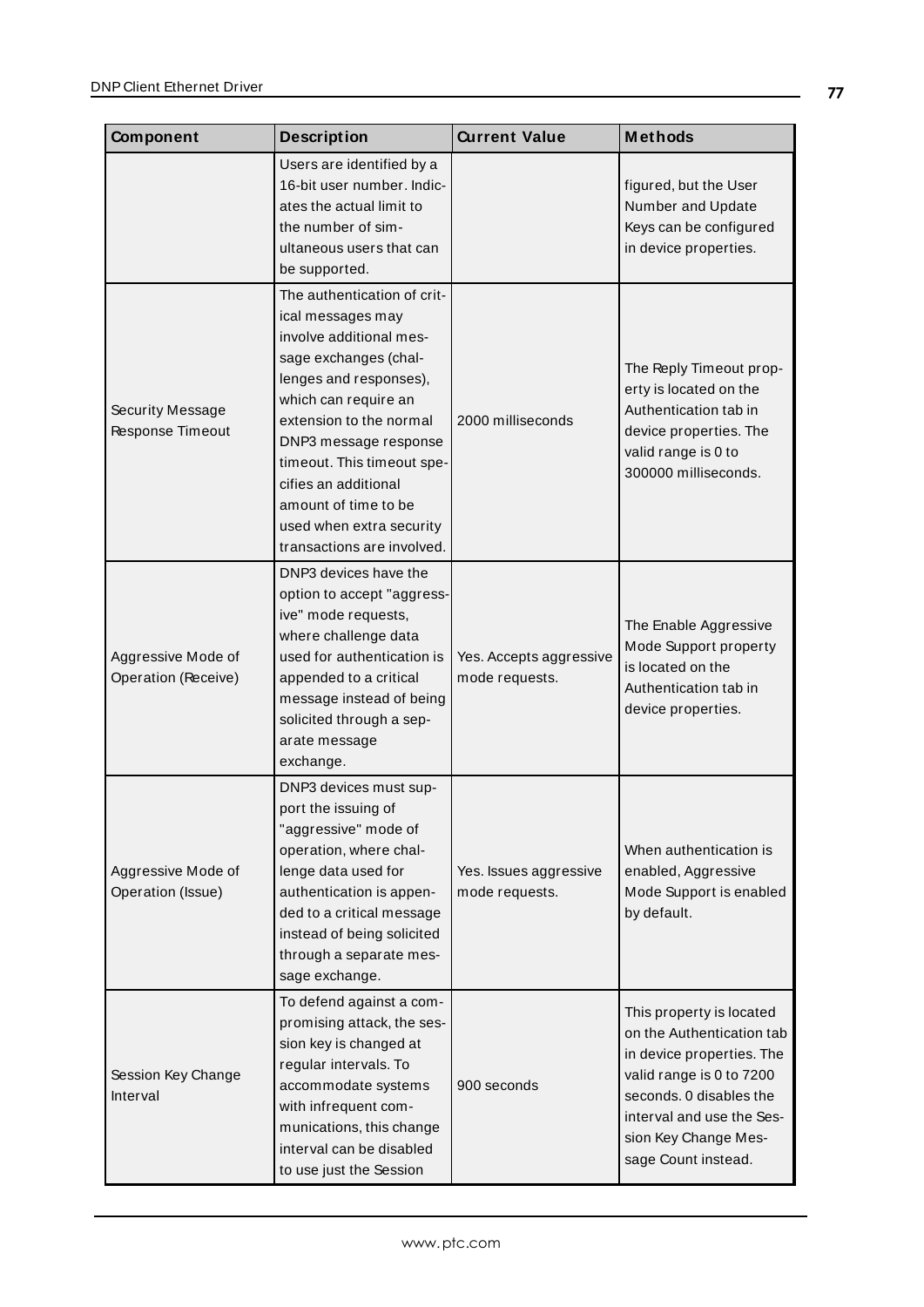| Component                                             | <b>Description</b>                                                                                                                                                                                                                              | <b>Current Value</b>                                                                                                                                                                                                                                                                                                            | <b>Methods</b>                                                                                                                              |
|-------------------------------------------------------|-------------------------------------------------------------------------------------------------------------------------------------------------------------------------------------------------------------------------------------------------|---------------------------------------------------------------------------------------------------------------------------------------------------------------------------------------------------------------------------------------------------------------------------------------------------------------------------------|---------------------------------------------------------------------------------------------------------------------------------------------|
|                                                       | Key Change Message<br>Count instead.                                                                                                                                                                                                            |                                                                                                                                                                                                                                                                                                                                 |                                                                                                                                             |
| Session Key Change<br>Message Count                   | In addition to changing at<br>regular intervals, the ses-<br>sion key is also changed<br>after a specified number<br>of messages have been<br>exchanged.                                                                                        | 1000                                                                                                                                                                                                                                                                                                                            | The Session Key Change<br>Count property is located<br>on the Authentication tab<br>in device properties. The<br>valid range is 0 to 65535. |
| Maximum Error Count                                   | To assist in countering<br>denial of service attacks,<br>the DNP3 device stops<br>replying with error codes<br>after a number of suc-<br>cessive authentication<br>failures. Setting the error<br>count to zero inhibits all<br>error messages. | 2                                                                                                                                                                                                                                                                                                                               | This property is located<br>on the Authentication tab<br>in device properties. The<br>valid range is 0 to 10.                               |
| MAC Algorithm Reques-<br>ted in Challenge<br>Exchange | Part of the authentication<br>message is hashed using<br>an MAC algorithm. The<br>output of the MAC<br>algorithm is truncated.                                                                                                                  | Supports the following:<br>HMAC-SHA-1:<br>Truncated to the left-<br>most 4 octets<br>HMAC-SHA-1:<br>Truncated to the left-<br>most 8 octets<br>HMAC-SHA-1:<br>Truncated to the left-<br>most 10 octets<br>HMAC-SHA-256:<br>Truncated to the left-<br>most 8 octets<br>HMAC-SHA-256:<br>Truncated to the left-<br>most 16 octets | N/A                                                                                                                                         |
| Key-wrap Algorithm to<br><b>Encrypt Session Keys</b>  | When a session key is<br>updated, it is encrypted<br>using AES-128. Other<br>algorithms are optional.                                                                                                                                           | Supports AES-128                                                                                                                                                                                                                                                                                                                | Not configurable                                                                                                                            |

### **Implementation Tables**

The following implementation tables identify which object groups and variations, function codes, and qualifiers are supported by the DNP client in both requests and responses. The Request columns identify all requests that may be sent by the DNP client or all requests that must be parsed by a DNP server. The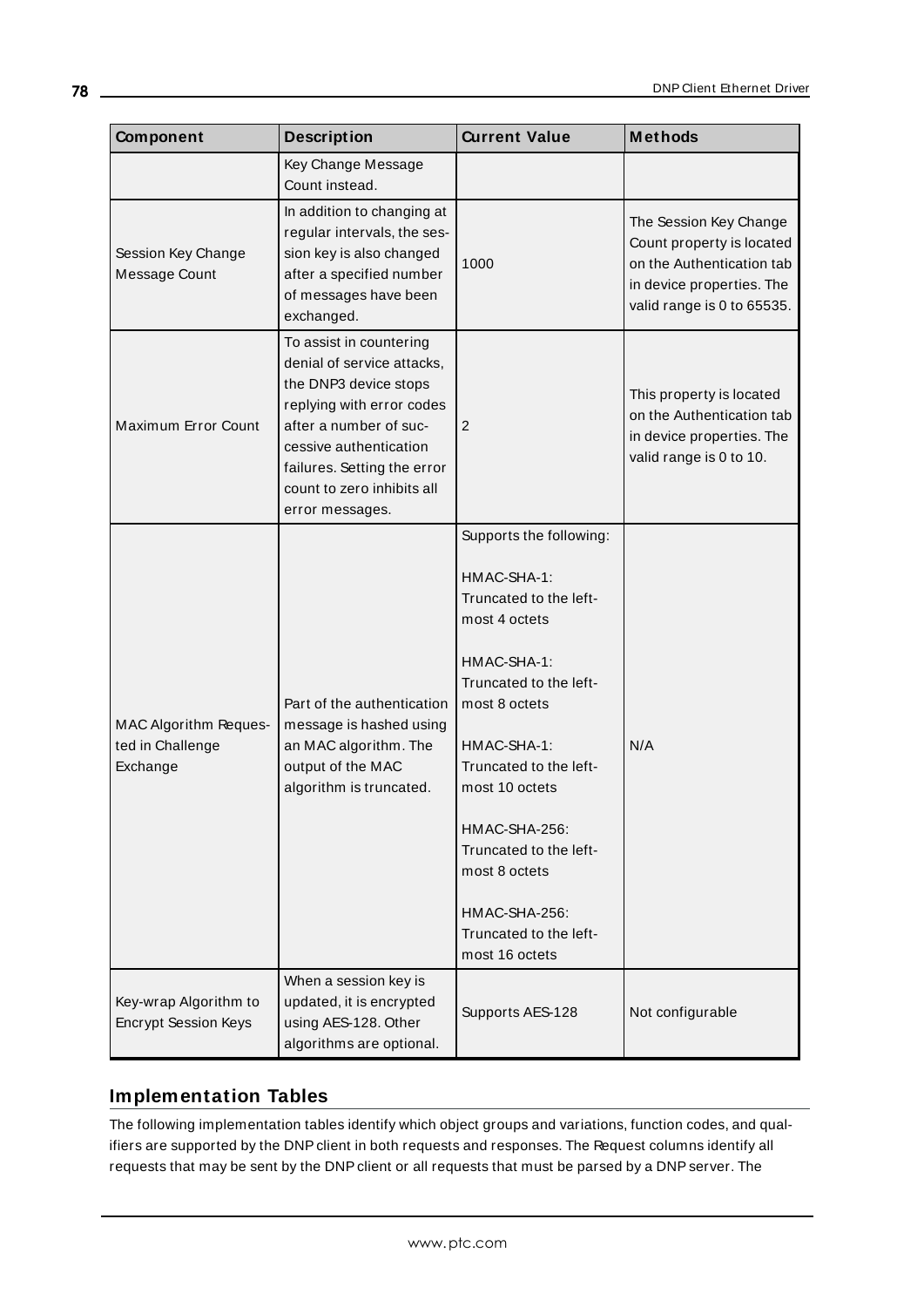Response columns identify all responses that must be parsed by the DNPclient or all responses that may be sent by a DNP server.

**Note**: Both the Request Function Code and the Response Function Code are in decimal.

| Code           | <b>Description</b>                |
|----------------|-----------------------------------|
| $\mathbf{1}$   | Read                              |
| $\overline{c}$ | Write                             |
| $\mathbf{3}$   | Select                            |
| $\overline{4}$ | Operate                           |
| 5              | Direct operate                    |
| $\,6$          | Direct operate, no acknowledgment |
| 20             | Enable unsolicited responses      |
| 21             | Disable unsolicited responses     |
| 25             | Open file                         |
| 26             | Close file                        |
| 27             | Delete file                       |
| 28             | Get file information              |
| 29             | Authenticate file                 |
| 30             | Cancel file transfer              |
| 31             | Activate configuration            |
| 32             | Authentication request            |
| 129            | Response                          |
| 130            | Unsolicited response              |
| 131            | Authentication response           |

**Note**: Both the Request Qualifier Code and the Response Qualifier Code are in hexadecimal.

| Code | <b>Description</b>      |
|------|-------------------------|
| 00   | 8-bit start-stop        |
| 01   | 16-bit start-stop       |
| 06   | No range, or all        |
| 07   | 8-bit limited quantity  |
| 08   | 16-bit limited quantity |
| 17   | 8-bit index             |
| 18   | 16-bit index            |
| 5B   | Free format             |

### **Object Group 0 - Device Attributes**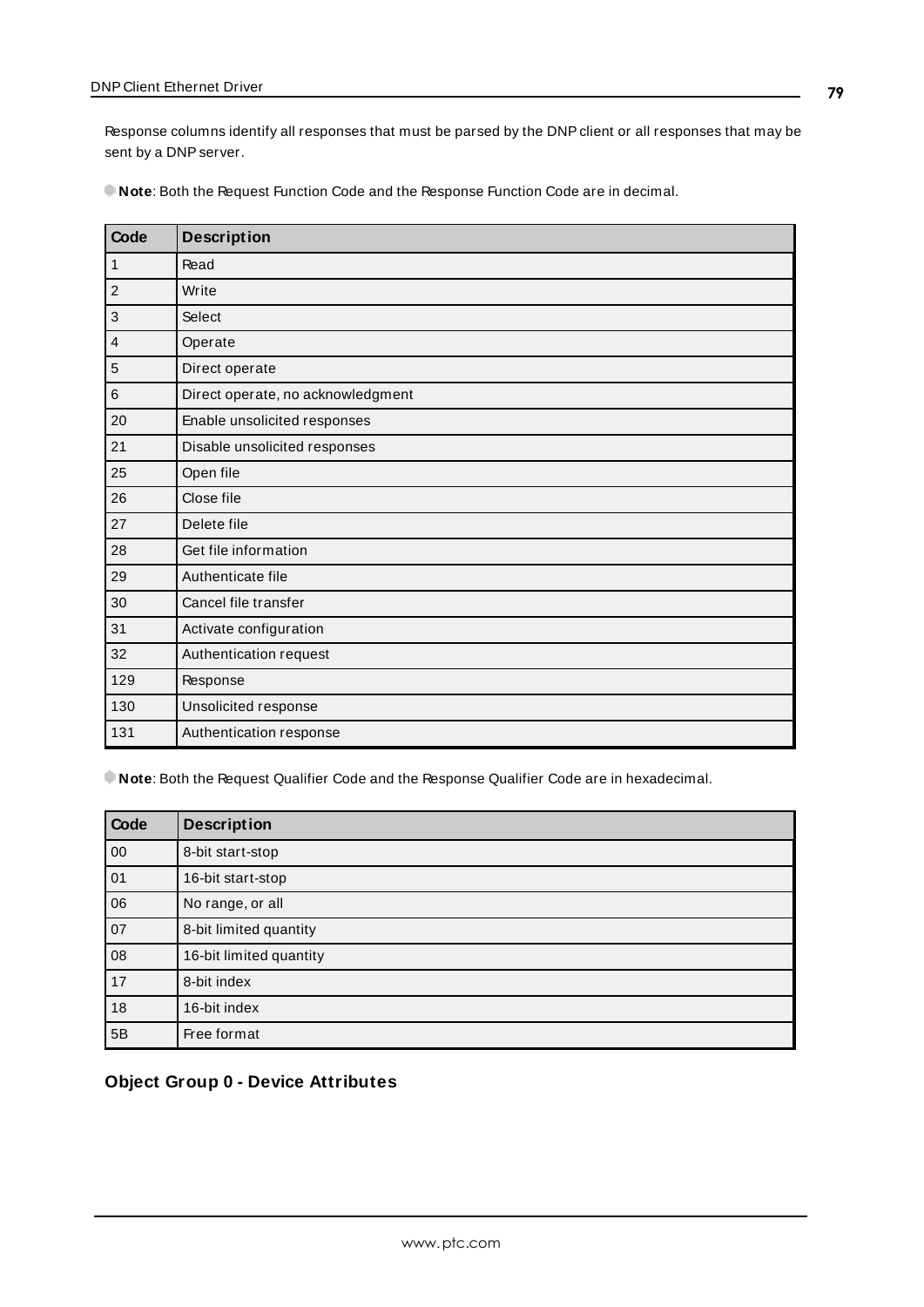| Variation | <b>Description</b>                       | <b>Request</b><br><b>Function</b><br>Code | <b>Request</b><br>Qualifier<br>Codes | <b>Response</b><br><b>Function</b><br><b>Codes</b> | <b>Response</b><br>Qualifier<br><b>Codes</b> |
|-----------|------------------------------------------|-------------------------------------------|--------------------------------------|----------------------------------------------------|----------------------------------------------|
| $1 - 253$ | Standard Set 0 and User<br>Defined Sets  | 2                                         | 00,06<br>$00\,$                      | 129<br>N/A                                         | 00, 17<br>N/A                                |
| 254       | Non-specific all attrib-<br>utes request |                                           | 00,06                                | 129                                                | 00, 17                                       |
| 255       | List of attribute vari-<br>ations        |                                           | 00,06                                | 129                                                | 00, 5B                                       |

# **Object Group 1 - Binary Inputs**

|   | <b>Variation Description</b> | <b>Request</b><br><b>Function</b><br>Code | <b>Request</b><br>Qualifier<br>Codes | <b>Response</b><br><b>Function</b><br>Codes | <b>Response</b><br>Qualifier<br><b>Codes</b> |
|---|------------------------------|-------------------------------------------|--------------------------------------|---------------------------------------------|----------------------------------------------|
| 0 | Any variation                |                                           | 00, 01, 06                           | N/A                                         | N/A                                          |
|   | Packed format                |                                           | 00, 01, 06                           | 129                                         | 00, 01                                       |
| 2 | With flags                   |                                           | 00, 01, 06                           | 129                                         | 00, 01                                       |

### **Object Group 2 - Binary Input Event**

|                | <b>Variation Description</b> | <b>Request</b><br><b>Function</b><br>Code | <b>Request</b><br>Qualifier<br><b>Codes</b> | <b>Response</b><br><b>Function</b><br>Codes | <b>Response</b><br>Qualifier<br>Codes |
|----------------|------------------------------|-------------------------------------------|---------------------------------------------|---------------------------------------------|---------------------------------------|
| l o            | Any variation                | N/A                                       | N/A                                         | N/A                                         | N/A                                   |
|                | Without time                 | N/A                                       | N/A                                         | 129, 130                                    | 17,28                                 |
| $\overline{2}$ | With absolute time           | N/A                                       | N/A                                         | 129, 130                                    | 17,28                                 |
| $\vert$ 3      | With relative time           | N/A                                       | N/A                                         | 129, 130                                    | 17,28                                 |

## **Object Group 3 - Double-Bit Inputs**

|                | <b>Variation Description</b> | <b>Request</b><br><b>Function</b><br>Code | <b>Request</b><br>Qualifier<br><b>Codes</b> | <b>Response</b><br><b>Function</b><br>Codes | <b>Response</b><br>Qualifier<br><b>Codes</b> |
|----------------|------------------------------|-------------------------------------------|---------------------------------------------|---------------------------------------------|----------------------------------------------|
| l 0            | Any variation                |                                           | 00, 01, 06                                  | N/A                                         | N/A                                          |
|                | Packed format                |                                           | 00, 01, 06                                  | 129                                         | 00.01                                        |
| $\overline{2}$ | With flags                   |                                           | 00, 01, 06                                  | 129                                         | 00, 01                                       |

## **Object Group 4 - Double-Bit Binary Input Event**

| Variation      | <b>Description</b> | <b>Request</b><br><b>Function</b><br>Code | <b>Request</b><br>Qualifier<br>Codes | <b>Response</b><br><b>Function</b><br>Codes | <b>Response</b><br>Qualifier<br>Codes |
|----------------|--------------------|-------------------------------------------|--------------------------------------|---------------------------------------------|---------------------------------------|
| $\mathbf 0$    | Any variation      | N/A                                       | N/A                                  | N/A                                         | N/A                                   |
|                | Without time       | N/A                                       | N/A                                  | 129, 130                                    | 17,28                                 |
| $\overline{2}$ | With absolute time | N/A                                       | N/A                                  | 129, 130                                    | 17.28                                 |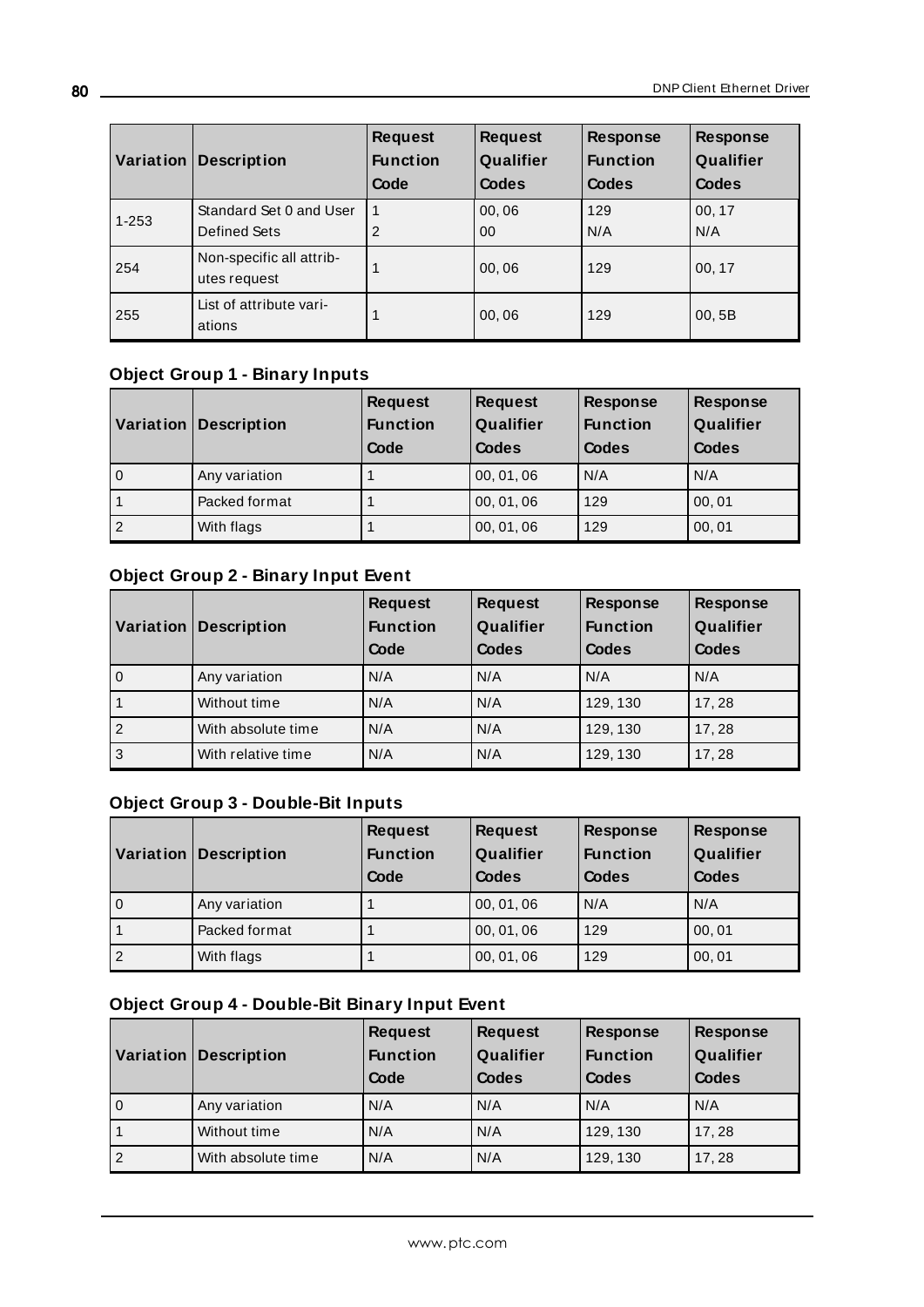|     | <b>Variation Description</b> | <b>Request</b><br><b>Function</b><br>Code | <b>Request</b><br>Qualifier<br>Codes | <b>Response</b><br><b>Function</b><br>Codes | <b>Response</b><br>Qualifier<br>Codes |
|-----|------------------------------|-------------------------------------------|--------------------------------------|---------------------------------------------|---------------------------------------|
| l 3 | With relative time           | N/A                                       | N/A                                  | 129, 130                                    | 17.28                                 |

## **Object Group 10 - Binary Outputs**

|                | Variation Description    | <b>Request</b><br><b>Function</b><br>Code | <b>Request</b><br>Qualifier<br>Codes | <b>Response</b><br><b>Function</b><br>Codes | <b>Response</b><br>Qualifier<br><b>Codes</b> |
|----------------|--------------------------|-------------------------------------------|--------------------------------------|---------------------------------------------|----------------------------------------------|
| $\mathbf 0$    | Any variation            |                                           | 00, 01, 06                           | N/A                                         | N/A                                          |
|                | Packed format            |                                           | 00, 01, 06                           | 129                                         | 00, 01                                       |
| $\overline{2}$ | Output status with flags |                                           | 00, 01, 06                           | 129                                         | 00, 01                                       |

## **Object Group 11 - Binary Output Events**

| Variation      | <b>Description</b>  | <b>Request</b><br><b>Function</b><br>Code | <b>Request</b><br>Qualifier<br><b>Codes</b> | <b>Response</b><br><b>Function</b><br>Codes | <b>Response</b><br>Qualifier<br>Codes |
|----------------|---------------------|-------------------------------------------|---------------------------------------------|---------------------------------------------|---------------------------------------|
| $\overline{0}$ | Any variation       | N/A                                       | N/A                                         | l N/A                                       | N/A                                   |
|                | Status without time | N/A                                       | N/A                                         | 129, 130                                    | 17.28                                 |
| $\overline{2}$ | Status with time    | N/A                                       | N/A                                         | 129, 130                                    | 17.28                                 |

## **Object Group 12 -Binary Command**

| Variation   Description                     | <b>Request</b><br><b>Function</b><br>Code | <b>Request</b><br>Qualifier<br>Codes | <b>Response</b><br><b>Function</b><br>Codes | <b>Response</b><br>Qualifier<br>Codes |
|---------------------------------------------|-------------------------------------------|--------------------------------------|---------------------------------------------|---------------------------------------|
| <b>Control Relay Output</b><br>Block (CROB) | 3, 4, 5, 6                                | 17.28                                | 129                                         | Echo of<br>request                    |

# **Object Group 20 - Counters**

| Variation      | <b>Description</b>  | <b>Request</b><br><b>Function</b><br>Code | <b>Request</b><br>Qualifier<br>Codes | <b>Response</b><br><b>Function</b><br>Codes | <b>Response</b><br>Qualifier<br><b>Codes</b> |
|----------------|---------------------|-------------------------------------------|--------------------------------------|---------------------------------------------|----------------------------------------------|
| $\overline{0}$ | Any variation       |                                           | 00, 01, 06                           | N/A                                         | N/A                                          |
|                | 32-bit with flag    |                                           | 00, 01, 06                           | 129                                         | 00,01                                        |
| 2              | 16-bit with flag    |                                           | 00, 01, 06                           | 129                                         | 00,01                                        |
| 5              | 32-bit without flag |                                           | 00, 01, 06                           | 129                                         | 00.01                                        |
| 6              | 16-bit without flag |                                           | 00, 01, 06                           | 129                                         | 00,01                                        |

# **Object Group 21 - Frozen Counters**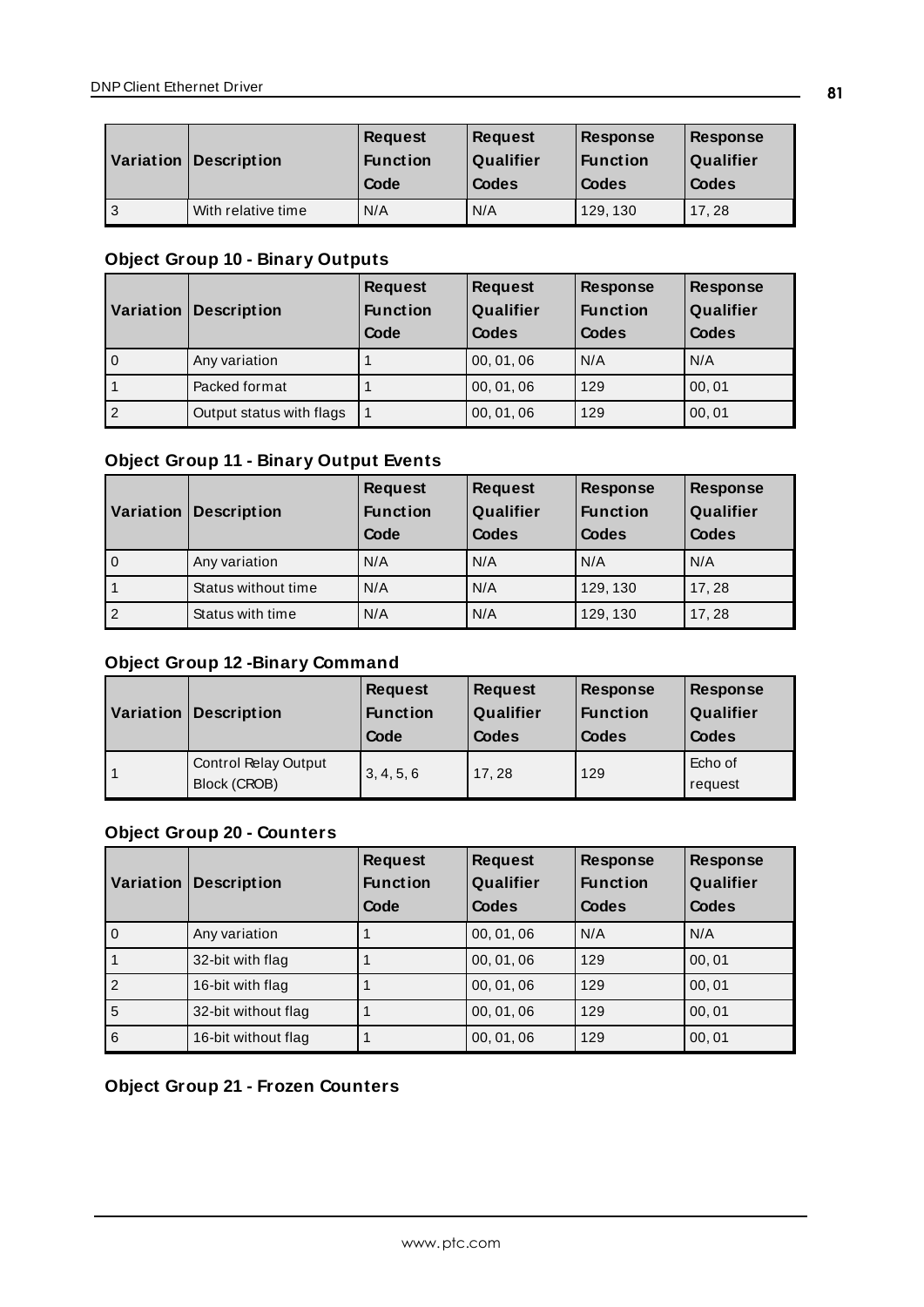| Variation      | <b>Description</b>        | <b>Request</b><br><b>Function</b><br>Code | <b>Request</b><br>Qualifier<br>Codes | <b>Response</b><br><b>Function</b><br>Codes | <b>Response</b><br>Qualifier<br><b>Codes</b> |
|----------------|---------------------------|-------------------------------------------|--------------------------------------|---------------------------------------------|----------------------------------------------|
| 0              | Any variation             |                                           | 00, 01, 06                           | N/A                                         | N/A                                          |
|                | 32-bit with flag          |                                           | 00, 01, 06                           | 129                                         | 00,01                                        |
| $\overline{2}$ | 16-bit with flag          |                                           | 00, 01, 06                           | 129                                         | 00,01                                        |
| 5              | 32-bit with flag and time |                                           | 00, 01, 06                           | 129                                         | 00.01                                        |
| 6              | 16-bit with flag and time |                                           | 00, 01, 06                           | 129                                         | 00,01                                        |
| 9              | 32-bit without flag       |                                           | 00, 01, 06                           | 129                                         | 00,01                                        |
| 10             | 16-bit without flag       |                                           | 00, 01, 06                           | 129                                         | 00,01                                        |

### **Object Group 22 - Counter Event**

|                | Variation   Description   | <b>Request</b><br><b>Function</b><br>Code | <b>Request</b><br>Qualifier<br>Codes | <b>Response</b><br><b>Function</b><br>Codes | <b>Response</b><br>Qualifier<br>Codes |
|----------------|---------------------------|-------------------------------------------|--------------------------------------|---------------------------------------------|---------------------------------------|
| $\overline{0}$ | Any variation             | N/A                                       | N/A                                  | N/A                                         | N/A                                   |
| l 1            | 32-bit with flag          | N/A                                       | N/A                                  | 129, 130                                    | 17, 28                                |
| $\overline{2}$ | 16-bit with flag          | N/A                                       | N/A                                  | 129, 130                                    | 17,28                                 |
| 5              | 32-bit with flag and time | N/A                                       | N/A                                  | 129, 130                                    | 17,28                                 |
| $\overline{6}$ | 16-bit with flag and time | N/A                                       | N/A                                  | 129, 130                                    | 17, 28                                |

# **Object Group 23 - Frozen Counter Event**

|                | <b>Variation Description</b> | <b>Request</b><br><b>Function</b><br>Code | <b>Request</b><br>Qualifier<br>Codes | <b>Response</b><br><b>Function</b><br><b>Codes</b> | <b>Response</b><br>Qualifier<br><b>Codes</b> |
|----------------|------------------------------|-------------------------------------------|--------------------------------------|----------------------------------------------------|----------------------------------------------|
| l o            | Any variation                | N/A                                       | N/A                                  | N/A                                                | N/A                                          |
|                | 32-bit with flag             | N/A                                       | N/A                                  | 129, 130                                           | 17,28                                        |
| $\overline{2}$ | 16-bit with flag             | N/A                                       | N/A                                  | 129, 130                                           | 17,28                                        |
| 5              | 32-bit with flag and time    | N/A                                       | N/A                                  | 129, 130                                           | 17,28                                        |
| $\overline{6}$ | 16-bit with flag and time    | N/A                                       | N/A                                  | 129, 130                                           | 17,28                                        |

## **Object Group 30 - Analog Input**

| Variation      | <b>Description</b>                            | <b>Request</b><br><b>Function</b><br>Code | <b>Request</b><br>Qualifier<br>Codes | <b>Response</b><br><b>Function</b><br>Codes | <b>Response</b><br>Qualifier<br>Codes |
|----------------|-----------------------------------------------|-------------------------------------------|--------------------------------------|---------------------------------------------|---------------------------------------|
| l o            | Any variation                                 |                                           | 00.01.06                             | N/A                                         | N/A                                   |
| $\mathbf{1}$   | 32-bit with flag                              |                                           | 00, 01, 06                           | 129                                         | 00,01                                 |
| $\overline{2}$ | 16-bit with flag                              |                                           | 00, 01, 06                           | 129                                         | 00,01                                 |
| l 3            | 32-bit without flag                           |                                           | 00.01.06                             | 129                                         | 00.01                                 |
| 4              | 16-bit without flag                           |                                           | 00.01.06                             | 129                                         | 00.01                                 |
| ا 5            | Single-precision floating-<br>point with flag |                                           | 00, 01, 06                           | 129                                         | 00, 01                                |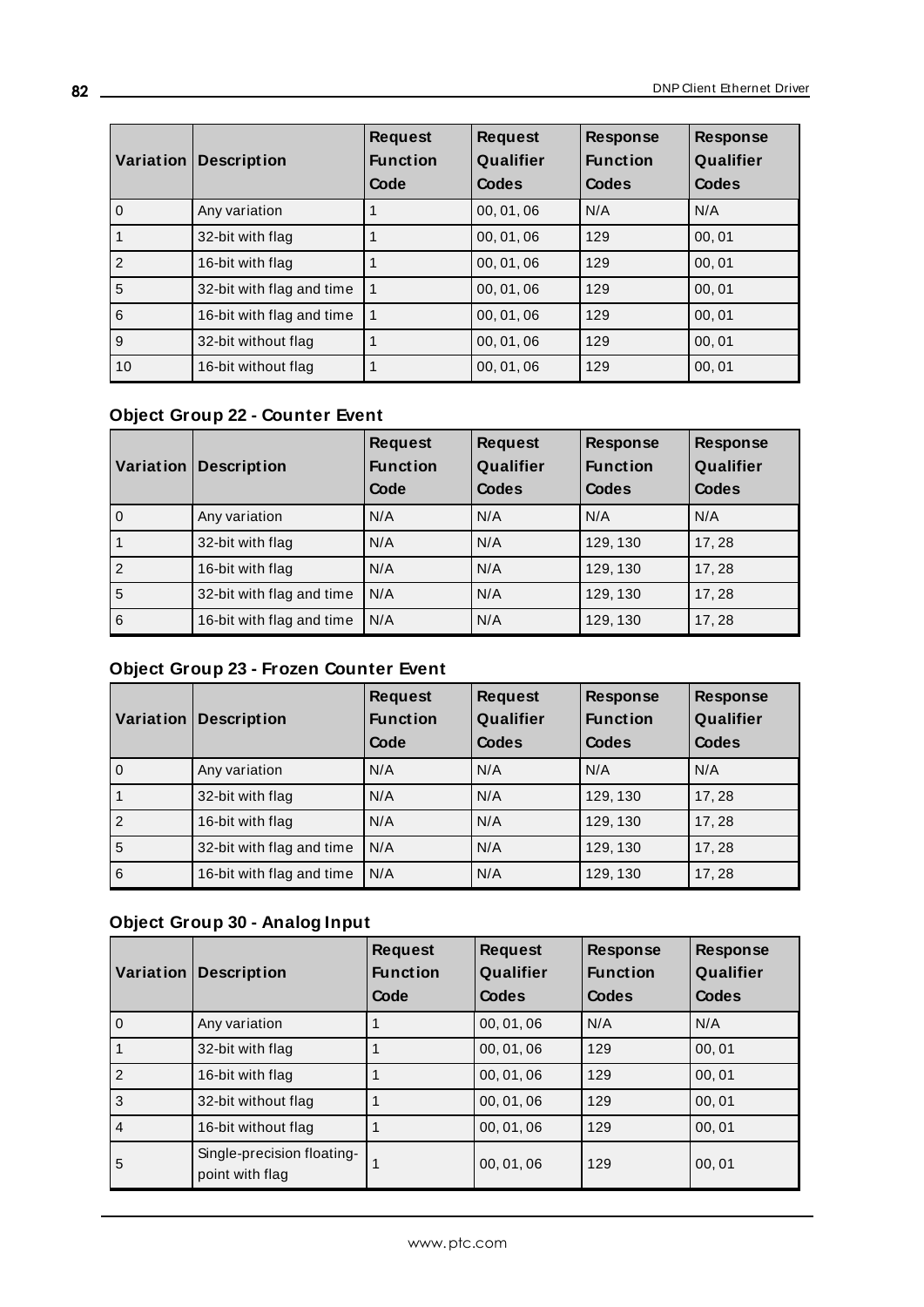|     | Variation Description                          | <b>Request</b><br><b>Function</b><br>Code | <b>Request</b><br>Qualifier<br>Codes | <b>Response</b><br><b>Function</b><br>Codes | <b>Response</b><br>Qualifier<br>Codes |
|-----|------------------------------------------------|-------------------------------------------|--------------------------------------|---------------------------------------------|---------------------------------------|
| l 6 | Double-precision float-<br>ing-point with flag |                                           | 00, 01, 06                           | 129                                         | 00, 01                                |

# **Object Group 32 - Analog Input Event**

|                |                                                   | <b>Request</b>  | <b>Request</b> | <b>Response</b> | <b>Response</b> |
|----------------|---------------------------------------------------|-----------------|----------------|-----------------|-----------------|
| Variation      | <b>Description</b>                                | <b>Function</b> | Qualifier      | <b>Function</b> | Qualifier       |
|                |                                                   | Code            | <b>Codes</b>   | <b>Codes</b>    | <b>Codes</b>    |
| $\Omega$       | Any variation                                     | N/A             | N/A            | N/A             | N/A             |
| 1              | 32-bit without time                               | N/A             | N/A            | 129, 130        | 17,28           |
| $\overline{2}$ | 16-bit without time                               | N/A             | N/A            | 129, 130        | 17,28           |
| 3              | 32-bit with time                                  | N/A             | N/A            | 129, 130        | 17,28           |
| $\overline{4}$ | 16-bit with time                                  | N/A             | N/A            | 129, 130        | 17,28           |
| 5              | Single-precision floating-<br>point without time  | N/A             | N/A            | 129, 130        | 17,28           |
| 6              | Double-precision float-<br>ing-point without time | N/A             | N/A            | 129, 130        | 17,28           |
| 7              | Single-precision floating-<br>point with time     | N/A             | N/A            | 129, 130        | 17,28           |
| 8              | Double-precision float-<br>ing-point with time    | N/A             | N/A            | 129, 130        | 17,28           |

# **Object Group 34 - Analog Inputs Deadband**

| Variation      | <b>Description</b>                  | <b>Request</b><br><b>Function</b><br>Code | <b>Request</b><br>Qualifier<br><b>Codes</b> | <b>Response</b><br><b>Function</b><br><b>Codes</b> | <b>Response</b><br>Qualifier<br><b>Codes</b> |
|----------------|-------------------------------------|-------------------------------------------|---------------------------------------------|----------------------------------------------------|----------------------------------------------|
| l o            | Any variation                       |                                           | 00, 01, 06                                  | N/A                                                | N/A                                          |
| l 1            | 16-bit                              | $\overline{2}$                            | 00, 01, 06<br>00.01                         | 129<br>N/A                                         | 00,01<br>N/A                                 |
| $\overline{2}$ | 32-bit                              | $\overline{2}$                            | 00, 01, 06<br>00.01                         | 129<br>N/A                                         | 00,01<br>N/A                                 |
| l3             | Single-precision floating-<br>point | 2                                         | 00, 01, 06<br>00,01                         | 129<br>N/A                                         | 00,01<br>N/A                                 |

# **Object Group 40 - Analog Outputs**

|                | <b>Variation Description</b> | <b>Request</b><br><b>Function</b><br>Code | <b>Request</b><br>Qualifier<br>Codes | <b>Response</b><br><b>Function</b><br>Codes | Response<br>Qualifier<br>Codes |
|----------------|------------------------------|-------------------------------------------|--------------------------------------|---------------------------------------------|--------------------------------|
| l o            | Any variation                |                                           | 00, 01, 06                           | N/A                                         | N/A                            |
| l 1            | 32-bit with flag             |                                           | 00, 01, 06                           | 129                                         | 00,01                          |
| $\overline{2}$ | 16-bit with flag             |                                           | 00, 01, 06                           | 129                                         | 00, 01                         |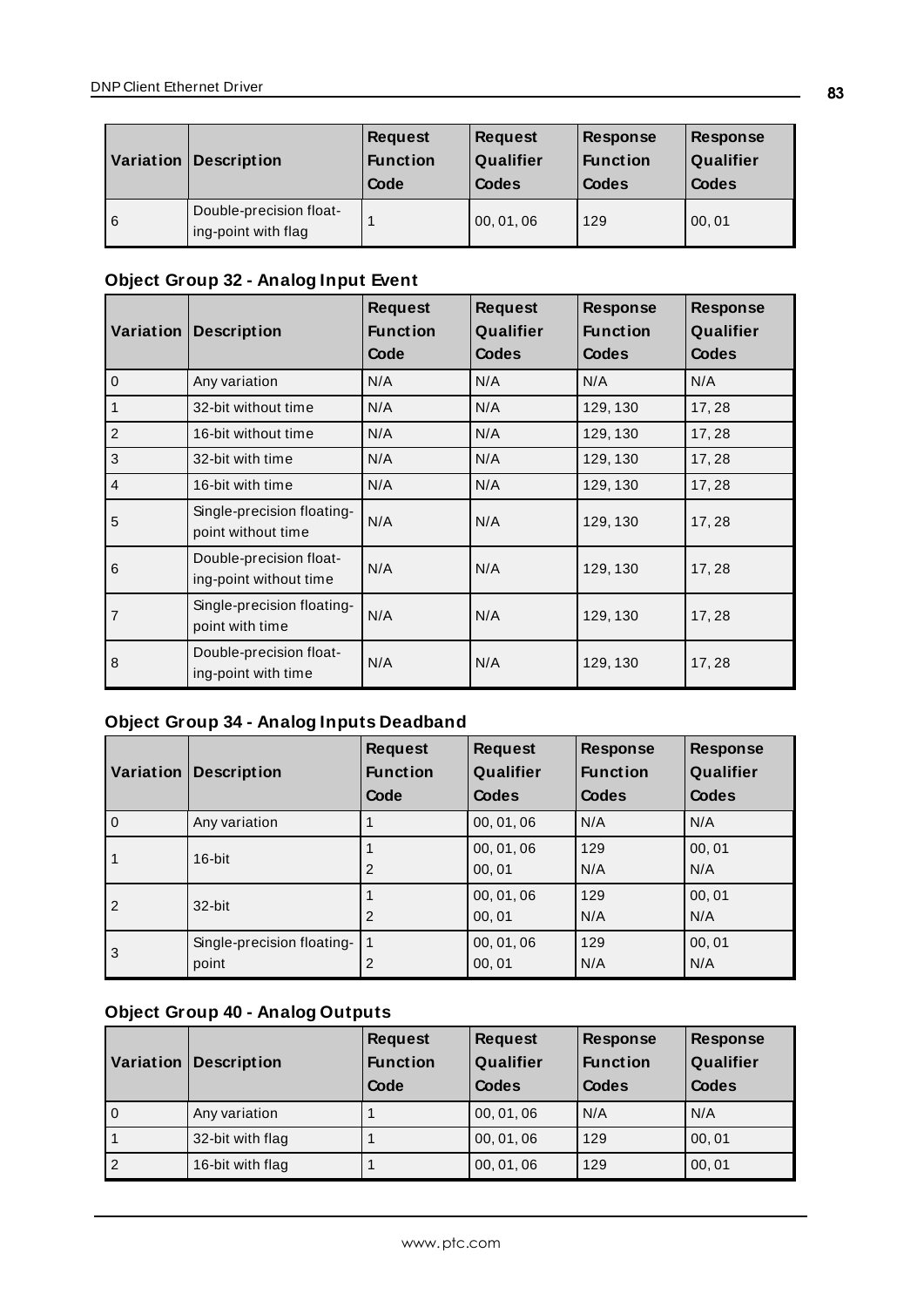| Variation | <b>Description</b>                             | <b>Request</b><br><b>Function</b><br>Code | <b>Request</b><br>Qualifier<br>Codes | <b>Response</b><br><b>Function</b><br>Codes | <b>Response</b><br>Qualifier<br>Codes |
|-----------|------------------------------------------------|-------------------------------------------|--------------------------------------|---------------------------------------------|---------------------------------------|
| 3         | Single-precision floating-<br>point with flag  |                                           | 00, 01, 06                           | 129                                         | 00, 01                                |
| $\vert$ 4 | Double-precision float-<br>ing-point with flag |                                           | 00, 01, 06                           | 129                                         | 00, 01                                |

# **Object Group 41 - Analog Output Status**

|              | <b>Variation Description</b>         | <b>Request</b><br><b>Function</b><br>Code | <b>Request</b><br>Qualifier<br>Codes | <b>Response</b><br><b>Function</b><br>Codes | <b>Response</b><br>Qualifier<br>Codes |
|--------------|--------------------------------------|-------------------------------------------|--------------------------------------|---------------------------------------------|---------------------------------------|
| $\mathbf{1}$ | 32-bit                               | 3, 4, 5, 6                                | 17,28                                | 129                                         | Echo of<br>request                    |
| 2            | 16-bit                               | 3, 4, 5, 6                                | 17,28                                | 129                                         | Echo of<br>request                    |
| l3           | Single-precision floating-<br>point  | 3, 4, 5, 6                                | 17,28                                | 129                                         | Echo of<br>request                    |
| l 4          | Double-precision float-<br>ing-point | 3, 4, 5, 6                                | 17,28                                | 129                                         | Echo of<br>request                    |

## **Object Group 42 - Analog Output Event**

|                |                                                   | <b>Request</b>  | <b>Request</b> | Response        | <b>Response</b> |
|----------------|---------------------------------------------------|-----------------|----------------|-----------------|-----------------|
| Variation      | <b>Description</b>                                | <b>Function</b> | Qualifier      | <b>Function</b> | Qualifier       |
|                |                                                   | Code            | <b>Codes</b>   | Codes           | <b>Codes</b>    |
| $\overline{0}$ | Any variation                                     | N/A             | N/A            | N/A             | N/A             |
| $\mathbf{1}$   | 32-bit without time                               | N/A             | N/A            | 129, 130        | 17,28           |
| $\overline{2}$ | 16-bit without time                               | N/A             | N/A            | 129, 130        | 17,28           |
| 3              | 32-bit with time                                  | N/A             | N/A            | 129, 130        | 17,28           |
| $\overline{4}$ | 16-bit with time                                  | N/A             | N/A            | 129, 130        | 17,28           |
| 5              | Single-precision floating<br>point without time   | N/A             | N/A            | 129, 130        | 17,28           |
| 6              | Double-precision float-<br>ing-point without time | N/A             | N/A            | 129, 130        | 17, 28          |
| $\overline{7}$ | Single-precision floating-<br>point with time     | N/A             | N/A            | 129, 130        | 17, 28          |
| 8              | Double-precision float-<br>ing-point with time    | N/A             | N/A            | 129, 130        | 17, 28          |

**Object Group 50 - Time and Date**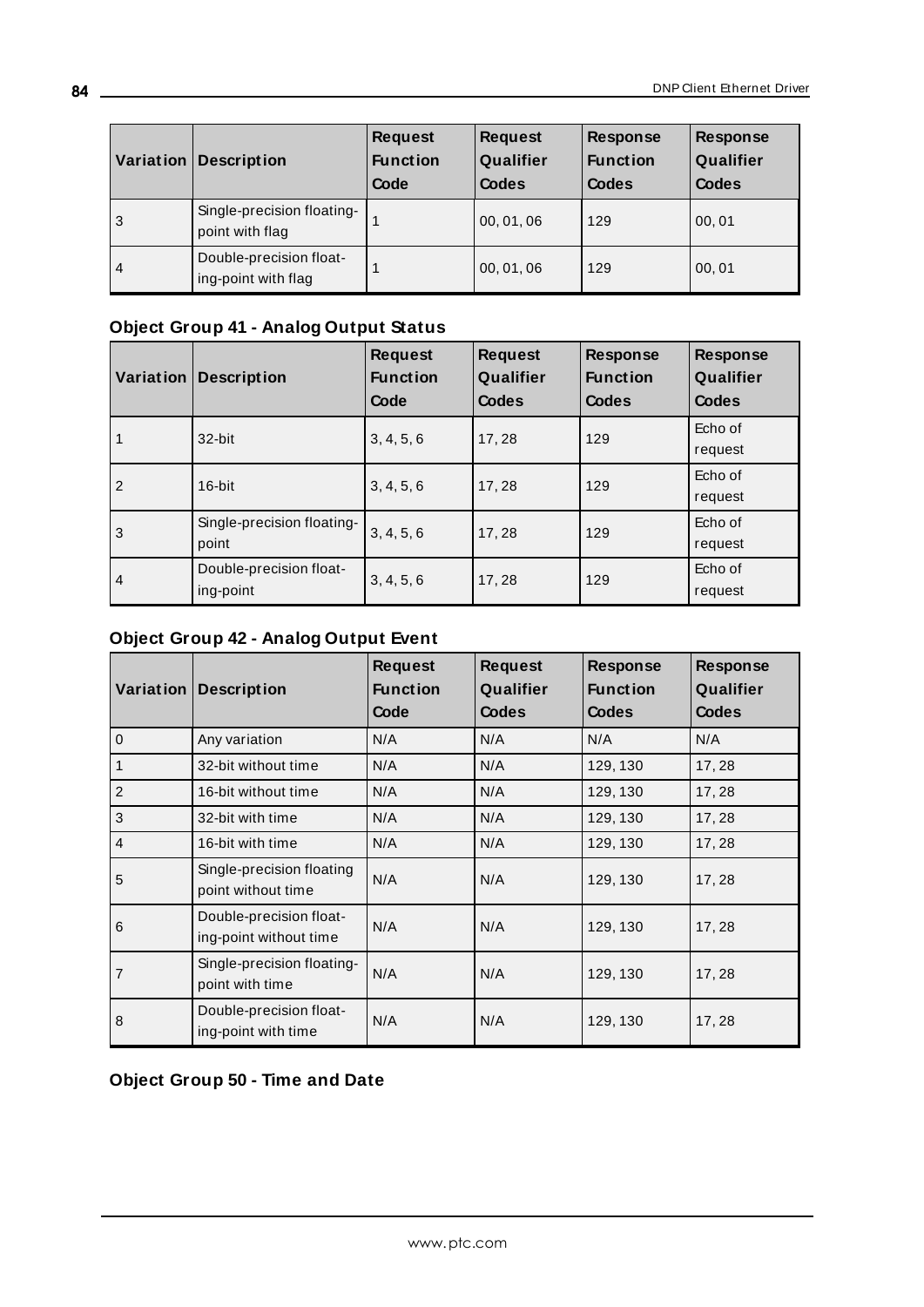|   | Variation Description                  | <b>Request</b><br><b>Function</b><br>Code | <b>Request</b><br>Qualifier<br>Codes | <b>Response</b><br><b>Function</b><br><b>Codes</b> | <b>Response</b><br>Qualifier<br><b>Codes</b> |
|---|----------------------------------------|-------------------------------------------|--------------------------------------|----------------------------------------------------|----------------------------------------------|
|   | Absolute time                          | $\overline{2}$                            | 07<br>07                             | 129<br>N/A                                         | 07<br>N/A                                    |
| 3 | Absolute time at last<br>recorded time | 2                                         | 07                                   | N/A                                                | N/A                                          |

## **Object Group 51 - Time and Date CTO**

| Variation      | <b>Description</b>                 | <b>Request</b><br><b>Function</b><br>Code | <b>Request</b><br>Qualifier<br>Codes | <b>Response</b><br><b>Function</b><br>Codes | <b>Response</b><br>Qualifier<br><b>Codes</b> |
|----------------|------------------------------------|-------------------------------------------|--------------------------------------|---------------------------------------------|----------------------------------------------|
|                | Absolute time, syn-<br>chronized   | N/A                                       | N/A                                  | 129, 130                                    | 07                                           |
| $\overline{2}$ | Absolute time, unsyn-<br>chronized | N/A                                       | N/A                                  | 129, 130                                    | 07                                           |

# **Object Group 52 - Time Delay**

|                | Variation   Description | <b>Request</b><br><b>Function</b><br>Code | <b>Request</b><br>Qualifier<br>Codes | <b>Response</b><br><b>Function</b><br>Codes | <b>Response</b><br>Qualifier<br>Codes |
|----------------|-------------------------|-------------------------------------------|--------------------------------------|---------------------------------------------|---------------------------------------|
|                | Coarse                  | N/A                                       | N/A                                  | 129                                         | 07                                    |
| $\overline{2}$ | Fine                    | N/A                                       | N/A                                  | 129                                         | 07                                    |

# **Object Group 60 - Class Poll Data Request**

| Variation      | <b>Description</b> | <b>Request</b><br><b>Function</b><br>Code | <b>Request</b><br>Qualifier<br><b>Codes</b> | <b>Response</b><br><b>Function</b><br>Code | <b>Response</b><br>Qualifier<br><b>Codes</b> |
|----------------|--------------------|-------------------------------------------|---------------------------------------------|--------------------------------------------|----------------------------------------------|
|                | Class 0 data       |                                           | 06                                          | N/A                                        | N/A                                          |
| $\overline{2}$ | Class 1 data       | 20<br>21                                  | 06, 07, 08<br>06<br>06                      | N/A<br>N/A<br>N/A                          | N/A<br>N/A<br>N/A                            |
| 3              | Class 2 data       | 20<br>21                                  | 06, 07, 08<br>06<br>06                      | N/A<br>N/A<br>N/A                          | N/A<br>N/A<br>N/A                            |
| $\overline{4}$ | Class 3 data       | 20<br>21                                  | 06, 07, 08<br>06<br>06                      | N/A<br>N/A<br>N/A                          | N/A<br>N/A<br>N/A                            |

**Object Group 70 - File Identifiers**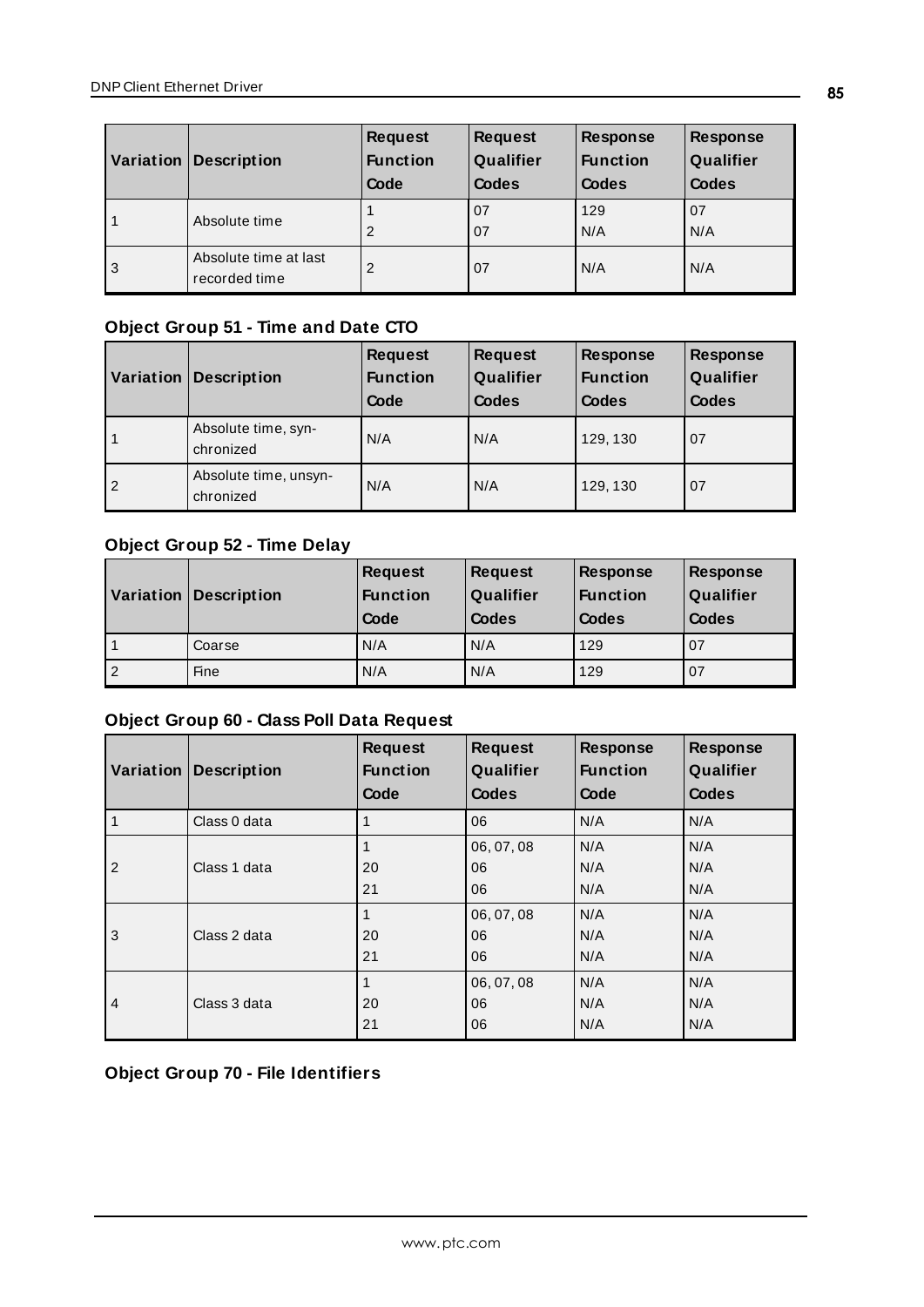| Variation      | <b>Description</b>        | <b>Request</b><br><b>Function</b><br>Code | <b>Request</b><br>Qualifier<br><b>Codes</b> | <b>Response</b><br><b>Function</b><br><b>Codes</b> | <b>Response</b><br>Qualifier<br><b>Codes</b> |
|----------------|---------------------------|-------------------------------------------|---------------------------------------------|----------------------------------------------------|----------------------------------------------|
| $\overline{2}$ | Authentication            | 29                                        | 5B                                          | 129                                                | 5B                                           |
| 3              | File command              | 25, 27                                    | 5B                                          | N/A                                                | N/A                                          |
| 4              | File command status       | 26,30<br>N/A                              | 5B<br>N/A                                   | 129<br>130                                         | 5B<br>5B                                     |
| 5              | File transport            | 1, 2<br>N/A                               | 5B<br>N/A                                   | 129<br>130                                         | 5B<br>5B                                     |
| 6              | File transport status     | 1<br>N/A                                  | 5B<br>N/A                                   | 129<br>130                                         | 5B<br>5B                                     |
| 7              | File descriptor           | 28<br>N/A                                 | 5B<br>N/A                                   | 129<br>130                                         | 5B<br>5B                                     |
| 8              | File specification string | 31                                        | 5B                                          | N/A                                                | N/A                                          |

### **Object Group 80 - Internal Indications**

| $\sqrt{\frac{1}{1}}$ Variation | <b>Description</b> | <b>Request</b><br><b>Function</b><br>Code | <b>Request</b><br>Qualifier<br>Codes | <b>Response</b><br><b>Function</b><br>Codes | <b>Response</b><br>Qualifier<br>Codes |
|--------------------------------|--------------------|-------------------------------------------|--------------------------------------|---------------------------------------------|---------------------------------------|
|                                | Packed format      |                                           | 00, 01                               | 129                                         | 00, 01                                |

## **Object Group 85 - Data Set Prototype**

| Variation | <b>Description</b> | <b>Request</b><br><b>Function</b><br>Code | <b>Request</b><br>Qualifier<br><b>Codes</b> | Response<br><b>Function</b><br>Codes | Response<br>Qualifier<br><b>Codes</b> |
|-----------|--------------------|-------------------------------------------|---------------------------------------------|--------------------------------------|---------------------------------------|
|           | With UUID          |                                           | 06                                          | 129                                  | 5B                                    |

### **Object Group 86 - Data Set Descriptor**

| Variation | <b>Description</b> | Request<br><b>Function</b><br>Code | <b>Request</b><br>Qualifier<br><b>Codes</b> | <b>Response</b><br><b>Function</b><br><b>Codes</b> | <b>Response</b><br>Qualifier<br><b>Codes</b> |
|-----------|--------------------|------------------------------------|---------------------------------------------|----------------------------------------------------|----------------------------------------------|
|           | Data Set contents  |                                    | 06                                          | 129                                                | 5B                                           |

### **Object Group 87 - Data Set Present Value**

| Variation | <b>Description</b>   | <b>Request</b><br><b>Function</b><br>Code | <b>Request</b><br>Qualifier<br>Codes | Response<br><b>Function</b><br>Codes | <b>Response</b><br>Qualifier<br><b>Codes</b> |
|-----------|----------------------|-------------------------------------------|--------------------------------------|--------------------------------------|----------------------------------------------|
|           | <b>Present Value</b> | 2                                         | 00, 01, 06<br>00, 01                 | 129<br>N/A                           | 5B<br>N/A                                    |

## **Object Group 88 - Data Set Snapshot**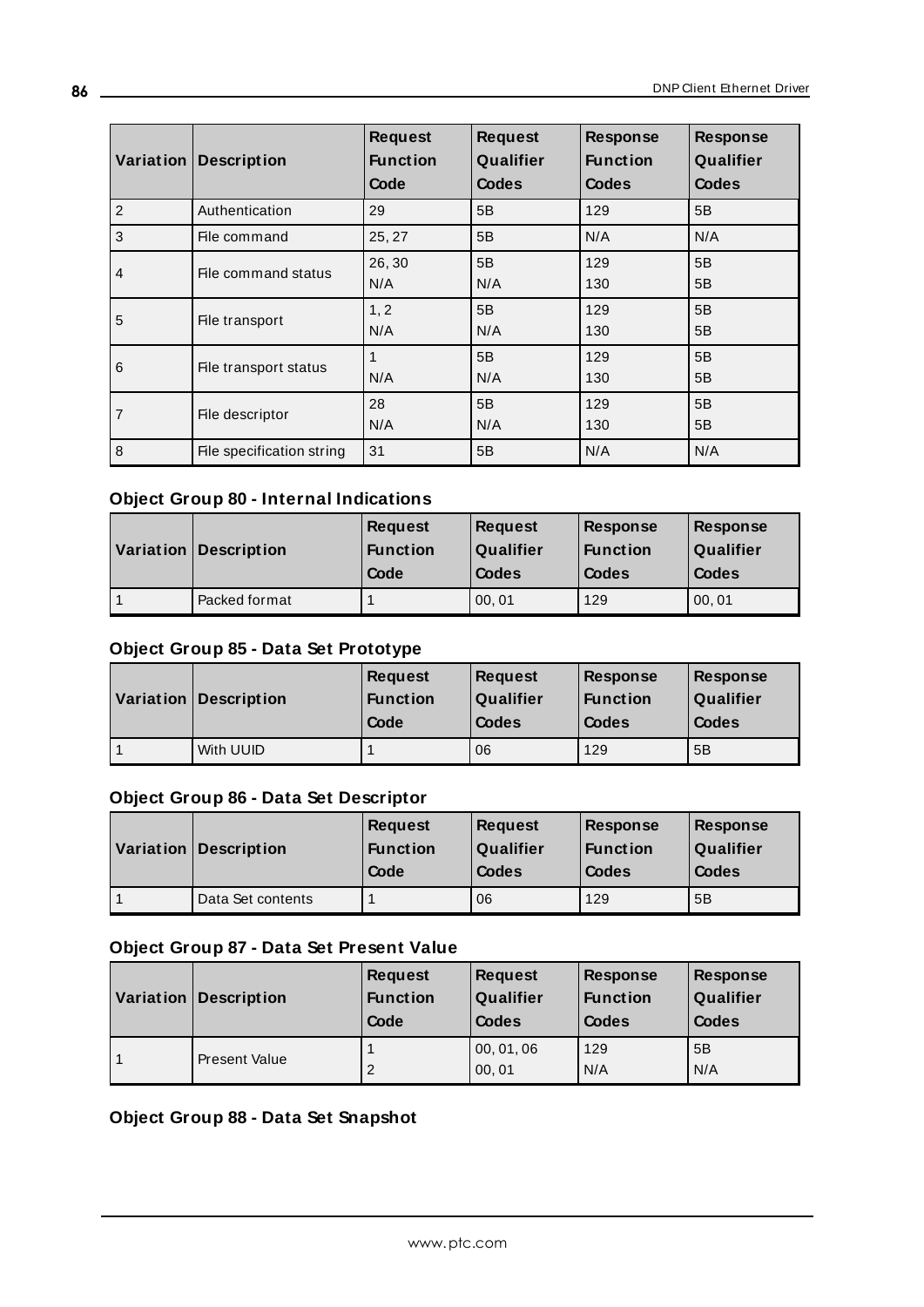| <b>Variation Description</b> | <b>Request</b><br><b>Function</b><br>Code | <b>Request</b><br>Qualifier<br>Codes | <b>Response</b><br><b>Function</b><br>Codes | <b>Response</b><br>Qualifier<br>Codes |
|------------------------------|-------------------------------------------|--------------------------------------|---------------------------------------------|---------------------------------------|
| Data Set Snapshot            | N/A                                       | N/A                                  | 129, 130                                    | 5B                                    |

# **Object Group 110 - Octet String Object**

| Variation Description | <b>Request</b><br><b>Function</b><br>Code | <b>Request</b><br>Qualifier<br><b>Codes</b> | <b>Response</b><br><b>Function</b><br>Codes | <b>Response</b><br>Qualifier<br>Codes |
|-----------------------|-------------------------------------------|---------------------------------------------|---------------------------------------------|---------------------------------------|
| String                |                                           | 00, 01, 06                                  | 129                                         | 00, 01                                |

# **Object Group 120 - Authentication Object**

|                | <b>Variation Description</b>  | <b>Request</b><br><b>Function</b><br>Code | <b>Request</b><br>Qualifier<br><b>Codes</b> | <b>Response</b><br><b>Function</b><br><b>Codes</b> | <b>Response</b><br>Qualifier<br><b>Codes</b> |
|----------------|-------------------------------|-------------------------------------------|---------------------------------------------|----------------------------------------------------|----------------------------------------------|
| $\vert$ 1      | Challenge                     | 32                                        | 5B                                          | 131                                                | 5B                                           |
| $\vert$ 2      | Reply                         | 32                                        | 5B                                          | 131                                                | 5B                                           |
| 3              | Aggressive Mode<br>Request    | 1, 2, 3, 4, 5, 6,<br>20, 21               | 07                                          | N/A                                                | N/A                                          |
| l 4            | Session Key Status<br>Request | 32                                        | 07                                          | N/A                                                | N/A                                          |
| $\overline{5}$ | Session Key Status            | N/A                                       | N/A                                         | 131                                                | 5B                                           |
| $\overline{6}$ | Session Key Change            | 32                                        | 5B                                          | N/A                                                | N/A                                          |
| 7              | Error                         | 32                                        | 5B                                          | 131                                                | 5B                                           |
| 9              | <b>HMAC</b>                   | 32                                        | 5B                                          | N/A                                                | N/A                                          |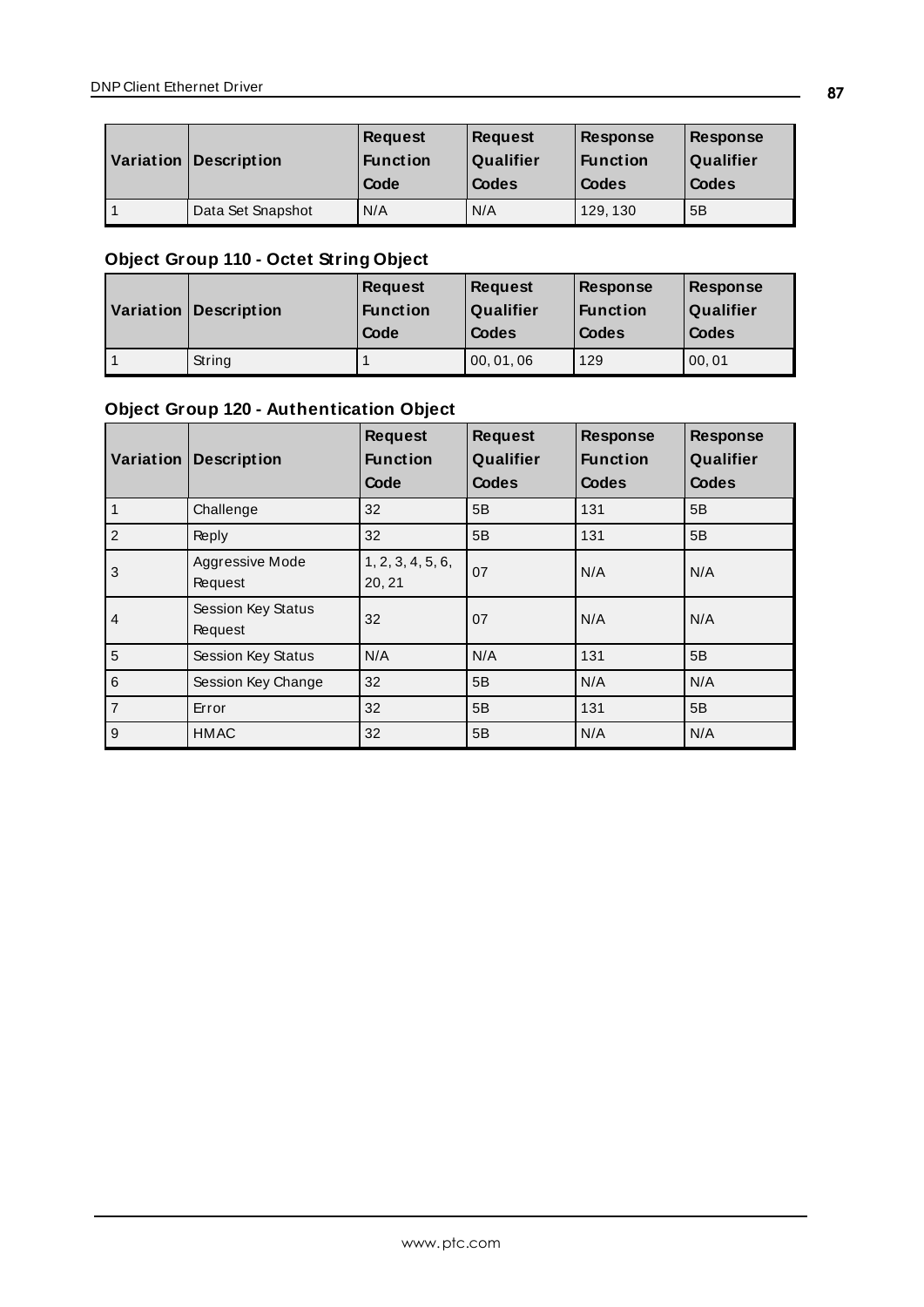### <span id="page-87-4"></span>**Error Descriptions**

The following categories of messages that may be generated. Click on the link for a list of messages.

**Address Validation [M essages](#page-87-0) [Authentication](#page-88-0) M essages Automatic Tag Database Generation [M essages](#page-92-0) Device Status [M essages](#page-94-0) Driver [M essages](#page-105-0) DNP-Specific [M essages](#page-106-0) File Control [M essages](#page-132-0)**

#### <span id="page-87-0"></span>**Address Validation Messages**

The following messages may be generated. Click on the link for a description of the message.

**Address <address> is not valid on device [<channel>](#page-87-1) <device>. Address [<address>](#page-87-2) is out of range for the specified device or register. Data type <type> is not valid for device address [<address>](#page-87-3). Device address [<address>](#page-88-1) contains a syntax error Device address [<address>](#page-88-2) is read only.**

#### <span id="page-87-1"></span>**Address <address> is not valid on device <channel> <device>.**

**Error Type:** Warning

#### **Possible Cause:** A scan tag with an invalid address was sent to the driver for initialization.

<span id="page-87-2"></span>Correct the address in the invalid tag.

### **Address <address> is out of range for the specified device or register.**

#### **Error Type:**

**Solution:**

Warning

#### **Possible Cause:**

A tag address that has been specified statically references a location that is beyond the range of supported locations for the device.

#### **Solution:**

<span id="page-87-3"></span>Verify that the address is correct; if it is not, re-enter the address in the client application.

#### **Data type <type> is not valid for device address <address>.**

#### **Error Type:**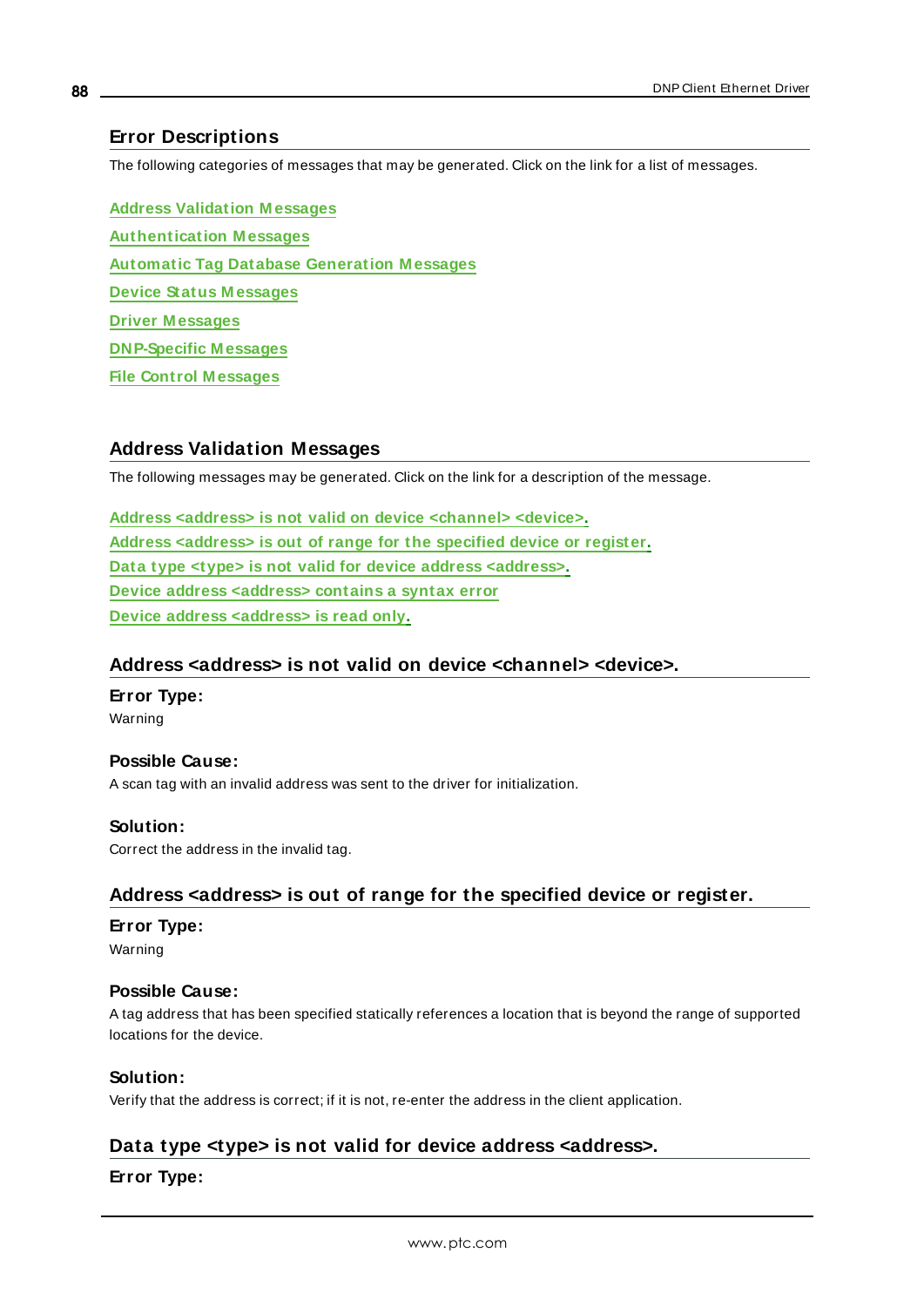#### Warning

#### **Possible Cause:**

A tag address that has been specified statically has been assigned an invalid data type.

#### **Solution:**

<span id="page-88-1"></span>Modify the requested data type in the client application.

### **Device address <address> contains a syntax error.**

#### **Error Type:**

Warning

#### **Possible Cause:**

A tag address that has been specified statically contains one or more invalid characters.

#### **Solution:**

<span id="page-88-2"></span>Re-enter the address in the client application.

### **Device address <address> is read only.**

#### **Error Type:**

Warning

#### **Possible Cause:**

A tag address that has been specified statically has a requested access mode that is not compatible with what the device supports for that address.

#### **Solution:**

<span id="page-88-0"></span>Change the access mode in the client application.

### **Authentication Error Messages**

The following messages may be generated. Click on the link for a description of the message.

**Secure authentication failure on device [<channel.device>.](#page-89-0) Device does not support the [function](#page-89-0) code (IIN2.0).**

**Secure authentication failure on device [<channel.device>.](#page-89-1) Key status request com[munications](#page-89-1) failure. Session keys are not valid.**

**Secure authentication failure on device [<channel.device>.](#page-89-2) Key status request non[authentic.](#page-89-2) Session keys are not valid.**

**Secure authentication failure on device [<channel.device>.](#page-90-0) Aggressive mode response indicates improper [authentication.](#page-90-0)**

**Secure authentication failure on device [<channel.device>.](#page-90-1) Challenge reply indicates improper [authentication.](#page-90-1)**

**Secure authentication failure on device [<channel.device>.](#page-90-2) User= <user number>,**

**AssocID= [<association](#page-90-2) ID>, sequence= <sequence number>. RX error code= <error code>- <error [description>.](#page-90-2)**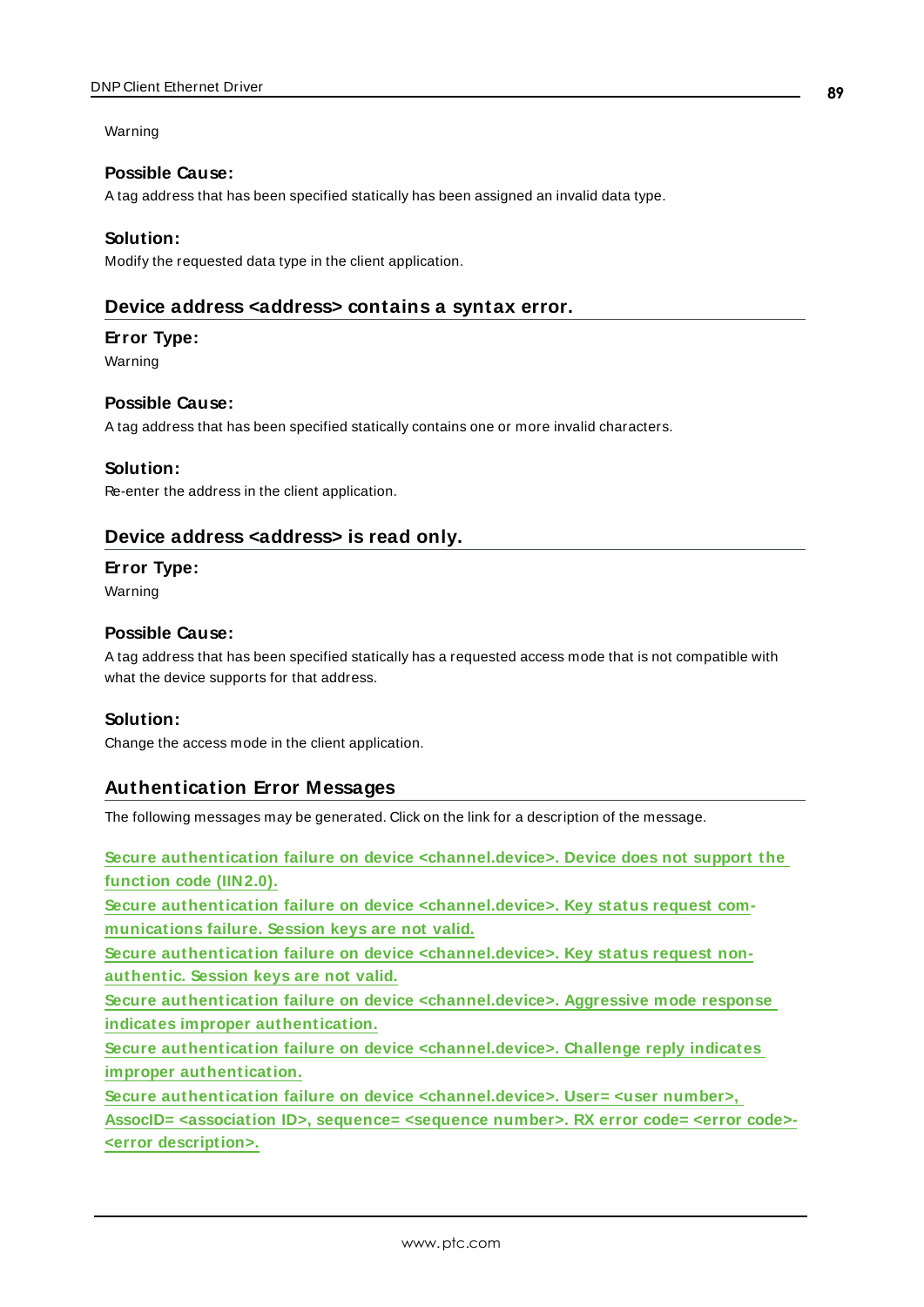**Secure authentication failure on device [<channel.device>.](#page-91-0) User= <user number>, AssocID= [<association](#page-91-0) ID>, sequence= <sequence number>. TX error code= <error code>- <error [description>.](#page-91-0)**

**Secure [authentication](#page-92-1) failure on device <device>. Key status request response status code: [<status](#page-92-1) code>.**

### <span id="page-89-0"></span>**Secure authentication failure on device <channel.device>. Device does not support the function code (IIN2.0).**

#### **Error Type:**

Warning

#### **Possible Cause:**

The device is not configured to support authentication.

#### **Solution:**

<span id="page-89-1"></span>Either disabled the "Authentication" property in device properties or enable authentication on the device.

### **Secure authentication failure on device <channel.device>. Key Status Request communications failure. Session keys are not valid.**

#### **Error Type:**

Warning

#### **Possible Cause:**

- 1. The DNP client and server are not configured to match.
- 2. Either the DNP client or server restarted and the other is expecting a different session key.

#### **Solution:**

- 1. Ensure that the User Number / Update Key pairs on the DNP client match those in the device.
- 2. Correct any invalid settings (such as KeyWrap Algorithm). Then, wait for the DNP client to issue the key change request.

### <span id="page-89-2"></span>**Secure authentication failure on device <channel.device>. Key Status Request non-authentic. Session Keys are not valid.**

#### **Error Type:** Warning

#### **Possible Cause:**

The Update Keys do not match or there is another issue with encryption configuration.

#### **Solution:**

Correct the invalid Update Key for the current User Number.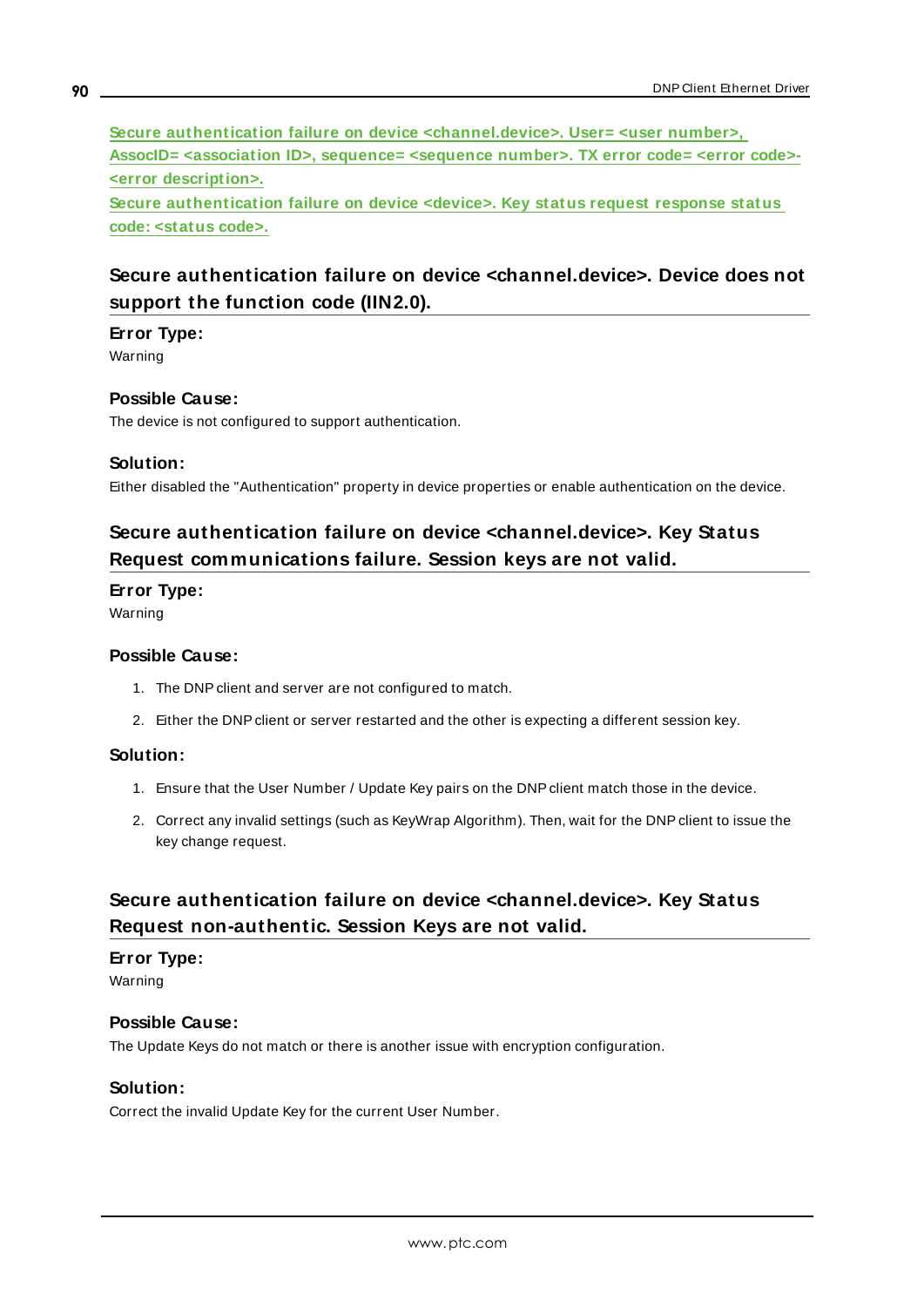# <span id="page-90-0"></span>**Secure authentication failure on device <channel.device>. Aggressive Mode Response indicates improper authentication.**

#### **Error Type:**

Warning

### **Possible Cause:**

The Update Keys do not match or there is another issue with encryption configuration.

#### **Solution:**

<span id="page-90-1"></span>Correct the invalid Update Key for the current User Number.

# **Secure authentication failure on device <channel.device>. Challenge Reply indicates improper authentication.**

#### **Error Type:**

Warning

#### **Possible Cause:**

The Update Keys do not match or there is another issue with encryption configuration.

#### **Solution:**

Correct the invalid Update Key for the current User Number.

#### **Note:**

<span id="page-90-2"></span>The DNP server rejected the critical request.

# **Secure authentication failure on device <channel.device>. User= <User Number>, AssocID= <Association ID>, Sequence= <Sequence Number>. RX Error Code= <error code>-<error description>.**

**Error Type:** Warning

#### **Possible Cause:**

An error occurred when receiving a message.

### **Solution:**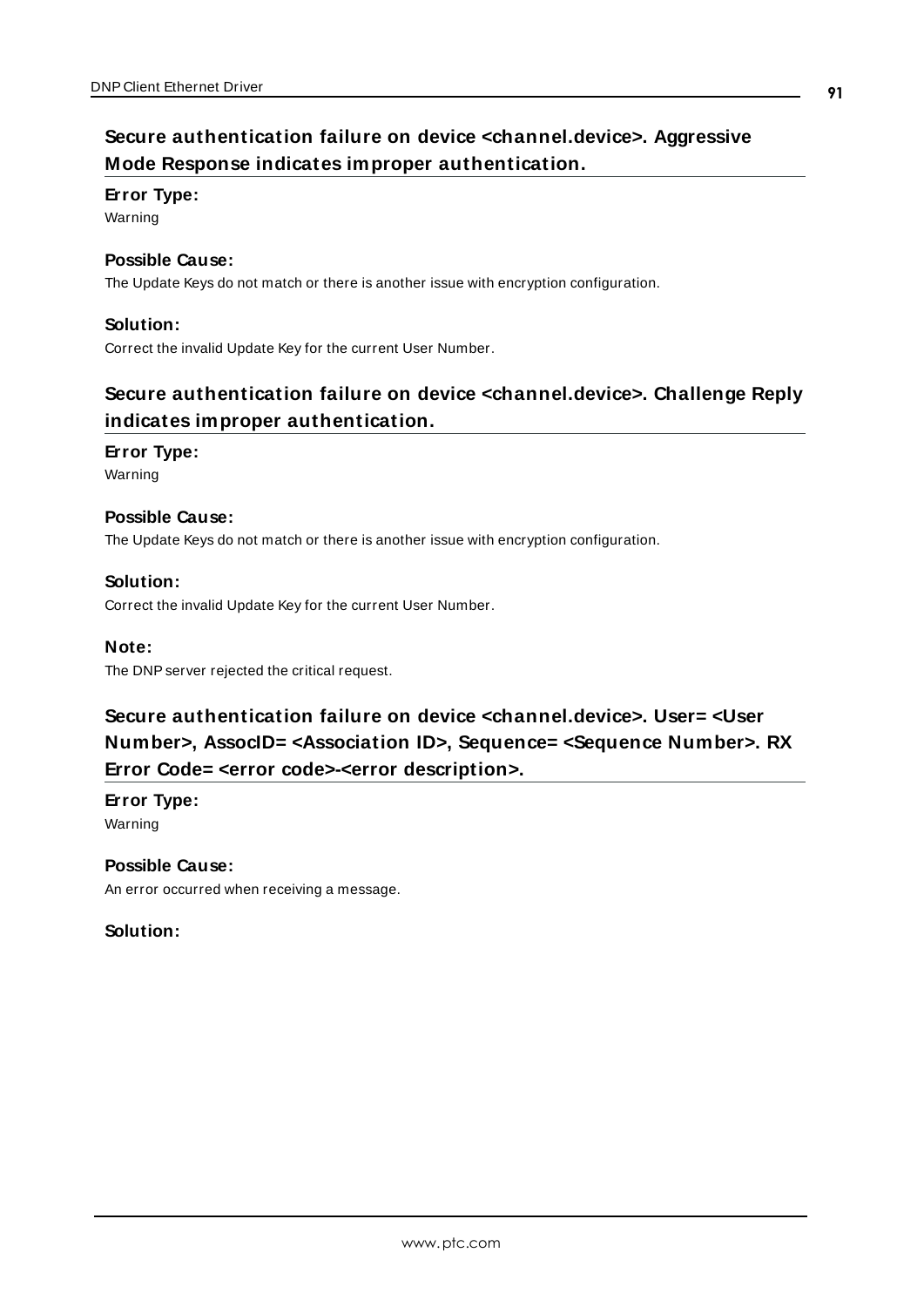| <b>Code Number</b> | <b>Description</b>                  |
|--------------------|-------------------------------------|
|                    | Invalid Information                 |
| $\overline{2}$     | Unexpected Reply                    |
| 3                  | No Reply                            |
| 4                  | Aggressive Mode Not Supported       |
| 5                  | <b>HMAC Algorithm Not Supported</b> |
| 6                  | Key Wrap Algorithm Not Supported    |
| $\overline{7}$     | User Access Denied                  |
| 8                  | Key Change Request Denied           |
| 9                  | Invalid Signature                   |
| 10                 | <b>Invalid Certification</b>        |
| 11                 | Unknown User                        |
| 128.255            | Vendor Specific                     |

1. To determine the solution, refer to the code's error description.

- 2. When a User Number is provided, it can be used to confirm that the User Number and Update Key match in the DNP client and server.
- 3. When an Association ID is provided, it can be used to uniquely identify the association between the DNP client and server on which the error occurred. This ID may correspond to different combinations of DNPaddresses, IPaddresses, and port numbers (or identifiers on the DNP client and server).
- 4. When a Sequence Number is provided, it can be used to determine which request (such as a Challenge or Key Change) had the authentication failure.

# <span id="page-91-0"></span>**Secure authentication failure on device <channel.device>. User= <User Number>, AssocID= <Association ID>, Sequence= <Sequence Number>. TX Error Code= <error code>-<error description>.**

### **Error Type:**

Warning

### **Possible Cause:**

An error occurred when transmitting a message.

### **Solution:**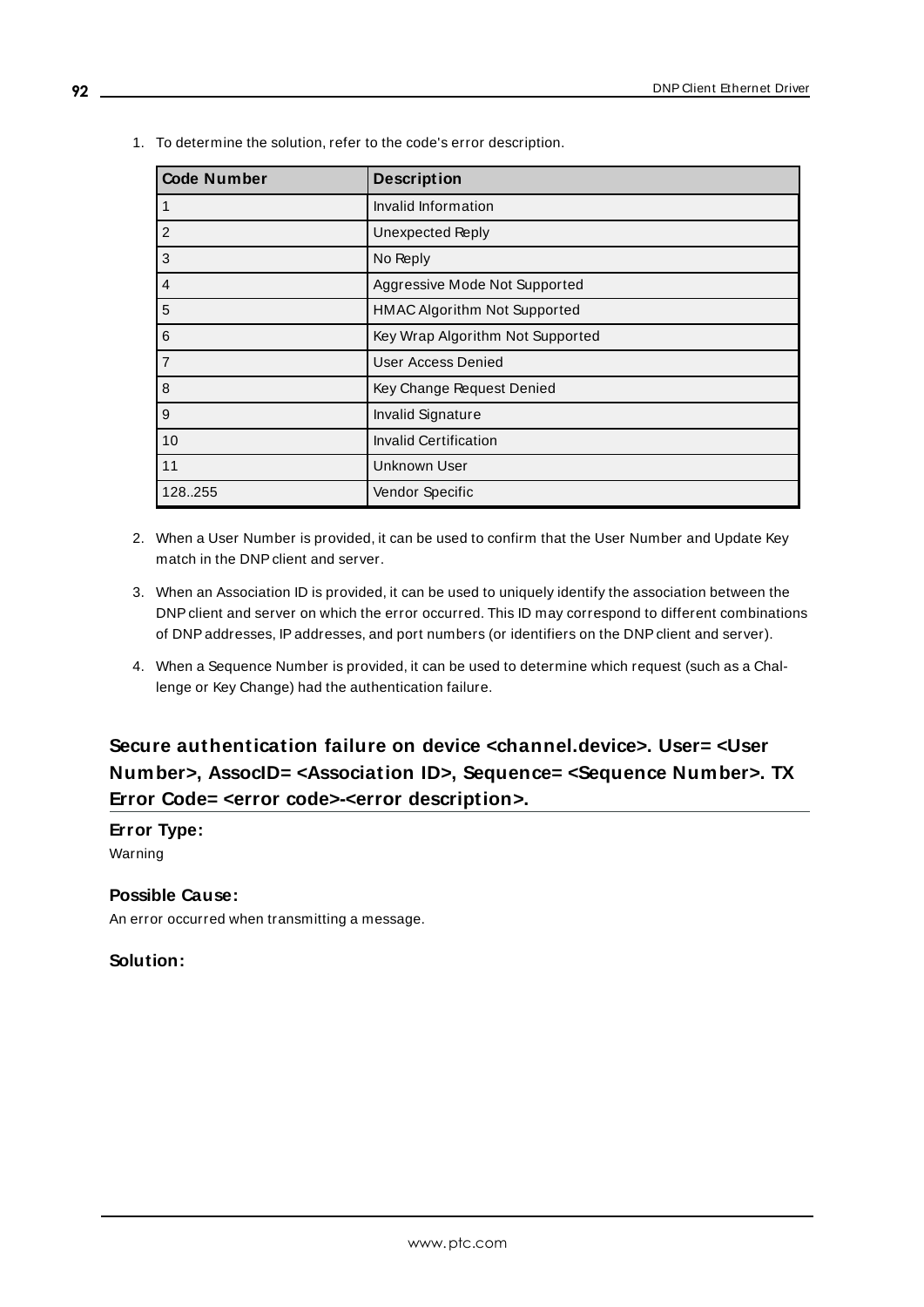| <b>Code Number</b> | <b>Description</b>               |
|--------------------|----------------------------------|
|                    | Invalid Information              |
| $\overline{2}$     | Unexpected Reply                 |
| 3                  | No Reply                         |
| $\overline{4}$     | Aggressive Mode Not Supported    |
| 5                  | HMAC Algorithm Not Supported     |
| 6                  | Key Wrap Algorithm Not Supported |
| $\overline{7}$     | User Access Denied               |
| 8                  | Key Change Request Denied        |
| 9                  | <b>Invalid Signature</b>         |
| 10                 | <b>Invalid Certification</b>     |
| 11                 | Unknown User                     |
| 128255             | Vendor Specific                  |

1. To determine the solution, refer to the code's error description.

- 2. When a User Number is provided, it can be used to confirm that the User Number and Update Key match in the DNP client and server.
- 3. When an Association ID is provided, it can be used to uniquely identify the association between DNP client and server on which the error occurred. This ID may correspond to different combinations of DNPaddresses, IPaddresses, and port numbers (or identifiers on the DNP client and server).
- 4. When a Sequence Number is provided, it can be used to determine which request (such as a Challenge or Key Change) had the authentication failure.

# <span id="page-92-1"></span>**Secure authentication failure on device <device>. Key Status Request response status code: <status code>.**

#### **Error Type:**

Warning

#### **Possible Cause:**

An invalid status code was returned in the Key Status Request response from the DNPserver.

#### **Solution:**

The status code returned in the error message describes the status of the two Session Keys as known by the DNPserver. If the status code is 0 ("not used") or 5-255 ("reserved for future use"), determine why the DNP server is responding with an unsupported status code in the object group 120 variation 5 response.

### <span id="page-92-0"></span>**Automatic Tag Database Generation Error Messages**

The following messages may be generated. Click on the link for a description of the message.

**Unable to add data set <data set index> on device <device name>. Data set has [<number](#page-93-0) of elements> elements. The maximum number of elements allowed is <max. [elements>.](#page-93-0) Unable to generate a tag database for device [<device>.](#page-93-1) Channel is not open.**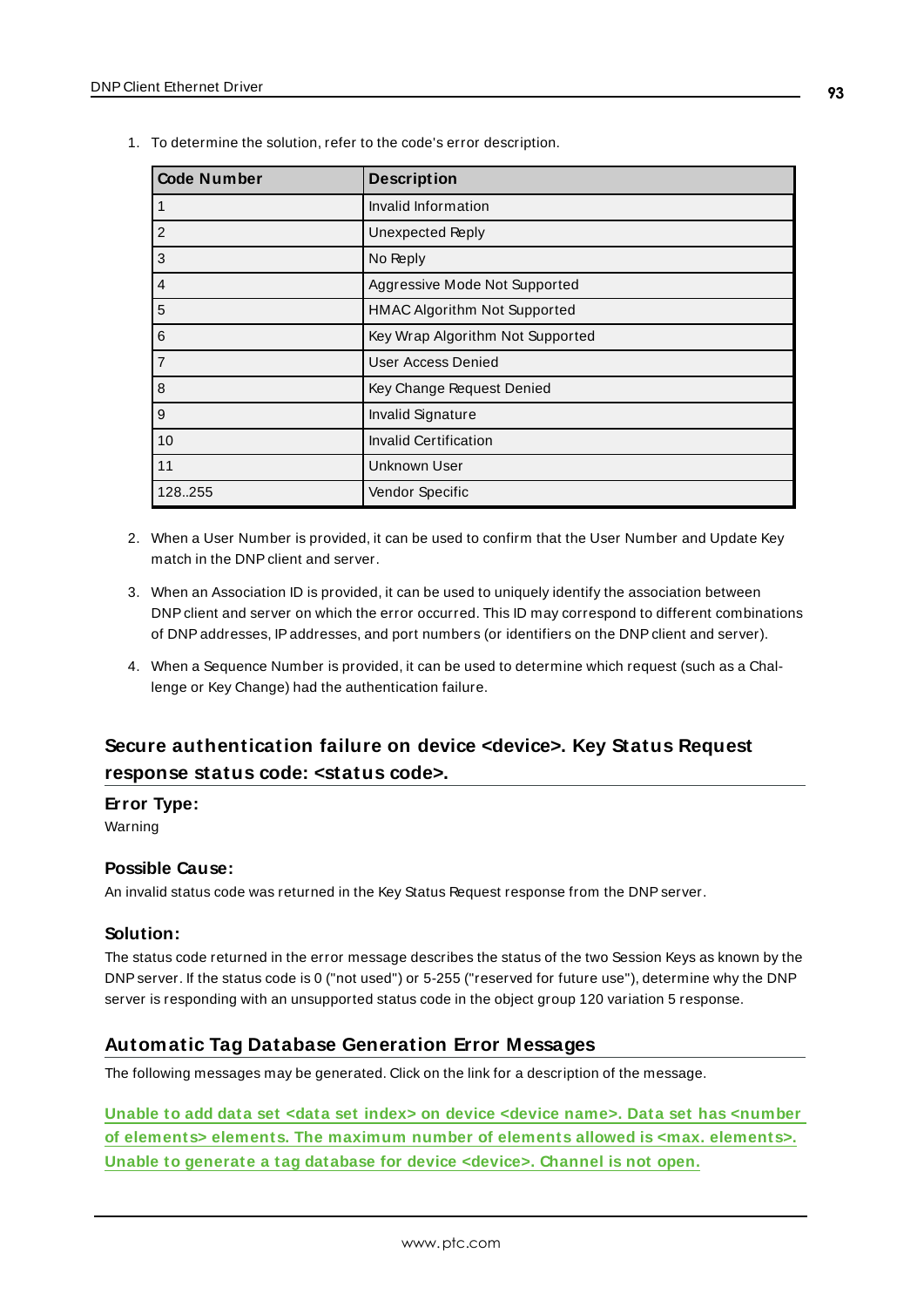**Unable to generate a tag database for device [<device>.](#page-93-2) Session is not open. Unable to generate a tag database for device <driver>. The device is not [responding.](#page-93-3) Unable to read device attribute set <set [number>.](#page-94-1) No tags added on device <device>.**

# <span id="page-93-0"></span>**Unable to add data set <data set index> on device <device name>. Data set has <number of elements> elements. The maximum number of elements allowed is <max. elements>.**

#### **Error Type:**

Informational

#### **Possible Cause:**

The data set at the specified index has more than the maximum number of elements allowed.

#### **Solution:**

<span id="page-93-1"></span>Reduce the data set's number of elements.

### **Unable to generate a tag database for device <device>. Channel is not open.**

#### **Error Type:**

Warning

#### **Possible Cause:**

The driver was unable to initialize the communication stack.

#### **Solution:**

Reinitialize the driver by right-clicking on the Administration menu and then selecting Reinitialize. If the problem persists, restart the DNP client.

# <span id="page-93-2"></span>**Unable to generate a tag database for device <device>. Session is not**

#### **open.**

#### **Error Type:** Warning

### **Possible Cause:**

The driver was unable to initialize the communication stack.

#### **Solution:**

Reinitialize the driver by right-clicking on the Administration menu and then selecting Reinitialize. If the problem persists, restart the DNP client.

# <span id="page-93-3"></span>**Unable to generate a tag database for device <driver>. The device is not responding.**

**Error Type:** Warning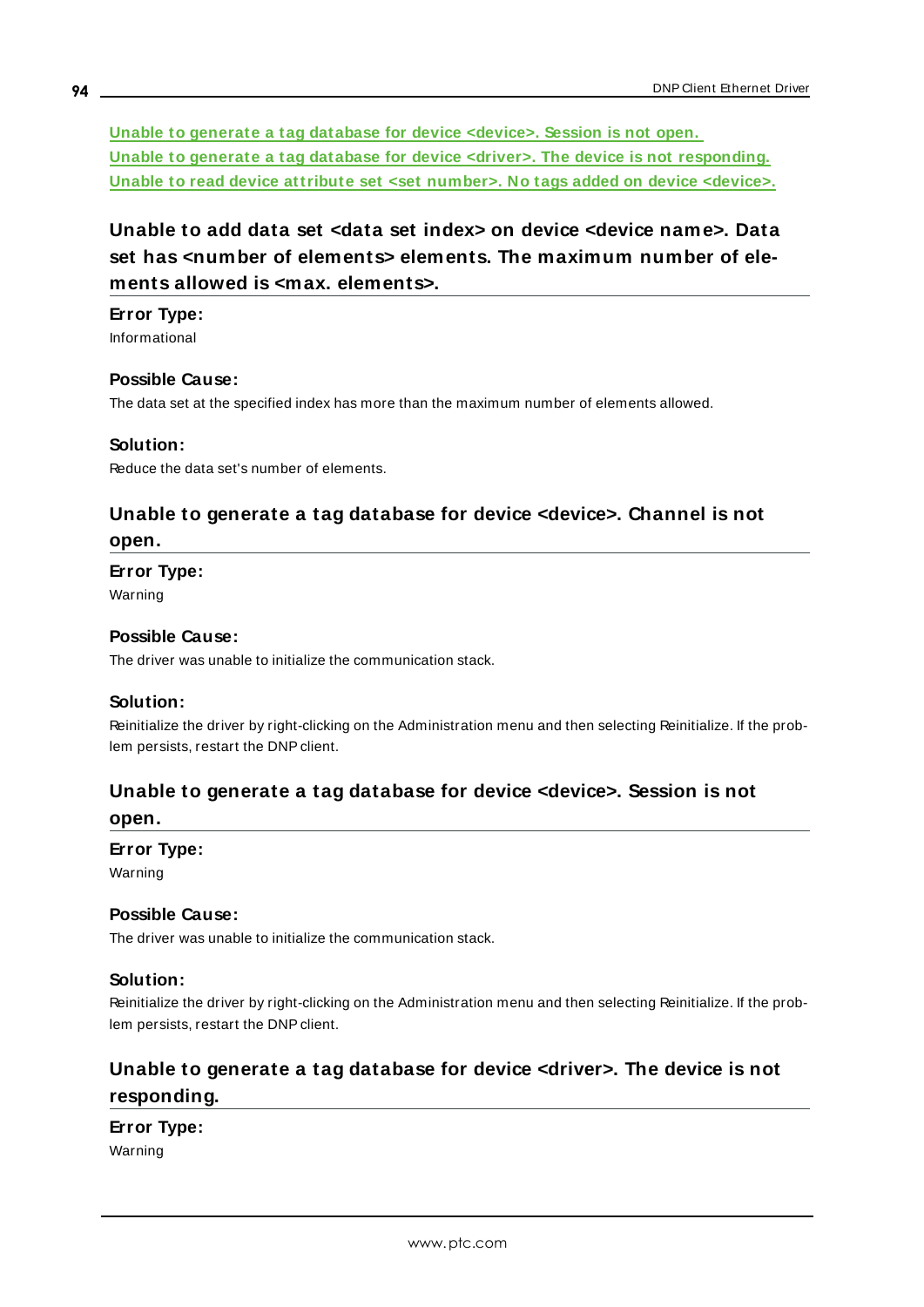#### **Possible Cause:**

- 1. The Ethernet connection between the device and the Host PC is broken.
- 2. The communication parameters for the Ethernet connection are incorrect.
- 3. The named device may have been assigned an incorrect Network ID.
- 4. A device on the channel is unresponsive, due to improper timing settings or a broken communications link.
- 5. There are multiple channels using DNShost names that resolve to the same IPaddress.

#### **Solution:**

- 1. Verify the cabling between the DNPclient and server device.
- 2. Verify that the specified communications parameters match those of the device.
- 3. Verify that the Network ID given to the named device matches that of the actual device.
- 4. Locate the unresponsive device and then correct the timing settings or fix the broken communications link.
- 5. Ensure that all channels are using a unique destination host.

### <span id="page-94-1"></span>**Unable to read device attribute set <set number>. No tags added on device <device>.**

#### **Error Type:**

Warning

#### **Possible Cause:**

The device attribute set specified does not exist in the device.

#### **Solution:**

<span id="page-94-0"></span>Disable "Standard Device Attributes" and/or "User-Defined Device Attributes" in the Tag Import group.

#### **Device Status Messages**

The following messages may be generated. Click on the link for a description of the message.

**<item description> on device <device> has been [auto-demoted.](#page-95-0)**

**<item description> on device <device> has been [auto-promoted](#page-95-1) to determine if it can be [completed.](#page-95-1)**

**Added <tag [count>](#page-96-0) data set tag(s).**

**Data set write of value <value to be written> pending on tag address [<address>](#page-96-1) on device [<device>.](#page-96-1)**

**Device [<device>](#page-96-2) does not support the LAN time sync style record current time function [code](#page-96-2) 24 .**

**Device [<device>](#page-97-0) does not support the LAN time sync style write to object group 50, vari[ation](#page-97-0) 3.**

**Device <device> [indicated](#page-97-1) an event buffer overflow (IIN 2.3).**

**Device <device> indicated it [restarted](#page-97-2) (IIN 1.7).**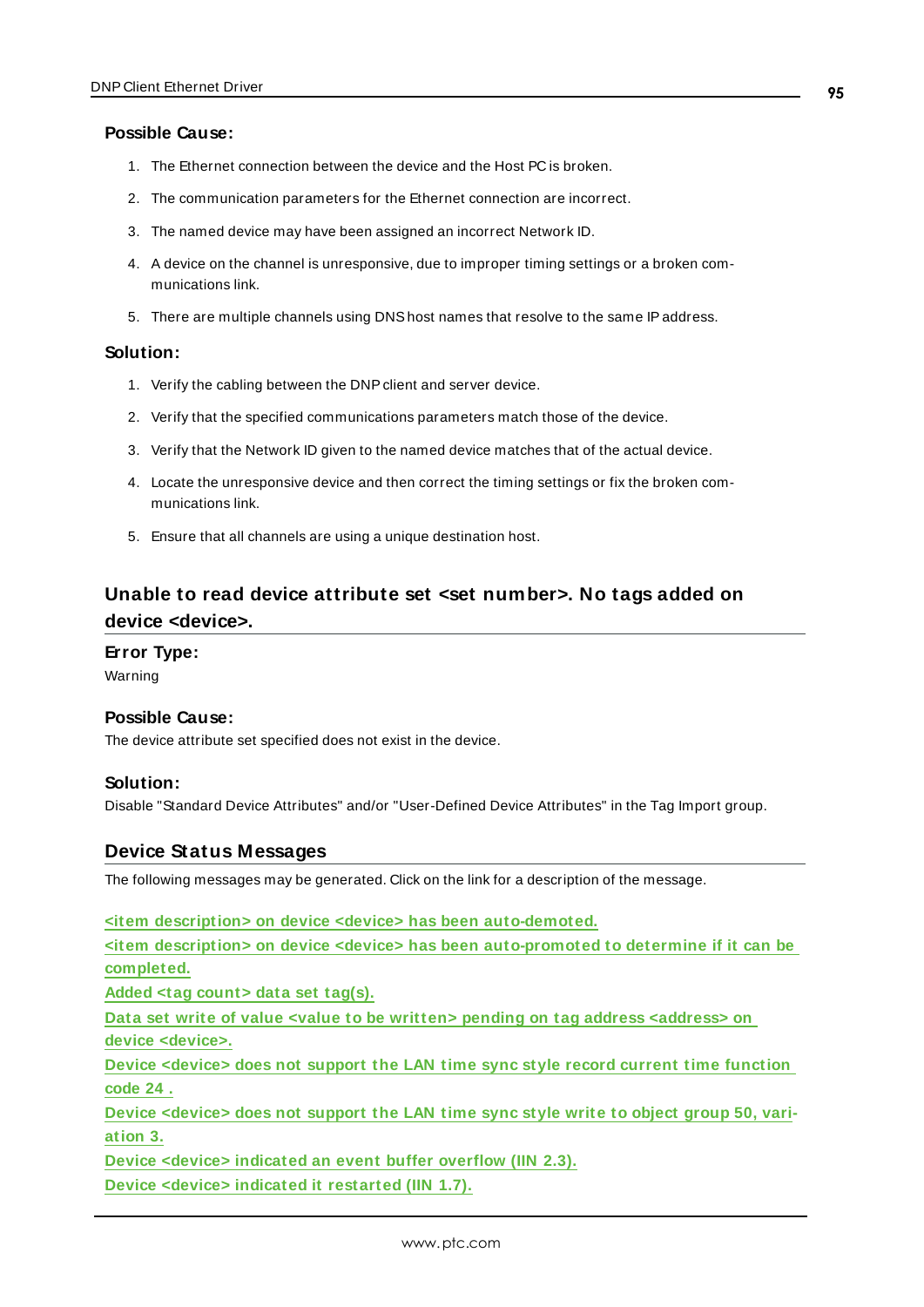**Device <device> [initialization](#page-98-0) completed.**

**Device <device> requested time [synchronization](#page-98-1) (IIN 1.4).**

**Device <device> [restarting.](#page-98-2)**

**Device <device name> is not [responding.](#page-99-0)**

**Failed to resolve [destination](#page-99-1) host <host name> on channel <channel name>.** 

**The keep-alive interval with UDP protocol on device <device> was [overridden.](#page-100-0)**

**[Reached](#page-100-1) max. events per point for object group <object group> Point <data index> on device [<device>.](#page-100-1)**

**Request failed on device [<device>.](#page-101-0) Device does not support the function code (IIN2.0). Request to enable [unsolicited](#page-101-1) messaging failed on device <device>.**

**Unable to bind to local address (IP: [xxx.xxx.xxx.xxx,](#page-101-2) Source Port: x).**

**Unable to read point(s) [<OBJ.VAR.IDX>](#page-102-0) on device <device>. Failed to initialize com[munication](#page-102-0) stack.**

**Unable to read point(s) [<OBJ.VAR.IDX>](#page-102-1) on device <device>. Internal Error occurred. Unable to read point(s) [<OBJ.VAR.IDX](#page-102-2) – OBJ.VAR.IDX> on device <device>. Failed to initialize [communication](#page-102-2) stack.**

**Unable to read point(s) [<OBJ.VAR.IDX](#page-103-0) – OBJ.VAR.IDX> on device <device>. Internal error [occurred.](#page-103-0)**

**Unable to read tag <tag address> on device [<device>.](#page-103-1) Device indicates one or more exception conditions (DNP flags [byte=<hexadecimal](#page-103-1) byte> - <DNP flag exception list.**

**Unable to receive [response](#page-103-2) from device <device> within timeout. Either the request or response could not be [completed](#page-103-2) or the response is invalid.**

**Unable to write to address [<address>](#page-104-0) on device <device>. Failed to initialize com[munication](#page-104-0) stack.**

**Unable to write to address [<address>](#page-104-1) on device <device>. Internal error occurred. Write complete to data set <index> on device [<device>.](#page-104-2)**

#### <span id="page-95-0"></span>**<Item description> on device <device> has been auto-demoted.**

#### **Error Type:**

Warning

#### **Possible Cause:**

The device continues to set an IIN bit, which requires the DNP client to do something (such as time synchronization or clear the device restart bit); however, the device is rejecting the DNP client's attempts to do so. This is possibly due to an issue with the authentication settings. When a number of successive cycles of request timeouts and retries have occurred, the DNP client stops trying for a period of time.

#### **Solution:**

<span id="page-95-1"></span>Confirm that the authentication settings specified in the DNP client match those specified in the DNP server.

### **<Item description> on device <device> has been auto-promoted to determine if it can be completed.**

#### **Error Type:**

Warning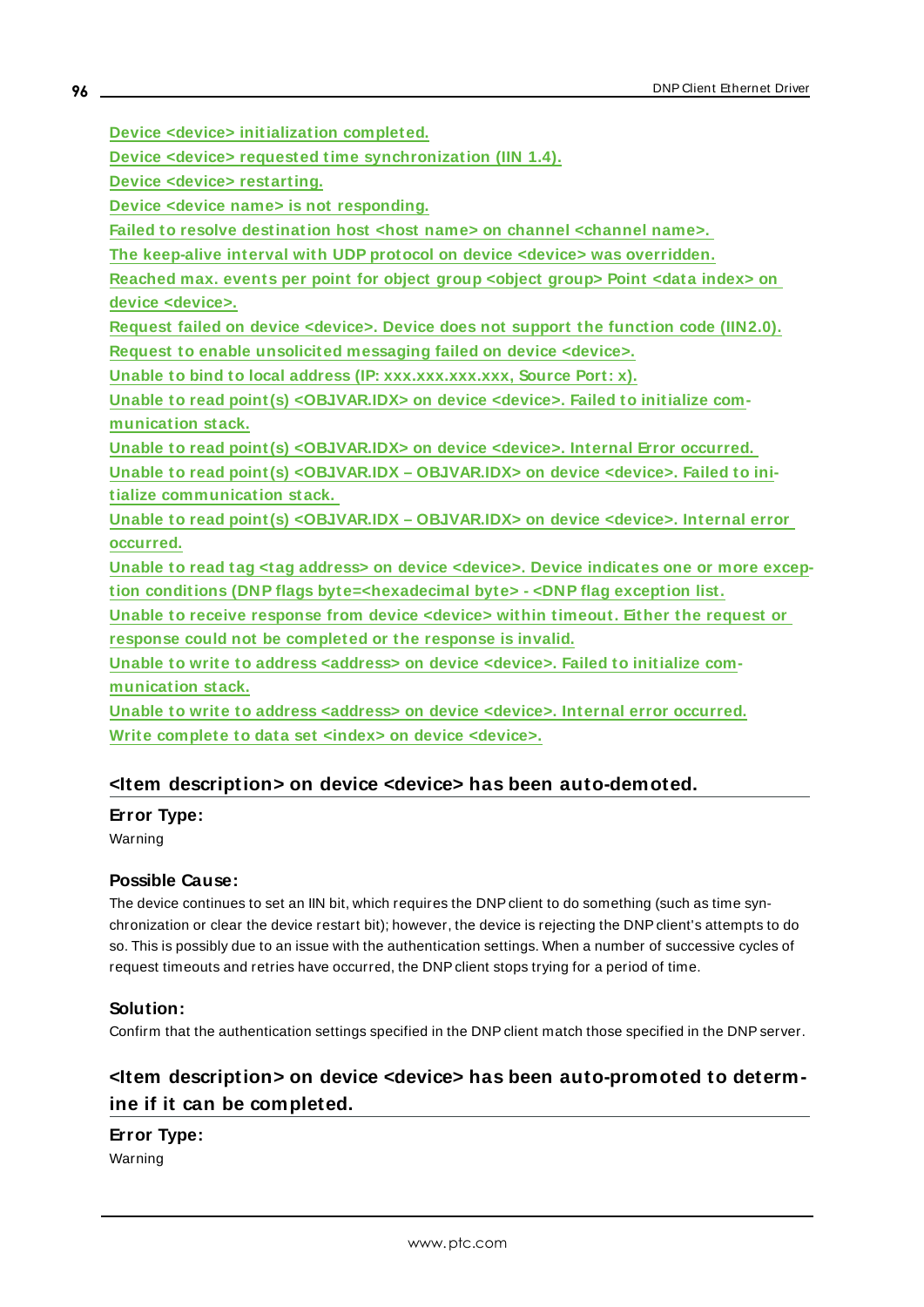#### **Possible Cause:**

A request that was previously demoted has been promoted so that the DNP client can try to resend the request.

#### **Solution:**

If the request is successful, nothing needs to be done. If the item continues to be demoted, ensure that the authentication settings are correct.

### <span id="page-96-0"></span>**Added <tag count> data set tag(s).**

#### **Error Type:**

Informational

#### **Possible Cause:**

If the added tag count for Data Set tags is 0, possible causes may be as follows:

- 1. There are no data sets defined in the DNP server.
- 2. The DNP server has a mismatched configuration; that is, it may be reporting that it has more prototypes or descriptors than actually have elements defined. When the DNP client requests the prototype or descriptor definition, the DNP server then responds with a property error because it doesn't have definitions for all of them.

#### **Solution:**

- 1. Either define the data set descriptors in the DNP server or disabled the Data Set property in Tag Import.
- 2. Correct the DNP server so that it reports the actual number of prototypes and descriptors that have elements defined.

## <span id="page-96-1"></span>**Data Set write of value <value to be written> pending on tag address <address> on device <device>.**

#### **Error Type:**

Informational

#### **Possible Cause:**

A write occurred to a tag that references a data set element. The value is not displayed in the tag value, but is pending a write to the data set.

#### **Solution:**

<span id="page-96-2"></span>The data set write is complete when a data set tag with the sub-type .Set has a Boolean True written to it.

### **Device <device> does not support the LAN Time Sync Style Record Current Time Function Code 24.**

**Error Type:**

Warning

### **Possible Cause:**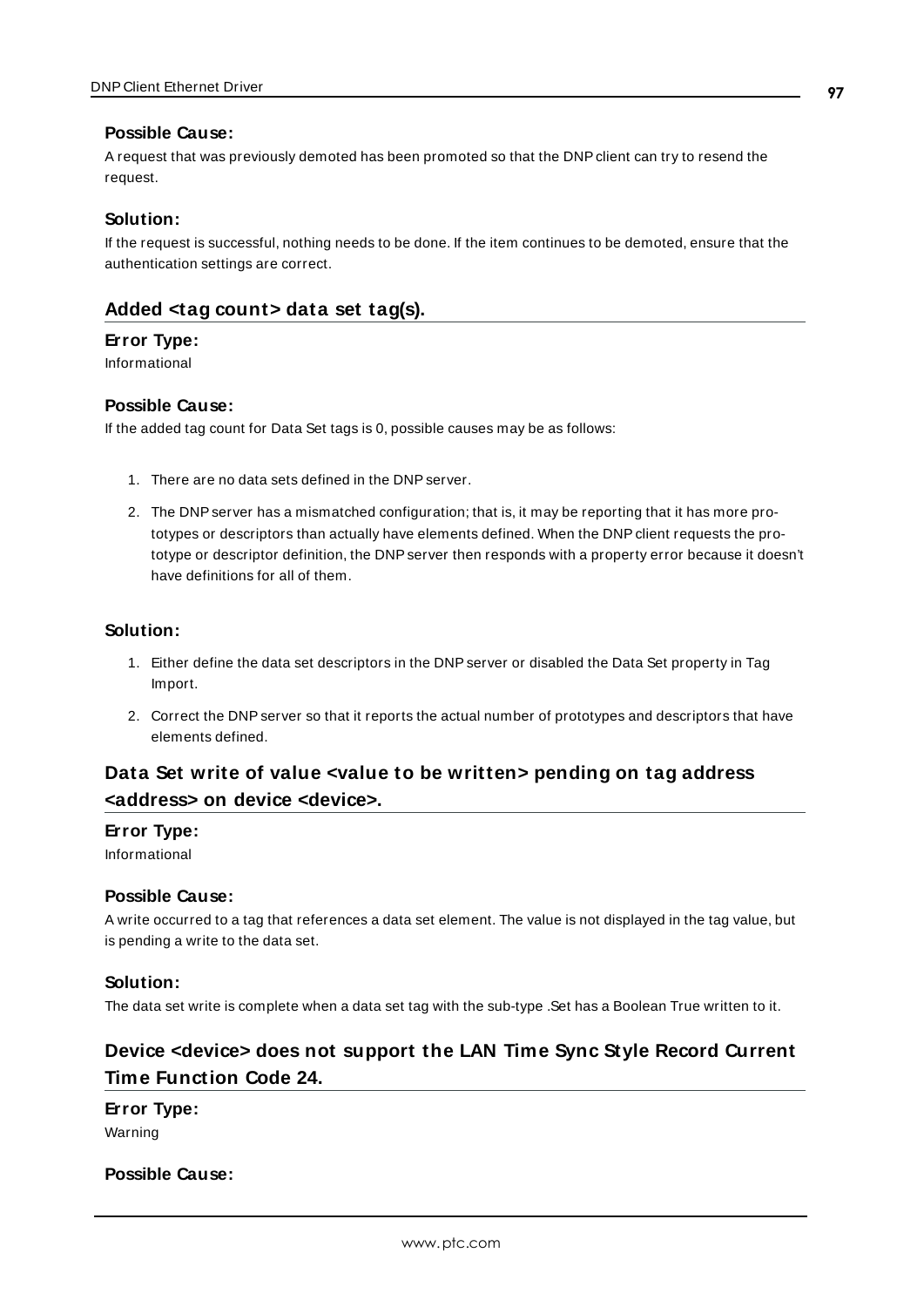The device does not support function code 24 - LAN (which is the specified time synchronization method).

#### **Solution:**

In **Device Properties** | **Communications**, change the time synchronization setting to Serial.

#### **Note:**

Time synchronization is successful despite the error message. To prevent the error message from occurring, change the setting as described above.

## <span id="page-97-0"></span>**Device <device> does not support the LAN Time Sync Style write to object group 50, variation 3.**

#### **Error Type:**

Warning

#### **Possible Cause:**

The device does not support a write to object group 50, variation 3, which is used in the second part of the LAN time synchronization method.

#### **Solution:**

To prevent the error message from occurring, open **Device Properties** and then select the **Communications** tab. In **Time Sync Style**, select **Serial**.

#### **Note:**

<span id="page-97-1"></span>Time synchronization is successful despite the error message.

#### **Device <device> indicated an event buffer overflow (IIN 2.3).**

#### **Error Type:**

Warning

#### **Possible Cause:**

A response from the device included IIN bytes along with the bit set, indicating that an event buffer overflow condition exists. At least one unconfirmed event was lost because the event buffers did not have enough room to store the information.

#### **Solution:**

- 1. If many events occur between event polls (and the bit is being set by the DNP server) decrease the event poll interval to keep the buffer size small.
- 2. To avoid logging unnecessary events, adjust the analog point deadband.

#### **See Also:**

<span id="page-97-2"></span>**Event [Playback](#page-25-0)**

#### **Device <device> indicated it restarted (IIN 1.7).**

# **Error Type:**

Informational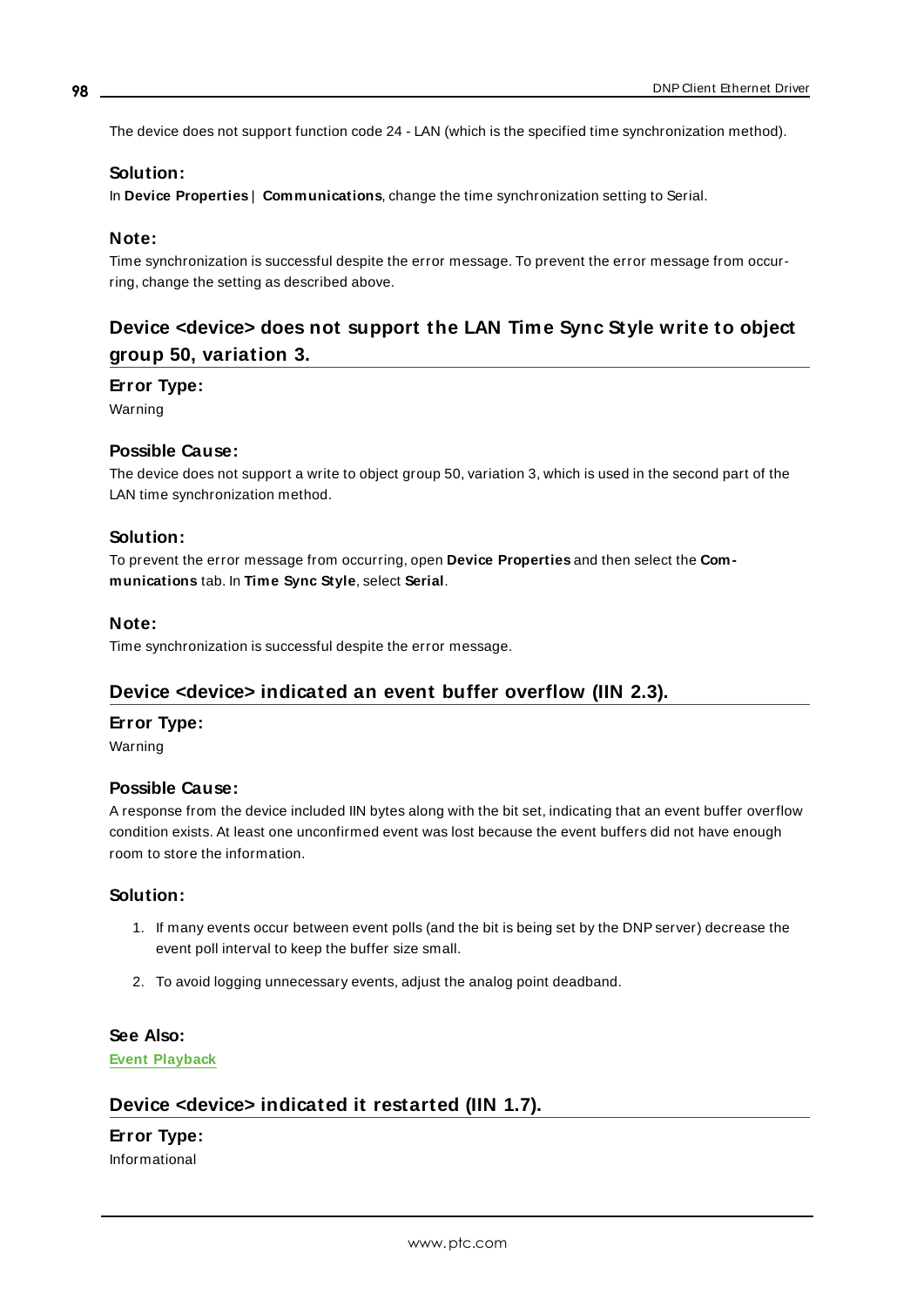#### **Possible Cause:**

A response from the device included IIN bytes along with the bit set. This indicates that the device restarted.

#### **Solution:**

<span id="page-98-0"></span>N/A

#### **Device <device> initialization completed.**

#### **Error Type:**

Informational

#### **Possible Cause:**

- 1. The DNP client has successfully communicated with the device, and the following requests have successfully completed (if configured):
	- Integrity poll on restart.
	- Data set change on startup.
	- Enable unsolicited messages.
	- Disable unsolicited messages.
- 2. When this message repeats frequently in the Event Log, it indicates that the DNP client is repeatedly restarting. This may occur when channel serialization is in use, and the DNP client receives a request from the DNP server when it does not have the channel token. As such, the DNP server does not receive a response in the specified time and closes the socket.

#### **Solution:**

- 1. N/A
- 2. Determine why the DNP client is restarting, and then correct the setup. If it is because the DNP server is sending a request (such as a Link Status request, a Keep Alive request, or an unsolicited message) while channel serialization is in use, then the DNP server should be reconfigured to disable the requests or to increase the timeout (so it does not close the socket).

#### <span id="page-98-1"></span>**Device <device> requested time synchronization (IIN 1.4).**

#### **Error Type:**

Informational

#### **Possible Cause:**

A response from the device included IIN bytes along with the bit set. This indicates that the device requires time synchronization from the DNP client.

#### **Solution:**

<span id="page-98-2"></span>N/A

#### **Device <device> is restarting.**

**Error Type:**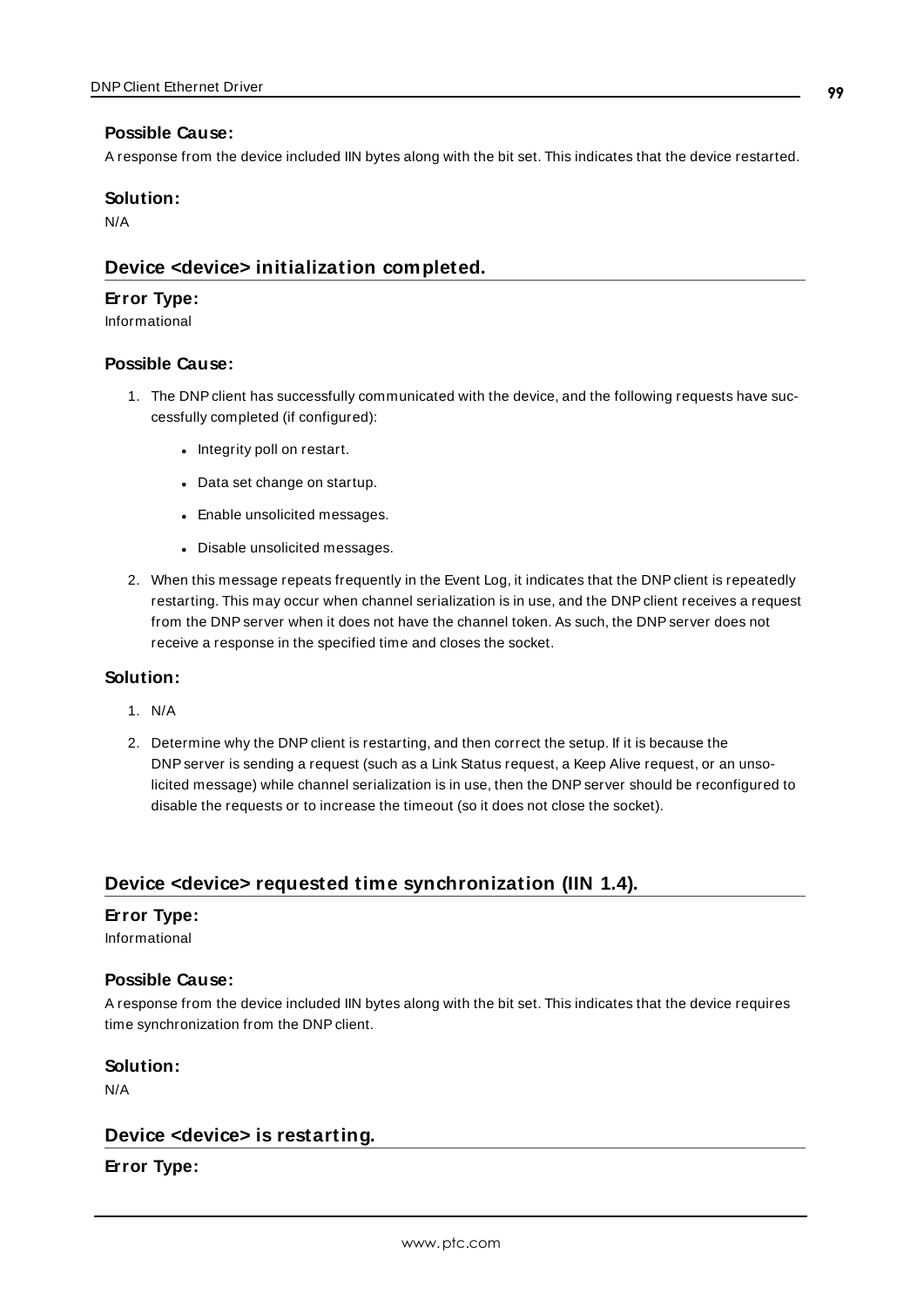Information

#### **Possible Cause:**

The client wrote a "1" to a Warmrestart or Coldrestart tag.

#### **Solution:**

<span id="page-99-0"></span>N/A

#### **Device <device name> is not responding.**

#### **Error Type:**

Serious

#### **Possible Cause:**

- 1. The Ethernet connection between the device and the Host PC is broken.
- 2. The communications parameters for the Ethernet connection are incorrect.
- 3. The named device may have been assigned an incorrect network ID.
- 4. A device on the channel is unresponsive, due to improper timing settings or a broken communications link.
- 5. There are multiple channels using DNShost names that resolve to the same IPaddress.
- 6. The response from the device took longer to receive than the amount of time specified in the "Request Timeout" device setting.

#### **Solution:**

- 1. Verify the cabling between the DNPclient and server device.
- 2. Verify that the specified communications parameters match those of the device.
- 3. Verify that the network ID given to the named device matches that of the actual device.
- 4. Locate the unresponsive device and then correct the timing settings or fix the broken communications link.
- 5. Ensure that all channels are using a unique Destination Host.
- 6. Increase the Request Timeout setting so that the entire response can be handled.

#### **See Also:**

**Timing and Other [Considerations](#page-16-0) [Communications](#page-22-0)**

# <span id="page-99-1"></span>**Failed to resolve destination host <host name> on channel <channel name>.**

**Error Type:** Fatal

**Possible Cause:**

**100**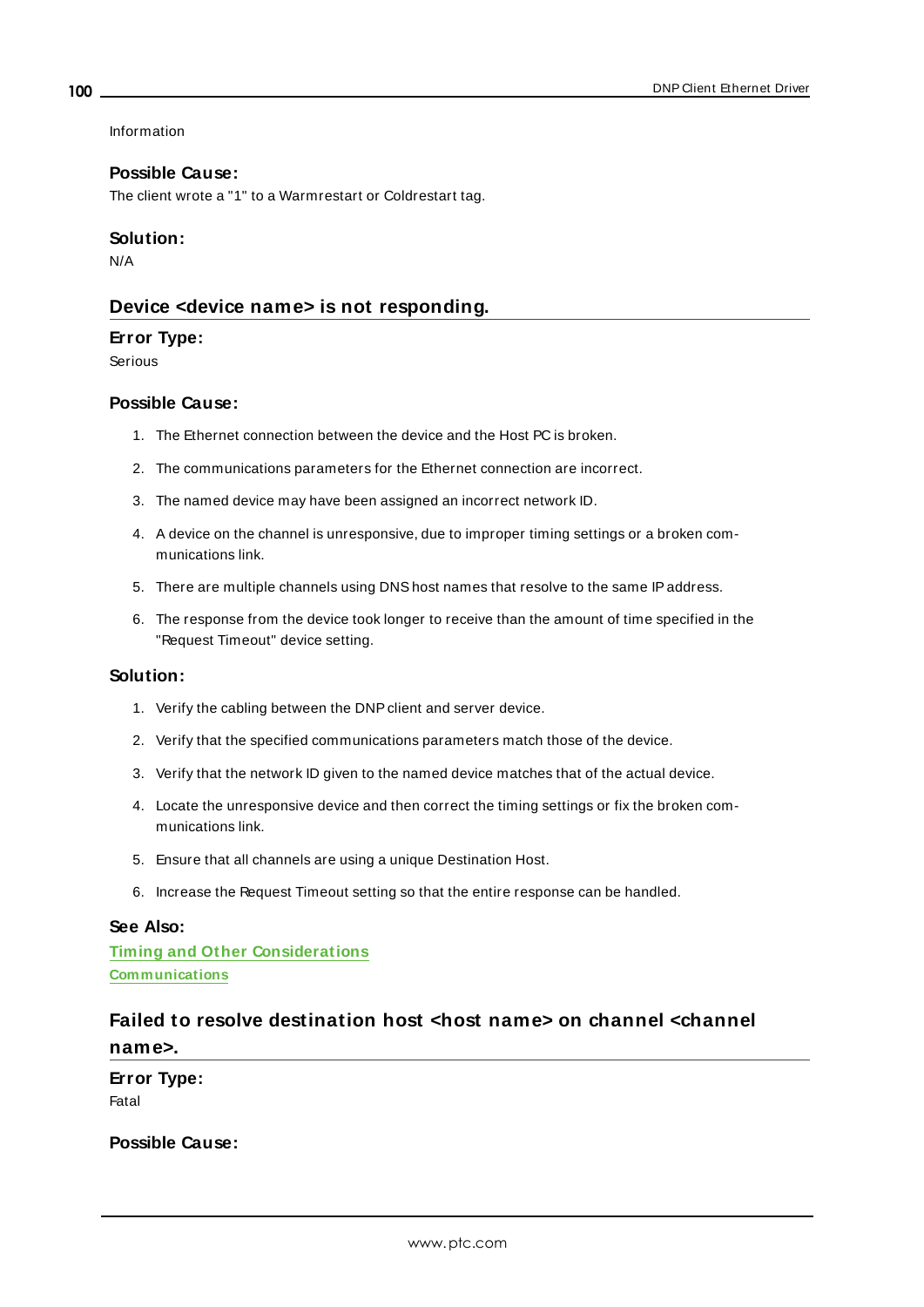The channel has been configured to use a DNShost name instead of an IPaddress. The server cannot resolve the host name to an IPaddress.

#### **Solution:**

<span id="page-100-0"></span>Ensure that the outstation device is online and registered with the domain.

### **The Keep-Alive Interval with UDP Protocol on device <device> was overridden.**

#### **Error Type:**

Warning

#### **Possible Cause:**

The XML project file contains a value for the Keep-Alive Interval that is not 0, and the channel protocol is set to UDP.

#### **Solution:**

<span id="page-100-1"></span>Change the Keep-Alive Interval in the XML project to 0. Alternatively, change the channel protocol to TCP.

## **Reached max. events per point for object group <object group> point <data index> on device <device>.**

#### **Error Type:**

Warning

#### **Possible Cause:**

At least one unconfirmed event was lost because the event buffers did not have enough room to store the information.

#### **Reasons:**

- 1. The value specified for the Max. Events Per Point parameter is too small to receive all of the events without discarding data.
- 2. The event poll intervals are too large.
- 3. The DNP server is logging unnecessary events (such as changes in a floating value).

#### **Solution:**

- 1. Determine the buffer size allowed in the DNP server, and then set the max. events per point parameter to the same value (or larger). This driver allows 10000 events per point. The default setting is 100.
- 2. If many events occur between event polls (and the max. events per point is reached) decrease the event poll interval to keep the buffer size small.
- 3. To avoid logging unnecessary events, adjust the analog point deadband.

#### **See Also:**

**Event [Playback](#page-25-0)**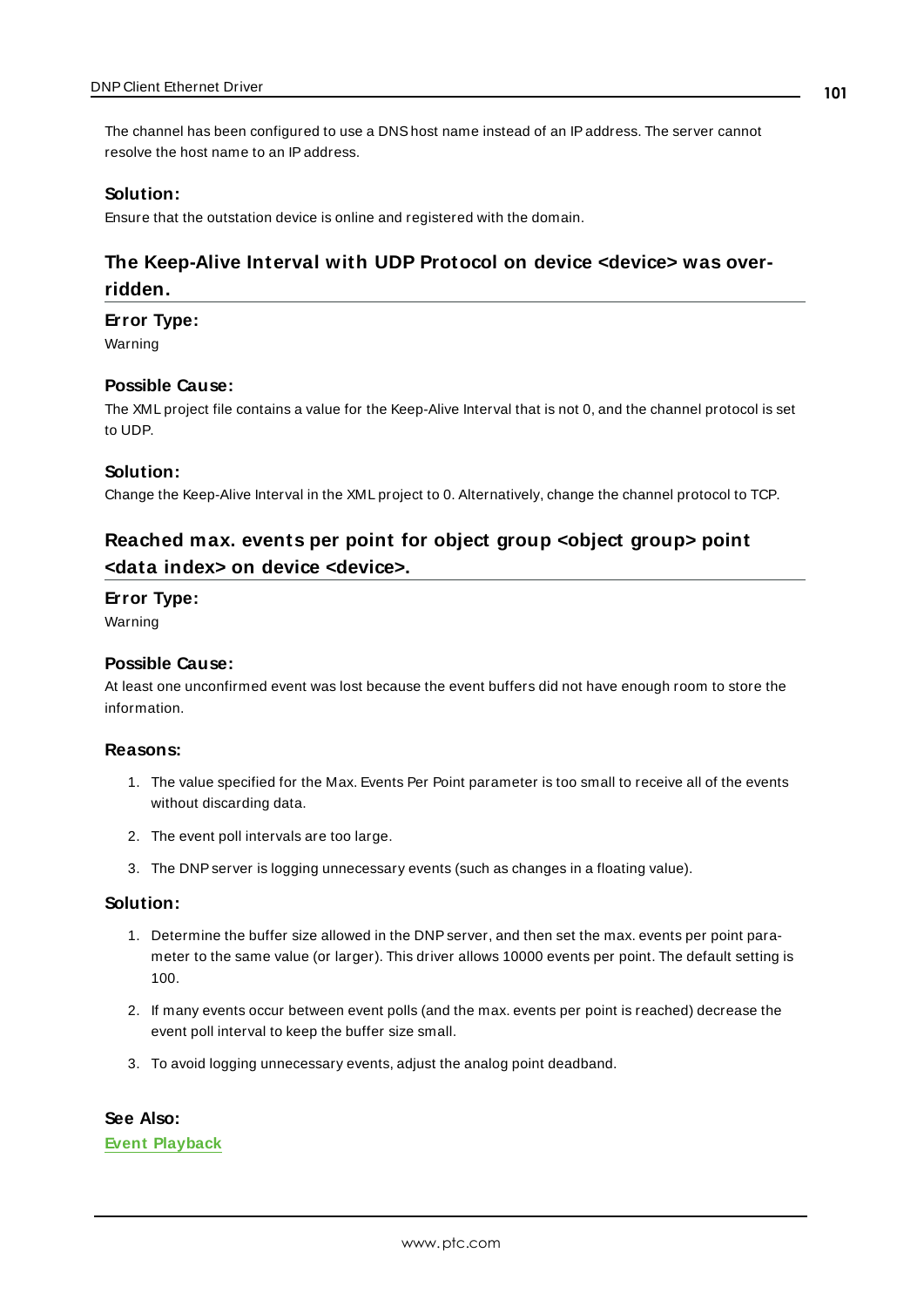# <span id="page-101-0"></span>**Request failed on device <device>. Device does not support the function code (IIN2.0).**

**Error Type:**

Warning

#### **Possible Cause:**

The device returned IIN bytes in the response with the "Function code not supported" bit set. This indicates that the device does not support the function code sent by the DNP client in the request.

#### **Solution:**

In Channel Diagnostics, check the TXentry that has a similar timestamp as the error in the Event Log to determine which function code the device is not supporting. The solution depends on the function code.

#### **Note:**

For example, if the device should support the "Enable unsolicited responses" (0x14) function code or the "Disable unsolicited responses" (0x15) function code, correct the configuration in the device. If the device should not accept the function codes 0x14 or 0x15, change the Class 1, 2, and 3 Unsolicited Mode in device properties to Automatic. For more information on specific function code error messages, refer to **Error [Descrip](#page-87-4)[tions](#page-87-4)**.

### <span id="page-101-1"></span>**Request to enable unsolicited messaging failed on device <device>.**

#### **Error Type:**

Warning

#### **Possible Cause:**

The device rejected a request to enable unsolicited messages on start.

- 1. The device may not be configured to allow the DNP client to modify its unsolicited settings.
- 2. There is an issue with the authentication settings.

#### **Solution:**

- 1. Check how unsolicited or spontaneous messaging is configured in the device. If it does not allow the DNP client to configure unsolicited settings, change the unsolicited modes for each class to Automatic in the DNP client's Unsolicited group in device properties.
- 2. Confirm that the authentication settings specified in the DNP client match those specified in the DNP server.

### <span id="page-101-2"></span>**Unable to bind to local address (IP: xxx.xxx.xxx.xxx, Source Port: x).**

**Error Type:** Serious

#### **Possible Cause:**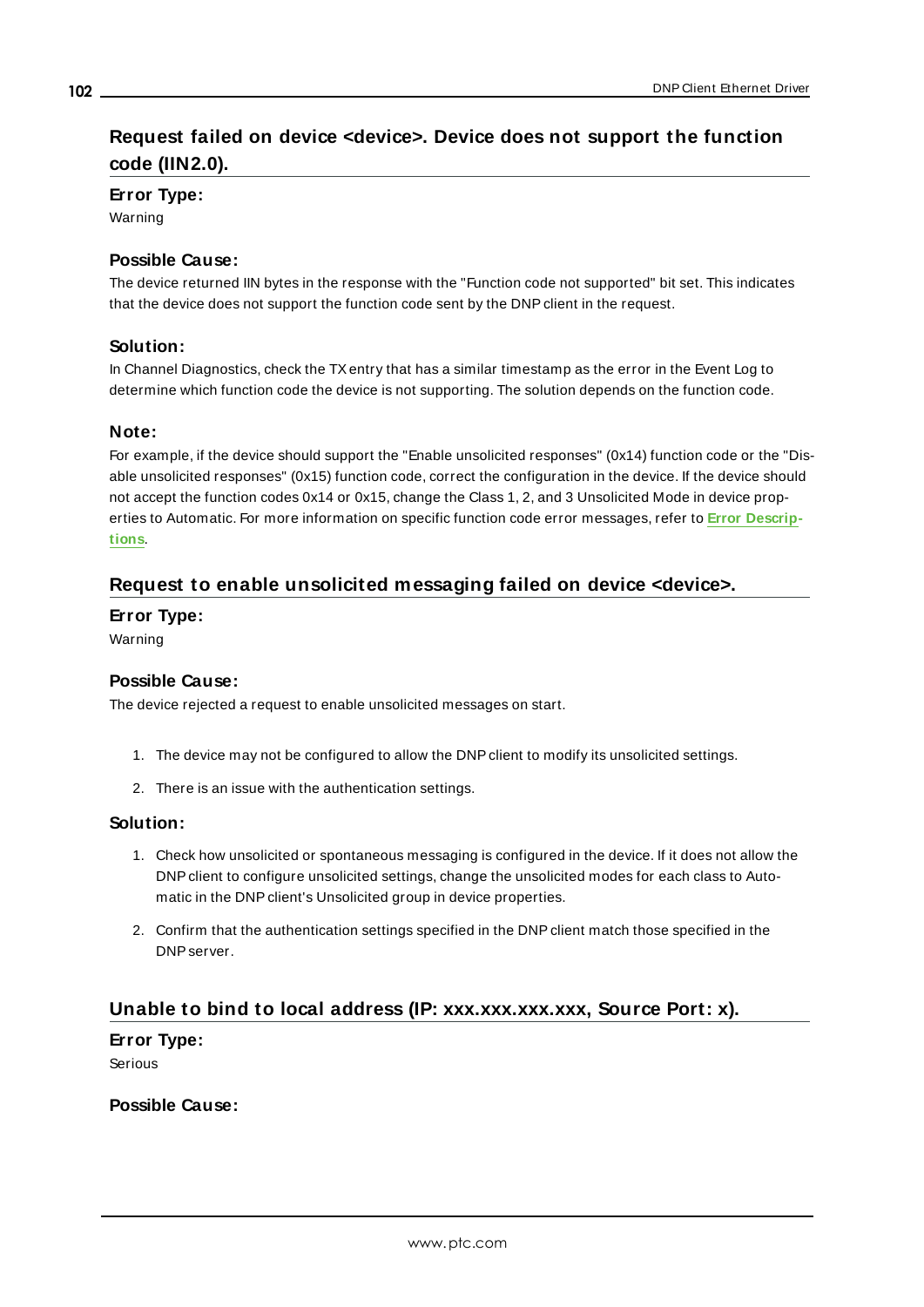- 1. More than one channel has been configured to use the same network adapter and source port.
- 2. Another application is running on the system that has already acquired the indicated network adapter and source port for exclusive use.

#### **Solution:**

- 1. Select a different local IPaddress or source port for one of the repeating channels. The computer may also need to be multi-homed.
- 2. Close the other application.

# <span id="page-102-0"></span>**Unable to read point(s) <OBJ.VAR.IDX> on device <device>. Failed to initialize communication stack.**

#### **Error Type:**

Fatal

#### **Possible Cause:**

The driver was unable to initialize the communication stack.

#### **Solution:**

Reinitialize the driver by right-clicking on the Administration menu and selecting **Reinitialize**. If the problem persists, restart the DNP client.

### <span id="page-102-1"></span>**Unable to read point(s) <OBJ.VAR.IDX> on device <device>. Internal Error occurred.**

#### **Error Type:**

Fatal

#### **Possible Cause:**

An internal error occurred within the driver.

#### **Solution:**

<span id="page-102-2"></span>The driver may recover on its own. If the problem persists, restart the DNP client.

## **Unable to read point(s) <OBJ.VAR.IDX – OBJ.VAR.IDX> on device <device>. Failed to initialize communication stack.**

### **Error Type:**

Fatal

#### **Possible Cause:**

The driver was unable to initialize the communication stack.

#### **Solution:**

Reinitialize the driver by right-clicking on the Administration menu and selecting **Reinitialize**. If the problem persists, restart the DNP client.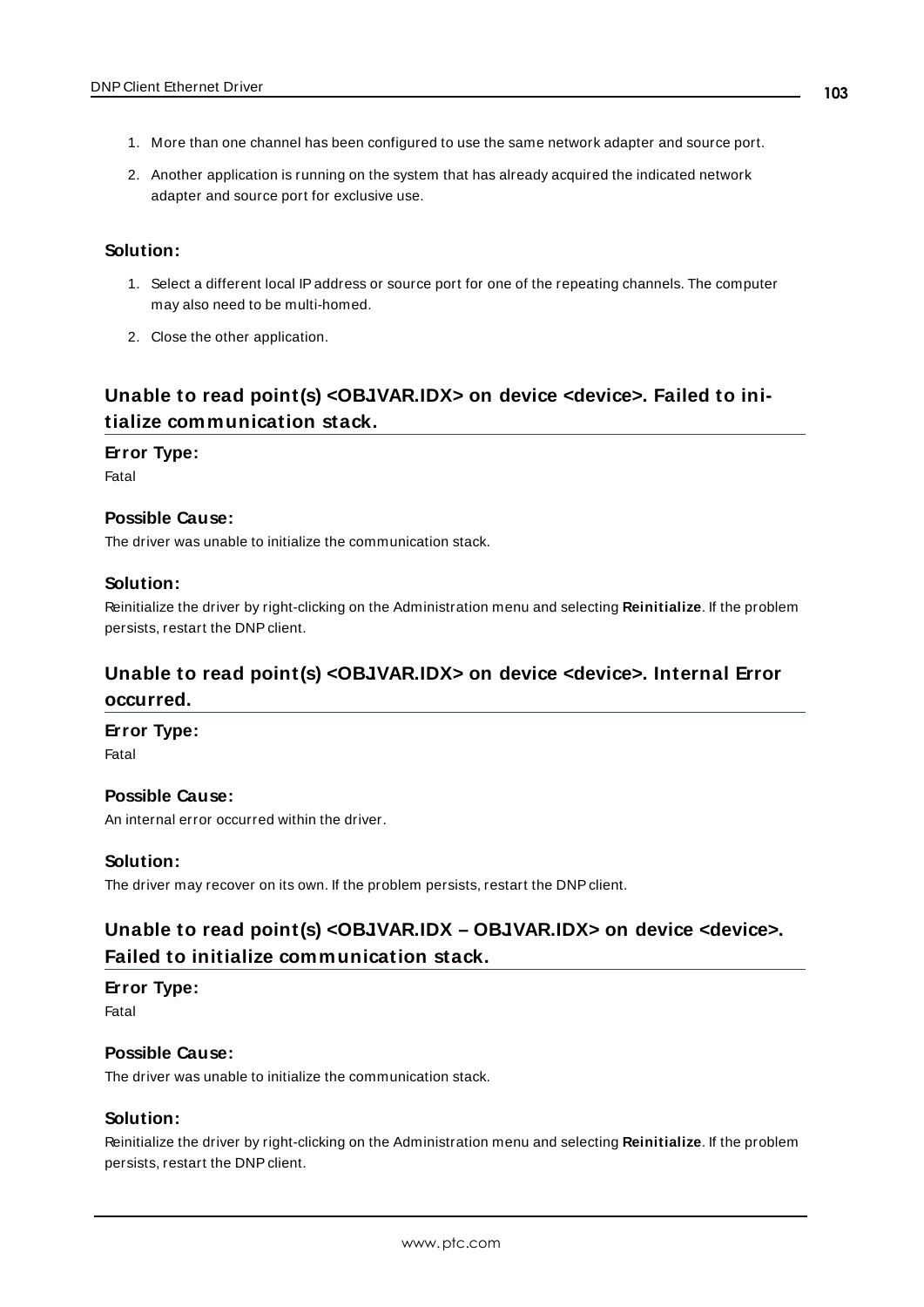# <span id="page-103-0"></span>**Unable to read point(s) <OBJ.VAR.IDX – OBJ.VAR.IDX> on device <device>. Internal error occurred.**

### **Error Type:**

Fatal

#### **Possible Cause:**

An internal error occurred within the driver.

#### **Solution:**

<span id="page-103-1"></span>The driver may recover on its own. If the problem persists, restart the DNP client.

# **Unable to read tag <tag address> on device <device>. Device indicates one or more exception conditions (DNP flags byte=<hexadecimal byte> - <DNP flag exception list).**

#### **Error Type:**

Warning

#### **Possible Cause:**

The device returned the data point DNPflag byte with either the Online bit cleared or with one or more of the exception bits set.

#### **Solution:**

For a list of flag bits that are specific to the object group, refer to the "DNP Object Flag Definitions" subtopic located in the object group's address descriptions. For more information on a particular exception and how to clear it, refer to the device's documentation.

## <span id="page-103-2"></span>**Unable to receive response from device <device> within timeout. Either the request or response could not be completed or the response is invalid.**

**Error Type:**

Warning

#### **Possible Cause:**

- 1. The response timeout is too short to allow the DNP server's integrity or event poll response to complete in time. The DNP server may be returning a large number of points, but the timeout elapsed before the data could be received.
- 2. There is an issue with the authentication settings.
- 3. The data set exchange objects 213 and 215 are unknown to the device during initialization, causing it to be unable to complete.
- 4. The connection between the device and the host PC was interrupted while receiving the response.

### **Solution:**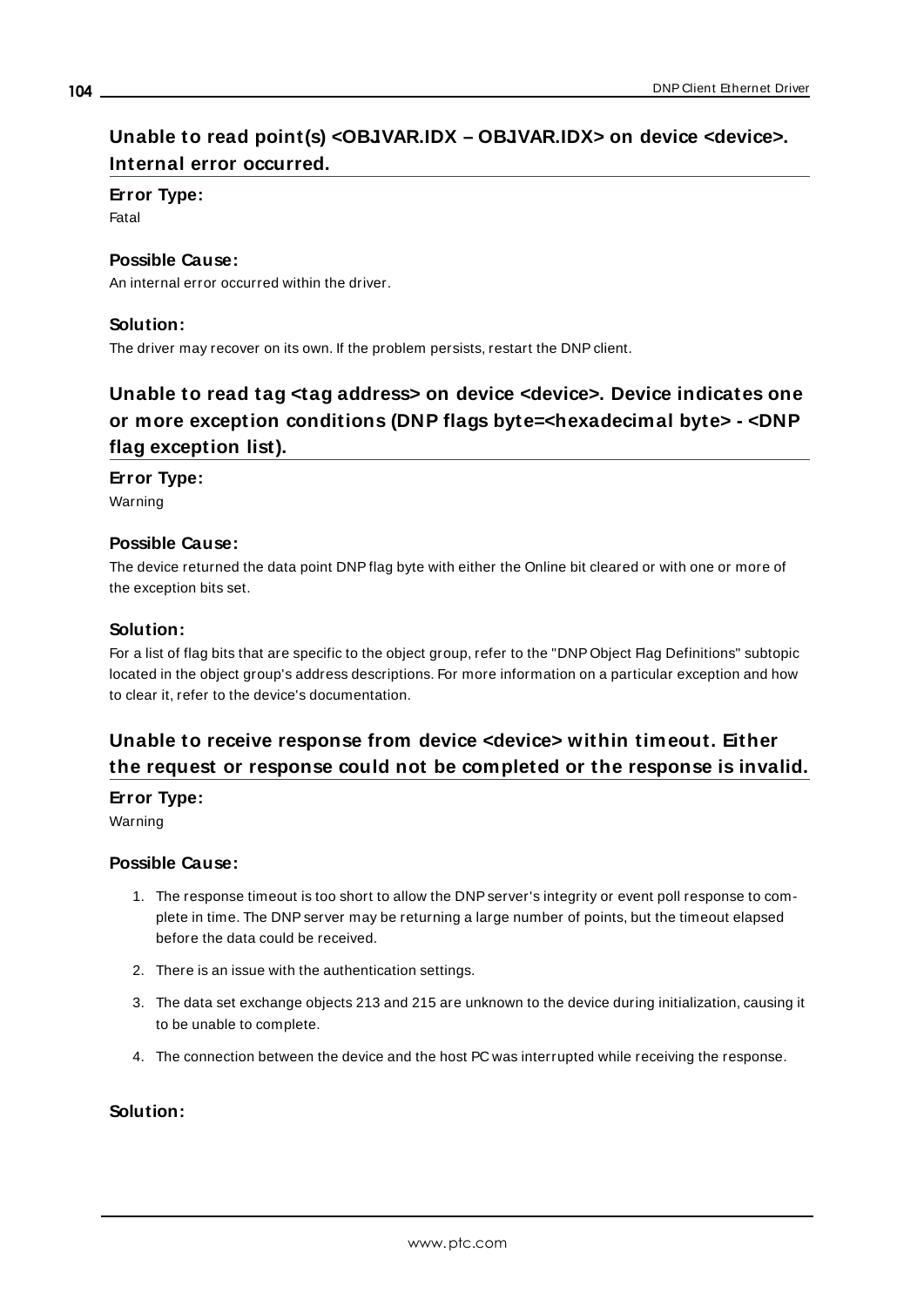- 1. If the DNP server has been configured to return a large number of points (such as during a class 0 poll) change the channel's Response Timeout to a value that allow the response to complete successfully.
- 2. Confirm that the authentication settings in the DNP client match those in the DNP server.
- 3. If data sets are not in use, disable the Exchange Data Sets property in the Advanced tab of device properties.
- 4. Verify the cabling between the DNP client and server device.

#### **Notes:**

- 1. The channel's response timeout should be as accurate as possible, because it is also the time that the driver waits before reporting that the device is not responding.
- 2. The device request timeout should be greater than the channel response timeout.

#### **See Also:**

**Timing and Other [Considerations](#page-16-0) [Communications](#page-22-0)**

## <span id="page-104-0"></span>**Unable to write to address <address> on device <device>. Failed to initialize communication stack.**

#### **Error Type:**

Fatal

#### **Possible Cause:**

The driver was unable to initialize the communication stack.

#### **Solution:**

Reinitialize the driver by right-clicking on the Administration menu and selecting **Reinitialize**. If the problem persists, restart the DNP client.

# <span id="page-104-1"></span>**Unable to write to address <address> on device <device>. Internal error**

#### **occurred.**

#### **Error Type:**

Fatal

#### **Possible Cause:**

An internal error occurred within the driver.

#### **Solution:**

<span id="page-104-2"></span>The driver may recover on its own. If the problem persists, restart the DNP client.

#### **Write complete to data set <index> on device <device>.**

#### **Error Type:**

Informational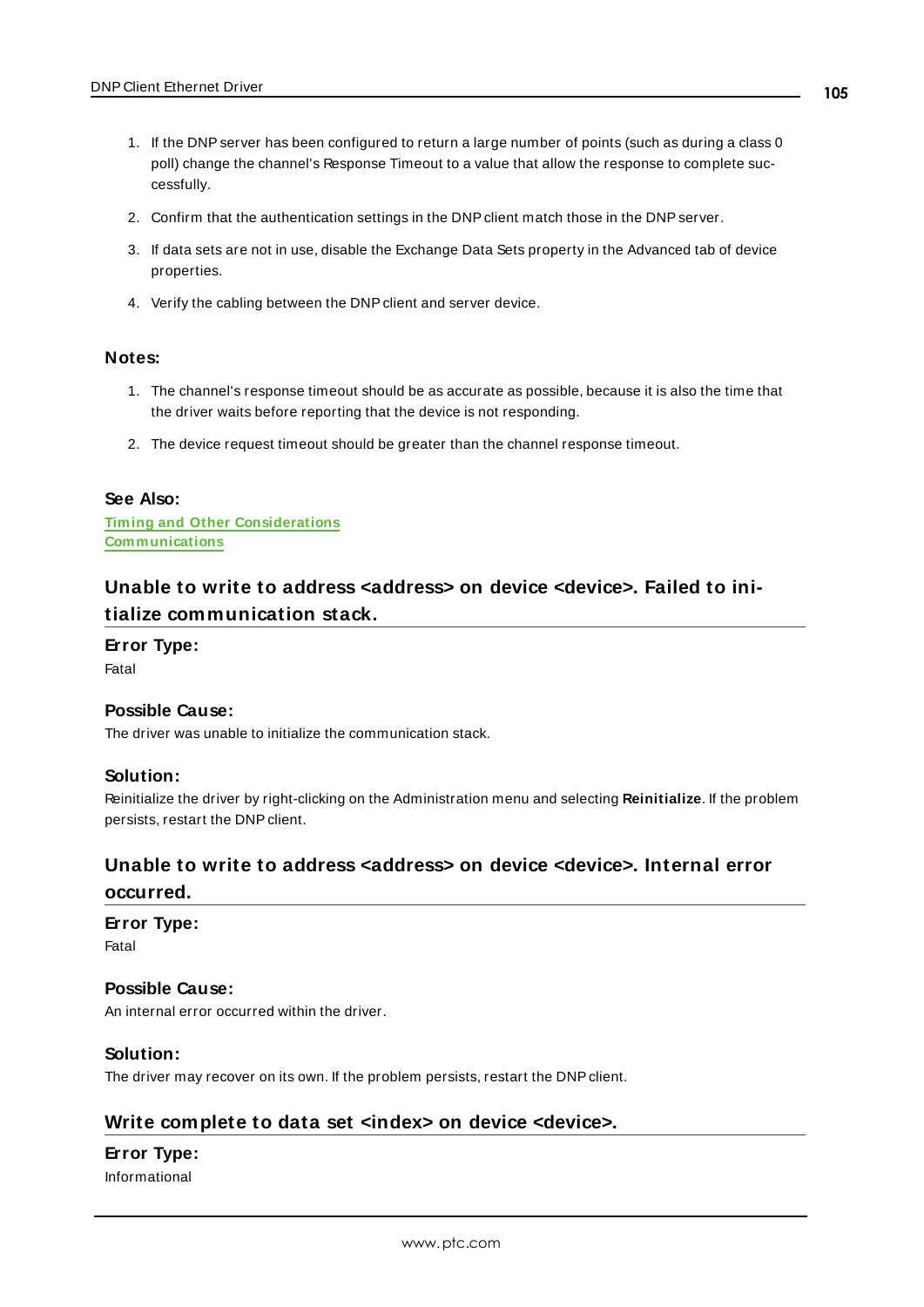#### **Possible Cause:**

A Data Set tag with the sub-type .Set had a Boolean True written to it while pending writes existed.

#### **Solution:**

The pending data set writes have been sent to the device, although they may not have been successful.

#### **Note:**

This message indicates that the write completed and the pending data has been cleared.

### <span id="page-105-0"></span>**Driver Messages**

The following messages may be generated. Click on the link for a description of the message.

**Winsock [initialization](#page-105-1) failed (OSerror = n). Winsock shut down failed [\(OSerror](#page-105-2) = n). Winsock V1.1 or higher must be [installed](#page-105-3) to use the driver.**

## <span id="page-105-1"></span>**Winsock initialization failed (OS Error = n).**

# **Error Type:**

Fatal

| <b>OS</b><br>Error<br>Code | Indication                                                                                          | <b>Possible Solution</b>                                                            |
|----------------------------|-----------------------------------------------------------------------------------------------------|-------------------------------------------------------------------------------------|
| 10091                      | Indicates that the underlying network subsystem is<br>not ready for network communication.          | Wait a few seconds and restart the driver.                                          |
| 10067                      | Limit on the number of tasks supported by the Win-<br>dows Sockets implementation has been reached. | Close one or more applications that may<br>be using Winsock and restart the driver. |

### <span id="page-105-2"></span>**Winsock shutdown failed (OS Error = n).**

#### **Error Type:**

Fatal

| <b>OS</b> Error<br><b>Code</b> | <b>Possible Solution</b>                                                                                          |  |
|--------------------------------|-------------------------------------------------------------------------------------------------------------------|--|
| 10036                          | The network subsystem is still busy with unfinished processing. Wait a few seconds and<br>restart the driver.     |  |
| 10050                          | The network subsystem has failed. For more information, contact the network admin-<br>istrator.                   |  |
| 10093                          | The network subsystem was not initialized before the shutdown was attempted. Wait a few<br>seconds and try again. |  |

### <span id="page-105-3"></span>**Winsock V1.1 or higher must be installed to use the driver.**

### **Error Type:**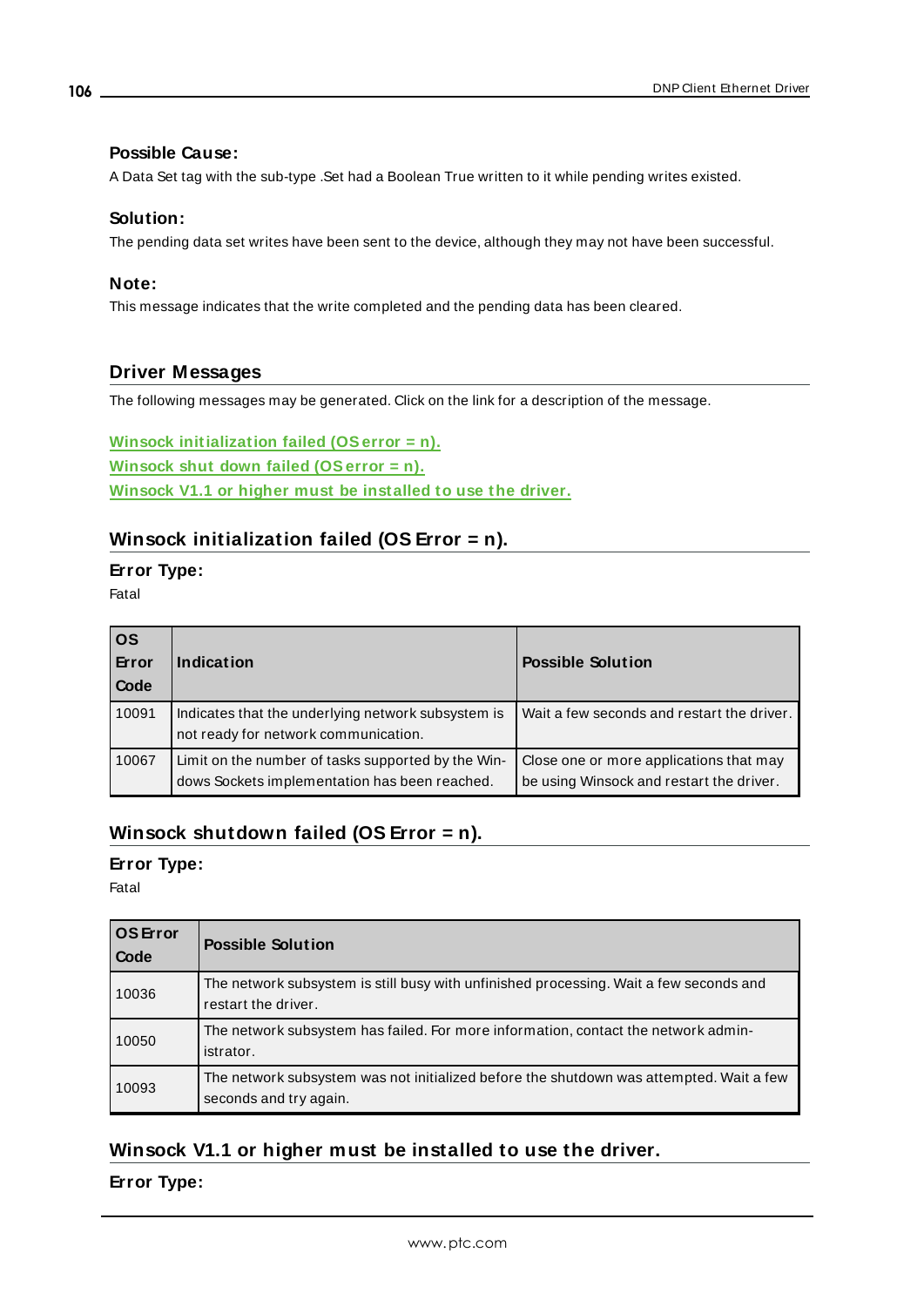#### Fatal

#### **Possible Cause:**

The version number of the Winsock DLL found on the system is less than 1.1.

#### **Solution:**

Upgrade Winsock to version 1.1 or higher.

### <span id="page-106-0"></span>**DNP-Specific Messages**

The following messages may be generated. Click on the link for a description of the message.

#### **Read [Errors](#page-106-1)**

<span id="page-106-1"></span>**Write [Errors](#page-119-0)**

### **Read Errors**

The following error/warning messages may be generated. Click on the link for a description of the message.

**The [returned](#page-108-0) value for tag address <tag address> in device <device name> has a length of zero. The tag value [cannot](#page-108-0) be set.**

**The returned value of <date returned value> for tag address [<address>](#page-108-1) in device [<device>](#page-108-1) is invalid for the <data type> tag.**

**The returned value of [<returned](#page-108-2) numeric value> for tag address <address> in device [<device>](#page-108-2) is invalid for the <data type> tag data type.**

**The returned value of [<returned](#page-108-3) numeric value> for tag address <address> in device [<device>](#page-108-3) is out of range for the <data type> tag data type.**

**The returned value of [<returned](#page-109-0) string value> for tag address <address> in device [<device>](#page-109-0) is invalid for the <data type> tag data type.**

**Unable to read point(s) [<OBJ.VAR.IDX>](#page-109-1) on device <device>. An abnormal condition exists in the device [\(IIN1.6\).](#page-109-1)**

**Unable to read point(s) [<OBJ.VAR.IDX>](#page-109-2) on device <device>. Device detected corrupt con[figuration](#page-109-2) (IIN2.5).**

**Unable to read point(s) [<OBJ.VAR.IDX>](#page-109-3) on device <device>. Device does not support a point in the range or other [parameter](#page-109-3) error (IIN2.2).**

**Unable to read point(s) [<OBJ.VAR.IDX>](#page-110-0) on device <device>. Device does not support [requested](#page-110-0) operation for objects in the request (IIN2.1).**

**Unable to read point(s) [<OBJ.VAR.IDX>](#page-110-1) on device <device>. Device does not support the [function](#page-110-1) code (IIN2.0).**

**Unable to read point(s) [<OBJ.VAR.IDX>](#page-110-2) on device <device>. Device reports that some output points are in local mode [\(IIN1.5\).](#page-110-2)**

**Unable to read point(s) [<OBJ.VAR.IDX>](#page-111-0) on device <device>. Device reports that the operation is already [executing](#page-111-0) (IIN2.4).**

**Unable to read point(s) [<OBJ.VAR.IDX>](#page-111-1) on device <device>. Session shutting down or [duplicate](#page-111-1) request.**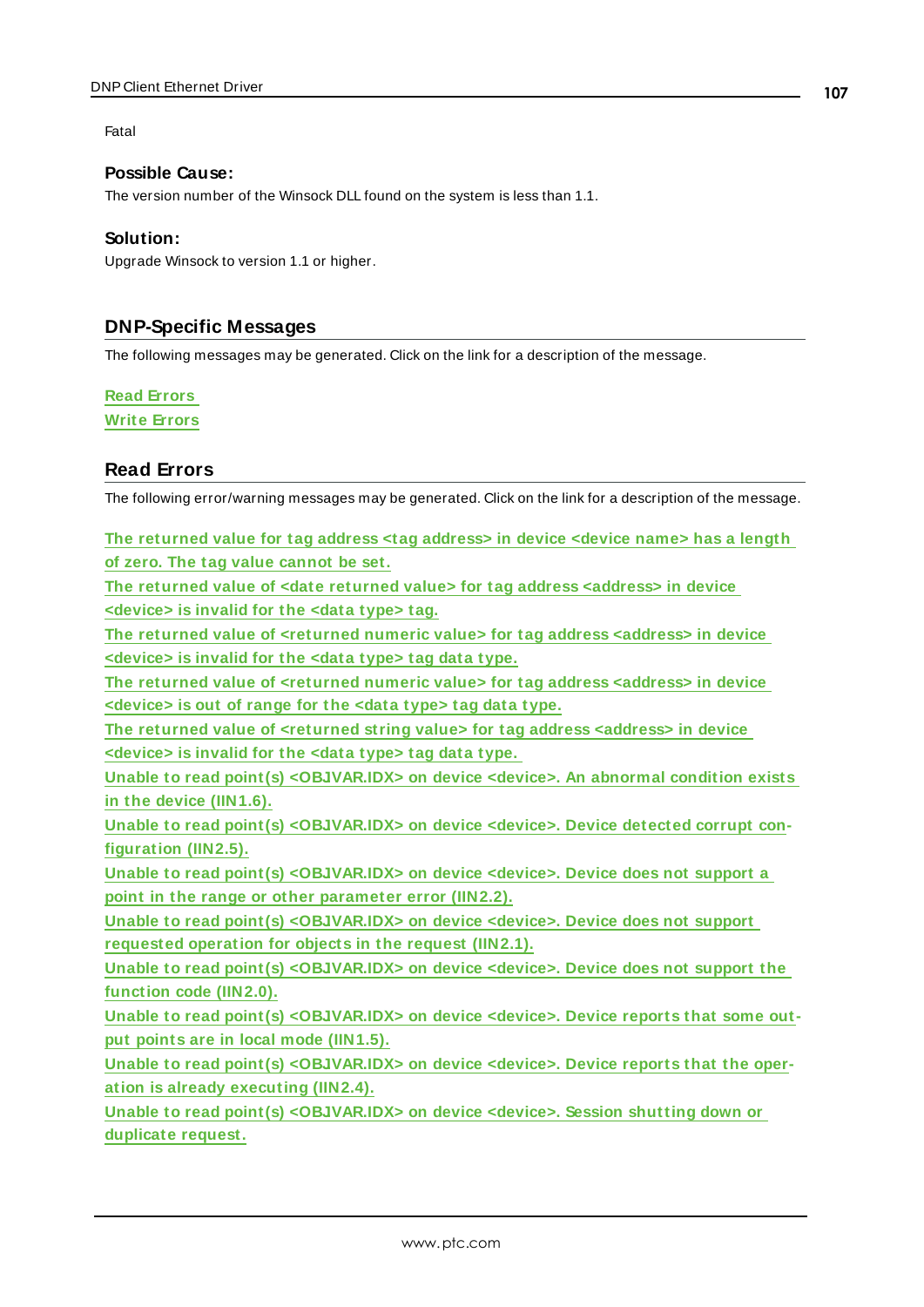**Unable to read point(s) [<OBJ.VAR.IDX>](#page-111-2) on device <device>. Unable to receive response from device <device> within timeout. Either the request or [response](#page-111-2) could not be completed or the [response](#page-111-2) is invalid.**

**Unable to read point(s) [<OBJ.VAR.IDX>](#page-112-0) on device <device>. Unrecognized object returned in [response.](#page-112-0)**

**Unable to read point(s) [<OBJ.VAR.IDX](#page-112-1) – OBJ.VAR.IDX> on device <device>. An abnormal [condition](#page-112-1) exists in the device (IIN1.6).**

**Unable to read point(s) [<OBJ.VAR.IDX](#page-113-0) – OBJ.VAR.IDX> on device <device>. Device detected corrupt [configuration](#page-113-0) (IIN2.5).**

**Unable to read point(s) [<OBJ.VAR.IDX](#page-113-1) – OBJ.VAR.IDX> on device <device>. Device does not support a point in the range or other [parameter](#page-113-1) error (IIN2.2).**

**Unable to read point(s) [<OBJ.VAR.IDX](#page-113-2) – OBJ.VAR.IDX> on device <device>. Device does not support [requested](#page-113-2) operation for objects in the request (IIN2.1).**

**Unable to read point(s) [<OBJ.VAR.IDX](#page-113-3) – OBJ.VAR.IDX> on device <device>. Device does not support the [function](#page-113-3) code (IIN2.0).**

**Unable to read point(s) [<OBJ.VAR.IDX](#page-114-0) – OBJ.VAR.IDX> on device <device>. Device reports that some output points are in local mode [\(IIN1.5\).](#page-114-0)**

**Unable to read point(s) [<OBJ.VAR.IDX](#page-114-1) – OBJ.VAR.IDX> on device <device>. Device reports that the operation is already [executing](#page-114-1) (IIN2.4).**

**Unable to read point(s) [<OBJ.VAR.IDX](#page-114-2) – OBJ.VAR.IDX> on device <device>. Session shutting down or [duplicate](#page-114-2) request.**

**Unable to read point(s) [<OBJ.VAR.IDX](#page-111-2) - OBJ.VAR.IDX> on device <device>. Unable to receive response from device <device> within timeout. Either the request or [response](#page-111-2) could not be [completed](#page-111-2) or the response is invalid.**

**Unable to read point(s) <OBJ.VAR.IDX – OBJ.VAR.IDX> on device <device>. [Unrecognized](#page-115-0) object returned in [response.](#page-115-0)**

**Unable to read set <set index> of object group <object group> on device [<device>.](#page-115-1) An [abnormal](#page-115-1) condition exists in the device (IIN1.6).**

**Unable to read set <set index> of object group <object group> on device [<device>.](#page-116-0) Device detected corrupt [configuration](#page-116-0) (IIN2.5).**

**Unable to read set <set index> of object group <object group> on device [<device>.](#page-116-1) Device does not support a point in the range or other [parameter](#page-116-1) error (IIN2.2).**

**Unable to read set <set index> of object group <object group> on device [<device>.](#page-116-2) Device does not support [requested](#page-116-2) operation for objects in the request (IIN2.1).**

**Unable to read set <set index> of object group <object group> on device [<device>.](#page-116-3) Device does not support the [function](#page-116-3) code (IIN2.0).**

**Unable to read set <set index> of object group <object group> on device [<device>.](#page-117-0) Device reports that some output points are in local mode [\(IIN1.5\).](#page-117-0)**

**Unable to read set <set index> of object group <object group> on device [<device>.](#page-117-1) Device reports that the operation is already [executing](#page-117-1) (IIN2.4).**

**Unable to read set <set index> of object group <object group> on device [<device>.](#page-117-2) Session shutting down or [duplicate](#page-117-2) request.**

**Unable to read set <set index> of object group <object group> on device [<device>.](#page-118-0) Unrecognized object returned in [response.](#page-118-0)**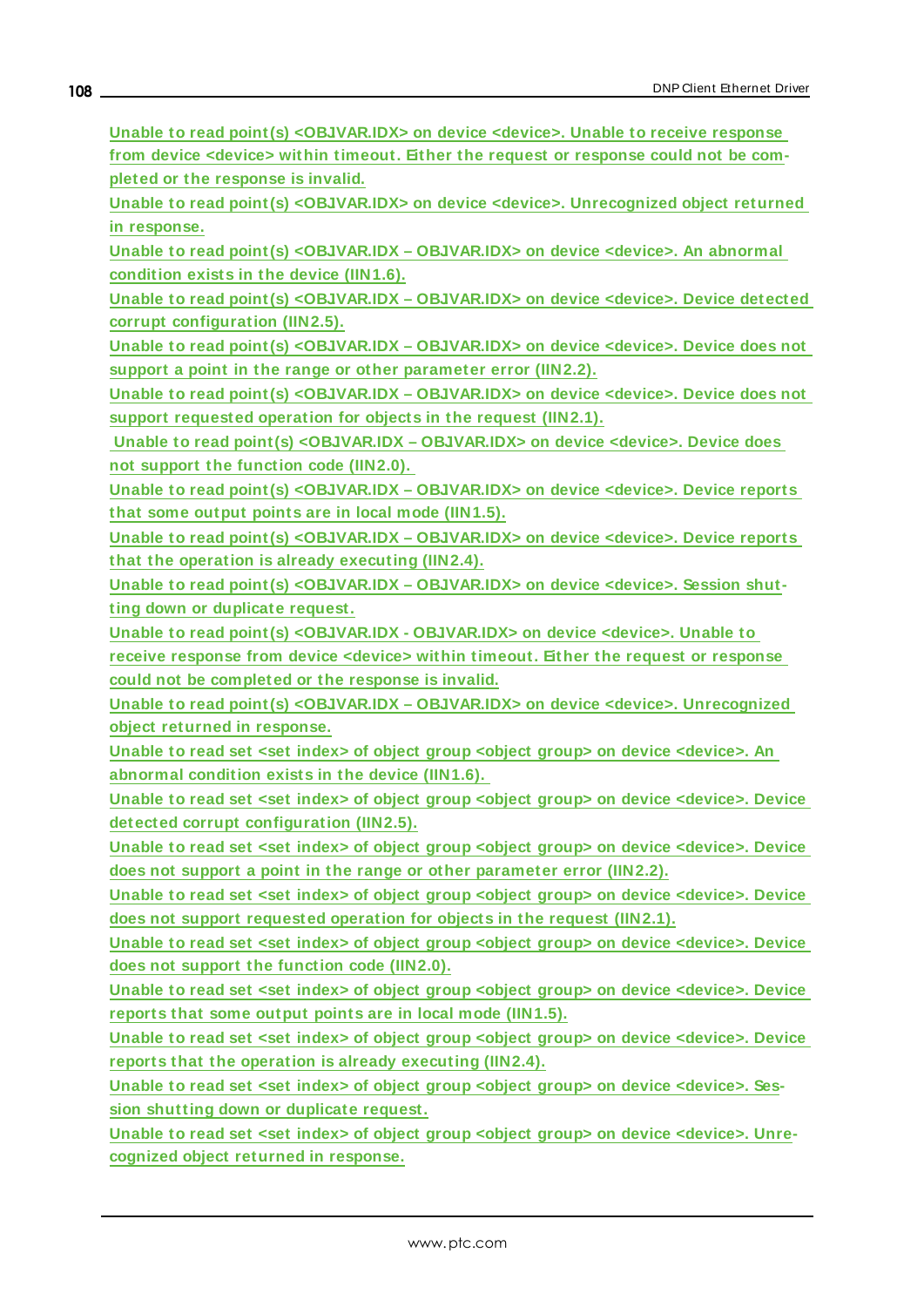**Unable to read tag address <address> on device <device>. Element Index [<variation>](#page-118-0) is not defined in data set [<index>.](#page-118-0)**

**Unable to read tag address [<address>](#page-118-1) on device <device>. No definition for Data Set [<index>.](#page-118-1)**

<span id="page-108-0"></span>**Unable to read tag address [<address>](#page-119-0) on device <device>. Response missing data.**

### **The returned value for tag address <tag address> in device <device name> has a length of zero. The tag value cannot be set.**

#### **Error Type:**

Warning

#### **Possible Cause:**

The tag has addressed an element that has been defined in the DNP server with a data length of zero.

#### **Solution:**

<span id="page-108-1"></span>Increase the data length to an appropriate value for the data type.

### **The returned value of <date returned value> for tag address <address> in device <device> is invalid for the <data type> tag data type.**

#### **Error Type:**

Warning

#### **Possible Cause:**

The device has configured the device attribute variation or data set element as a Date value, but the tag's data type is not Date.

#### **Solution:**

<span id="page-108-2"></span>Change the tag's data type to Date.

### **The returned value of <returned numeric value> for tag address <address> in device <device> is invalid for the <data type> tag data type.**

#### **Error Type:**

Warning

#### **Possible Cause:**

The device has configured the device attribute variation or data set element as a numeric value, but the tag's data type is String.

#### **Solution:**

<span id="page-108-3"></span>Change the tag's data type to the appropriate numeric type.

### **The returned value of <returned numeric value> for tag address <address> in device <device> is out of range for the <data type> tag data type.**

#### **Error Type:**

Warning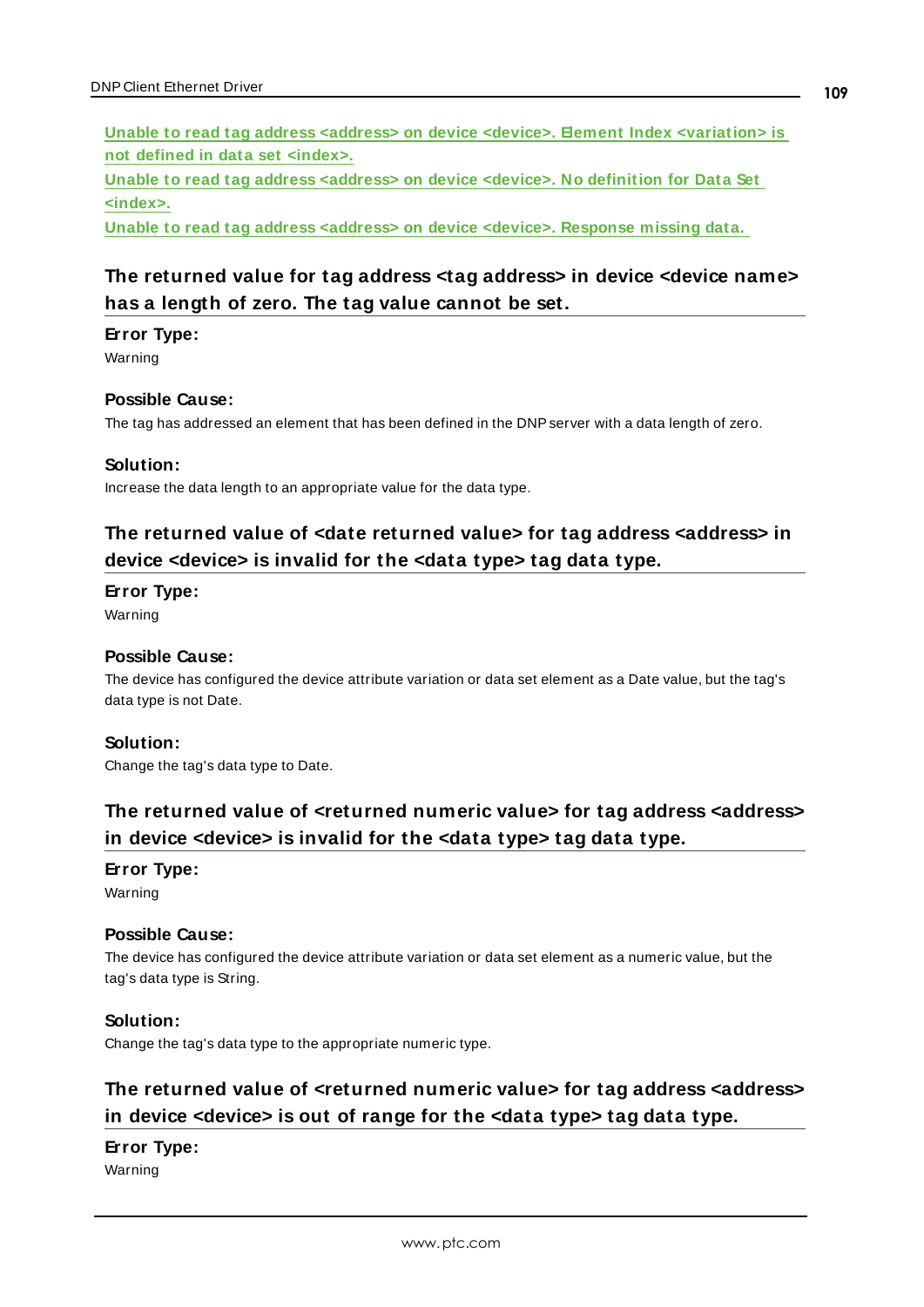#### **Possible Cause:**

The device has configured the device attribute variation or data set element as a data type that is out of range for the data type of the tag.

#### **Solution:**

<span id="page-109-0"></span>Change the tag's data type to match the data type configured in the DNP server.

### **The returned value of <returned string value> for tag address <address> in device <device> is invalid for the <data type> tag data type.**

#### **Error Type:**

Warning

#### **Possible Cause:**

The device has configured the device attribute variation or data set element as a string, but the tag's data type is numeric.

#### **Solution:**

<span id="page-109-1"></span>Change the tag's data type to string.

### **Unable to read point(s) <OBJ.VAR.IDX> on device <device>. An abnormal condition exists in the device (IIN1.6).**

#### **Error Type:**

Warning

#### **Possible Cause:**

An abnormal condition has occurred that is specific to the device.

#### **Solution:**

<span id="page-109-2"></span>Resolve any hardware issues found in the DNP server.

## **Unable to read point(s) <OBJ.VAR.IDX> on device <device>. Device detected corrupt configuration (IIN2.5).**

### **Error Type:**

Warning

#### **Possible Cause:**

The device has detected that its configuration is corrupt.

#### **Solution:**

<span id="page-109-3"></span>Reconfigure the DNP server.

# **Unable to read point(s) <OBJ.VAR.IDX> on device <device>. Device does not support a point in the range or other parameter error (IIN2.2).**

#### **Error Type:**

Warning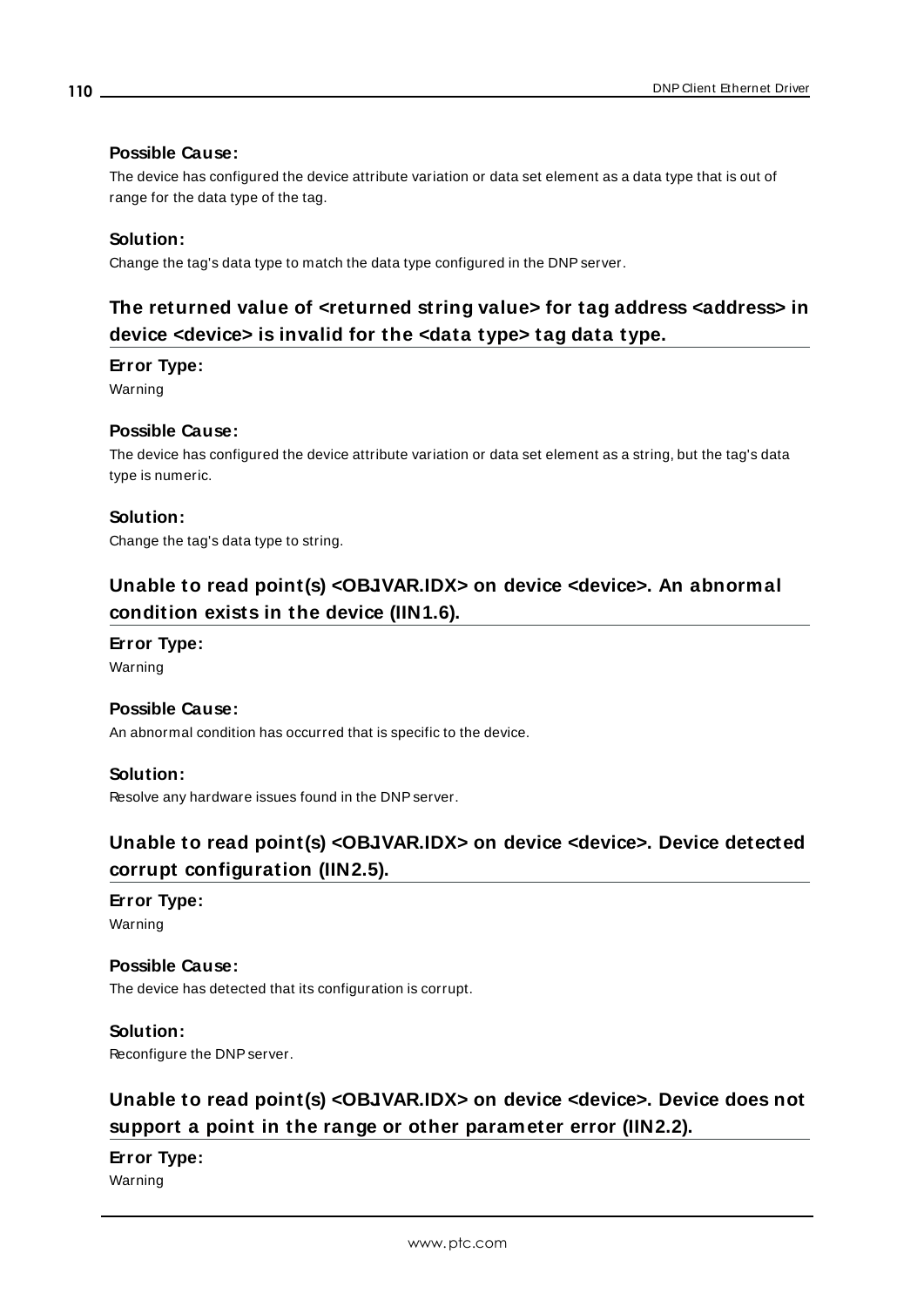#### **Possible Cause:**

- 1. The device does not support a point in the specified range.
- 2. The device does not understand the parameters sent in the request.

#### **Solution:**

<span id="page-110-0"></span>Change the point(s) to one supported by the DNP server.

# **Unable to read point(s) <OBJ.VAR.IDX> on device <device>. Device does not support requested operation for objects in the request (IIN2.1).**

#### **Error Type:**

Warning

#### **Possible Cause:**

The device does not support the requested operation for the objects in the request.

#### **Solution:**

<span id="page-110-1"></span>Verify that the DNP server supports the requested operation.

### **Unable to read point(s) <OBJ.VAR.IDX> on device <device>. Device does not support the function code (IIN2.0).**

#### **Error Type:**

Warning

#### **Possible Cause:**

The device does not support the function code.

#### **Solution:**

None.

#### **Note:**

<span id="page-110-2"></span>For more information, refer to the device's documentation.

### **Unable to read point(s) <OBJ.VAR.IDX> on device <device>. Device reports that some output points are in local mode (IIN1.5).**

#### **Error Type:** Warning

**Possible Cause:** Some output points are in local mode.

#### **Solution:**

Correct the mode in the DNP server's configuration.

#### **Note:**

For more information, refer to the device's documentation.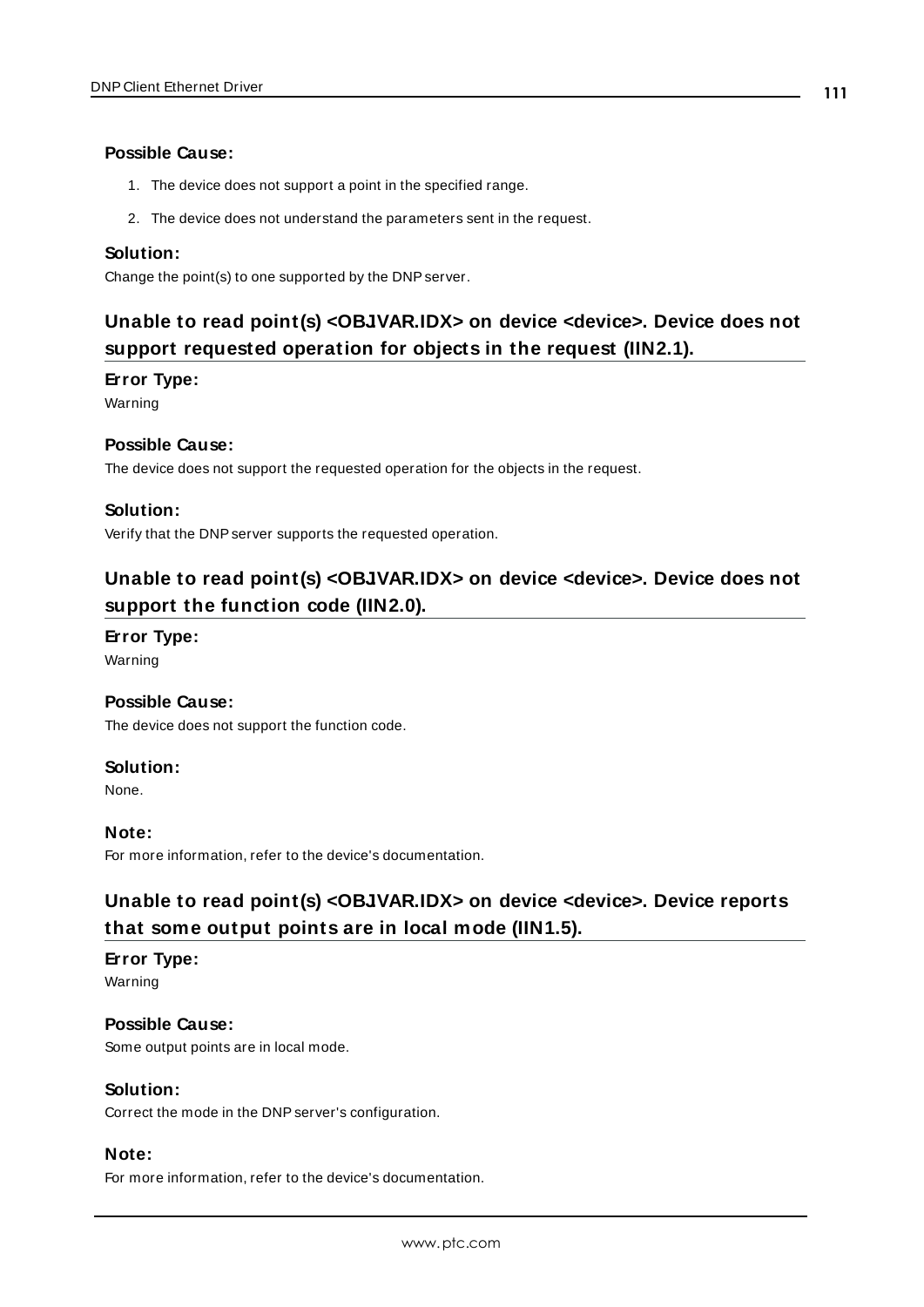# <span id="page-111-0"></span>**Unable to read point(s) <OBJ.VAR.IDX> on device <device>. Device reports that the operation is already executing (IIN2.4).**

#### **Error Type:**

Warning

#### **Possible Cause:**

The specified point is being acted upon by another client.

#### **Solution:**

- 1. Stop the other client from acting upon the points.
- 2. Delay the operation of the points.

### <span id="page-111-1"></span>**Unable to read point(s) <OBJ.VAR.IDX> on device <device>. Session shutting down or duplicate request.**

#### **Error Type:**

Warning

#### **Possible Cause:**

The client disconnected while a transaction was in progress.

#### **Solution:**

<span id="page-111-2"></span>Confirm that the connection between the DNP client and server is okay.

# **Unable to read point(s) <OBJ.VAR.IDX> on device <device>. Unable to receive response from device <device> within timeout. Either the request or response could not be completed or the response is invalid.**

#### **Error Type:**

Warning

#### **Possible Cause:**

- 1. The response timeout is too short to allow the read to complete in time. The DNP server may have returned a large number of points in the response, but the timeout elapsed before the data was received.
- 2. There is an issue with the authentication settings.

#### **Solution:**

- 1. If the DNP server is returning a large number of points in the response, change the channel's Response Timeout to a value that allows the response to complete successfully.
- 2. Confirm that the authentication settings in the DNP client match those in the DNP server.

#### **Notes:**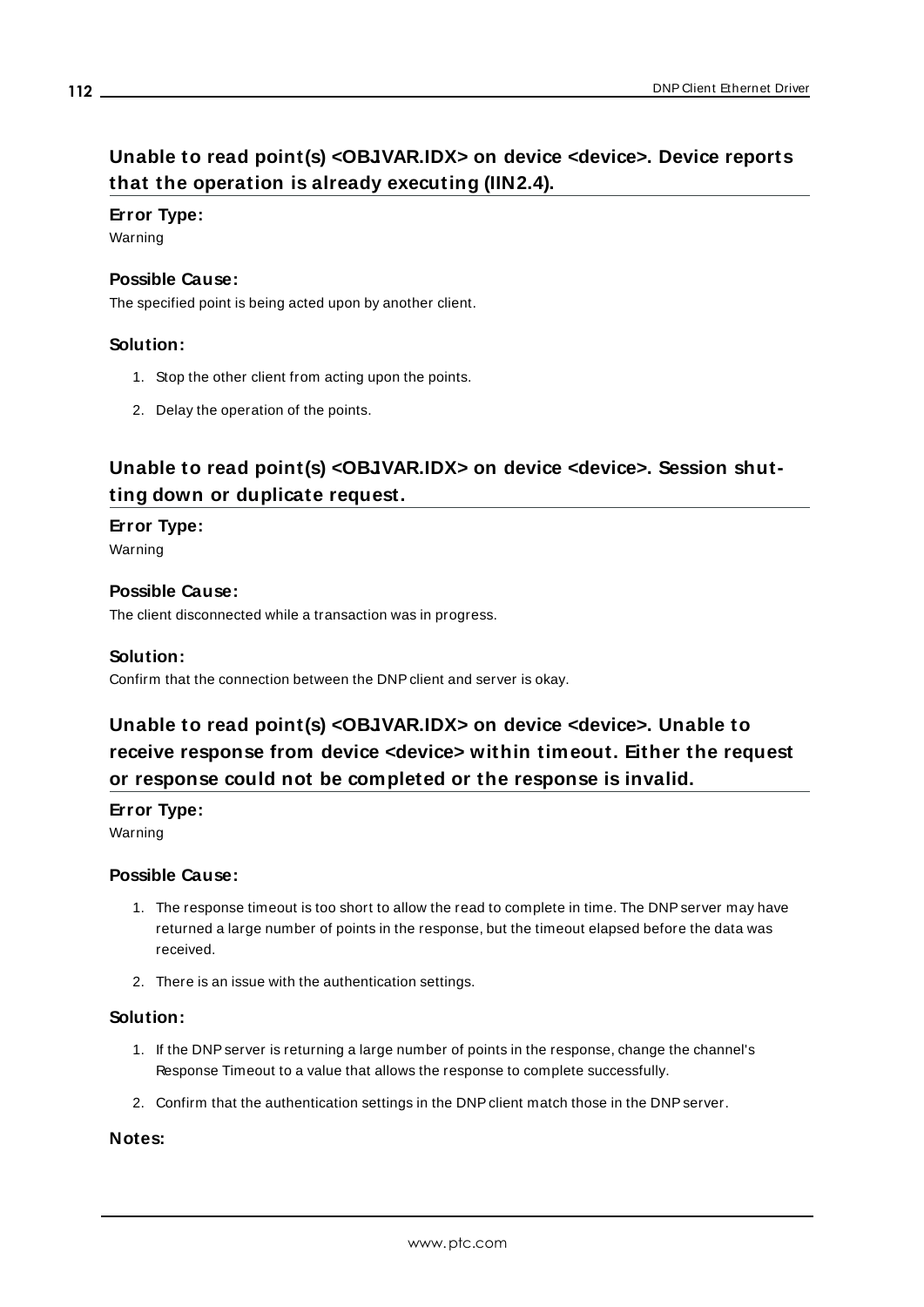- 1. The channel's response timeout should be as accurate as possible, because it is also the time that the driver waits before reporting that the device is not responding.
- 2. The device's request timeout should be greater than the channel's response timeout.

#### **See Also:**

**Timing and Other [Considerations](#page-16-0) [Communications](#page-22-0)**

### <span id="page-112-1"></span>**Unable to read point(s) <OBJ.VAR.IDX> on device <device>. Unrecognized object returned in response.**

#### **Error Type:**

Warning

#### **Possible Cause:**

The response from the DNP server contains something that is unrecognized. This does not include function codes or objects, which have their own error messages. For more information, refer to the list below.

- 1. The qualifier may be incorrect or unsupported.
- 2. The length of the response may not match the length that was expected.
- 3. For object group 87 data sets reads, this error may mean that more elements are in the data set than are allowed.

#### **Solution:**

- 1. Review the channel diagnostics to find which qualifier is being used in the response from the DNP server. Then, check the object's implementation table to see if that qualifier is supported. If it is not, determine whether the DNP server can be configured to use a supported qualifier for the object or function code.
- 2. Review the channel diagnostics to find if the length reported in the response matches the number of bytes actually sent from the DNP server or if the checksum was calculated correctly. Then, determine whether a faulty connection is causing the missing bytes and correct as necessary.
- 3. If the tag is a data set tag of object group 87 and the data set has more than 32 elements, reduce the number of elements in the data set on the DNP server.

### <span id="page-112-0"></span>**Unable to read point(s) <OBJ.VAR.IDX – OBJ.VAR.IDX> on device <device>. An abnormal condition exists in the device (IIN1.6).**

#### **Error Type:**

Warning

#### **Possible Cause:**

An abnormal condition has occurred that is specific to the device.

#### **Solution:**

Resolve any hardware issues found in the DNP server.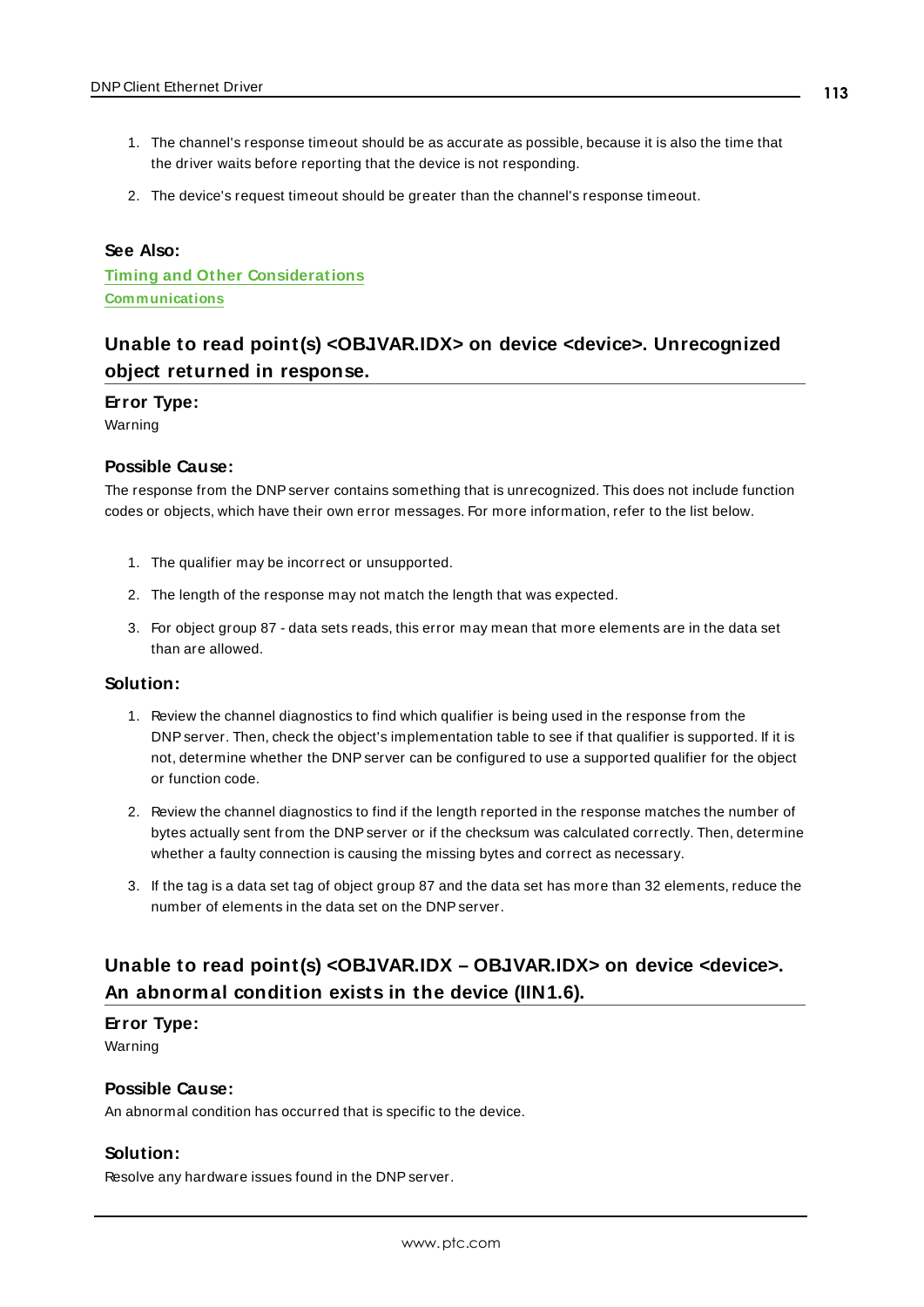# <span id="page-113-0"></span>**Unable to read point(s) <OBJ.VAR.IDX – OBJ.VAR.IDX> on device <device>. Device detected corrupt configuration (IIN2.5).**

#### **Error Type:**

Warning

#### **Possible Cause:**

The device has detected that its configuration is corrupt.

#### **Solution:**

<span id="page-113-1"></span>Reconfigure the DNP server.

# **Unable to read point(s) <OBJ.VAR.IDX – OBJ.VAR.IDX> on device <device>. Device does not support a point in the range or other parameter error (IIN2.2).**

#### **Error Type:**

Warning

#### **Possible Cause:**

- 1. The device does not support a point in the specified range.
- 2. The device does not understand the parameters sent in the request.

#### **Solution:**

<span id="page-113-2"></span>Change the points to ones supported by the DNP server.

# **Unable to read point(s) <OBJ.VAR.IDX – OBJ.VAR.IDX> on device <device>. Device does not support requested operation for objects in the request (IIN2.1).**

#### **Error Type:**

Warning

#### **Possible Cause:**

The device does not support the requested operation for the objects in the request.

#### **Solution:**

<span id="page-113-3"></span>Verify that the DNP server supports the requested operation.

### **Unable to read point(s) <OBJ.VAR.IDX – OBJ.VAR.IDX> on device <device>. Device does not support the function code (IIN2.0).**

#### **Error Type:** Warning

#### **Possible Cause:**

The device does not support the function code.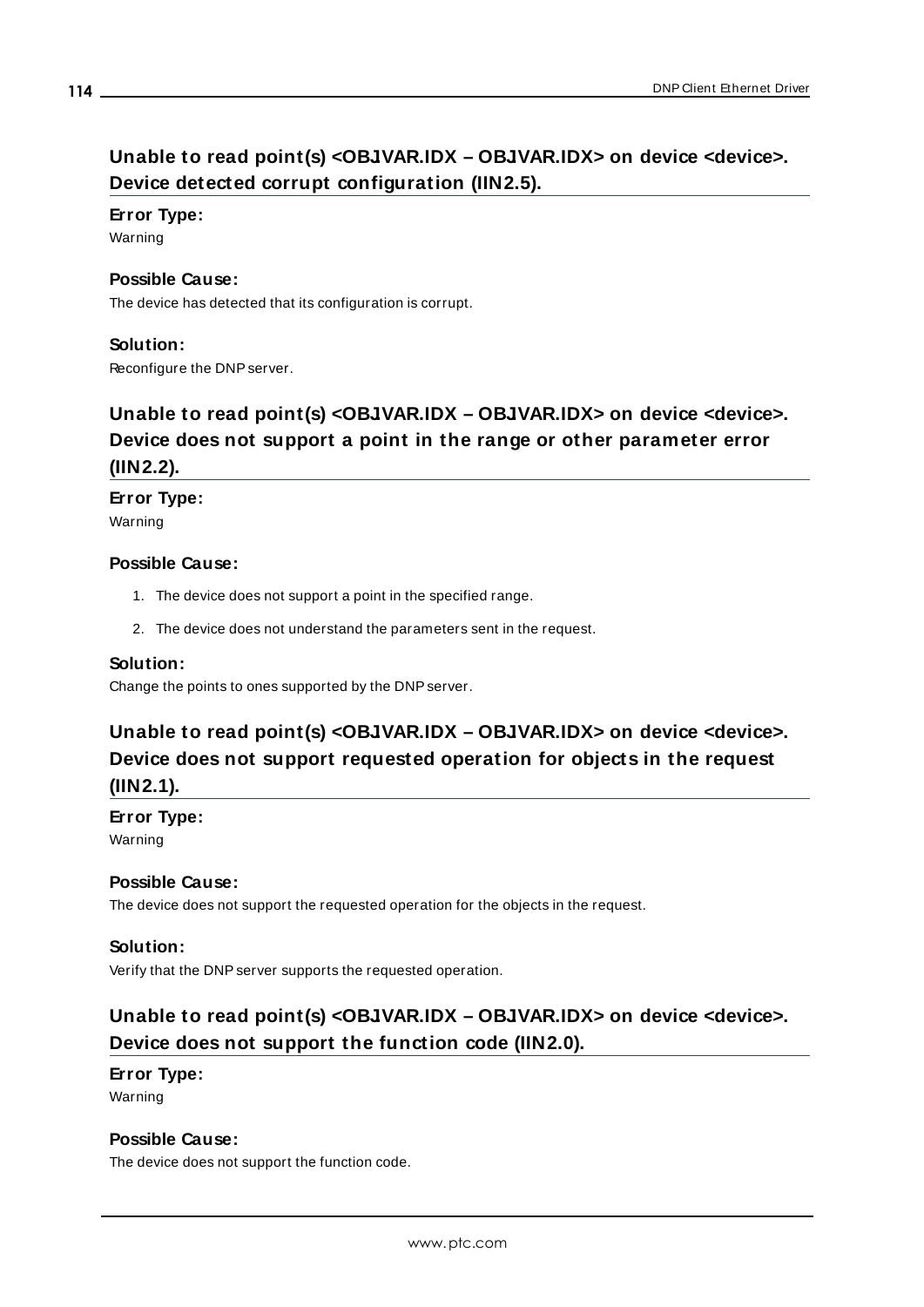#### **Solution:**

None.

#### **Note:**

<span id="page-114-0"></span>For more information, refer to the device's documentation.

# **Unable to read point(s) <OBJ.VAR.IDX – OBJ.VAR.IDX> on device <device>. Device reports that some output points are in local mode (IIN1.5).**

#### **Error Type:**

Warning

#### **Possible Cause:**

Some output points are in local mode.

#### **Solution:**

Correct the mode in the DNP server's configuration.

#### **Note:**

<span id="page-114-1"></span>For more information, refer to the device's documentation.

## **Unable to read point(s) <OBJ.VAR.IDX – OBJ.VAR.IDX> on device <device>. Device reports that the operation is already executing (IIN2.4).**

#### **Error Type:**

Warning

#### **Possible Cause:**

The specified points are being acted upon by another client.

#### **Solution:**

- 1. Stop the other client from acting upon the points.
- 2. Delay the operation of the points.

### <span id="page-114-2"></span>**Unable to read point(s) <OBJ.VAR.IDX – OBJ.VAR.IDX> on device <device>. Session shutting down or duplicate request.**

#### **Error Type:**

Warning

#### **Possible Cause:** The client disconnected while a transaction was in progress.

#### **Solution:**

Confirm that the connection between the DNP client and server is okay.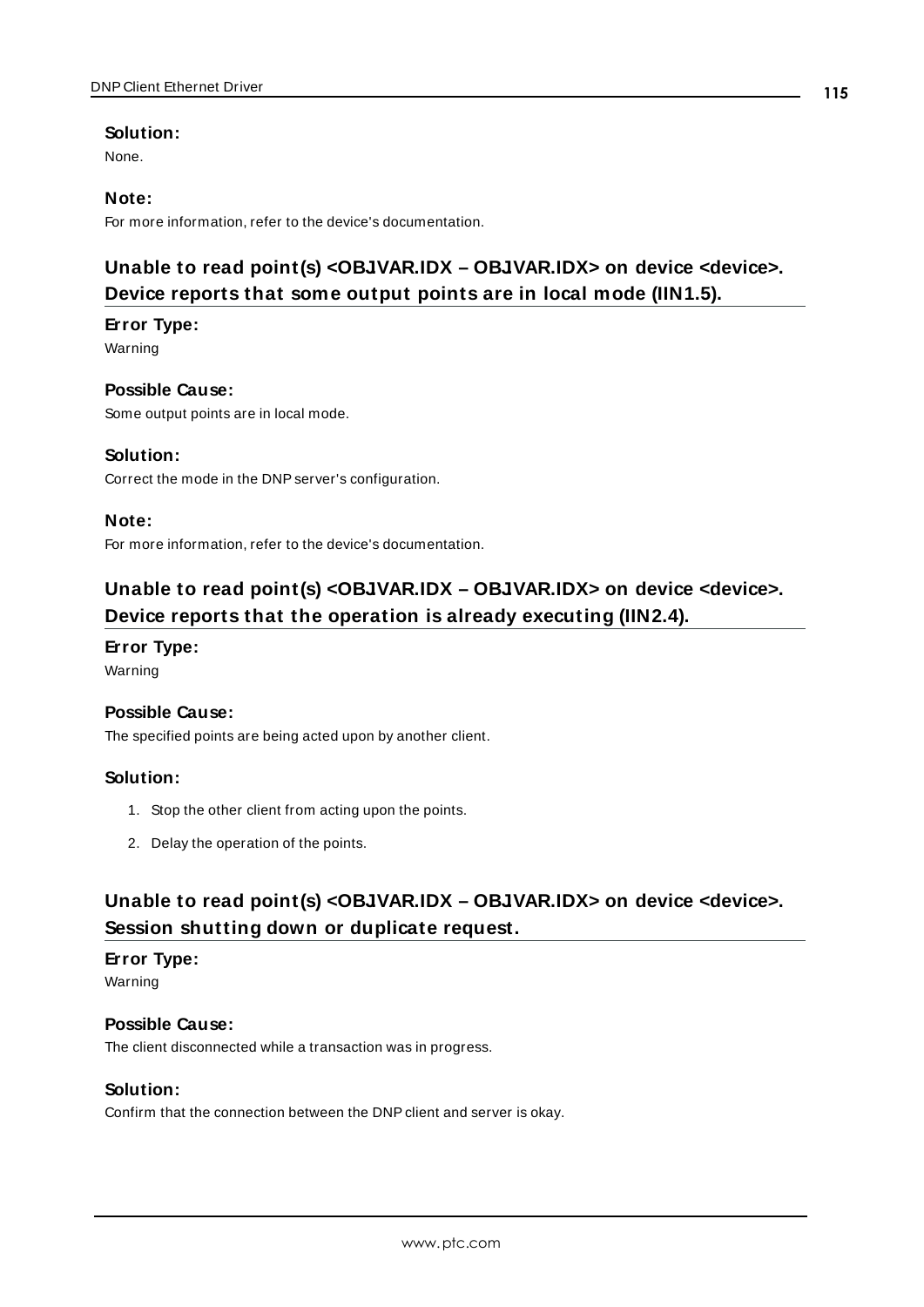# <span id="page-115-0"></span>**Unable to read point(s) <OBJ.VAR.IDX - OBJ.VAR.IDX> on device <device>. Unable to receive response from device <device> within timeout. Either the request or response could not be completed or the response is invalid.**

#### **Error Type:**

Warning

#### **Possible Cause:**

- 1. The Response Timeout is too short to allow the read to complete in time. The DNP server may have returned a large number of points in the response, but the timeout elapsed before the data was received.
- 2. There is an issue with the authentication settings.

#### **Solution:**

- 1. If the DNP server is returning a large number of points in the response, change the channel's response timeout to a value that allows the response to complete successfully.
- 2. Confirm that the authentication settings in the DNP client match those in the DNP server.

#### **Notes**:

- 1. The channel's response timeout should be as accurate as possible, because it is also the time that the driver waits before reporting that the device is not responding.
- 2. The device's request timeout should be greater than the channel's response timeout.

#### **See Also:**

**Timing and Other [Considerations](#page-16-0) [Communications](#page-22-0)**

### <span id="page-115-1"></span>**Unable to read point(s) <OBJ.VAR.IDX – OBJ.VAR.IDX> on device <device>. Unrecognized object returned in response.**

#### **Error Type:**

Warning

#### **Possible Cause:**

The DNP server does not support the read request.

#### **Solution:**

<span id="page-115-2"></span>Change the request to one supported by the DNP server.

### **Unable to read set <set index> of object group <object group> on device <device>. An abnormal condition exists in the device (IIN1.6).**

#### **Error Type:** Warning

#### **Possible Cause:**

An abnormal condition has occurred that is specific to the device.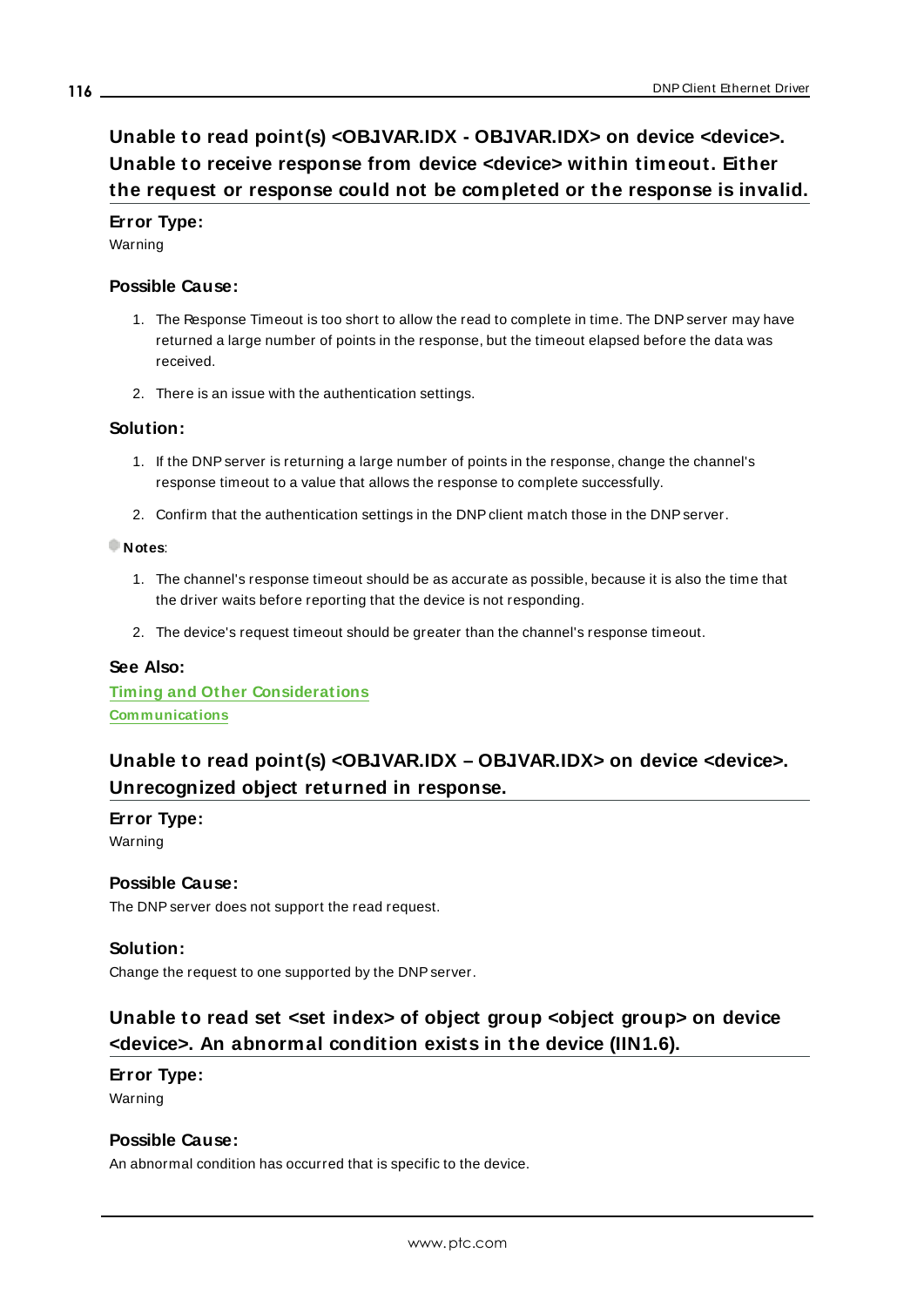#### **Solution:**

<span id="page-116-0"></span>Resolve any hardware issues found in the DNP server.

### **Unable to read set <set index> of object group <object group> on device <device>. Device detected corrupt configuration (IIN2.5).**

#### **Error Type:**

Warning

#### **Possible Cause:**

The device has detected that its configuration is corrupt.

#### **Solution:**

<span id="page-116-1"></span>Reconfigure the DNP server.

# **Unable to read set <set index> of object group <object group> on device <device>. Device does not support a point in the range or other parameter error (IIN2.2).**

# **Error Type:**

Warning

#### **Possible Cause:**

- 1. The device does not support a point in the specified range.
- 2. The device does not understand the parameters sent in the request.

#### **Solution:**

<span id="page-116-2"></span>Change the points to one supported by the DNP server.

# **Unable to read set <set index> of object group <object group> on device <device>. Device does not support requested operation for objects in the request (IIN2.1).**

### **Error Type:**

Warning

#### **Possible Cause:**

The device does not support the requested operation for the objects in the request.

#### **Solution:**

<span id="page-116-3"></span>Verify that the DNP server supports the requested operation.

# **Unable to read set <set index> of object group <object group> on device <device>. Device does not support the function code (IIN2.0).**

#### **Error Type:**

Warning

#### **Possible Cause:**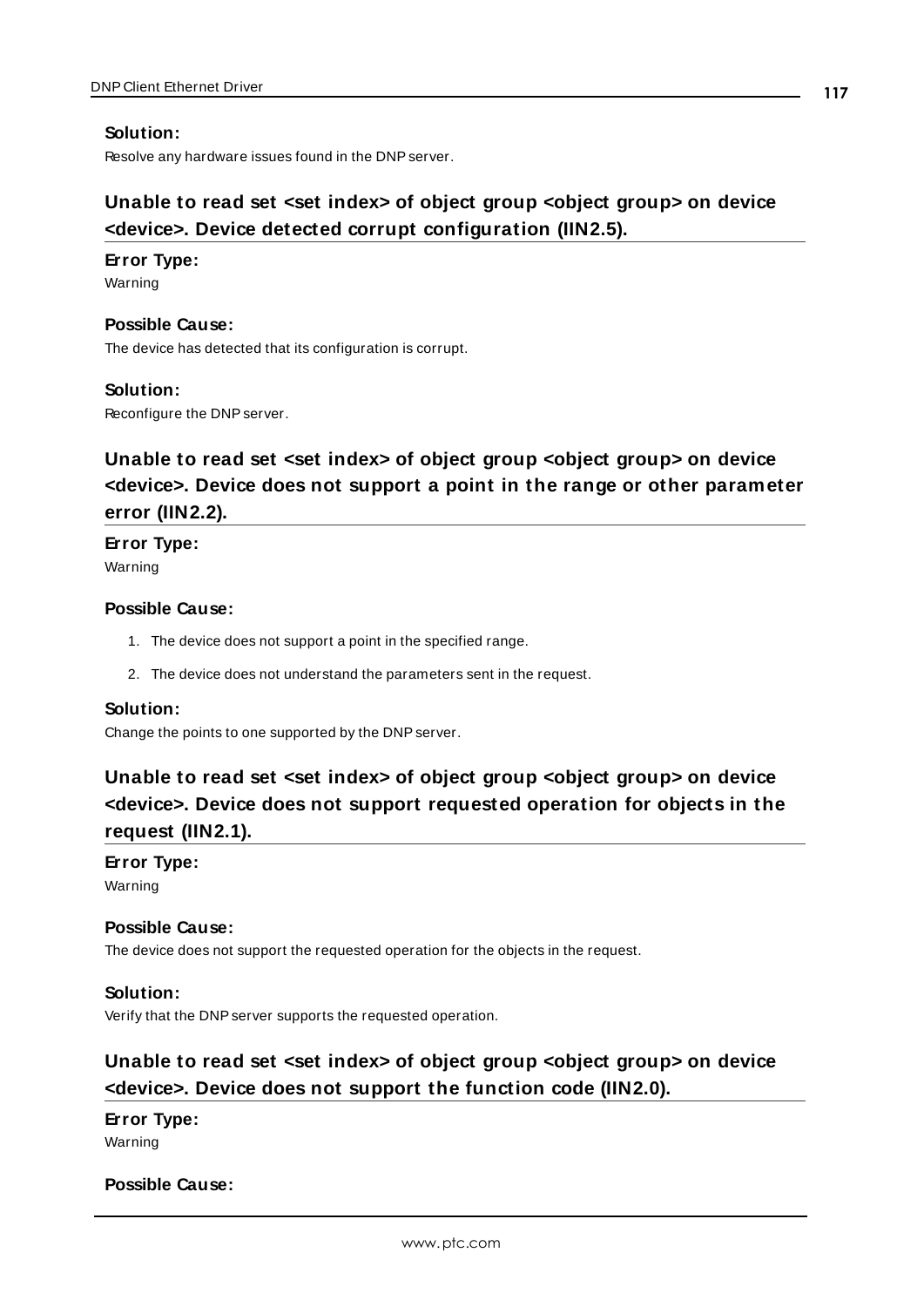The device does not support the function code.

#### **Solution:**

None.

#### **Note:**

<span id="page-117-0"></span>For more information, refer to the device's documentation.

# **Unable to read set <set index> of object group <object group> on device <device>. Device reports that some output points are in local mode (IIN1.5).**

#### **Error Type:**

Warning

#### **Possible Cause:**

Some output points are in local mode.

#### **Solution:**

Correct the mode in the DNP server's configuration.

#### **Note:**

<span id="page-117-1"></span>For more information, refer to the device's documentation.

### **Unable to read set <set index> of object group <object group> on device <device>. Device reports that the operation is already executing (IIN2.4).**

#### **Error Type:**

Warning

#### **Possible Cause:**

The specified point is being acted upon by another client.

#### **Solution:**

- 1. Stop the other client from acting upon the points.
- 2. Delay the operation of the points.

### **Unable to read set <set index> of object group <object group> on device <device>. Session shutting down or duplicate request.**

#### **Error Type:**

Warning

#### **Possible Cause:**

The client disconnected while a transaction was in progress.

#### **Solution:**

Confirm that the connection between the DNP client and server is okay.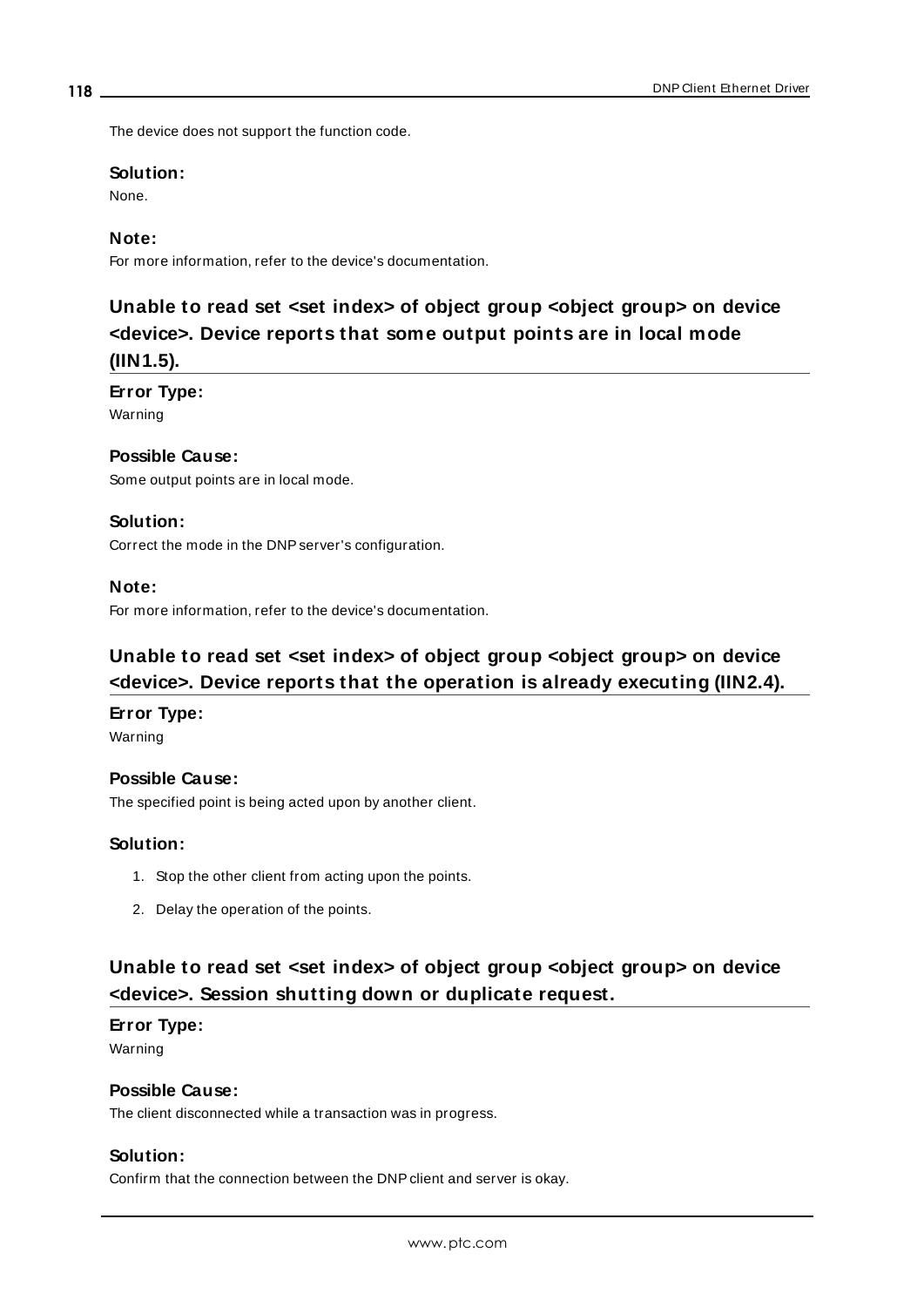# **Unable to read set <set index> of object group <object group> on device <device>. Unrecognized object returned in response.**

#### **Error Type:**

Warning

#### **Possible Cause:**

The response from the DNP server contains something that is unrecognized. This does not include function codes or objects, which have their own error messages. For more information, refer to the list below.

- 1. The qualifier may be incorrect or unsupported.
- 2. The length of the response may not match the length that was expected.
- 3. For object group 87 Data Sets reads, this error may mean that more elements are in the data set than are allowed.

#### **Solution:**

- 1. Review the channel diagnostics to find which qualifier is being used in the response from the DNP server. Then, check the object's implementation table to see if that qualifier is supported. If it is not, determine whether the DNP server can be configured to use a supported qualifier for the object or function code.
- 2. Review the channel diagnostics to find if the length reported in the response matches the number of bytes actually sent from the DNP server, or if the checksum was calculated correctly. Then, determine whether a faulty connection is causing the missing bytes and correct as necessary.
- 3. If the tag is a data set tag of object group 87 and the data set has more than 32 elements, reduce the number of elements in the data set on the DNP server.

### <span id="page-118-0"></span>**Unable to read tag address <address> on device <device>. Element index <variation> is not defined in data set <index>.**

#### **Error Type:**

Warning

#### **Possible Cause:**

The DNP server does not define this element index within the data set.

#### **Solution:**

- 1. If the element index should be defined, correct the data set in the DNP server.
- 2. If the element index is invalid, correct the tag address in the project.

### <span id="page-118-1"></span>**Unable to read tag address <address> on device <device>. No definition for data set <index>.**

#### **Error Type:**

Warning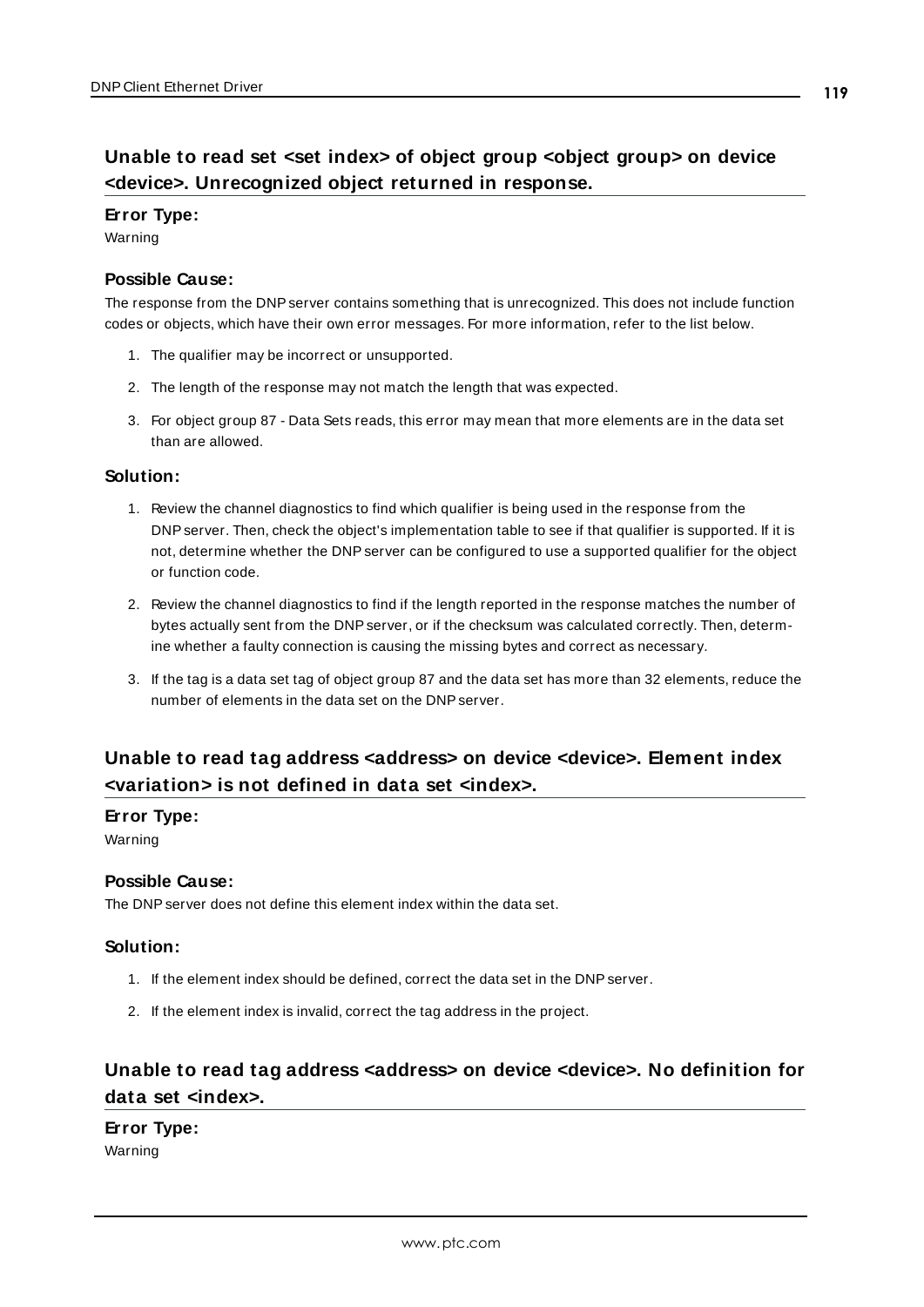#### **Possible Cause:**

- 1. A data set definition does not exist for the data set index of the .Value tag being read.
- 2. A data set exchange took place between the DNP client and server. A new data set was then added in the DNP server unknown to the DNP client.

#### **Solution:**

- 1. Create the data set in the DNP server.
- 2. Initiate a data set exchange. To do so, click **Device Properties** | **Tag Import** and select **Import Tags**. Alternatively, restart the DNP client.

# <span id="page-119-0"></span>**Unable to read tag address <address> on device <device>. Response missing data.**

#### **Error Type:**

Warning

#### **Possible Cause:**

Although the response from the DNP server indicated success, data for one or more points in the requested range was not included in the response.

#### **Solution:**

Confirm that the points are enabled in the DNP server.

#### **Note:**

For example, if the tag references object group 87 - data sets, confirm that all data set elements are configured in the DNP server with the correct data type and length and that the data set characteristics are correctly configured.

#### **Write Errors**

The following error/warning messages may be generated. Click on the link for a description of the message.

**Unable to write to address <address> on device <device>. Activate [configuration-related](#page-121-0) status code <status code> - [<description>.](#page-121-0)**

**Unable to write to address [<address>](#page-121-1) on device <device>. An abnormal condition exists in the device [\(IIN1.6\).](#page-121-1)**

**Unable to write to address [<address>](#page-122-0) on device <device>. Channel response timeout must be between <min channel response [timeout>](#page-122-0) and <max. channel response [timeout>.](#page-122-0)**

**Unable to write to address <address> on device <device>. [Control-related](#page-122-1) status code [<status](#page-122-1) code>**

**Unable to write to address <address> on device <device>. Destination [<destination](#page-123-0) [host>:<destination](#page-123-0) port> already in use on channel <channel>.**

**Unable to write to address <address> on device <device>. [Destination](#page-123-1) port must be [between](#page-123-1) <min. source port> and <max. source port>.**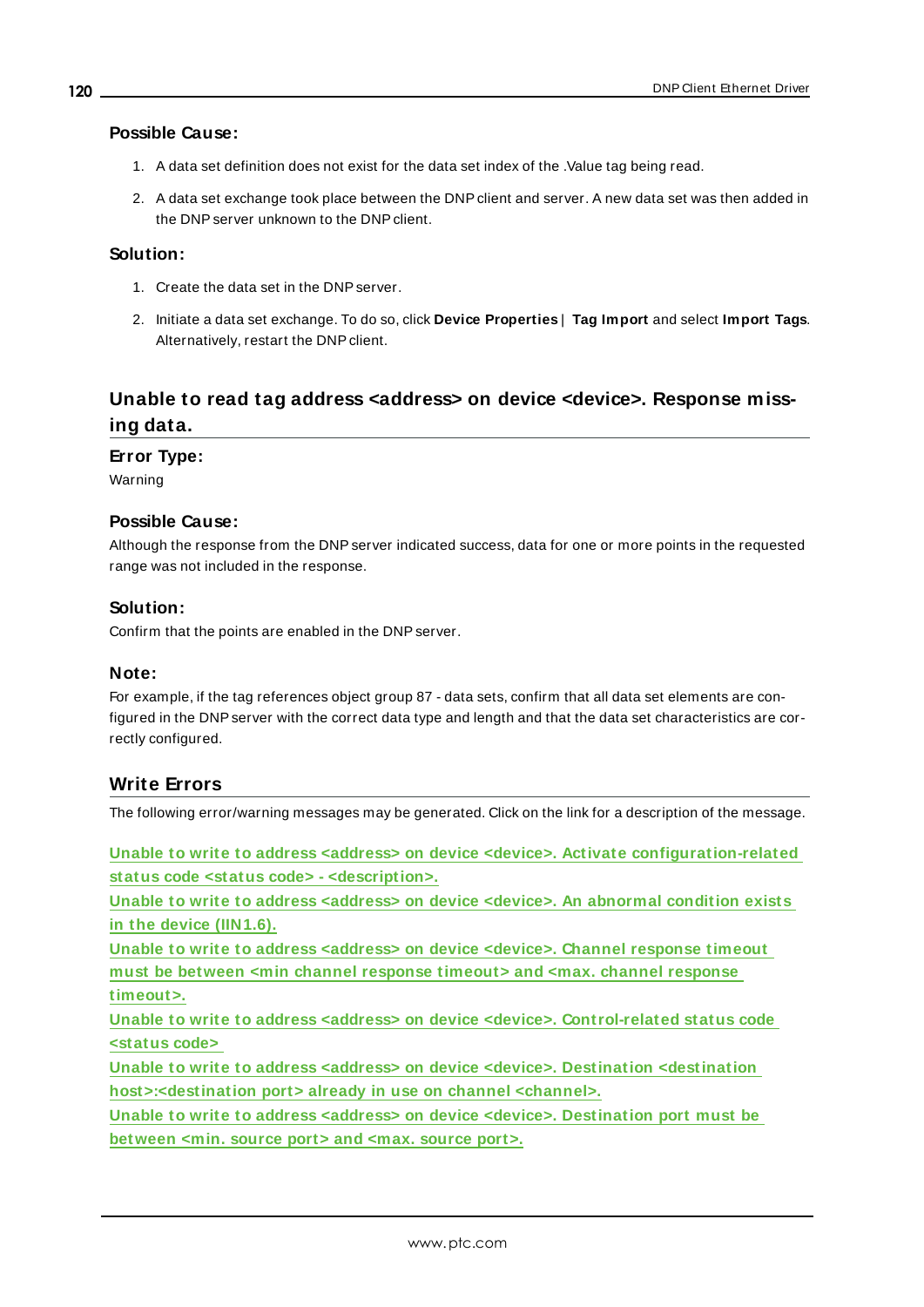**Unable to write to address [<address>](#page-123-2) on device <device>. Device detected corrupt con[figuration](#page-123-2) (IIN2.5).**

**Unable to write to address [<address>](#page-124-0) on device <device>. Device does not support a point in the range or other [parameter](#page-124-0) error (IIN2.2).**

**Unable to write to address [<address>](#page-124-1) on device <device>. Device does not support requested [operation](#page-124-1) for objects in the request (IIN2.1).**

**Unable to write to address [<address>](#page-124-2) on device <device>. Device does not support the [function](#page-124-2) code (IIN2.0).**

**Unable to write to address [<address>](#page-125-0) on device <device>. Device reports that some output points are in local mode [\(IIN1.5\).](#page-125-0)**

**Unable to write to address [<address>](#page-125-1) on device <device>. Device reports that the operation is already [executing](#page-125-1) (IIN2.4).**

**Unable to write to address [<address>](#page-125-2) on device <device>. Device request timeout must be [between](#page-125-2) <min value> and <max. value>.**

**Unable to write to address <address> on device <device>. Element index [<variation>](#page-125-3) is not defined in data set [<index>.](#page-125-3)**

**Unable to write to address [<address>](#page-126-0) on device <device>. Event poll interval must be [between](#page-126-0) <min. value> and <max. value>.**

**Unable to write to address [<address>](#page-126-1) on device <device>. File name writes have been dis[abled.](#page-126-1)**

**Unable to write to address [<address>](#page-126-2) on device <device>. Integrity poll interval must be [between](#page-126-2) <min. value> and <max. value>.**

**Unable to write to address <address> on device <device>. [DNP client](#page-127-0) address**

**[<DNP address>](#page-127-0) already in use as DNP server address on device <device>.**

**Unable to write to address <address> on device <device>. [DNP client](#page-127-1) address must be between <min [DNP address>](#page-127-1) and <max. DNP address>.**

**Unable to write to address <address> on device <device>. [DNP client](#page-127-2) and server address [cannot](#page-127-2) be the same.**

**Unable to write to address [<address>](#page-127-3) on device <device>. No definition for data set [<index>.](#page-127-3)**

**Unable to write to address [<address>](#page-128-0) on device <device>. Protocol must be between <min protocol> and <max. [protocol>.](#page-128-0)**

**Unable to write to address [<address>](#page-128-1) on device <device>. Select operate response [invalid.](#page-128-1)**

**Unable to write to address [<address>](#page-128-2) on device <device>. Session shutting down or [duplicate](#page-128-2) request.**

**Unable to write to address <address> on device <device>. [DNP server](#page-128-3) address <DNP address> already in use on device [<device>.](#page-128-3)**

**Unable to write to address <address> on device <device>. [DNP server](#page-129-0) address must be between <min DNP address> and <max. DNP [address>.](#page-129-0)**

**Unable to write to address [<address>](#page-129-1) on device <device>. Source port must be between <min [source](#page-129-1) port> and <max. source port>.**

**Unable to write to address [<address>](#page-129-2) on device <device>. Tag <data type> data type is [incompatible](#page-129-2) with the data set element <data type> data type.**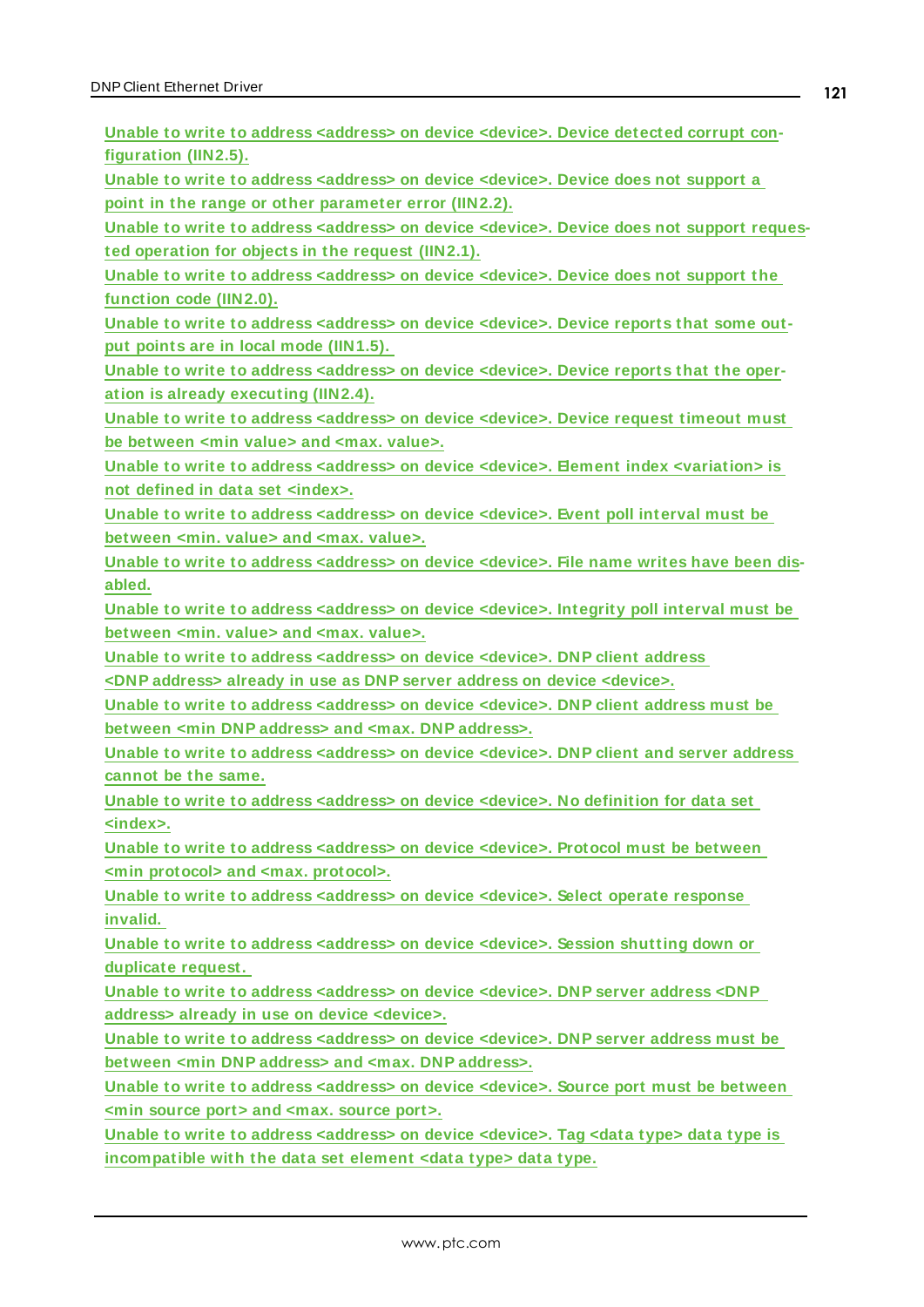**Unable to write to address [<address>](#page-130-0) on device <device>. Unable to receive response from device <device> within timeout. Either the request or [response](#page-130-0) could not be completed or the [response](#page-130-0) is invalid.**

**Unable to write to address <address> on device <device>. [Unrecognized](#page-130-1) object returned in [Response.](#page-130-1)**

**Unable to write to address <address> on device <device>. [Unsupported](#page-131-0) operation type. Unable to write to address <address> on device <device>. [Unsupported](#page-131-1) trip-close code. Unable to write to address [<address>](#page-131-2) on device <device>. Write value specified is invalid or [incomplete.](#page-131-2)**

### <span id="page-121-0"></span>**Unable to write to address <address> on device <device>. Activate configuration-related status code <status code> - <description>.**

#### **Error Type:**

Warning

#### **Possible Cause:**

The Activate Configuration Request that was sent to the DNP server contained an invalid object or specification string.

#### **Solution:**

For information on a specific status code, refer to the table below.

| <b>Status</b><br>Code | <b>Description</b>                                                                                                                                                                                                                    |
|-----------------------|---------------------------------------------------------------------------------------------------------------------------------------------------------------------------------------------------------------------------------------|
| l 0                   | No errors were detected in the corresponding request object.<br>No errors were detected in the configuration data referenced by the corresponding request<br>object.                                                                  |
| l 1                   | An error was detected in the request object. For example, the DNP server was unable to locate<br>a file referenced by a g70 file specification string, or the DNP server does not have a name ref-<br>erenced by a g110 octet string. |
| $\overline{2}$        | An error was detected in the configuration data referenced by the corresponding request data.                                                                                                                                         |
| $\vert$ 3             | An error occurred that is not listed above.                                                                                                                                                                                           |
| l 4                   | The Activate Config object was not checked for errors.                                                                                                                                                                                |

### <span id="page-121-1"></span>**Unable to write to address <address> on device <device>. An abnormal condition exists in the device (IIN1.6).**

#### **Error Type:**

Warning

#### **Possible Cause:**

An abnormal condition has occurred that is specific to the device.

#### **Solution:**

Resolve any hardware issues found in the DNP server.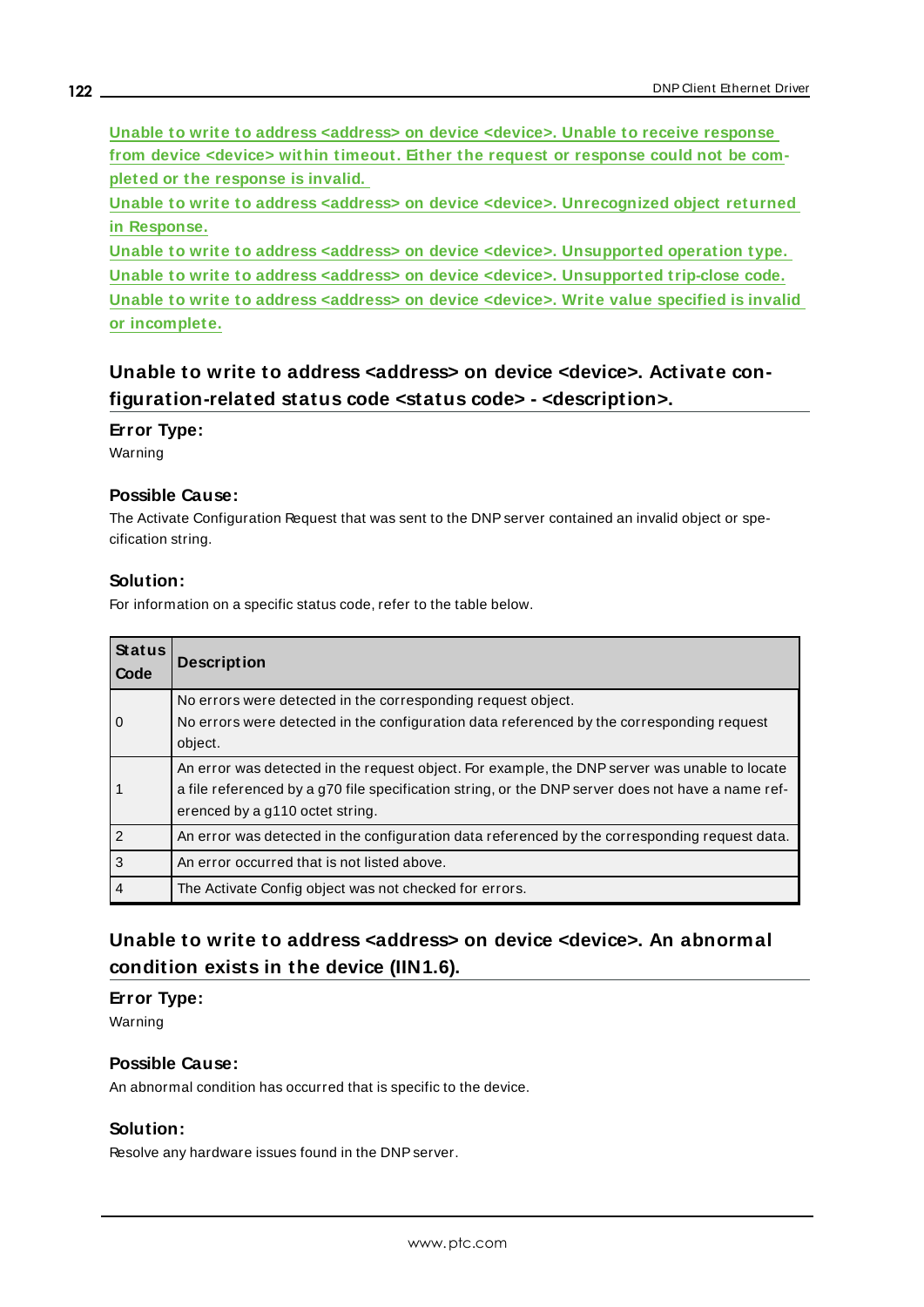#### <span id="page-122-0"></span>**Error Type:**

Warning

#### **Possible Cause:**

The value is out of range.

#### **Solution:**

<span id="page-122-1"></span>Specify a value within the channel response timeout range of 100 to 3600000 milliseconds.

### **Unable to write to address <address> on device <device>. Control-related status code <status code>.**

#### **Error Type:**

Warning

#### **Possible Cause:**

- 1. The value written to the .Operate sub-type was not understood by the DNPserver.
- 2. If the operate was successful but the feedback poll failed, the device reports status code 4.

#### **Solution:**

For information on a specific code number, refer to the table below.

| Code<br>Number | <b>Identifier</b><br><b>Name</b> | <b>Description</b>                                                                                                                                                                                                |
|----------------|----------------------------------|-------------------------------------------------------------------------------------------------------------------------------------------------------------------------------------------------------------------|
| $\mathbf 0$    | <b>Success</b>                   | Request accepted, initiated, or queued.                                                                                                                                                                           |
| 1              | Timeout                          | Request not accepted because the operate message was received after the<br>arm timer timed out. The arm timer was started when the select operation for<br>the same point was received.                           |
| 2              | No_Select                        | Request not accepted because no previous matching select request exists. An<br>operate message was sent to activate an output that was not previously armed<br>with a matching select message.                    |
| 3              | Format<br>Error                  | Request not accepted because there were formatting errors in the control<br>request (either select, operate, or direct operate).                                                                                  |
| 4              | Not_Sup-<br>ported               | 1. Request not accepted because a control operation is not supported for this<br>point.<br>2. The device does not understand the feedback poll request for the latest<br>value of all objects of an object group. |
| 5              | Already_Act-<br>ive              | Request not accepted because the control queue is full (or the point is already<br>active).                                                                                                                       |
| 6              | Hardware<br>Error                | Request not accepted because of control hardware problems.                                                                                                                                                        |
| $\overline{7}$ | Local                            | Request not accepted because the Local/Remote switch is in the Local position.                                                                                                                                    |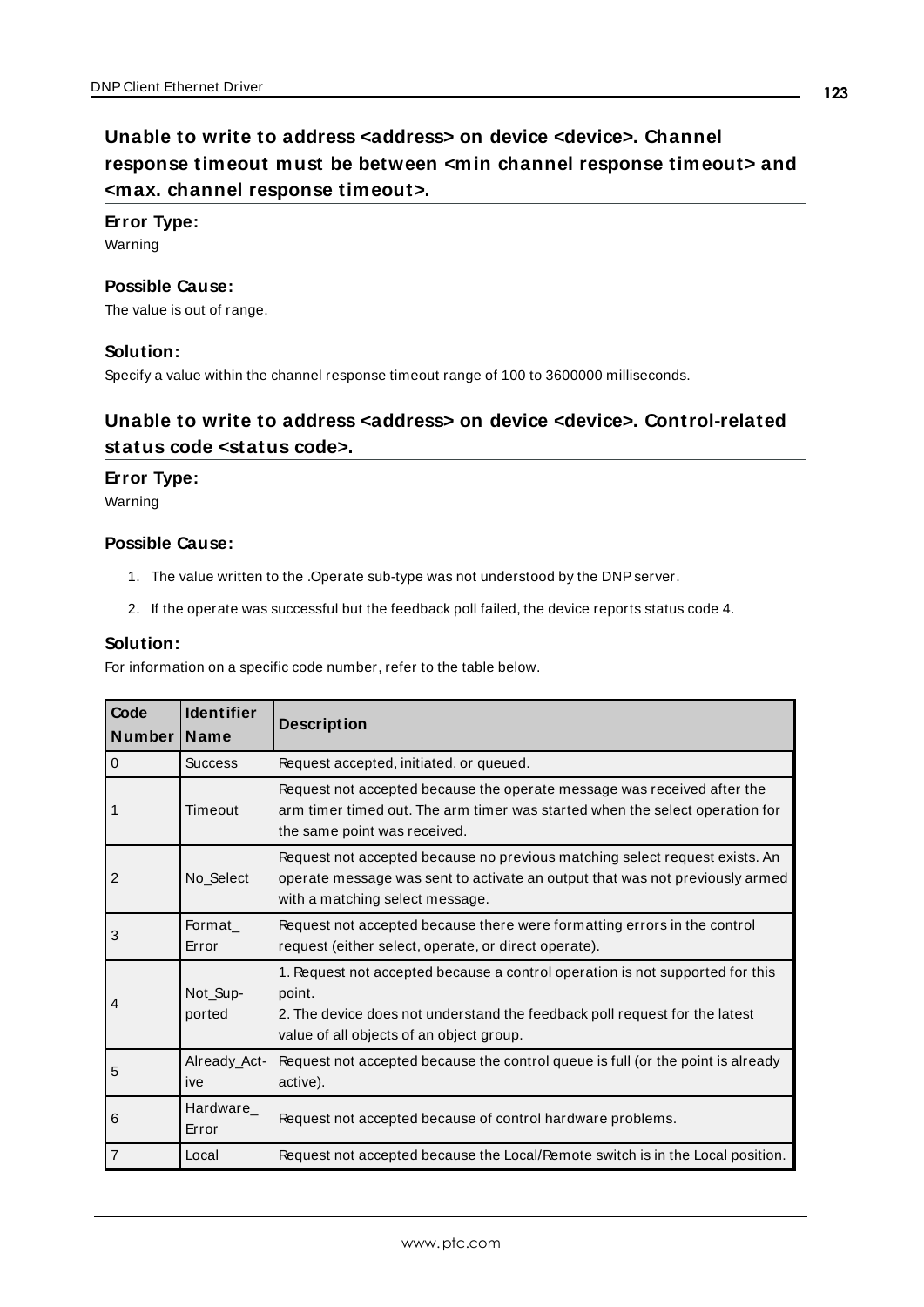| Code<br><b>Number</b> | <b>Identifier</b><br><b>Name</b> | <b>Description</b>                                                                                              |
|-----------------------|----------------------------------|-----------------------------------------------------------------------------------------------------------------|
| 8                     | Too_Many_<br>Objs                | Request not accepted because too many objects appeared in the same<br>request.                                  |
| 9                     | Not Author-<br>ized              | Request not accepted because of insufficient authorization.                                                     |
| 10                    | Automation<br><b>Inhibit</b>     | Request not accepted because it was prevented or inhibited by a local auto-<br>mation process.                  |
| 11                    | Processing<br>Limited            | Request not accepted because the device cannot process any more activities<br>than are presently in progress.   |
| 12                    | Out Of<br>Range                  | Request not accepted because the value is outside the acceptable range per-<br>mitted for this point.           |
| 13 to 125             | Reserved                         | Reserved for future use.                                                                                        |
| 126                   | Non Par-<br>ticipating           | Sent in request messages indicating that the outstation neither issues nor per-<br>forms the control operation. |
| 127                   | Undefined                        | Request not accepted due to an undefined reason.                                                                |

## <span id="page-123-0"></span>**Unable to write to address <address> on device <device>. Destination <destination host >:<destination port> already in use on channel <channel>.**

#### **Error Type:**

Warning

#### **Possible Cause:**

The destination host and the destination port specified are already in use.

#### **Solution:**

Make sure that each channel in the server project has a unique destination host and destination port combination.

## <span id="page-123-1"></span>**Unable to write to address <address> on device <device>. Destination port must be between <min. source port> and <max. source port>.**

**Error Type:**

Warning

### **Possible Cause:**

The value is out of range.

#### **Solution:**

<span id="page-123-2"></span>Specify a value within the Destination Port range of 1 to 65535.

# **Unable to write to address <address> on device <device>. Device detected corrupt configuration (IIN2.5).**

# **Error Type:**

Warning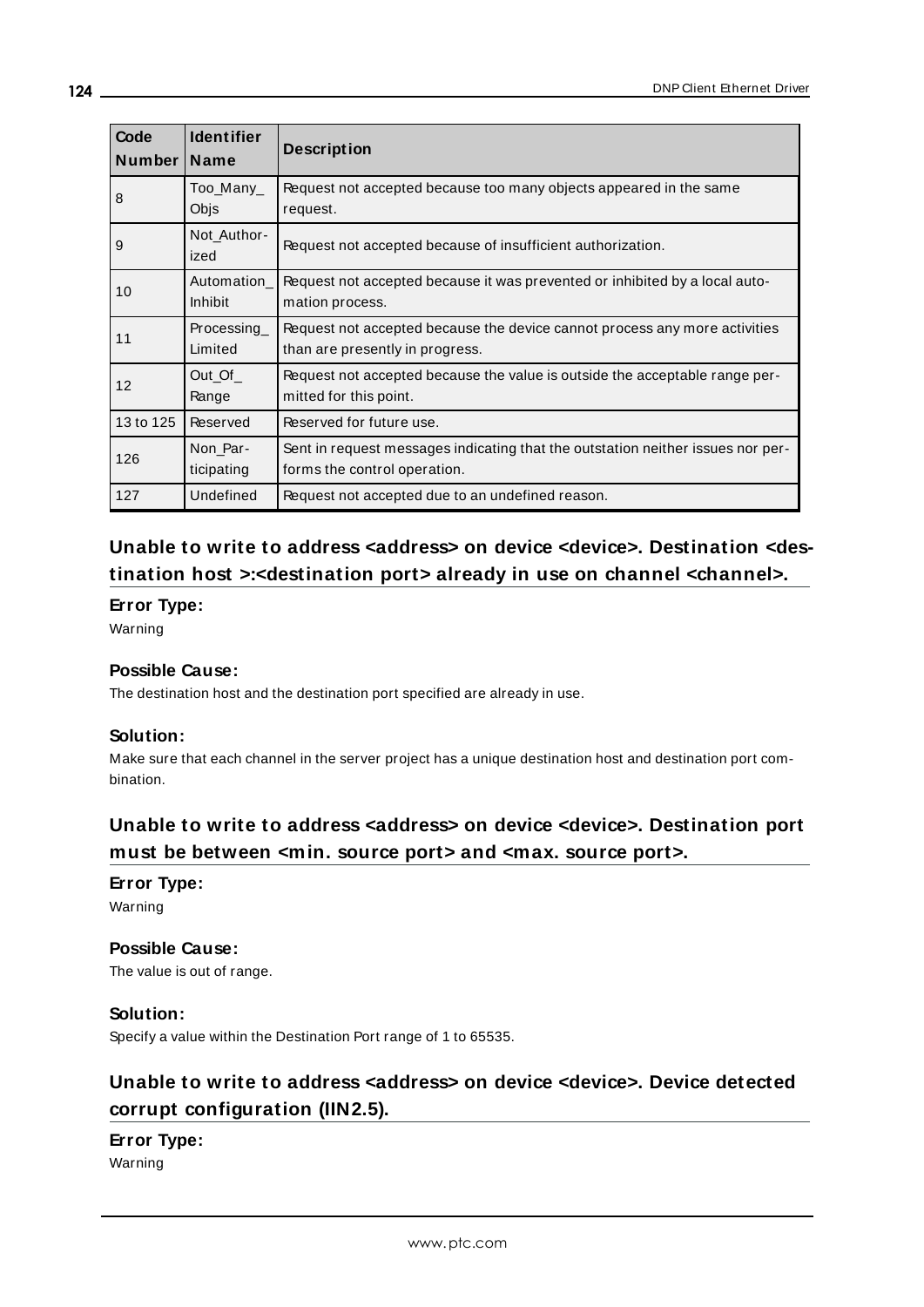#### **Possible Cause:**

The device has detected that its configuration is corrupt.

#### **Solution:**

<span id="page-124-0"></span>Reconfigure the DNP server.

# **Unable to write to address <address> on device <device>. Device does not support a point in the range or other parameter error (IIN2.2).**

#### **Error Type:**

Warning

#### **Possible Cause:**

- 1. The device does not support a point in the specified range.
- 2. The device does not understand the parameters sent in the request.

#### **Solution:**

<span id="page-124-1"></span>Change the tag address to one supported by the DNP server.

## **Unable to write to address <address> on device <device>. Device does not support requested operation for objects in the request (IIN2.1).**

#### **Error Type:**

Warning

#### **Possible Cause:**

The device does not support the requested operation for the objects in the request.

#### **Solution:**

<span id="page-124-2"></span>Verify that the DNP server supports the requested operation.

### **Unable to write to address <address> on device <device>. Device does not support the function code (IIN2.0).**

#### **Error Type:**

Warning

#### **Possible Cause:**

The device does not support the function code.

#### **Solution:**

None.

#### **Note:**

For more information, refer to the device's documentation.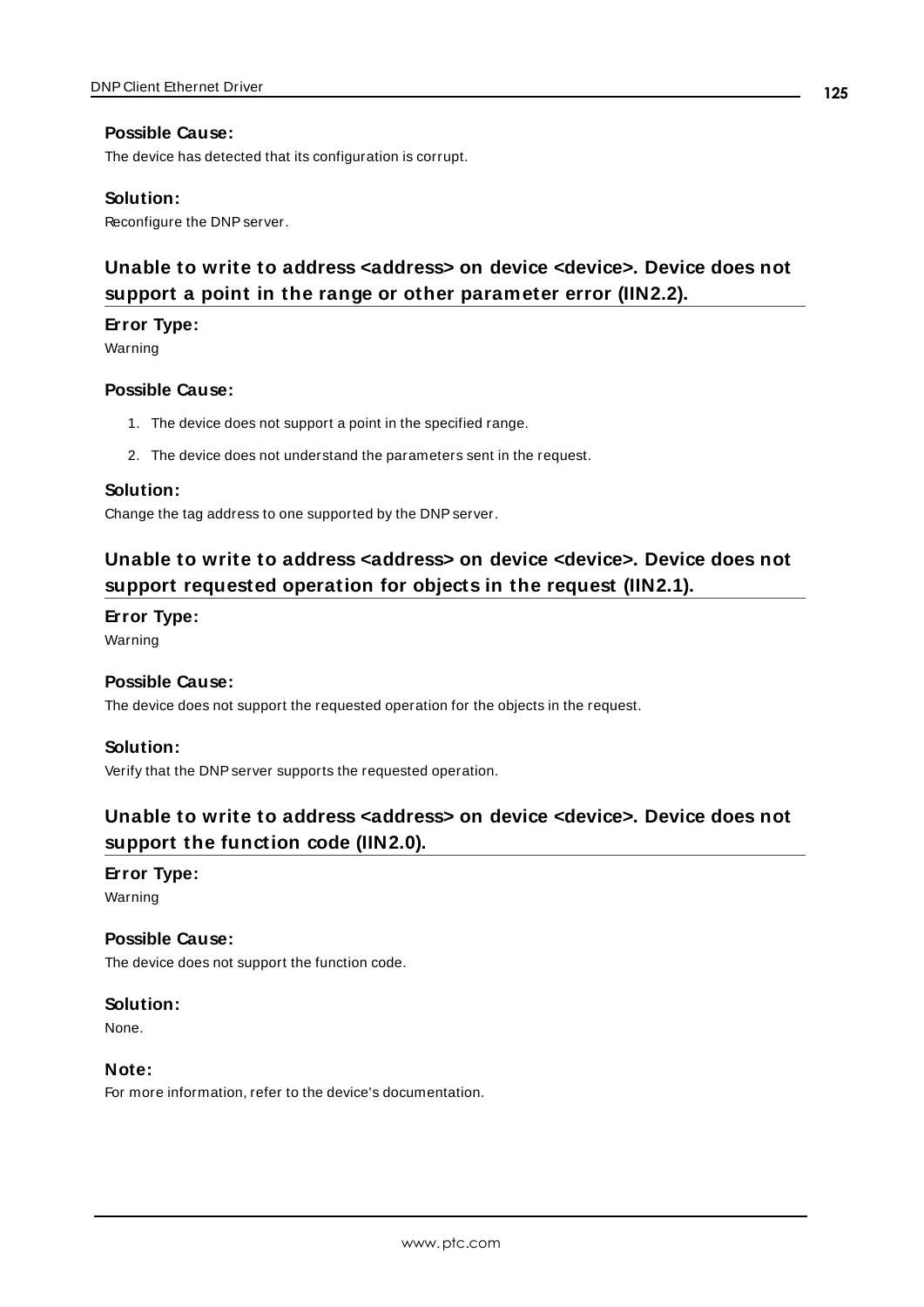# <span id="page-125-0"></span>**Unable to write to address <address> on device <device>. Device reports that some output points are in local mode (IIN1.5).**

#### **Error Type:**

Warning

#### **Possible Cause:**

Some output points are in local mode.

#### **Solution:**

Correct the mode in the DNP server's configuration.

#### **Note:**

<span id="page-125-1"></span>For more information, refer to the device's documentation.

### **Unable to write to address <address> on device <device>. Device reports that the operation is already executing (IIN2.4).**

### **Error Type:**

Warning

#### **Possible Cause:**

The specified address is being acted upon by another client.

#### **Solution:**

- 1. Stop the other client from acting upon the address.
- 2. Delay the operation of the address.

### <span id="page-125-2"></span>**Unable to write to address <address> on device <device>. Device Request Timeout must be between <min. value> and <max. value>.**

### **Error Type:**

Warning

### **Possible Cause:**

The value is out of range.

#### **Solution:**

<span id="page-125-3"></span>Specify a value within the device request timeout range of 0 to 3600000 seconds.

### **Unable to write to address <address> on device <device>. Element index <variation> is not defined in data set <index>.**

#### **Error Type:** Warning

#### **Possible Cause:**

The DNP server does not define this element index within the data set.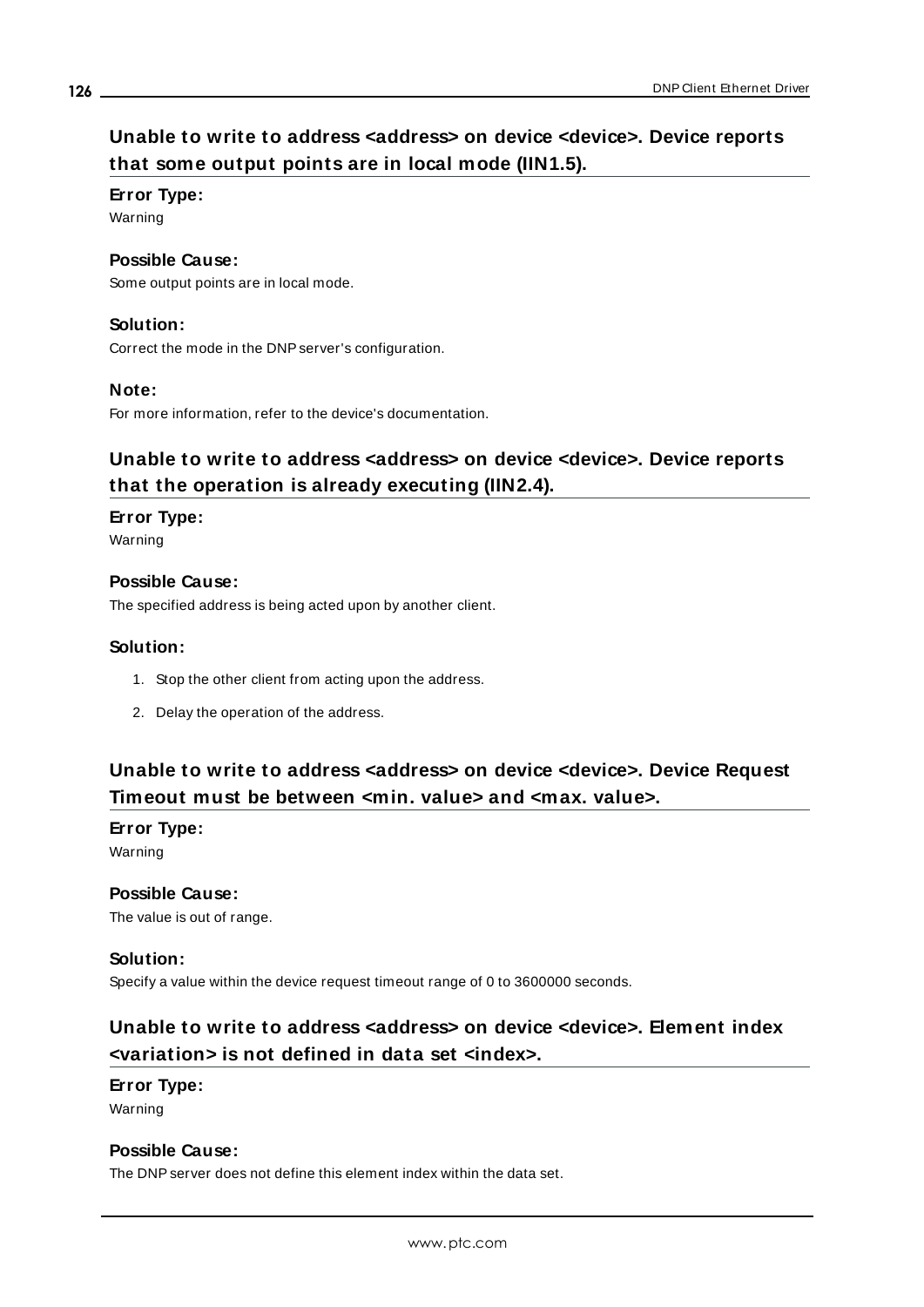#### **Solution:**

- 1. If the element index should be defined, correct the data set in the DNP server.
- 2. If the element index is invalid, correct the tag address in the project.

# <span id="page-126-0"></span>**Unable to write to address <address> on device <device>. Event poll interval must be between <min. value> and <max. value>.**

#### **Error Type:**

Warning

#### **Possible Cause:**

The value is out of range.

#### **Solution:**

<span id="page-126-1"></span>Specify a value within the Event Poll Interval range of 0 to 86400 seconds.

### **Unable to write to address <address> on device <device>. File name writes have been disabled.**

#### **Error Type:**

Warning

#### **Possible Cause:**

An attempt to modify the value of a 70.<index>.LocalFileName tag or 70.<index>.RemoteFileName tag failed because the File Name Writes property was disabled in File Control (located in device properties).

#### **Solution:**

Enable the File Name Writes property.

# **See Also:**

<span id="page-126-2"></span>**File [Control](#page-29-0)**

## **Unable to write to address <address> on device <device>. Integrity poll interval must be between <min. value> and <max. value>.**

#### **Error Type:**

Warning

**Possible Cause:** The value is out of range.

#### **Solution:**

Specify a value within the Integrity Poll Interval range of 0 to 2592000 seconds.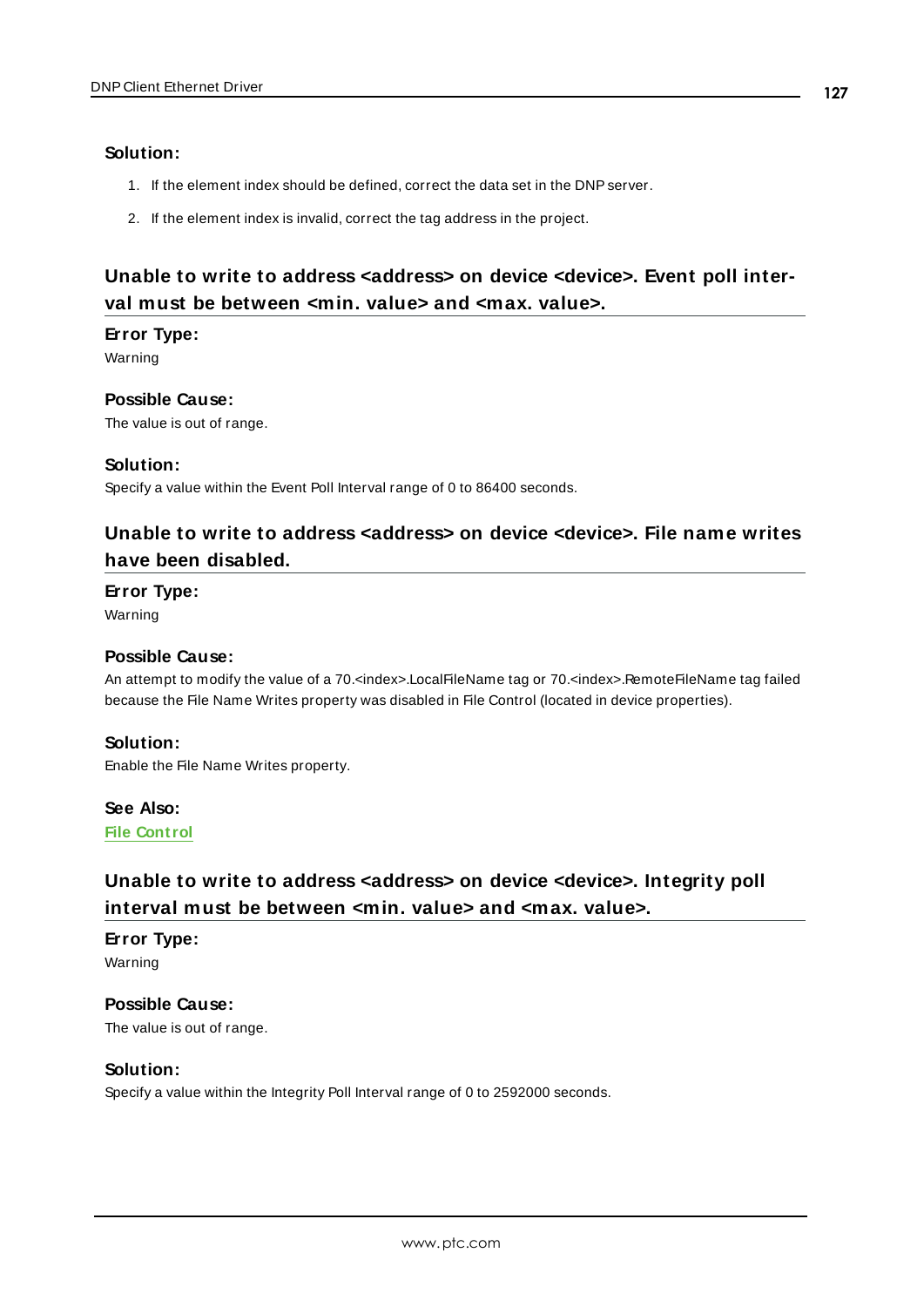# <span id="page-127-0"></span>**Unable to write to address <address> on device <device>. DNP client address <DNP client address> already in use as DNP server address on device <device>.**

#### **Error Type:**

Warning

#### **Possible Cause:**

The DNP client address is already in use as a DNP server address on another device.

#### **Solution:**

<span id="page-127-1"></span>Specify a DNP client address that is unique among all DNP server addresses in the channel.

### **Unable to write to address <address> on device <device>. DNP client address must be between <min. DNP> and <max. DNP address>.**

# **Error Type:**

Warning

#### **Possible Cause:** The value is out of range.

#### **Solution:**

<span id="page-127-2"></span>Specify a value within the DNP client address range of 0 to 65519.

### **Unable to write to address <address> on device <device>. DNP client and DNP server address cannot be the same.**

**Error Type:** Warning

#### **Possible Cause:** The DNP client and server address are the same.

#### **Solution:**

<span id="page-127-3"></span>Specify unique values for the DNP client address and the DNP server address.

### **Unable to write to address <address> on device <device>. No definition for data set <index>.**

#### **Error Type:** Warning

#### **Possible Cause:**

- 1. A data set definition does not exist for the data set index of the write tag.
- 2. A data set exchange took place between the DNPclient and server. A new data set was then added in the DNP server unknown to the DNP client.

#### **Solution:**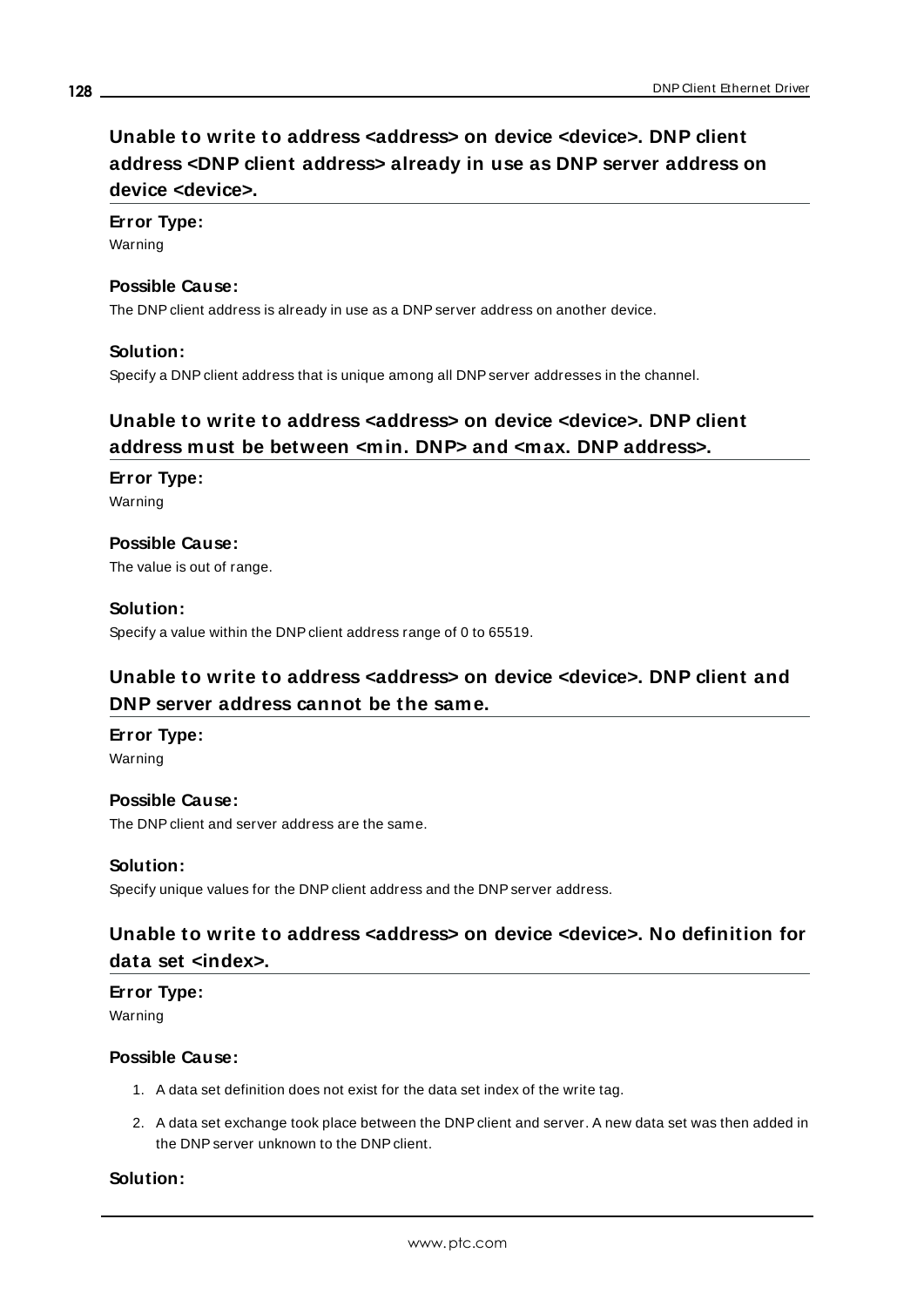- 1. Create the data set in the DNP server.
- 2. Initiate a data set exchange. To do so, click **Device Properties** | **Tag Import** and then select **Import Tags**. Alternatively, restart the DNP client.

### <span id="page-128-0"></span>**Unable to write to address <address> on device <device>. Protocol must be between <min. protocol> and <max. protocol>.**

#### **Error Type:**

Warning

**Possible Cause:**

The value is out of range.

#### **Solution:**

Specify a value that is allowed.

#### **Note:**

The Protocol value is an enumerated type: a value of 0 corresponds to TCP/IP, and a value of 1 corresponds to UDP. No other values are allowed.

### <span id="page-128-1"></span>**Unable to write to address <address> on device <device>. Select Operate response invalid.**

**Error Type:**

Warning

#### **Possible Cause:**

The device did not return an acceptable response to a Select then Operate request.

#### **Solution:**

<span id="page-128-2"></span>Verify that the DNP server is configured to operate on the point.

### **Unable to write to address <address> on device <device>. Session shutting down or duplicate request.**

#### **Error Type:**

Warning

### **Possible Cause:**

The client disconnected while a transaction was in progress.

#### **Solution:**

<span id="page-128-3"></span>Confirm that the connection between the DNP client and server is okay.

### **Unable to write to address <address> on device <device>. DNP server address <DNP address> already in use on device <device>.**

**Error Type:**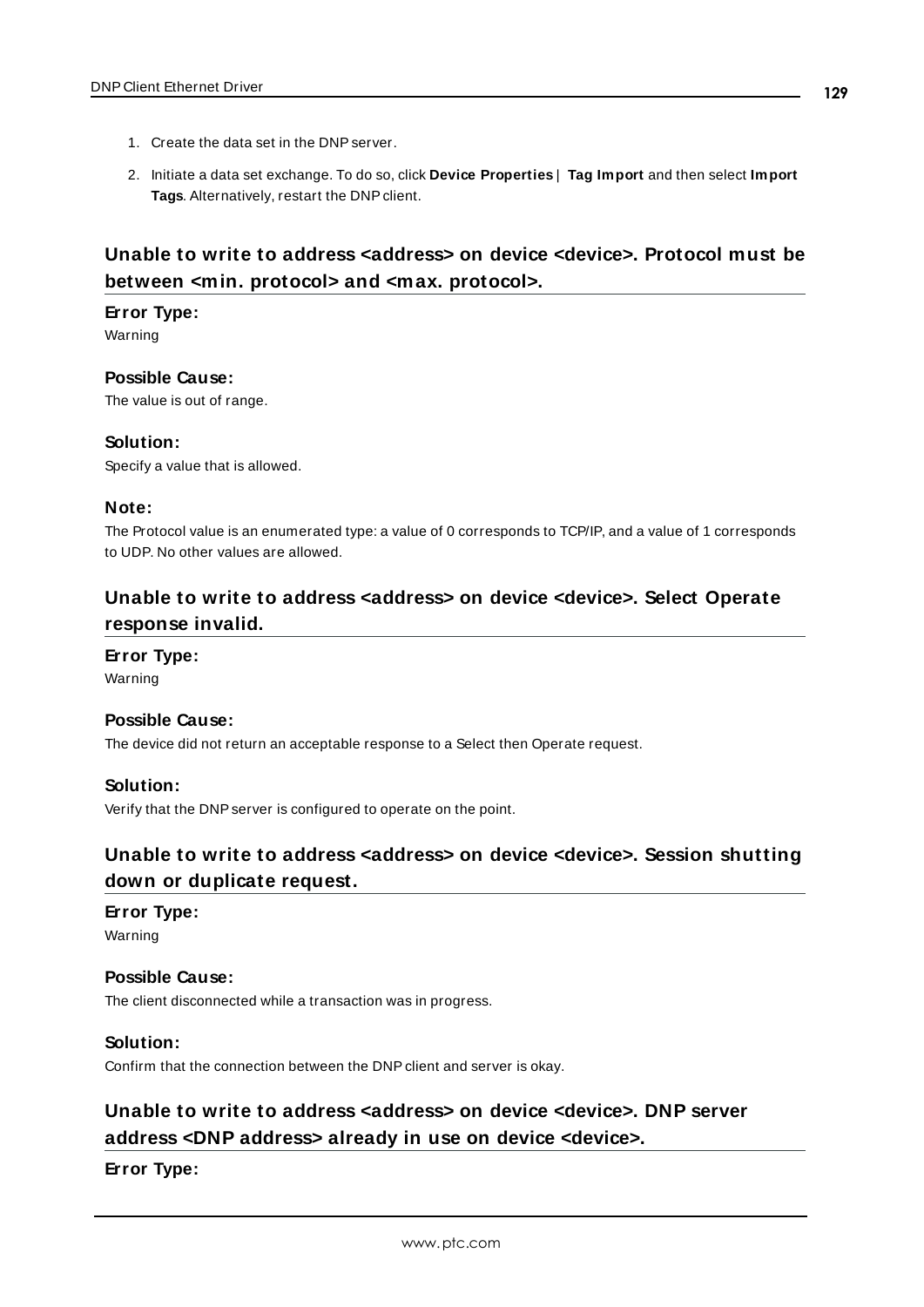#### Warning

#### **Possible Cause:**

The DNP server address is already in use as a DNP client address or address on another device in the channel.

#### **Solution:**

Specify a DNP server address that is unique among all DNP client addresses and DNP server addresses in the channel.

### <span id="page-129-0"></span>**Unable to write to address <address> on device <device>. DNP server address must be between <min. DNP address> and <max. DNP address>.**

#### **Error Type:**

Warning

#### **Possible Cause:**

The value is out of range.

#### **Solution:**

<span id="page-129-1"></span>Specify a value within the DNP server address range of 0 to 65519.

### **Unable to write to address <address> on device <device>. Source port must be between <min source port> and <max. source port>.**

# **Error Type:**

Warning

#### **Possible Cause:**

The value is out of range.

#### **Solution:**

<span id="page-129-2"></span>Specify a value within the Source Port range of 0 to 65535.

# **Unable to write to address <address> on device <device>. Tag <data type> data type is incompatible with the data set element <data type> data**

### **type.**

**Error Type:**

Warning

#### **Possible Cause:**

- 1. The value being written is incompatible with the definition of the data set for that element.
- 2. The value being written is less than the minimum value or greater than the maximum value that is allowed for the data type. This error may also be caused by a value of  $\pm$ Infinity to  $\pm$ NaN.

#### **Solution:**

**130**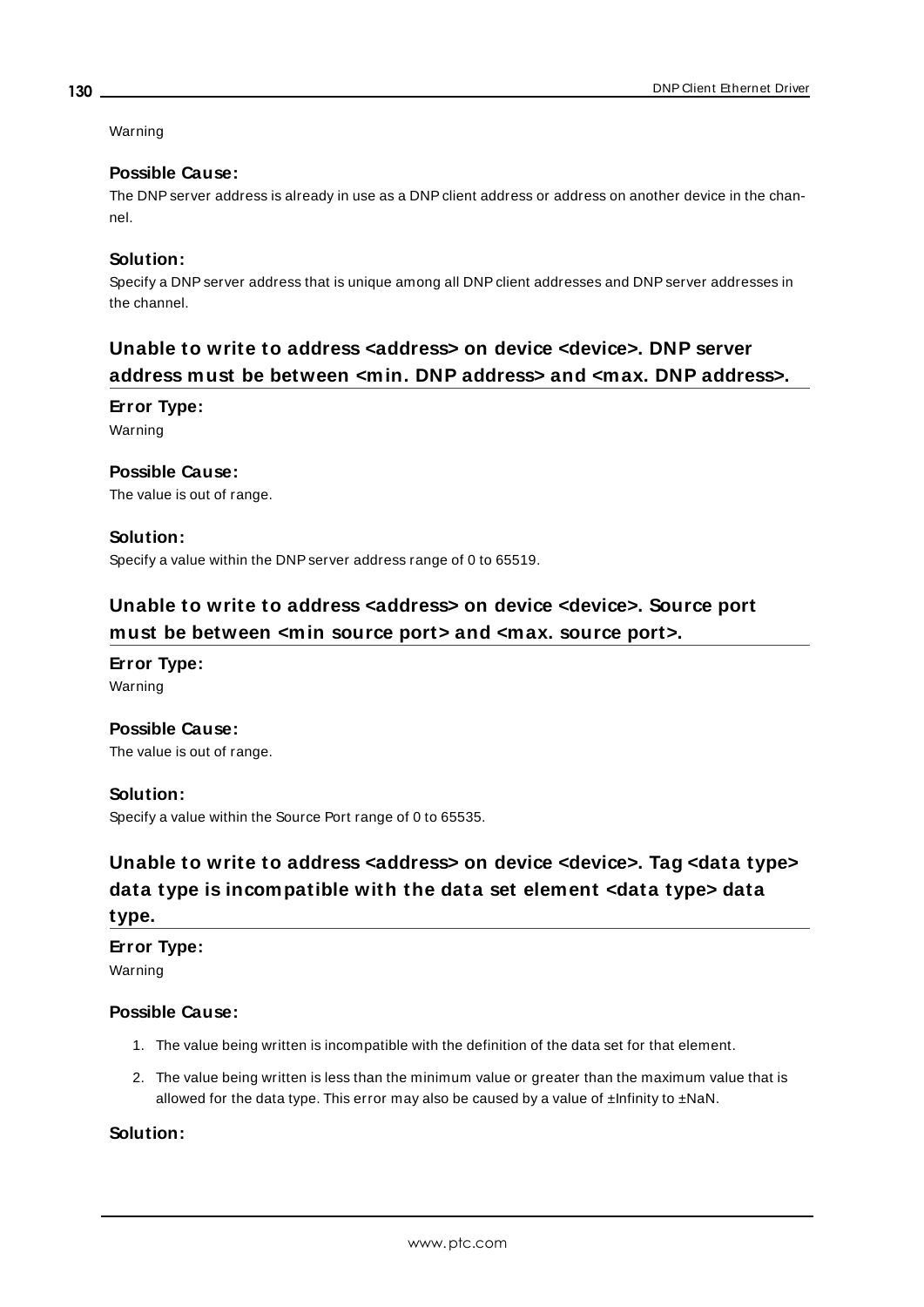- 1. Correct the tag's data type so that it matches the data type defined for the element in the data set.
- 2. Write a value that is within the valid range allowed for the data type.

# <span id="page-130-0"></span>**Unable to write to address <address> on device <device>. Unable to receive response from device <device> within timeout. Either the request or response could not be completed or the response is invalid.**

#### **Error Type:**

Warning

#### **Possible Cause:**

- 1. The Response Timeout is too short to allow the write to complete in time. The DNP server may have returned a large number of points in the feedback poll, but the timeout elapsed before the data was received.
- 2. There is an issue with the authentication settings.

#### **Solution:**

- 1. If the DNP server is returning a large number of points in the feedback poll, change the channel's Response Timeout to a value that allows the response to complete successfully.
- 2. Confirm that the authentication settings in the DNP client match those in the DNP server.

#### **Notes:**

- 1. The channel's Response Timeout should be as accurate as possible, because it is also the time that the driver waits before reporting that the device is not responding.
- 2. The device's Request Timeout should be greater than the channel's Response Timeout.

#### **See Also:**

**Timing and Other [Considerations](#page-16-0) [Communications](#page-22-0)**

### <span id="page-130-1"></span>**Unable to write to address <address> on device <device>. Unrecognized object returned in response.**

#### **Error Type:**

Warning

#### **Possible Cause:**

The DNP server does not support the value being written to the object group.

#### **Solution:**

Change the value to one supported by the DNP server.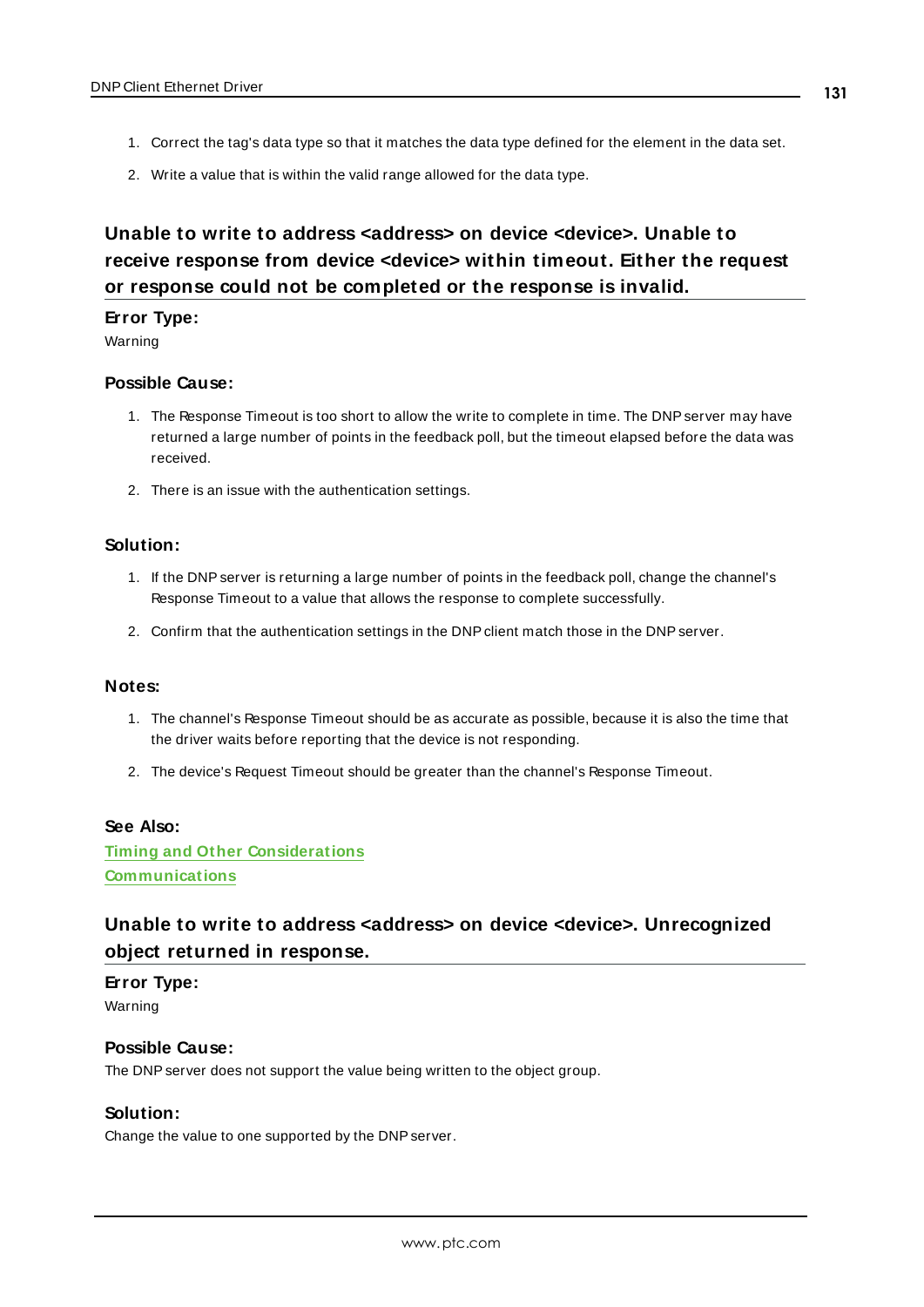### <span id="page-131-0"></span>**Unable to write to address <address> on device <device>. Unsupported Operation Type.**

### **Error Type:**

Fatal

#### **Possible Cause:**

An invalid DNP operation code was specified when writing to the .Operate.OpType tag.

#### **Solution:**

<span id="page-131-1"></span>Correct the .Operate.OpType tags value.

### **Unable to write to address <address> on device <device>. Unsupported Trip-Close Code.**

#### **Error Type:**

Fatal

#### **Possible Cause:**

An invalid DNPTrip-Close code was specified when writing to the .Operate.TripCloseCode tag.

#### **Solution:**

<span id="page-131-2"></span>Correct the .Operate.TripCloseCode tag's value.

### **Unable to write to address <address> on device <device>. Write value specified is invalid or incomplete.**

#### **Error Type:**

Warning

#### **Possible Cause:**

- 1. An invalid value was written to the Operate.Set, Operate, object group 60, Warmrestart, Coldrestart, ActivateConfig, or data set .Set tag.
- 2. An attempt to write a data set occurred when there was no pending data to be written.
- 3. An attempt to write a large data set caused the request message to surpass the maximum fragment size.
- 4. An attempt to send an Activate Configuration Request failed due to a syntax error.
- 5. An attempt to send an Activate Configuration Request failed due to a remote file identifier not defined at the 70.index.
- 6. An attempt to send an Activate Configuration Request failed due to a string not defined at 110.index.
- 7. An attempt to initiate a file transfer failed because a file transfer is already in progress on that device.

#### **Solution:**

**132**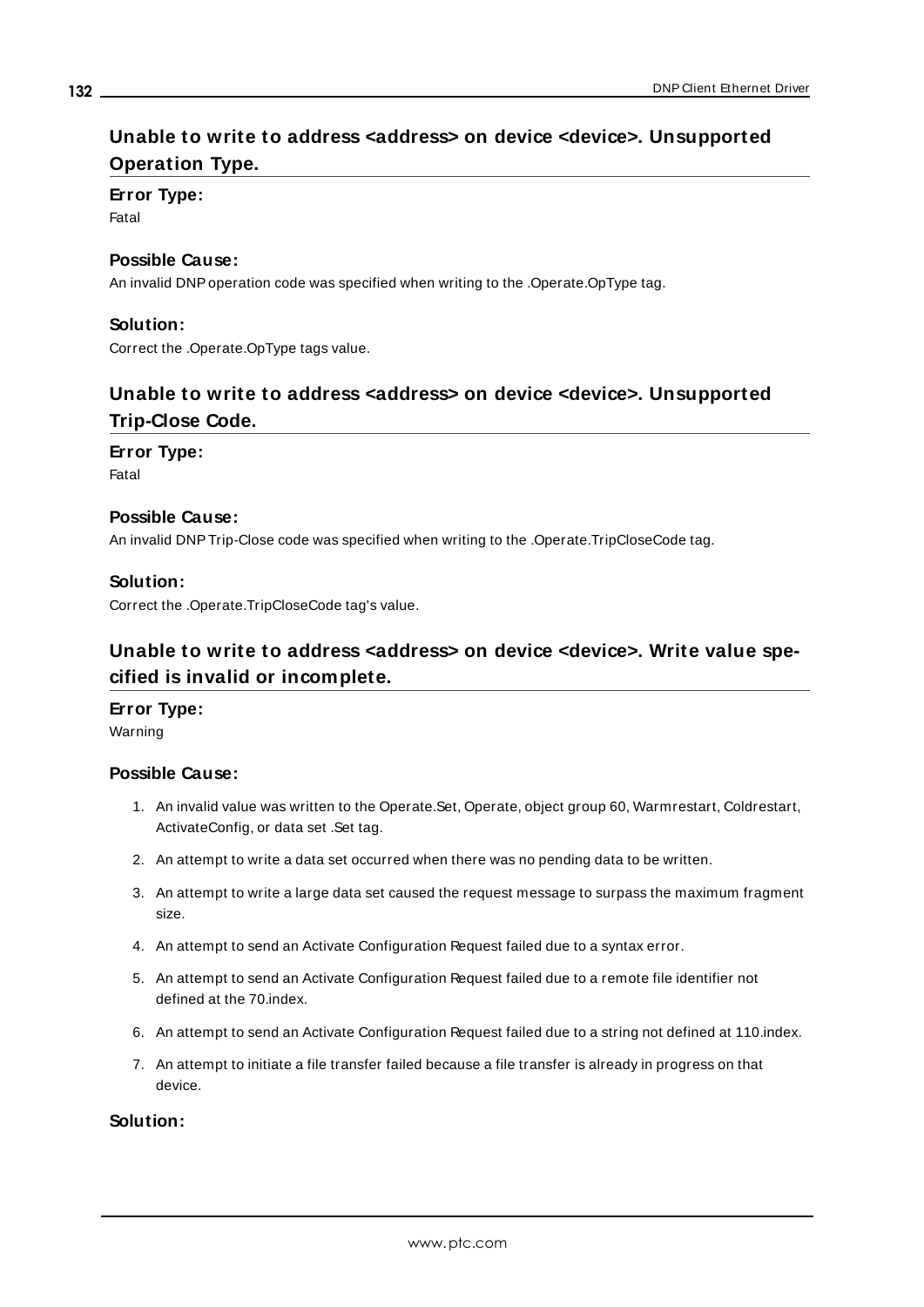- 1. Correct the value written to the Operate.Set, Operate, object group 60, Warmrestart, Coldrestart, or data set .Set tag.
- 2. Before writing a True to the data set .Set tag, write data to one or more elements of a data set.
- 3. Reduce the number of bytes being written to the data set.
- 4. Correct the Activate Config Objects string to a valid format: object.index, object.index, object.index, and so forth.
- 5. Fix the Activate Config Objects string file object 70.index if it is incorrect. If it is correct, then define the remote file and path at that index.
- 6. Fix the Activate Config Objects string object 110.index if it is incorrect. If it is correct, then create a tag with the address to that string index.
- 7. Wait for the file transfer in progress to complete before attempting another on the device.

#### **Note:**

<span id="page-132-1"></span>The default maximum DNP client transmit fragment size is 2048 bytes.

#### **File Control Messages**

The following messages may be generated. Click on the link for a description of the message.

**File Transfer failure on device <device> for file index <index>. Device [returned](#page-132-0) filerelated status code <status code> - [<description>.](#page-132-0)**

**File Transfer failure on device <device> for file index <index>. File size of <size> [kilobytes](#page-133-0) is greater than maximum file size of [<maximum](#page-133-0) size> kilobytes.**

**File Transfer failure on device [<device>](#page-134-0) for file index <index>. File transfer stopped by [user.](#page-134-0)**

**File Transfer failure on device [<device>](#page-134-1) for file index <index>. File transfer stopped due to [communications](#page-134-1) issue.**

**File Transfer failure on device [<device>](#page-134-2) for file index <index>. Local file <file name> is [empty.](#page-134-2)**

**File Transfer failure on device [<device>](#page-134-3) for file index <index>. Local file open failure. <local file open [failure>.](#page-134-3)**

**File Transfer failure on device [<device>](#page-135-0) for file index <index>. Session shutting down or [duplicate](#page-135-0) request.**

**Invalid local file for file index 70.<file index>, [general](#page-135-1) error.**

**Invalid local file for file index 70.<file index>, verify the specified path is [write-enabled.](#page-136-0) Invalid local file path for file index 70.<file [index>.](#page-136-1)**

<span id="page-132-0"></span>**Invalid local file syntax for file index 70.<file [index>.](#page-136-2)**

### **File Transfer failure on device <device> for file index <index>. Device returned File-Related Status Code <status code> - <description>.**

#### **Error Type:**

Warning

#### **Possible Cause:**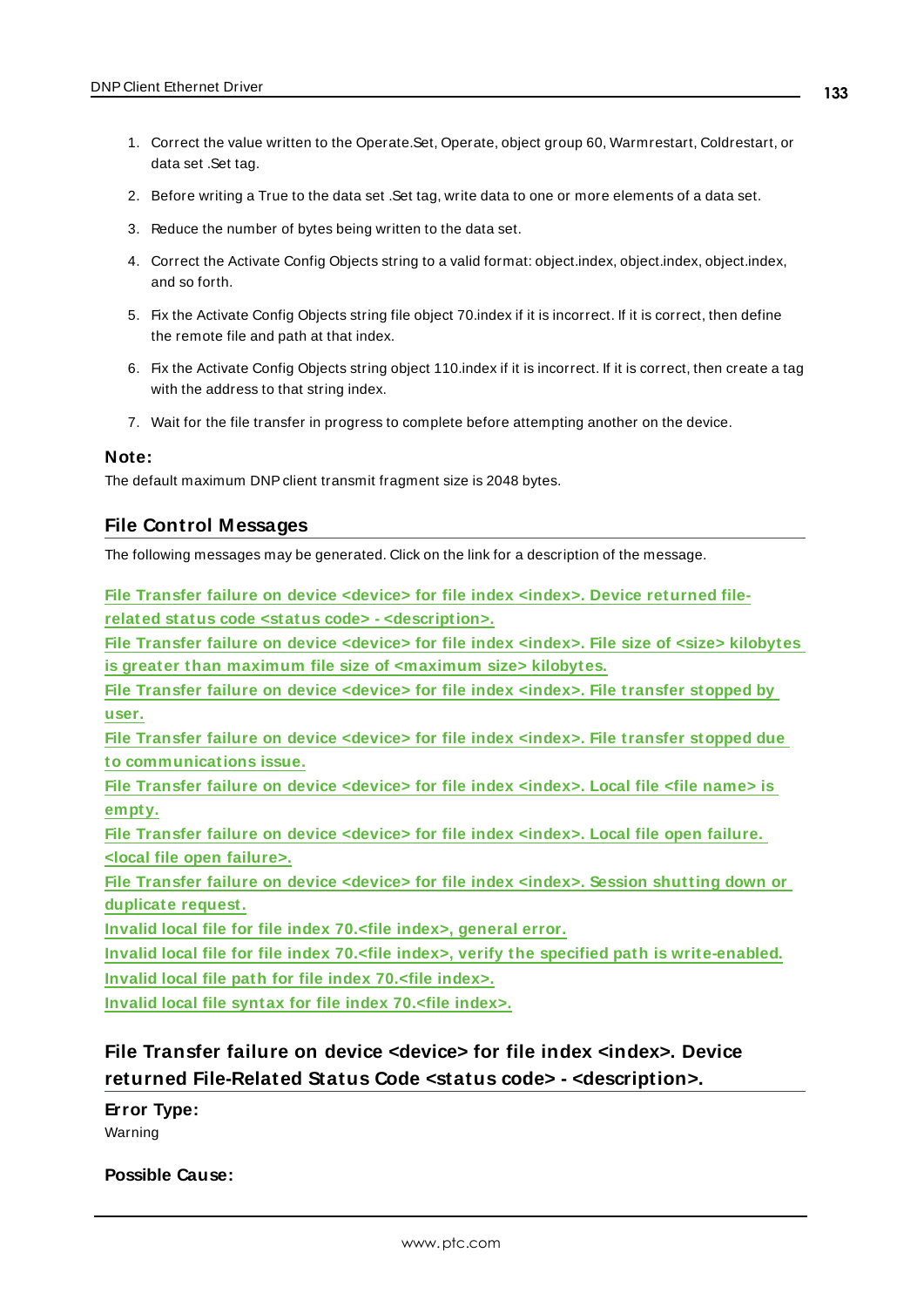The DNP server is reporting that an error occurred during a file transfer request from the DNP client.

#### **Solution:**

For information on a specific code number, refer to the table below.

| Code<br>Number | <b>Identifier</b><br>Name | <b>Description</b>                                                                                                                                                             |
|----------------|---------------------------|--------------------------------------------------------------------------------------------------------------------------------------------------------------------------------|
| 0              | <b>Success</b>            | The requested operation was successful.                                                                                                                                        |
| 1              | Permission<br>Denied      | Permission was denied due to improper authentication key, user name, or pass-<br>word.                                                                                         |
| 2              | Invalid<br>Mode           | An unsupported or unknown operation mode was requested.                                                                                                                        |
| 3              | File_Not_<br>Found        | The requested file does not exist. The path may be incorrect.                                                                                                                  |
| 4              | File_Locked               | The requested file is already in use by another user.                                                                                                                          |
| 5              | Too_Many_<br>Open         | File could not be opened because the number of simultaneously opened files<br>would be exceeded.                                                                               |
| 6              | Invalid<br>Handle         | There is no file opened with the handle in the request.                                                                                                                        |
| 7              | Write_<br>Block_Size      | The outstation is unable to negotiate a suitable write block size.                                                                                                             |
| 8              | Comm Lost                 | Communications were lost or cannot be established with the end device where<br>the file resides.                                                                               |
| 9              | Cannot_<br>Cancel         | A cancel request was unsuccessful because the DNP server is unable or not<br>programmed to cancel, or the DNP server knows that cancelling the file would<br>make it unusable. |
| $10 - 15$      | Reserved                  | Reserved for future use.                                                                                                                                                       |
| 16             | $Not_$<br>Opened          | File handle does not reference an opened file.                                                                                                                                 |
| 17             | Handle<br>Expired         | File closed due to inactivity timeout. This code is sent in a file transport status<br>event object (g70v6) when the timeout occurs.                                           |
| 18             | Buffer_Over<br>run        | Too much file data was received for the DNP server to process.                                                                                                                 |
| 19             | Fatal                     | An error happened in the file processing that prevents any further activity with<br>this file.                                                                                 |
| 20             | Block_Seq                 | The block number did not have the expected sequence number.                                                                                                                    |
| 21-254         | Reserved                  | Reserved for future use.                                                                                                                                                       |
| 255            | Undefined                 | Some other error not listed above occurred.                                                                                                                                    |

# <span id="page-133-0"></span>**File Transfer failure on device <device> for file index <index>. File size of <size> kilobytes is greater than maximum file size of <maximum size> kilobytes.**

**Error Type:** Warning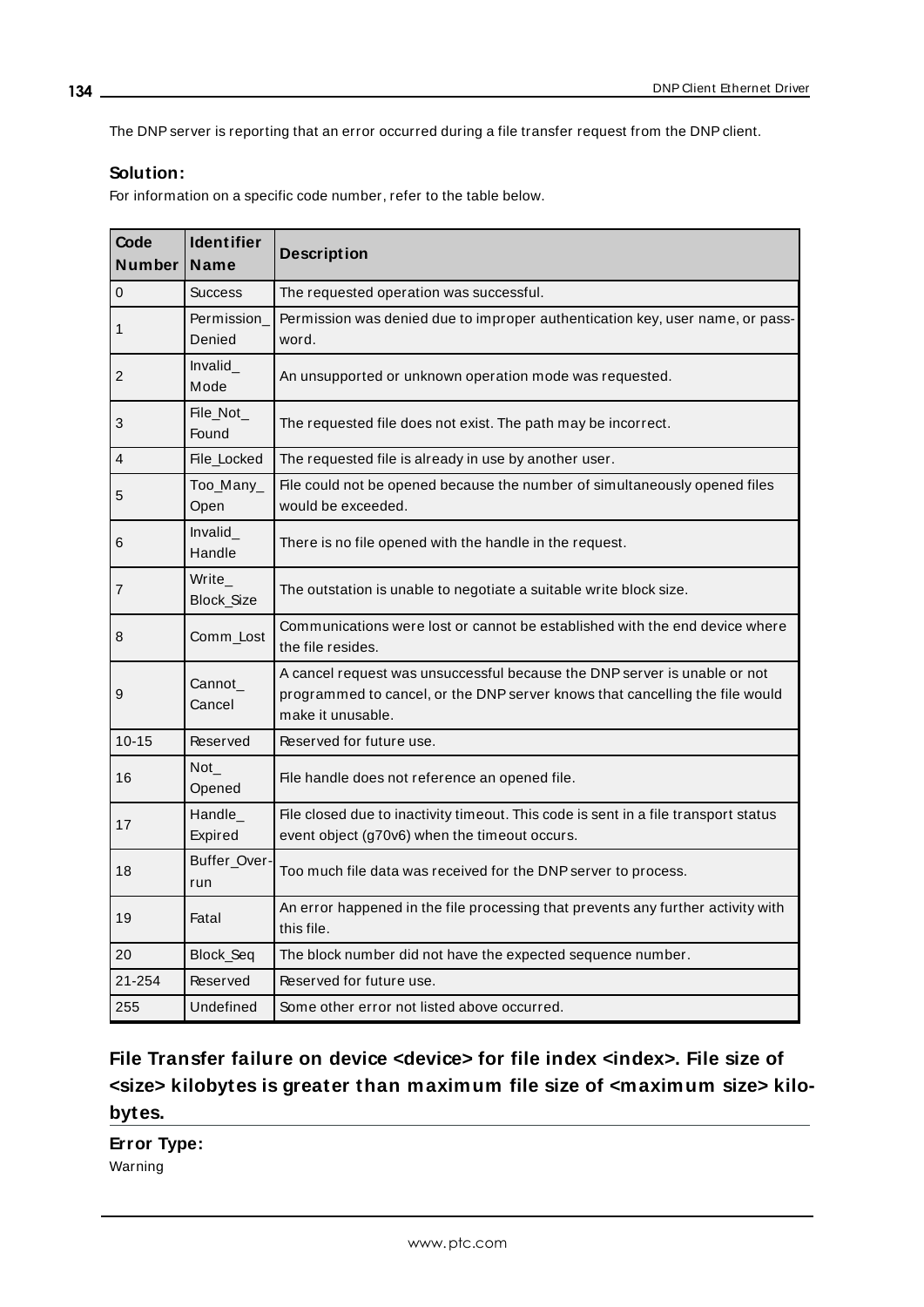#### **Possible Cause:**

The file to be copied has a file size that exceeds the configured maximum file size for this file index.

#### **Solution:**

If the file size is expected, increase the maximum file size configured for that file index. If the file should not reach that size, determine the reason for its growth.

### <span id="page-134-0"></span>**File Transfer failure on device <device> for file index <index>. File transfer stopped by user.**

#### **Error Type:**

Warning

#### **Possible Cause:**

During a file transfer, the user wrote a 0 to the upload or download tag of the file index to stop the transfer.

#### **Solution:**

<span id="page-134-1"></span>None.

### **File Transfer failure on device <device> for file index <index>. File transfer stopped due to communications issue.**

#### **Error Type:**

Warning

#### **Possible Cause:**

The Ethernet connection between the device and the Host PC disconnected during a file transfer.

#### **Solution:**

<span id="page-134-2"></span>Verify the cabling between the DNPclient and server device.

### **File Transfer failure on device <device> for file index <index>. Local file <file name> is empty.**

### **Error Type:**

Warning

#### **Possible Cause:**

The file that is to be downloaded to the DNP server is empty.

#### **Solution:**

<span id="page-134-3"></span>Determine why the file is empty. Then, correct it and re-attempt to download the file to the DNP server.

## **File Transfer failure on device <device> for file index <index>. Local file open failure. <local file open failure>.**

### **Error Type:**

Warning

#### **Possible Cause:**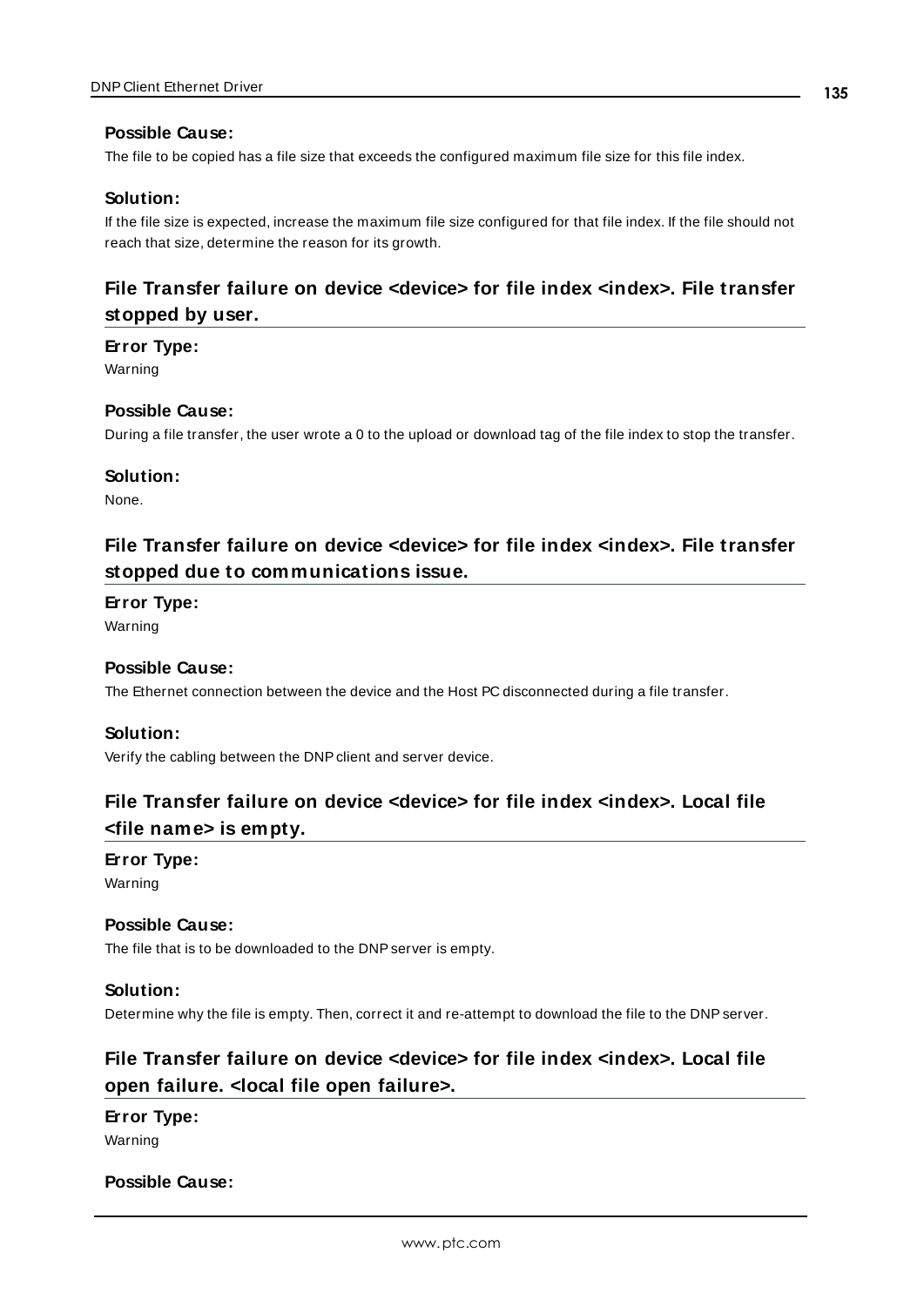- 1. File was not found.
- 2. Invalid or incorrect path.
- 3. Too many open files.
- 4. Access denied.
- 5. Disk is full.
- 6. An unspecified error occurred.

#### **Solution:**

- 1. If the Append option is desired, confirm that the file name and path are configured correctly. Otherwise, change the local file's Open Mode to Overwrite to create a new local file.
- 2. If the local path is invalid, correct it for the file index in File Control (located in device properties). If the path is incorrect (and the server\_runtime is running as a service), then configure the server\_ runtime service with a non-system user account with the correct permissions.
- 3. The number of open files exceeds the maximum allowed. Determine what is causing the files to remain open.
- 4. The file could not be accessed. Correct the file's access rights.
- 5. The local disk is full. Free up some disk space.
- 6. Determine the problem with the file or path name.

### <span id="page-135-0"></span>**File Transfer failure on device <device> for file index <index>. Session shutting down or duplicate request.**

#### **Error Type:**

Warning

#### **Possible Cause:**

The device disconnected while a transaction was in progress.

#### **Solution:**

<span id="page-135-1"></span>Confirm that the connection between the DNP client and server is okay.

#### **Invalid local file for file index 70.<file index>, general error.**

#### **Error Type:**

Warning

#### **Possible Cause:**

The specified Local File Identifier is invalid. The error is unspecified.

#### **Solution:**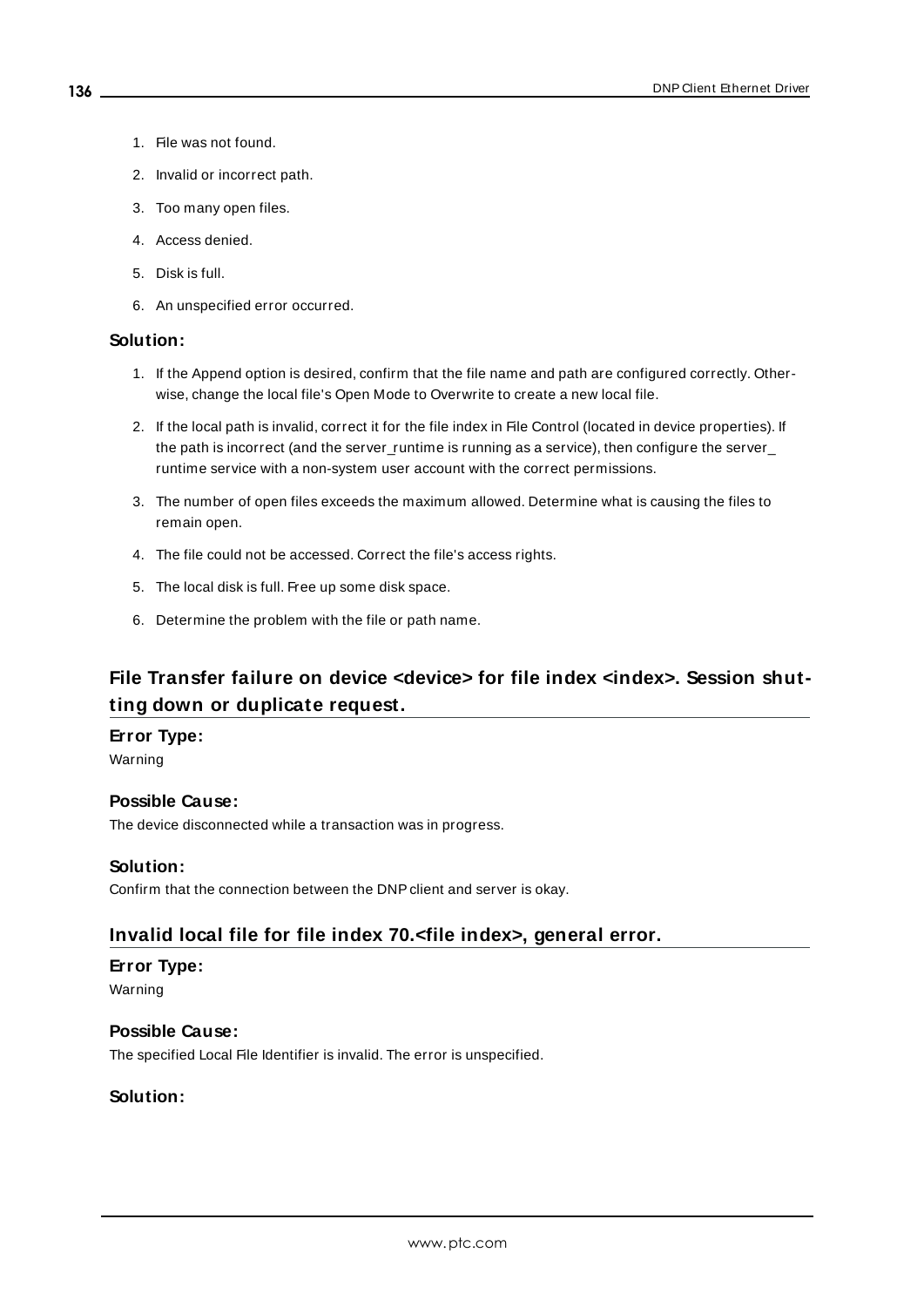- 1. Specify a new local file path and/or name with read/write privileges.
- 2. If this is a network drive, verify that both the current user and the user associated with the service have read/write privileges.

### <span id="page-136-0"></span>**Invalid Local File for File Index 70.<file index>, verify the specified path is write-enabled.**

#### **Error Type:**

Warning

#### **Possible Cause:**

The current user does not have Read/Write privileges to the specified Local File Identifier.

#### **Solution:**

Verify that the current user (or the user associated with the service) has Read/Write privileges to the specified file and folders.

#### <span id="page-136-1"></span>**Invalid Local File path for File Index 70.<file index>.**

#### **Error Type:**

Warning

#### **Possible Cause:**

The Local File Identifier (which consists of the Local File Path and Name) does not include a valid path to the file.

#### **Solution:**

Verify the file name's directory/folder hierarchy. The specified file is created at runtime (excluding its path) if it does not already exist.

#### <span id="page-136-2"></span>**Invalid Local File syntax for File Index 70.<file index>.**

#### **Error Type:**

Warning

#### **Possible Cause:**

- 1. The Local File Identifier (which consists of the Local File Path and Name) contains one or more invalid characters (such as | ?"\* :<>).
- 2. The Local File Identifier contains the parent directory (denoted by '..'), which is not permitted for security purposes.

#### **Solution:**

- 1. Verify that the specified Local File Identifier does not contain invalid characters.
- 2. Verify that the specified Local File Identifier does not contain the parent directory.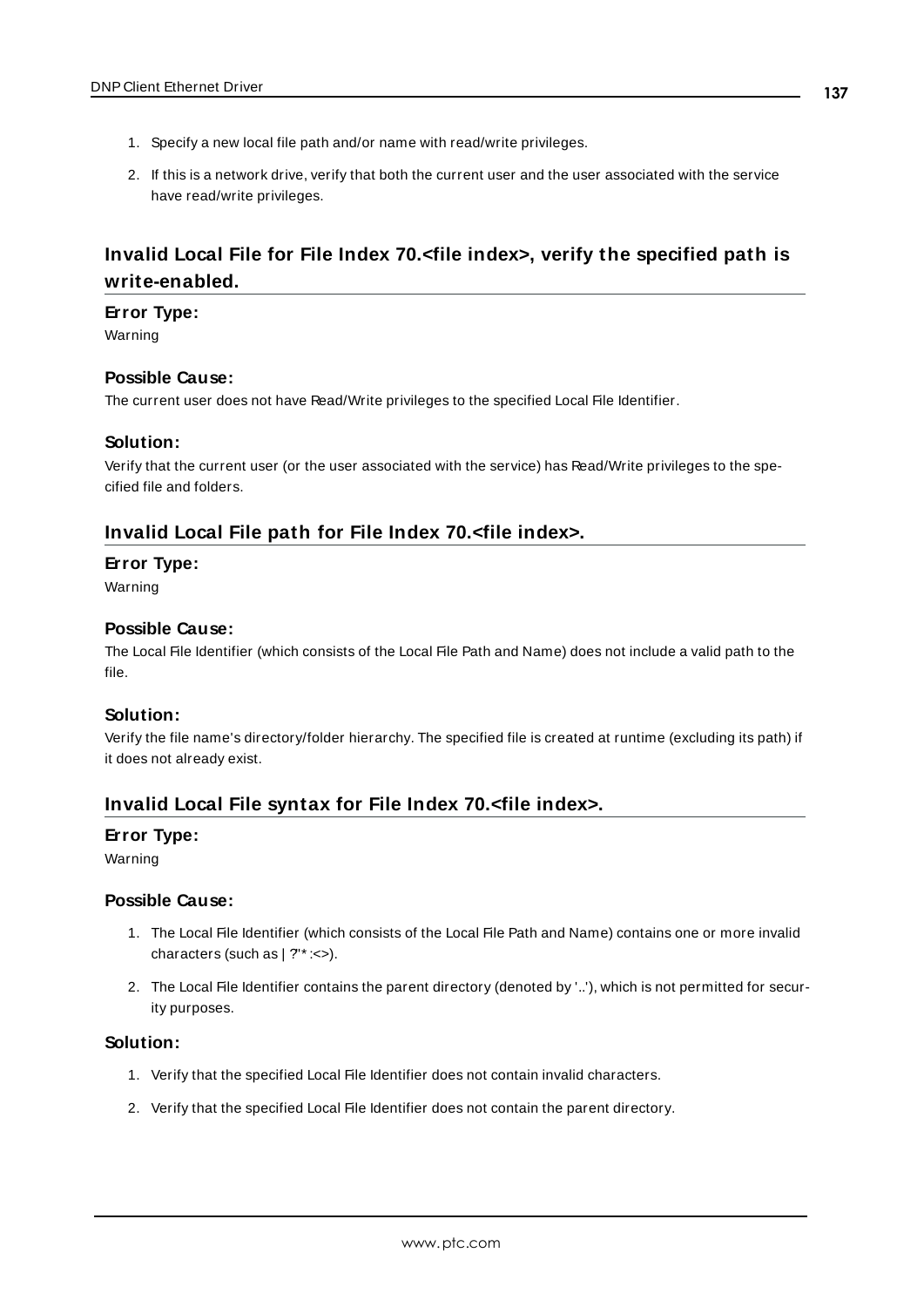# Index

# **A**

Added <tag count> data set tag(s). [97](#page-96-0) Address <address> is not valid on device <channel> <device>. [88](#page-87-0) Address <address> is out of range for the specified device or register. [88](#page-87-1) Address Descriptions [35](#page-34-0) Address Validation [88](#page-87-2) Advanced [32](#page-31-0) Allow Sub Groups [22](#page-21-0) Application Layer [75](#page-74-0) Authentication [28](#page-27-0) Authentication Error Messages [89](#page-88-0) Auto-Demotion [22](#page-21-1) Automatic Tag Database Generation Error Messages [93](#page-92-0)

# **C**

Channel Assignment [18](#page-17-0) Client [76](#page-75-0) Communications [23](#page-22-0) Communications General [16](#page-15-0) Create [22](#page-21-2)

### **D**

Data Collection [19](#page-18-0) Data Set write of value <value to be written> pending on tag address <address> on device <device>. [97](#page-96-1) Data type <type> is not valid for device address <address>. [88](#page-87-3) Data Types Description [34](#page-33-0) Delete [21](#page-20-0) Demote on Failure [22](#page-21-3) Demotion Period [23](#page-22-1) Device <device name> is not responding. [100](#page-99-0) Device <device> does not support the LAN Time Sync Style Record Current Time Function Code 24. [97](#page-96-2) Device <device> does not support the LAN Time Sync Style write to object group 50, variation 3. [98](#page-97-0) Device <device> indicated an event buffer overflow (IIN 2.3). [98](#page-97-1)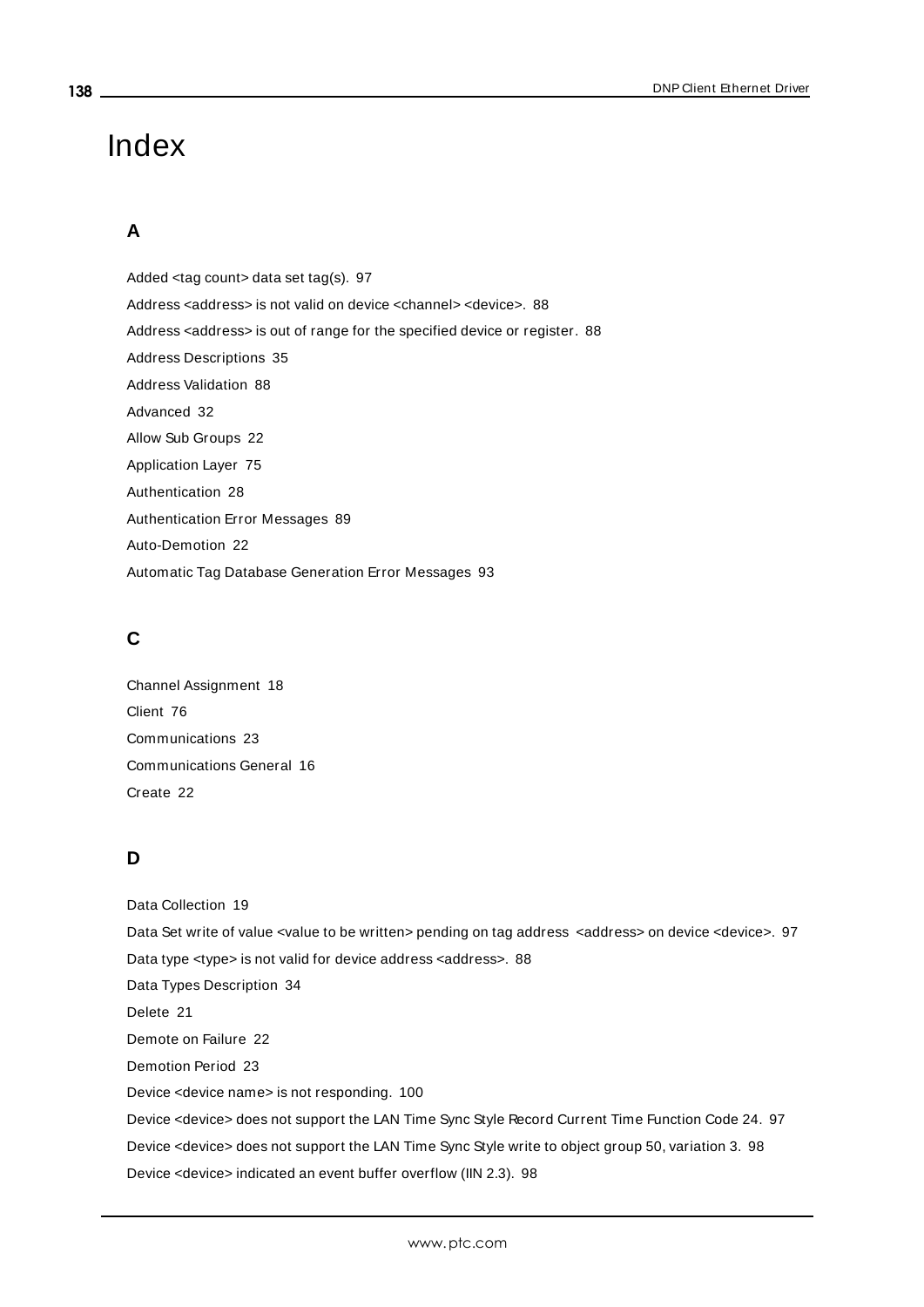Device <device> indicated it restarted (IIN 1.7). [98](#page-97-2) Device <device> initialization completed. [99](#page-98-0) Device <device> is restarting. [99](#page-98-1) Device <device> requested time synchronization (IIN 1.4). [99](#page-98-2) Device address <address> contains a syntax error. [89](#page-88-1) Device address <address> is read only. [89](#page-88-2) Device Identification [72](#page-71-0) Device Profile [72](#page-71-1) Device Properties — Tag Generation [20](#page-19-0) Device Status Messages [95](#page-94-0) Discard Requests when Demoted [23](#page-22-2) Distributed Network Protocol 3.0 [11](#page-10-0) DNPSpecific Error Messages [107](#page-106-0) DNP3 [11](#page-10-0) Do Not Scan, Demand Poll Only [20](#page-19-1) Driver [18](#page-17-1) Driver Error Messages [106](#page-105-0) DWord [34](#page-33-1)

### **E**

Error Descriptions [88](#page-87-4) Event Playback [26](#page-25-0)

### **F**

Failed to resolve Destination Host <host name> on channel <channel name>. [100](#page-99-1)

File Control [30](#page-29-0)

File Control Error Messages [133](#page-132-1)

File Transfer failure on device <device> for file index <index>. Local file <file name> is empty. [135](#page-134-2)

- File Transfer failure on device <device> for file index <index>. Device returned File-Related Status Code <status code> - <description>. [133](#page-132-0)
- File Transfer failure on device <device> for file index <index>. File size of <size> kilobytes is greater than maximum file size of <maximum size> kilobytes. [134](#page-133-0)
- File Transfer failure on device <device> for file index <index>. File transfer stopped by user. [135](#page-134-0)
- File Transfer failure on device <device> for file index <index>. File transfer stopped due to communications issue. [135](#page-134-1)
- File Transfer failure on device <device> for file index <index>. Local file open failure. <local file open failure>. [135](#page-134-3)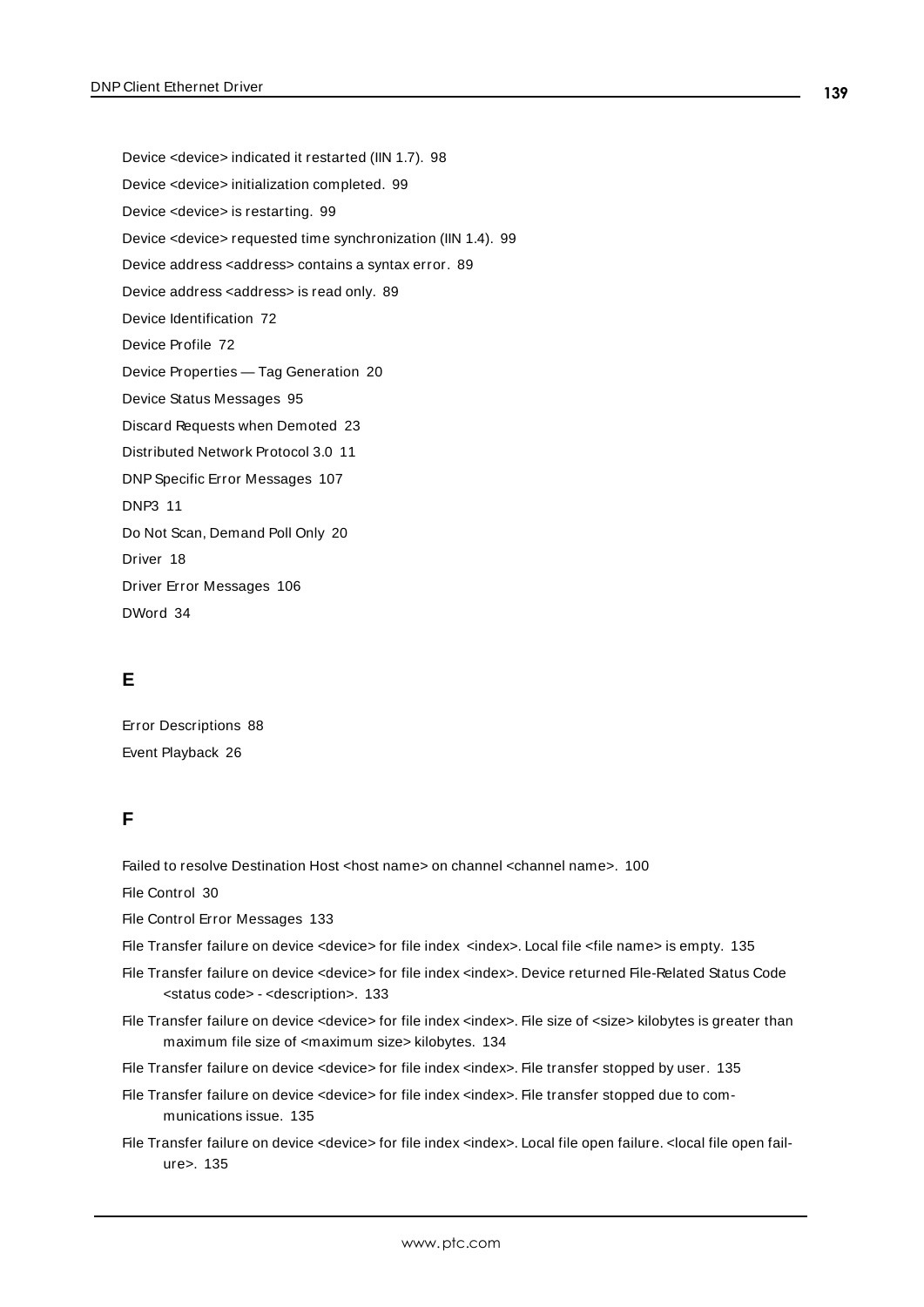File Transfer failure on device <device> for file index <index>. Session shutting down or duplicate request. [136](#page-135-0)

#### **G**

General [18](#page-17-2) Generate [21](#page-20-1)

### **H**

Help Contents [10](#page-9-0)

### **I**

ID [19](#page-18-1) Identification [18](#page-17-2) Implementation Tables [78](#page-77-0) Initial Updates from Cache [20](#page-19-2) Internal Tags [70](#page-69-0) Invalid local file for file index 70.<file index>, general error [136](#page-135-1) Invalid Local File for File Index 70.<file index>, verify the specified path is write-enabled [137](#page-136-0) Invalid Local File path for File Index 70.<file index> [137](#page-136-1) Invalid Local File syntax for File Index 70.<file index> [137](#page-136-2) Item description on device <device> has been auto-demoted [96](#page-95-0) Item description on device <device> has been auto-promoted to determine if it can be completed [96](#page-95-1)

### **K**

Key Authentication [29](#page-28-0)

### **L**

Link Layer [74](#page-73-0)

#### **M**

Model [19](#page-18-2)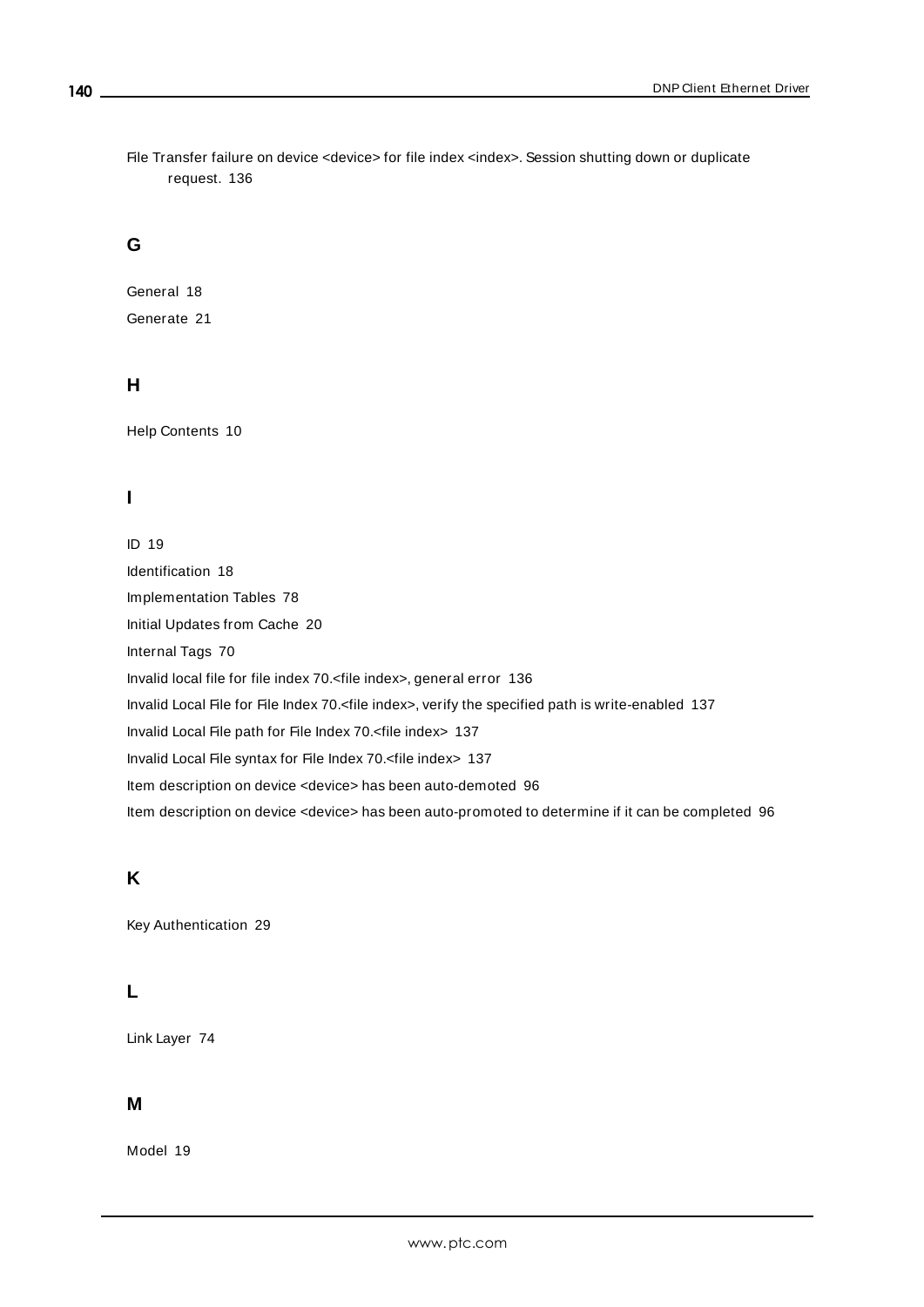### **N**

Name [18](#page-17-3)

### **O**

Object Group 0 - Device Attributes [38](#page-37-0)

- Object Group 1- Binary Inputs [39](#page-38-0)
- Object Group 10 Binary Outputs [44](#page-43-0)
- Object Group 110 Octet String Object [65](#page-64-0)
- Object Group 12 Binary Output Commands [46](#page-45-0)
- Object Group 120 Authentication Object [66](#page-65-0)
- Object Group 20 Counters [49](#page-48-0)
- Object Group 21 Frozen Counters [51](#page-50-0)
- Object Group 3 Double Bit Inputs [41](#page-40-0)
- Object Group 30 Analog Inputs [53](#page-52-0)
- Object Group 34 Analog Inputs Deadband [55](#page-54-0)
- Object Group 40 Analog Outputs [57](#page-56-0)
- Object Group 41 Analog Output Commands [59](#page-58-0)
- Object Group 50 Time and Date [60](#page-59-0)
- Object Group 60 Class Poll Data Request [61](#page-60-0)
- Object Group 70 File Identifiers [62](#page-61-0)
- Object Group 80 Internal Indications [63](#page-62-0)
- Object Group 87 Data Sets [64](#page-63-0)
- On Device Startup [21](#page-20-2)
- On Duplicate Tag [21](#page-20-3)
- On Property Change [21](#page-20-4)
- Operating Mode [19](#page-18-3)
- Other Object Groups [69](#page-68-0)
- Overview [10](#page-9-1)
- Overwrite [22](#page-21-4)

### **P**

Parent Group [22](#page-21-5) Polling [25](#page-24-0)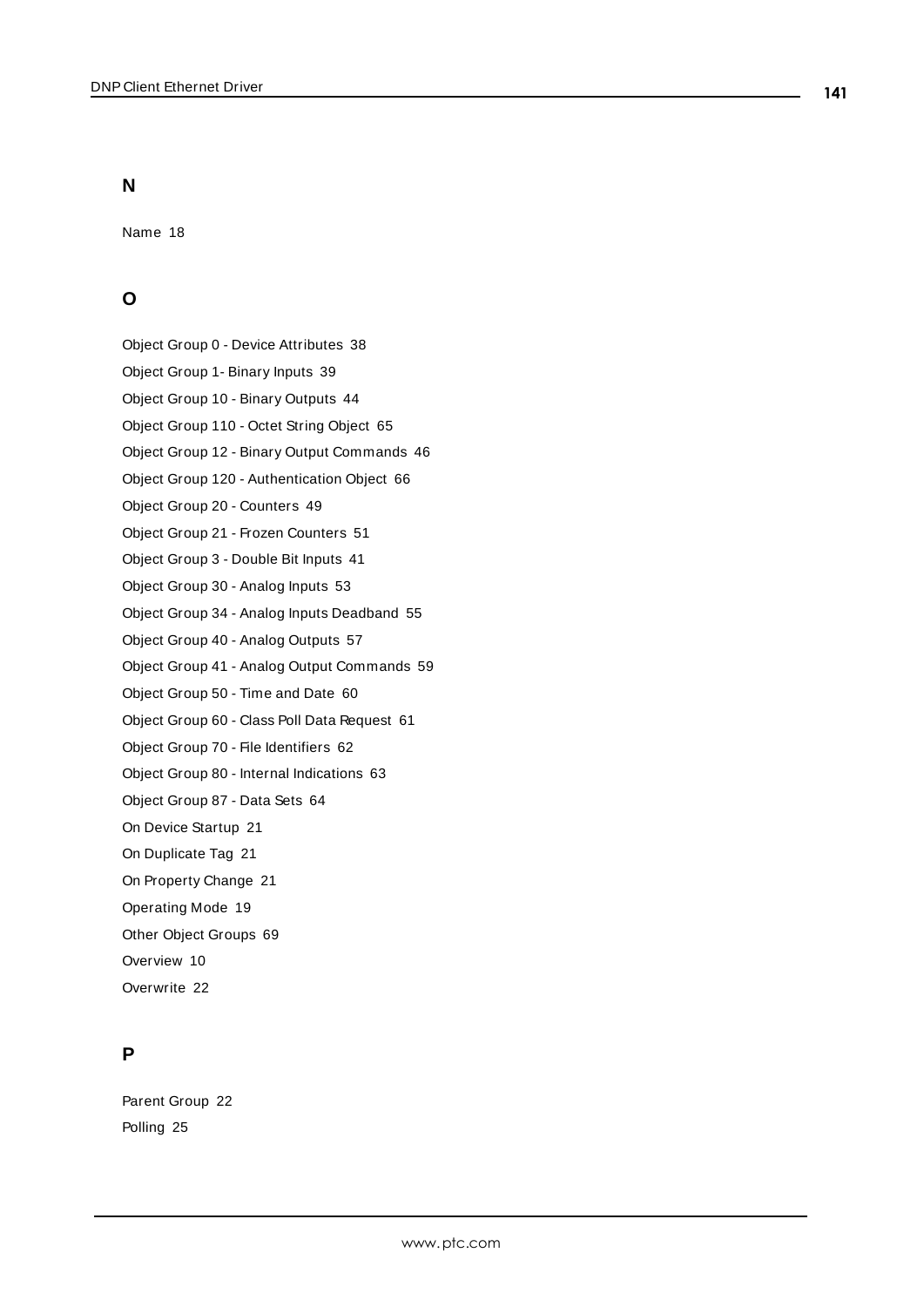#### **R**

Reached max. events per point for object group <object group> point <data index> on device <device>. [101](#page-100-0)

Read Errors [107](#page-106-1)

Redundancy [33](#page-32-0)

Request failed on device <device>. Device does not support the function code (IIN2.0). [102](#page-101-0)

Request to enable unsolicited messaging failed on device <device>. [102](#page-101-1)

Respect Tag-Specified Scan Rate [20](#page-19-3)

#### **S**

Scan Mode [20](#page-19-4)

- Secure authentication failure on device <channel.device>. Aggressive Mode Response indicates improper authentication. [91](#page-90-0)
- Secure authentication failure on device <channel.device>. Challenge Reply indicates improper authentication. [91](#page-90-1)
- Secure authentication failure on device <channel.device>. Device does not support the function code (IIN2.0). [90](#page-89-0)
- Secure authentication failure on device <channel.device>. Key Status Request communications failure. Session keys are not valid. [90](#page-89-1)
- Secure authentication failure on device <channel.device>. Key Status Request non-authentic. Session Keys are not valid. [90](#page-89-2)
- Secure authentication failure on device <channel.device>. User= <User Number>\_AssocID= <Association ID>\_Sequence= <Sequence Number>. RXError Code= <error code>-<error description>. [91](#page-90-2)
- Secure authentication failure on device <channel.device>. User= <User Number>\_AssocID= <Association ID>\_Sequence= <Sequence Number>. TXError Code= <error code>-<error description>. [92](#page-91-0)
- Secure authentication failure on device <device>. Key Status Request response status code: <status code>. [93](#page-92-1)

Security Parameters [76](#page-75-1)

Setup [11](#page-10-1)

Simulated [19](#page-18-4)

Special Tags [71](#page-70-0)

### **T**

Tag Generation [20](#page-19-0)

Tag Import [27](#page-26-0)

The Keep-Alive Interval with UDP Protocol on device <device> was overridden. [101](#page-100-1)

The returned value for tag address <tag address> in device <device name> has a length of zero. The tag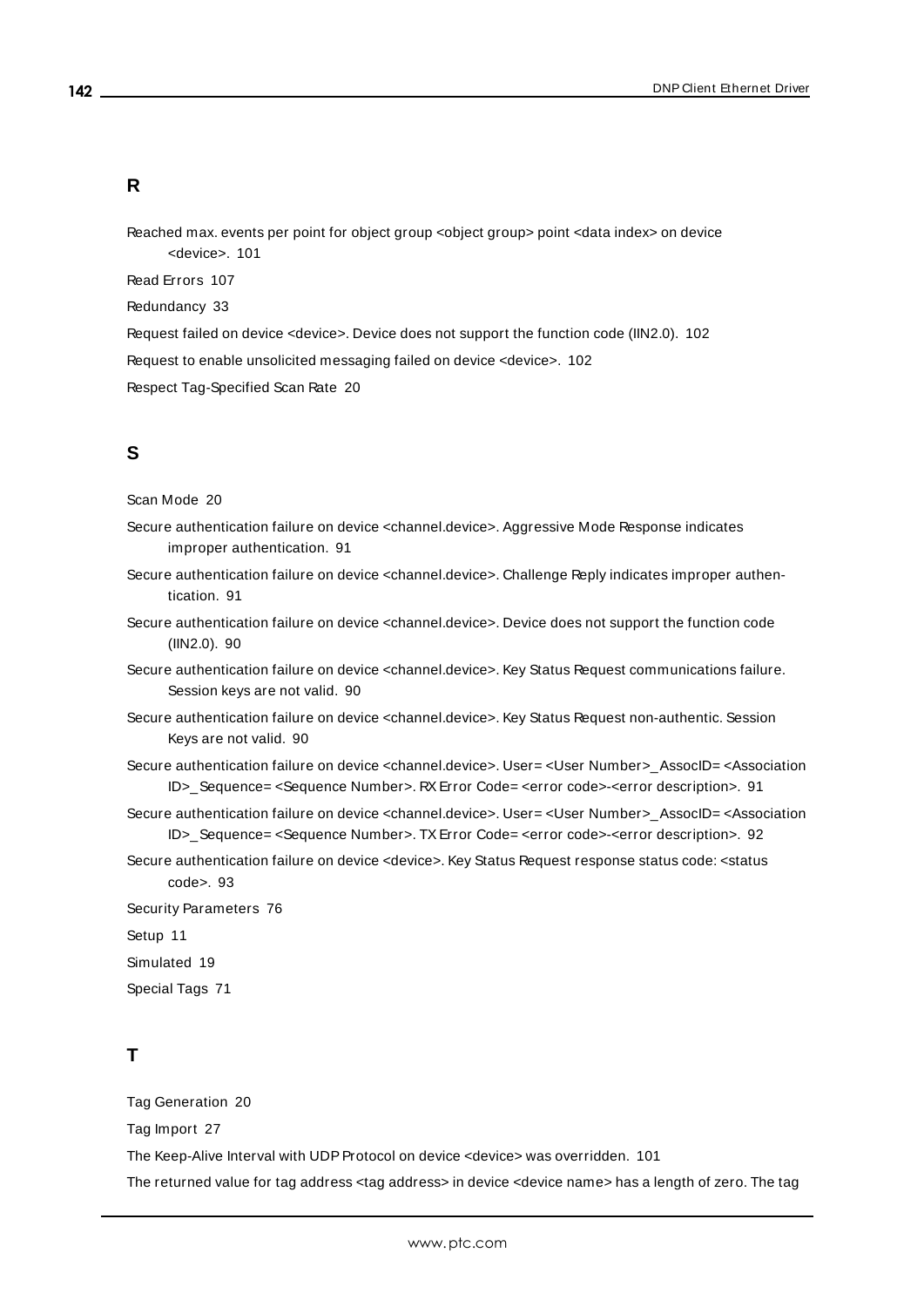value cannot be set. [109](#page-108-0)

- The returned value of <date returned value> for tag address <address> in device <device> is invalid for the <data type> tag data type. [109](#page-108-1)
- The returned value of <returned numeric value> for tag address <address> in device <device> is invalid for the <data type> tag data type. [109](#page-108-2)
- The returned value of <returned numeric value> for tag address <address> in device <device> is out of range for the <data type> tag data type. [109](#page-108-3)
- The returned value of <returned string value> for tag address <address> in device <device> is invalid for the <data type> tag data type. [110](#page-109-0)

Timeouts to Demote [23](#page-22-3)

Timing [16](#page-15-1)

Timing and Other Considerations [17](#page-16-0)

### **U**

Unable to add data set <data set index> on device <device name>. Data set has <number of elements> elements. The maximum number of elements allowed is <max elements>. [94](#page-93-0)

Unable to bind to local address (IP

xxx.xxx.xxx.xxx, Source Port). [102](#page-101-2)

Unable to generate a tag database for device <device>. Channel is not open. [94](#page-93-1)

Unable to generate a tag database for device <device>. Session is not open. [94](#page-93-2)

Unable to generate a tag database for device <driver>. The device is not responding. [94](#page-93-3)

Unable to read device attribute set <set number>. No tags added on device <device>. [95](#page-94-1)

- Unable to read point(s) <OBJVARIDX OBJVARIDX> on device <device>. Unable to receive response from device <device> within timeout. Either the request or response could not be completed or the response is invalid. [116](#page-115-0)
- Unable to read point(s) <OBJVARIDX OBJVARIDX> on device <device>. An abnormal condition exists in the device (IIN1.6). [113](#page-112-0)
- Unable to read point(s) <OBJVARIDX OBJVARIDX> on device <device>. Device detected corrupt configuration (IIN2.5). [114](#page-113-0)
- Unable to read point(s) <OBJVARIDX OBJVARIDX> on device <device>. Device does not support a point in the range or other parameter error (IIN2.2). [114](#page-113-1)
- Unable to read point(s) <OBJVARIDX OBJVARIDX> on device <device>. Device does not support requested operation for objects in the request (IIN2.1). [114](#page-113-2)
- Unable to read point(s) <OBJVARIDX OBJVARIDX> on device <device>. Device does not support the function code (IIN2.0). [114](#page-113-3)
- Unable to read point(s) < OBJVARIDX OBJVARIDX> on device < device>. Device reports that some output points are in local mode (IIN1.5). [115](#page-114-0)
- Unable to read point(s) <OBJVARIDX OBJVARIDX> on device <device>. Device reports that the operation is already executing (IIN2.4). [115](#page-114-1)
- Unable to read point(s) < OBJVARIDX OBJVARIDX> on device <device>. Failed to initialize communication stack. [103](#page-102-0)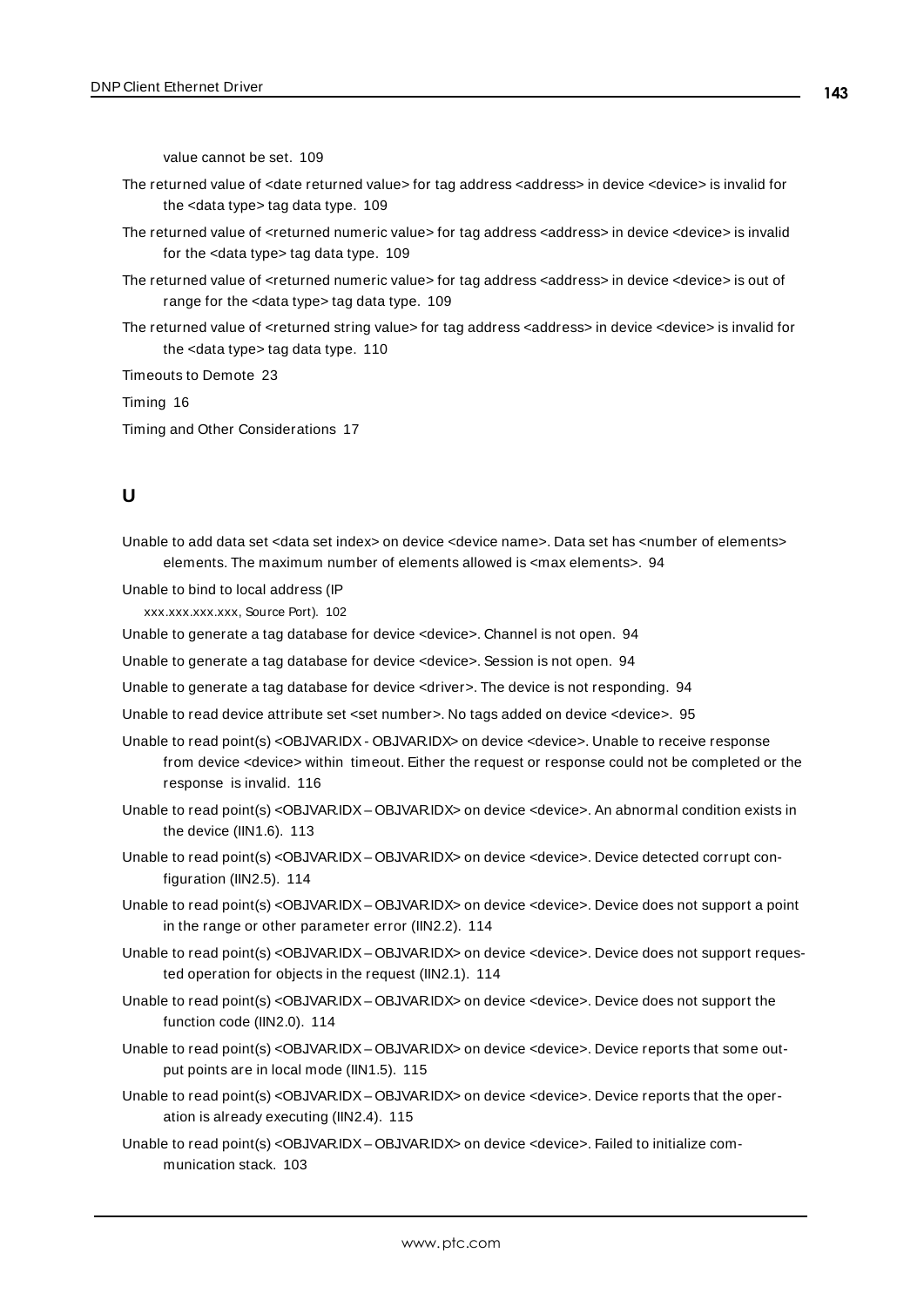Unable to read point(s) <OBJVARIDX-OBJVARIDX> on device <device>. Internal error occurred. [104](#page-103-0)

- Unable to read point(s) <OBJVARIDX OBJVARIDX> on device <device>. Session shutting down or duplicate request. [115](#page-114-2)
- Unable to read point(s) < OBJVARIDX OBJVARIDX > on device < device >. Unrecognized object returned in response. [116](#page-115-1)
- Unable to read point(s) <OBJVAR.IDX> on device <device>. An abnormal condition exists in the device (IIN1.6). [110](#page-109-1)
- Unable to read point(s) <OBJVARIDX> on device <device>. Device detected corrupt configuration (IIN2.5). [110](#page-109-2)
- Unable to read point(s) <OBJVAR.IDX> on device <device>. Device does not support a point in the range or other parameter error (IIN2.2). [110](#page-109-3)
- Unable to read point(s) <OBJVARIDX> on device <device>. Device does not support requested operation for objects in the request (IIN2.1). [111](#page-110-0)
- Unable to read point(s) <OBJVARIDX> on device <device>. Device does not support the function code (IIN2.0). [111](#page-110-1)
- Unable to read point(s) <OBJVARIDX> on device <device>. Device reports that some output points are in local mode (IIN1.5). [111](#page-110-2)
- Unable to read point(s) < OBJVARIDX> on device < device >. Device reports that the operation is already executing (IIN2.4). [112](#page-111-0)

Unable to read point(s) <OBJVARIDX> on device <device>. Failed to initialize communication stack. [103](#page-102-1)

- Unable to read point(s) <OBJVARIDX> on device <device>. Internal Error occurred. [103](#page-102-2)
- Unable to read point(s) <OBJVAR.IDX> on device <device>. Session shutting down or duplicate request. [112](#page-111-1)
- Unable to read point(s) <OBJVARIDX> on device <device>. Unable to receive response from device <device> within timeout. Either the request or response could not be completed or the response is invalid. [112](#page-111-2)
- Unable to read point(s) < OBJVARIDX> on device <device>. Unrecognized object returned in response. [113](#page-112-1)
- Unable to read set <set index> of object group <object group> on device <device>. An abnormal condition exists in the device (IIN1.6). [116](#page-115-2)
- Unable to read set <set index> of object group <object group> on device <device>. Device detected corrupt configuration (IIN2.5). [117](#page-116-0)
- Unable to read set <set index> of object group <object group> on device <device>. Device does not support a point in the range or other parameter error (IIN2.2). [117](#page-116-1)
- Unable to read set <set index> of object group <object group> on device <device>. Device does not support requested operation for objects in the request (IIN2.1). [117](#page-116-2)
- Unable to read set <set index> of object group <object group> on device <device>. Device does not support the function code (IIN2.0). [117](#page-116-3)
- Unable to read set <set index> of object group <object group> on device <device>. Device reports that some output points are in local mode (IIN1.5). [118](#page-117-0)
- Unable to read set <set index> of object group <object group> on device <device>. Device reports that the operation is already executing (IIN2.4). [118](#page-117-1)
- Unable to read set <set index> of object group <object group> on device <device>. Session shutting down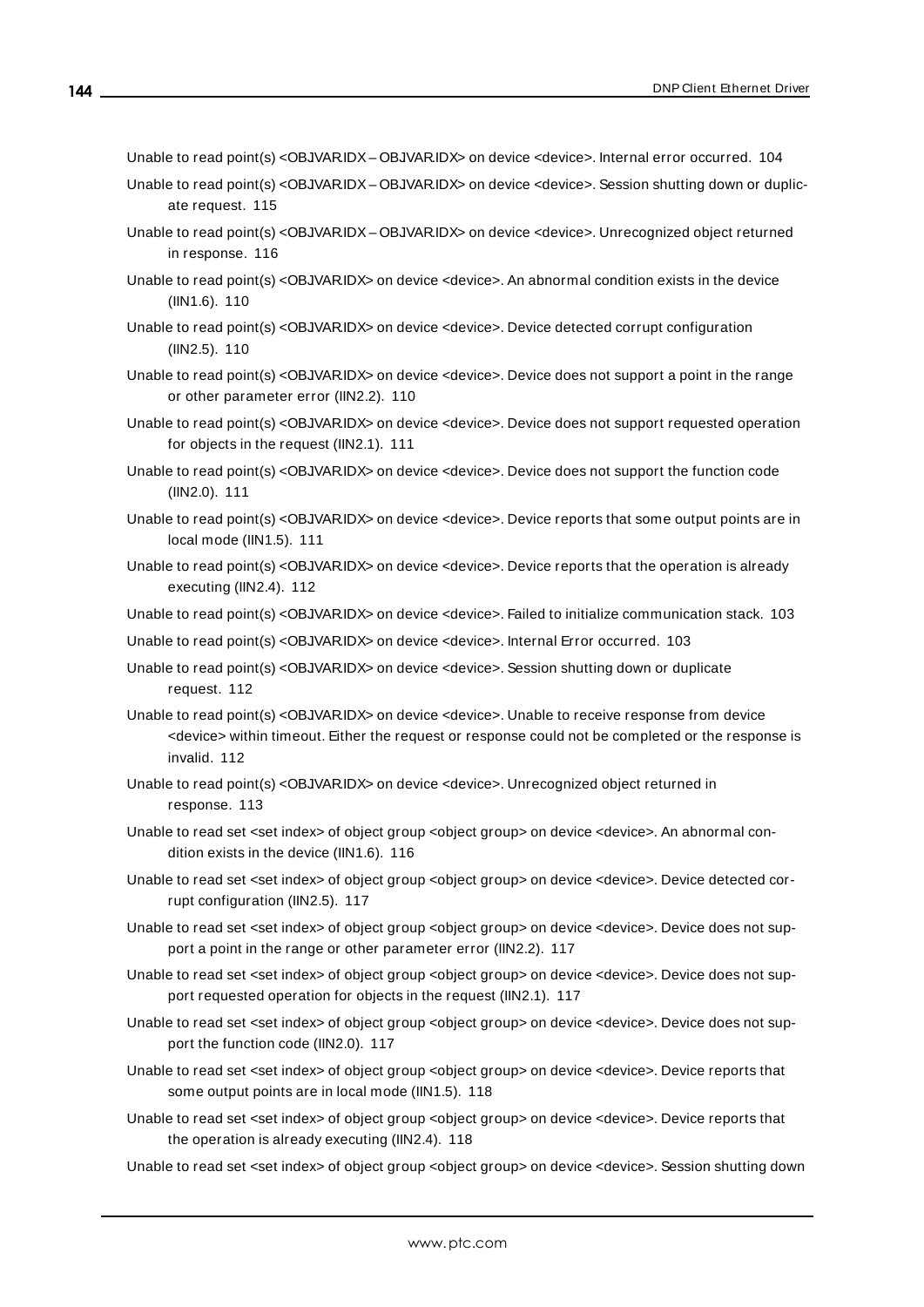or duplicate request. [118](#page-117-0)

- Unable to read set <set index> of object group <object group> on device <device>. Unrecognized object returned in Response. [119](#page-118-0)
- Unable to read tag <tag address> on device <device>. Device indicates one or more exception conditions (DNPflags byte=<hexadecimal byte> - <DNPflag exception list). [104](#page-103-0)
- Unable to read tag address <address> on device <device>. Element index <variation> is not defined in data set <index>. [119](#page-118-1)
- Unable to read tag address <address> on device <device>. No definition for data set <index>. [119](#page-118-2)
- Unable to read tag address <address> on device <device>. Response missing data. [120](#page-119-0)
- Unable to receive response from device <device> within timeout. Either the request or response could not be completed or the response is invalid. [104](#page-103-1)
- Unable to write to address <address> on device <device>. Activate configuration-related status code <status code> - <description>. [122](#page-121-0)

Unable to write to address <address> on device <device>. An abnormal condition exists in the device (IIN1.6). [122](#page-121-1)

- Unable to write to address <address> on device <device>. Channel Response Timeout must be between <min channel response timeout> and <max channel response timeout>. [123](#page-122-0)
- Unable to write to address <address> on device <device>. Control-related status code <status code>. [123](#page-122-1)
- Unable to write to address <address> on device <device>. Destination <destination host>:<destination port> already in use on channel <channel>. [124](#page-123-0)
- Unable to write to address <address> on device <device>. Destination Port must be between <min. source port> and <max. source port>. [124](#page-123-1)
- Unable to write to address <address> on device <device>. Device detected corrupt configuration (IIN2.5). [124](#page-123-2)
- Unable to write to address <address> on device <device>. Device does not support a point in the range or other parameter error (IIN2.2). [125](#page-124-0)
- Unable to write to address <address> on device <device>. Device does not support requested operation for objects in the request (IIN2.1). [125](#page-124-1)
- Unable to write to address <address> on device <device>. Device does not support the function code (IIN2.0). [125](#page-124-2)
- Unable to write to address <address> on device <device>. Device reports that some output points are in local mode (IIN1.5). [126](#page-125-0)
- Unable to write to address <address> on device <device>. Device reports that the operation is already executing (IIN2.4). [126](#page-125-1)
- Unable to write to address <address> on device <device>. Device Request Timeout must be between <min. value> and <max value>. [126](#page-125-2)
- Unable to write to address <address> on device <device>. DNP client address <DNP address> already in use as DNPserver address on device <device>. [128](#page-127-0)
- Unable to write to address <address> on device <device>. DNP client address must be between <min DNP address> and <max DNP address>. [128](#page-127-1)
- Unable to write to address <address> on device <device>. DNP client and DNP server address cannot be the same. [128](#page-127-2)